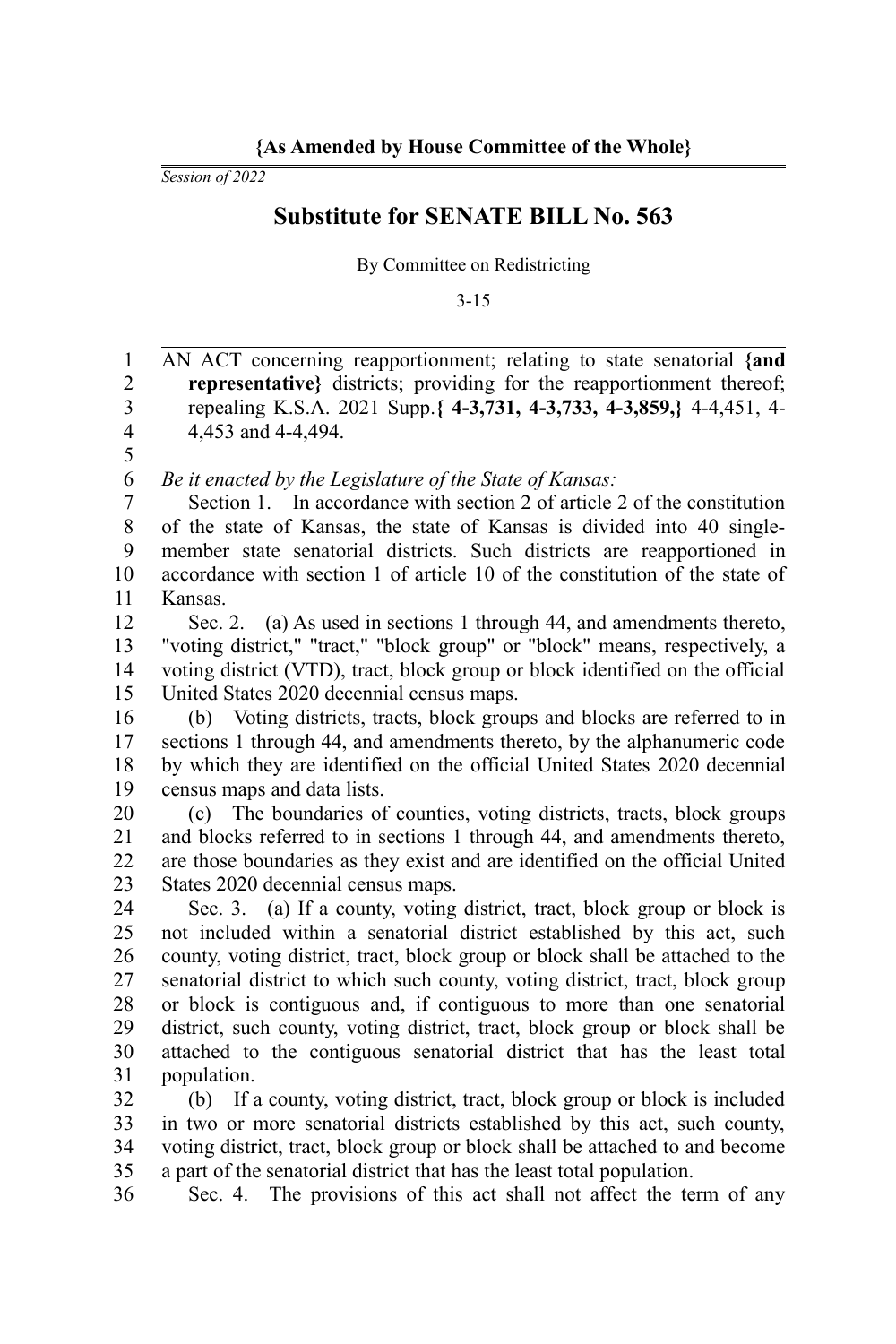senator elected to represent a district at the general election of 2020 or the term of any successor to such senator serving for an unexpired term. All such senators shall continue to serve the districts from which elected until the senators elected from the districts established by this act commence their terms of office in January of 2025. 1 2 3 4 5

Sec. 5. Senatorial district 1 shall consist of all of Atchison county; and all of Brown county; and all of Doniphan county; and all of Jackson county; and the following voting districts in Jefferson county: (000010), (000030), (000060); and the following voting districts in Leavenworth county: (000010), (000040), (000060), (000070), (170010), (170020), (170030); and the following voting districts in Marshall county: (000010), (000020), (000030), (000040), (000050), (000060), (000070), (000080), (000090), (000140), (000210), (000220), (000240), (000250), (000260), (000280), (000290), (000300), (120020), (120030), (120040), (120050); and all of Nemaha county. 6 7 8 9 10 11 12 13 14 15

Sec. 6. Senatorial district 2 shall consist of the following voting districts in Douglas county: (00007A), (000080), (000090), (00010A), (000110), (000130), (000140), (000150), (000160), (000170), (000180), (000190), (000200), (000210), (000220), (000230), (000240), (000270), (000280), (000290), (000310), (000320), (000330), (000340), (000350), (000370), (000380), (000400), (000450), (000460), (000470), (00048B), (00048D), (00067B), (120020), (120030), (120040), (120050), (120060), (120090), (120100), (120110), (120120), (120130), (120140), (120150), (120170), (120210), (120220), (120230), (120240), (120260), (120270), (120280), (120300), (120360), (120420), (160760), (160770), (160780), (18066A), (18066B), (190040), (190070), (190080), (190090), (190100), (400040), (900100), (900120), (900130), (900140). 16 17 18 19 20 21 22 23 24 25 26 27

Sec. 7. Senatorial district 3 shall consist of the following voting districts in Douglas county: (000030), (00003A), (000250), (000300), (00052A), (000560), (120070), (120290), (120330), (120340), (120390), (120400), (120410), (120430), (120440), (120450), (120460), (160750), (18046B), (180560), (190050), (190110), (200010), (200020), (400030), (400110), (900010), (900020), (900080); and the following voting districts in Franklin county: (000010), (000020), (000030), (000050), (000070), (000080), (000100), (00012A), (00013A), (00013B), (00013C), (000140), (000150), (000160), (000180), (000190), (00020A), (000220), (900010); and all of Osage county; and the following voting districts in Shawnee county: (000080), (000190), (000270), (000280), (000290), (000300), (000310), (000370), (000880), (000890), (000920), (000930), (100060), (120020), (120030), (120080), (120160), (12016A), (120270), (120310), (500070), (500080), (500120), (600200), (600210), (600420), (600430), (600440), (900010). 28 29 30 31 32 33 34 35 36 37 38 39 40 41 42

Sec. 8. Senatorial district 4 shall consist of the following voting 43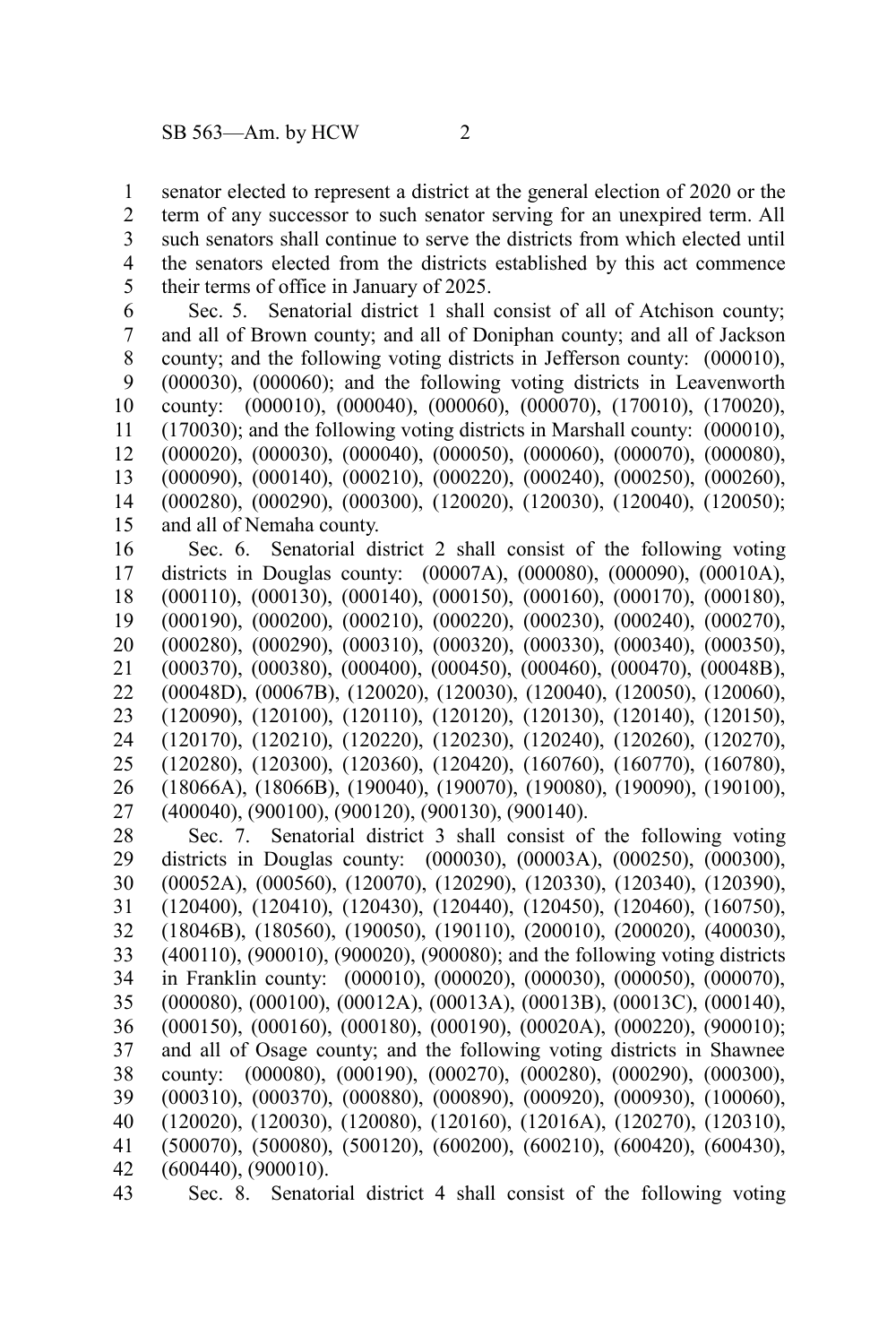districts in Wyandotte county: (600090), (600100), (600110), (600120), (600130), (600140), (600150), (600160), (600170), (600180), (600190), (600200), (600210), (600220), (600230), (600450), (600470), (600480), (600500), (600590), (600600), (600610), (600620), (600630), (600640), (600650), (600660), (600670), (600680), (600690), (600700), (600710), (600720), (600730), (600740), (600870), (600880), (600890), (600900), (600910), (600920), (600930), (600940), (600950), (600960), (600970), (600980), (600990), (601000), (601010), (601020). Sec. 9. Senatorial district 5 shall consist of the following voting districts in Leavenworth county: (000020), (000030); and the following blocks in voting district (000050), tract 0712.02, block group 1, in Leavenworth county: block 003, block 006, block 012, block 016, block 018, block 019, block 024, block 029, block 030, block 034, block 036; and the following blocks in voting district (000050), tract 0712.02, block group 2, in Leavenworth county: block 004; and the following voting districts in Leavenworth county: (000080), (000090), (000100), (000110), (000120), (000130), (000140), (000150), (000160), (00017A), (00017B), (000180), (00019A), (00019B), (000200), (000210), (000220), (000230), (000240), (000250), (000260), (00027A), (000280), (00029A), (000300), (000340), (120060), (120100), (120110), (120120), (120130), (170040), (170050), (170130), (170140), (170150), (170160), (170170), (170190), (170200), (170240), (170250), (900010), (900030), (900060); and the following voting districts in Wyandotte county: (600760), (601030), (601040), (601050), (601060), (601070), (601080), (601090), (601100). Sec. 10. Senatorial district 6 shall consist of the following voting districts in Johnson county: (001540), (900490), (900500), (900510), (900520), (920570); and the following voting districts in Wyandotte county: (120100), (140090), (600240), (600250), (600260), (600270), (600280), (600290), (600300), (600310), (600320), (600330), (600340), (600350), (600360), (600370), (600380), (600390), (600400), (600410), (600420), (600430), (600440), (600460), (600490), (600510), (600520), (600530), (600540), (600550), (600560), (600570), (600580), (600750), (600770), (600780), (600790), (600800), (600810), (600820), (600830), (600840), (600850), (600860), (601110), (601120). Sec. 11. Senatorial district 7 shall consist of the following voting districts in Johnson county: (000200), (000210), (000220), (000230), (000840), (000850), (000860), (000870), (000880), (000890), (000910), (000920), (000930), (000940), (000950), (000960), (001550), (001560), (001580), (001590), (001600), (001620), (001700), (001710), (001720), (001760), (001770), (002280), (002290), (002500), (002510), (002520), (002530), (002540), (002550), (002560), (002570), (002580), (002590), (002600), (002610), (002620), (002630), (002640), (002650), (002660), (002670), (002680), (002690), (002700), (002710), (002720), (002730), 1 2 3 4 5 6 7 8 9 10 11 12 13 14 15 16 17 18 19 20 21 22 23 24 25 26 27 28 29 30 31 32 33 34 35 36 37 38 39 40 41 42 43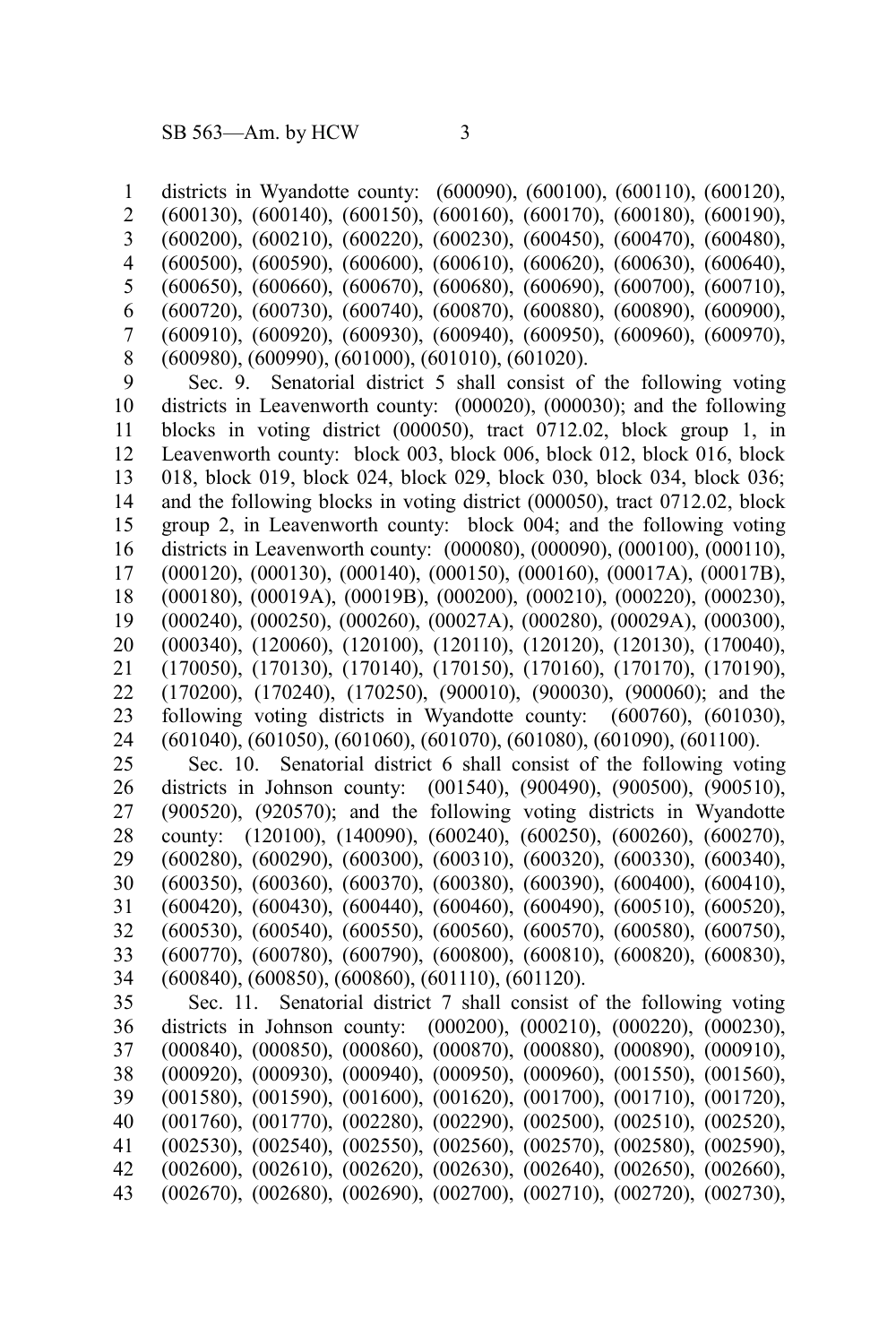(002740), (002750), (003130), (003140), (003150), (900990), (920000), (920010), (920020), (920030), (920040), (920050), (920060), (920070), (920080), (920090), (920110), (920210), (920280), (920350), (920360), (920940). Sec. 12. Senatorial district 8 shall consist of the following voting districts in Johnson county: (001730), (001780), (001790), (001800), (001810), (001820), (001830), (001840), (001850), (001860), (001870), (001880), (001890), (001900), (001910), (001920), (001930), (001940), (001950), (001960), (001970), (001980), (001990), (002000), (002010), (002020), (002030), (002040), (002050), (002080), (002090), (002120), (002130), (002140), (002150), (00217A), (00217B), (002300), (002310), (002320), (002330), (002340), (002350), (002370), (002380), (002390), (002400), (002410), (00242A), (901050), (920290), (920300), (920310), (920320), (920950). Sec. 13. Senatorial district 9 shall consist of the following voting districts in Douglas county: (000020), (000600), (000620), (000630), (000640), (000660), (120370), (120380), (180520), (18052A), (18052B), (18052C), (180530), (180540), (18062A), (400050), (400090); and the following voting districts in Johnson county: (000070), (000080), (000560), (00117A), (001240), (001250), (001290), (001520), (004070), (004080), (004090), (004100), (190010), (900040), (900050), (900060), (900670), (900710), (900730), (900750), (900870), (901650), (901700), (901710), (901910), (901930), (901940), (920660), (920830); and the following blocks in voting district (000050), tract 0712.02, block group 1, in Leavenworth county: block 000, block 025, block 026, block 027, block 031, block 032, block 037, block 038, block 039, block 040, block 041, block 043, block 044, block 045; and the following blocks in voting district (000050), tract 0712.02, block group 2, in Leavenworth county: block 030, block 031, block 032, block 033; and the following blocks in voting district (000050), tract 0712.02, block group 3, in Leavenworth county: block 000, block 001, block 002, block 003, block 004, block 005, block 006, block 007, block 008, block 009, block 010, block 014, block 015, block 016, block 017, block 018, block 019, block 020, block 025; and the following voting districts in Leavenworth county: (000310), (000320), (000350), (000360), (000370), (000380), (000390), (120080), (170060), (170070), (170080), (170090), (170100), (170110), (170120), (170180), (170210), (170220), (170230), (900080); and the following voting districts in Wyandotte county: (140020), (140030), (600010), (600020), (600030), (600040), (600060). Sec. 14. Senatorial district 10 shall consist of the following voting districts in Johnson county: (000190), (000520), (00117B), (002760), (002770), (002780), (002790), (002800), (002810), (002820), (002850), 1 2 3 4 5 6 7 8 9 10 11 12 13 14 15 16 17 18 19 20 21 22 23 24 25 26 27 28 29 30 31 32 33 34 35 36 37 38 39 40 41 42

(002860), (002870), (002880), (002890), (002900), (002910), (002920), 43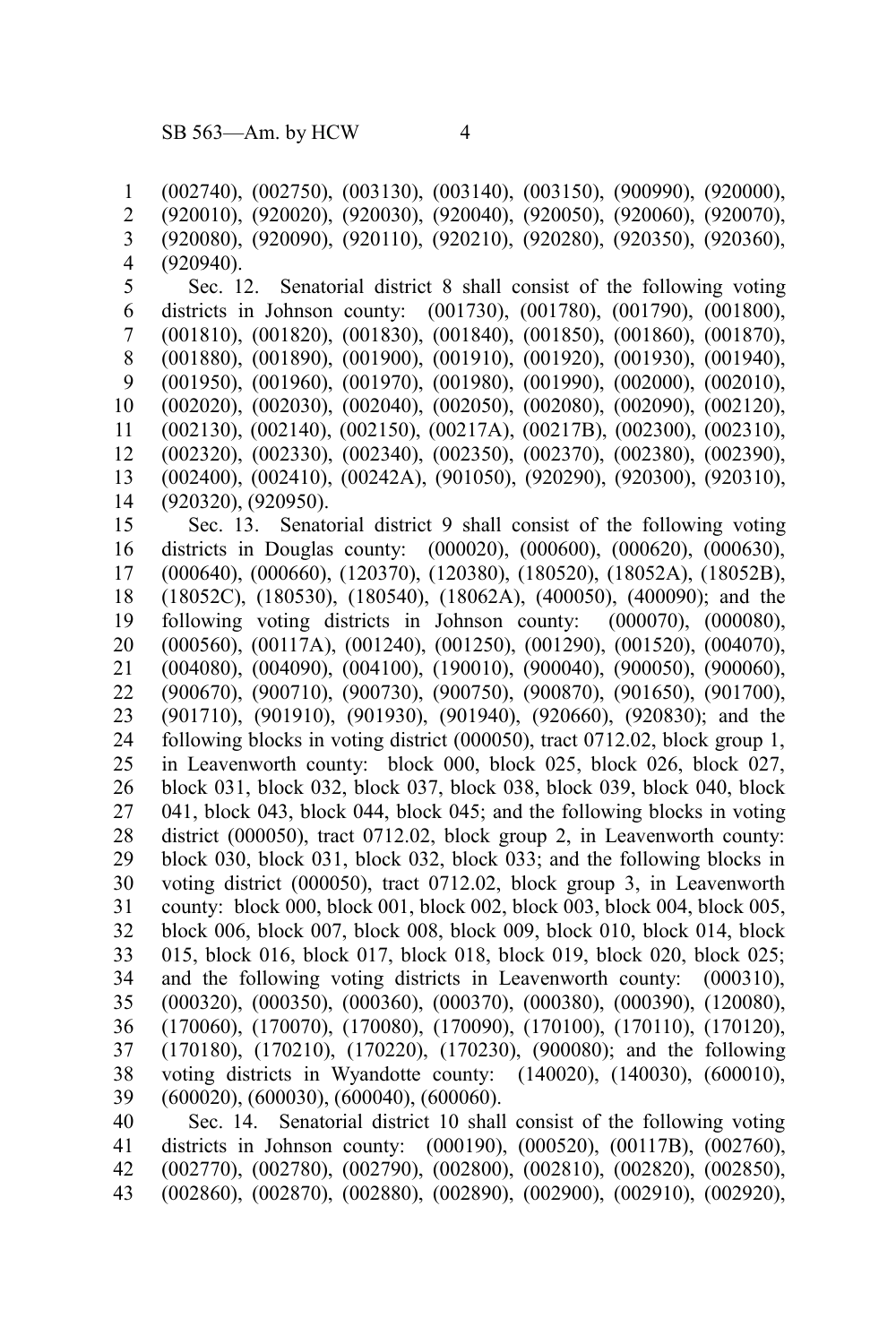(002930), (002940), (002960), (002980), (003000), (003010), (003020), (003030), (003040), (003050), (003070), (003080), (003090), (900030); and the following blocks in voting district (900370), tract 0526.08, block group 1, in Johnson county: block 000, block 001, block 002, block 003, block 004, block 005; and the following blocks in voting district (900370), tract 9800.03, block group 1, in Johnson county: block 006, block 007, block 008, block 019, block 020, block 021, block 022; and the following voting districts in Johnson county: (900410), (901330), (901340), (901360), (901370), (901380), (901410), (901420), (901430), (920370), (920380), (920500), (920510), (920600), (920900), (920910), (920930), (921020), (921030), (921040), (921050). 1 2 3 4 5 6 7 8 9 10 11

Sec. 15. Senatorial district 11 shall consist of the following voting districts in Johnson county: (000010), (000020), (000040), (000270), (000350), (000370), (00242B), (00244A), (00244B), (002460), (002470), (00249C), (00249E), (00249F), (900190), (900200), (900210), (900220), (900230), (900250), (900260), (900270), (900280), (900290), (900300), (900320), (900330), (900340), (901060), (901070), (901080), (901090), (901100), (901110), (901140), (901150), (901160), (901170), (901200), (901210), (901300), (901310), (920120), (920340), (920520), (920540), (920870), (920880), (920890), (920960), (920970), (920990), (921000). 12 13 14 15 16 17 18 19 20

Sec. 16. Senatorial district 12 shall consist of all of Allen county; and all of Anderson county; and all of Coffey county; and the following voting districts in Franklin county: (000040), (000060), (000090), (000110), (000210), (000230), (000240), (000250); and all of Linn county; and the following voting districts in Miami county: (000020), (000050), (000060), (000090), (000100), (00011B), (00012A), (00012B), (00013A), (00013B), (00013C), (000140), (00016A), (00016B), (000170), (00018A), (00018B), (00018C); and the following blocks in voting district (00019A), tract 1005.00, block group 3, in Miami county: block 017, block 024, block 025, block 093; and the following blocks in voting district (00019A), tract 1006.01, block group 1, in Miami county: block 000, block 001, block 002, block 003, block 005, block 015; and the following blocks in voting district (00019A), tract 1006.01, block group 4, in Miami county: block 004, block 005, block 006, block 007, block 008, block 031, block 032, block 033, block 034, block 036, block 037, block 038, block 039, block 041, block 043, block 044, block 045, block 048, block 049, block 050, block 051, block 052, block 053, block 054, block 055; and the following blocks in voting district (00019A), tract 1006.01, block group 5, in Miami county: block 012, block 013, block 014, block 015, block 017, block 018, block 023, block 048, block 063, block 064, block 065, block 066, block 067, block 068, block 069, block 070, block 076, block 077, block 078, block 079, block 080, block 081, block 082, block 083, block 084, block 085, block 086, block 089, block 090, block 091, block 092, block 093, 21 22 23 24 25 26 27 28 29 30 31 32 33 34 35 36 37 38 39 40 41 42 43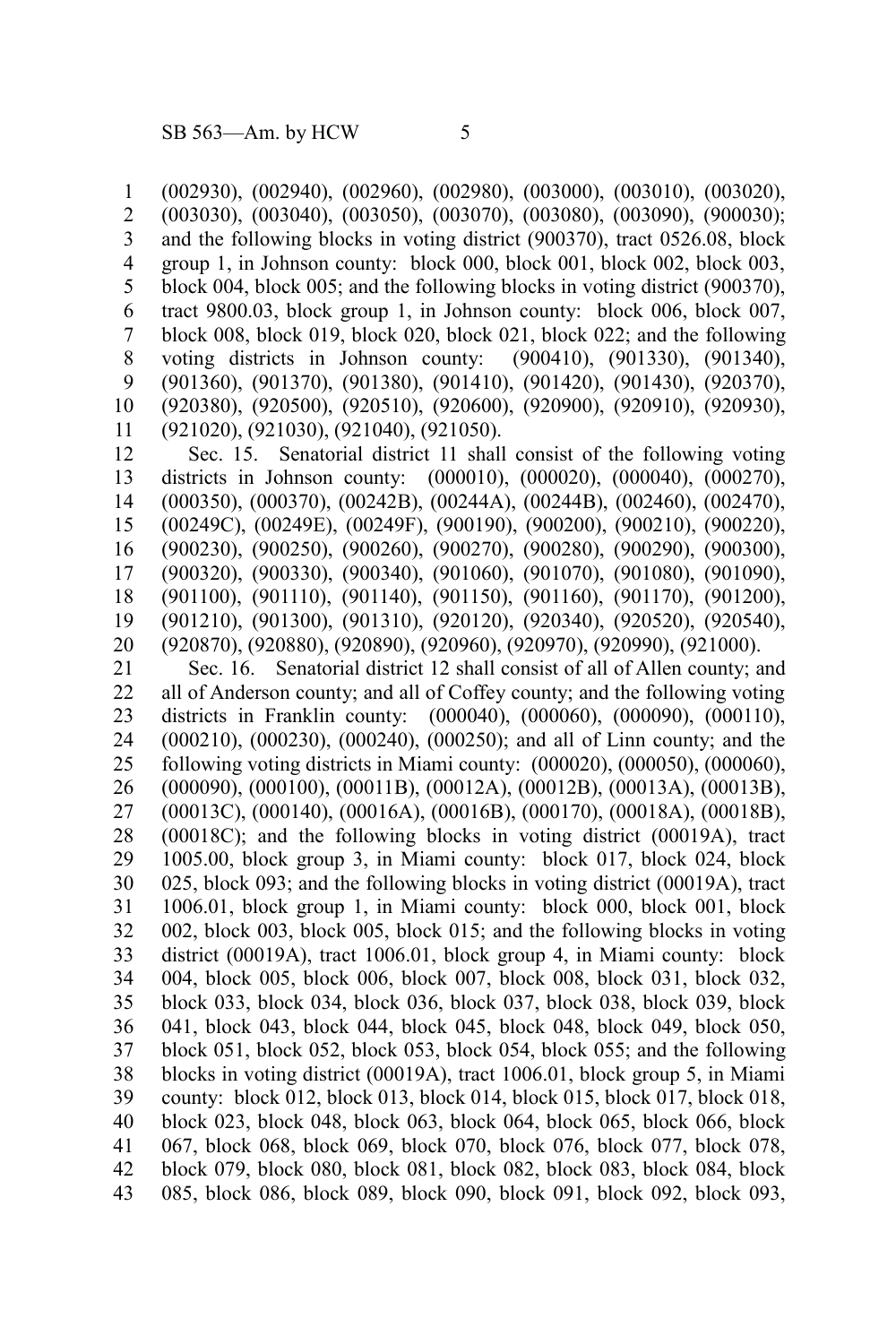block 094, block 095, block 096, block 097; and the following blocks in voting district (00019A), tract 1006.01, block group 6, in Miami county: block 009, block 014, block 018, block 019, block 020, block 021; and the following voting districts in Miami county: (00019B), (000240), (000250), (000270), (020030), (120060), (120070), (120100), (120110), (200010), (200020), (900010), (900020), (900030), (900040), (900050), (900070), (900080), (900120), (900140), (900150), (900160), (900180), (900190); and all of Wilson county; and all of Woodson county. 1 2 3 4 5 6 7 8

Sec. 17. Senatorial district 13 shall consist of all of Bourbon county; and all of Cherokee county; and all of Crawford county. 9 10

Sec. 18. Senatorial district 14 shall consist of the following voting districts in Butler county: (000100), (000120), (00014A), (00016A), (00016B), (00016C), (000190), (000220), (000240), (000250), (000260), (000280), (000290), (000330), (000350), (000360), (000390), (000410), (000430), (120040), (140080), (140090), (800050), (80030A); and all of Chase county; and all of Greenwood county; and all of McPherson county; and all of Marion county. 11 12 13 14 15 16 17

Sec. 19. Senatorial district 15 shall consist of all of Chautauqua county; and all of Elk county; and all of Labette county; and all of Montgomery county; and all of Neosho county. 18 19 20

Sec. 20. Senatorial district 16 shall consist of the following voting districts in Butler county: (00001A), (00001L), (00001N), (00001O), (00002B), (00002C), (00004B), (000070), (00009C), (00009F), (00009G), (00009H), (000320), (000340), (120080), (120090), (140010), (140020), (140030), (140040), (140050), (140060), (140070), (200010), (200020), (800060), (80010A), (80040B), (80070A), (80070B), (80070C), (80070D), (80070E), (80070F); and the following voting districts in Sedgwick county: (120050); and the following blocks in voting district (120330), tract 0101.13, block group 2, in Sedgwick county: block 001, block 009, block 010; and the following blocks in voting district (120370), tract 0100.01, block group 2, in Sedgwick county: block 000, block 001, block 002, block 003, block 004, block 005, block 006, block 007, block 009, block 011, block 012, block 019, block 020, block 021, block 022, block 023, block 024, block 025, block 026, block 036, block 037, block 038, block 044, block 047, block 048, block 050, block 056, block 058; and the following blocks in voting district (120370), tract 0100.02, block group 2, in Sedgwick county: block 000, block 001, block 002, block 003, block 004, block 006, block 007, block 008, block 009, block 010, block 011, block 012, block 013, block 019, block 020, block 021, block 029, block 030, block 032, block 035, block 036, block 037, block 038, block 039, block 042, block 054, block 056; and the following voting districts in Sedgwick county: (120390), (120400), (120420); and the following blocks in voting district (120430), tract 0072.01, block group 2, in 21 22 23 24 25 26 27 28 29 30 31 32 33 34 35 36 37 38 39 40 41 42 43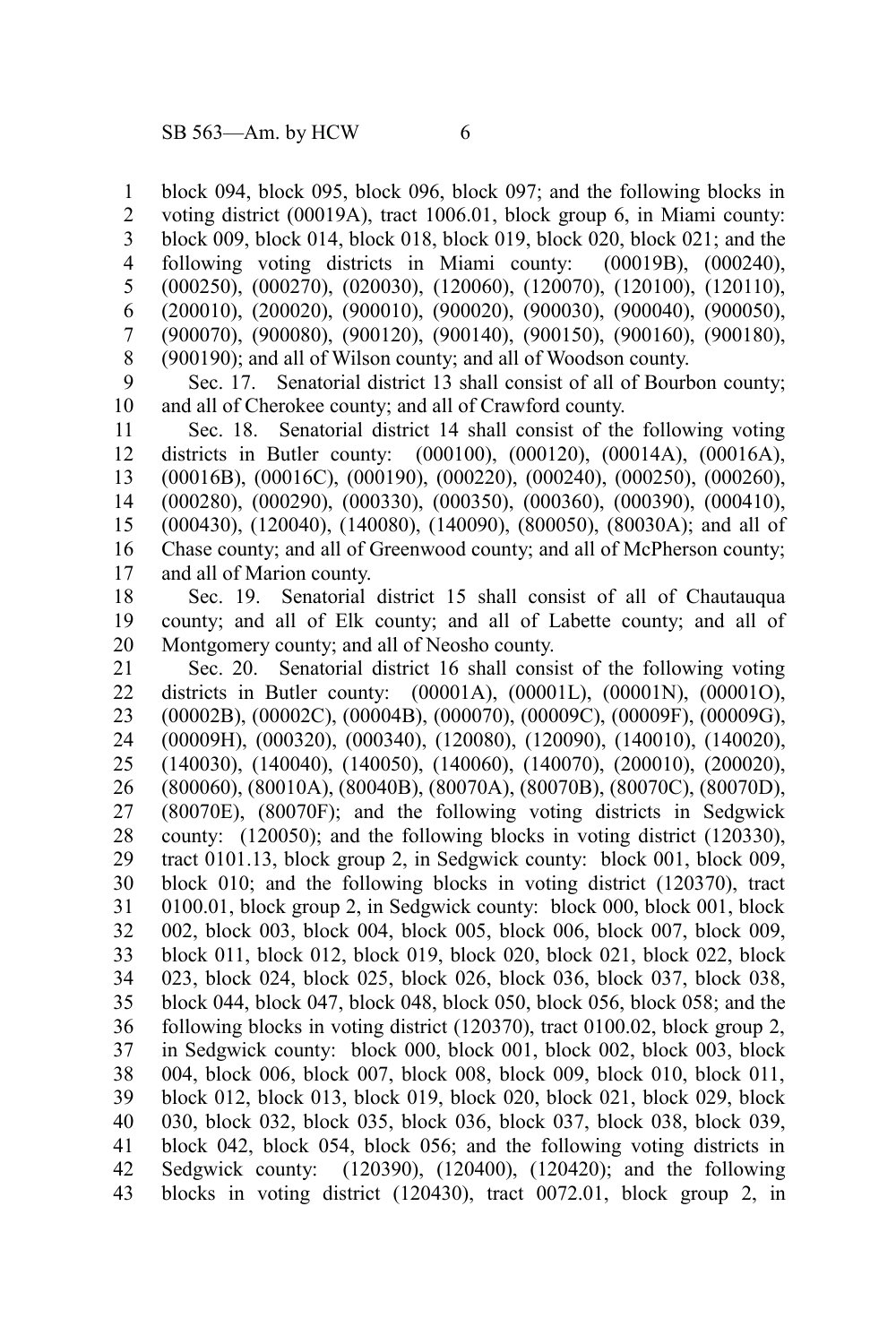Sedgwick county: block 008, block 009, block 010; and the following blocks in voting district (120430), tract 0101.15, block group 1, in Sedgwick county: block 045, block 049, block 050; and the following blocks in voting district (120430), tract 0101.15, block group 2, in Sedgwick county: block 028, block 029, block 030, block 036; and the following voting districts in Sedgwick county: (120790), (120900), (130070), (130080); and the following blocks in voting district (130100), tract 0100.02, block group 2, in Sedgwick county: block 033, block 034; and the following voting districts in Sedgwick county: (130110), (130120), (130130), (130160), (131090); and the following blocks in voting district (131110), tract 0072.01, block group 2, in Sedgwick county: block 028; and the following voting districts in Sedgwick county: (131160), (131190), (131400), (131410), (131420), (131430), (140070), (190010), (190140), (500210), (500220), (500230), (500240), (500260), (500460), (500470), (500480), (500490), (500500), (500530), (500540); and the following blocks in voting district (500560), tract 0072.01, block group 2, in Sedgwick county: block 000, block 001, block 002, block 003, block 004, block 005, block 006, block 027, block 030; and the following blocks in voting district (500560), tract 0100.02, block group 2, in Sedgwick county: block 014, block 015, block 016, block 017; and the following voting districts in Sedgwick county: (500650), (500710), (502220), (502230), (502240), (503010), (503530). 1 2 3 4 5 6 7 8 9 10 11 12 13 14 15 16 17 18 19 20 21 22

Sec. 21. Senatorial district 17 shall consist of all of Geary county; and all of Lyon county; and all of Morris county. 23 24

Sec. 22. Senatorial district 18 shall consist of the following voting districts in Jefferson county: (000020), (000040), (000050), (000070), (000080), (000090), (000100), (000110), (000120), (000130); and all of Pottawatomie county; and the following voting districts in Shawnee county: (000090), (000150), (000330), (000350), (000410), (000420), (000430), (000440), (001360), (001370), (001460), (001760), (001850), (001880), (001890), (100050), (120060), (120070), (120100); and the following blocks in voting district (12013A), tract 0024.01, block group 3, in Shawnee county: block 066; and the following blocks in voting district (12013A), tract 0036.07, block group 2, in Shawnee county: block 029; and the following voting districts in Shawnee county: (160030), (200010), (200020), (400070), (400090), (400100), (400110), (500010), (600010), (600050), (600060), (600150), (600160), (600220), (600230), (600240), (600340), (600350), (600360), (600370), (600390), (600510), (600570), (600580), (900030), (900040), (900050). 25 26 27 28 29 30 31 32 33 34 35 36 37 38 39

Sec. 23. Senatorial district 19 shall consist of the following voting districts in Douglas county: (000010), (00012A), (000260), (00050A), (00050C), (120080), (120250), (120310), (120320), (120350), (18064A), (190060), (400080), (900040), (900050), (900060), (900070), (900090), 40 41 42 43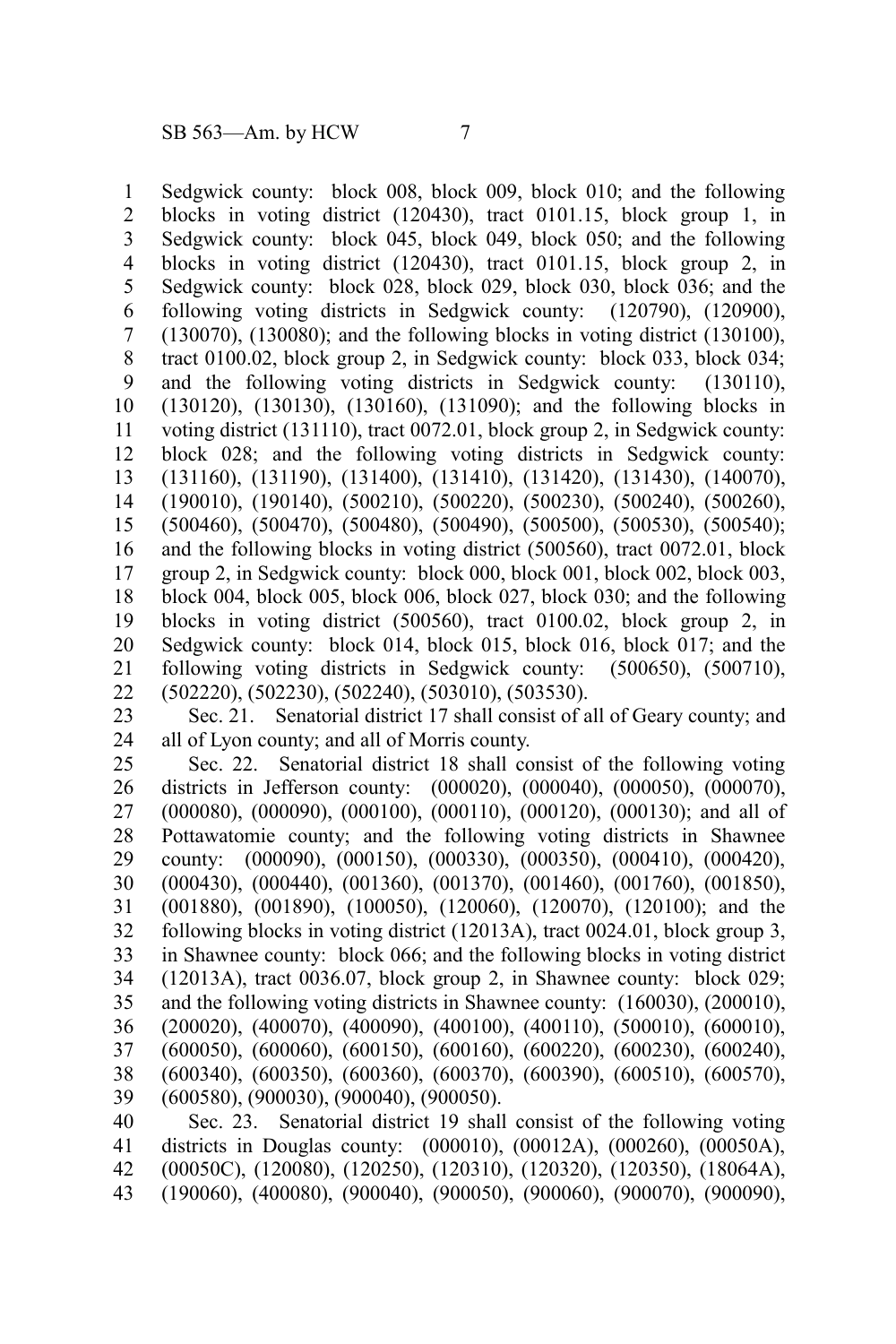(900170); and the following voting districts in Shawnee county: (000250), (000260), (000480), (000490), (000500), (000510), (000520), (000530), (000540), (000550), (000560), (000570), (000580), (000590), (000600), (000610), (000630), (000640), (000650), (000660), (000690), (000700), (000710), (000740), (000750), (000760), (000770), (000780), (000800), (000820), (000830), (000840), (000850), (000860), (000870), (000940), (000950), (000960), (000970), (000980), (000990), (001010), (001040), (001050), (001060), (001070), (001080), (001090), (001100), (001120), (001130), (001140), (001150), (001160), (001170), (001180), (001190), (001210), (001220), (001290), (001330), (001350), (001910), (120040), (120050), (120210), (120220), (120230), (120240), (120250), (120260), (120280), (120290), (120300), (170030), (200170), (200180), (600020), (600140). Sec. 24. Senatorial district 20 shall consist of the following voting districts in Shawnee county: (000240), (000340), (001000), (001030), (001200), (001230), (001240), (001250), (001270), (001280), (001300), (001310), (001320), (001340), (001380), (001400), (001410), (001420), (001430), (001440), (001450), (001470), (001480), (001490), (001500), (001510), (001520), (001530), (001540), (001550), (001560), (001570), (001590), (001600), (001610), (001620), (001630), (001640), (001650), (001670), (001680), (001710), (001720), (001780), (100030), (100040), (12008A), (120090), (12010A), (120120), (120130); and the following blocks in voting district (12013A), tract 0024.01, block group 3, in Shawnee county: block 058; and the following blocks in voting district (12013A), tract 0036.07, block group 2, in Shawnee county: block 028; and the following voting districts in Shawnee county: (120170), (120180), (120190), (120200), (120320), (160010), (200050), (200070), (200080), (200130), (200140), (200150), (200160), (300090), (500110), (50011A), (50011B), (50011C), (500140), (500160), (600080), (600090), (600110), (600170), (600180), (600190), (600250), (600260), (600270), (600280), (600290), (600300), (600310), (600330), (600470), (600490), (600500), (600530), (700010), (700020), (800010), (800020), (800040), (800060), (800070), (900060), (900070), (900080), (900090), (900110), (900120), (900140); and all of Wabaunsee county. Sec. 25. Senatorial district 21 shall consist of the following voting districts in Johnson county: (000430), (000440), (000450), (000510), (000530), (000580), (000590), (000600), (000610), (000620), (000630), (000640), (000650), (000660), (001570), (001610), (001630), (001640), (001650), (001660), (001670), (001680), (001690), (001740), (001750), (003060), (900360); and the following blocks in voting district (900370), tract 0525.05, block group 2, in Johnson county: block 000, block 001, block 002, block 003, block 004, block 005, block 006, block 007, block 008, block 009; and the following blocks in voting district (900370), tract 1 2 3 4 5 6 7 8 9 10 11 12 13 14 15 16 17 18 19 20 21 22 23 24 25 26 27 28 29 30 31 32 33 34 35 36 37 38 39 40 41 42 43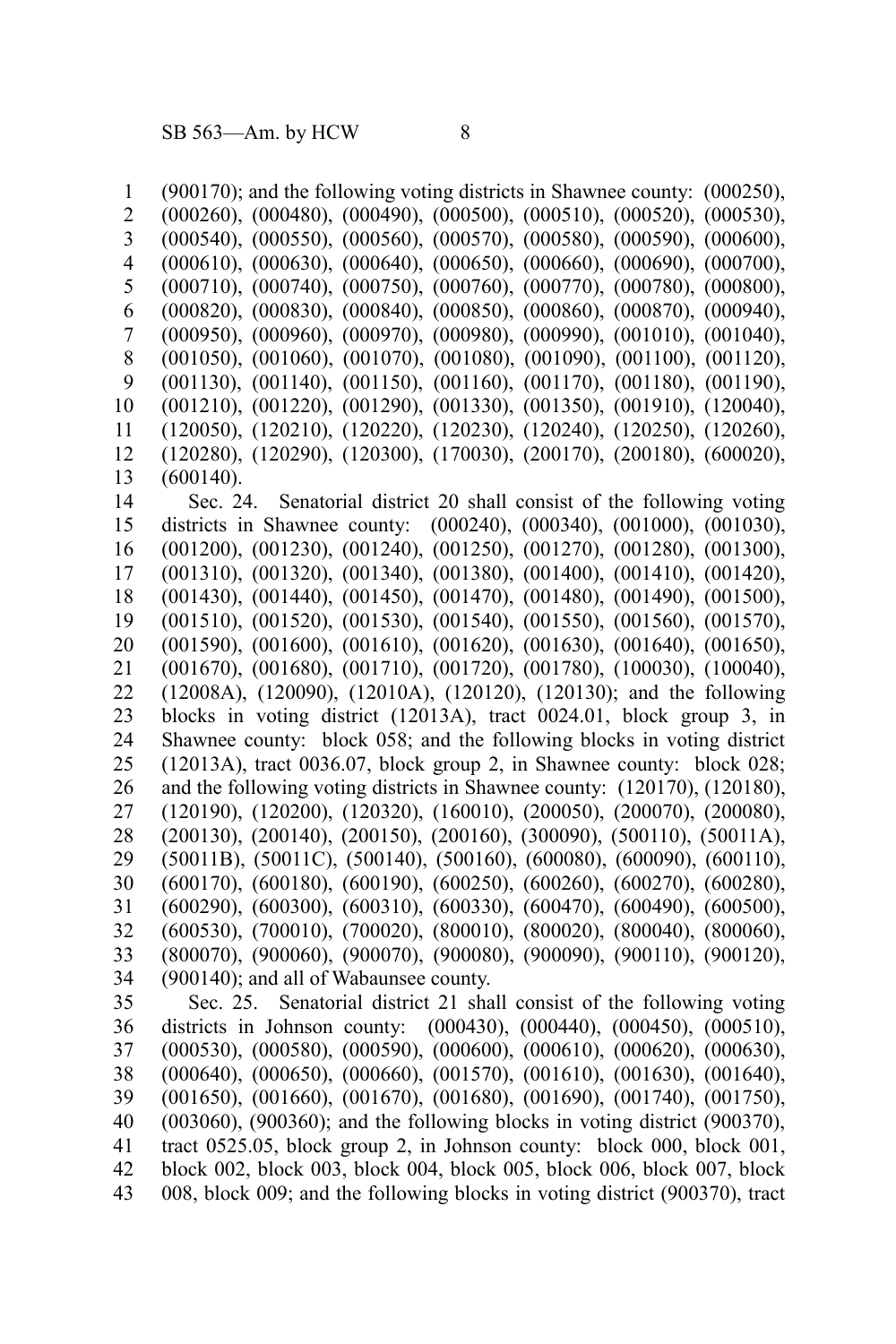9800.03, block group 1, in Johnson county: block 016, block 017, block 018, block 023; and the following voting districts in Johnson county: (900380), (900400), (900430), (900440), (900450); and the following blocks in voting district (900460), tract 0524.17, block group 1, in Johnson county: block 028; and the following blocks in voting district (900460), tract 0524.22, block group 1, in Johnson county: block 010; and the following blocks in voting district (900460), tract 0524.23, block group 1, in Johnson county: block 007; and the following blocks in voting district (900460), tract 0529.10, block group 1, in Johnson county: block 000; and the following blocks in voting district (900460), tract 0530.05, block group 1, in Johnson county: block 001, block 002, block 003, block 004, block 005, block 006, block 007, block 008, block 009, block 014, block 015, block 016, block 017, block 018, block 019, block 020, block 021, block 022, block 023, block 024; and the following blocks in voting district (900460), tract 9800.01, block group 1, in Johnson county: block 000, block 001, block 002, block 003, block 004, block 005, block 006, block 007, block 008, block 009, block 010, block 011, block 012, block 013, block 015, block 016, block 017, block 018, block 019, block 020, block 021, block 022, block 023, block 024, block 025, block 026, block 027, block 028, block 029, block 030, block 031, block 032, block 033, block 034, block 035, block 036, block 037, block 038, block 039, block 040, block 041, block 042, block 043, block 044, block 045, block 046, block 047, block 048, block 052, block 053, block 054, block 055, block 058, block 059, block 060, block 061, block 062, block 063, block 064, block 065, block 066, block 067, block 068, block 069; and the following voting districts in Johnson county: (900470), (900480), (900530), (900540), (900550), (900560), (920130), (920140), (920150), (920160), (920170), (920180), (920190), (920200), (920260), (920270), (920490), (920550), (920560), (920920). Sec. 26. Senatorial district 22 shall consist of all of Riley county. 1 2 3 4 5 6 7 8 9 10 11 12 13 14 15 16 17 18 19 20 21 22 23 24 25 26 27 28 29 30

Sec. 27. Senatorial district 23 shall consist of the following voting districts in Johnson county: (001000), (001010), (001030), (001040), (001050), (001060), (001070), (001100), (001150), (001160), (001260), (001280), (001300), (001310), (001320), (001330), (001350), (001360), (001370), (001380), (001390), (001420), (001450), (00147A), (001480), (00311A), (00311B), (00311D), (003120), (004190), (900580), (900600), (900610), (900620), (900650), (900850), (900910), (900980), (901550), (901570), (901610), (901630), (901680), (901780), (901880), (901890), (901970), (920220), (920250), (920610), (920620), (920630), (920640), (920650), (920700), (92071A), (920720), (920730), (920740), (920770), (920800), (920810), (920820); and the following voting districts in Miami county: (00007B), (00023A), (00023B), (00023C), (00023D); and the following blocks in voting district (120050), tract 1001.00, block group 1, 31 32 33 34 35 36 37 38 39 40 41 42 43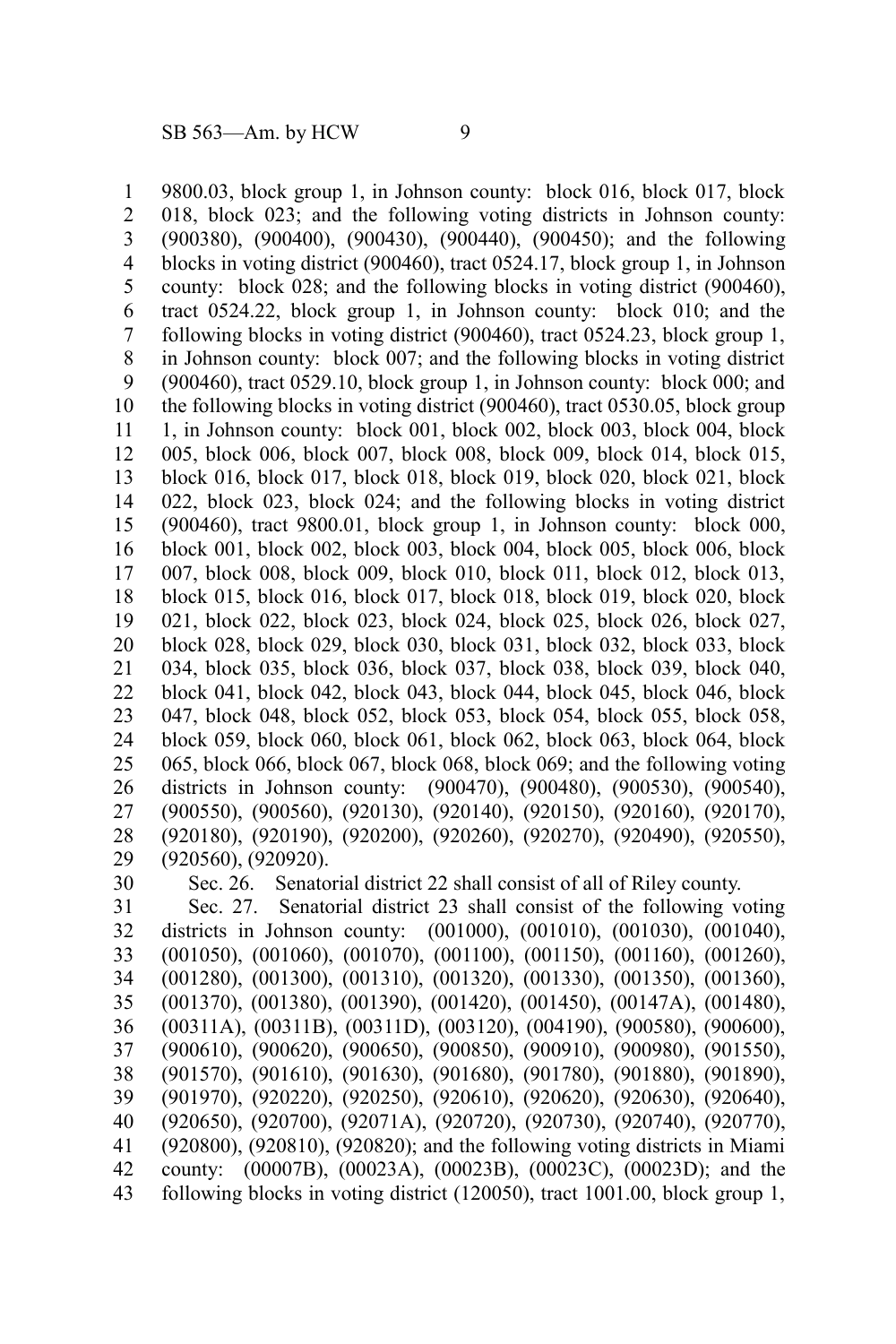in Miami county: block 006, block 008, block 025, block 026, block 027, 1

block 033, block 063; and the following blocks in voting district (120050), tract 1002.00, block group 1, in Miami county: block 020; and the following blocks in voting district (120050), tract 1002.00, block group 2, in Miami county: block 000, block 009, block 013, block 014; and the following blocks in voting district (120050), tract 1002.00, block group 3, in Miami county: block 035, block 036, block 041, block 043, block 052, block 053, block 054, block 059, block 060, block 076; and the following voting districts in Miami county: (900130). 2 3 4 5 6 7 8 9

Sec. 28. Senatorial district 24 shall consist of all of Dickinson county; and all of Saline county. 10 11

Sec. 29. Senatorial district 25 shall consist of the following voting districts in Sedgwick county: (120010), (120020), (120060), (120130), (120320), (120440), (130170), (130180), (130460), (500010), (500030), (500040), (500050), (500740), (500750), (500760), (500770); and the following blocks in voting district (500780), tract 0063.00, block group 1, in Sedgwick county: block 000, block 001, block 002, block 003, block 004, block 005, block 006, block 007, block 008, block 009, block 010, block 011, block 012, block 013, block 014, block 015, block 016, block 017; and the following blocks in voting district (500780), tract 0063.00, block group 2, in Sedgwick county: block 015, block 016, block 017, block 018, block 019, block 020, block 021, block 022, block 023, block 024, block 025; and the following blocks in voting district (500780), tract 0064.00, block group 1, in Sedgwick county: block 003, block 004, block 005, block 006, block 007, block 008, block 009, block 010, block 011, block 012, block 013, block 014, block 015; and the following blocks in voting district (500780), tract 0064.00, block group 2, in Sedgwick county: block 003, block 004, block 005, block 006, block 007, block 008, block 009, block 010, block 012, block 013, block 014; and the following voting districts in Sedgwick county: (500820), (500830), (500990), (501000), (501010), (501020), (501830), (501860), (501870), (501880), (501890), (501900), (501910), (501920), (501930). 12 13 14 15 16 17 18 19 20 21 22 23 24 25 26 27 28 29 30 31 32

Sec. 30. Senatorial district 26 shall consist of the following voting districts in Sedgwick county: (100010), (120120), (120160), (120170), (120300), (120450), (130230), (130240), (130250), (130260), (130270), (130280), (130290), (130300), (130310), (130320), (130330), (130340), (130380), (130390), (130420), (130440), (130510), (130520), (130530), (130540), (130550), (130560), (130570), (130580), (130610), (130690), (130810), (130820), (130830), (130850), (130880), (130890), (130900), (130910), (130920), (130930), (131300), (131370), (131460), (131540), (131650), (131660), (131670), (131680), (140020), (140080), (170020), (170030), (170040), (170060), (180010), (180040), (190020), (190040), (500980), (501060), (501080), (501090); and the following blocks in 33 34 35 36 37 38 39 40 41 42 43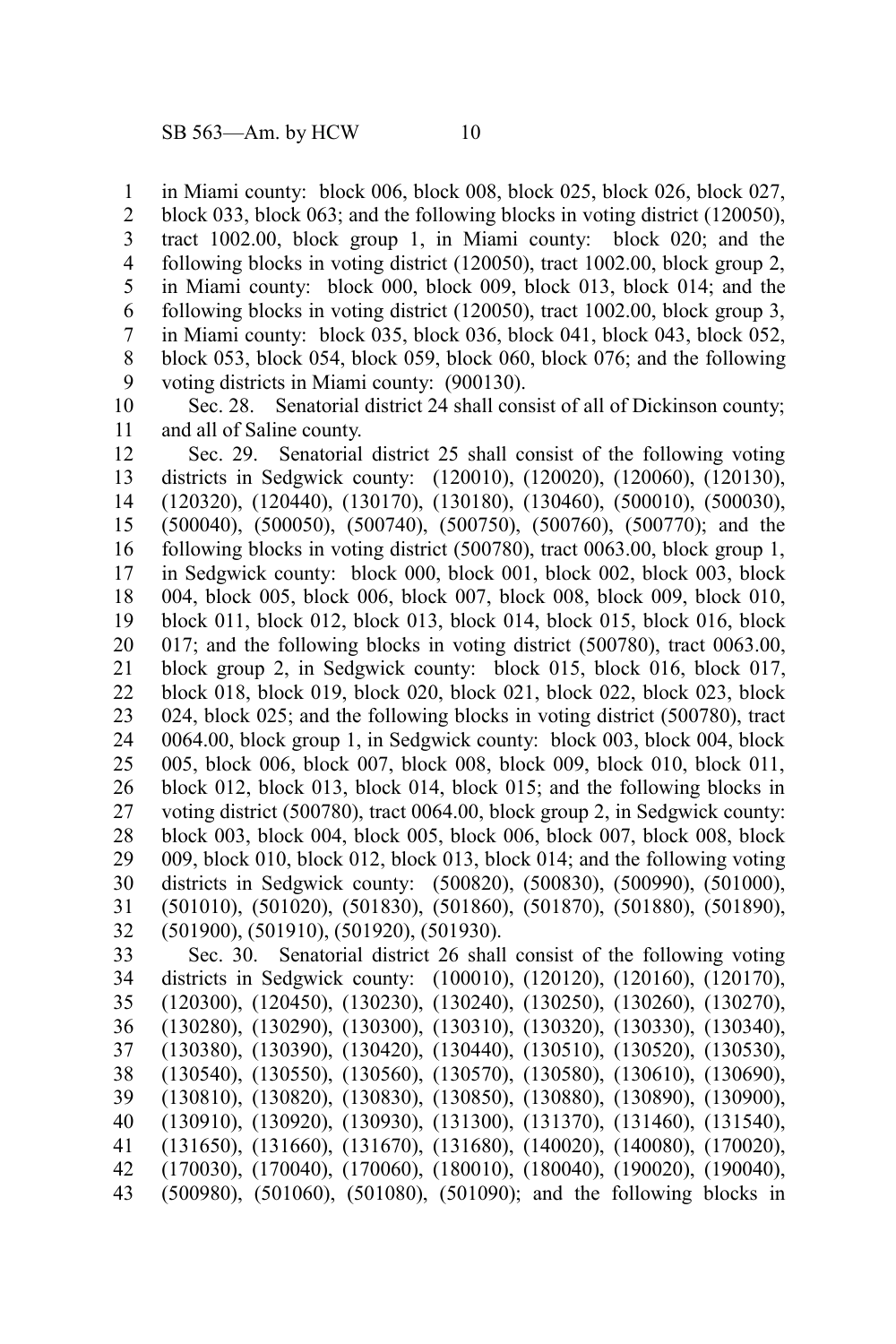voting district (501110), tract 0054.01, block group 1, in Sedgwick county: block 000, block 001; and the following blocks in voting district (501110), tract 0096.03, block group 1, in Sedgwick county: block 000, block 001, block 002, block 008, block 009, block 010, block 011, block 012, block 013, block 014, block 015, block 016, block 017, block 018, block 019, block 020, block 021, block 022, block 023, block 024, block 025, block 026, block 027, block 028, block 029, block 031, block 032, block 033, block 034, block 035; and the following voting districts in Sedgwick county: (501220), (501680), (501740), (502120), (502130), (502140), (502150), (502160), (502180), (502200), (502440), (502450), (502470), (502490), (502500), (502510), (502630), (502650), (502660), (502700), (502730), (502740), (502810), (503170), (503250), (503260); and the following blocks in voting district (503590), tract 0054.01, block group 2, in Sedgwick county: block 034, block 035, block 036, block 039, block 040, block 042, block 043, block 044; and the following blocks in voting district (503590), tract 0054.02, block group 3, in Sedgwick county: block 044; and the following blocks in voting district (503590), tract 0055.01, block group 1, in Sedgwick county: block 000, block 001, block 002, block 006, block 017, block 024; and the following blocks in voting district (503590), tract 0055.01, block group 2, in Sedgwick county: block 000; and the following blocks in voting district (503590), tract 0055.01, block group 3, in Sedgwick county: block 000, block 001; and the following blocks in voting district (503590), tract 0055.01, block group 4, in Sedgwick county: block 000, block 001, block 002, block 003, block 004, block 005, block 018, block 019, block 020, block 021; and the following blocks in voting district (503590), tract 0056.00, block group 3, in Sedgwick county: block 011, block 023; and the following blocks in voting district (503760), tract 0055.02, block group 1, in Sedgwick county: block 007, block 022, block 023, block 027, block 031; and the following blocks in voting district (503760), tract 0055.02, block group 2, in Sedgwick county: block 019, block 023, block 024, block 025, block 028, block 029, block 030, block 032, block 037, block 038; and the following blocks in voting district (503760), tract 0055.02, block group 3, in Sedgwick county: block 013; and the following blocks in voting district (503770), tract 0055.02, block group 2, in Sedgwick county: block 000, block 033; and the following voting districts in Sedgwick county: (503780), (503920), (503930); and the following blocks in voting district (503940), tract 0054.01, block group 1, in Sedgwick county: block 067, block 068, block 069, block 077, block 078; and the following blocks in voting district (503940), tract 0054.01, block group 2, in Sedgwick county: block 000, block 001, block 002, block 003, block 004, block 015, block 016, block 018, block 019, block 020, block 021, block 023, block 027, block 028, block 030, block 031; and the following blocks in voting 1 2 3 4 5 6 7 8 9 10 11 12 13 14 15 16 17 18 19 20 21 22 23 24 25 26 27 28 29 30 31 32 33 34 35 36 37 38 39 40 41 42 43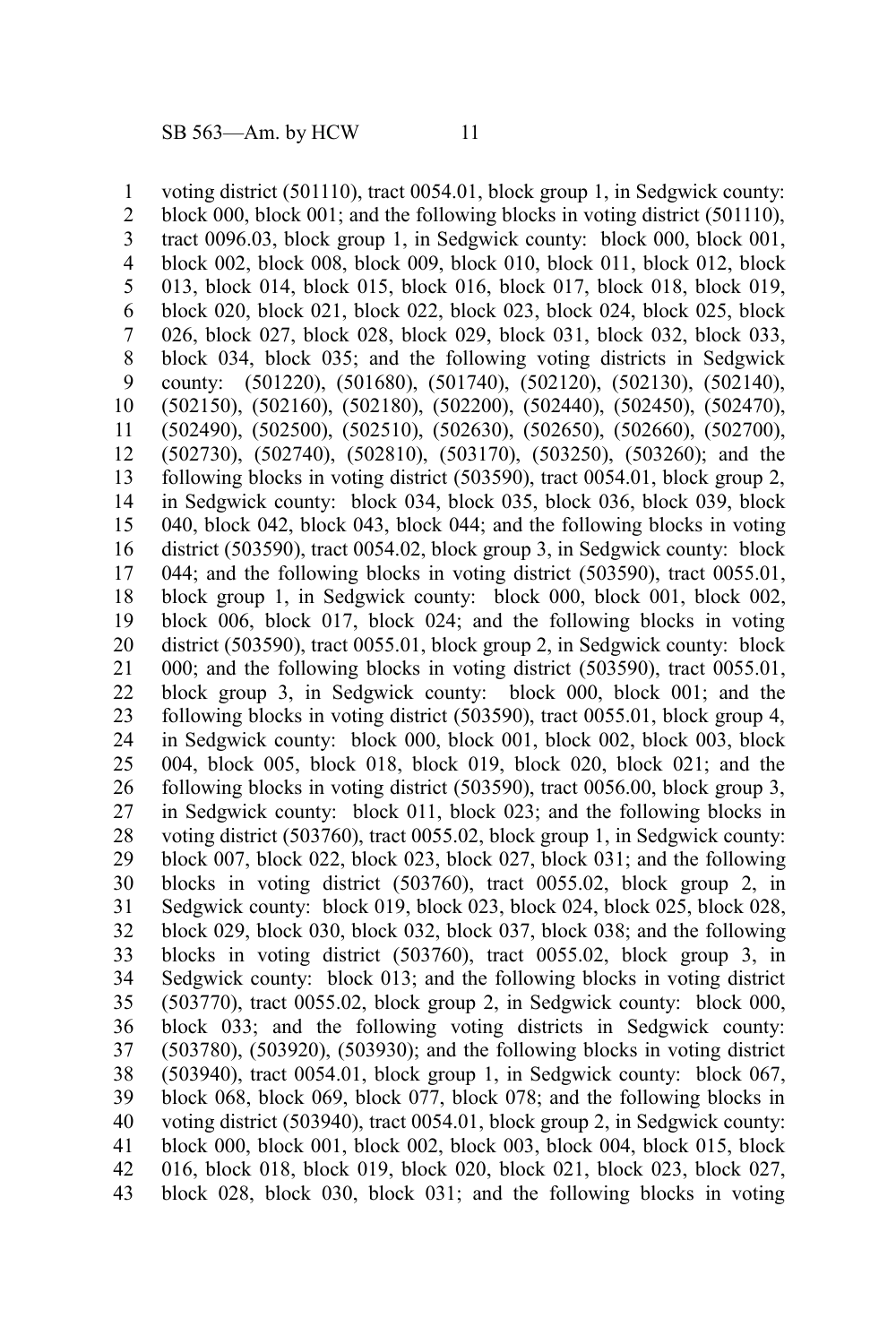district (503940), tract 0092.00, block group 2, in Sedgwick county: block 043, block 044, block 068, block 069; and the following blocks in voting district (503940), tract 0096.03, block group 1, in Sedgwick county: block 003, block 004, block 005, block 006, block 007, block 030, block 036, block 037, block 038, block 039, block 040, block 041, block 042, block 045, block 046, block 054, block 056, block 057, block 058; and the following blocks in voting district (503940), tract 0096.05, block group 2, in Sedgwick county: block 033, block 037, block 038, block 039, block 040, block 041, block 042, block 045, block 046, block 049, block 050, block 051, block 052, block 053, block 054, block 055, block 057, block 058, block 059, block 060, block 063, block 066, block 068, block 070, block 071, block 075, block 076, block 077, block 078, block 079, block 080, block 081, block 082, block 083, block 084, block 085, block 086, block 087, block 088, block 089, block 090, block 091, block 092, block 093, block 099, block 102, block 103, block 128, block 129; and the following voting districts in Sedgwick county: (503990), (600340), (700260), (700290). 1 2 3 4 5 6 7 8 9 10 11 12 13 14 15 16 17

Sec. 31. Senatorial district 27 shall consist of the following voting districts in Sedgwick county: (120110), (120290), (120460), (120470), (120480); and the following blocks in voting district (121310), tract 0093.01, block group 3, in Sedgwick county: block 007, block 008; and the following voting districts in Sedgwick county: (130430); and the following blocks in voting district (130450), tract 0095.14, block group 2, in Sedgwick county: block 014, block 015, block 016, block 017, block 018, block 019, block 021, block 022, block 023, block 024, block 025, block 026, block 036; and the following voting districts in Sedgwick county: (130470), (131330), (131340), (150040), (180030), (501390), (501400), (501420), (501430), (501440), (501450), (501460); and the following blocks in voting district (501480), tract 0103.01, block group 1, in Sedgwick county: block 000, block 001, block 003, block 006, block 007, block 008, block 009, block 010, block 011, block 012, block 013, block 014, block 016, block 017, block 018, block 019, block 020, block 021, block 022, block 024, block 025; and the following blocks in voting district (501480), tract 0103.01, block group 2, in Sedgwick county: block 002, block 003, block 005, block 006, block 007, block 010, block 011, block 012, block 014, block 016, block 017, block 018, block 020, block 021, block 022, block 023, block 024, block 025; and the following blocks in voting district (501480), tract 0103.01, block group 3, in Sedgwick county: block 001, block 002, block 003, block 004, block 005, block 006; and the following voting districts in Sedgwick county: (501500), (501540), (501550), (501560), (501570), (501580), (501590), (501620), (501630), (501640), (501650), (501660), (501670), (501730), (501850), (502410), (502460); and the following blocks in voting district (700210), 18 19 20 21 22 23 24 25 26 27 28 29 30 31 32 33 34 35 36 37 38 39 40 41 42 43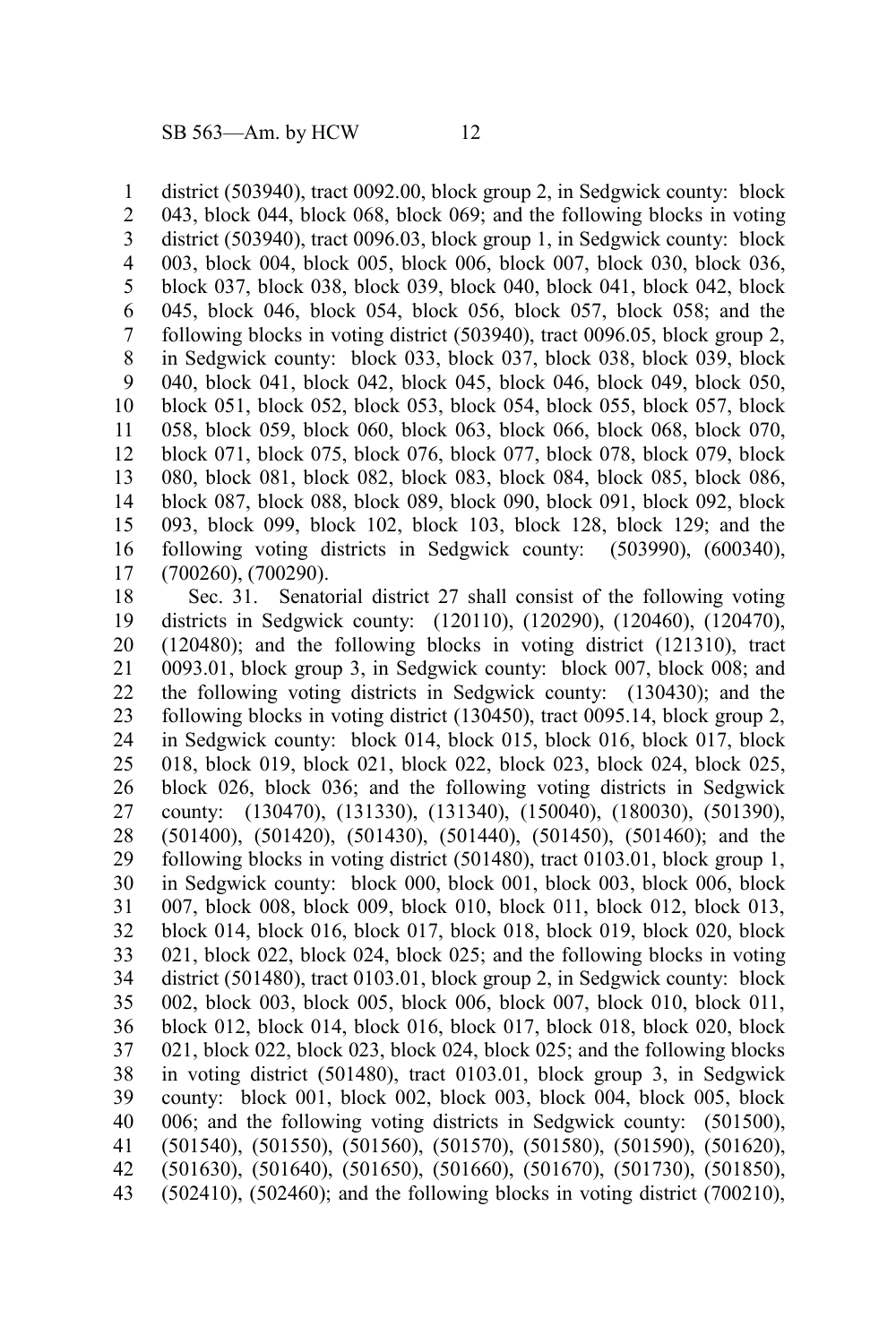tract 0103.01, block group 1, in Sedgwick county: block 004, block 005; and the following blocks in voting district (700210), tract 0103.01, block group 2, in Sedgwick county: block 008. 1 2 3

Sec. 32. Senatorial district 28 shall consist of the following voting districts in Sedgwick county: (120080), (120090), (120100), (120180), (120190), (120210), (120230), (120240), (120250), (120270), (120280), (120310), (120510), (120520), (120530), (130190), (130200), (130210), (130220), (130350), (130360), (130370), (130400), (130410), (130640), (130660), (130670), (130860), (130870), (131440), (131450), (131470), (131480), (131490), (131510), (131610), (131620), (131630), (131640); and the following blocks in voting district (500780), tract 0062.00, block group 2, in Sedgwick county: block 013, block 014, block 015, block 016, block 017, block 018, block 019, block 020; and the following blocks in voting district (500780), tract 0062.00, block group 3, in Sedgwick county: block 000, block 001, block 006, block 007, block 008, block 009, block 010; and the following voting districts in Sedgwick county: (500840), (500870), (500880), (500890), (500900), (500910), (500940), (501030); and the following blocks in voting district (501110), tract 0054.01, block group 1, in Sedgwick county: block 002, block 003, block 004, block 005, block 013, block 014, block 016, block 017, block 018, block 019; and the following blocks in voting district (501110), tract 0091.00, block group 4, in Sedgwick county: block 016, block 017, block 018; and the following blocks in voting district (501110), tract 0091.00, block group 5, in Sedgwick county: block 024, block 033, block 034; and the following voting districts in Sedgwick county: (501150), (501160), (501170), (501180), (501200), (501210), (501320), (502260), (502270); and the following blocks in voting district (502290), tract 0058.00, block group 4, in Sedgwick county: block 025, block 026, block 027, block 028; and the following blocks in voting district (502290), tract 0100.05, block group 3, in Sedgwick county: block 000; and the following blocks in voting district (502290), tract 0100.07, block group 1, in Sedgwick county: block 002, block 003, block 004, block 005, block 006, block 007, block 008, block 009, block 010, block 011, block 012, block 013, block 014, block 017, block 018, block 019, block 020, block 021, block 022, block 023; and the following blocks in voting district (502570), tract 0100.07, block group 3, in Sedgwick county: block 015, block 016, block 017, block 018; and the following voting districts in Sedgwick county: (502610); and the following blocks in voting district (503590), tract 0056.00, block group 2, in Sedgwick county: block 003, block 004, block 005, block 006, block 039, block 040, block 042, block 043, block 045, block 046, block 048, block 050, block 051, block 053, block 054, block 055, block 057, block 058, block 060, block 062; and the following blocks in voting district (503590), tract 0056.00, block group 3, in Sedgwick county: block 019, 4 5 6 7 8 9 10 11 12 13 14 15 16 17 18 19 20 21 22 23 24 25 26 27 28 29 30 31 32 33 34 35 36 37 38 39 40 41 42 43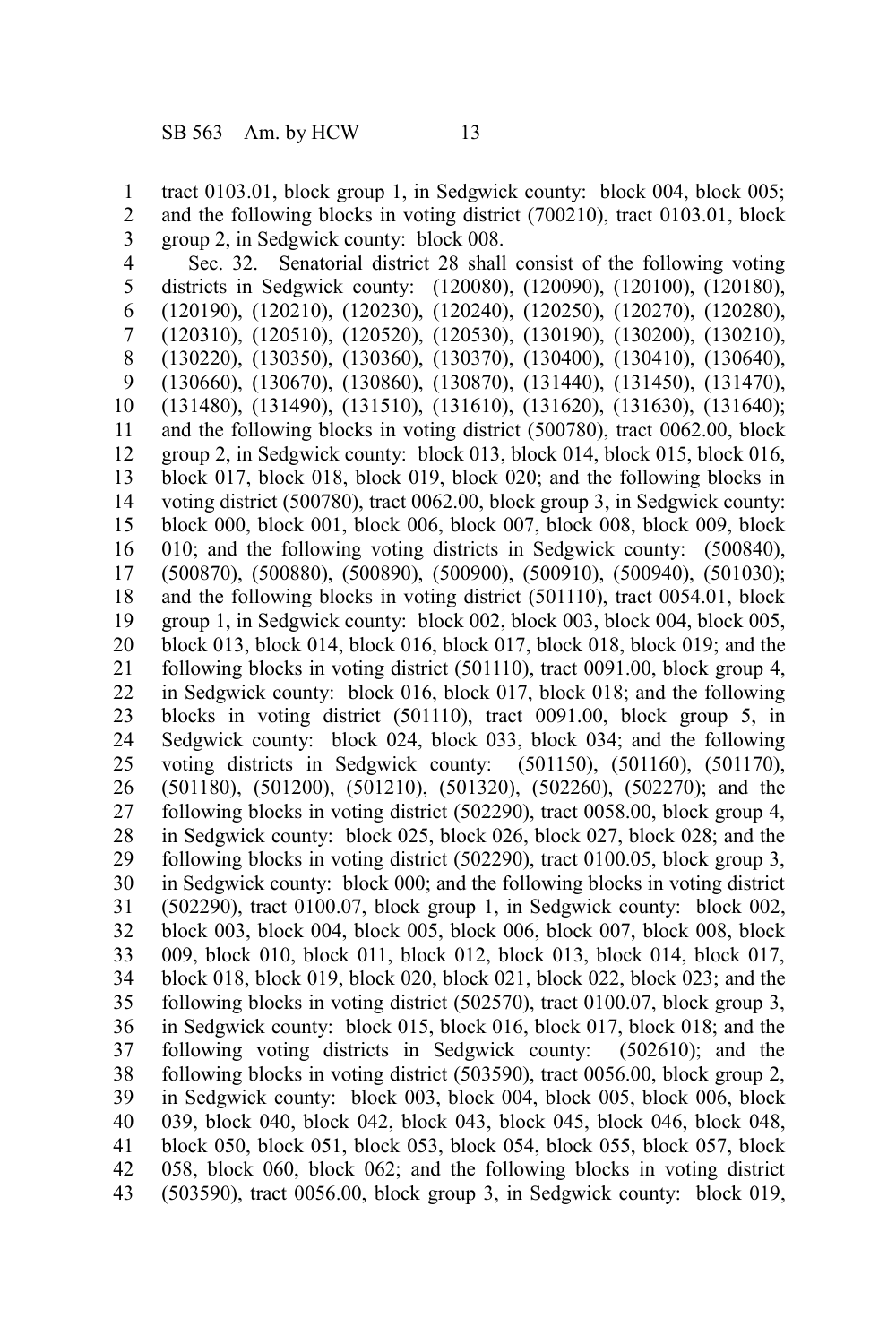block 021; and the following voting districts in Sedgwick county: (503650); and the following blocks in voting district (503940), tract 0054.01, block group 1, in Sedgwick county: block 006, block 008, block 009, block 010, block 011, block 012, block 023, block 024, block 025, block 026, block 027, block 028, block 029, block 031, block 032, block 037, block 038, block 046, block 048, block 061, block 062, block 063, block 064, block 071, block 076; and the following voting districts in Sedgwick county:  $(600020)$ . 1 2 3 4 5 6 7 8

Sec. 33. Senatorial district 29 shall consist of the following voting districts in Sedgwick county: (120070), (120360), (130020), (130030), (130040), (500060), (500080), (500090), (500120), (500130), (500140), (500150), (500160), (500170), (500180), (500190), (500200), (500360), (500790), (500800), (500810), (501820), (501960), (501990). 9 10 11 12 13

Sec. 34. Senatorial district 30 shall consist of the following voting districts in Sedgwick county: (120030), (120040), (120200), (120220), (120260); and the following blocks in voting district (120370), tract 0100.02, block group 2, in Sedgwick county: block 023, block 024, block 028, block 043, block 044, block 045, block 047, block 049; and the following voting districts in Sedgwick county: (120380), (120410); and the following blocks in voting district (120430), tract 0072.01, block group 2, in Sedgwick county: block 011, block 014; and the following voting districts in Sedgwick county: (130010), (130090); and the following blocks in voting district (130100), tract 0072.01, block group 1, in Sedgwick county: block 000, block 021, block 022, block 023; and the following blocks in voting district (130100), tract 0072.07, block group 1, in Sedgwick county: block 000; and the following blocks in voting district  $(130100)$ , tract 0100.02, block group 1, in Sedgwick county: block 003; and the following blocks in voting district (130100), tract 0100.02, block group 2, in Sedgwick county: block 027, block 031, block 046, block 048; and the following voting districts in Sedgwick county: (130140), (130150), (130620), (130630), (130650), (130840), (131100); and the following blocks in voting district (131110), tract 0072.01, block group 2, in Sedgwick county: block 024, block 029; and the following voting districts in Sedgwick county: (131120), (131140), (131150), (131170), (131180), (131210), (131220), (131230), (131240), (131250), (131260), (131270), (131280), (131290), (131500), (131520), (131530), (140010), (140060), (170010), (500110), (500370), (500380), (500390), (500400), (500410), (500420), (500430), (500440), (500450); and the following blocks in voting district (500560), tract 0072.01, block group 1, in Sedgwick county: block 003; and the following blocks in voting district (500560), tract 0072.01, block group 2, in Sedgwick county: block 012, block 013, block 015, block 016, block 017, block 018, block 019, block 020, block 021, block 022, block 023, block 025, block 026; and the 14 15 16 17 18 19 20 21 22 23 24 25 26 27 28 29 30 31 32 33 34 35 36 37 38 39 40 41 42 43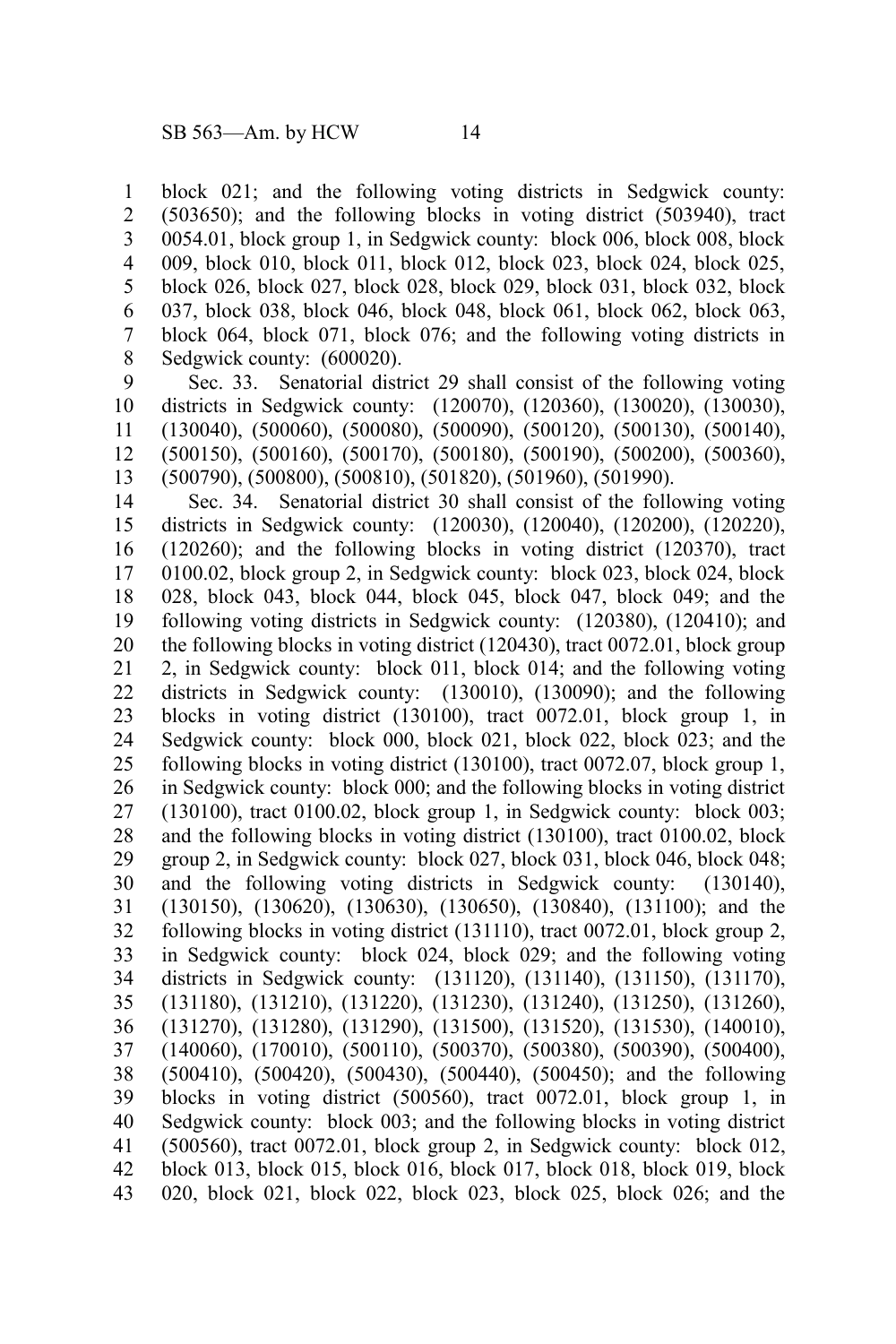following blocks in voting district (500560), tract 0072.01, block group 3, in Sedgwick county: block 000, block 009, block 010, block 012, block 016, block 035, block 036, block 037, block 038, block 039, block 040, block 041, block 042, block 043, block 044, block 045, block 046, block 047, block 048, block 049, block 050, block 051, block 052, block 053; and the following blocks in voting district (500560), tract 0100.02, block group 2, in Sedgwick county: block 018, block 025, block 026; and the following voting districts in Sedgwick county: (500570), (500580), (500590), (502280); and the following blocks in voting district (502290), tract 0100.07, block group 3, in Sedgwick county: block 036, block 037; and the following voting districts in Sedgwick county: (502400); and the following blocks in voting district (502570), tract 0100.06, block group 1, in Sedgwick county: block 000, block 001, block 005, block 006, block 007, block 008, block 012, block 013, block 014, block 015, block 016, block 017, block 018, block 019, block 020, block 021, block 022, block 023, block 024, block 025, block 026, block 027, block 028, block 029, block 033, block 034, block 035, block 036, block 037, block 038, block 039, block 040, block 041, block 042, block 043, block 044, block 045, block 046, block 047, block 048, block 049, block 050, block 051, block 052, block 053, block 054, block 055, block 057, block 058, block 060, block 061, block 062, block 063, block 064, block 065, block 066, block 067, block 068, block 069, block 070, block 071, block 072; and the following blocks in voting district (502570), tract 0100.07, block group 3, in Sedgwick county: block 000, block 001, block 002, block 003, block 004, block 005, block 006, block 007, block 008, block 009, block 010, block 011, block 012, block 013, block 014, block 019, block 020, block 021, block 022, block 023, block 024, block 025, block 026, block 027, block 028, block 029, block 030, block 031, block 032, block 033, block 039, block 041, block 042, block 049, block 050, block 051, block 052, block 053, block 054, block 055, block 056, block 057, block 058, block 059, block 060, block 061, block 062, block 063, block 064, block 065, block 066, block 067, block 068, block 069, block 070, block 071, block 072, block 073, block 074; and the following voting districts in Sedgwick county: (502580), (503030), (503070), (503120), (503180), (503190), (503700), (503740); and the following blocks in voting district (503760), tract 0097.00, block group 1, in Sedgwick county: block 021, block 022, block 036, block 045, block 046, block 047; and the following blocks in voting district (503760), tract 0097.00, block group 2, in Sedgwick county: block 000, block 001, block 002, block 003, block 004, block 005, block 006, block 007, block 008, block 009, block 010, block 011, block 012, block 013, block 014, block 015, block 016, block 017, block 018, block 019, block 020, block 021, block 022, block 023, block 024, block 025, block 026, block 027, block 028, block 029, block 030, block 031, block 1 2 3 4 5 6 7 8 9 10 11 12 13 14 15 16 17 18 19 20 21 22 23 24 25 26 27 28 29 30 31 32 33 34 35 36 37 38 39 40 41 42 43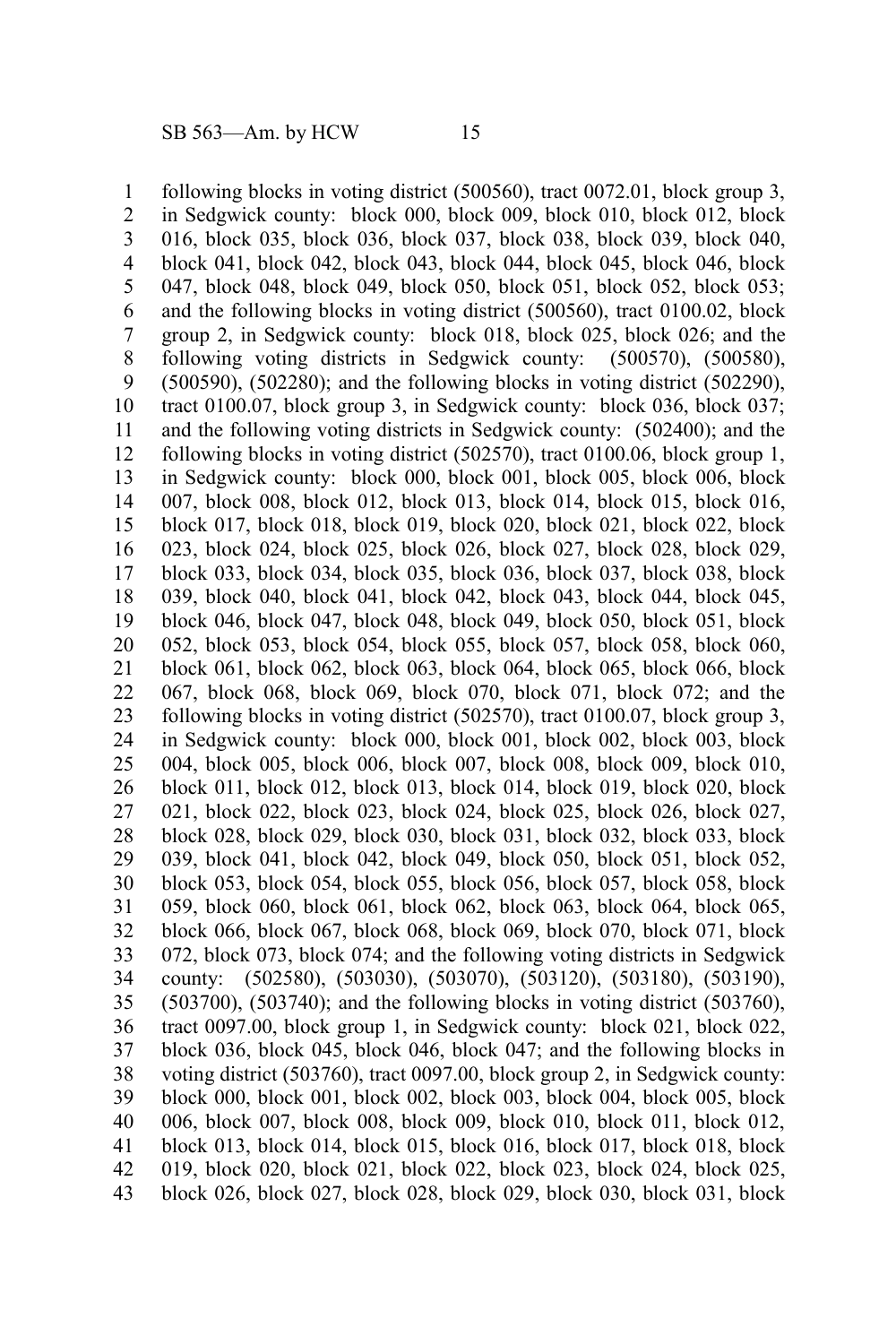032, block 033, block 034, block 035, block 036, block 037, block 038, block 039, block 040, block 041, block 042, block 043, block 044, block 045, block 046; and the following blocks in voting district (503760), tract 0097.00, block group 4, in Sedgwick county: block 000, block 001, block 002, block 003, block 004, block 005, block 006, block 007, block 008, block 009, block 010, block 011, block 012, block 013, block 014, block 015, block 016, block 017, block 018, block 019, block 020, block 021, block 022, block 023, block 024, block 025, block 026, block 027, block 028, block 030, block 031, block 032, block 033, block 035, block 036, block 040, block 041, block 044, block 045, block 046, block 047, block 048, block 049, block 050, block 051, block 052, block 053, block 054, block 055, block 056, block 057, block 059, block 060, block 061, block 062; and the following blocks in voting district (503770), tract 0097.00, block group 1, in Sedgwick county: block 000, block 001, block 002, block 004, block 005, block 006, block 009, block 010, block 011, block 012, block 013, block 014, block 015, block 016, block 017, block 018, block 019, block 020, block 023, block 024, block 025, block 026, block 027, block 028, block 029, block 030, block 031, block 032, block 033, block 034, block 035, block 037, block 038, block 039, block 040, block 041, block 042, block 043, block 044, block 048, block 049, block 050, block 051, block 052; and the following voting districts in Sedgwick county: (600010), (700590), (800010); and the following voting districts in Sumner county: (000220), (120030), (12003A), (120050), (900040), (900050). 1 2 3 4 5 6 7 8 9 10 11 12 13 14 15 16 17 18 19 20 21 22 23 24

Sec. 35. Senatorial district 31 shall consist of all of Harvey county; and the following voting districts in Sedgwick county: (120140), (120150); and the following blocks in voting district (120330), tract 0101.13, block group 1, in Sedgwick county: block 042; and the following blocks in voting district (120330), tract 0101.13, block group 2, in Sedgwick county: block 029, block 030, block 031, block 034; and the following voting districts in Sedgwick county: (120340), (120350), (120490), (120500), (120540); and the following blocks in voting district (121310), tract 0095.14, block group 2, in Sedgwick county: block 030; and the following voting districts in Sedgwick county: (121320), (121330), (130050), (130060); and the following blocks in voting district (130450), tract 0095.14, block group 2, in Sedgwick county: block 001, block 003, block 004, block 005, block 006, block 007, block 010, block 011, block 031; and the following voting districts in Sedgwick county: (130480), (130490), (130500), (130680), (130700), (130710), (130720), (130730), (130740), (130750), (130760), (130770), (130780), (130790), (130800), (130940), (130950), (130960), (130970), (130980), (130990), (131010), (131020), (131030), (131040), (131050), (131060), (131070), (131080), (131310), (131320), (131350), (131360), (131380), (131390), 25 26 27 28 29 30 31 32 33 34 35 36 37 38 39 40 41 42 43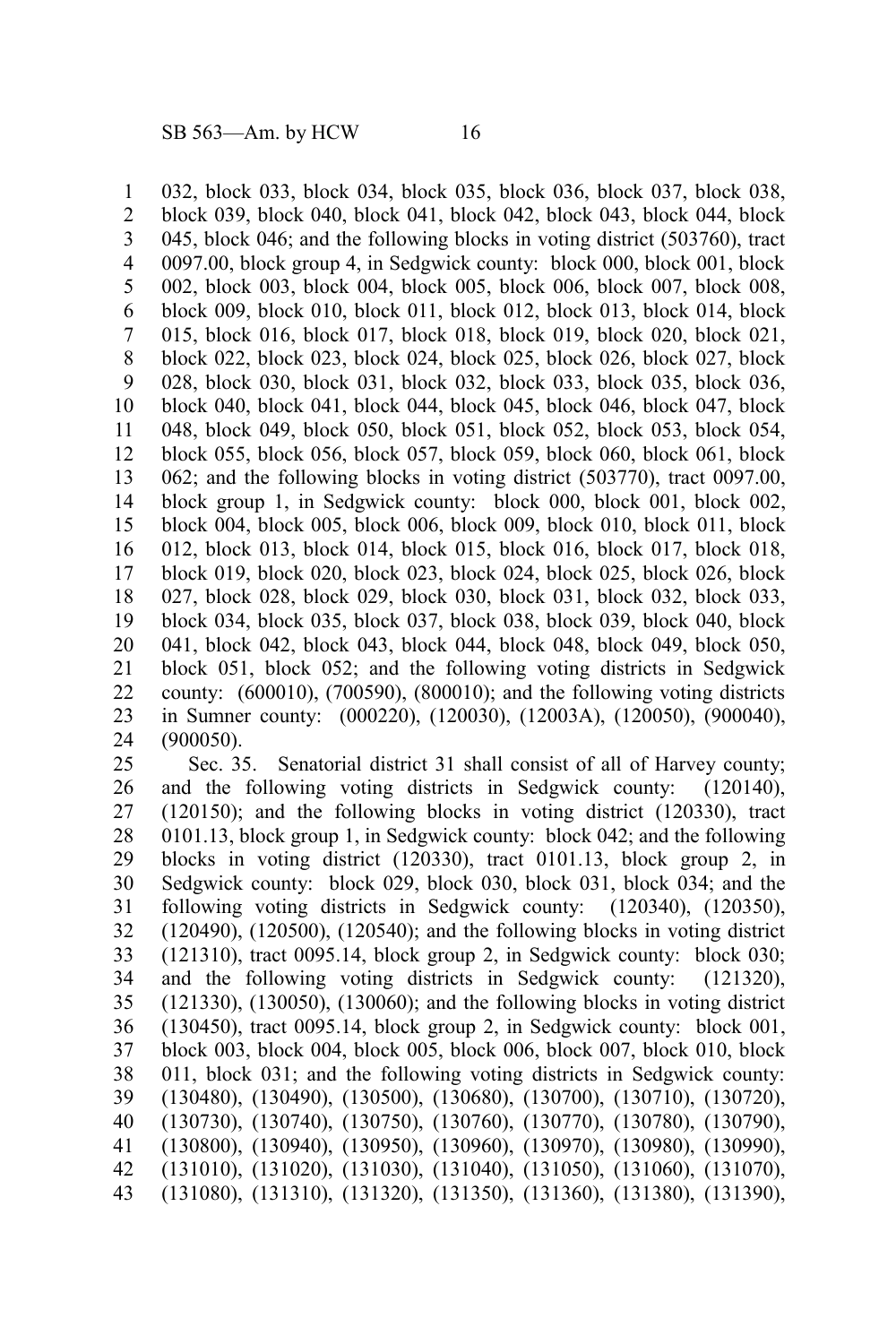(131550), (131560), (131570), (131580), (131590), (131600), (140030), (140050), (150010), (150020), (150030), (170050), (190030), (190050), (500280); and the following blocks in voting district (501480), tract 0103.02, block group 4, in Sedgwick county: block 087; and the following voting districts in Sedgwick county: (501940), (502000), (502010), (502030), (502040), (502070), (502480), (502560), (502830), (502850), (502890), (502900), (502930), (502960), (503290), (503370), (503400), (503470), (503490), (503500), (503800), (700010); and the following blocks in voting district (700210), tract 0103.01, block group 2, in Sedgwick county: block 000, block 001, block 009, block 015, block 019, block 026, block 027; and the following blocks in voting district (700210), tract 0103.02, block group 1, in Sedgwick county: block 005, block 007, block 008, block 011, block 012, block 013, block 015, block 016, block 020, block 021, block 023, block 024, block 025, block 026, block 027, block 028, block 029, block 030, block 031, block 032, block 037; and the following blocks in voting district (700210), tract 0103.02, block group 3, in Sedgwick county: block 059, block 062; and the following blocks in voting district (700210), tract 0103.02, block group 4, in Sedgwick county: block 067, block 068, block 077, block 081, block 085, block 086, block 093, block 095, block 098, block 099; and the following voting districts in Sedgwick county: (700310), (700330), (700350), (700390), (700400). Sec. 36. Senatorial district 32 shall consist of the following voting districts in Butler county: (00002A), (000030), (00004A), (000050), 1 2 3 4 5 6 7 8 9 10 11 12 13 14 15 16 17 18 19 20 21 22 23

(000080), (000110), (000130), (000270), (000300), (000380), (000440), (000450), (120050), (80010B); and all of Cowley county; and all of Harper county; and the following voting districts in Sumner county: (000010), (000020), (00002A), (00002B), (000030), (000040), (000050), (000060), (000070), (000080), (000090), (000100), (000110), (000120), (000130), (000140), (000150), (000160), (000170), (000180), (000190), (000200), (000210), (000230), (000240), (000250), (000260), (000270), (000280), (000290), (000300), (000310), (000320), (000340), (000350), (000360), (000370), (00037A), (000380), (000390), (000400), (00041A), (120070), (120120), (120130), (12013A), (900010), (900020), (900030), (900060). 24 25 26 27 28 29 30 31 32 33 34

Sec. 37. Senatorial district 33 shall consist of all of Barton county; and all of Comanche county; and all of Edwards county; and all of Ellsworth county; and all of Kiowa county; and all of Ness county; and all of Pawnee county; and all of Pratt county; and all of Rice county; and all of Rush county; and all of Stafford county. 35 36 37 38 39

Sec. 38. Senatorial district 34 shall consist of all of Barber county; and all of Kingman county; and all of Reno county. 40 41

Sec. 39. Senatorial district 35 shall consist of the following voting districts in Johnson county: (000030), (001340), (00140B), (00147B), 42 43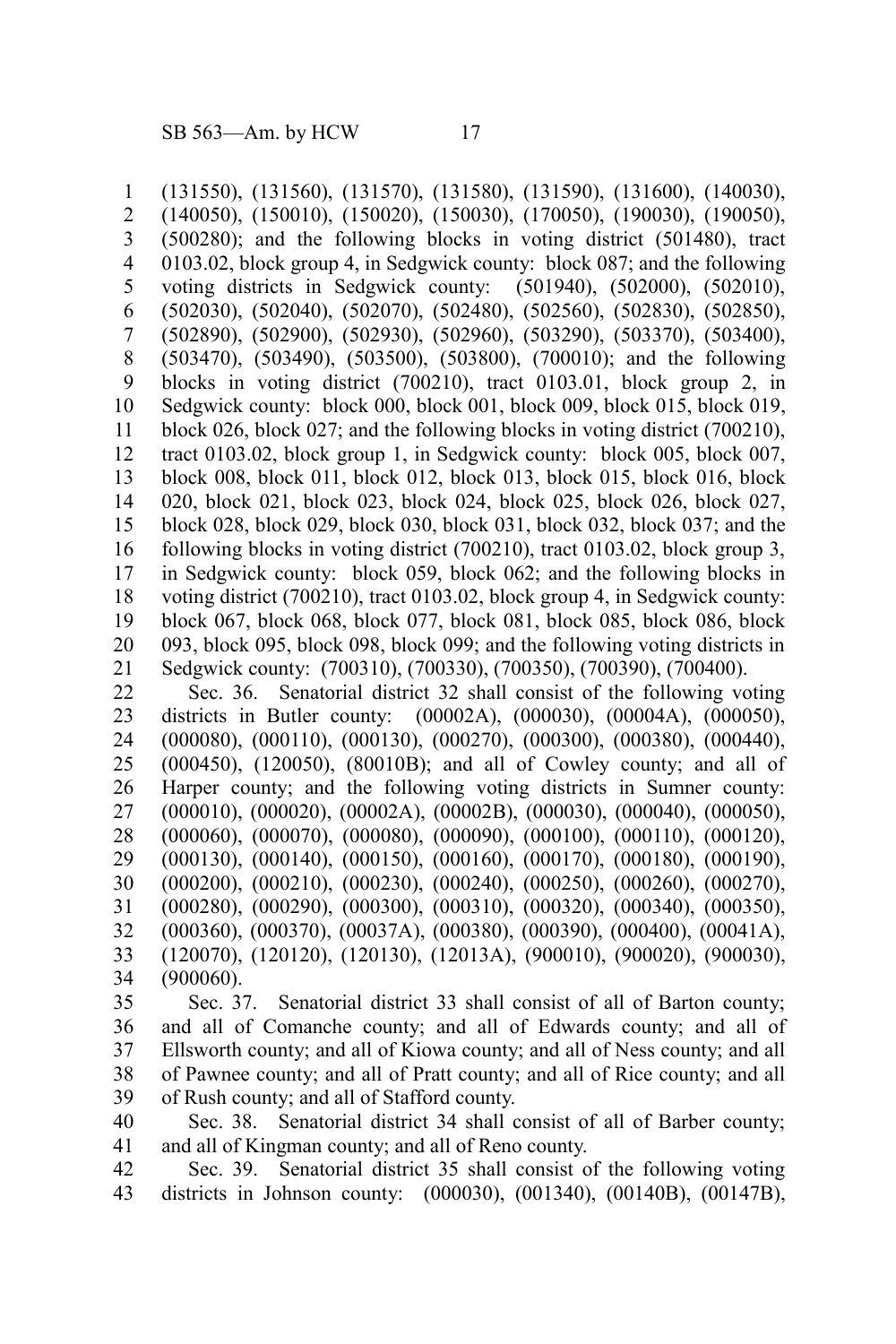(001490), (001500), (001510), (002160), (002180), (002190), (002200), (002210), (00222A), (00222B), (002230), (002240), (00226B), (00249A), (004300), (900010), (900020); and the following blocks in voting district (900460), tract 0530.05, block group 1, in Johnson county: block 010, block 011, block 012, block 013; and the following voting districts in Johnson county: (900790), (900800), (900810), (900820), (900840), (900860), (900880), (900890), (900920), (900930), (900940), (901000), (901010), (901020), (901030), (901040), (901120), (901130), (901180), (901220), (920240), (920330), (920440), (920580), (920590), (920840), (920850), (920860), (920980), (921010). 1 2 3 4 5 6 7 8 9 10

Sec. 40. Senatorial district 36 shall consist of all of Clay county; and all of Cloud county; and all of Jewell county; and all of Lincoln county; and the following voting districts in Marshall county: (000100), (000130), (000150), (000160), (00017A), (00018A), (00018B), (00019A), (00019B), (00019C), (000200), (000230), (000270), (190010); and all of Mitchell county; and all of Osborne county; and all of Ottawa county; and the following voting districts in Phillips county: (000010), (000040), (000050), (000070), (000080), (000090), (000110), (000120), (000170), (000190), (000210), (000230), (000240), (000250), (000270), (000280), (190010), (190020); and all of Republic county; and all of Rooks county; and all of Russell county; and all of Smith county; and all of Washington county. 11 12 13 14 15 16 17 18 19 20 21 22

Sec. 41. Senatorial district 37 shall consist of the following voting districts in Johnson county: (000090), (00014A), (00014C), (000160), (001090), (001130), (001200), (001210), (001220), (00153J), (00153K), (00153P), (004030), (004040), (004140), (004180), (100040), (12003B), (190020), (190030), (900080), (900090), (900100), (900110), (900120), (900130), (900150), (900160), (900170), (900180), (900570), (900640), (900660), (900680), (900700), (900740), (900760), (901510), (901560), (901730), (901750), (901810), (901820), (901830), (901900), (901950), (920230), (920390), (920410), (920420), (92043A), (920450), (920460), (920470), (920530), (920670), (920680), (920690), (920750), (920760), (920790), (921070), (921080); and the following voting districts in Miami county: (00003B), (00004B), (00004C), (00004D), (000080); and the following blocks in voting district (00019A), tract 1001.00, block group 2, in Miami county: block 033, block 034; and the following blocks in voting district (00019A), tract 1002.00, block group 4, in Miami county: block 062; and the following blocks in voting district (00019A), tract 1005.00, block group 3, in Miami county: block 016; and the following blocks in voting district (00019A), tract 1006.01, block group 4, in Miami county: block 000, block 001; and the following voting districts in Miami county: (000200), (000220), (000260), (120020), (120030), (120040); and the following blocks in voting district (120050), tract 1001.00, block group 23 24 25 26 27 28 29 30 31 32 33 34 35 36 37 38 39 40 41 42 43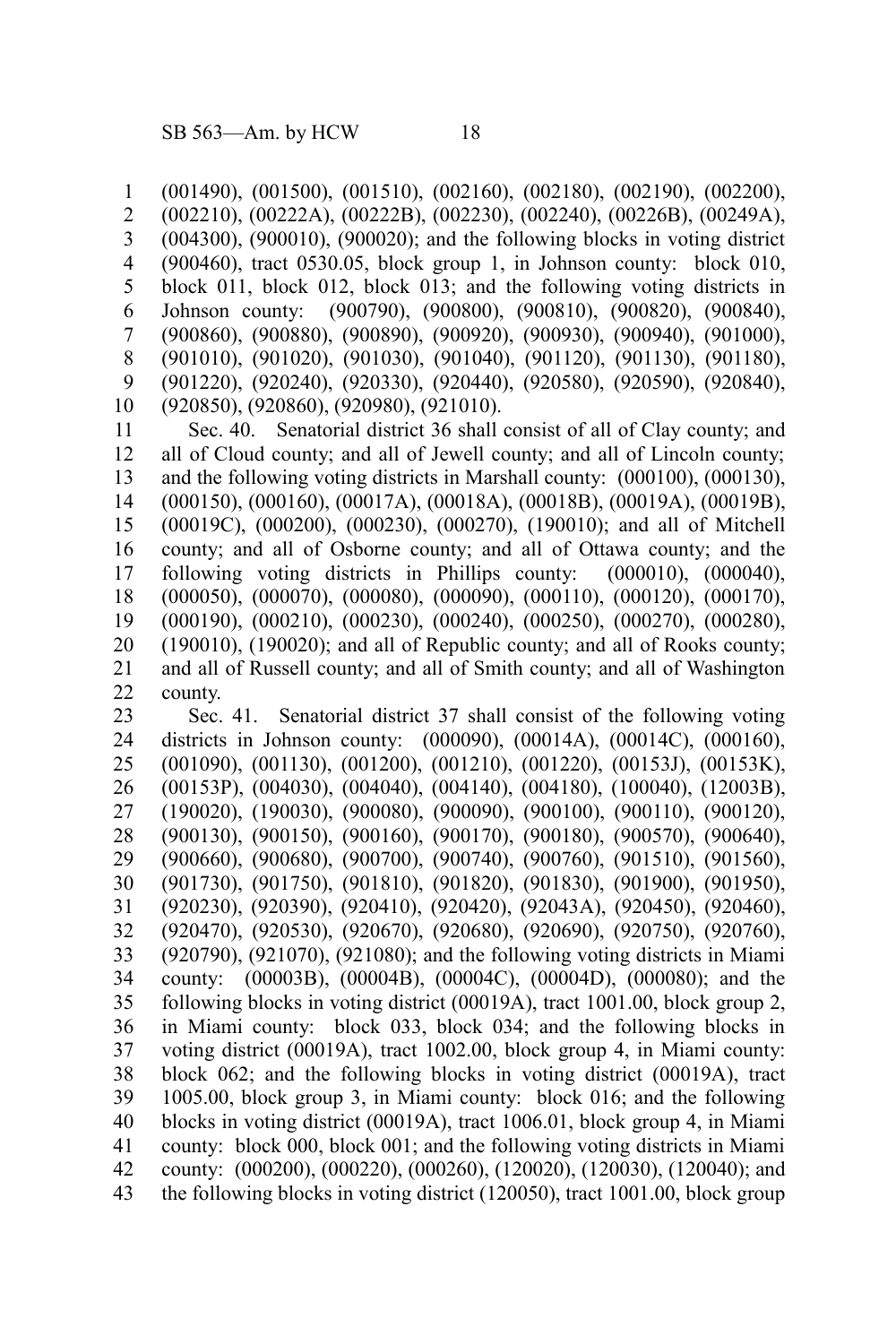1, in Miami county: block 010, block 011, block 012, block 017, block 018, block 019, block 020, block 032, block 061; and the following blocks in voting district (120050), tract 1001.00, block group 3, in Miami county: block 000; and the following blocks in voting district (120050), tract 1002.00, block group 3, in Miami county: block 048; and the following voting districts in Miami county: (120080), (120090), (180010), (180020), (180030), (300010), (900090), (900100), (900110). 1 2 3 4 5 6 7

Sec. 42. Senatorial district 38 shall consist of all of Clark county; and all of Ford county; and all of Gray county; and all of Haskell county; and all of Hodgeman county; and all of Meade county; and all of Seward county. 8 9 10 11

Sec. 43. Senatorial district 39 shall consist of all of Finney county; and all of Grant county; and all of Greeley county; and all of Hamilton county; and all of Kearny county; and all of Lane county; and all of Morton county; and all of Scott county; and all of Stanton county; and all of Stevens county; and all of Wichita county. 12 13 14 15 16

Sec. 44. Senatorial district 40 shall consist of all of Cheyenne county; and all of Decatur county; and all of Ellis county; and all of Gove county; and all of Graham county; and all of Logan county; and all of Norton county; and the following voting districts in Phillips county: (000020), (000030), (000060), (000100), (000130), (000140), (000150), (000200), (000220), (000260); and all of Rawlins county; and all of Sheridan county; and all of Sherman county; and all of Thomas county; and all of Trego county; and all of Wallace county. 17 18 19 20 21 22 23 24

**{Sec. 45. In accordance with section 2 of article 2 of the constitution of the state of Kansas, the state of Kansas is divided into 125 single-member state representative districts. Such districts are reapportioned in accordance with section 1 of article 10 of the constitution of the state of Kansas.** 25 26 27 28 29

**Sec. 46. (a) As used in sections 45 through 173, and amendments thereto, "voting district," "tract," "block group" or "block" means, respectively, a voting district (VTD), tract, block group or block identified on the official United States 2020 decennial census maps.** 30 31 32 33

**(b) Voting districts, tracts, block groups and blocks are referred to in sections 45 through 173, and amendments thereto, by the alphanumeric code by which they are identified on the official United States 2020 decennial census maps and data lists.** 34 35 36 37

**(c) The boundaries of counties, voting districts, tracts, block groups and blocks referred to in sections 45 through 173, and amendments thereto, are those boundaries as they exist and are identified on the official United States 2020 decennial census maps.** 38 39 40 41

**Sec. 47. (a) If a county, voting district, tract, block group or block is not included within a representative district established by this act,** 42 43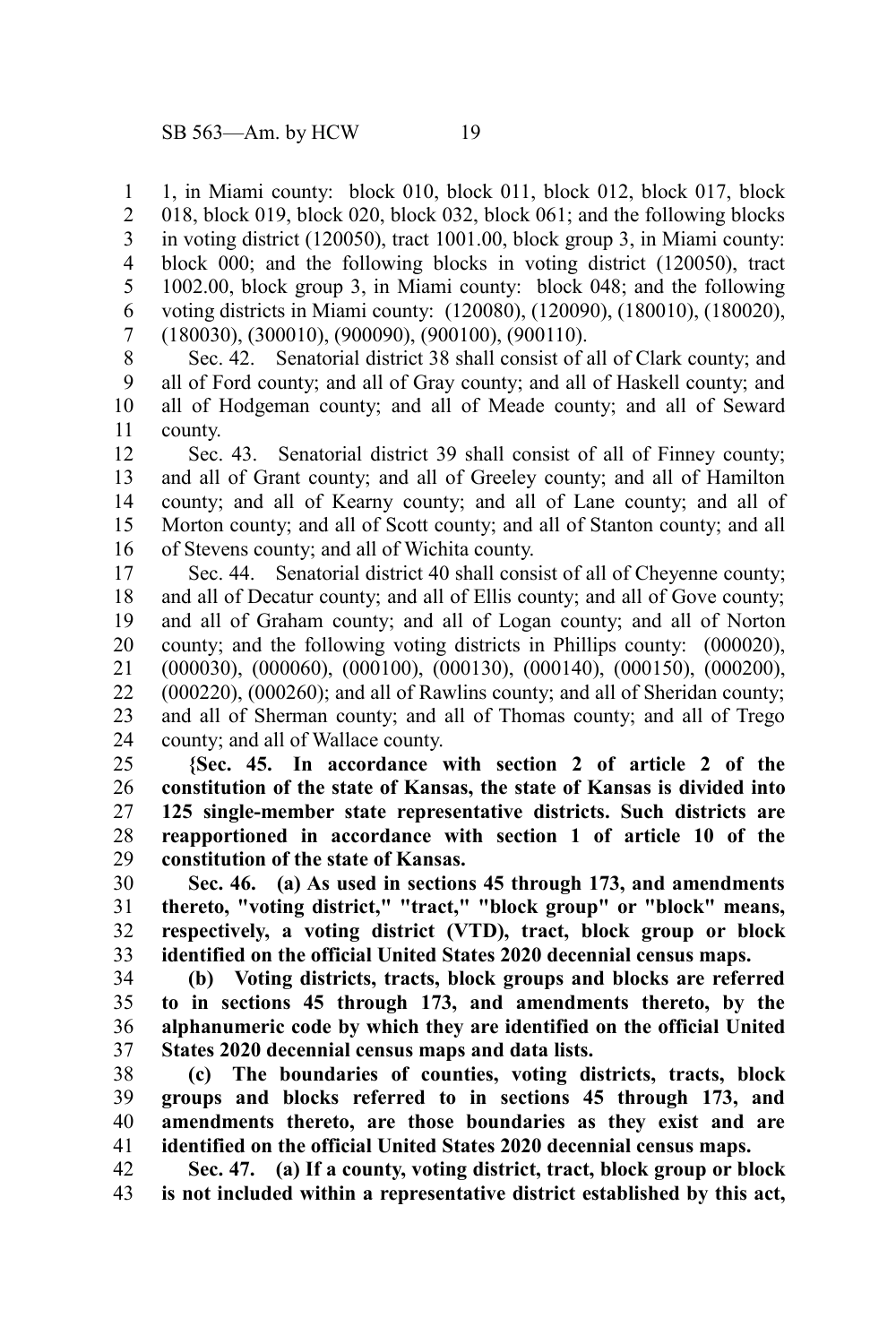**suchcounty, voting district, tract, block group or block shall be attached to the representative district to which such county, voting district, tract, block group or block is contiguous and, if contiguous to more than one representative district, such county, voting district, tract, block group or block shall be attached to the contiguous representative district that has the least total population.** 1 2 3 4 5 6

**(b) If a county, voting district, tract, block group or block is included in two or more representative districts established by this act, such county, voting district, tract, block group or block shall be attached to and become a part of the representative district that has the least total population.** 7 8 9 10 11

**Sec. 48. The provisions of this act shall not affect the term of any representative elected to represent a district at the general election of 2020 or the term of any successor to such representative serving for an unexpired term. All such representatives shall continue to serve the districts from which elected until the representatives elected from the representative districts established by this act commence their terms of office in January of 2023.** 12 13 14 15 16 17 18

**Sec. 49. Representative district 1 shall consist of all of Cherokee county; and the following voting districts in Labette county: (000030), (000040), (000050), (000060), (000080), (000180), (00019A), (000200), (000210), (000360), (120040), (12004A), (12004B).** 19 20 21 22

**Sec. 50. Representative district 2 shall consist of the following voting districts in Crawford county: (000010), (000030), (000033), (000040), (000050), (00005A), (000060), (000080), (000090), (000100), (000110), (00012A), (00013A), (00013B), (00014A), (000150), (00016A), (00017A), (00017B), (000180), (000190), (000200), (000210), (000230), (000240), (000250), (000260), (000280), (000450), (000460), (000470), (000490), (000500), (000A41), (000A51), (000A62), (000A82), (000A83), (190010), (190020), (190030), (900020); and the following voting districts in Neosho county: (000010); and the following blocks in voting district (00002A), tract 9516.00, block group 4, in Neosho county: block 050, block 061, block 062, block 063, block 082; and the following blocks in voting district (00002A), tract 9519.00, block group 3, in Neosho county: block 054, block 057, block 059, block 060, block 061, block 067, block 068, block 069, block 070, block 071, block 072, block 073; and the following blocks in voting district (00002A), tract 9520.00, block group 1, in Neosho county: block 002, block 003, block 005; and the following voting districts in Neosho county: (000030), (000040), (000050), (000060); and the following blocks in voting district (000090), tract 9518.00, block group 1, in Neosho county: block 009, block 011, block 012, block 013, block 014, block 021, block 022, block 040; and the following blocks in voting district (000110),** 23 24 25 26 27 28 29 30 31 32 33 34 35 36 37 38 39 40 41 42 43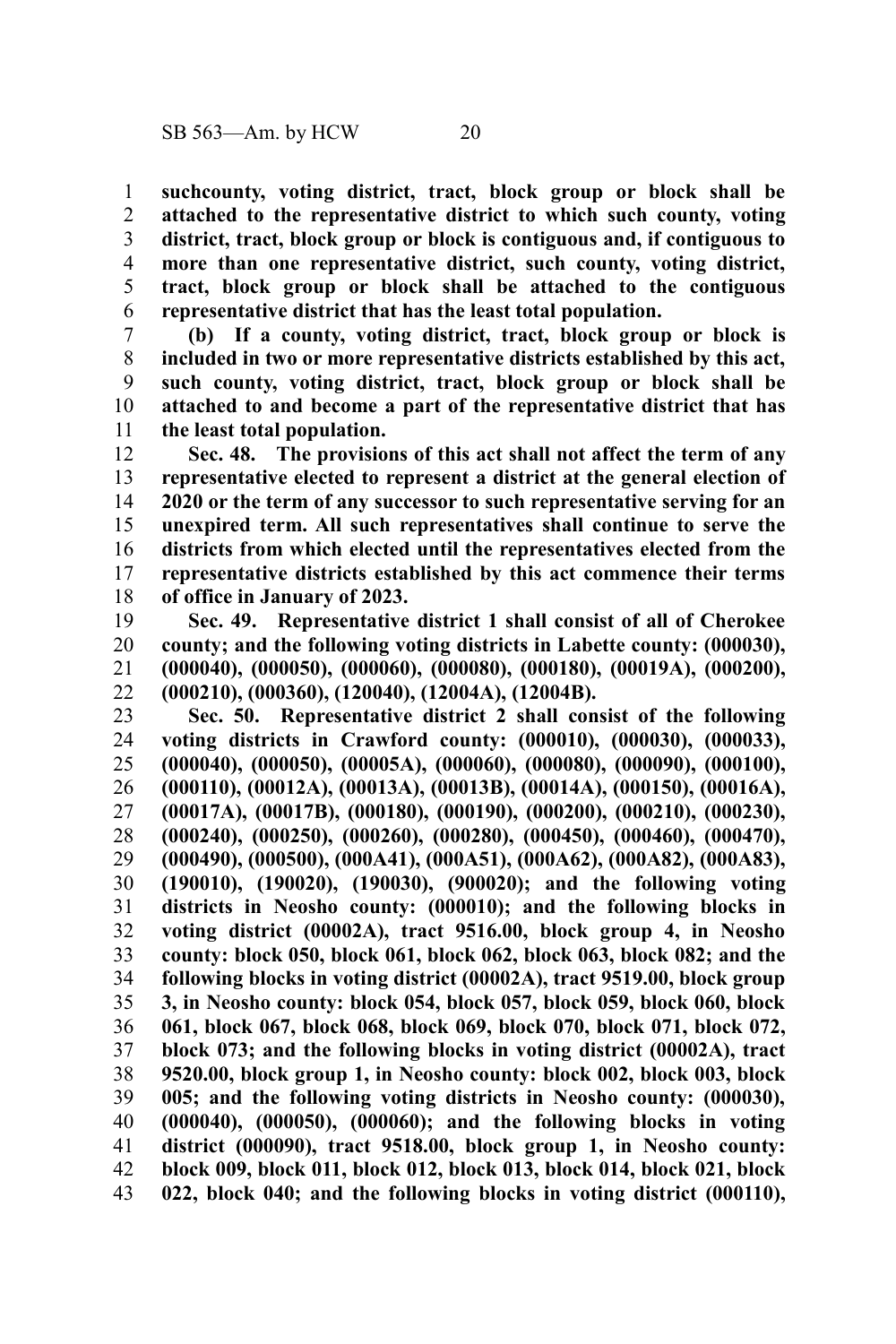**tract 9519.00, block group 1, in Neosho county: block 018, block 082; and the following blocks invoting district (00012A), tract 9519.00, block group 3, in Neosho county: block 004, block 017, block 046, block 048, block 053; and the following voting districts in Neosho county: (00012B), (00012C), (00012D), (000140), (000150), (000160), (000170), (000180), (000190), (000210); and the following blocks in voting district (00022A), tract 9518.00, block group 1, in Neosho county: block 016, block 017, block 018, block 019, block 020, block 041, block 055, block 056; and the following blocks in voting district (00022B), tract 9518.00, block group 1, in Neosho county: block 008; and the following voting districts in Neosho county: (00022C), (00022D), (000230), (000240), (120030), (900010).** 1 2 3 4 5 6 7 8 9 10 11 12

**Sec. 51. Representative district 3 shall consist of the following voting districts in Crawford county: (000020), (000070), (00022A), (000270), (000290), (000300), (000310), (000320), (000330), (000340), (000350), (000360), (000370), (00038A), (000390), (000400), (000410), (00042A), (000430), (00044A), (000480), (900010), (90001A), (900040), (900050).** 13 14 15 16 17 18

**Sec. 52. Representative district 4 shall consist of all of Bourbon county; and the following voting districts in Linn county: (000010), (000020), (000040), (000050), (000060), (000070), (000080), (000090), (000100), (000110), (000120), (000130).** 19 20 21 22

**Sec. 53. Representative district 5 shall consist of the following blocks in voting district (000620), tract 0012.03, block group 2, in Douglas county: block 029, block 030, block 033, block 034, block 035, block 036, block 037, block 038, block 039, block 040, block 041, block 042, block 043, block 044, block 045, block 046, block 047, block 048, block 049, block 050, block 051, block 052, block 053, block 054, block 055, block 066, block 080, block 081, block 082, block 083, block 084, block 085, block 086, block 087, block 091, block 092, block 093, block 105, block 106; and the following blocks in voting district (000620), tract 0012.03, block group 3, in Douglas county: block 000, block 001, block 002, block 003, block 004, block 005, block 006, block 007, block 008, block 009, block 010, block 011, block 012, block 013, block 014, block 015, block 016, block 017, block 018, block 019, block 020, block 021, block 022, block 023, block 024, block 025, block 026, block 027, block 028, block 029, block 030, block 031, block 032, block 033, block 034, block 035, block 041; and the following voting districts in Douglas county: (000630), (000640); and the following blocks in voting district (000660), tract 0012.01, block group 1, in Douglas county: block 147; and the following blocks in voting district (000660), tract 0012.03, block group 1, in Douglas county: block 000, block 001, block 002, block 003, block 004, block 005, block 006, block 007, block 008, block** 23 24 25 26 27 28 29 30 31 32 33 34 35 36 37 38 39 40 41 42 43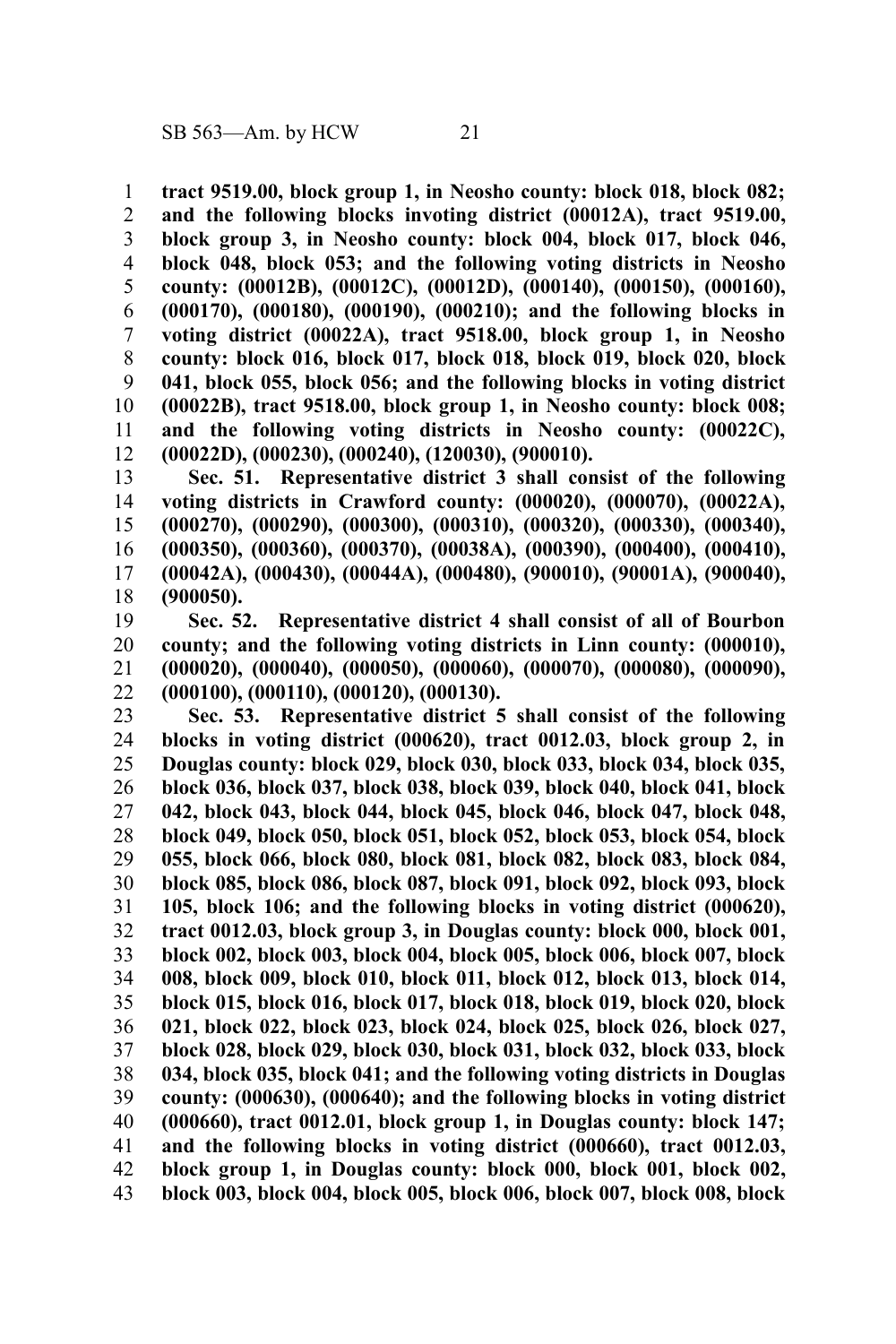**009, block 010, block 080, block 082, block 083; and the following blocks in voting district (000660), tract 0012.03, block group 2, in Douglas county: block 006, block 007, block 008, block 009, block 031, block 032; and the following voting districts inDouglas county: (120330), (120340), (120430), (120440); and the following blocks in voting district (120450), tract 0012.01, block group 1, in Douglas county: block 111, block 112, block 113, block 114, block 124, block 125, block 126; and the following blocks in voting district (120450), tract 0012.03, block group 1, in Douglas county: block 015, block 016, block 017, block 018, block 019, block 020, block 021, block 022, block 023, block 024; and the following voting districts in Douglas county: (120460), (18062A); and the following voting districts in Franklin county: (000050); and the following blocks in voting district (000090), tract 0537.01, block group 1, in Johnson county: block 000, block 002, block 003, block 004, block 005, block 006, block 007, block 008, block 010, block 012, block 016, block 017, block 018, block 019, block 020, block 021, block 022, block 023, block 024, block 025, block 026, block 027, block 028, block 029, block 030, block 031, block 032, block 033, block 034, block 035, block 036, block 037, block 038, block 039, block 040, block 041, block 042, block 043, block 044, block 045, block 046; and the following blocks in voting district (000090), tract 0537.01, block group 2, in Johnson county: block 070, block 071, block 079, block 091; and the following blocks in voting district (000160), tract 0537.05, block group 1, in Johnson county: block 000, block 001; and the following blocks in voting district (000160), tract 0537.05, block group 2, in Johnson county: block 000, block 002, block 003, block 004, block 005, block 006, block 007, block 008, block 009, block 010, block 011, block 012, block 013, block 014, block 015, block 016, block 017, block 018, block 019, block 020, block 021, block 022, block 023, block 024, block 025; and the following blocks in voting district (000160), tract 0537.12, block group 4, in Johnson county: block 005, block 006, block 007; and the following blocks in voting district (00311A), tract 0538.01, block group 1, in Johnson county: block 008, block 009, block 010, block 011, block 012, block 014, block 015, block 016, block 018, block 023; and the following blocks in voting district (00311A), tract 0538.01, block group 4, in Johnson county: block 008, block 009; and the following blocks in voting district (003120), tract 0538.01, block group 1, in Johnson county: block 000, block 001, block 002, block 003, block 004, block 005, block 006, block 007, block 013, block 017, block 019, block 020, block 021, block 022, block 024; and the following blocks in voting district (003120), tract 0538.01, block group 2, in Johnson county: block 010, block 011, block 012; and the following voting districts in Johnson county: (004030), (004040),** 1 2 3 4 5 6 7 8 9 10 11 12 13 14 15 16 17 18 19 20 21 22 23 24 25 26 27 28 29 30 31 32 33 34 35 36 37 38 39 40 41 42 43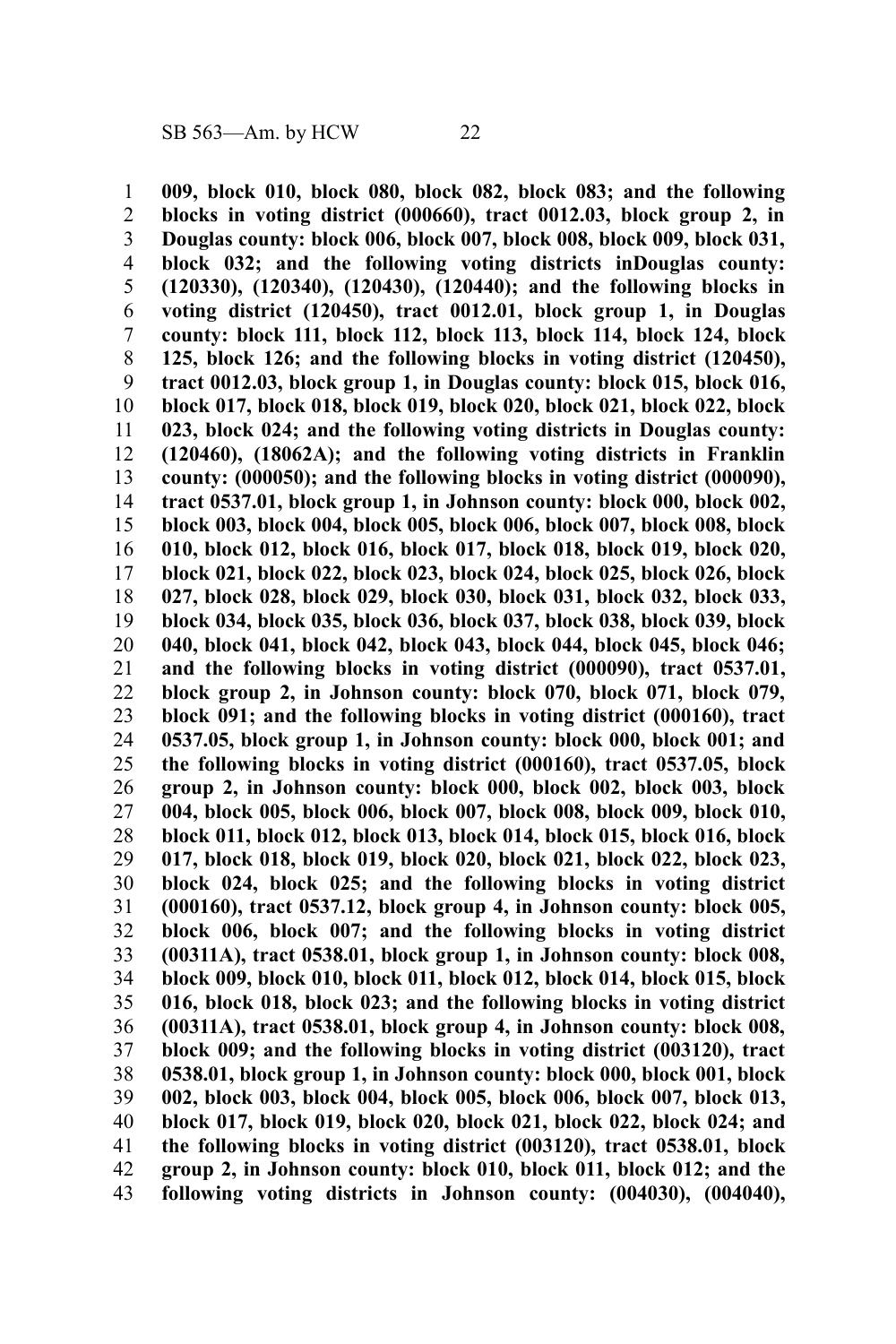**(900080); and the following blocks in voting district (900130), tract 0537.12, block group 4, in Johnson county: block 029, block 030, block 037; and the following voting districts in Johnson county: (900650); and the following blocks in voting district (901730), tract 0537.05, block group 2, in Johnson county: block 001; and the following blocks in votingdistrict (901730), tract 0537.11, block group 2, in Johnson county: block 030, block 031; and the following blocks in voting district (901730), tract 0537.12, block group 4, in Johnson county: block 002, block 008; and the following blocks in voting district (901830), tract 0537.12, block group 3, in Johnson county: block 013; and the following blocks in voting district (901830), tract 0537.12, block group 4, in Johnson county: block 003, block 004, block 009, block 010, block 011, block 012, block 013, block 014, block 015, block 016, block 017, block 018, block 019, block 020, block 021, block 024, block 025, block 026, block 027, block 028, block 033, block 034, block 035, block 036, block 046, block 047, block 048, block 049, block 050, block 051, block 052, block 053, block 054, block 055, block 056, block 057, block 058, block 062, block 064, block 065, block 066, block 067, block 072, block 073, block 074, block 075, block 076, block 077, block 081, block 082; and the following blocks in voting district (901970), tract 0536.03, block group 2, in Johnson county: block 071, block 072, block 079; and the following blocks in voting district (920450), tract 0537.01, block group 1, in Johnson county: block 001, block 009, block 011, block 013, block 014, block 015; and the following blocks in voting district (920450), tract 0537.01, block group 2, in Johnson county: block 065, block 068, block 069, block 072, block 074, block 075, block 077, block 080, block 081, block 083, block 085, block 086, block 087, block 088, block 089, block 090, block 092, block 093, block 095, block 096, block 100, block 101, block 102, block 103, block 104, block 105, block 106; and the following blocks in voting district (920750), tract 0537.11, block group 2, in Johnson county: block 032; and the following blocks in voting district (920750), tract 0537.12, block group 4, in Johnson county: block 000, block 001; and the following blocks in voting district (920790), tract 0537.01, block group 2, in Johnson county: block 066, block 067, block 094; and the following blocks in voting district (920790), tract 0537.12, block group 3, in Johnson county: block 014, block 015, block 016; and the following blocks in voting district (920790), tract 0537.12, block group 4, in Johnson county: block 063, block 068, block 069, block 070, block 071, block 078, block 080; and the following voting districts in Johnson county: (921080); and the following blocks in voting district (000060), tract 1007.00, block group 7, in Miami county: block 063, block 072, block 073, block 074, block 075, block 076, block 077, block** 1 2 3 4 5 6 7 8 9 10 11 12 13 14 15 16 17 18 19 20 21 22 23 24 25 26 27 28 29 30 31 32 33 34 35 36 37 38 39 40 41 42 43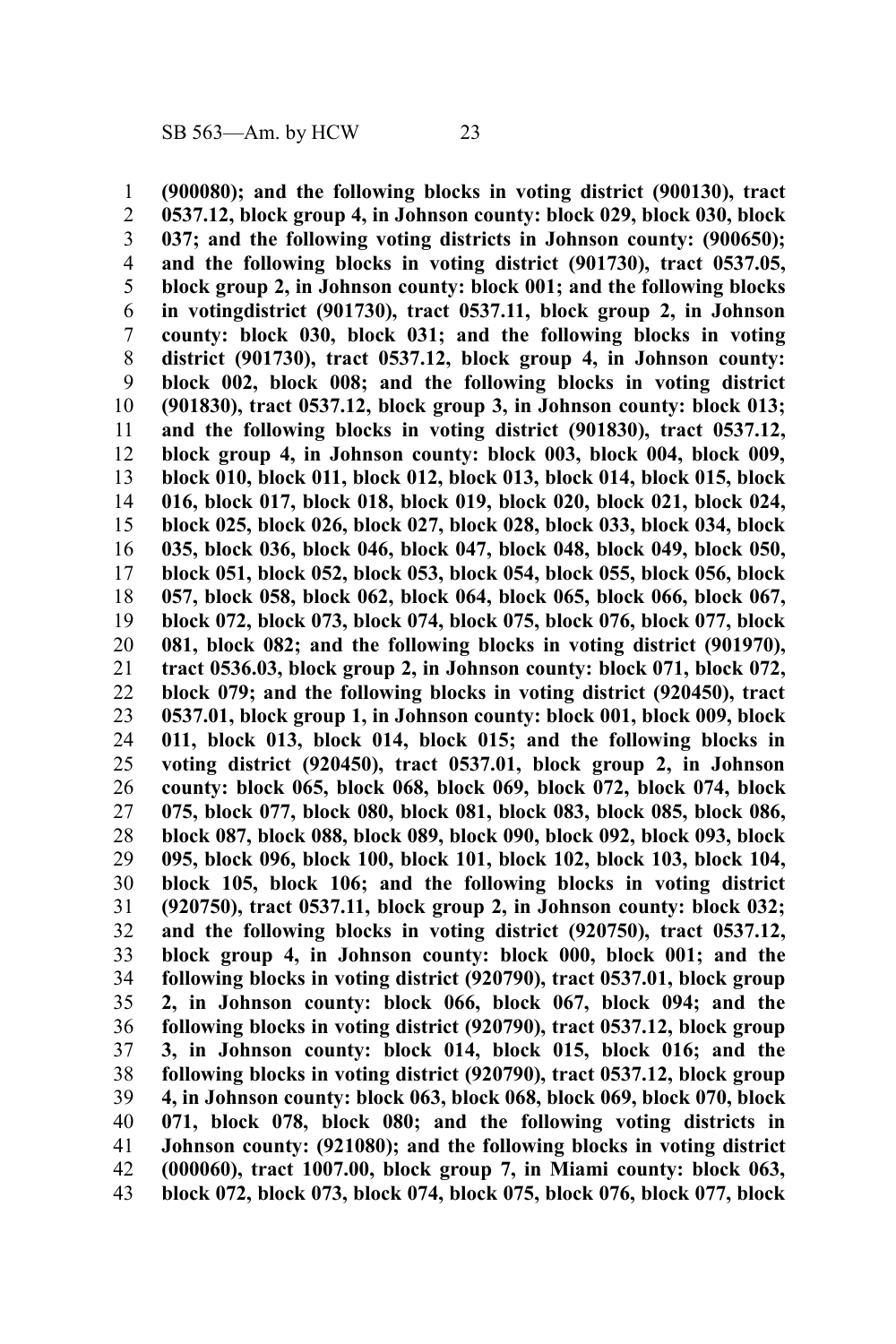**078, block 079, block 080, block 081, block 082, block 091, block 092, block 093; and the following blocks in voting district (000100), tract 1007.00, block group 3, in Miami county: block 021, block 022, block 023, block 039; and the following blocks in voting district (000100), tract 1007.00, block group 4, in Miami county: block 000; and the following blocks in voting district (000100), tract 1007.00, block group 6, in Miami county: block 000, block 015, block 016, block 017, block 018, block 019; and the following blocks in voting district (000100), tract 1007.00, block group 7, in Miami county: block 013, block 014, block 022, block 023, block 024, block 025, block 027, block 028, block 029, block 034, block 035, block 036, block 037, block 038, block 039, block 040, block 041, block 042, block 043, block 044, block 045, block 046, block 047, block 048, block 049, block 051, block 052, block 053, block 054, block 056, block 057, block 058, block 062, block 065, block 066, block 068, block 069, block 070, block 071, block 083, block 088, block 089, block 094, block 102, block 103; and the following voting districts in Miami county: (00012A), (00012B), (00013A), (00013B), (00013C); and the following blocks in voting district (000140), tract 1007.00, block group 4, in Miami county: block 014, block 015, block 016, block 017, block 018, block 019, block 021, block 035, block 036; and the following blocks in voting district (000140), tract 1007.00, block group 5, in Miami county: block 021; and the following blocks in voting district (000140), tract 1007.00, block group 7, in Miami county: block 060, block 061; and the following blocks in voting district (000200), tract 1001.00, block group 1, in Miami county: block 014, block 015, block 059; and the following blocks in voting district (000200), tract 1001.00, block group 2, in Miami county: block 047; and the following blocks in voting district (000200), tract 1001.00, block group 3, in Miami county: block 006, block 007, block 008, block 009, block 010, block 011, block 012, block 014; and the following blocks in voting district (000200), tract 1001.00, block group 4, in Miami county: block 000, block 001, block 002, block 003, block 004, block 005, block 006, block 007, block 008, block 009, block 010, block 011, block 012, block 013, block 014, block 015, block 016, block 017, block 018, block 019, block 020, block 021, block 022, block 023, block 024, block 025, block 026, block 027, block 028, block 029, block 030, block 031, block 032, block 033, block 034, block 035, block 036, block 037, block 038, block 039, block 040, block 041, block 042, block 043, block 044, block 045, block 046, block 047, block 048, block 049, block 050, block 051, block 052, block 053, block 054, block 055, block 056, block 057, block 058, block 059, block 060, block 061, block 062, block 063, block 064, block 065, block 066, block 067, block 068, block 069, block 070, block 071, block 072, block 073, block 074, block 075, block** 1 2 3 4 5 6 7 8 9 10 11 12 13 14 15 16 17 18 19 20 21 22 23 24 25 26 27 28 29 30 31 32 33 34 35 36 37 38 39 40 41 42 43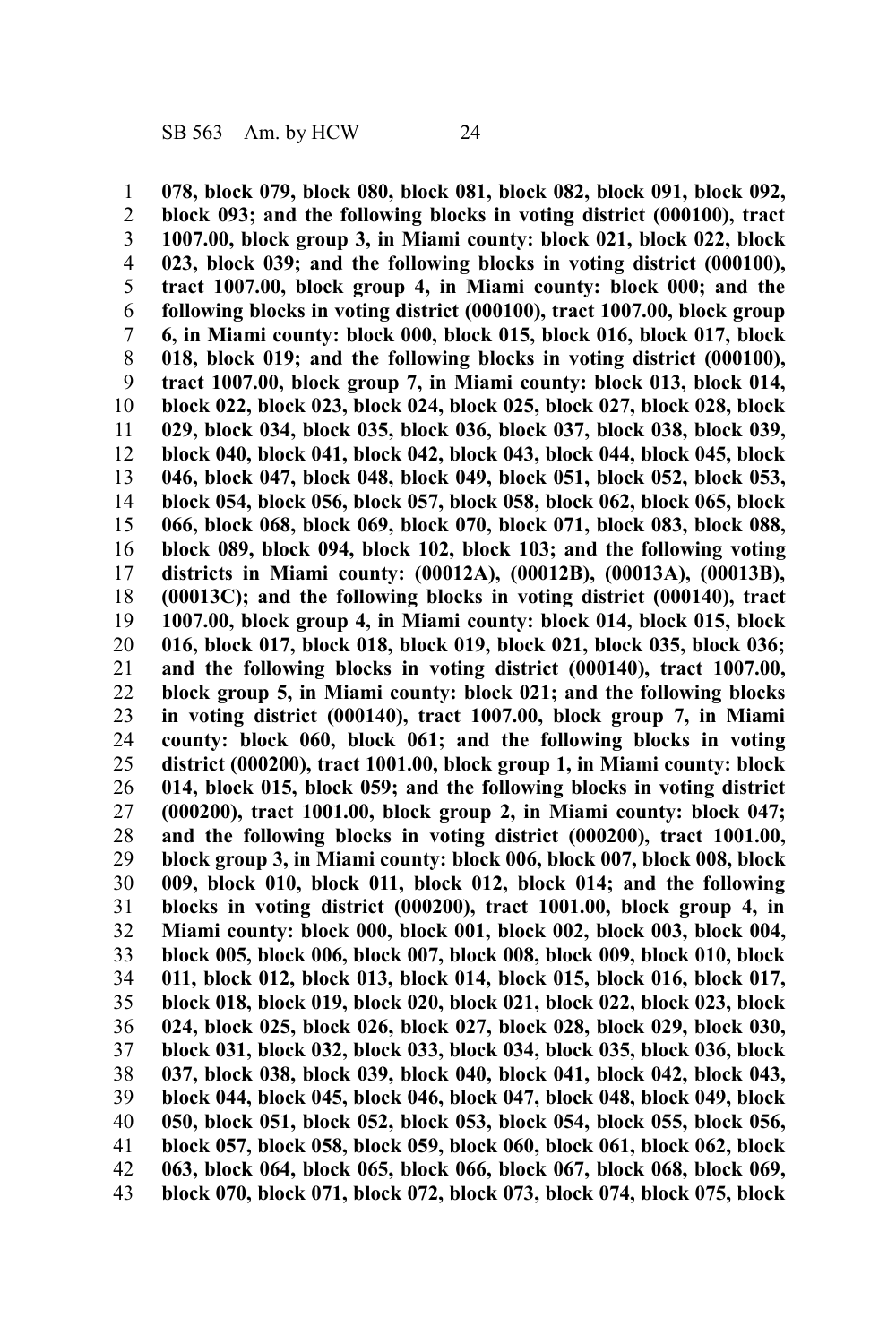**077, block 078, block 079, block 080, block 081, block 082, block 083, block 084, block 085, block 086, block 087, block 089, block 090, block 091, block 092, block 093, block 094, block 095, block 096, block 097; and the following blocks in voting district (000200), tract 1006.02, block group 1, in Miami county: block 006, block 007, block 008, block 009, block 010, block 011, block 012, block 013, block 014, block 015; and the following blocks in voting district (00023A), tract 1001.00, block group 1, in Miami county: block 001, block 002, block 003, block 005, block 007;and the following voting districts in Miami county: (00023B); and the following blocks in voting district (000240), tract 1006.02, block group 1, in Miami county: block 016, block 026, block 027, block 028, block 029, block 030, block 031, block 032, block 033, block 034, block 035, block 036, block 037, block 038, block 039, block 040, block 041, block 042, block 043, block 044, block 045, block 046, block 063, block 064, block 065, block 066, block 067, block 068, block 069, block 070, block 071, block 072, block 073, block 074, block 075, block 076, block 077, block 078, block 079, block 080, block 081, block 107, block 108, block 109, block 110; and the following blocks in voting district (000240), tract 1007.00, block group 6, in Miami county: block 001; and the following blocks in voting district (000240), tract 1007.00, block group 7, in Miami county: block 007, block 008, block 009, block 011, block 012, block 015, block 016, block 017, block 018, block 021, block 026, block 030, block 031, block 032, block 033, block 064, block 084, block 085, block 087, block 095, block 104; and the following blocks in voting district (120040), tract 1001.00, block group 1, in Miami county: block 013, block 016, block 052, block 053, block 054, block 057, block 058, block 062; and the following blocks in voting district (120040), tract 1001.00, block group 3, in Miami county: block 001, block 002; and the following blocks in voting district (120050), tract 1001.00, block group 1, in Miami county: block 006, block 008, block 010, block 011, block 012, block 017, block 018, block 019, block 061, block 063; and the following blocks in voting district (120050), tract 1001.00, block group 3, in Miami county: block 000; and the following blocks in voting district (120080), tract 1001.00, block group 1, in Miami county: block 043, block 051; and the following blocks in voting district (120080), tract 1001.00, block group 3, in Miami county: block 003, block 005; and the following blocks in voting district (120080), tract 1001.00, block group 4, in Miami county: block 076, block 088; and the following voting districts in Miami county: (900070), (900130).** 1 2 3 4 5 6 7 8 9 10 11 12 13 14 15 16 17 18 19 20 21 22 23 24 25 26 27 28 29 30 31 32 33 34 35 36 37 38 39 40

**Sec. 54. Representative district 6 shall consist of the following blocks in voting district (000020), tract 1005.00, block group 4, in Miami county: block 000, block 001, block 002, block 003, block 004,** 41 42 43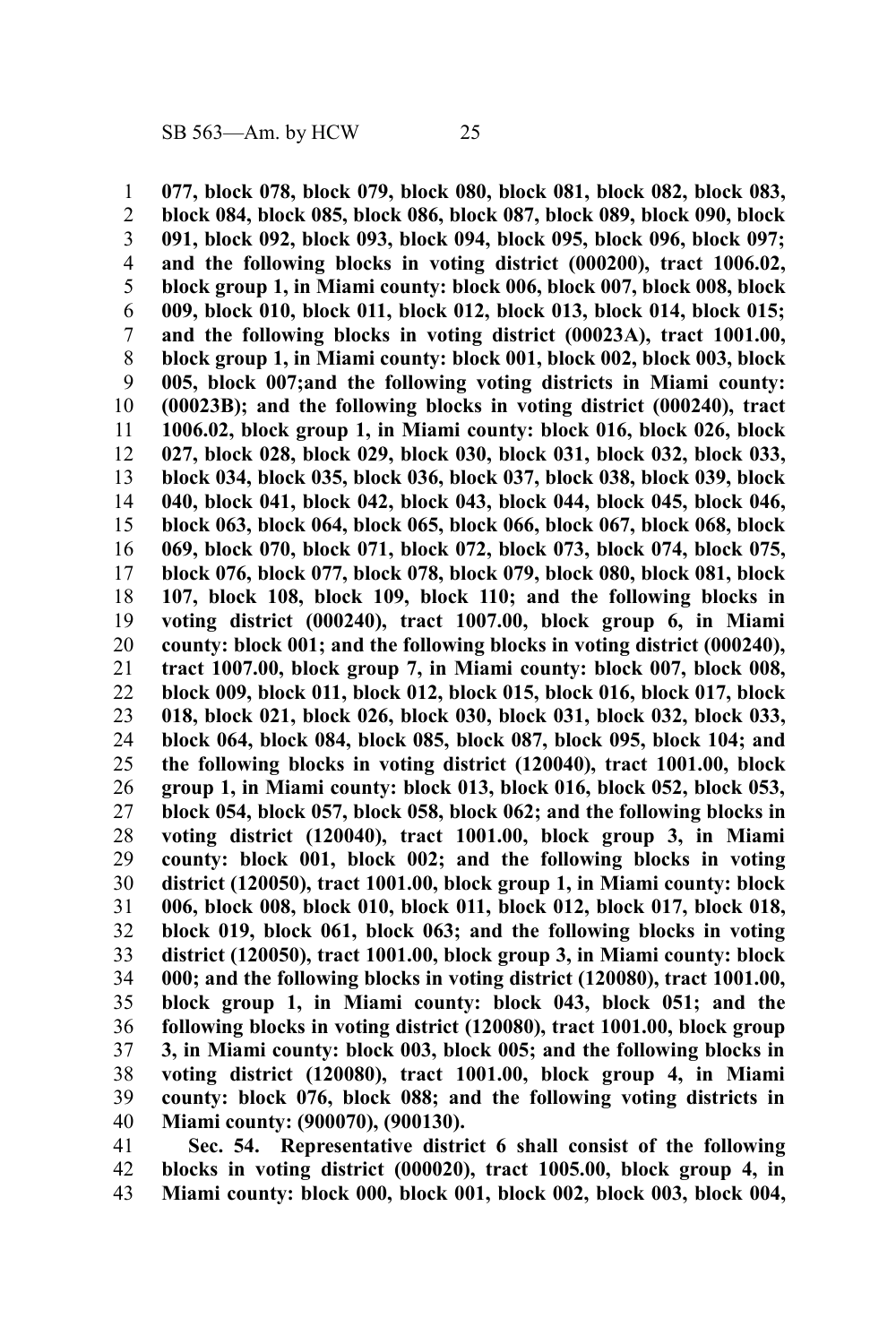**block 005, block 006, block 007, block 008, block 009, block 010, block 011, block 012, block 013, block 014, block 015, block 016, block 017, block 018, block 019, block 020, block 048, block 049, block 056, block 057, block 058; and the following voting districts in Miami county: (00003B), (00004B), (00004C), (00004D); and the following blocks in voting district (000050), tract 1005.00, block group 2, in Miami county: block 002, block 003, block 004, block 005, block 006, block 007, block 008, block 009, block 010, block 011, block 012, block 013, block 014, block 096, block 097, block 098, block 099, block 100, block 107, block 108, block 139; and thefollowing voting districts in Miami county: (000080); and the following blocks in voting district (000100), tract 1005.00, block group 1, in Miami county: block 018, block 019; and the following blocks in voting district (000100), tract 1005.00, block group 4, in Miami county: block 060, block 063; and the following blocks in voting district (000100), tract 1007.00, block group 1, in Miami county: block 040, block 041, block 050; and the following blocks in voting district (000100), tract 1007.00, block group 7, in Miami county: block 090, block 097, block 098, block 099, block 100; and the following voting districts in Miami county: (00011B); and the following blocks in voting district (000140), tract 1005.00, block group 1, in Miami county: block 020, block 022, block 023; and the following blocks in voting district (000140), tract 1005.00, block group 4, in Miami county: block 064; and the following blocks in voting district (000140), tract 1007.00, block group 1, in Miami county: block 055, block 056; and the following blocks in voting district (000140), tract 1007.00, block group 2, in Miami county: block 000, block 001, block 027, block 028, block 031, block 032, block 033, block 034, block 035, block 036, block 037; and the following blocks in voting district (000140), tract 1007.00, block group 3, in Miami county: block 000, block 001, block 002, block 003, block 004, block 005, block 006, block 007, block 008, block 009, block 011, block 012, block 013, block 014, block 015, block 016, block 017, block 018, block 019, block 027, block 028, block 029, block 030, block 031, block 032, block 033, block 034, block 035, block 036, block 037; and the following voting districts in Miami county: (00016A), (00016B), (000170), (00018A), (00018B), (00018C), (00019A), (00019B); and the following blocks in voting district (000200), tract 1001.00, block group 2, in Miami county: block 045, block 046; and the following blocks in voting district (000200), tract 1006.02, block group 1, in Miami county: block 005; and the following voting districts in Miami county: (000220); and the following blocks in voting district (00023A), tract 1001.00, block group 1, in Miami county: block 022, block 023; and the following voting districts in Miami county: (00023C), (00023D); and the following blocks in** 1 2 3 4 5 6 7 8 9 10 11 12 13 14 15 16 17 18 19 20 21 22 23 24 25 26 27 28 29 30 31 32 33 34 35 36 37 38 39 40 41 42 43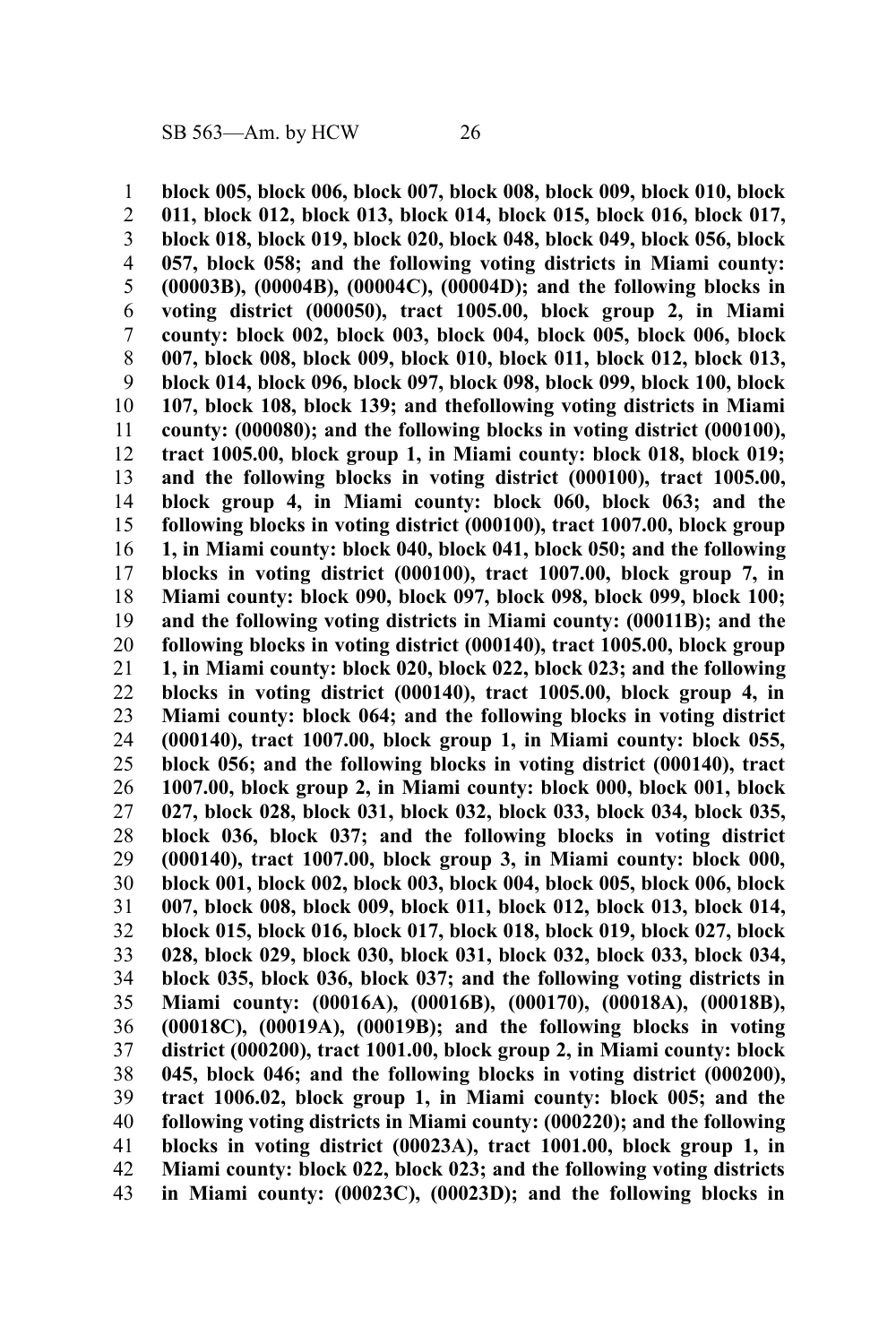**voting district (000240), tract 1006.02, block group 1, in Miami county: block 025, block 047, block 048, block 106; and the following blocks in voting district (000250), tract 1004.00, block group 1, in Miami county: block 050, block 053, block 054, block 055, block 056, block 057, block 058, block 059, block 060, block 061, block 062, block 063, block 064, block 069, block 070, block 071, block 072; and the following blocks in voting district (000250), tract 1005.00, block group 2, in Miami county: block 000, block 001, block 101, block 102; and the following voting districts in Miami county: (000260), (000270), (020030), (120020), (120030); and the following blocks in voting district (120040), tract 1001.00, block group 1, in Miami county: block 021, block 028, block 029, block 030, block 031, block 041, block 044; and the following blocks in voting district (120050), tract 1001.00, block group 1, in Miami county: block 020, block 025, block 026, block 027, block 032, block 033; and the following blocks in voting district (120050), tract 1002.00, block group 1, in Miami county: block 020; and the following blocks in voting district (120050), tract 1002.00, block group 2, in Miami county: block 000, block 009, block 013, block 014; and the following blocks in voting district (120050), tract 1002.00, block group 3, in Miami county: block 035, block 036, block 041, block 043, block 048, block 052, block 053, block 054, block 059, block 060, block 076; and the following voting districts in Miami county: (120060), (120070); and the following blocks in voting district (120080), tract 1001.00, block group 1, in Miami county: block 034, block 035, block 036, block 037, block 038, block 039, block 040, block 042, block 045, block 046, block 047, block 048, block 049, block 050, block 055, block 056; and the following blocks in voting district (120080), tract 1001.00, block group 2, in Miami county: block 000, block 001, block 002, block 003, block 004, block 005, block 006, block 007, block 008, block 009, block 010, block 011, block 012, block 013, block 014, block 015, block 016, block 017, block 018, block 019, block 020, block 021, block 022, block 023, block 024, block 025, block 026, block 027, block 028, block 029, block 030, block 031, block 032, block 035, block 036, block 037, block 038, block 039, block 040, block 041, block 042, block 043, block 044, block 048, block 049; and the following blocks in voting district (120080), tract 1001.00, block group 3, in Miami county: block 004, block 013; and the following blocks in voting district (120080), tract 1002.00, block group 3, in Miami county: block 063; and the following blocks in voting district (120080), tract 1002.00, block group 4, in Miami county: block 029, block 045, block 052, block 053, block 060, block 061; and the following blocks in voting district (120080), tract 1005.00, block group 3, in Miami county: block 011, block 014, block 015, block 022; and the following** 1 2 3 4 5 6 7 8 9 10 11 12 13 14 15 16 17 18 19 20 21 22 23 24 25 26 27 28 29 30 31 32 33 34 35 36 37 38 39 40 41 42 43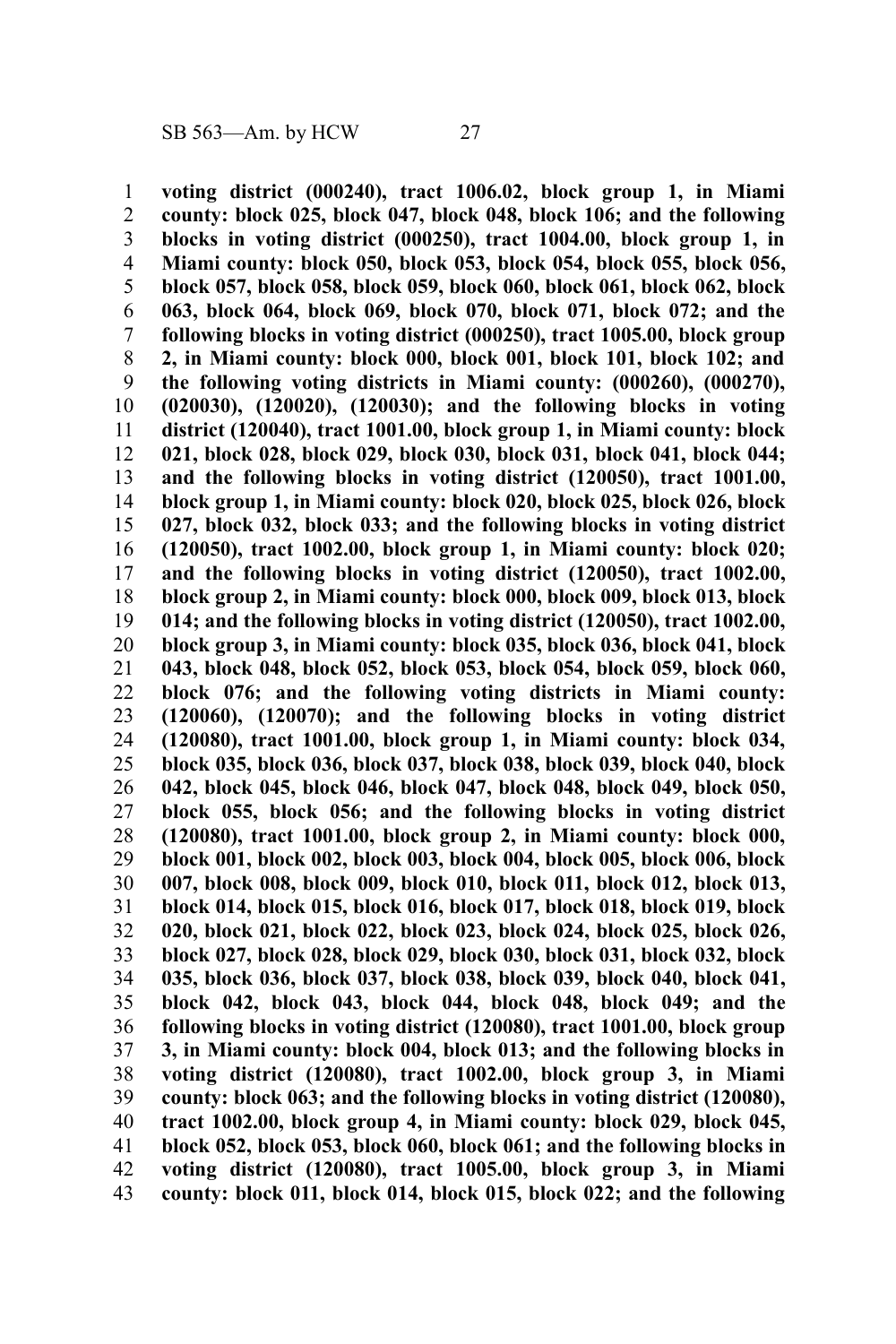**blocks in voting district (120080), tract 1006.01, block group 4, in Miami county: block 002, block 010, block 011, block 012, block 013; and the following blocks in voting district (120080), tract 1006.02, block group 1, in Miami county: block 000, block 001, block 002, block 003, block 004, block 023; and the following voting districts in Miami county: (120090), (120100), (120110), (180010), (180020), (180030), (200010), (200020), (300010), (900010), (900020), (900030), (900040), (900050), (900080), (900090), (900100), (900110); and the following blocks in voting district (900120), tract 1005.00, block group 3, in Miami county: block 116; and the following blocks in voting district (900120), tract 1005.00, block group 4, in Miami county: block 021, block 022, block 023, block 024, block 026, block 027, block 028, block 029, block 030, block 031, block 032, block 035, block 036, block 038, block 042, block 043, block 044, block 045, block 046, block 047, block 055, block 061; and the following blocks in voting district (900120), tract 1006.01, block group 2, in Miami county: block 122, block 123; and the following blocks in voting district (900120), tract 1007.00, block group 1, in Miami county: block 002, block 003; and the following voting districts in Miami county: (900140), (900150), (900160), (900180), (900190).** 1 2 3 4 5 6 7 8 9 10 11 12 13 14 15 16 17 18 19 20

**Sec. 55. Representative district 7 shall consist of the following voting districts in Labette county: (00001A), (000020), (000070), (000090), (000100), (000110), (000120), (000130), (000140), (000150), (00016A), (00016B), (00016C), (000170), (000220), (00022A), (000230), (00024A), (000250), (000260), (00027A), (00027B), (000280), (00029A), (00029B), (000300), (000310), (000320), (000330), (000340), (000350), (000370); and the following blocks in voting district (00002A), tract 9518.00, block group 3, in Neosho county: block 047, block 048, block 049, block 050, block 054, block 055, block 056, block 057, block 058, block 060, block 061, block 062; and the following blocks in voting district (00002A), tract 9519.00, block group 3, in Neosho county: block 063, block 066, block 075, block 080, block 081, block 082; and the following blocks in voting district (00002A), tract 9520.00, block group 1, in Neosho county: block 004, block 008, block 009, block 010, block 011, block 012, block 013, block 014, block 015, block 016, block 017, block 018, block 019, block 020, block 021, block 022, block 023, block 024, block 025, block 026, block 027, block 028, block 031, block 032, block 033, block 034, block 035, block 036, block 037, block 038, block 039, block 040, block 041, block 042, block 043, block 044, block 050, block 051, block 052, block 053, block 054, block 055, block 056, block 057, block 058, block 059, block 060, block 061, block 062, block 063, block 064, block 065, block 066, block 067, block 068, block 069, block 070, block 071, block 072, block 075, block 076, block 097, block** 21 22 23 24 25 26 27 28 29 30 31 32 33 34 35 36 37 38 39 40 41 42 43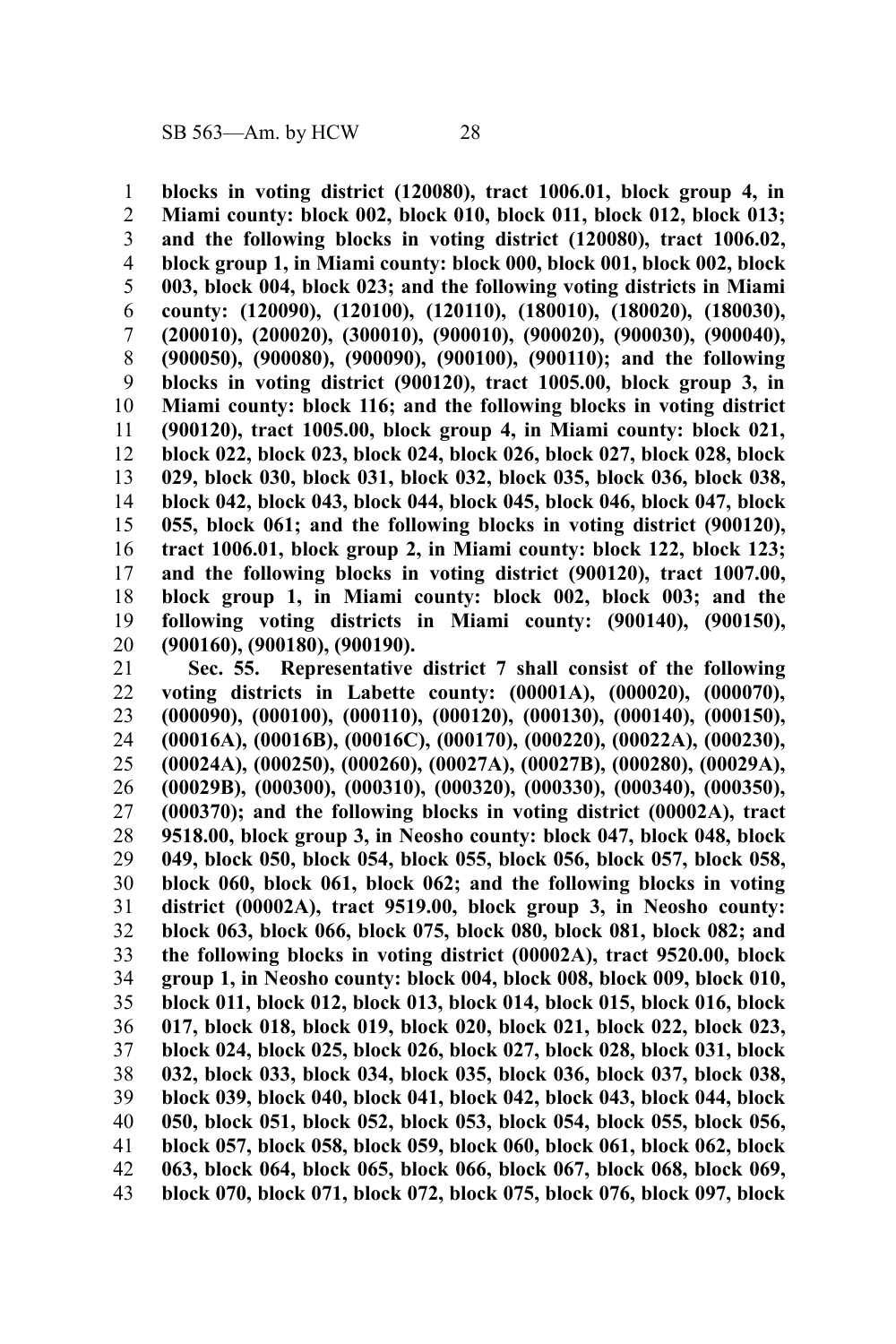**098, block 099, block 317, block 318, block 319, block 320, block 329, block 330, block 331, block 332, block 333; and the following voting districts in Neosho county: (000070), (000080); and the following blocks in voting district (000090), tract 9518.00, block group 1, in Neosho county: block 000, block 001, block 002, block 003, block 004, block 005, block 006, block 023, block 024, block 025, block 026, block 027, block 028, block 029, block 030, block 031, block 032, block 033, block 034, block 035, block 036, block 037, block 038, block 039, block 043, block 044, block 045, block 046, block 047, block 048, block 049, block 050, block 051, block 052, block 054; and the following blocks in voting district (000090), tract 9518.00, block group 3, in Neosho county: block 005, block 006, block 007, block 008, block 009, block 019, block 020, block 021, block 022, block 023, block 027; and the following voting districts in Neosho county: (000100); and the following blocks in voting district (000110), tract 9519.00, block group1, in Neosho county: block 014, block 015, block 016, block 017, block 020, block 021, block 022, block 023, block 024, block 025, block 026, block 027, block 028, block 029, block 030, block 031, block 038, block 039, block 040, block 041, block 056, block 057, block 060, block 061, block 062, block 063, block 064, block 065, block 066, block 067, block 068, block 069, block 070, block 071, block 072, block 073, block 074, block 075, block 076, block 077, block 078, block 079, block 081, block 083, block 084; and the following blocks in voting district (00012A), tract 9518.00, block group 3, in Neosho county: block 039, block 041, block 051, block 052, block 053, block 059; and the following blocks in voting district (00012A), tract 9519.00, block group 3, in Neosho county: block 005, block 006, block 007, block 008, block 009, block 010, block 011, block 012, block 013, block 014, block 016, block 018, block 019, block 020, block 021, block 022, block 023, block 024, block 025, block 026, block 027, block 028, block 029, block 030, block 031, block 032, block 033, block 034, block 035, block 036, block 037, block 038, block 039, block 040, block 041, block 042, block 043, block 044, block 045, block 062, block 064, block 065, block 076, block 077, block 078, block 079; and the following voting districts in Neosho county: (000200); and the following blocks in voting district (00022A), tract 9518.00, block group 1, in Neosho county: block 042, block 053; and the following blocks in voting district (00022A), tract 9518.00, block group 3, in Neosho county: block 026, block 032, block 034, block 035, block 040, block 042, block 043, block 044, block 045, block 046, block 063; and the following blocks in voting district (00022A), tract 9519.00, block group 3, in Neosho county: block 015; and the following blocks in voting district (00022B), tract 9518.00, block group 1, in Neosho county: block 007; and the following voting districts in** 1 2 3 4 5 6 7 8 9 10 11 12 13 14 15 16 17 18 19 20 21 22 23 24 25 26 27 28 29 30 31 32 33 34 35 36 37 38 39 40 41 42 43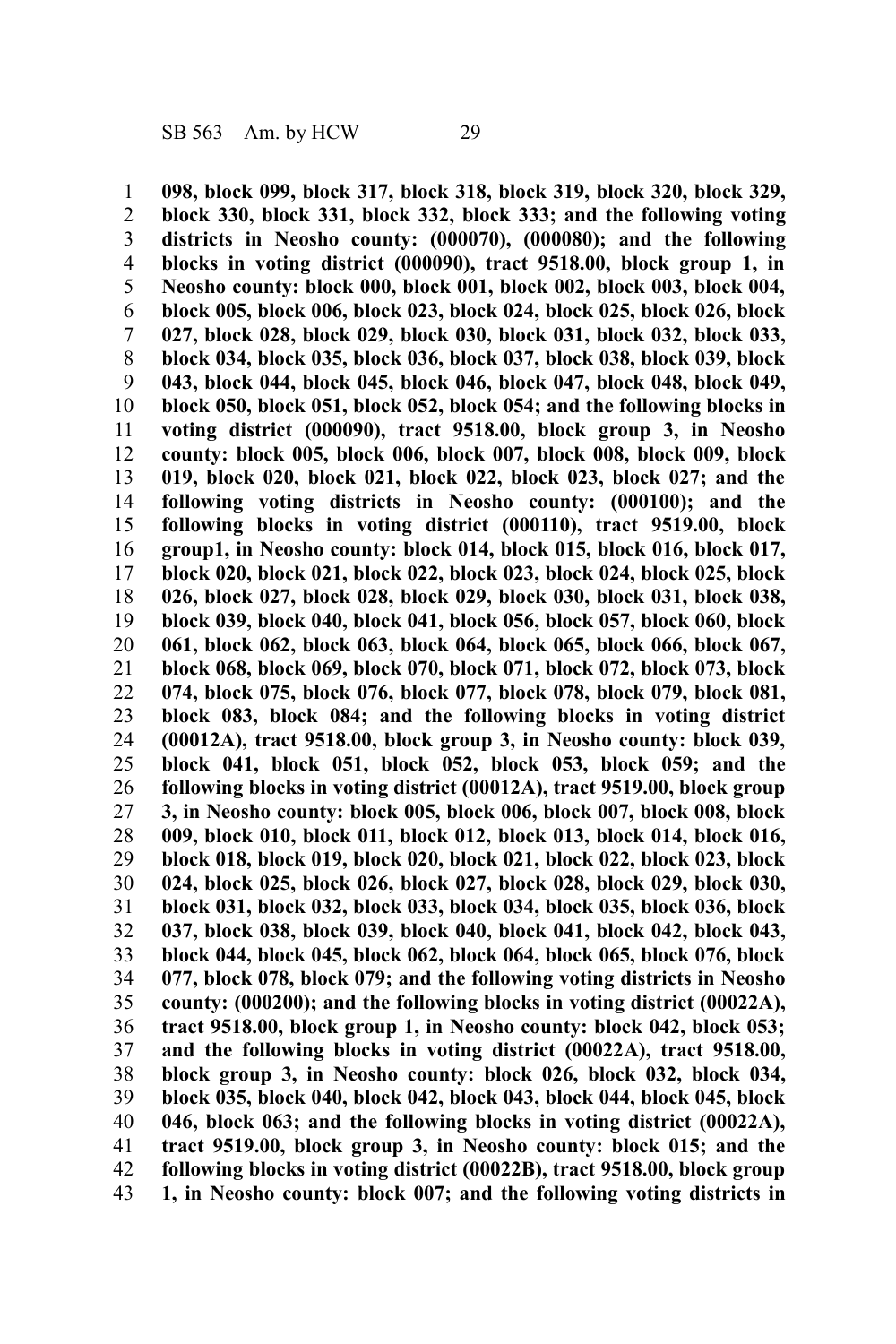**Neosho county: (120020), (120040), (900020).** 1

**Sec. 56. Representative district 8 shall consist of the following voting districts in Johnson county: (001340); and the following blocks in voting district (00222B), tract 0530.10, block group 3, in Johnson county: block 000, block 001, block 002, block 003, block 004, block 005, block 006, block 007; and the following voting districts in Johnson county: (004300), (900810), (901000); and the following blocks in voting district (901010), tract 0534.21, block group 1, in Johnson county: block 011, block 013, block 014, block 015, block 016, block 017, block 018, block 020; and the following voting districts in Johnson county: (901020), (901040), (901120); and the following blocks in voting district (901130), tract 0534.27, block group 3, in Johnson county: block 000, block 001, block 002, block 003, block 004, block 005, block 006, block 007, block 008, block 009, block 010, block 011, block 012, block 013, block 014, block 015, block 016, block 017, block 018; and the following blocks in votingdistrict (901140), tract 0534.18, block group 3, in Johnson county: block 008, block 009, block 010, block 011, block 012, block 013, block 014; and the following voting districts in Johnson county: (901180), (920330), (920970), (921010).** 2 3 4 5 6 7 8 9 10 11 12 13 14 15 16 17 18 19 20

**Sec. 57. Representative district 9 shall consist of all of Allen county; and all of Anderson county; and the following voting districts in Linn county: (000030); and the following blocks in voting district (000020), tract 1005.00, block group 2, in Miami county: block 017, block 018, block 019, block 020, block 021, block 024, block 033; and the following blocks in voting district (000020), tract 1005.00, block group 4, in Miami county: block 050, block 051, block 053; and the following blocks in voting district (000050), tract 1005.00, block group 2, in Miami county: block 015, block 016, block 022, block 023, block 026, block 034, block 035, block 037, block 040, block 041, block 042, block 043, block 081, block 082, block 084, block 085, block 086, block 087, block 088, block 089, block 090, block 091, block 092, block 093, block 094, block 095, block 105, block 106, block 109, block 110, block 111, block 112, block 113, block 114, block 115, block 116, block 117, block 118, block 123, block 124, block 125, block 126, block 127, block 128, block 129, block 130, block 131, block 132, block 133, block 134, block 135, block 136, block 141, block 142, block 143, block 144, block 145; and the following blocks in voting district (000060), tract 1005.00, block group 1, in Miami county: block 066, block 067, block 068, block 072, block 073, block 078, block 079, block 080, block 081, block 082, block 083, block 084, block 085, block 086, block 087, block 088, block 089, block 090, block 091, block 092, block 093, block 094, block 095, block 096, block 097, block 098, block 099, block 100, block 101, block** 21 22 23 24 25 26 27 28 29 30 31 32 33 34 35 36 37 38 39 40 41 42 43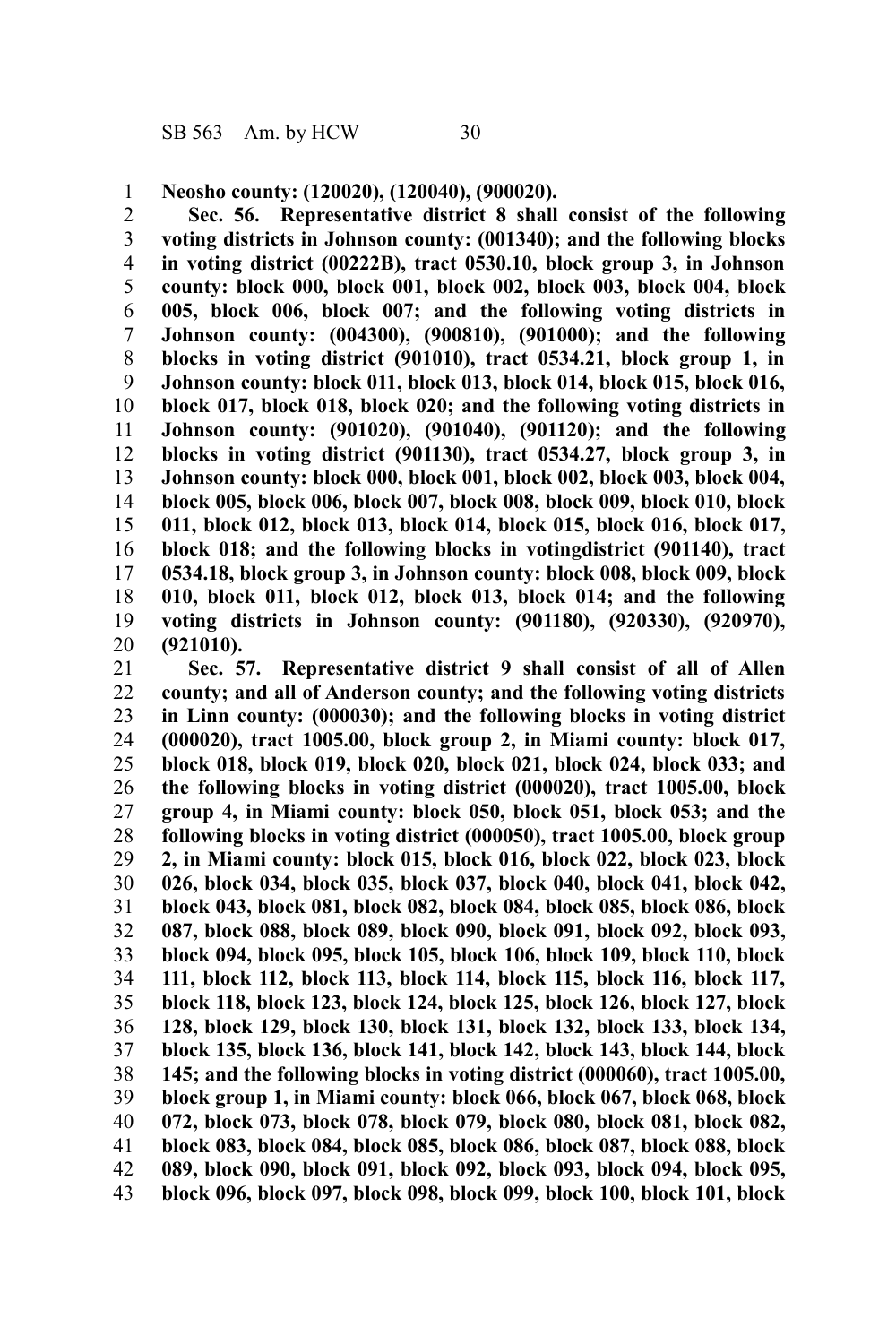**102, block 103, block 104, block 105, block 106, block 107, block 108, block 109, block 110, block 111, block 112, block 113, block 114, block 128, block 129, block 130, block 131, block 132, block 133, block 134, block 135; and the following voting districts in Miami county: (000090); and the following blocks in voting district (000100), tract 1005.00, block group 1, in Miami county: block 017, block 024, block 025, block 026, block 027, block 028, block 053, block 054, block 055, block 056, block 057, block 058, block 059, block 060, block 061, block 063, block 064, block 065, block 069, block 070, block 071; and the following blocks in voting district (000100), tract 1007.00, block group 3, in Miami county: block 038; and the following blocks in voting district (000100), tract 1007.00, block group 7, in Miami county: block 096; and the following blocks in voting district (000140), tract 1005.00, block group 1, in Miami county: block 137, block 138; and the following blocks in voting district (000250), tract 1004.00, block group 1, in Miami county: block 065, block 066, block 067, block 068, block 073, block 074, block 075, block 076, block 077, block 078, block 079,block 080, block 081, block 082, block 083, block 084, block 085, block 086, block 087, block 088, block 089, block 090, block 091, block 092, block 093, block 094, block 095, block 096, block 097, block 098, block 099, block 100, block 101, block 102, block 103, block 104; and the following blocks in voting district (000250), tract 1005.00, block group 2, in Miami county: block 103, block 104, block 119, block 120, block 121, block 122, block 137, block 138; and the following blocks in voting district (900120), tract 1005.00, block group 1, in Miami county: block 000, block 001, block 002, block 003, block 004, block 006, block 007, block 008, block 009, block 010, block 011, block 012, block 013, block 014, block 016, block 029, block 033, block 034, block 043, block 047, block 048, block 141, block 142, block 143, block 144, block 145, block 146.** 1 2 3 4 5 6 7 8 9 10 11 12 13 14 15 16 17 18 19 20 21 22 23 24 25 26 27 28 29 30

**Sec. 58. Representative district 10 shall consist of the following blocks in voting district (000200), tract 0008.02, block group 1, in Douglas county: block 000, block 001, block 002, block 003, block 004, block 005, block 006, block 009, block 010, block 013, block 019, block 020, block 021, block 022; and the following blocks in voting district (000200), tract 0008.02, block group 2, in Douglas county: block 000, block 001, block 016, block 017, block 018, block 019, block 020, block 021, block 022, block 023; and the following blocks in voting district (000200), tract 0008.02, block group 3, in Douglas county: block 015; and the following blocks in voting district (000200), tract 0009.02, block group 3, in Douglas county: block 006, block 007, block 010; and the following blocks in voting district (000230), tract 0008.02, block group 2, in Douglas county: block 011; and the following blocks in** 31 32 33 34 35 36 37 38 39 40 41 42 43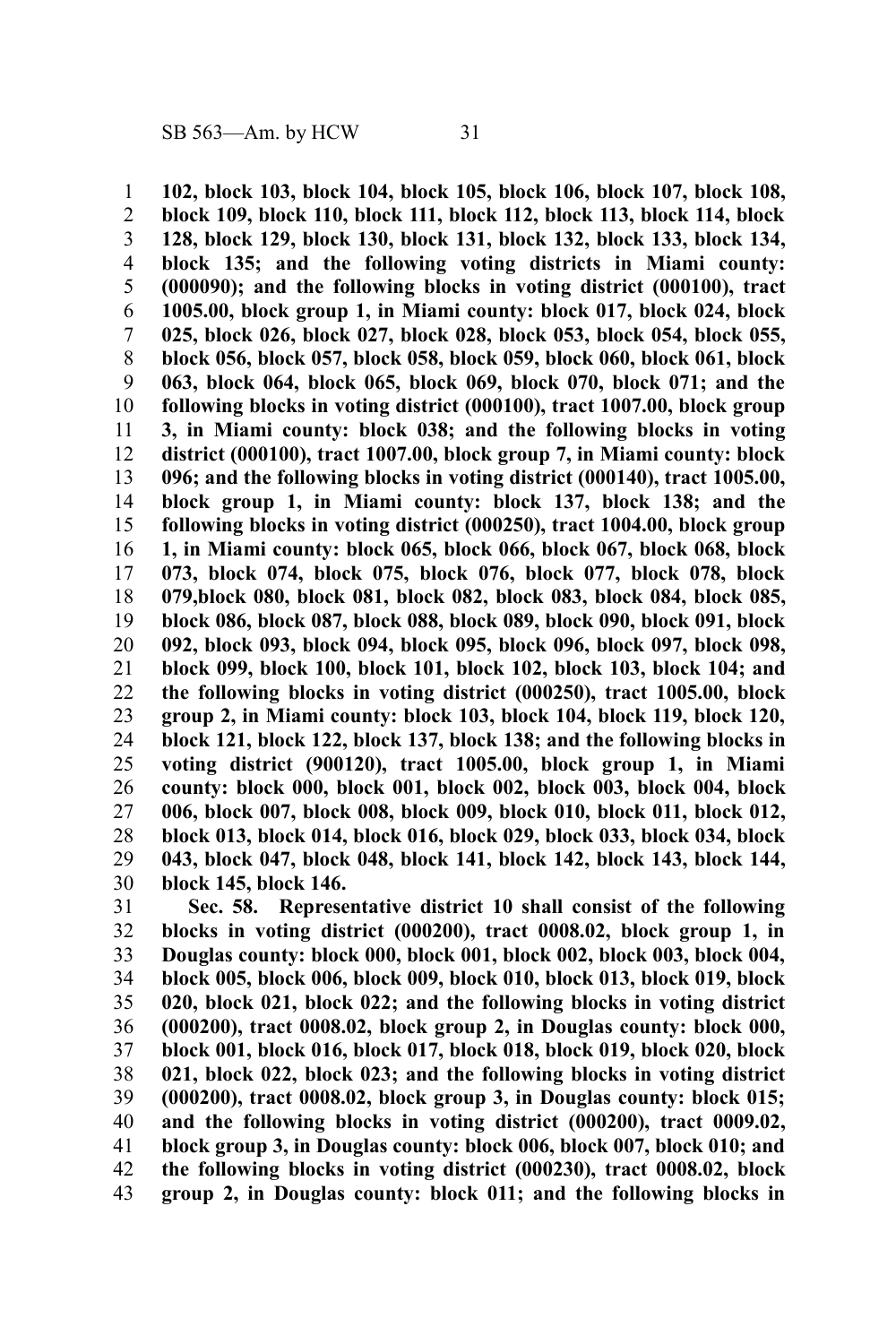**voting district (000310), tract 0003.02, block group 1, in Douglas county: block 003, block 004, block 005, block 006, block 007; and the following blocks in voting district (000310), tract 0003.02, block group 3, in Douglas county: block 003, block 004; and the following blocks in voting district (000320), tract 0003.02, block group 1, in Douglas county: block 000, block 001, block 002, block 008, block 009, block 010, block 011, block 012, block 013, block 014, block 015, block 016, block 017; and the following blocks in voting district (000320), tract 0003.02, block group 2, in Douglas county: block 000, block 006, block 007, block 008, block 009, block 010, block 011; and the following voting districts in Douglas county: (000330), (000340), (000350), (000370), (000380); and the following blocks in voting district (000400), tract 0002.02, block group 3, in Douglas county: block 002, block 003, block 004, block 005, block 006, block 007, block 008, block 009, block 010, block 011, block 012, block 013, block 014, block 015, block 016, block 017, block 018; and the following blocks in voting district (000450), tract 0010.02, block group 2, in Douglas county: block 024, block 026, block 027, block 030, block 031, block 032, block033, block 034, block 035, block 046, block 047, block 048; and the following blocks in voting district (000450), tract 0010.02, block group 3, in Douglas county: block 001, block 002, block 003, block 004, block 005, block 006, block 007, block 008, block 009, block 010, block 017, block 018, block 019, block 020; and the following voting districts in Douglas county: (00067B), (120090), (120100), (120110), (120120); and the following blocks in voting district (120130), tract 0002.02, block group 3, in Douglas county: block 000, block 001, block 019, block 020, block 021, block 022; and the following blocks in voting district (120130), tract 0002.02, block group 4, in Douglas county: block 001, block 002, block 003; and the following voting districts in Douglas county: (120140), (120150), (120170); and the following blocks in voting district (120410), tract 0009.02, block group 3, in Douglas county: block 000, block 001, block 002, block 012, block 013, block 014, block 015, block 016, block 023, block 024; and the following blocks in voting district (120420), tract 0008.02, block group 2, in Douglas county: block 004, block 012; and the following voting districts in Douglas county: (160760); and the following blocks in voting district (160770), tract 0002.01, block group 2, in Douglas county: block 016, block 017, block 018, block 019, block 020, block 021; and the following blocks in voting district (160770), tract 0002.02, block group 4, in Douglas county: block 004, block 005, block 006, block 007; and the following blocks in voting district (160770), tract 0010.02, block group 3, in Douglas county: block 000; and the following voting districts in Douglas county: (18066A), (18066B),** 1 2 3 4 5 6 7 8 9 10 11 12 13 14 15 16 17 18 19 20 21 22 23 24 25 26 27 28 29 30 31 32 33 34 35 36 37 38 39 40 41 42 43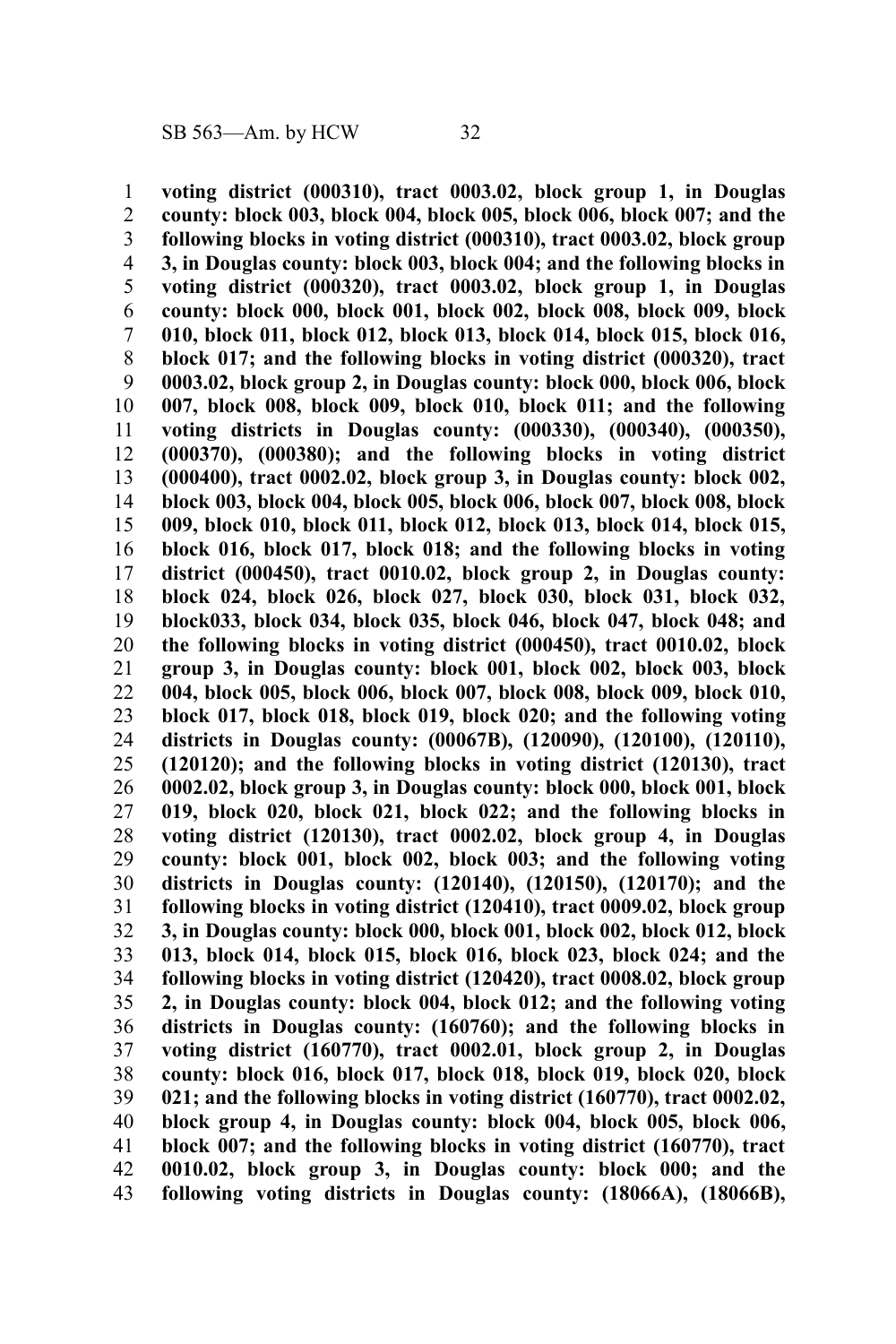**(190100); and the following blocks in voting district (200010), tract 0010.01, block group 2, in Douglas county: block 030, block 031, block 032, block 033; and the following blocks in voting district (200010), tract 0010.02, block group 2, in Douglas county: block 025, block 043, block 044, block 045, block 053, block 054, block 055, block 056, block 057, block 059, block 063, block 064.** 1 2 3 4 5 6

**Sec. 59. Representative district 11 shall consist of the following voting districts in Montgomery county: (000070), (000080), (00008A), (000090), (000100), (000110), (000120), (000130), (000140), (000150), (000160), (000170), (000180), (000190), (000200), (000210), (000220), (000230), (000240), (000250); and the following blocks in voting district (000260), tract 9507.00, block group 3, in Montgomery county: block 031; and the following voting districts in Montgomery county: (000270), (000280), (000290), (000310); and the following blocks in voting district (00032A), tract 9505.00, block group 2, in Montgomery county: block 030, block 032, block 033, block 034, block 035, block 036, block 037, block 038, block 041, block 042, block 043, block 044, block 045, block 046, block 047, block 048, block 049, block 050, block 055, block 056, block 057, block 058, block 061, block 062, block 063, block 064, block 065, block 066, block 067, block 068, block 069, block 070, block 071,block 072, block 073, block 074, block 075, block 076, block 077, block 078, block 079, block 080, block 081, block 082, block 083, block 084; and the following blocks in voting district (00032A), tract 9506.00, block group 2, in Montgomery county: block 006; and the following blocks in voting district (00032A), tract 9506.00, block group 3, in Montgomery county: block 016, block 017, block 018, block 019, block 023, block 024, block 025, block 026; and the following voting districts in Montgomery county: (00032B), (000330), (000340), (00040B), (00040C), (000410), (000430), (00044A), (00044B), (00044C), (000470), (120040), (12004A); and the following blocks in voting district (120050), tract 9503.00, block group 1, in Montgomery county: block 010, block 011; and the following voting districts in Montgomery county: (12005A), (120060); and the following blocks in voting district (120070), tract 9505.00, block group 2, in Montgomery county: block 085; and the following voting districts in Montgomery county: (120100), (120110), (12011B), (180040), (180050), (180060), (180070), (900010), (90001A), (900020), (900040).** 7 8 9 10 11 12 13 14 15 16 17 18 19 20 21 22 23 24 25 26 27 28 29 30 31 32 33 34 35 36 37

**Sec. 60. Representative district 12 shall consist of the following voting districts in Butler county: (000080), (000110); and the following blocks in voting district (000130), tract 0209.03, block group 3, in Butler county: block 014, block 015, block 016, block 017, block 039, block 040, block 041, block 057, block 058, block 059, block 060, block 108, block 109, block 110, block 119; and the following voting districts** 38 39 40 41 42 43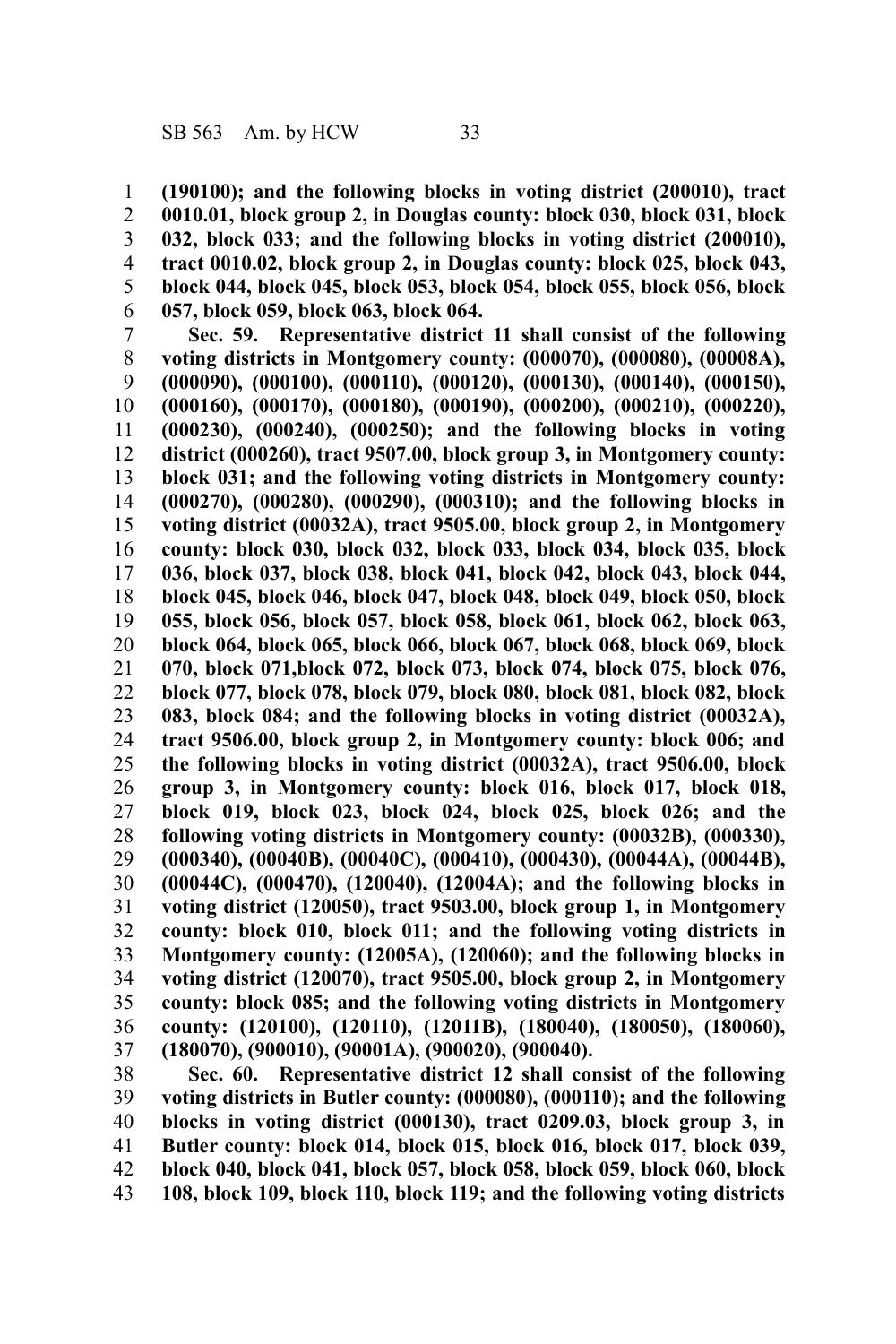**in Butler county: (000260), (000270), (000290), (000300); and the following blocks in voting district (000360), tract 0201.01, block group 2, in Butler county: block 225; and the following blocks in voting district (000360), tract 0201.02, block group 2, in Butler county: block 000; and the following voting districts in Butler county: (000380), (000390), (000410), (000440); and the following blocks in voting district (000450), tract 0209.01, block group 1, in Butler county: block 023, block 024, block 031, block 032, block 033, block 059, block 060, block 061, block 062, block 063, block 064, block 065, block 066, block 067, block 079, block 090, block 091, block 097; and all of Chautauqua county; and the following voting districts in Cowley county: (000180), (000190); and the following blocks in voting district (000200), tract 4939.00, block group 2, in Cowley county: block 000, block 001, block 002, block 003, block 004, block 005, block 006, block 007, block 020, block 059, block 060, block 061, block 066, block 067, block 068, block 071, block 078, block 079, block 084, block 093; and the following blocks in voting district (000210), tract 4933.00, block group 1, in Cowley county: block 117, block 118, block 128; and the following blocks in voting district (000210), tract 4939.00, block group 1, in Cowley county: block 002, block 003, block 004, block 005, block 006, block 007, block 008, block 009, block 034, block 035, block 037, block 039, block 040, block 041, block 042, block 043, block 044, block 045,block 069, block 070, block 071, block 072, block 073, block 074, block 087, block 088; and the following blocks in voting district (000220), tract 4932.00, block group 1, in Cowley county: block 426; and the following voting districts in Cowley county: (000230), (000240), (000250), (000280), (000290), (000310), (000330), (000340), (000350), (000360), (000370), (000380), (000430), (00053B); and all of Elk county; and the following voting districts in Montgomery county: (00001A), (00001B), (00001C), (000020), (000030), (000040), (000050), (000060); and the following blocks in voting district (000260), tract 9507.00, block group 1, in Montgomery county: block 101, block 114, block 115, block 116, block 118, block 119, block 120, block 121, block 122, block 187, block 188, block 189, block 190, block 191; and the following blocks in voting district (000260), tract 9507.00, block group 2, in Montgomery county: block 000, block 001, block 002, block 005, block 006, block 007, block 008, block 015, block 016, block 017, block 027, block 028, block 029, block 030, block 031, block 032, block 033, block 040, block 041, block 056, block 057, block 069, block 070; and the following blocks in voting district (000260), tract 9507.00, block group 3, in Montgomery county: block 027, block 028, block 029, block 034, block 035, block 038, block 039, block 041, block 042, block 043, block 045, block 096, block 099, block 100, block 102, block 103,** 1 2 3 4 5 6 7 8 9 10 11 12 13 14 15 16 17 18 19 20 21 22 23 24 25 26 27 28 29 30 31 32 33 34 35 36 37 38 39 40 41 42 43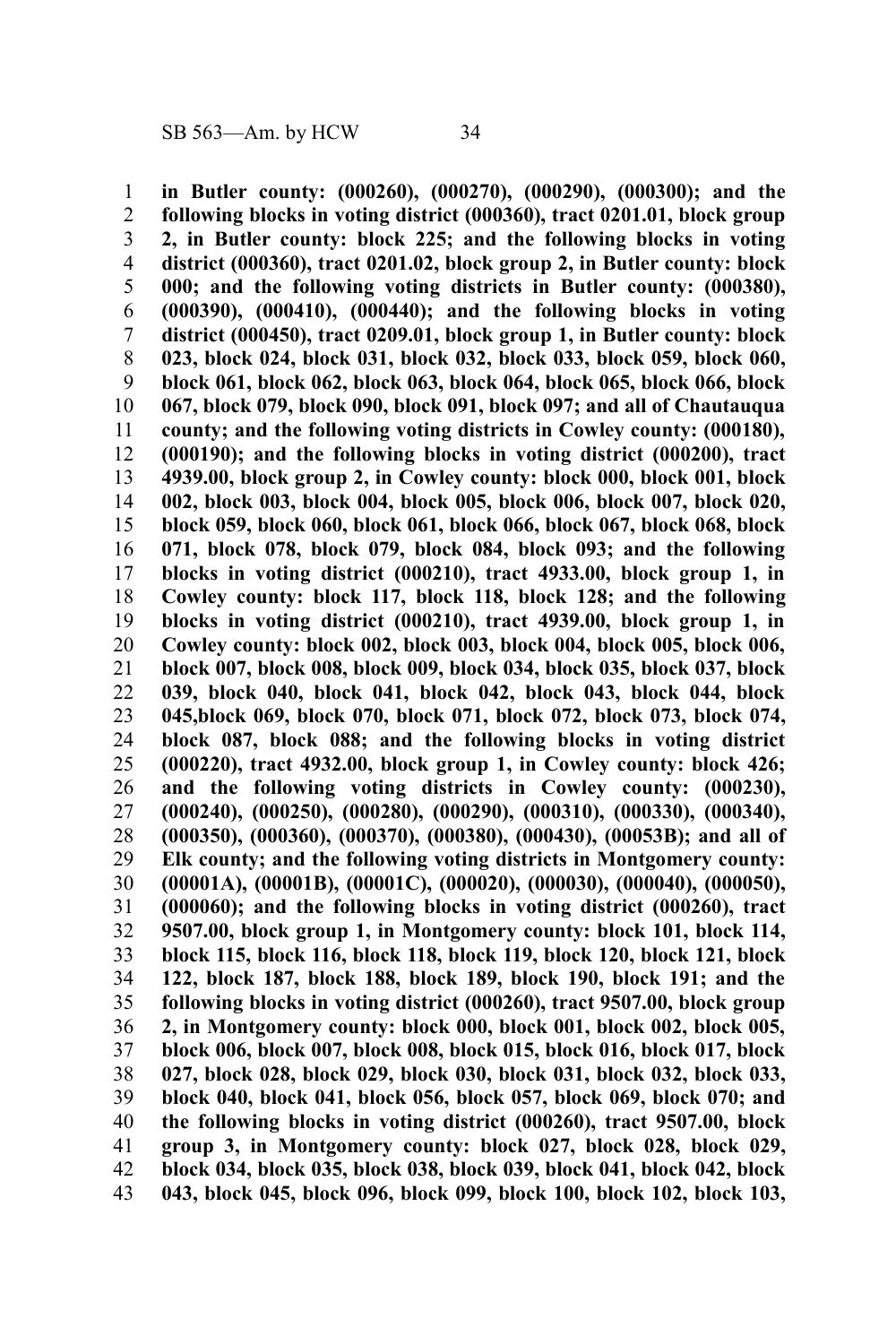**block 106; and the following voting districts in Montgomery county: (000300); and the following blocks in voting district (00032A), tract 9505.00, block group 2, in Montgomery county: block 014, block 020, block 021, block 022, block 023, block 025, block 026, block 027, block 028, block 029, block 059, block 060, block 086, block 088, block 090, block 097, block 098; and the following voting districts in Montgomery county: (000350), (000360), (000420), (000450), (120020), (120030); and the following blocks in voting district (120050), tract 9503.00, block group 3, in Montgomery county: block 000, block 001, block 016, block 017, block 018; and the following blocks in voting district (120070), tract 9505.00, block group 2, in Montgomery county: block 024, block 091, block 092, block 093, block 094, block 095, block 102; and the following blocks in voting district (120070), tract 9507.00, block group 1, in Montgomery county: block 015, block 016, block 017, block 018, block 019, block 020, block 029, block 030, block 031, block 032, block 033, block 034, block 035, block 036, block 037, block 038, block 039, block 040, block 041, block 051, block 052, block 053, block 054, block 055, block 056, block 089, block 090, block 091, block 092, block 093, block 096, block 097, block 098, block 099, block 100, block 117, block 198, block 203, block 204; and the following blocks in voting district (120070), tract 9507.00, block group 3, in Montgomery county: block 007, block 008, block 015, block 016, block 017, block 018; and the following voting districts in Montgomery county: (120090), (180010),(180020), (18002A), (18002B), (180030), (18003A), (900030), (90003A), (900050), (900060).** 1 2 3 4 5 6 7 8 9 10 11 12 13 14 15 16 17 18 19 20 21 22 23 24 25

**Sec. 61. Representative district 13 shall consist of all of Chase county; and all of Greenwood county; and the following voting districts in Lyon county: (00006A), (00006B), (00006C); and the following blocks in voting district (000270), tract 0003.00, block group 4, in Lyon county: block 015, block 029, block 037, block 038; and the following blocks in voting district (000270), tract 0007.00, block group 2, in Lyon county: block 051, block 052, block 053, block 054, block 055, block 056, block 058, block 066, block 067, block 068, block 069, block 070, block 071, block 072, block 073, block 074, block 077, block 088, block 096, block 097, block 098, block 099, block 100, block 101, block 102, block 103, block 104, block 105, block 111, block 112, block 113, block 114, block 115, block 131, block 132, block 133, block 134, block 135, block 136, block 137, block 138, block 139, block 159, block 160, block 161, block 162, block 163, block 164, block 167, block 172, block 173, block 175, block 176, block 177, block 178, block 179, block 180, block 181, block 182, block 183, block 184, block 185, block 186, block 187, block 188, block 189, block 190, block 191, block 192, block 193, block 197, block 200, block 201, block 205; and the following** 26 27 28 29 30 31 32 33 34 35 36 37 38 39 40 41 42 43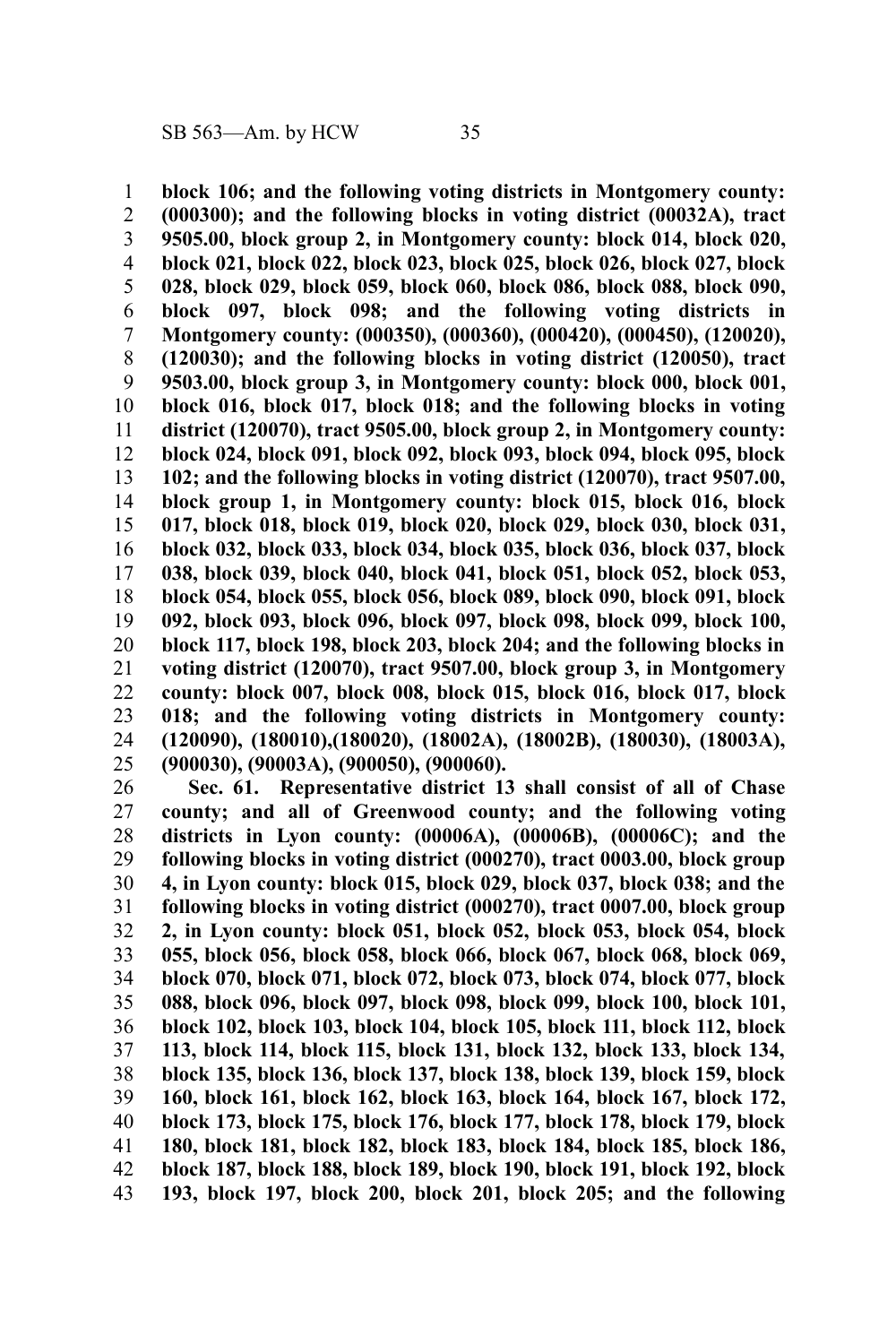**blocks in voting district (00028A), tract 0003.00, block group 6, in Lyon county: block 011; and the following blocks in voting district (00028A), tract 0008.00, block group 3, in Lyon county: block 259, block 260, block 264; and the following blocks in voting district (000290), tract 0003.00, block group 4, in Lyon county: block 014, block 030, block 031, block 032, block 033, block 034, block 036, block 039; and the following blocks in voting district (000290), tract 0003.00, block group 5, in Lyon county: block 007; and the following blocks in voting district (000290), tract 0003.00, block group 6, in Lyon county: block 004, block 005, block 006, block 009, block 010, block 014, block 017; and the following blocks in voting district (000290), tract 0007.00, block group 2, in Lyon county: block 106, block 107, block 108, block 109, block 110, block 116, block 117, block 118, block 119, block 120, block 121, block 122, block 123, block 124, block 125, block 126, block 127, block 128, block 129, block 130, block 140, block 141, block 142, block 143, block 144, block 145, block 146, block 147, block 148, block 149, block 150, block 151, block 152, block 156, block 157, block 158, block 165, block 166, block 168, block 169, block 170, block 171, block 174; and the following blocks in voting district (000310), tract 0007.00, block group 2, in Lyon county: block 194, block 195, block 196, block 198, block 199; and the following blocks in voting district (000310), tract 0008.00, block group 1, in Lyon county: block 002, block 003, block 004, block 005, block 006, block 007, block 008, block 009, block 010, block 011, block 012, block 013, block 014,block 015, block 016, block 017, block 018, block 019, block 020, block 021, block 022, block 023, block 024, block 030, block 031, block 033, block 036, block 037, block 038, block 039, block 040, block 041, block 042, block 043, block 044, block 045, block 046, block 047, block 048, block 049, block 050, block 051, block 052, block 053, block 054, block 055, block 056, block 057, block 058, block 059, block 060, block 061, block 062, block 063, block 064, block 065, block 066, block 067, block 068, block 069, block 070, block 071, block 072, block 073, block 074, block 075, block 076, block 077, block 078, block 079, block 080, block 081, block 082, block 083, block 084, block 085, block 086, block 087, block 088, block 089, block 090, block 091, block 092, block 093, block 094, block 095, block 096, block 097, block 098, block 099, block 100, block 101, block 102, block 103, block 104, block 105, block 106, block 107, block 108, block 109, block 110, block 111, block 112, block 113, block 114, block 115, block 137, block 146, block 147, block 148, block 149, block 150, block 151, block 152, block 153, block 154, block 155, block 156, block 157, block 158, block 159, block 160, block 161, block 162, block 163, block 164, block 165, block 166, block 167, block 168, block 169, block 170, block 171, block 172, block 173, block 174, block 179, block 180, block** 1 2 3 4 5 6 7 8 9 10 11 12 13 14 15 16 17 18 19 20 21 22 23 24 25 26 27 28 29 30 31 32 33 34 35 36 37 38 39 40 41 42 43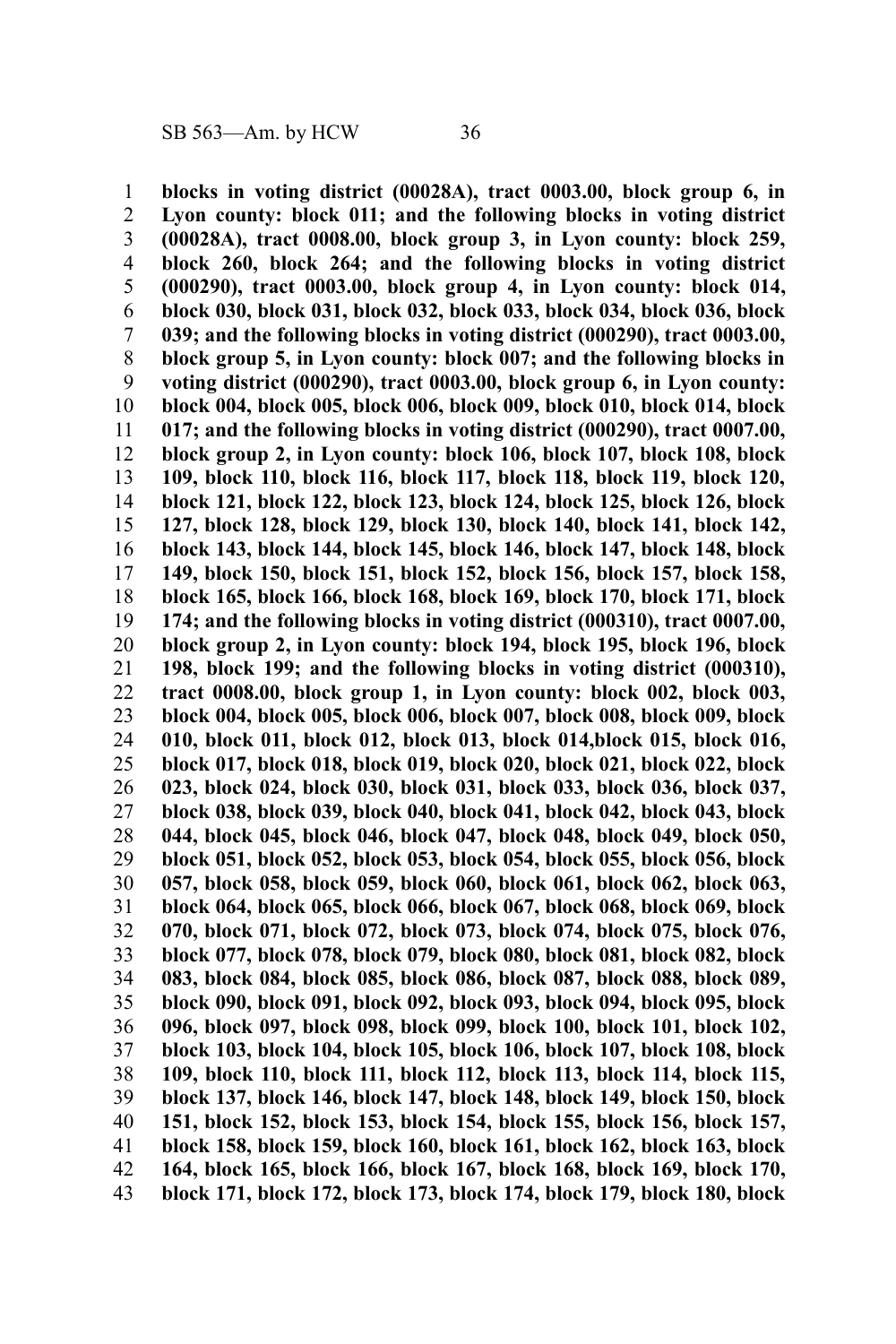**181, block 182, block 183, block 184, block 186, block 187, block 188; and the following voting districts in Lyon county: (900060); and all of Wilson county; and all of Woodson county.** 1 2 3

**Sec. 62. Representative district 14 shall consist of the following blocks in voting district (00117A), tract 0526.09, block group 3, in Johnson county: block 001, block 002, block 003, block 014; and the following blocks in voting district (00117A), tract 0528.04, block group 2, in Johnson county: block 000, block 001, block 002, block 003, block 004, block 005, block 006, block 007, block 008, block 009, block 010, block 011, block 012, block 013; and the following blocks in voting district (00117A), tract 0528.04, block group 3, in Johnson county: block 009, block 010, block 011, block 012, block 013, block 016, block 017, block 018, block 019, block 020, block 021; and the following blocks in voting district (00117A), tract 0528.05, block group 2, in Johnson county: block 002; and the following voting districts in Johnson county: (001240), (001250), (004140); and the following blocks in voting district (004180), tract 0528.06, block group 3, in Johnson county: block 005, block 007, block 008, block 009; and the following voting districts in Johnson county: (900660), (900670), (900700), (900710), (900740), (900750), (900760), (900870), (901650), (901710); and the following blocks in voting district (920670), tract 0528.04, block group 1, in Johnson county: block 011, block 012; and the following voting districts in Johnson county: (920830).** 4 5 6 7 8 9 10 11 12 13 14 15 16 17 18 19 20 21 22 23

**Sec. 63. Representative district 15 shall consist of the following voting districts in Johnson county: (001000), (001010); and the followingblocks in voting district (001070), tract 0535.08, block group 1, in Johnson county: block 009, block 010; and the following voting districts in Johnson county: (001090); and the following blocks in voting district (001130), tract 0536.04, block group 4, in Johnson county: block 000, block 001, block 002, block 008, block 009, block 010, block 011, block 012; and the following voting districts in Johnson county: (001150); and the following blocks in voting district (001160), tract 0529.06, block group 3, in Johnson county: block 006, block 007, block 008, block 009, block 013, block 014, block 015, block 016, block 029, block 030, block 031, block 032, block 033, block 034, block 035, block 038, block 039; and the following blocks in voting district (001160), tract 0535.55, block group 1, in Johnson county: block 000, block 001, block 002, block 010, block 011; and the following blocks in voting district (001160), tract 0535.55, block group 2, in Johnson county: block 003, block 004; and the following voting districts in Johnson county: (001260), (001280), (001300); and the following blocks in voting district (001310), tract 0535.06, block group 2, in Johnson county: block 012, block 016; and the following voting** 24 25 26 27 28 29 30 31 32 33 34 35 36 37 38 39 40 41 42 43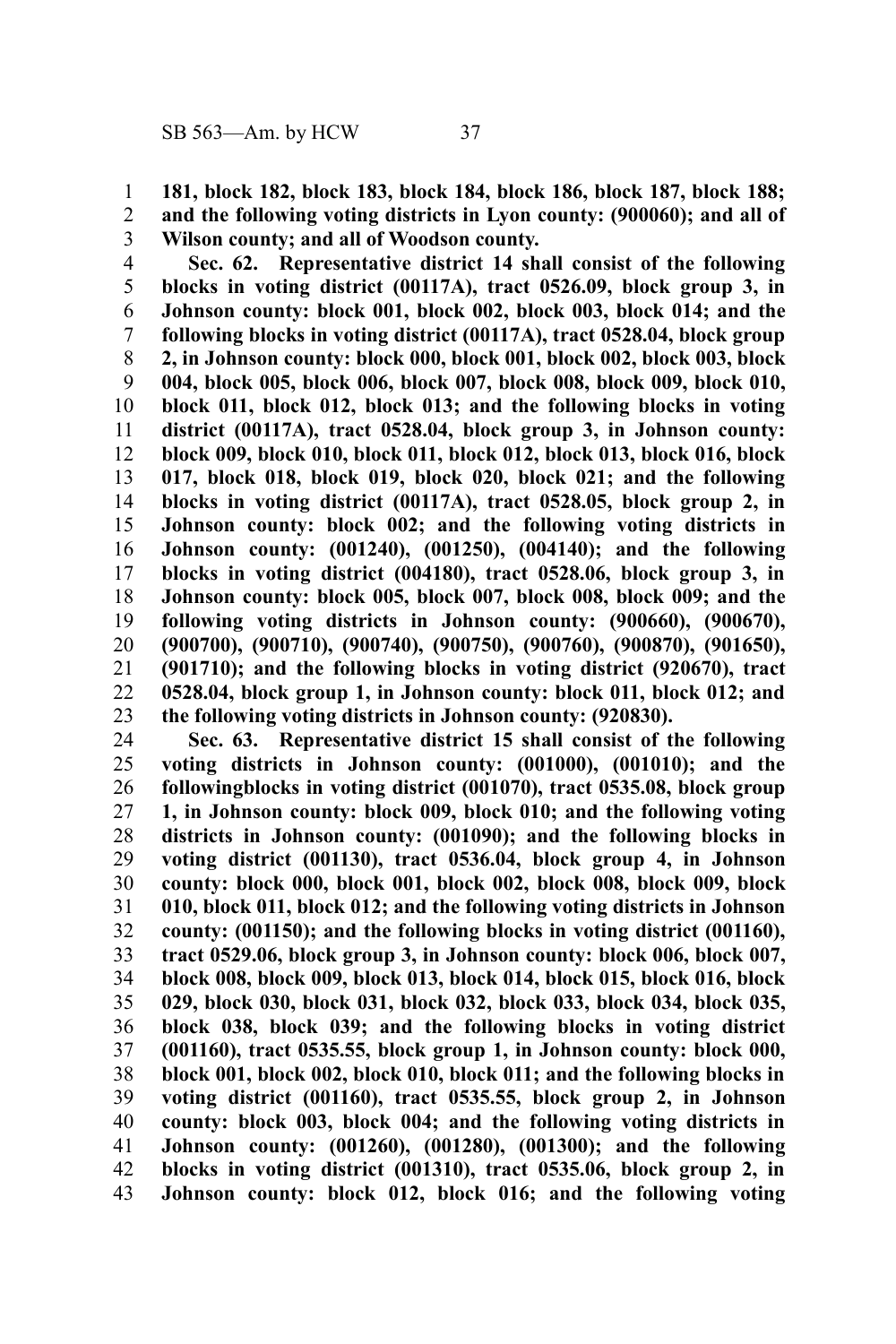**districts in Johnson county: (001360); and the following blocks in voting district (001370), tract 0535.06, block group 1, in Johnson county: block 007, block 008, block 009, block 010, block 011, block 012, block 014, block 015, block 016, block 017; and the following voting districts in Johnson county: (00153P); and the following blocks in voting district (003120), tract 0538.01, block group 2, in Johnson county: block 001, block 002, block 003, block 007, block 013, block 014, block 015, block 018, block 019; and the following voting districts in Johnson county: (900570), (900620), (901510), (901550), (901560), (901780); and the following blocks in voting district (901810), tract 0536.03, block group 2, in Johnson county: block 003, block 004, block 005, block 006, block 007, block 008, block 010, block 011, block 012, block 013, block 014, block 015, block 017, block 018, block 019, block 027, block 028, block 029, block 035, block 036, block 044, block 073, block 075, block 076; and the following blocks in voting district (901970), tract 0536.03, block group 2, in Johnson county: block 055, block 064, block 068, block 069, block 070, block 074; and the following blocks in voting district (901970), tract 0538.01, block group 2, in Johnson county: block 000; and the following voting districts in Johnson county: (920230); and the following blocks in voting district (920630), tract 0536.03, block group 2, in Johnson county: block 031, block 032, block 033, block 034, block 039, block 040, block 042, block 043, block 051, block 052, block 053, block 056, block 057, block 058, block 059, block 061, block 063, block 065, block 067, block 077; and the following voting districts in Johnson county: (92071A), (920730); and the following blocks in voting district (920770), tract 0536.03, block group 2, in Johnson county: block 062.** 1 2 3 4 5 6 7 8 9 10 11 12 13 14 15 16 17 18 19 20 21 22 23 24 25 26 27

**Sec. 64. Representative district 16 shall consist of the following voting districts in Johnson county: (001840), (001860); and the following blocks in voting district (001890), tract 0519.04, block group 3, in Johnson county: block 002, block 003, block 004, block 005, block 006, block 007, block 008, block 009, block 010, block 012, block 013; and the following blocks in voting district (001960), tract 0519.09, block group 1, in Johnson county: block 004; and the following blocks in voting district (001990), tract 0524.22, block group 4, in Johnson county: block 020; and the following voting districts in Johnson county: (002000), (002010), (002050), (002120), (002130), (002140), (00217A), (00217B), (002180), (002190); and the following blocks in voting district (00222A), tract 0530.10, block group 4, in Johnson county: block 000, block 001, block 002, block 003, block 004, block 005; and the following blocks in voting district (00222A), tract 0530.10, block group 6, in Johnson county: block 000, block 001, block 002, block 003; and the following blocks in voting district (00222B),** 28 29 30 31 32 33 34 35 36 37 38 39 40 41 42 43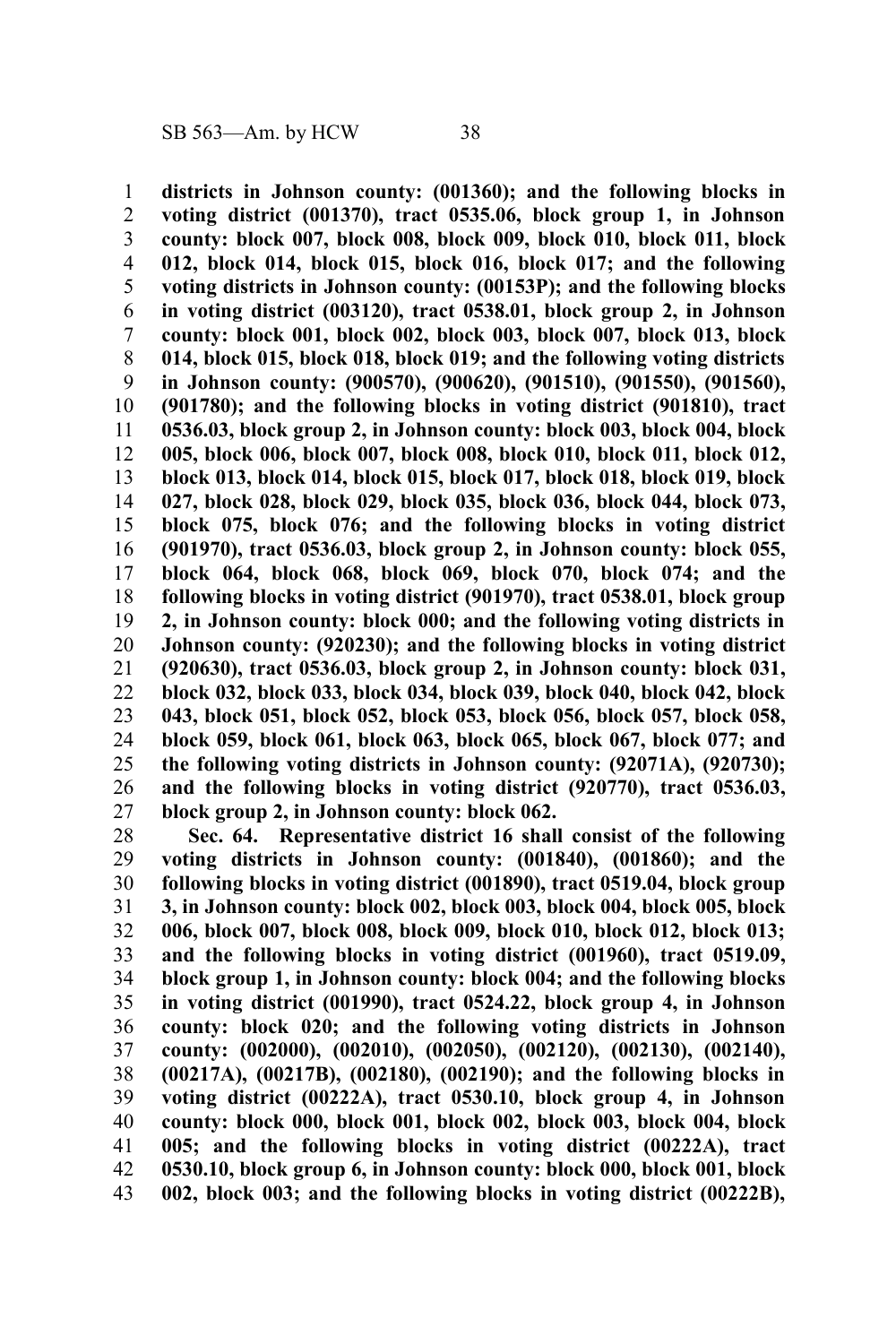**tract 0530.10, block group 2, in Johnson county: block 000, block 001,** 1

2

**block 002, block 003; and the following voting districts in Johnson county: (002230), (901050), (920320).** 3

**Sec. 65. Representative district 17 shall consist of the following voting districts in Johnson county: (000430), (000440), (000450), (002930); and the following blocks in voting district (002940), tract 0523.07, block group 1, in Johnson county: block 003, block 004, block 005, block 006; and the following blocks in voting district (002940), tract 0524.10, block group 1, in Johnson county: block 001; and the following blocks in voting district (002940), tract 0525.02, block group 1, in Johnson county: block 029, block 037, block 038, block 039, block 040, block 041, block 042, block 050, block 051, block 052, block 053, block 054; and the following blocks in voting district (002940), tract 9800.03, block group 1, in Johnson county: block 000; and the following voting districts in Johnson county: (003040), (003090), (900360), (900370); and the following blocks in voting district (900430), tract 0524.14, block group 1, in Johnson county: block 000, block 001, block 002, block 020, block 021, block 022, block 023; and the following blocks in voting district (900430), tract 0524.14, block group 2, in Johnson county: block 000; and the following voting districts in Johnson county: (900440), (901410); and the following blocks in voting district (901420), tract 0525.02, block group 1, in Johnson county: block 030, block 031, block 032, block 033, block 034, block 043, block 044, block 045, block 046, block 047, block 048, block 049; and the following blocks in voting district (901420), tract 0526.11, block group 1, in Johnson county: block 000, block 001, block 002, block 003, block 004, block 005, block 006, block 007, block 008, block 009, block 010, block 011, block 012, block 013, block 014, block 015; and the following blocks in voting district (901420), tract 0526.11, block group 2,in Johnson county: block 003, block 005, block 006, block 008, block 009, block 010, block 011, block 012, block 013; and the following blocks in voting district (901420), tract 9800.03, block group 1, in Johnson county: block 003, block 004, block 005, block 009; and the following voting districts in Johnson county: (920130), (920140), (920150); and the following blocks in voting district (920510), tract 0523.07, block group 3, in Johnson county: block 001, block 002, block 004.** 4 5 6 7 8 9 10 11 12 13 14 15 16 17 18 19 20 21 22 23 24 25 26 27 28 29 30 31 32 33 34 35 36 37

**Sec. 66. Representative district 18 shall consist of the following voting districts in Johnson county: (002760), (002770), (002780); and the following blocks in voting district (002790), tract 0523.05, block group 2, in Johnson county: block 003, block 004, block 005, block 006, block 008; and the following blocks in voting district (002800), tract 0523.05, block group 1, in Johnson county: block 000, block 001,** 38 39 40 41 42 43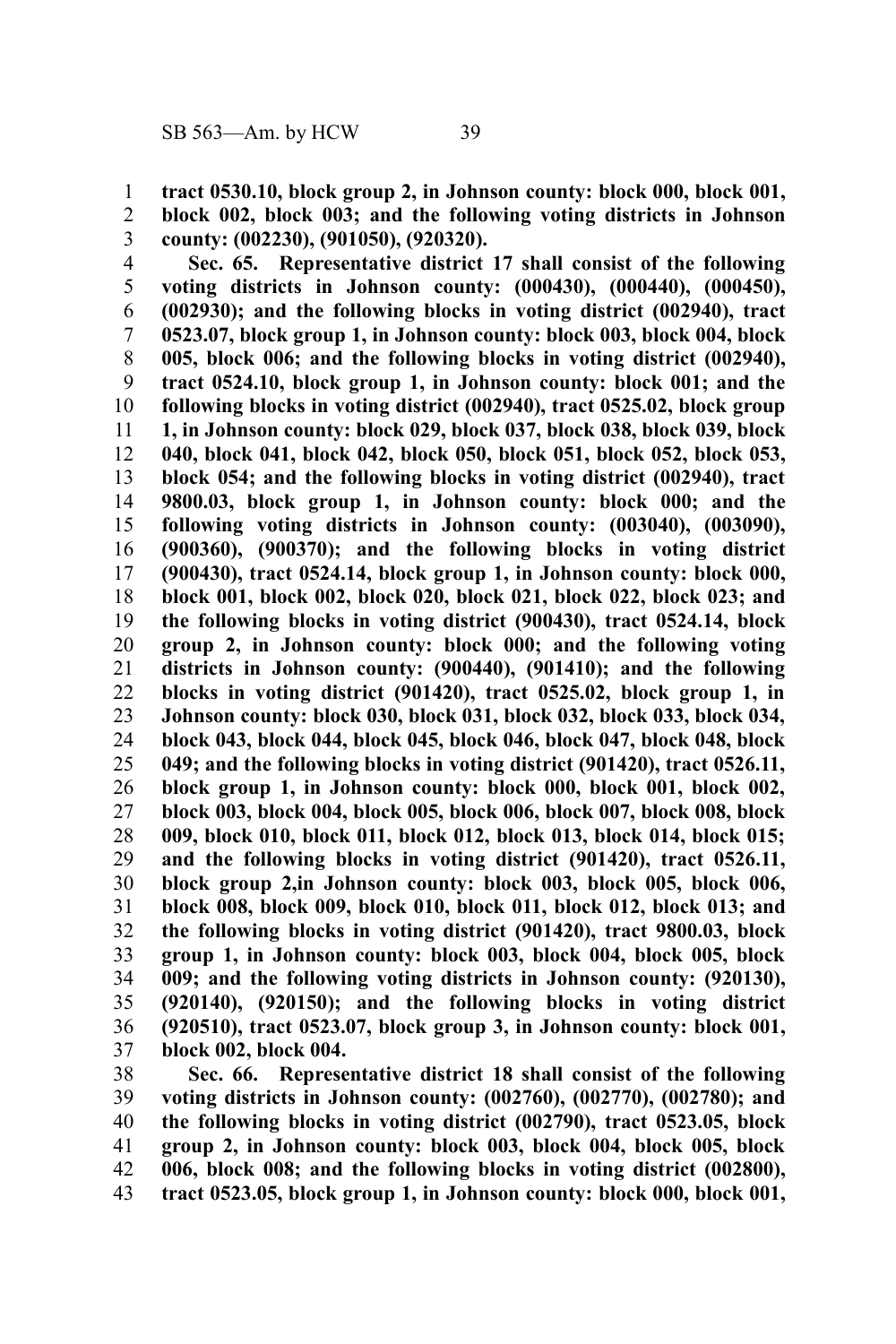**block 002, block 003, block 004, block 005, block 006, block 007, block 008, block 009, block 010, block 011, block 012; and the following voting districts in Johnson county: (002850), (002860), (002870), (002880), (002890), (002900), (002910), (002920); and the following blocks in voting district (003030), tract 0524.19, block group 1, in Johnson county: block 000, block 001, block 002, block 003, block 004, block 005, block 006, block 007, block 008, block 009, block 010; and the following voting districts in Johnson county: (003070); and the following blocks in voting district (900490), tract 0522.01, block group 3, in Johnson county: block 000, block 001, block 002, block 004, block 005; and the following blocks in voting district (900500), tract 0522.01, block group 3, in Johnson county: block 003, block 006, block 007, block 008, block 009, block 010, block 013, block 014, block 015; and the following blocks in voting district (900510), tract 0521.01, block group 2, in Johnson county: block 005, block 006, block 007, block 008, block 009, block 010, block 011, block 012, block 013, block 016, block 017; and the following blocks in voting district (900510), tract 0522.01, block group 3, in Johnson county: block 011, block 012, block 016, block 017, block 018, block 019, block 020; and the following voting districts in Johnson county: (920370), (920500).** 1 2 3 4 5 6 7 8 9 10 11 12 13 14 15 16 17 18 19 20

**Sec. 67. Representative district 19 shall consist of the following voting districts in Johnson county: (000200), (000210), (000220), (000230); and the following blocks in voting district (001720), tract 0518.07, block group 2, in Johnson county: block 000, block 001, block 002, block 003, block 004, block 005, block 006, block 007, block 008, block 009, block 010, block 011, block 012, block 013, block 014, block 015, block 016, block 017; and the following voting districts in Johnson county: (001770), (001830), (001850), (001870), (001880), (002280), (002290), (002300), (002310), (002320); and the following blocks in voting district (002340), tract 0518.06, block group 3, in Johnson county: block 000, block 001, block 002, block 003, block 004, block 005, block006, block 007, block 008, block 009, block 010, block 011; and the following blocks in voting district (002350), tract 0518.06, block group 4, in Johnson county: block 000, block 001, block 002, block 003, block 004, block 005, block 006, block 007, block 008; and the following voting districts in Johnson county: (002620), (002630), (002640), (900990), (920110).** 21 22 23 24 25 26 27 28 29 30 31 32 33 34 35 36 37

**Sec. 68. Representative district 20 shall consist of the following voting districts in Johnson county: (000270), (000350), (001900), (002330); and the following blocks in voting district (002340), tract 0518.06, block group 5, in Johnson county: block 000, block 001, block 002, block 003, block 004, block 005, block 006, block 007; and the following blocks in voting district (002350), tract 0518.06, block group** 38 39 40 41 42 43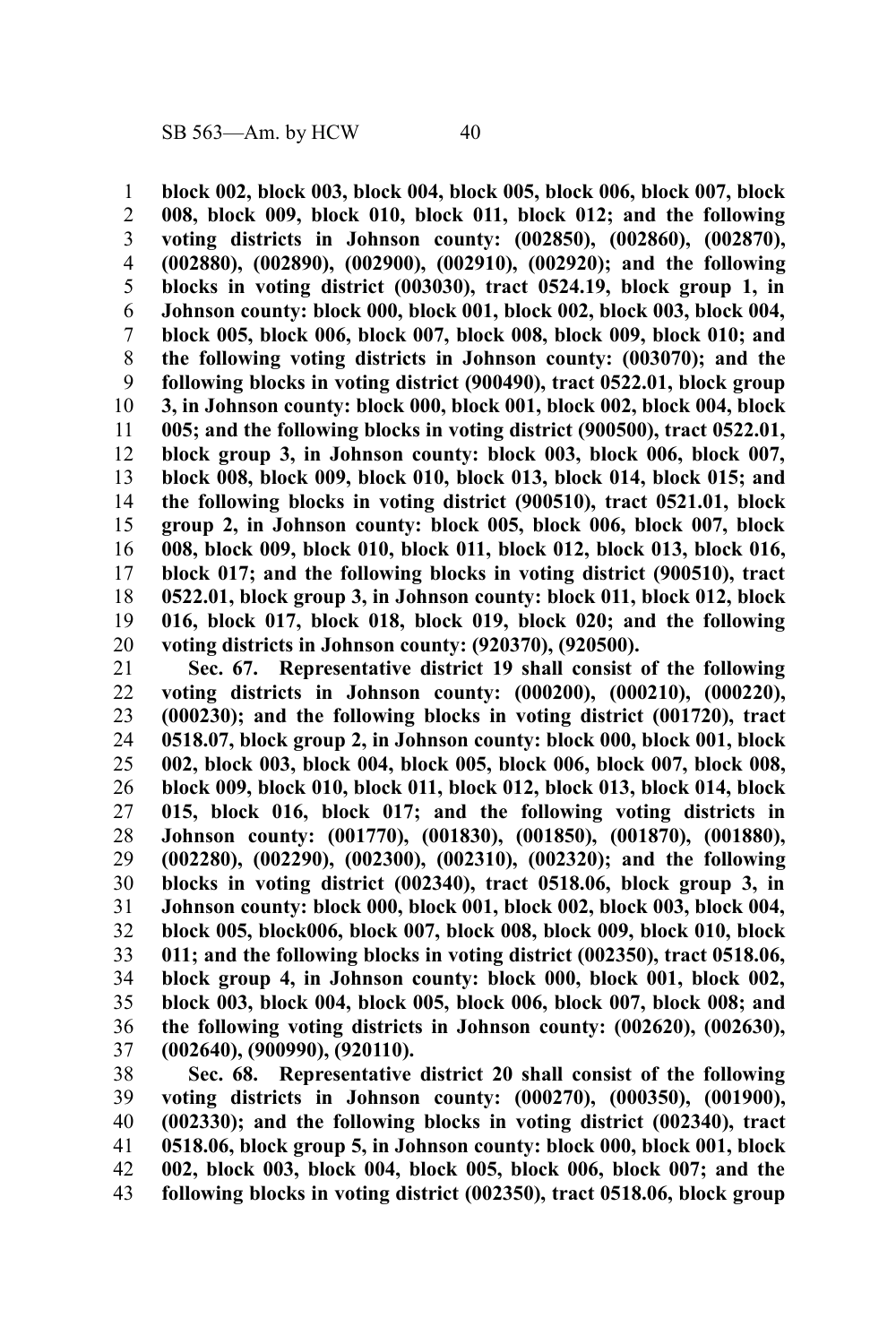**6, in Johnson county: block 000, block 001, block 002, block 003, block 004, block 005, block 006, block 007, block 008, block 009, block 010; and the following blocks in voting district (002370), tract 0532.01, block group 2, in Johnson county: block 000; and the following blocks in voting district (002370), tract 0532.01, block group 3, in Johnson county: block 000, block 001, block 003, block 004, block 005, block 008, block 009, block 010, block 011, block 012, block 013, block 014, block 015, block 016, block 017, block 018, block 019, block 020, block 021, block 022, block 023, block 024, block 025, block 026, block 027, block 028, block 029, block 030; and the following blocks in voting district (002400), tract 0532.02, block group 1, in Johnson county: block 000, block 001, block 002, block 003, block 004, block 005, block 006, block 007; and the following voting districts in Johnson county: (002410), (900190), (900200), (900210), (900220), (900230), (900250), (900260), (900270), (900300), (920120), (920540), (920870), (920880).** 1 2 3 4 5 6 7 8 9 10 11 12 13 14 15

**Sec. 69. Representative district 21 shall consist of the following blocks in voting district (001580), tract 0511.00, block group 1, in Johnson county: block 000, block 001, block 011, block 012, block 013, block 016, block 017, block 018, block 019, block 020, block 021; and the following voting districts in Johnson county: (001590), (001600), (001700); and the following blocks in voting district (001720), tract 0513.00, block group 3, in Johnson county: block 000, block 001, block 002, block 003, block 004, block 005, block 006, block 007, block 008, block 009, block 010, block 011, block 012, block 013, block 014, block 015, block 016, block 017; and the following voting districts in Johnson county: (002510); and the following blocks in voting district (002520), tract 0507.00, block group 3, in Johnson county: block 011, block 012, block 013, block 014, block 015, block 016, block 017, block 018, block 019; and the following blocks in voting district (002520), tract 0509.00, block group 2, in Johnson county: block 012; and the following blocks in voting district (002520), tract 0510.00, block group 2, in Johnson county: block 000, block 001, block002, block 003, block 004, block 005, block 006, block 012; and the following blocks in voting district (002520), tract 0510.00, block group 3, in Johnson county: block 000, block 001, block 002, block 003, block 004, block 005, block 006, block 007; and the following voting districts in Johnson county: (002530), (002540), (002550), (002560), (002570), (002580), (002590), (002600), (002610), (002650), (002660), (002670), (920270); and the following blocks in voting district (920280), tract 0511.00, block group 2, in Johnson county: block 000, block 001, block 002, block 013, block 014, block 015, block 016, block 017, block 018, block 028, block 029, block 030.** 16 17 18 19 20 21 22 23 24 25 26 27 28 29 30 31 32 33 34 35 36 37 38 39 40 41 42

**Sec. 70. Representative district 22 shall consist of the following** 43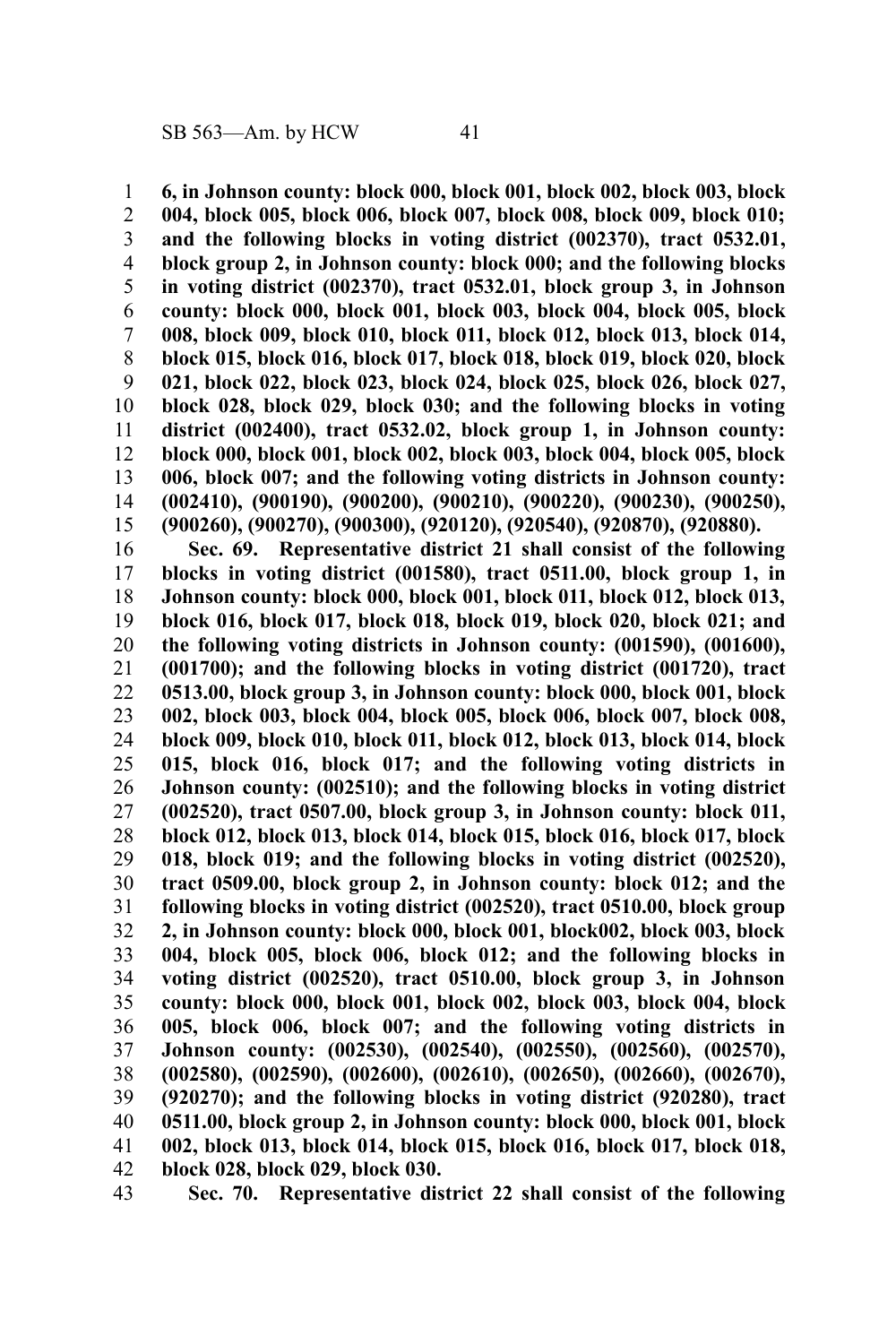**blocks in voting district (001630), tract 0519.07, block group 1, in Johnson county: block 000, block 001, block 002, block 003, block 004, block 005, block 006, block 011, block 012; and the following blocks in voting district (001630), tract 0519.07, block group 2, in Johnson county: block 002; and the following voting districts in Johnson county: (001640), (001650), (001660), (001670), (001680), (001690), (001710), (001730); and the following blocks in voting district (001740), tract 0519.12, block group 1, in Johnson county: block 000, block 001, block 011, block 012, block 013, block 016, block 017, block 022, block 023, block 024, block 025; and the following voting districts in Johnson county: (001750), (001760), (001790), (001800), (001810), (001820), (001920); and the following blocks in voting district (001940), tract 0518.04, block group 1, in Johnson county: block 011, block 012, block 013, block 014, block 015, block 016, block 017, block 018, block 019, block 020, block 021, block 022, block 027; and the following blocks in voting district (001960), tract 0519.09, block group 1, in Johnson county: block 006, block 014, block 015; and the following voting districts in Johnson county: (920290).** 1 2 3 4 5 6 7 8 9 10 11 12 13 14 15 16 17 18

**Sec. 71. Representative district 23 shall consist of the following voting districts in Johnson county: (000580), (000590), (000600), (000610), (000630), (000640); and the following blocks in voting district (000650), tract 0524.23, block group 1, in Johnson county: block 000, block 001, block 003, block 004, block 005, block 006, block 008, block 009, block 010, block 011, block 012, block 013; and the following blocks in voting district (000650), tract 0524.23, block group 2, in Johnson county: block 000, block 001, block 002; and the following blocks in voting district (000650), tract 0524.23, block group 3, in Johnson county: block 001, block 002, block 003, block 004, block 005, block 006, block 007, block 008, block 009; and the following blocks in voting district (000660), tract 9801.00, block group 1, in Johnson county: block 005, block 006; and the following blocks in voting district (001630), tract 0519.07, block group 1, in Johnson county: block 007, block 008, block 009, block 010; and the following blocks in voting district (001740), tract0519.12, block group 1, in Johnson county: block 002, block 003, block 004, block 005, block 006, block 007, block 008, block 009, block 010, block 014, block 015, block 018, block 019, block 020, block 021, block 026, block 027; and the following blocks in voting district (001740), tract 9801.00, block group 1, in Johnson county: block 000, block 001, block 002, block 003, block 007, block 008, block 009, block 010; and the following voting districts in Johnson county: (001780); and the following blocks in voting district (001990), tract 0524.22, block group 4, in Johnson county: block 000, block 001, block 002, block 003, block 004, block 005, block** 19 20 21 22 23 24 25 26 27 28 29 30 31 32 33 34 35 36 37 38 39 40 41 42 43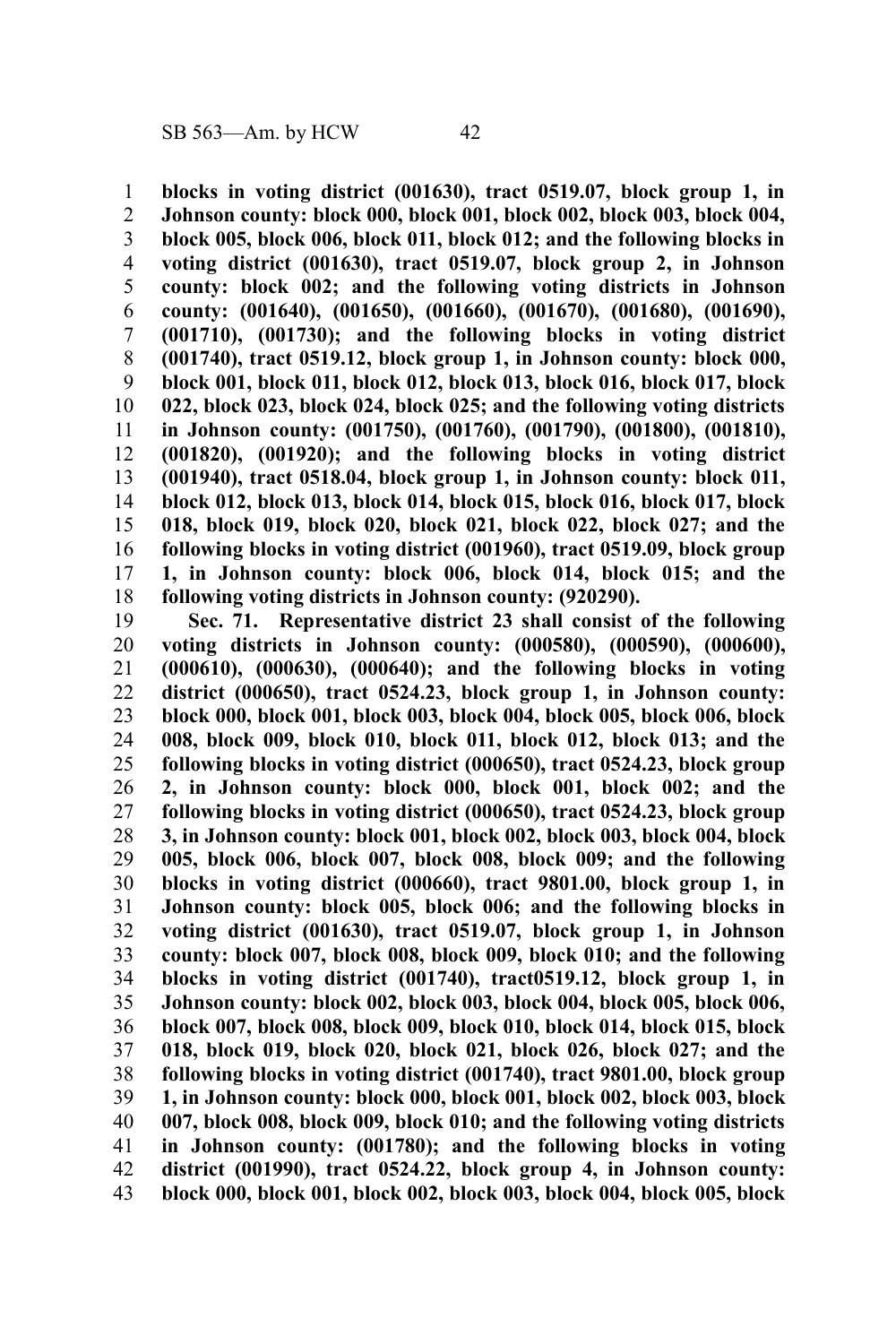**006, block 007, block 008, block 009, block 010, block 011, block 012, block 013, block 014, block 015, block 016, block 017, block 018, block 019, block 021; and the following blocks in voting district (003030), tract 0524.19, block group 2, in Johnson county: block 003, block 004, block 005, block 006; and the following voting districts in Johnson county: (003050), (003060), (003080); and the following blocks in voting district (900430), tract 0524.21, block group 2, in Johnson county: block 002, block 003, block 004, block 005, block 006, block 007; and the following blocks in voting district (920190), tract 0524.22, block group 1, in Johnson county: block 005, block 009, block 011, block 012; and the following blocks in voting district (920190), tract 0524.23, block group 1, in Johnson county: block 002; and the following voting districts in Johnson county: (920200), (920380), (920490).** 1 2 3 4 5 6 7 8 9 10 11 12 13 14

**Sec. 72. Representative district 24 shall consist of the following voting districts in Johnson county: (000890), (000920), (000930); and the following blocks in voting district (000960), tract 0503.02, block group 2, in Johnson county: block 002, block 003, block 004, block 005, block 006, block 009, block 012, block 013, block 014, block 015; and the following voting districts in Johnson county: (001540), (001550), (001560), (001570); and the following blocks in voting district (001580), tract 0511.00, block group 1, in Johnson county: block 002, block 003, block 004, block 005, block 006, block 007, block 008, block 009, block 010, block 014, block 015, block 022, block 023; and the following voting districts in Johnson county: (001610), (001620); and the following blocks in voting district (900490), tract 0522.01, block group 1, in Johnson county: block 015, block 016, block 017, block 018, block 019, block 020; and the following blocks in voting district (900490), tract 0522.01, block group 2, in Johnson county: block 000, block 001, block 002, block 003, block 006; and the following blocks in voting district (900500), tract 0522.01, block group 1, in Johnson county: block 021, block 022, block 023, block 024, block 027, block 028, block 029, block 030; and the following blocks in voting district (900500), tract 0522.01, block group 2, in Johnson county: block 004, block 005, block 007, block 008, block 009, block 010, block 011, block 012, block 013, block 016, block 017, block021; and the following blocks in voting district (900510), tract 0521.01, block group 2, in Johnson county: block 003, block 004; and the following blocks in voting district (900510), tract 0522.01, block group 2, in Johnson county: block 014, block 019, block 020; and the following voting districts in Johnson county: (900520), (900530), (900540), (900550), (900560), (920260); and the following blocks in voting district (920280), tract 0511.00, block group 2, in Johnson** 15 16 17 18 19 20 21 22 23 24 25 26 27 28 29 30 31 32 33 34 35 36 37 38 39 40 41 42 43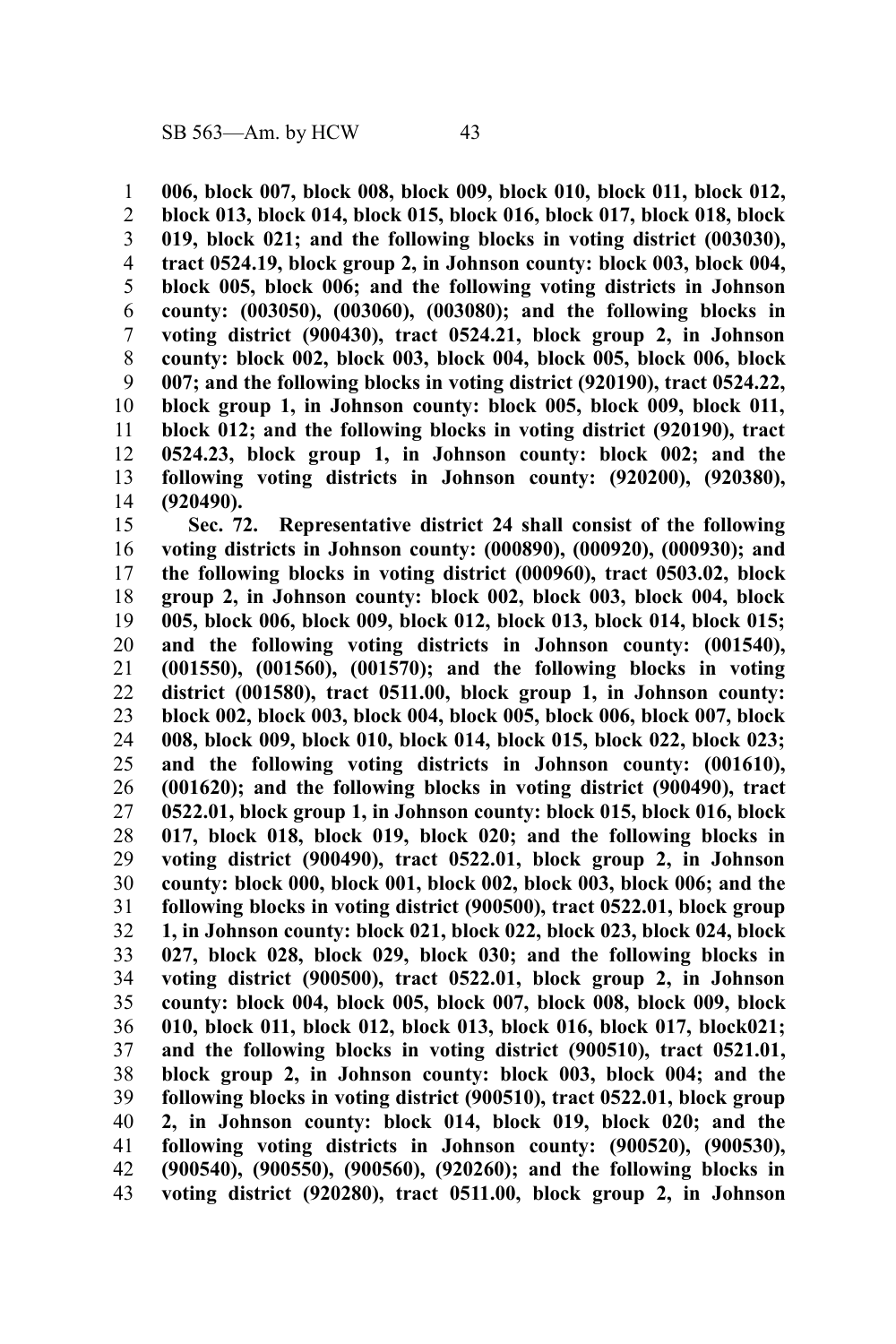**county: block 003, block 012, block 019; and the following voting districts in Johnson county: (920560), (920570).** 1 2

**Sec. 73. Representative district 25 shall consist of the following voting districts in Johnson county: (000840), (000850), (000860), (000870), (000880), (000910), (000940), (000950); and the following blocks in voting district (000960), tract 0503.02, block group 2, in Johnson county: block 000, block 001, block 010, block 011, block 016, block 017, block 018; and the following voting districts in Johnson county: (002500); and the following blocks in voting district (002520), tract 0507.00, block group 3, in Johnson county: block 007, block 008, block 009, block 010; and the following blocks in voting district (002520), tract 0508.00, block group 3, in Johnson county: block 011, block 018; and the following voting districts in Johnson county: (002680), (002690), (002700), (002710), (002720), (002730), (002740), (002750), (003130), (003140), (003150), (920000), (920010), (920020), (920030), (920040), (920050), (920060), (920070), (920080), (920090), (920210), (920350), (920360), (920940).** 3 4 5 6 7 8 9 10 11 12 13 14 15 16 17

**Sec. 74. Representative district 26 shall consist of the following blocks in voting district (000030), tract 0538.04, block group 4, in Johnson county: block 028, block 039, block 040, block 041; and the following voting districts in Johnson county: (001060), (00249A); and the following blocks in voting district (00311A), tract 0538.01, block group 3, in Johnson county: block 000, block 001, block 002, block 003, block 004, block 005, block 006, block 007, block 008, block 009, block 010, block 011, block 012, block 013, block 014, block 015, block 016, block 017, block 020, block 021, block 022, block 023, block 024, block 025, block 026, block 027, block 028, block 029, block 030, block 031, block 032, block 033, block 034, block 035, block 036, block 037, block 038, block 039, block 040, block 041, block 042, block 043, block 044, block 045, block 046, block 047, block 048, block 049, block 050, block 051, block 052, block 053, block 054, block 055, block 056, block 057, block 058, block 059; and the following blocks in voting district (00311A), tract 0538.01, block group 4, in Johnson county: block 000, block 001, block 002, block 003, block 004, block 007, block 010, block 012, block 013, block 017, block 018, block 019, block 021, block 024, block 025, block 026, block 027, block 028, block 029, block 030, block 031, block 032,block 033, block 034, block 035, block 036, block 037, block 038, block 041, block 042; and the following blocks in voting district (00311A), tract 0538.01, block group 5, in Johnson county: block 003, block 006, block 007, block 008, block 009, block 012, block 014, block 015, block 016, block 017, block 019, block 020, block 023, block 024, block 028; and the following blocks in voting district (00311A), tract 0538.01, block group 6, in Johnson county: block 006,** 18 19 20 21 22 23 24 25 26 27 28 29 30 31 32 33 34 35 36 37 38 39 40 41 42 43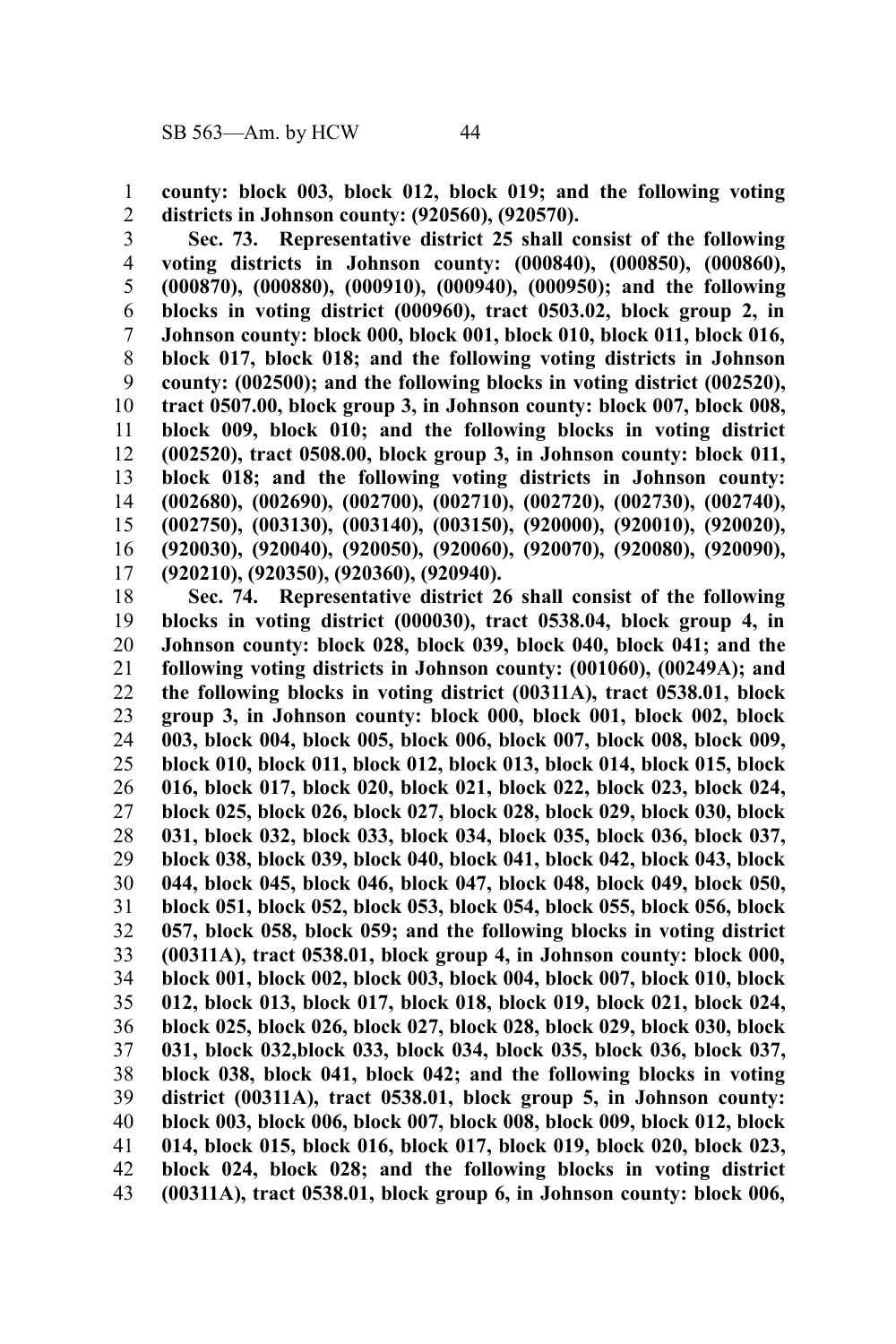**block 007, block 008, block 023, block 024, block 026, block 027, block 030, block 031, block 032, block 034, block 037, block 039, block 040, block 043, block 044, block 046, block 047, block 048, block 049; and the following voting districts in Johnson county: (00311B), (00311D); and the following blocks in voting district (003120), tract 0535.58, block group 1, in Johnson county: block 022, block 023; and the following blocks in voting district (003120), tract 0538.01, block group 3, in Johnson county: block 018, block 019; and the following blocks in voting district (003120), tract 0538.01, block group 4, in Johnson county: block 005, block 006; and the following blocks in voting district (003120), tract 0538.01, block group 5, in Johnson county: block 000, block 001, block 002, block 021, block 022, block 026, block 027; and the following blocks in voting district (003120), tract 0538.01, block group 6, in Johnson county: block 000, block 001, block 002, block 003, block 004, block 005, block 009, block 010, block 012, block 013, block 014, block 015, block 016, block 017, block 038, block 041, block 042, block 045; and the following voting districts in Johnson county: (004190), (900010), (900020), (900580); and the following blocks in voting district (900600), tract 0535.09, block group 1, in Johnson county: block 000, block 001, block 005; and the following blocks in voting district (900600), tract 0535.09, block group 4, in Johnson county: block 012, block 013; and the following voting districts in Johnson county: (900610); and the following blocks in voting district (900860), tract 0535.60, block group 1, in Johnson county: block 002, block 003, block 004, block 005, block 006, block 007, block 009, block 010; and the following voting districts in Johnson county: (900910), (900940), (900980); and the following blocks in voting district (901130), tract 0534.27, block group 2, in Johnson county: block 008, block 009, block 010, block 011, block 012, block 014, block 015, block 016, block 017, block 018, block 019, block 020, block 021, block 022, block 023, block 024; and the following blocks in voting district (901130), tract 0538.04, block group 1, in Johnson county: block 000, block 001, block 002, block 003, block 004, block 005, block 006, block 007, block 008, block 009, block 010, block 011, block 018, block 019; and the following blocks in voting district (901220), tract 0538.04, block group 1, in Johnson county: block 017; and the following voting districts in Johnson county: (901570), (901610), (901630), (901880), (901890); and the following blocks in voting district (901970), tract 0535.58, block group1, in Johnson county: block 016, block 017, block 019, block 020, block 021; and the following voting districts in Johnson county: (920610), (920620); and the following blocks in voting district (920630), tract 0535.58, block group 1, in Johnson county: block 018; and the following voting** 1 2 3 4 5 6 7 8 9 10 11 12 13 14 15 16 17 18 19 20 21 22 23 24 25 26 27 28 29 30 31 32 33 34 35 36 37 38 39 40 41 42 43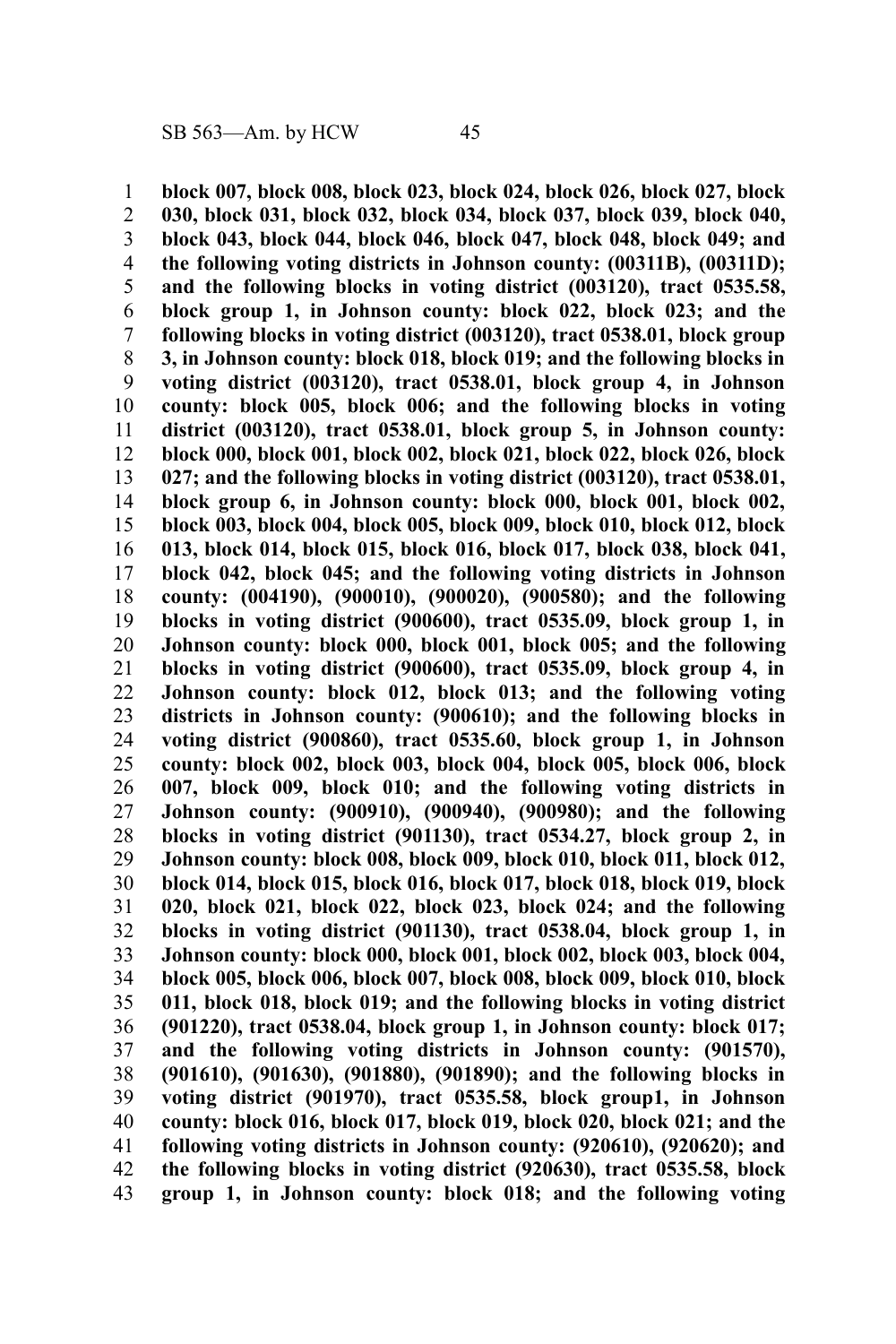**districts in Johnson county: (920640), (920700), (920720), (920740); and the following blocks in voting district (920770), tract 0535.58, block group 1, in Johnson county: block 005, block 006; and the following voting districts in Johnson county: (920800), (920810); and the following voting districts in Miami county: (00007B); and the following blocks in voting district (00023A), tract 1001.00, block group 1, in Miami county: block 000, block 024; and the following blocks in voting district (00023A), tract 1002.00, block group 1, in Miami county: block 000, block 001, block 002, block 003, block 004, block 005, block 007, block 008, block 009, block 010, block 011, block 012, block 013, block 014, block 015, block 016, block 017, block 018, block 019, block 021; and the following blocks in voting district (00023A), tract 1002.00, block group 2, in Miami county: block 003, block 004, block 005, block 006, block 007, block 008, block 010, block 011, block 012.** 1 2 3 4 5 6 7 8 9 10 11 12 13 14 15

**Sec. 75. Representative district 27 shall consist of the following voting districts in Johnson county: (000010), (000020); and the following blocks in voting district (000030), tract 0538.03, block group 1, in Johnson county: block 014, block 015, block 016, block 017, block 018, block 019, block 020, block 021, block 022, block 023, block 024, block 044, block 045; and the following blocks in voting district (000030), tract 0538.04, block group 4, in Johnson county: block 015, block 016, block 017, block 019, block 020, block 025, block 026, block 027, block 032, block 033, block 034, block 035, block 036, block 037, block 038, block 042, block 043, block 044, block 045, block 046, block 047; and the following voting districts in Johnson county: (000040), (002460), (002470), (00249E), (00249F); and the following blocks in voting district (900290), tract 0534.31, block group 1, in Johnson county: block 006, block 009, block 010, block 013, block 014; and the following voting districts in Johnson county: (900340); and the following blocks in voting district (901130), tract 0538.04, block group 2, in Johnson county: block 000, block 001, block 002, block 003, block 004, block 005, block 006, block 007, block 008, block 009, block 010, block 011; and the following blocks in voting district (901140), tract 0534.18, block group 2, in Johnson county: block 000, block 001, block 002, block 003, block 004, block 005, block 006; and the following blocks in voting district (901140), tract 0534.18, block group 3, in Johnson county: block 017, block 018, block 019, block 020; and the following blocks in voting district (901140), tract 0538.04, block group 3, in Johnson county: block 000, block 001; and the following blocks in voting district (901140), tract 0538.04, block group 4, in Johnsoncounty: block 000, block 001, block 002, block 003, block 004, block 005, block 021, block 022, block 023, block 024, block 029, block** 16 17 18 19 20 21 22 23 24 25 26 27 28 29 30 31 32 33 34 35 36 37 38 39 40 41 42 43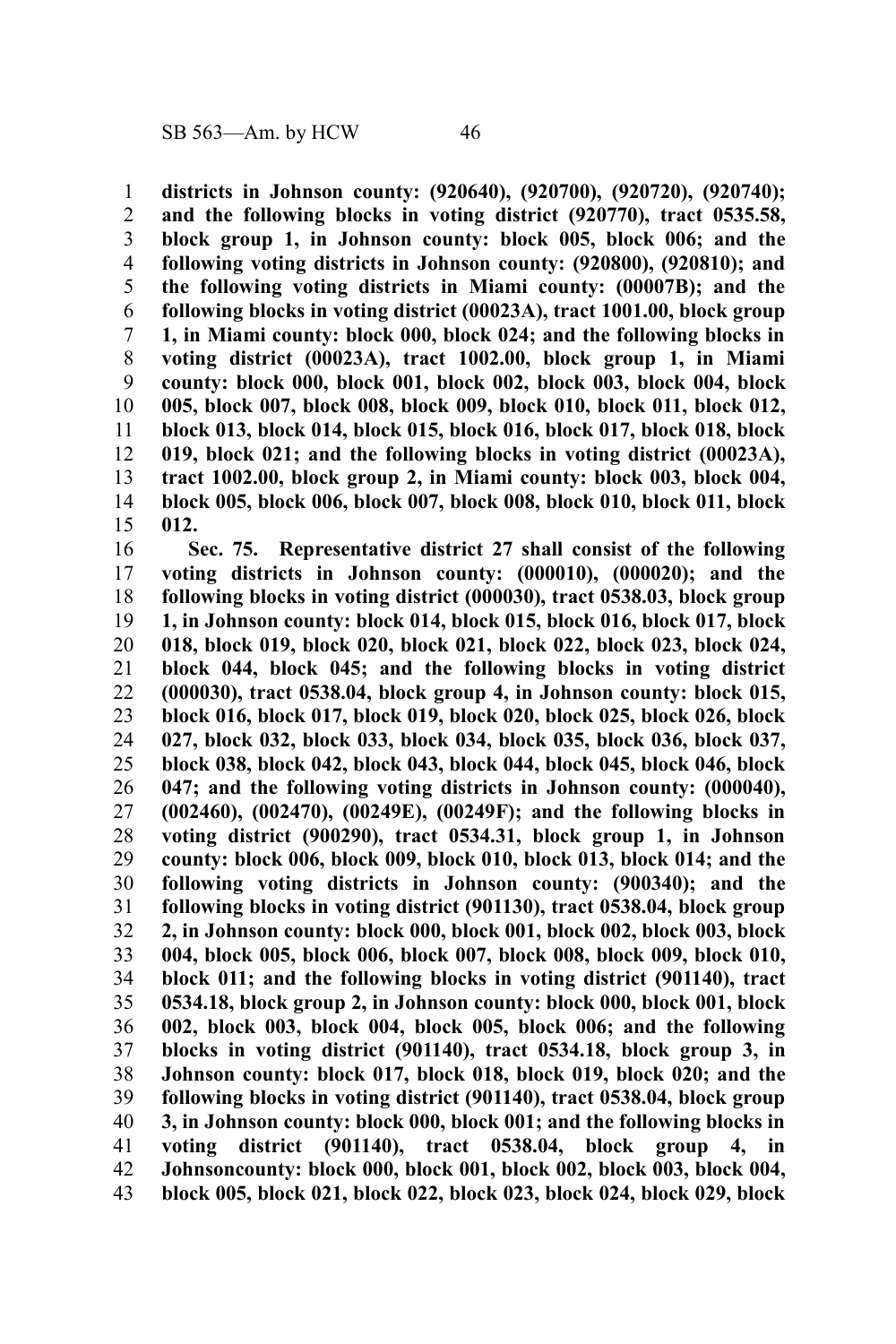**030, block 031; and the following blocks in voting district (901150), tract 0534.11, block group 2, in Johnson county: block 005, block 006, block 007, block 008; and the following blocks in voting district (901150), tract 0534.18, block group 1, in Johnson county: block 018, block 019, block 020, block 021, block 022; and the following blocks in voting district (901150), tract 0538.03, block group 2, in Johnson county: block 016, block 017, block 018, block 019, block 020; and the following blocks in voting district (901160), tract 0534.30, block group 1, in Johnson county: block 017, block 018; and the following blocks in voting district (901160), tract 0534.30, block group 2, in Johnson county: block 011, block 012, block 013, block 014, block 015, block 016, block 017, block 018, block 019, block 020, block 021, block 022, block 023, block 024, block 025, block 026; and the following blocks in voting district (901160), tract 0534.31, block group 1, in Johnson county: block 000, block 001, block 002, block 003, block 004, block 005, block 007, block 008, block 011, block 012, block 015, block 016, block 017, block 018, block 019, block 020, block 021; and the following blocks in voting district (901160), tract 0534.31, block group 2, in Johnson county: block 008, block 010, block 011, block 012, block 014, block 015, block 017, block 019, block 022, block 028; and the following voting districts in Johnson county: (901170), (901210); and the following blocks in voting district (901220), tract 0538.04, block group 1, in Johnson county: block 012, block 013, block 014, block 015, block 016; and the following blocks in voting district (901220), tract 0538.04, block group 2, in Johnson county: block 012, block 013, block 014, block 015, block 016, block 017, block 018, block 019, block 020, block 021, block 022; and the following blocks in voting district (901220), tract 0538.04, block group 4, in Johnson county: block 006, block 007, block 008, block 013, block 014, block 018; and the following voting districts in Johnson county: (901300), (901310), (920340), (920520), (920890), (920990), (921000).** 1 2 3 4 5 6 7 8 9 10 11 12 13 14 15 16 17 18 19 20 21 22 23 24 25 26 27 28 29 30 31

**Sec. 76. Representative district 28 shall consist of the following voting districts in Johnson county: (000370); and the following blocks in voting district (002370), tract 0532.01, block group 2, in Johnson county: block 001, block 002, block 003, block 004, block 005, block 006, block 007, block 008, block 009; and the following blocks in voting district (002400), tract 0532.02, block group 1, in Johnson county: block 008, block 009, block 010, block 011; and the following voting districts in Johnson county: (00242B), (00244B), (00249C), (900280); and the following blocks in voting district (900290), tract 0534.29, block group 1, in Johnson county: block 000, block 001, block 002, block 003, block 004, block 005, block 006, block 007, block 011, block 012, block 014, block015, block 016, block 017, block 018, block** 32 33 34 35 36 37 38 39 40 41 42 43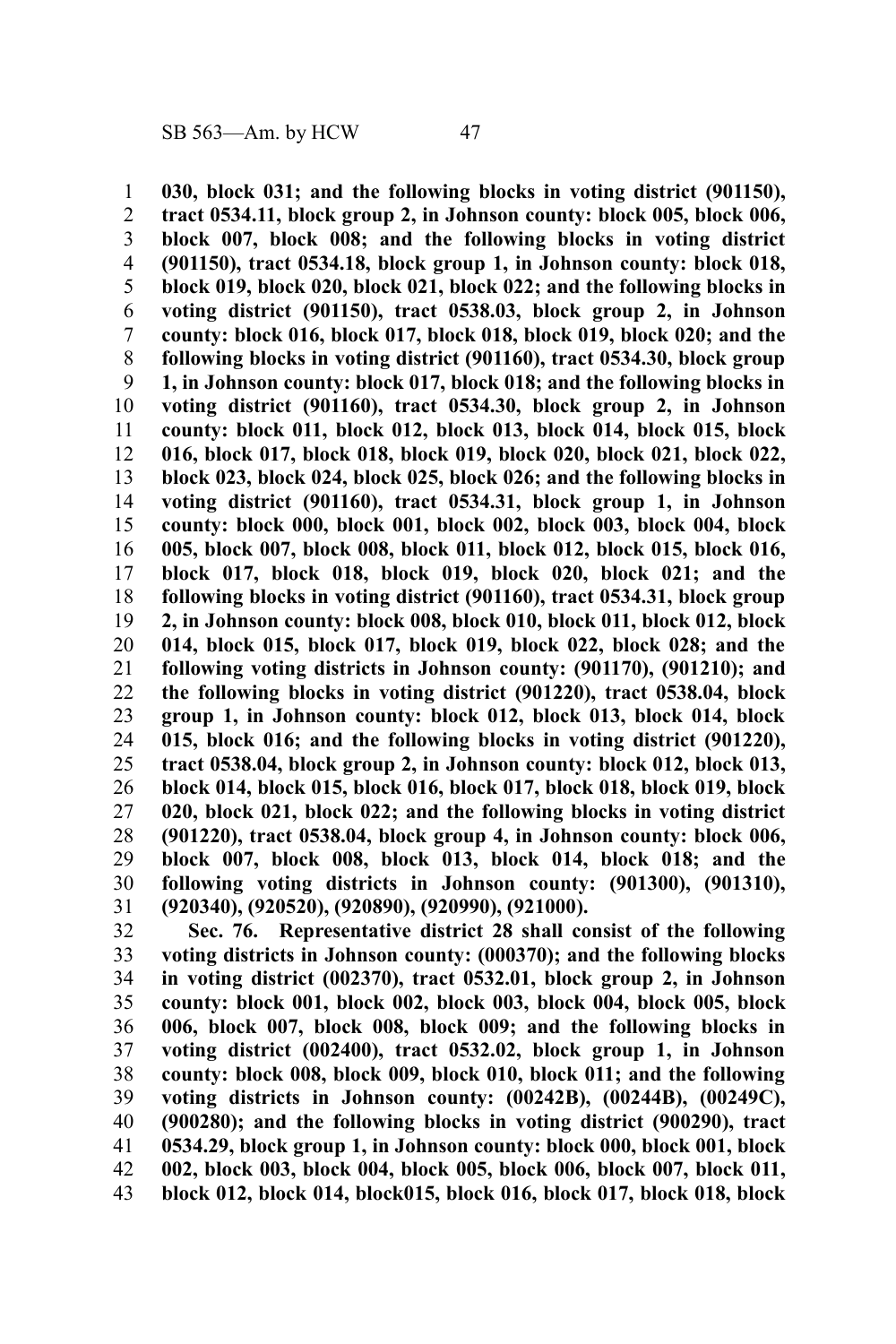**020, block 021, block 022; and the following voting districts in Johnson county: (900320), (900330), (901060), (901070), (901080); and the following blocks in voting district (901160), tract 0534.29, block group 1, in Johnson county: block 008, block 009, block 010, block 013, block 019, block 023, block 024, block 025; and the following voting districts in Johnson county: (901200).** 1 2 3 4 5 6

**Sec. 77. Representative district 29 shall consist of the following blocks in voting district (001890), tract 0519.04, block group 3, in Johnson county: block 011; and the following voting districts in Johnson county: (001910), (001930); and the following blocks in voting district (001940), tract 0518.04, block group 1, in Johnson county: block 000, block 001, block 002, block 003, block 004, block 005, block 006, block 007, block 008, block 009, block 010, block 023, block 024, block 025, block 026; and the following voting districts in Johnson county: (001950); and the following blocks in voting district (001960), tract 0519.09, block group 2, in Johnson county: block 000, block 001, block 002, block 003, block 004, block 005, block 006, block 007, block 008, block 009, block 010, block 011, block 012, block 013, block 014, block 015; and the following voting districts in Johnson county: (001970), (001980), (002020), (002030), (002080), (002090), (002150), (002380), (002390), (00242A), (920300), (920310), (920950).** 7 8 9 10 11 12 13 14 15 16 17 18 19 20 21

**Sec. 78. Representative district 30 shall consist of the following voting districts in Johnson county: (000510), (000520); and the following blocks in voting district (001420), tract 0529.07, block group 1, in Johnson county: block 000; and the following blocks in voting district (001420), tract 0529.07, block group 2, in Johnson county: block 003; and the following blocks in voting district (001420), tract 0529.07, block group 3, in Johnson county: block 000, block 001, block 002, block 005, block 006, block 007, block 008, block 009, block 010; and the following blocks in voting district (001420), tract 0529.07, block group 4, in Johnson county: block 000, block 001, block 002, block 003, block 004; and the following blocks in voting district (001450), tract 0529.07, block group 2, in Johnson county: block 000, block 001, block 002, block 004, block 007, block 008; and the following blocks in voting district (00147A), tract 0529.08, block group 4, in Johnson county: block 000, block 001, block 002, block 003, block 004, block 005, block 006, block 007, block 008; and the following blocks in voting district (001480), tract 0529.08, block group 2, in Johnson county: block 000, block 001, block 002, block 003, block 004, block 005, block 006, block 007, block 008, block 009; and the following blocks in voting district (001480), tract 0529.08, block group 3, in Johnson county: block 005, block 006, block 013; and the following voting districts in Johnson county: (001520), (900380),** 22 23 24 25 26 27 28 29 30 31 32 33 34 35 36 37 38 39 40 41 42 43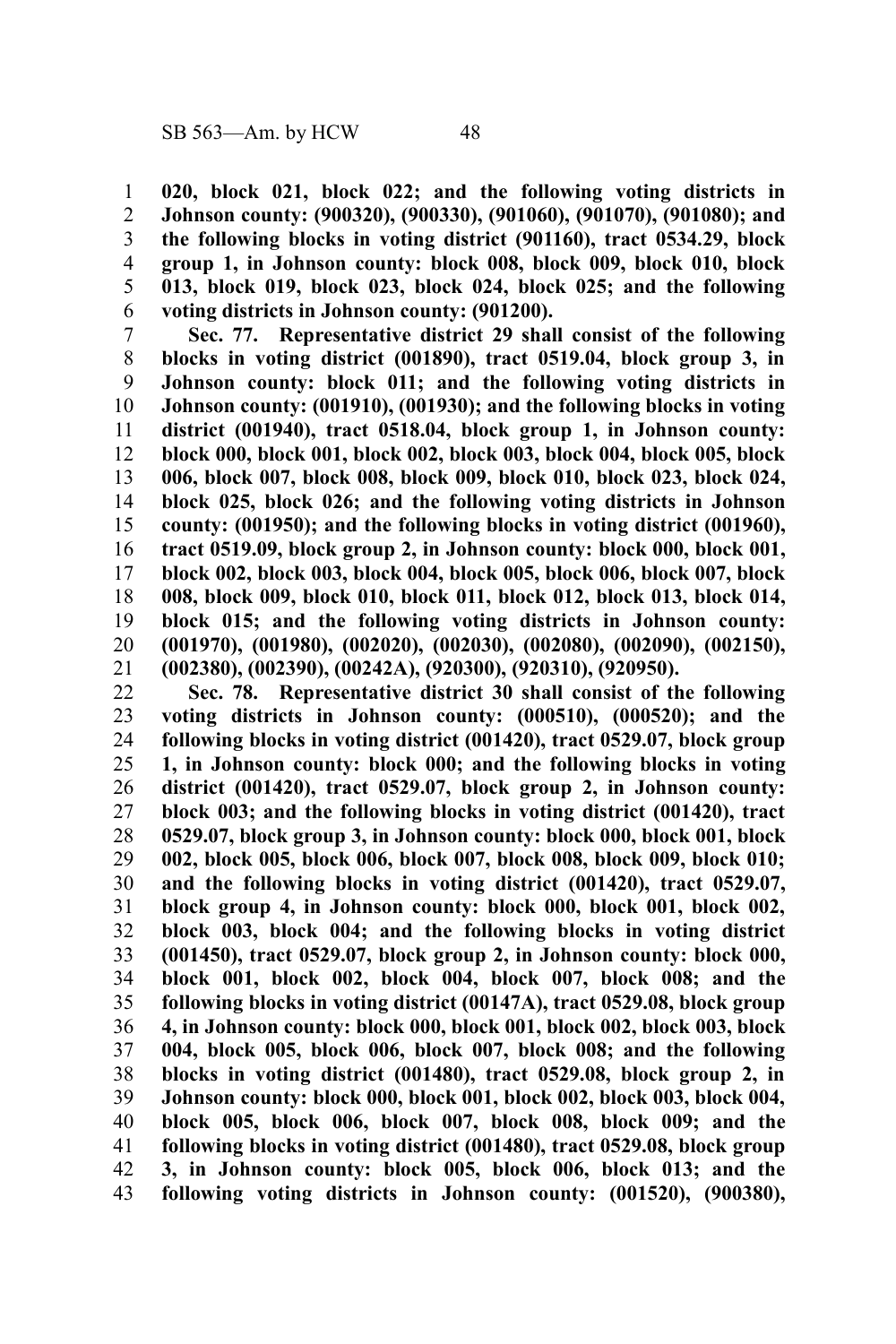**(900400), (900410); and the following blocks in voting district (900460), tract 0529.10, block group 1,in Johnson county: block 000; and the following blocks in voting district (900460), tract 9800.01, block group 1, in Johnson county: block 002, block 003, block 004, block 005, block 006, block 007, block 008, block 009, block 010, block 011, block 012, block 013, block 015, block 016, block 017, block 018, block 019, block 020, block 027, block 028, block 029, block 035, block 036, block 037, block 038, block 039, block 040, block 041, block 042, block 047, block 052, block 053, block 054, block 055, block 058, block 059, block 060, block 061, block 062, block 063, block 064, block 065, block 066, block 067, block 068, block 069; and the following voting districts in Johnson county: (900470), (901430), (901700); and the following blocks in voting district (920250), tract 0529.07, block group 2, in Johnson county: block 009, block 010, block 011, block 012, block 015, block 016, block 017; and the following voting districts in Johnson county: (920550), (920650), (920660), (920900), (920910), (920920); and the following blocks in voting district (921050), tract 0526.09, block group 3, in Johnson county: block 000, block 004, block 005, block 006, block 007, block 008, block 009, block 010, block 011, block 012, block 013, block 016, block 018, block 019, block 030, block 031, block 035.** 1 2 3 4 5 6 7 8 9 10 11 12 13 14 15 16 17 18 19 20 21

**Sec. 79. Representative district 31 shall consist of the following blocks in voting district (600320), tract 0430.00, block group 1, in Wyandotte county: block 003, block 004, block 005, block 006, block 023, block 030, block 031, block 032; and the following blocks in voting district (600320), tract 0430.00, block group 3, in Wyandotte county: block 000, block 001, block 002, block 003, block 004, block 005, block 006, block 007, block 008, block 009, block 012, block 016, block 017, block 018, block 019, block 020; and the following blocks in voting district (600320), tract 0430.00, block group 4, in Wyandotte county: block 000, block 001, block 002; and the following blocks in voting district (600320), tract 0451.00, block group 2, in Wyandotte county: block 000, block 001, block 005, block 006, block 007; and the following blocks in voting district (600330), tract 0430.00, block group 1, in Wyandotte county: block 007, block 011, block 012, block 013, block 014, block 015, block 016, block 017, block 018, block 019, block 020, block 021, block 022, block 024, block 025, block 026, block 027, block 028, block 029, block 033, block 034, block 035; and the following blocks in voting district (600340), tract 0428.00, block group 1, in Wyandotte county: block 001, block 002, block 003, block 004, block 005, block 010; and the following blocks in voting district (600340), tract 0428.00, block group 2, in Wyandotte county: block 000, block 001, block 002, block 003, block 004, block 005, block 006,** 22 23 24 25 26 27 28 29 30 31 32 33 34 35 36 37 38 39 40 41 42 43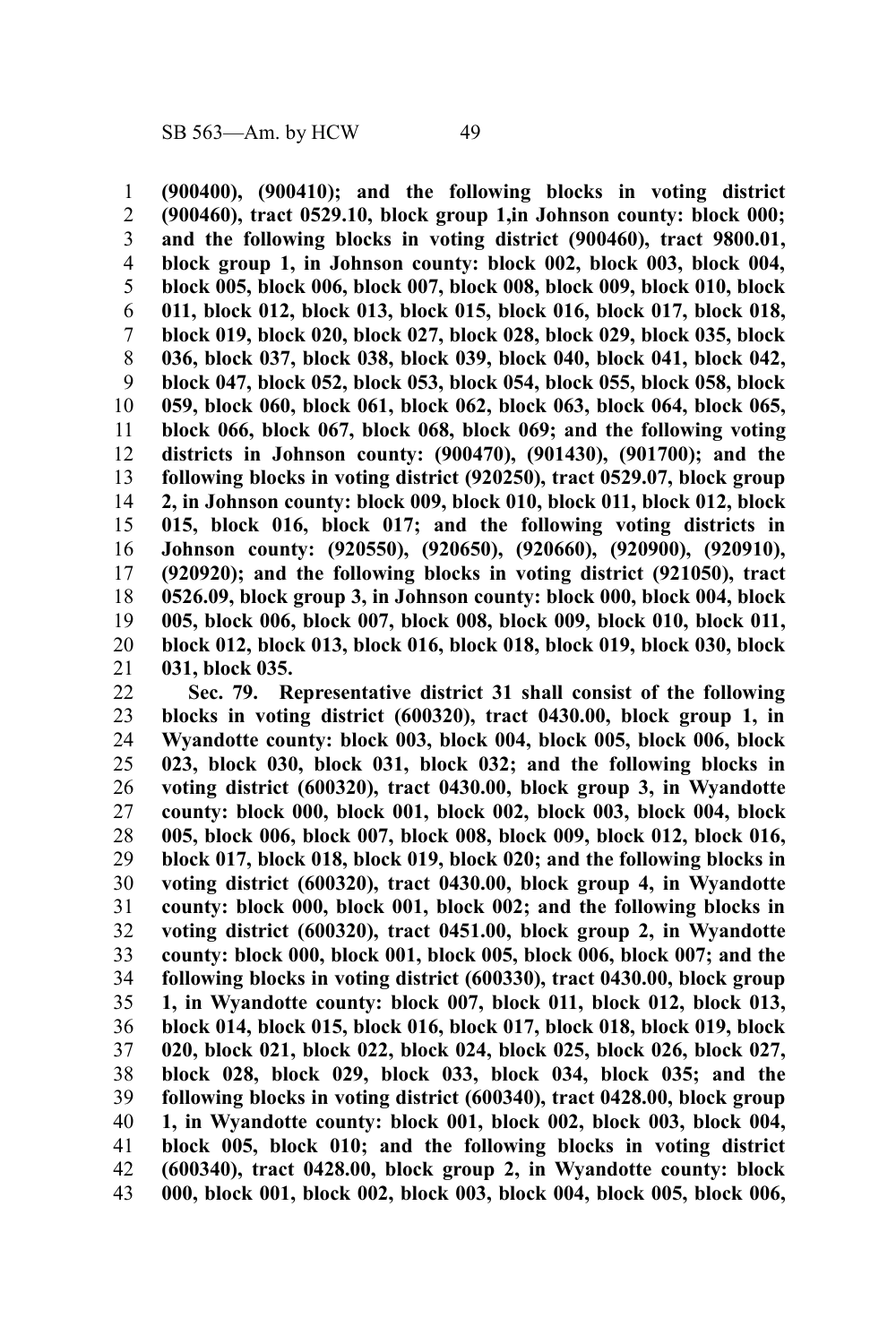**block 007, block 008, block 009, block 010, block 011, block 012, block 013, block 014, block 015, block 016, block 017, block 018, block 019, block 020, block 021, block 022, block 023, block 024; and thefollowing voting districts in Wyandotte county: (600360), (600370), (600380); and the following blocks in voting district (600390), tract 0427.00, block group 1, in Wyandotte county: block 000, block 001, block 002, block 003, block 004, block 005, block 006, block 007, block 008, block 009, block 010, block 011, block 014, block 015, block 016, block 017, block 018, block 019, block 020, block 021, block 022, block 023, block 024, block 025, block 026, block 027, block 028, block 029, block 030, block 031; and the following blocks in voting district (600390), tract 0427.00, block group 2, in Wyandotte county: block 001, block 002, block 003, block 008, block 011, block 012, block 013, block 018; and the following voting districts in Wyandotte county: (600410), (600420), (600430), (600440), (600770), (600780), (600790), (600800); and the following blocks in voting district (600810), tract 0435.00, block group 1, in Wyandotte county: block 006, block 009; and the following blocks in voting district (600810), tract 0435.00, block group 2, in Wyandotte county: block 002, block 003, block 004, block 005, block 006, block 007, block 009, block 010, block 011, block 012, block 013, block 016, block 017.** 1 2 3 4 5 6 7 8 9 10 11 12 13 14 15 16 17 18 19 20 21

**Sec. 80. Representative district 32 shall consist of the following blocks in voting district (600110), tract 0419.00, block group 1, in Wyandotte county: block 000, block 005, block 006; and the following blocks in voting district (600110), tract 0419.00, block group 2, in Wyandotte county: block 000, block 001, block 002, block 003, block 004, block 016, block 017, block 018; and the following blocks in voting district (600110), tract 0429.00, block group 5, in Wyandotte county: block 001, block 012; and the following blocks in voting district (600110), tract 9805.00, block group 1, in Wyandotte county: block 004, block 006, block 007, block 008, block 009, block 010, block 011, block 012, block 013, block 014, block 015, block 016, block 019, block 020, block 021, block 022, block 023, block 024, block 025, block 026, block 027, block 028, block 029, block 030, block 031, block 032, block 033, block 034, block 037; and the following blocks in voting district (600110), tract 9809.00, block group 1, in Wyandotte county: block 000, block 001, block 002, block 006, block 007, block 067; and the following voting districts in Wyandotte county: (600210), (600220), (600230), (600240), (600250), (600260), (600270), (600280), (600290), (600450), (600460), (600470); and the following blocks in voting district (600480), tract 0415.00, block group 1, in Wyandotte county: block 005; and the following blocks in voting district (600480), tract 0415.00, block group 2, in Wyandotte county: block 017.** 22 23 24 25 26 27 28 29 30 31 32 33 34 35 36 37 38 39 40 41 42 43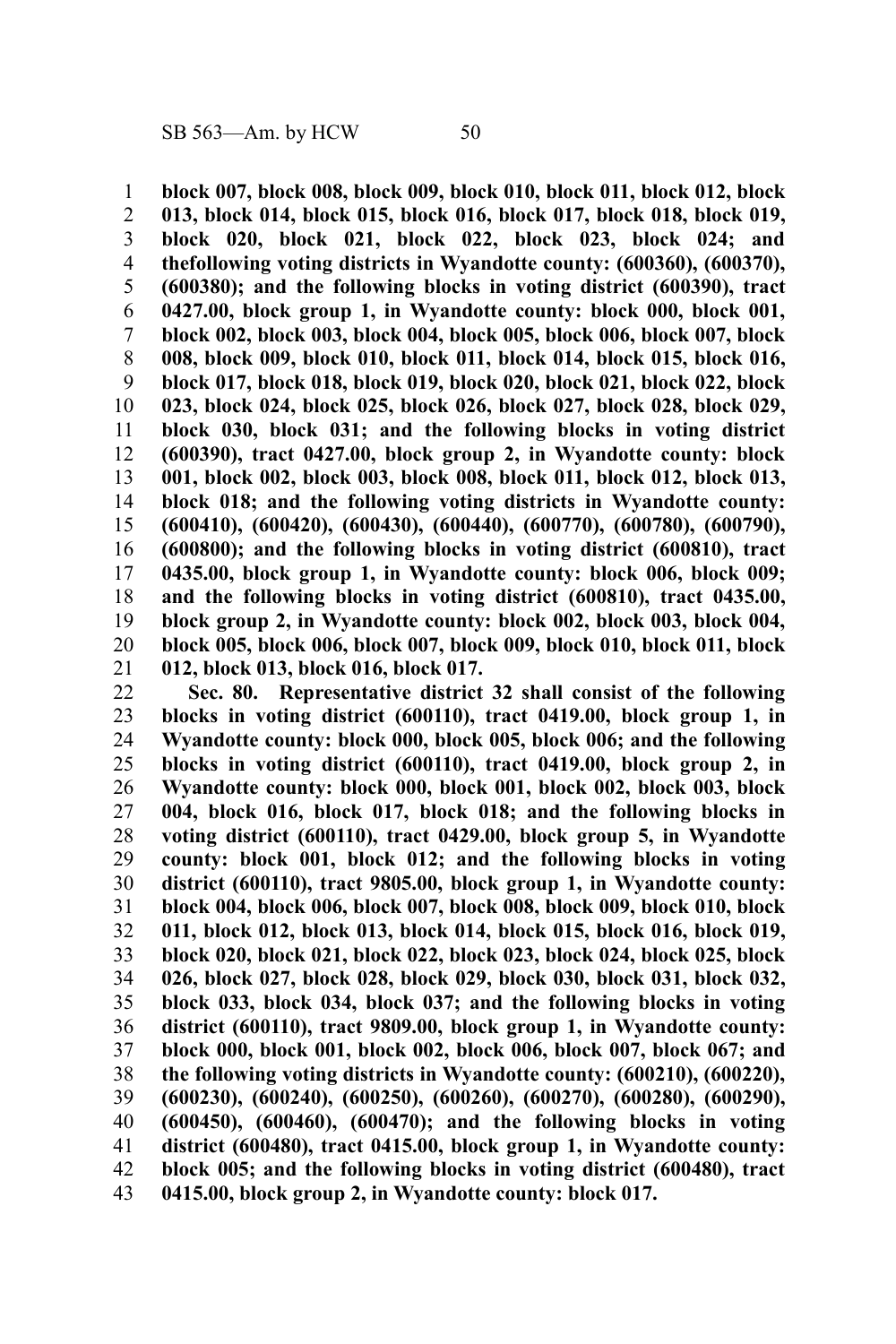**Sec. 81. Representative district 33 shall consist of the following voting districts in Wyandotte county: (120100), (140020), (140030), (600010), (600020), (600030), (600040), (600060); and the followingblocks in voting district (600510), tract 0440.02, block group 2, in Wyandotte county: block 000, block 001, block 002; and the following blocks in voting district (600550), tract 0447.04, block group 2, in Wyandotte county: block 002, block 003, block 004, block 005, block 006, block 012, block 013, block 014, block 015, block 016, block 017, block 018; and the following blocks in voting district (600570), tract 0440.02, block group 2, in Wyandotte county: block 003, block 004, block 005, block 006, block 007, block 008, block 009, block 010, block 011, block 012, block 013, block 014, block 015, block 016, block 017, block 018, block 023; and the following blocks in voting district (600580), tract 0440.02, block group 1, in Wyandotte county: block 000, block 001, block 002, block 003, block 004, block 005, block 006, block 007, block 008, block 009, block 010, block 011, block 012, block 013, block 014, block 015, block 016, block 017, block 018, block 019, block 020; and the following blocks in voting district (600580), tract 0440.02, block group 2, in Wyandotte county: block 019, block 020, block 021, block 022; and the following blocks in voting district (600580), tract 0440.02, block group 3, in Wyandotte county: block 000, block 001, block 002, block 003, block 004, block 005, block 006, block 010, block 011; and the following voting districts in Wyandotte county: (600760); and the following blocks in voting district (600810), tract 0436.00, block group 4, in Wyandotte county: block 000, block 008, block 009, block 010, block 012, block 013, block 014, block 015; and the following voting districts in Wyandotte county: (600830); and the following blocks in voting district (600840), tract 0436.00, block group 1, in Wyandotte county: block 006, block 018, block 020, block 021, block 022, block 023, block 024, block 025; and the following blocks in voting district (600840), tract 0436.00, block group 2, in Wyandotte county: block 015, block 017, block 018; and the following blocks in voting district (600840), tract 0436.00, block group 5, in Wyandotte county: block 004, block 005, block 006, block 012, block 013, block 014, block 015; and the following blocks in voting district (600850), tract 0436.00, block group 1, in Wyandotte county: block 000, block 001, block 002, block 003, block 004, block 005, block 007, block 008, block 009, block 010, block 011, block 012, block 013, block 014, block 015, block 016, block 017, block 019; and the following blocks in voting district (600860), tract 0438.02, block group 1, in Wyandotte county: block 004; and the following blocks in voting district (600860), tract 0438.02, block group 2, in Wyandotte county: block 012, block 013, block 014; and the following blocks in voting** 1 2 3 4 5 6 7 8 9 10 11 12 13 14 15 16 17 18 19 20 21 22 23 24 25 26 27 28 29 30 31 32 33 34 35 36 37 38 39 40 41 42 43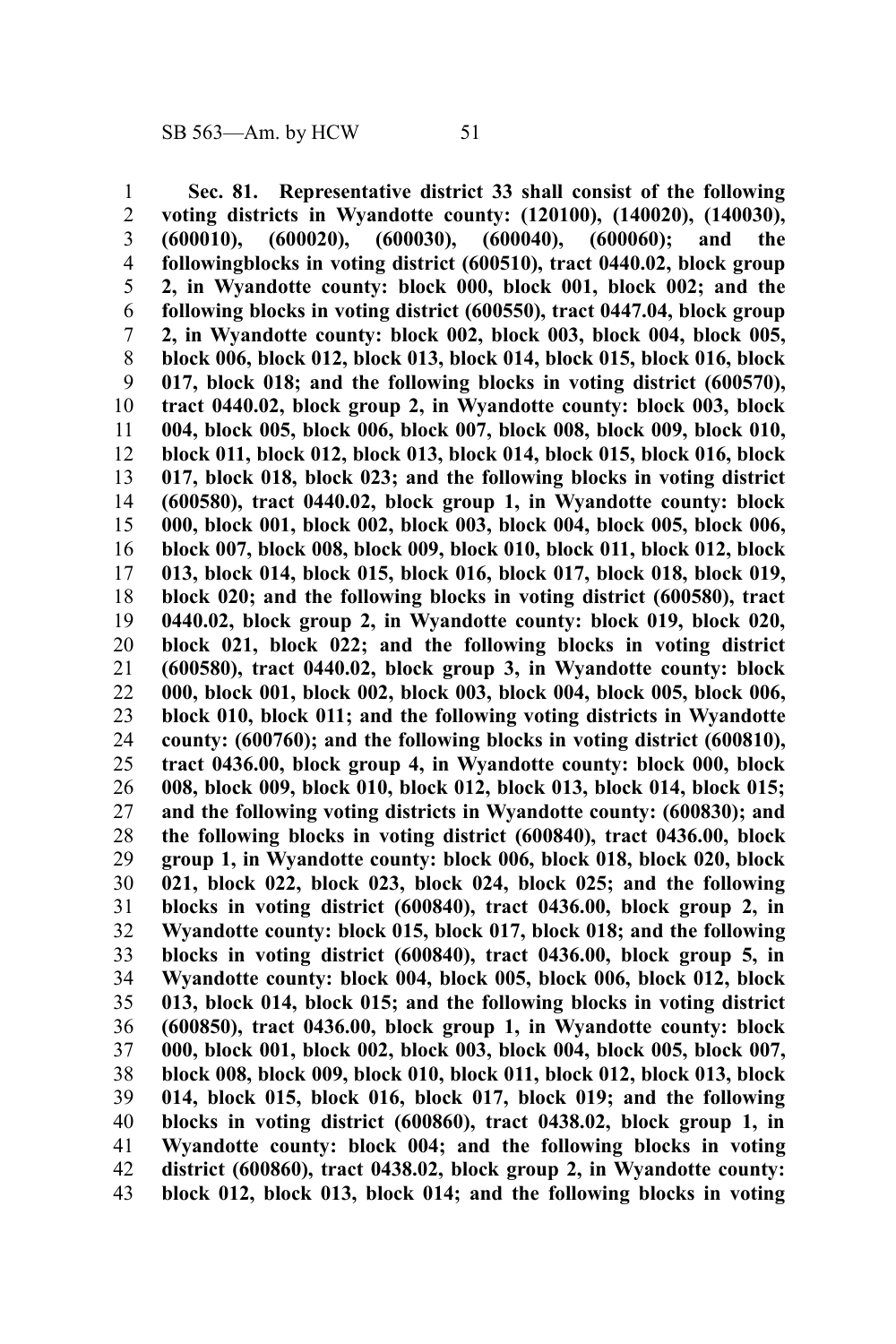**district (600860), tract 0438.02, block group 3, in Wyandotte county: block 006, block 007, block 008, block 009, block 010; and the following voting districts in Wyandotte county:(601110).** 1 2 3

**Sec. 82. Representative district 34 shall consist of the following blocks in voting district (600140), tract 0411.00, block group 1, inWyandotte county: block 003; and the following blocks in voting district (600140), tract 0414.00, block group 1, in Wyandotte county: block 037; and the following voting districts in Wyandotte county: (600150); and the following blocks in voting district (600160), tract 0411.00, block group 1, in Wyandotte county: block 004, block 006, block 007, block 008, block 009, block 012, block 013, block 014, block 015, block 016, block 017, block 018, block 026, block 027, block 028; and the following blocks in voting district (600160), tract 0412.00, block group 2, in Wyandotte county: block 011, block 013, block 014, block 015, block 016, block 017, block 018, block 019, block 020, block 021; and the following blocks in voting district (600160), tract 0429.00, block group 1, in Wyandotte county: block 000, block 001, block 002, block 003, block 004, block 013, block 014, block 015; and the following blocks in voting district (600160), tract 0429.00, block group 4, in Wyandotte county: block 000, block 001, block 002, block 006, block 007; and the following blocks in voting district (600200), tract 0407.00, block group 2, in Wyandotte county: block 022; and the following blocks in voting district (600200), tract 0411.00, block group 1, in Wyandotte county: block 005; and the following blocks in voting district (600200), tract 0412.00, block group 1, in Wyandotte county: block 000, block 001, block 003, block 004, block 005, block 006, block 007, block 008, block 009, block 010, block 011, block 012, block 013, block 014, block 015, block 016, block 017, block 018, block 019, block 020, block 021, block 022, block 023, block 024, block 025, block 026, block 027, block 028, block 029, block 030, block 031, block 032, block 033, block 034, block 035; and the following blocks in voting district (600200), tract 0412.00, block group 2, in Wyandotte county: block 000, block 001, block 002, block 003, block 004, block 005, block 006, block 007, block 008, block 009, block 010, block 012; and the following blocks in voting district (600200), tract 0429.00, block group 1, in Wyandotte county: block 005, block 006, block 016, block 017; and the following blocks in voting district (600500), tract 0441.01, block group 1, in Wyandotte county: block 002; and the following blocks in voting district (600600), tract 0413.00, block group 1, in Wyandotte county: block 000, block 001, block 002, block 003, block 004, block 005, block 006, block 007, block 008, block 014; and the following blocks in voting district (600600), tract 0413.00, block group 2, in Wyandotte county: block 000, block 003, block 004, block 014,** 4 5 6 7 8 9 10 11 12 13 14 15 16 17 18 19 20 21 22 23 24 25 26 27 28 29 30 31 32 33 34 35 36 37 38 39 40 41 42 43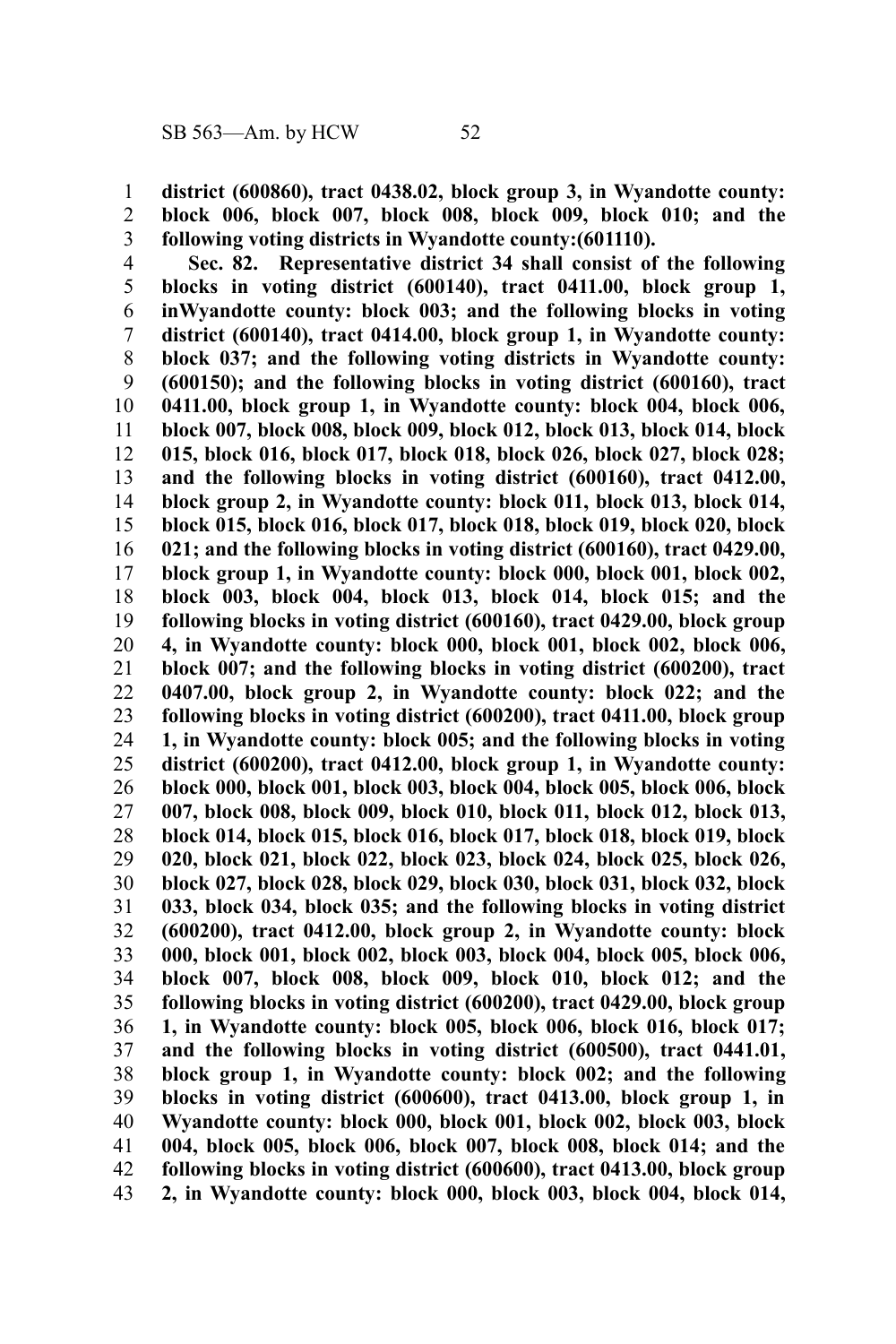**block 015, block 016, block 018, block 019, block 020, block 024, block 025, block 026, block 027, block 028; and the following blocks in voting district (600600), tract 0413.00, block group 3, in Wyandotte county: block 000; and the following voting districts in Wyandotte county: (600620), (600630), (600650); and the following blocks in voting district (600660), tract 0405.00, block group 2, in Wyandotte county: block 002, block 003, block 004, block 005, block006, block 007, block 008, block 009, block 010, block 011, block 012; and the following blocks in voting district (600660), tract 0444.00, block group 3, in Wyandotte county: block 000, block 001, block 002, block 003, block 007, block 008, block 009, block 010, block 011, block 012, block 013, block 014, block 015, block 016; and the following voting districts in Wyandotte county: (600670), (600680), (600690), (600700); and the following blocks in voting district (600710), tract 0441.04, block group 1, in Wyandotte county: block 000, block 001, block 002, block 003, block 004, block 005, block 006, block 007, block 008, block 009, block 010; and the following blocks in voting district (600710), tract 0441.04, block group 3, in Wyandotte county: block 000; and the following blocks in voting district (600720), tract 0441.04, block group 3, in Wyandotte county: block 001, block 004, block 005; and the following blocks in voting district (600890), tract 0444.00, block group 3, in Wyandotte county: block 004, block 005, block 006; and the following blocks in voting district (600900), tract 0443.03, block group 1, in Wyandotte county: block 000.** 1 2 3 4 5 6 7 8 9 10 11 12 13 14 15 16 17 18 19 20 21 22 23 24

**Sec. 83. Representative district 35 shall consist of the following voting districts in Wyandotte county: (600090), (600100); and the following blocks in voting district (600110), tract 9805.00, block group 1, in Wyandotte county: block 000, block 001, block 002, block 003, block 005, block 017, block 018; and the following voting districts in Wyandotte county: (600120), (600130); and the following blocks in voting district (600140), tract 0414.00, block group 1, in Wyandotte county: block 008, block 009, block 010, block 011, block 012, block 013, block 014, block 020, block 028, block 029, block 030, block 031, block 032, block 033, block 034, block 035, block 036; and the following blocks in voting district (600160), tract 0414.00, block group 3, in Wyandotte county: block 026, block 027; and the following voting districts in Wyandotte county: (600170), (600180), (600190); and the following blocks in voting district (600200), tract 0407.00, block group 2, in Wyandotte county: block 017, block 020, block 021; and the following blocks in voting district (600200), tract 0414.00, block group 3, in Wyandotte county: block 012, block 023, block 024, block 025; and the following voting districts in Wyandotte county: (600590); and the following blocks in voting district (600600), tract 0401.00, block** 25 26 27 28 29 30 31 32 33 34 35 36 37 38 39 40 41 42 43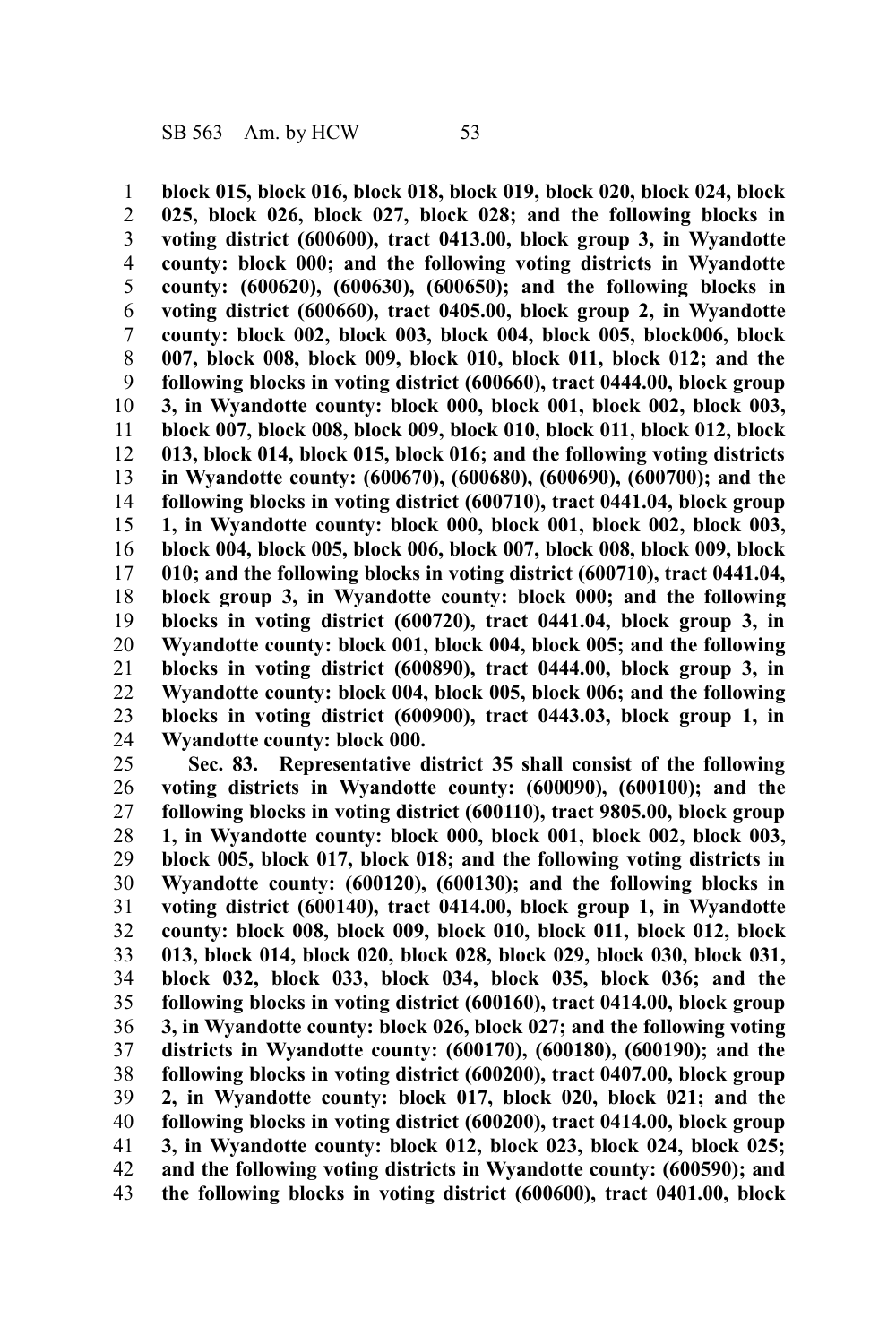**group 2, in Wyandotte county: block 004, block 005, block 006, block 007, block 008, block 009; and the following blocks in voting district (600600), tract 0406.00, block group 2, in Wyandotte county: block 010, block 012, block 014, block 015, block 016, block 019, block 020; and the following blocks in voting district (600600), tract 0406.00, block group 3, in Wyandotte county: block 000, block 001, block 002, block 003, block 004, block 008, block 010, block 011, block 012, block 013, block 014, block 015, block 016, block 017, block 018, block019; and the following voting districts in Wyandotte county: (600610), (600640); and the following blocks in voting district (600660), tract 0444.00, block group 2, in Wyandotte county: block 006; and the following voting districts in Wyandotte county: (600870), (600880); and the following blocks in voting district (600890), tract 0443.02, block group 1, in Wyandotte county: block 000, block 006; and the following blocks in voting district (600890), tract 0444.00, block group 1, in Wyandotte county: block 004, block 005, block 006, block 007; and the following blocks in voting district (600900), tract 0443.03, block group 1, in Wyandotte county: block 001, block 002, block 003, block 004, block 005, block 006, block 007, block 008, block 009; and the following blocks in voting district (600900), tract 0443.03, block group 2, in Wyandotte county: block 000, block 015, block 016; and the following blocks in voting district (600910), tract 0443.01, block group 3, in Wyandotte county: block 000, block 001, block 002, block 003, block 004, block 005, block 006, block 007, block 008; and the following blocks in voting district (600910), tract 0443.02, block group 1, in Wyandotte county: block 001, block 002, block 003, block 004, block 005; and the following blocks in voting district (600910), tract 0443.02, block group 2, in Wyandotte county: block 000; and the following blocks in voting district (600920), tract 0443.01, block group 2, in Wyandotte county: block 000, block 001, block 002, block 003, block 004, block 005, block 006, block 007, block 008, block 009, block 010, block 011; and the following voting districts in Wyandotte county: (600940), (600950), (600970), (600980).** 1 2 3 4 5 6 7 8 9 10 11 12 13 14 15 16 17 18 19 20 21 22 23 24 25 26 27 28 29 30 31 32 33

**Sec. 84. Representative district 36 shall consist of the following voting districts in Wyandotte county: (140090); and the following blocks in voting district (600710), tract 0441.04, block group 2, in Wyandotte county: block 000, block 003; and the following blocks in voting district (600720), tract 0441.04, block group 2, in Wyandotte county: block 001, block 002, block 004, block 005, block 006; and the following blocks in voting district (600720), tract 0441.04, block group 3, in Wyandotte county: block 002, block 003; and the following blocks in voting district (600730), tract 0441.03, block group 2, in Wyandotte county: block 000, block 001, block 002, block 003, block 004, block** 34 35 36 37 38 39 40 41 42 43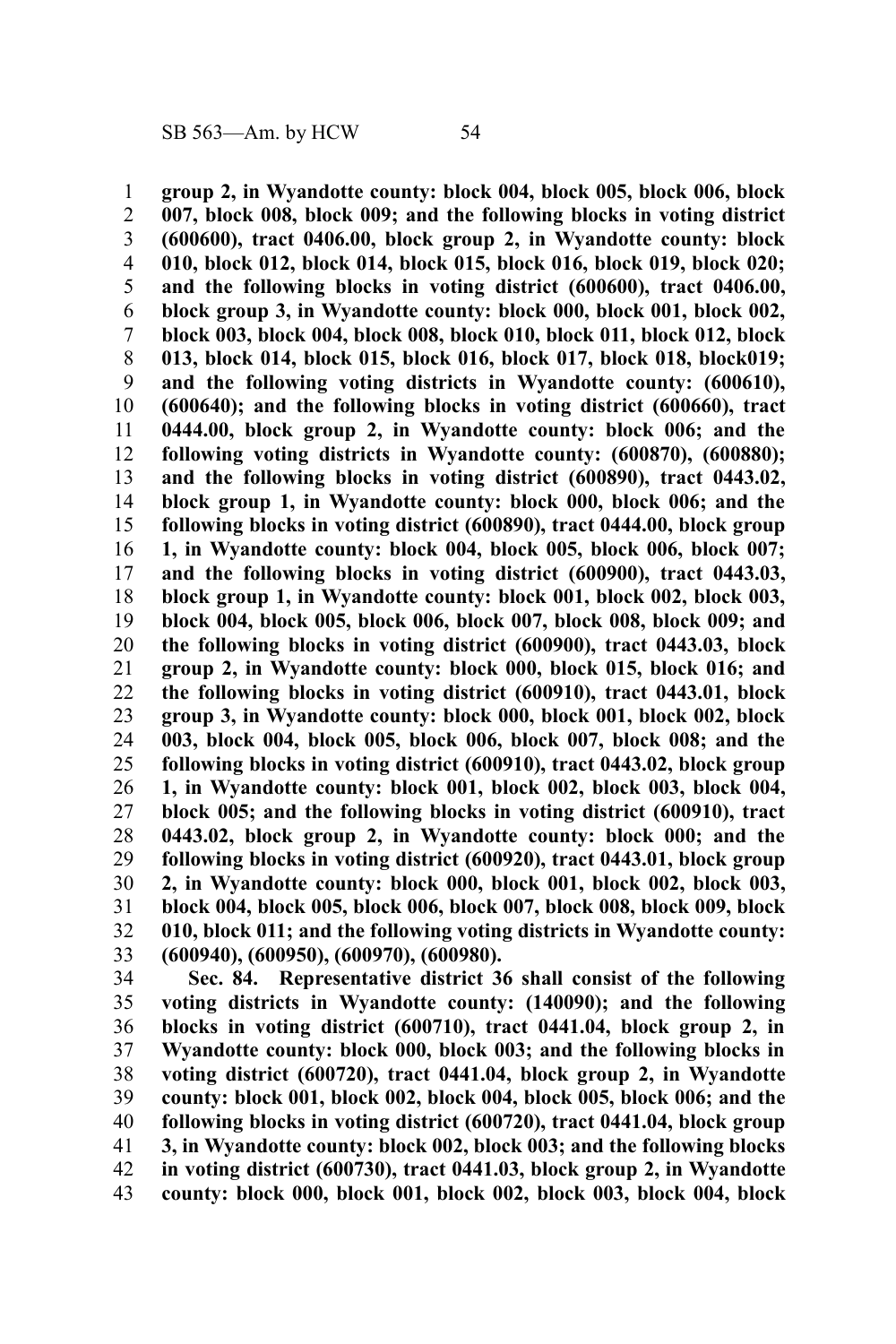**005, block 006, block 007; and the following blocks in voting district (600730), tract 0441.03, block group 3, in Wyandotte county: block 000, block 001, block 002, block 010, block 011, block 016; and the following blocks in voting district (600740), tract 0441.03, block group 3, in Wyandotte county: block 003, block 004, block 005, block 007; and the following blocks in voting district (600910), tract 0446.01, block group 2, in Wyandotte county: block 003; and the following blocks in voting district (600920), tract 0446.01, block group 1, in Wyandotte county: block 000; and the following blocks in voting district (600920), tract 0446.01, block group 2, in Wyandottecounty: block 000, block 001; and the following voting districts in Wyandotte county: (600930), (600960), (600990), (601000), (601010), (601020); and the following blocks in voting district (601030), tract 0442.01, block group 1, in Wyandotte county: block 000, block 001, block 002; and the following blocks in voting district (601030), tract 0446.01, block group 3, in Wyandotte county: block 000, block 001, block 002, block 003, block 004, block 005, block 006, block 007, block 008, block 009, block 010, block 011, block 012, block 013, block 014, block 015, block 016, block 017, block 018, block 019, block 020, block 021; and the following blocks in voting district (601030), tract 0446.01, block group 4, in Wyandotte county: block 000, block 001, block 002, block 003, block 004, block 005, block 006, block 007, block 008, block 011, block 012, block 013, block 014, block 015; and the following blocks in voting district (601030), tract 0446.02, block group 1, in Wyandotte county: block 007, block 008, block 013, block 014, block 015, block 017; and the following blocks in voting district (601030), tract 0448.04, block group 1, in Wyandotte county: block 001, block 002; and the following voting districts in Wyandotte county: (601050), (601060), (601070), (601080), (601090); and the following blocks in voting district (601100), tract 0448.03, block group 2, in Wyandotte county: block 012, block 013, block 014, block 015, block 016, block 017, block 018, block 019, block 020, block 021, block 022.** 1 2 3 4 5 6 7 8 9 10 11 12 13 14 15 16 17 18 19 20 21 22 23 24 25 26 27 28 29 30 31 32

**Sec. 85. Representative district 37 shall consist of the following blocks in voting district (600110), tract 9805.00, block group 1, in Wyandotte county: block 035, block 036; and the following voting districts in Wyandotte county: (600300), (600310); and the following blocks in voting district (600320), tract 0430.00, block group 1, in Wyandotte county: block 000, block 001, block 002; and the following blocks in voting district (600320), tract 9809.00, block group 1, in Wyandotte county: block 030, block 031, block 032, block 033, block 034, block 035; and the following blocks in voting district (600330), tract 0430.00, block group 1, in Wyandotte county: block 008, block 009, block 010; and the following blocks in voting district (600340),** 33 34 35 36 37 38 39 40 41 42 43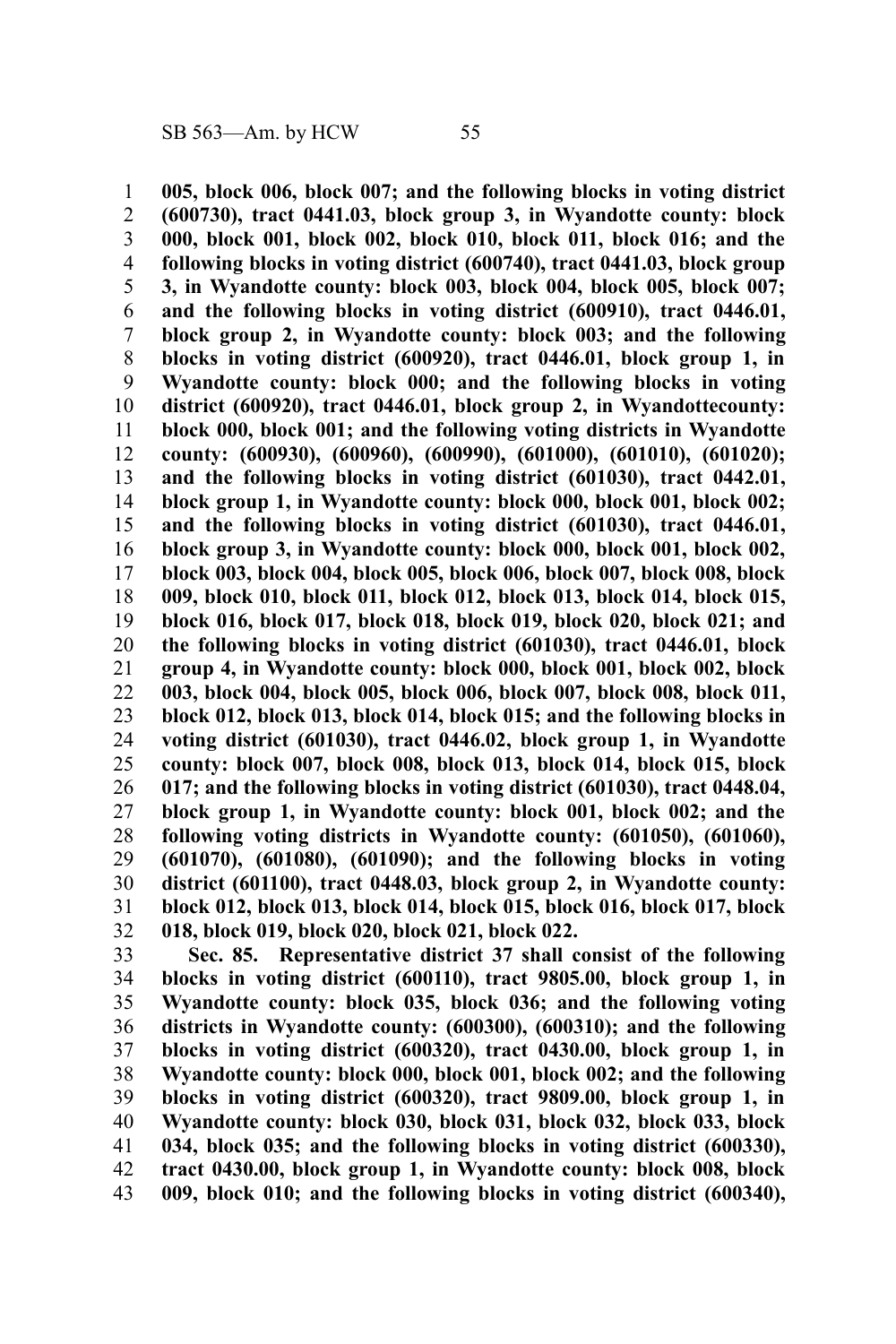**tract 0428.00, block group 1, in Wyandotte county: block 000; and the following voting districts in Wyandotte county: (600350); and the following blocks in voting district (600390), tract 0437.00, block group 1, in Wyandotte county: block 003, block 004, block 005, block 006, block 007, block 018; and the following blocks in voting district (600390), tract 0437.00, block group 2, in Wyandotte county: block 000, block 001, block 002, block 004, block 005, block 006, block 007, block 008, block 009, block 010, block 011, block 012, block 013, block 014, block 016, block 017, block 020; and the following blocks in voting district (600390), tract 9815.00, block group 1, in Wyandotte county: block 044, block 051; and the following votingdistricts in Wyandotte county: (600400); and the following blocks in voting district (600480), tract 0415.00, block group 2, in Wyandotte county: block 018; and the following blocks in voting district (600480), tract 0439.05, block group 2, in Wyandotte county: block 000, block 001, block 002, block 003, block 004, block 005, block 006, block 007, block 013, block 014, block 015, block 016, block 017, block 018, block 019, block 020, block 021, block 022, block 024, block 027, block 028, block 029, block 030; and the following voting districts in Wyandotte county: (600490); and the following blocks in voting district (600500), tract 0439.05, block group 1, in Wyandotte county: block 000, block 001, block 002, block 003, block 005, block 006, block 007, block 008, block 009; and the following blocks in voting district (600500), tract 0439.05, block group 2, in Wyandotte county: block 008, block 009, block 010, block 011, block 012, block 036, block 037; and the following blocks in voting district (600500), tract 0441.01, block group 1, in Wyandotte county: block 000, block 001, block 003; and the following blocks in voting district (600510), tract 0439.05, block group 1, in Wyandotte county: block 004, block 010, block 011, block 012, block 013; and the following blocks in voting district (600510), tract 0440.01, block group 3, in Wyandotte county: block 000, block 001, block 002, block 003, block 004, block 005, block 006, block 007, block 008, block 009, block 010; and the following blocks in voting district (600510), tract 0440.02, block group 4, in Wyandotte county: block 000, block 001, block 002, block 003, block 004, block 005, block 006, block 007, block 008, block 009, block 010, block 011, block 012, block 013, block 014, block 015, block 016, block 017, block 018; and the following voting districts in Wyandotte county: (600520), (600530), (600540); and the following blocks in voting district (600550), tract 0440.01, block group 1, in Wyandotte county: block 001, block 002; and the following blocks in voting district (600550), tract 0441.02, block group 1, in Wyandotte county: block 011; and the following blocks in voting district (600550), tract 0441.02, block group 2, in** 1 2 3 4 5 6 7 8 9 10 11 12 13 14 15 16 17 18 19 20 21 22 23 24 25 26 27 28 29 30 31 32 33 34 35 36 37 38 39 40 41 42 43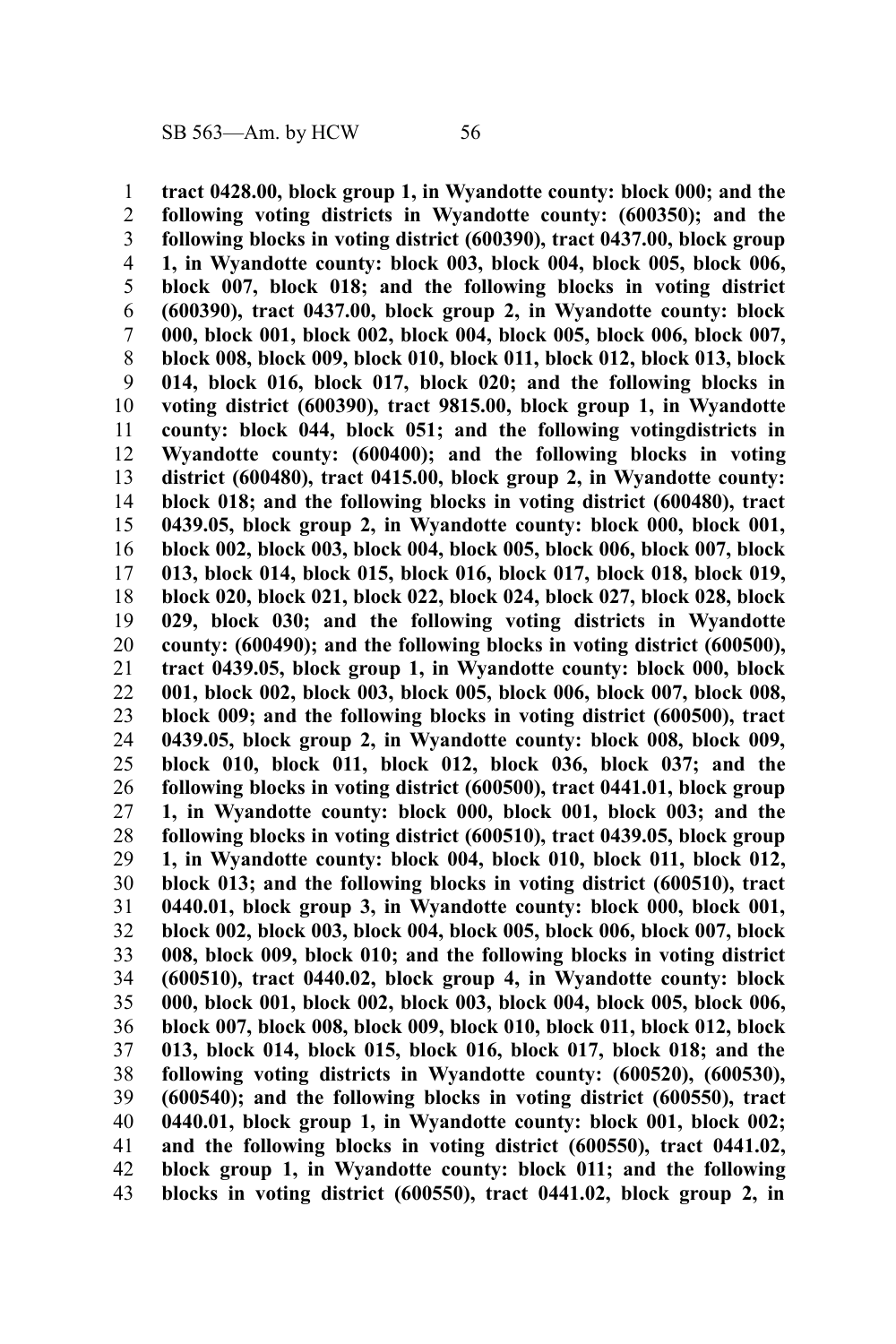**Wyandotte county: block 003, block 004, block 005, block 008, block 009, block 012, block 013, block 014, block 015, block 016, block 025, block 026, block 027; and the following blocks in voting district (600550), tract 0447.04, block group 2, in Wyandotte county: block 007, block 008, block 009, block 010, block 011; and the following voting districts in Wyandotte county: (600560); and the following blocks in voting district (600570), tract 0440.01, block group 2, in Wyandotte county: block 009, block 017, block 018, block 019; and the following blocks in voting district (600580), tract 0440.01, block group 1, in Wyandotte county: block 013; and the following blocks in voting district (600580), tract 0440.02, block group 3, in Wyandotte county: block 007; and the following blocks in voting district (600730), tract 0441.03, block group 3, in Wyandottecounty: block 006, block 008, block 009, block 017, block 018, block 019; and the following blocks in voting district (600740), tract 0441.03, block group 1, in Wyandotte county: block 000, block 001, block 002, block 003, block 004, block 005, block 006, block 007, block 008, block 009, block 010, block 011, block 012, block 013; and the following blocks in voting district (600740), tract 0441.03, block group 3, in Wyandotte county: block 012, block 013, block 014, block 015, block 020, block 021; and the following voting districts in Wyandotte county: (600750); and the following blocks in voting district (600810), tract 0436.00, block group 4, in Wyandotte county: block 001, block 007; and the following voting districts in Wyandotte county: (600820); and the following blocks in voting district (600840), tract 0436.00, block group 2, in Wyandotte county: block 003, block 004, block 005, block 006, block 007, block 008, block 009, block 016; and the following blocks in voting district (600850), tract 0438.03, block group 2, in Wyandotte county: block 002, block 003, block 005; and the following blocks in voting district (600860), tract 0438.02, block group 2, in Wyandotte county: block 000, block 001, block 002, block 005, block 006, block 007; and the following blocks in voting district (600860), tract 0438.02, block group 3, in Wyandotte county: block 000, block 001, block 002, block 003, block 004, block 005; and the following blocks in voting district (600860), tract 0440.02, block group 3, in Wyandotte county: block 008, block 009; and the following voting districts in Wyandotte county: (601120).** 1 2 3 4 5 6 7 8 9 10 11 12 13 14 15 16 17 18 19 20 21 22 23 24 25 26 27 28 29 30 31 32 33 34 35 36 37

**Sec. 86. Representative district 38 shall consist of the following voting districts in Leavenworth county: (000020), (000030), (000050); and the following blocks in voting district (000060), tract 0710.00, block group 1, in Leavenworth county: block 030, block 031, block 032, block 033, block 034, block 035, block 036, block 037, block 038, block 039, block 050, block 052, block 053, block 054, block 092, block** 38 39 40 41 42 43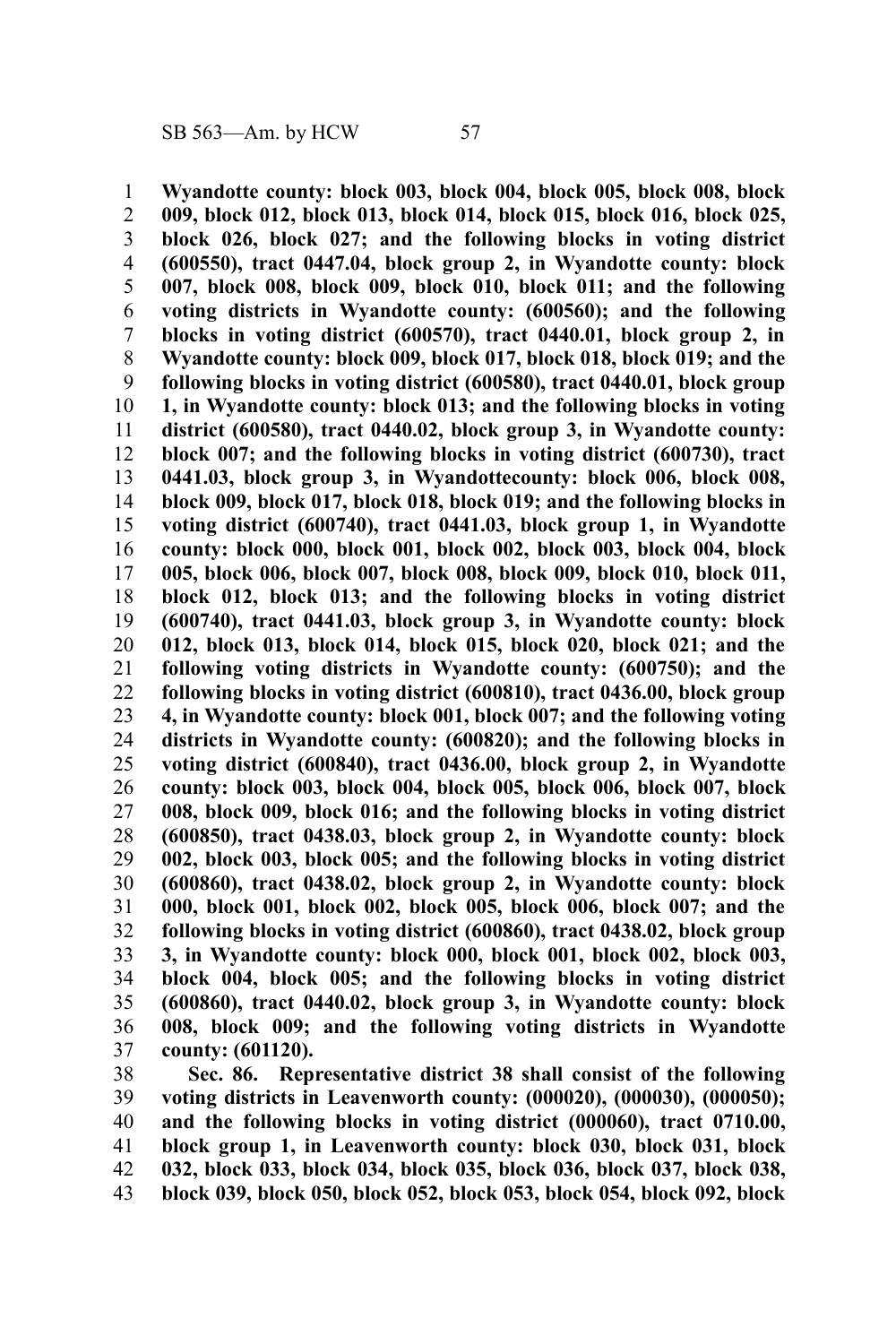**093, block 094, block 095, block 096; and the following blocks in voting district (000060), tract 0710.00, block group 2, in Leavenworth county: block 011, block 012, block 013, block 018, block 019, block 022, block 023, block 024, block 036, block 038, block 039, block 040, block 041, block 042, block 043, block 044, block 045, block 046, block 047, block 048, block 049; and the following blocks in voting district (000060), tract 0710.00, block group 3, in Leavenworth county: block 007, block 008, block 009, block 010, block 011, block 012, block 013, block 014, block 015, block 016, block 017, block 018, block 019, block 020, block 025, block 026; and the following blocks in voting district (000230), tract 0704.00, block group 2, in Leavenworth county: block 019, block 020, block 021, block 023, block 024; and the following blocks in voting district (000230), tract 0705.00, block group 1, in Leavenworth county: block 002, block 003, block 004, block 013; and the following blocks in voting district (000230), tract0707.00, block group 2, in Leavenworth county: block 014; and the following blocks in voting district (000250), tract 0707.00, block group 2, in Leavenworth county: block 000, block 001, block 002, block 003, block 004, block 005, block 006, block 007, block 008, block 009, block 010, block 011, block 012; and the following voting districts in Leavenworth county: (000260); and the following blocks in voting district (00029A), tract 0707.00, block group 1, in Leavenworth county: block 010, block 011, block 012, block 014, block 015; and the following blocks in voting district (00029A), tract 0707.00, block group 4, in Leavenworth county: block 003, block 004, block 005; and the following blocks in voting district (00029A), tract 0710.00, block group 2, in Leavenworth county: block 015, block 016, block 020, block 021, block 025, block 026, block 027, block 028, block 029, block 031, block 032, block 033, block 035, block 037, block 051; and the following blocks in voting district (00029A), tract 0711.03, block group 1, in Leavenworth county: block 008; and the following blocks in voting district (000320), tract 0714.00, block group 1, in Leavenworth county: block 000, block 001, block 002, block 003, block 004, block 005, block 006, block 007, block 008, block 009, block 010, block 011, block 012, block 013, block 014, block 015, block 016, block 017, block 018, block 019, block 020, block 021, block 022, block 023, block 026, block 027, block 029, block 030, block 031, block 032, block 033, block 034, block 035, block 036, block 037, block 038, block 039, block 040, block 041, block 042, block 043, block 044, block 045, block 046, block 047, block 048, block 049, block 050, block 051, block 052, block 053, block 054, block 055, block 056, block 057, block 058, block 059, block 060, block 061, block 062, block 063, block 064, block 065, block 066; and the following blocks in voting district (000320), tract 0714.00,** 1 2 3 4 5 6 7 8 9 10 11 12 13 14 15 16 17 18 19 20 21 22 23 24 25 26 27 28 29 30 31 32 33 34 35 36 37 38 39 40 41 42 43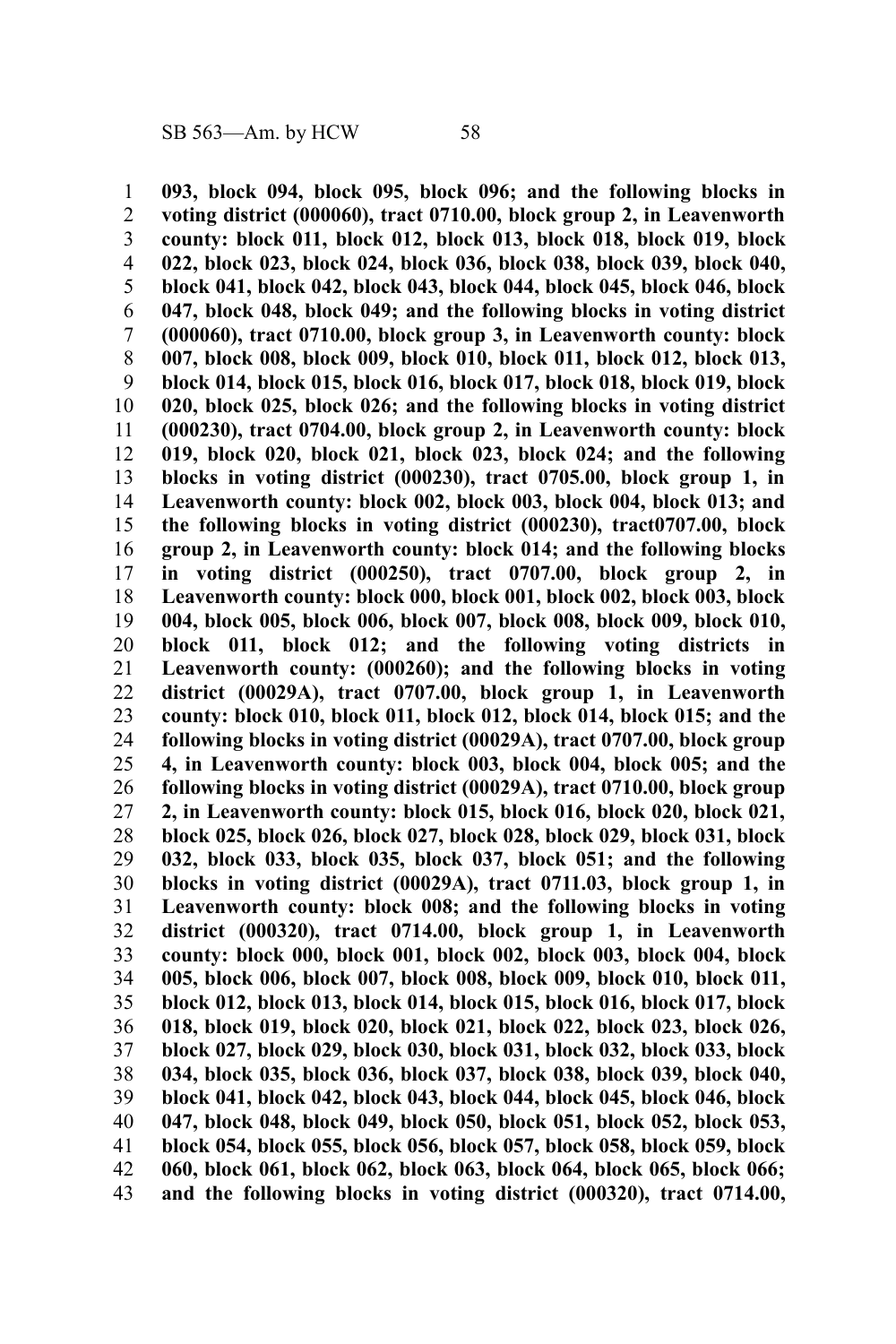**block group 2, in Leavenworth county: block 000, block 001, block 002, block 003, block 004, block 005, block 006, block 008, block 009, block 010, block 011, block 012, block 013, block 014, block 015, block 016, block 017, block 018, block 022, block 029, block 032, block 040, block 043, block 056, block 057, block 059, block 060, block 061, block 071, block 072; and the following blocks in voting district (000320), tract 0718.00, block group 5, in Leavenworth county: block 039; and the following blocks in voting district (000350), tract 0712.05, block group 2, in Leavenworth county: block 003, block 004, block 005, block 006, block 007, block 008, block 009, block 014, block 015, block 016, block 018; and the following blocks in voting district (000350), tract 0712.05, block group 3, in Leavenworth county: block 003, block 004, block 005, block 006, block 007, block 008, block 009, block 010, block 011, block 012, block 013, block 014, block 015, block 016, block 017, block 018, block 019, block 020, block 021, block 022, block 025, block 026, block 027, block 028, block 029, block 030, block 034,block 035, block 036, block 037, block 038, block 039, block 041; and the following blocks in voting district (000350), tract 0716.00, block group 2, in Leavenworth county: block 000, block 033; and the following blocks in voting district (000390), tract 0712.02, block group 2, in Leavenworth county: block 005, block 006, block 007, block 008, block 009, block 010, block 011, block 012, block 013, block 014, block 015, block 016, block 017, block 018, block 019, block 020, block 021, block 022, block 023, block 024, block 025, block 026, block 027, block 028, block 029; and the following blocks in voting district (000390), tract 0712.02, block group 3, in Leavenworth county: block 011, block 012, block 013, block 021, block 022, block 023, block 024, block 026, block 027; and the following blocks in voting district (000390), tract 0718.00, block group 5, in Leavenworth county: block 033; and the following blocks in voting district (120120), tract 0711.02, block group 3, in Leavenworth county: block 031; and the following voting districts in Leavenworth county: (170040), (170050), (170060), (170070), (170080), (170090), (170100), (170210), (170220), (900010), (900030), (900060); and the following blocks in voting district (601030), tract 0446.02, block group 1, in Wyandotte county: block 006, block 009, block 016; and the following blocks in voting district (601030), tract 0448.04, block group 1, in Wyandotte county: block 000; and the following voting districts in Wyandotte county: (601040); and the following blocks in voting district (601100), tract 0448.03, block group 2, in Wyandotte county: block 000, block 001, block 002, block 003, block 004, block 005, block 006, block 007, block 008, block 009, block 010, block 011; and the following blocks in voting district (601100), tract 0448.03, block group 3, in Wyandotte county: block 000, block 001,** 1 2 3 4 5 6 7 8 9 10 11 12 13 14 15 16 17 18 19 20 21 22 23 24 25 26 27 28 29 30 31 32 33 34 35 36 37 38 39 40 41 42 43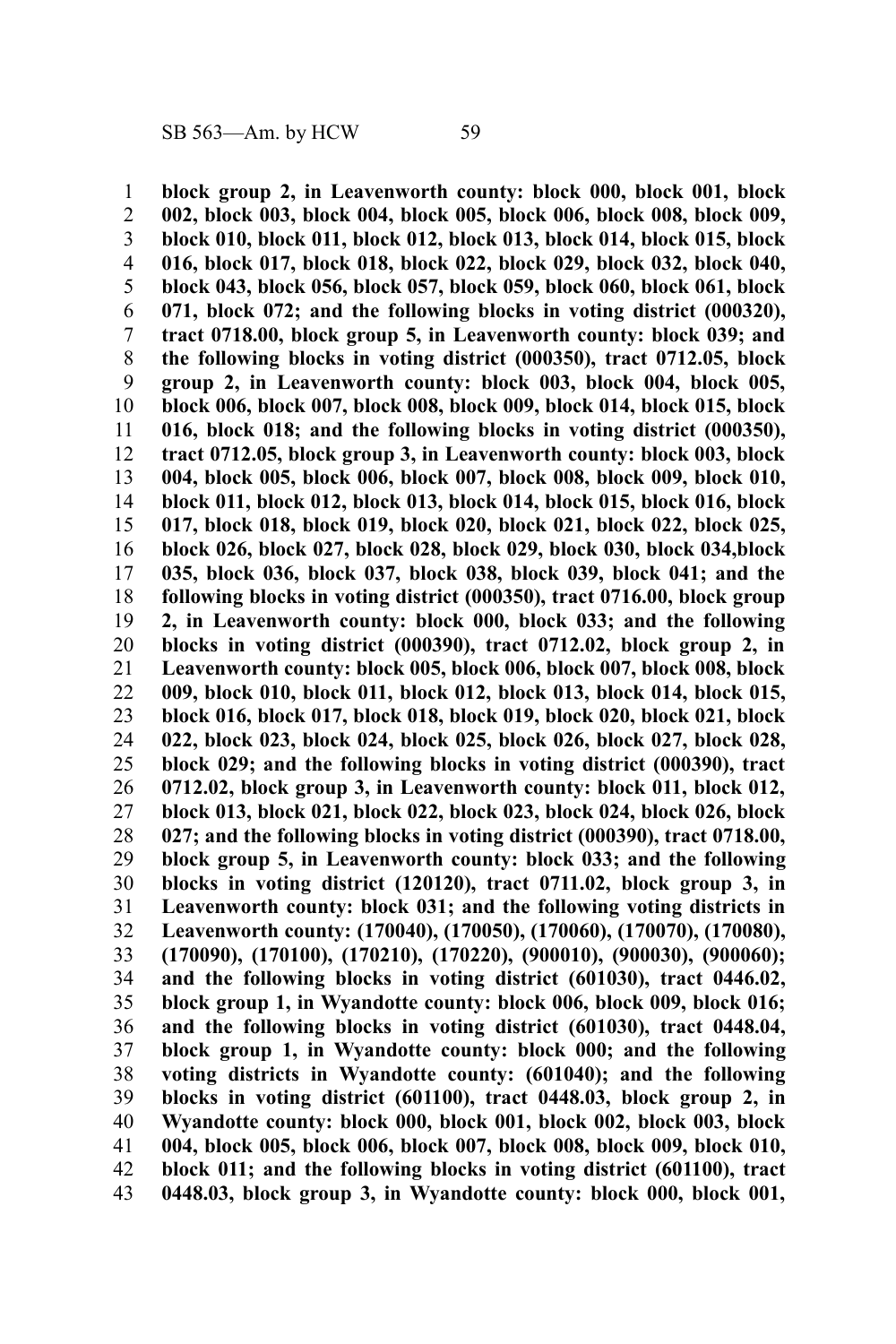**block 002, block 003, block 004, block 005.** 1

**Sec. 87. Representative district 39 shall consist of the following voting districts in Johnson county: (000190); and the following blocks in voting district (002790), tract 0523.06, block group 2, in Johnson county: block 000, block 011; and the following blocks in voting district (002800), tract 0523.06, block group 2, in Johnson county: block 001; and the following voting districts in Johnson county: (002810), (002820); and the following blocks in voting district (002940), tract 0523.07, block group 1, in Johnson county: block 007; and the following blocks in voting district (002940), tract 0525.02, block group 1, in Johnson county: block 024, block 025, block 026; and the following voting districts in Johnson county: (002960), (002980), (003000); and the following blocks in voting district (003010), tract 0526.06, block group 1, in Johnson county: block 000; and the following blocks in voting district (003010), tract 0526.07, block group 2, in Johnson county: block 014; and the following blocks in voting district (003010), tract 0526.12, block group 2, in Johnson county: block 009, block 011; and the following blocks in voting district (003010), tract0526.13, block group 3, in Johnson county: block 000, block 001, block 002, block 005, block 006, block 007, block 008, block 011, block 012, block 013; and the following voting districts in Johnson county: (003020), (900030), (901330), (901340), (901360); and the following blocks in voting district (901370), tract 0526.07, block group 1, in Johnson county: block 000, block 001, block 002; and the following blocks in voting district (901370), tract 0526.07, block group 2, in Johnson county: block 000, block 001, block 002, block 005; and the following voting districts in Johnson county: (901380); and the following blocks in voting district (920510), tract 0523.07, block group 3, in Johnson county: block 000; and the following blocks in voting district (920510), tract 0523.08, block group 3, in Johnson county: block 000, block 001, block 002, block 003, block 004, block 005, block 006, block 007, block 008, block 009, block 010, block 011, block 012, block 013, block 014; and the following voting districts in Johnson county: (920600); and the following blocks in voting district (921040), tract 0526.04, block group 1, in Johnson county: block 000, block 001, block 006; and the following blocks in voting district (921040), tract 0526.06, block group 1, in Johnson county: block 001, block 002, block 003, block 004, block 005, block 006, block 007, block 008, block 009, block 010, block 011, block 012, block 013, block 014, block 015, block 016; and the following blocks in voting district (921040), tract 0526.13, block group 2, in Johnson county: block 003.** 2 3 4 5 6 7 8 9 10 11 12 13 14 15 16 17 18 19 20 21 22 23 24 25 26 27 28 29 30 31 32 33 34 35 36 37 38 39 40 41 42

**Sec. 88. Representative district 40 shall consist of the following** 43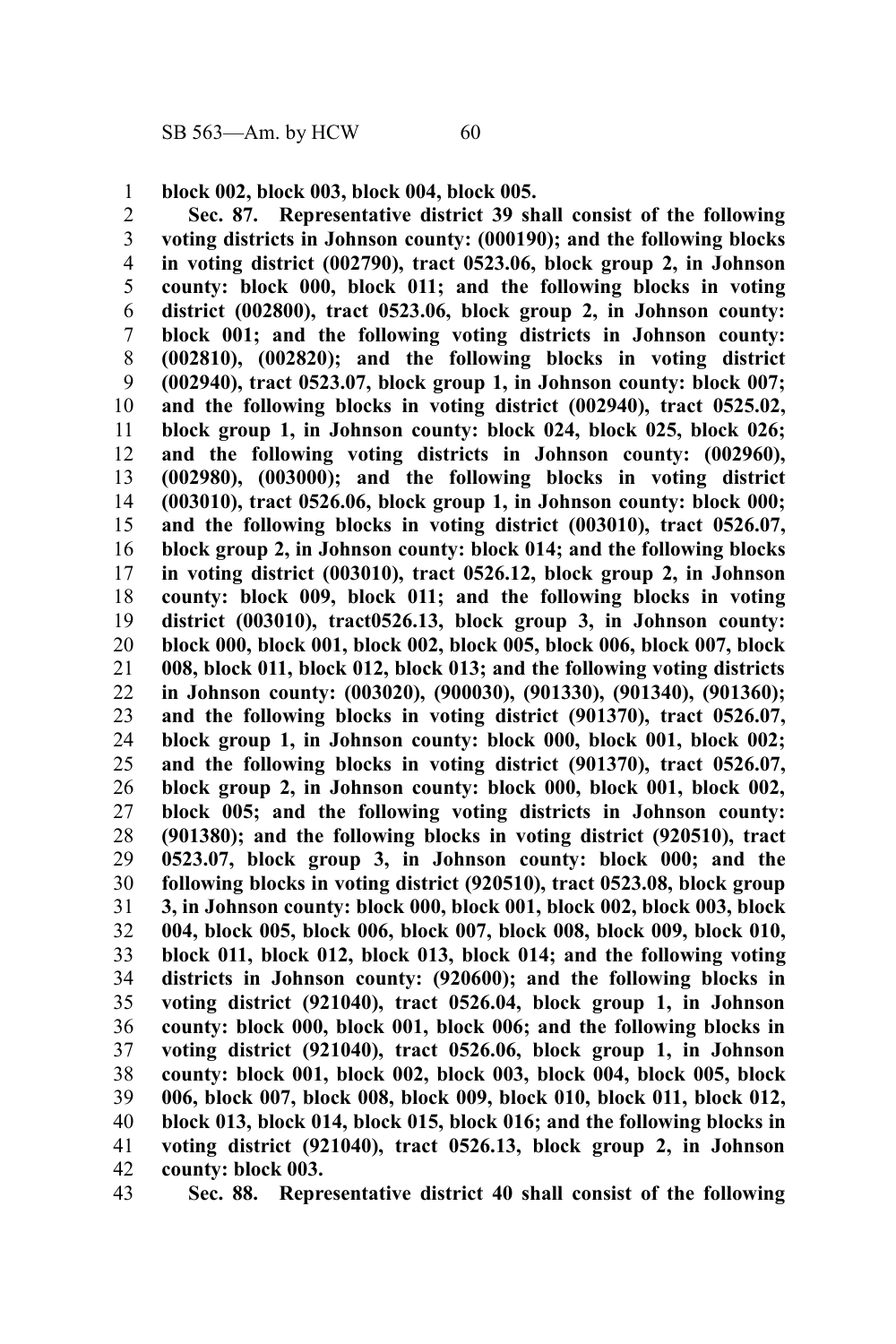**blocks in voting district (000060), tract 0710.00, block group 3, in Leavenworth county: block 003, block 006, block 021, block 022, block 023, block 024, block 027, block 028, block 029; and the following blocks in voting district (000060), tract 0711.03, block group 1, in Leavenworth county: block 026; and the following voting districts in Leavenworth county: (000080), (000090), (000100), (000110); and the following blocks in voting district (000140), tract 0704.00, block group 3, in Leavenworth county: block 000, block 013, block 014, block 015, block 016, block 027, block 028, block 029, block 030, block 031; and the following blocks in voting district (000140), tract 0704.00, block group 4, in Leavenworth county: block 009, block 010, block 011, block 013, block 014, block 015, block 016, block 017, block 018, block 019, block 020, block 021, block 022, block 023, block 024, block 025, block 026, block 027, block 028, block 029, block 030; and the following blocks in voting district (000140), tract 0705.00, block group 3, in Leavenworth county: block 002; and the following voting districts in Leavenworth county: (000150); and the following blocks in voting district (000230), tract 0704.00, block group 3, in Leavenworth county: block 032, block 037, block 038, block 039, block 040, block 041, block 042, block 043, block 044; and the following blocks in voting district (000230), tract 0705.00, block group 1, in Leavenworthcounty: block 000, block 001, block 005, block 006, block 007, block 008, block 009, block 014; and the following blocks in voting district (000230), tract 0705.00, block group 2, in Leavenworth county: block 008, block 009, block 010, block 011, block 012, block 015, block 024; and the following voting districts in Leavenworth county: (000240), (00027A), (000280); and the following blocks in voting district (00029A), tract 0707.00, block group 4, in Leavenworth county: block 006, block 007, block 008, block 009, block 010; and the following blocks in voting district (00029A), tract 0711.03, block group 1, in Leavenworth county: block 002, block 003, block 004, block 005, block 006, block 007, block 009, block 010, block 020, block 021, block 022, block 023, block 024, block 025, block 027, block 028; and the following blocks in voting district (00029A), tract 0711.05, block group 4, in Leavenworth county: block 002, block 004, block 005; and the following blocks in voting district (000340), tract 0705.00, block group 3, in Leavenworth county: block 005; and the following blocks in voting district (000340), tract 0711.02, block group 1, in Leavenworth county: block 000, block 008, block 009, block 010, block 011, block 012, block 013, block 015; and the following blocks in voting district (000340), tract 0711.02, block group 2, in Leavenworth county: block 000, block 001, block 002, block 003; and the following voting districts in Leavenworth county: (120100), (120110); and the following blocks** 1 2 3 4 5 6 7 8 9 10 11 12 13 14 15 16 17 18 19 20 21 22 23 24 25 26 27 28 29 30 31 32 33 34 35 36 37 38 39 40 41 42 43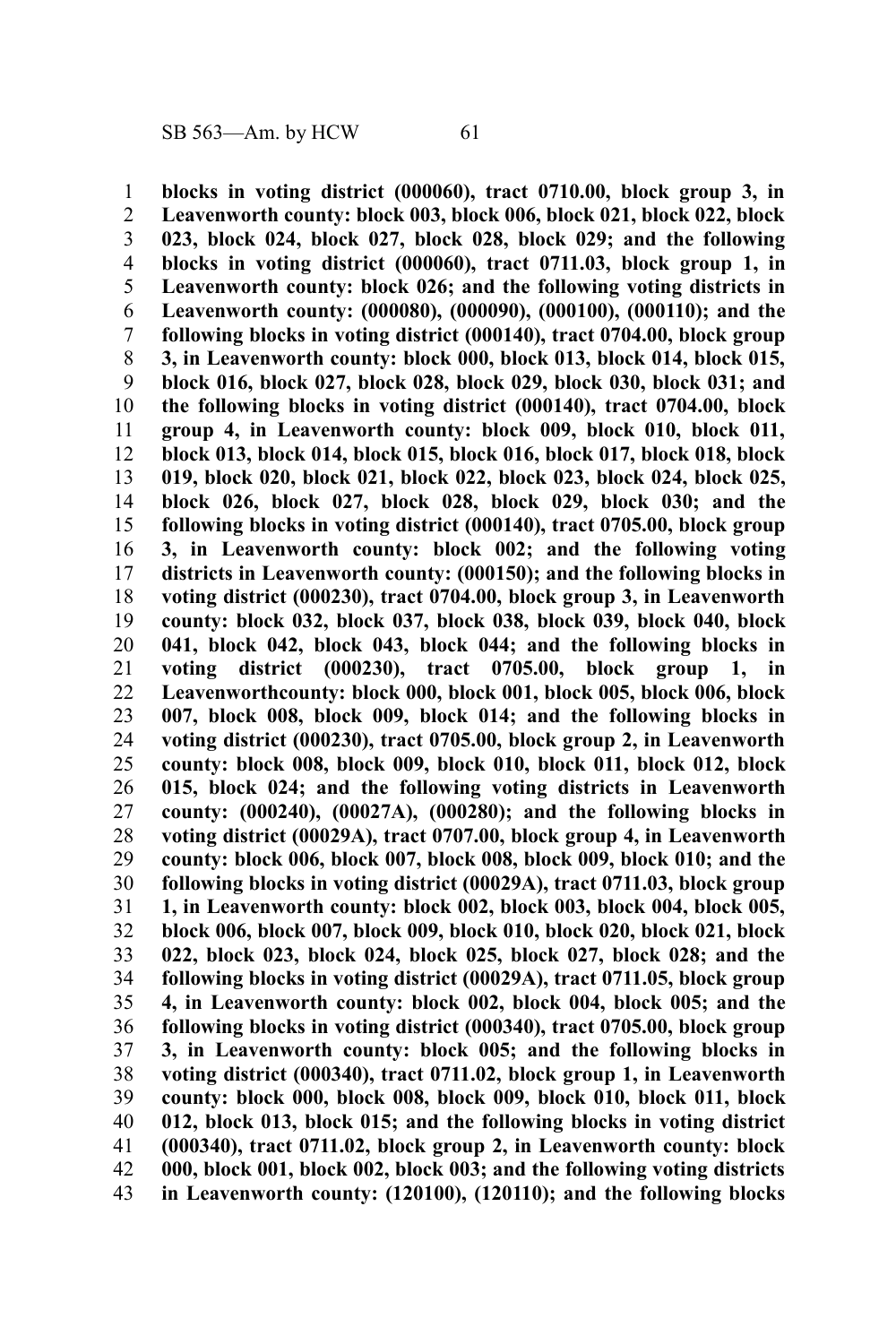**in voting district (120120), tract 0711.04, block group 1, in Leavenworth county: block 036, block 037; and the following voting districts in Leavenworth county: (120130), (170130), (170140), (170150), (170160), (170170), (170190), (170200), (170240), (170250).** 1 2 3 4

**Sec. 89. Representative district 41 shall consist of the following blocks in voting district (000060), tract 0710.00, block group 2, in Leavenworth county: block 000, block 001, block 002, block 003, block 004, block 005, block 006, block 007, block 008, block 009, block 010, block 014, block 050; and the following blocks in voting district (000070), tract 0709.00, block group 1, in Leavenworth county: block 000, block 001, block 002, block 003, block 004, block 005, block 006, block 007, block 008, block 009, block 012, block 013, block 014, block 015, block 016, block 017, block 018, block 019, block 020, block 021, block 022, block 023, block 024, block 025, block 026, block 027, block 029, block 030, block 031, block 032, block 033, block 034, block 035, block 036, block 037, block 038, block 039, block 040, block 041, block 042, block 043, block 044, block 045, block 046, block 047, block 048, block 049, block 050, block 051, block 052, block 053, block 054, block 055, block 056, block 057, block 058, block 059, block 060, block 061, block 062, block 063, block 064, block 065, block 066, block 067, block 068, block 069, block 070, block 071, block 072, block 073, block 074, block 075, block 076, block 077, block 078, block 079, block 080, block 081, block082, block 084, block 085, block 086, block 087, block 088; and the following voting districts in Leavenworth county: (000120), (000130); and the following blocks in voting district (000140), tract 0704.00, block group 3, in Leavenworth county: block 001, block 012, block 017, block 026, block 036; and the following voting districts in Leavenworth county: (000160), (00017A), (00017B), (000180), (00019A), (00019B), (000200), (000210), (000220); and the following blocks in voting district (000250), tract 0703.00, block group 1, in Leavenworth county: block 005, block 006, block 007, block 008, block 009, block 010, block 011, block 012, block 013, block 014, block 015, block 016, block 017, block 018, block 022, block 023, block 024, block 025, block 026, block 027, block 028, block 029, block 030, block 031, block 032, block 033, block 034, block 035, block 036, block 037; and the following voting districts in Leavenworth county: (000300); and the following blocks in voting district (000340), tract 0701.00, block group 1, in Leavenworth county: block 000, block 041; and the following blocks in voting district (000340), tract 0704.00, block group 4, in Leavenworth county: block 000; and the following voting districts in Leavenworth county: (120060).** 5 6 7 8 9 10 11 12 13 14 15 16 17 18 19 20 21 22 23 24 25 26 27 28 29 30 31 32 33 34 35 36 37 38 39 40 41

**Sec. 90. Representative district 42 shall consist of the following voting districts in Douglas county: (000020); and the following blocks** 42 43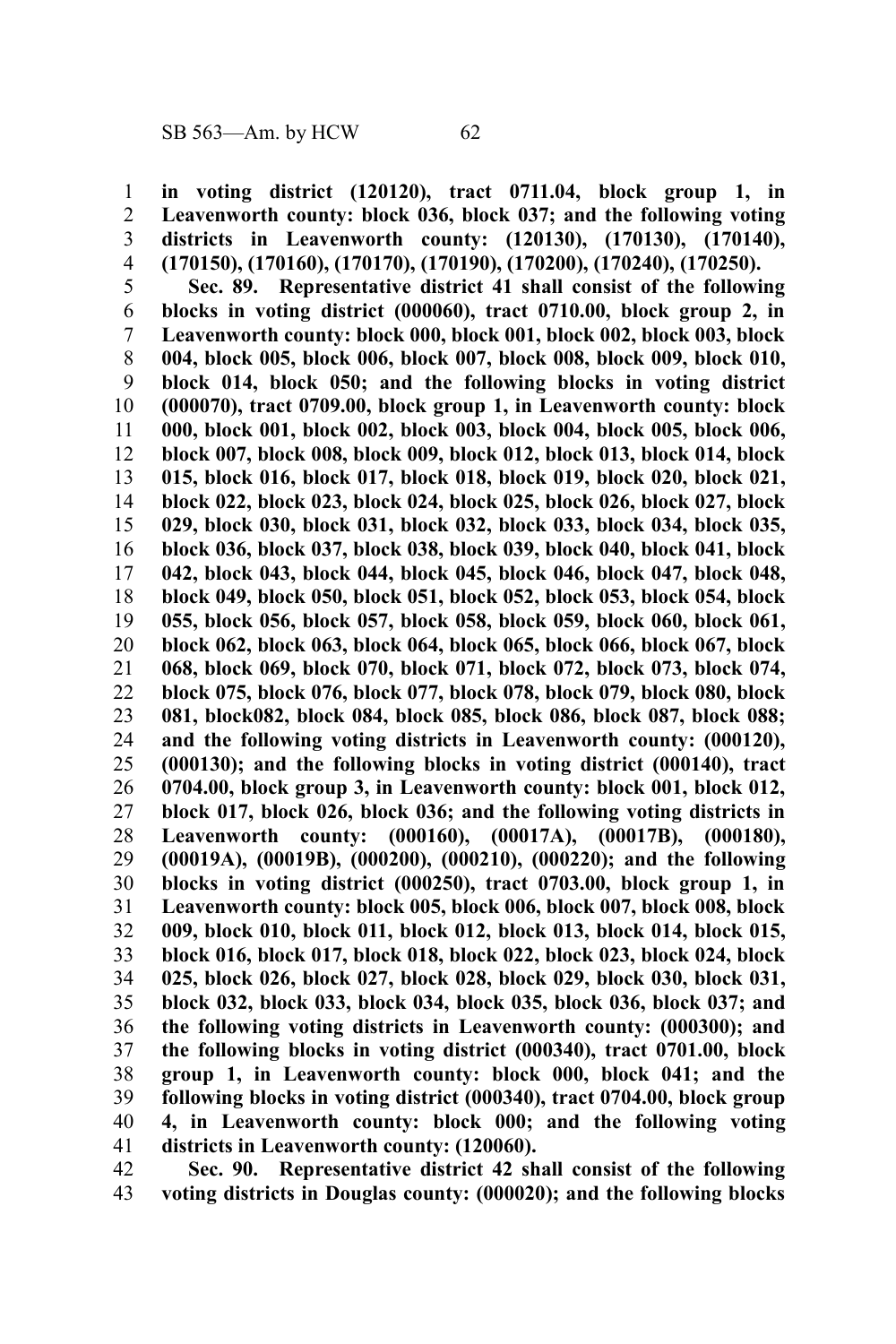**in voting district (000450), tract 0010.02, block group 2, in Douglas county: block 001, block 002, block 004, block 006, block 008, block 009, block 013, block 014, block 016, block 017, block 029; and the following voting districts in Douglas county: (000600), (120020), (120030); and the following blocks in voting district (120050), tract 0001.00, block group 2, in Douglas county: block 051; and the following blocks in voting district (120060), tract 0001.00, block group 2, in Douglas county: block 052, block 053, block 054, block 060, block 065, block 082; and the following blocks in voting district (120060), tract 0001.00, block group 3, in Douglas county: block 000, block 001, block 002, block 004, block 005, block 006; and the following blocks in voting district (120380), tract 0012.01, block group 1, in Douglas county: block 017; and the following blocks in voting district (160770), tract 0002.01, block group 2, in Douglas county: block 000, block 001, block 002, block 003, block 004, block 005, block 006, block 007, block 008, block 009, block 010, block 012, block 013, block 014, block 022, block 024; and the following blocks in voting district (160770), tract 0010.02, block group 2, in Douglas county: block 005; and the following blocks in voting district (160770), tract 0012.01, block group 1, in Douglas county: block 011, block 021; and the following voting districts in Douglas county: (180520), (18052A), (18052B), (18052C); and the following blocks in voting district (180530), tract 0012.02, block group 2, in Douglas county: block 047; and the following blocks in voting district (200010), tract 0002.01, block group 2, in Douglas county: block025; and the following blocks in voting district (200010), tract 0010.02, block group 2, in Douglas county: block 000, block 010, block 011, block 022, block 023, block 028, block 060; and the following blocks in voting district (200010), tract 0012.01, block group 1, in Douglas county: block 012, block 018, block 019, block 020, block 023, block 024; and the following voting districts in Douglas county: (200020), (400050), (400090), (900100), (900130), (900140); and the following blocks in voting district (000110), tract 0203.00, block group 4, in Jefferson county: block 013, block 014, block 016, block 017, block 021, block 022, block 023, block 024, block 025, block 026, block 027, block 028, block 029, block 030, block 031, block 032, block 033, block 034, block 035, block 036, block 037, block 046, block 047, block 048, block 049, block 050, block 051, block 052, block 053, block 054, block 055; and the following blocks in voting district (000120), tract 0203.00, block group 2, in Jefferson county: block 000, block 001, block 002, block 003, block 004, block 005, block 006, block 007, block 008, block 009, block 010, block 011, block 012, block 013, block 014, block 015, block 016, block 017, block 018, block 019, block 020, block 021, block 022, block 023, block 024, block 025, block 026, block 027,** 1 2 3 4 5 6 7 8 9 10 11 12 13 14 15 16 17 18 19 20 21 22 23 24 25 26 27 28 29 30 31 32 33 34 35 36 37 38 39 40 41 42 43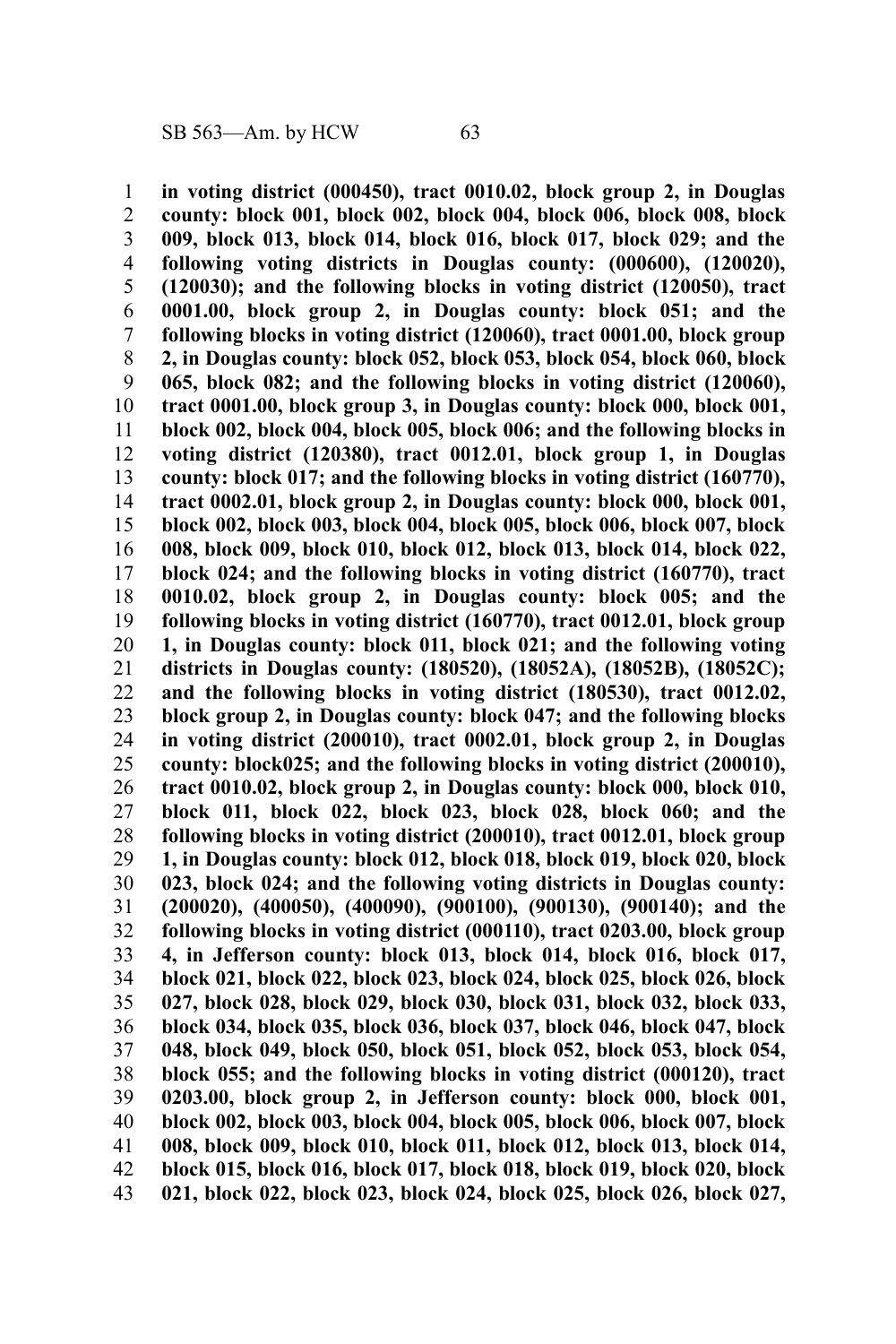**block 028, block 029, block 030, block 031, block 032, block 033, block 034, block 035, block 036, block 037, block 038, block 039, block 040, block 041, block 042, block 043, block 044, block 045, block 046, block 047, block 048, block 049, block 050, block 051, block 052, block 053, block 054, block 055, block 056, block 057, block 058, block 059, block 060, block 061, block 062, block 063, block 064, block 065, block 066, block 067, block 068, block 069, block 070, block 071, block 072; and the following blocks in voting district (000120), tract 0203.00, block group 4, in Jefferson county: block 000, block 001, block 002, block 003, block 004, block 005, block 006, block 007, block 008, block 009, block 010, block 011, block 012, block 015, block 018, block 019, block 020, block 038, block 039, block 040, block 041, block 042, block 043, block 044, block 045; and the following voting districts in Leavenworth county: (000010), (000040); and the following blocks in voting district (000060), tract 0710.00, block group 1, in Leavenworth county: block 000, block 017, block 018, block 029, block 040, block 048, block 049, block 051, block 055, block 056, block 057; and the following blocks in voting district (000070), tract 0709.00, block group 1, in Leavenworth county: block 010, block 011, block 028; and the following blocks in voting district (000070), tract 0709.00, block group 2, in Leavenworth county: block 016, block 017, block 018, block 019, block 037, block 038, block 039, block 078, block 079, block 086; and the following voting districts in Leavenworth county: (000310); and the following blocks in voting district (000320), tract 0714.00, block group 1, in Leavenworth county: block 024, block 025, block 028; and thefollowing blocks in voting district (000320), tract 0714.00, block group 2, in Leavenworth county: block 033, block 034, block 035, block 037, block 067, block 068; and the following blocks in voting district (000320), tract 0714.00, block group 3, in Leavenworth county: block 016; and the following blocks in voting district (000320), tract 0718.00, block group 5, in Leavenworth county: block 038; and the following blocks in voting district (000350), tract 0716.00, block group 2, in Leavenworth county: block 001, block 002, block 007, block 008, block 009, block 010, block 012, block 013, block 014, block 015, block 016, block 028, block 029, block 030, block 031, block 032, block 064, block 065, block 067; and the following blocks in voting district (000350), tract 0718.00, block group 5, in Leavenworth county: block 000, block 001, block 005, block 006, block 019, block 023; and the following voting districts in Leavenworth county: (000360), (000370), (000380); and the following blocks in voting district (000390), tract 0718.00, block group 4, in Leavenworth county: block 000, block 010; and the following blocks in voting district (000390), tract 0718.00, block group 5, in Leavenworth** 1 2 3 4 5 6 7 8 9 10 11 12 13 14 15 16 17 18 19 20 21 22 23 24 25 26 27 28 29 30 31 32 33 34 35 36 37 38 39 40 41 42 43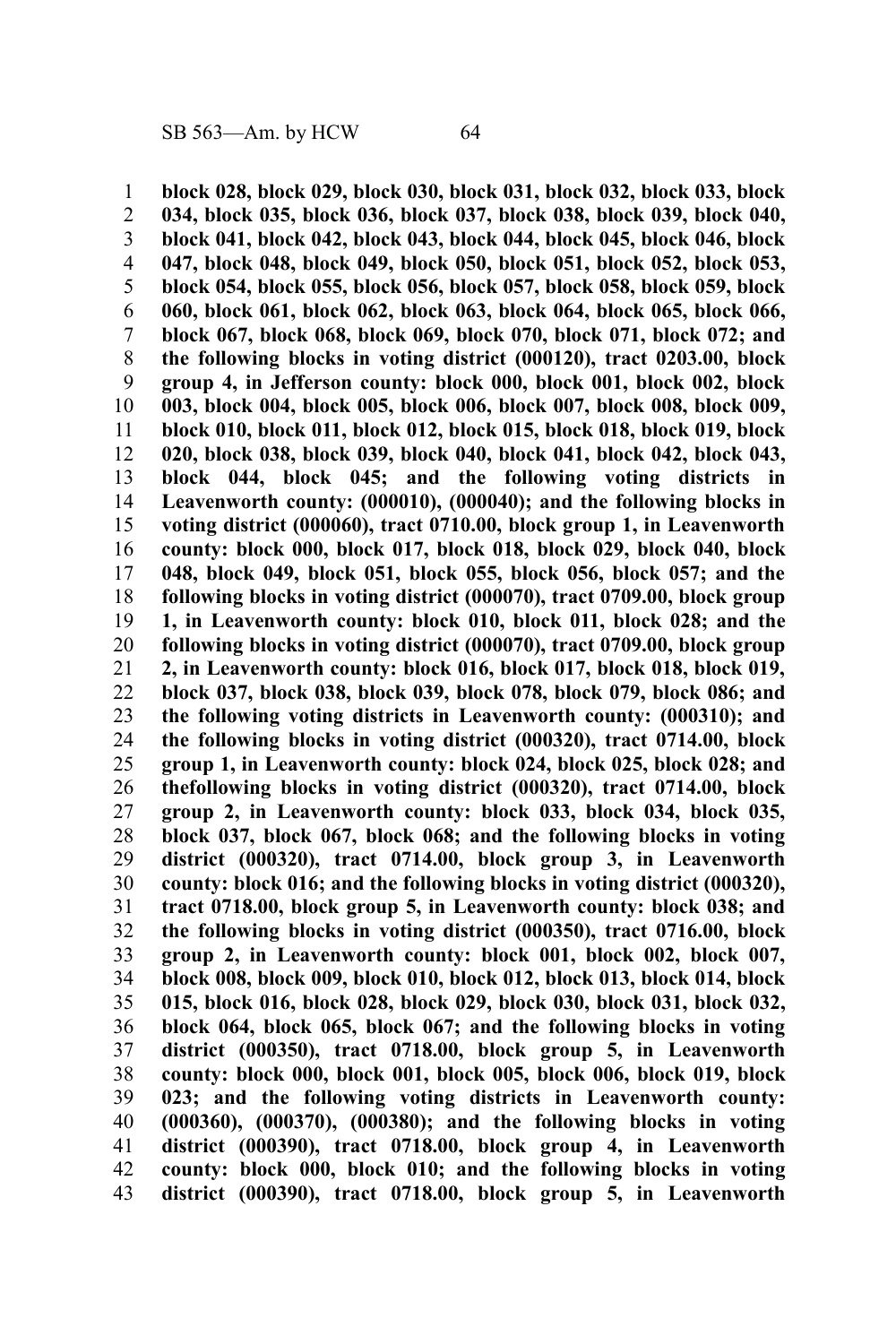**county: block 024, block 025, block 026, block 027, block 028, block 029, block 030, block 032, block 034, block 035, block 036, block 037;** 1 2

**and the following voting districts in Leavenworth county: (120080), (170010), (170020), (170030), (170110), (170120), (170180), (170230), (900080).** 3 4 5

**Sec. 91. Representative district 43 shall consist of the following blocks in voting district (000620), tract 0012.03, block group 2, in Douglas county: block 016, block 017, block 020, block 021, block 022, block 023, block 027, block 028, block 056, block 057, block 058, block 059, block 060, block 061, block 062, block 064, block 065, block 071; and the following blocks in voting district (000660), tract 0012.03, block group 2, in Douglas county: block 000, block 001, block 002, block 003, block 004, block 005, block 010, block 011, block 012, block 013, block 014, block 015, block 018, block 019, block 024, block 025, block 026; and the following blocks in voting district (000090), tract 0537.01, block group 2, in Johnson county: block 097; and the following voting districts in Johnson county: (00014A), (00014C); and the following blocks in voting district (000160), tract 0537.05, block group 1, in Johnson county: block 002, block 003, block 004, block 005, block 006, block 007, block 008, block 009, block 010; and the following voting districts in Johnson county: (100040), (12003B), (190020), (190030); and the following blocks in voting district (900090), tract 0537.09, block group 3, in Johnson county: block 000, block 001, block 002, block 003, block 005, block 006, block 007, block 008, block 010, block 011, block 012, block 015, block 016, block 017, block 019, block 020, block 021, block 022, block 023, block 024, block 025, block 026, block 028, block 032; and the following blocks in voting district (900090), tract 0537.11, block group 3, in Johnsoncounty: block 032, block 036, block 037, block 052; and the following voting districts in Johnson county: (900100), (900110), (900120); and the following blocks in voting district (900130), tract 0537.12, block group 1, in Johnson county: block 002, block 003, block 004, block 005, block 006, block 007, block 008, block 009, block 010; and the following blocks in voting district (900130), tract 0537.12, block group 4, in Johnson county: block 031, block 038, block 039, block 040, block 041, block 042, block 043, block 044, block 045; and the following voting districts in Johnson county: (900150), (900160), (900170), (900180); and the following blocks in voting district (901730), tract 0537.07, block group 3, in Johnson county: block 001, block 002, block 003, block 004, block 005, block 006, block 007, block 013, block 014, block 018, block 019; and the following blocks in voting district (901730), tract 0537.11, block group 2, in Johnson county: block 029, block 033, block 034; and the following voting** 6 7 8 9 10 11 12 13 14 15 16 17 18 19 20 21 22 23 24 25 26 27 28 29 30 31 32 33 34 35 36 37 38 39 40 41 42 43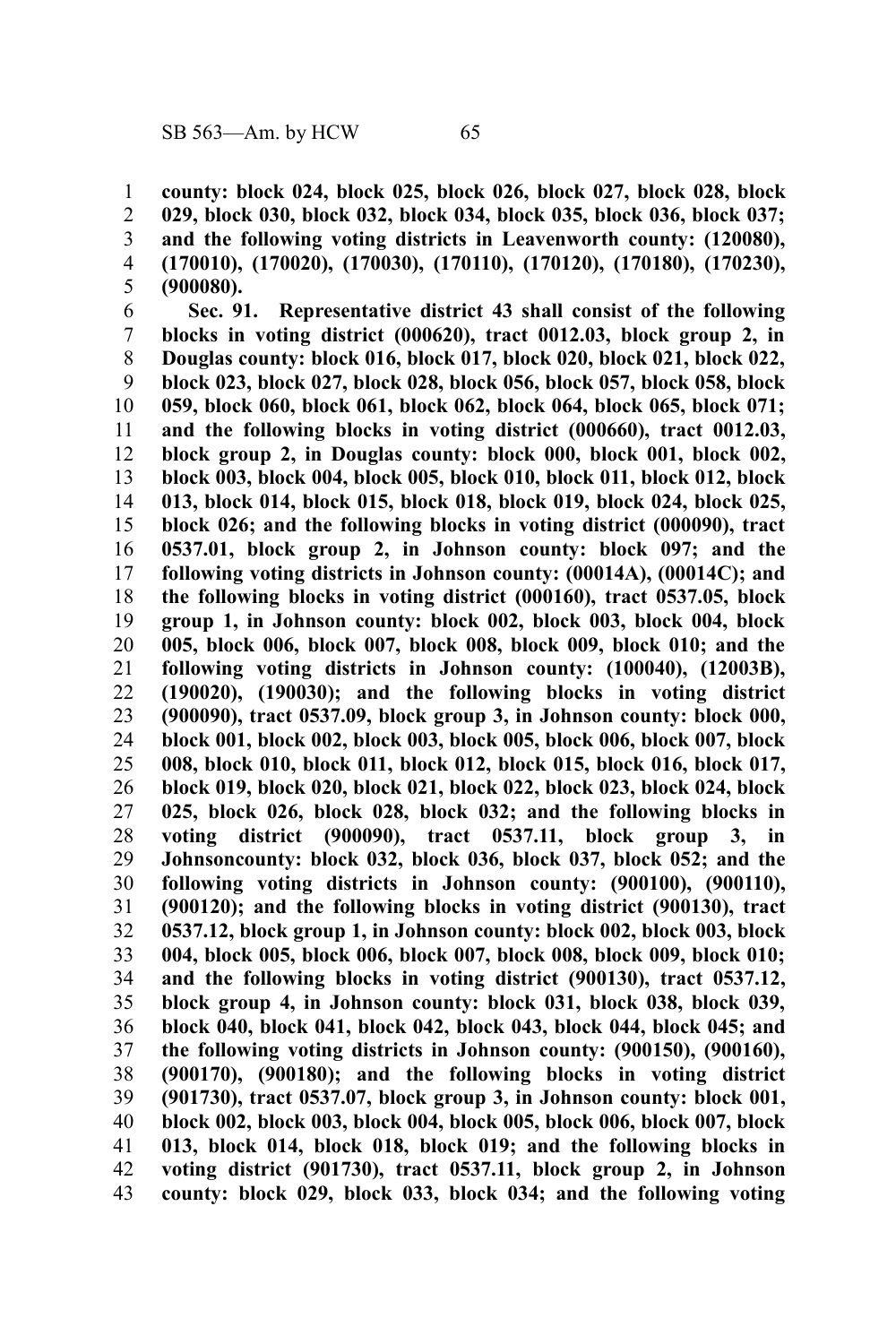**districts in Johnson county: (901750); and the following blocks in voting district (901810), tract 0537.11, block group 2, in Johnson county: block 000; and the following voting districts in Johnson county: (901820); and the following blocks in voting district (901830), tract 0537.05, block group 1, in Johnson county: block 011; and the following blocks in voting district (901830), tract 0537.12, block group 1, in Johnson county: block 000, block 001, block 011; and the following blocks in voting district (901830), tract 0537.12, block group 3, in Johnson county: block 011; and the following blocks in voting district (901830), tract 0537.12, block group 4, in Johnson county: block 022, block 023, block 032; and the following voting districts in Johnson county: (901900); and the following blocks in voting district (901950), tract 0537.11, block group 3, in Johnson county: block 007, block 008, block 009, block 010, block 011, block 012, block 014, block 015, block 016, block 017, block 018, block 019, block 020, block 021, block 022, block 024, block 025, block 026, block 027, block 031, block 039, block 040, block 042, block 045, block 047; and the following voting districts in Johnson county: (920390), (920410), (920420), (92043A); and the following blocks in voting district (920450), tract 0537.01, block group 2, in Johnson county: block 025, block 026, block 027, block 034, block 035, block 039, block 042, block 043, block 045, block 046, block 047, block 052, block 053, block 055, block 056, block 057, block 058, block 059, block 060, block 061, block 062, block 063, block 064; and the following blocks in voting district (920460), tract 0537.01, block group 2, in Johnson county: block 009, block 010, block 016, block 017, block 018, block 019, block 020, block 021, block 022, block 023, block 024, block 028, block 029, block 030, block 031, block 032, block 033; and the following blocks in voting district (920460), tract 0537.11, block group 3, in Johnson county: block 035; and the following voting districts in Johnson county: (920470), (920530), (920680),(920690); and the following blocks in voting district (920750), tract 0537.11, block group 2, in Johnson county: block 027; and the following blocks in voting district (920760), tract 0537.07, block group 3, in Johnson county: block 000; and the following blocks in voting district (920760), tract 0537.11, block group 2, in Johnson county: block 001, block 003, block 004, block 006, block 007, block 008, block 009, block 010, block 011, block 013, block 014, block 015, block 016, block 017, block 018, block 019, block 020, block 021, block 022, block 023, block 024, block 025, block 026, block 028; and the following blocks in voting district (920760), tract 0537.11, block group 3, in Johnson county: block 028, block 050; and the following blocks in voting district (920790), tract 0537.01, block group 2, in Johnson county: block 036, block 037, block 040, block 041, block 044, block** 1 2 3 4 5 6 7 8 9 10 11 12 13 14 15 16 17 18 19 20 21 22 23 24 25 26 27 28 29 30 31 32 33 34 35 36 37 38 39 40 41 42 43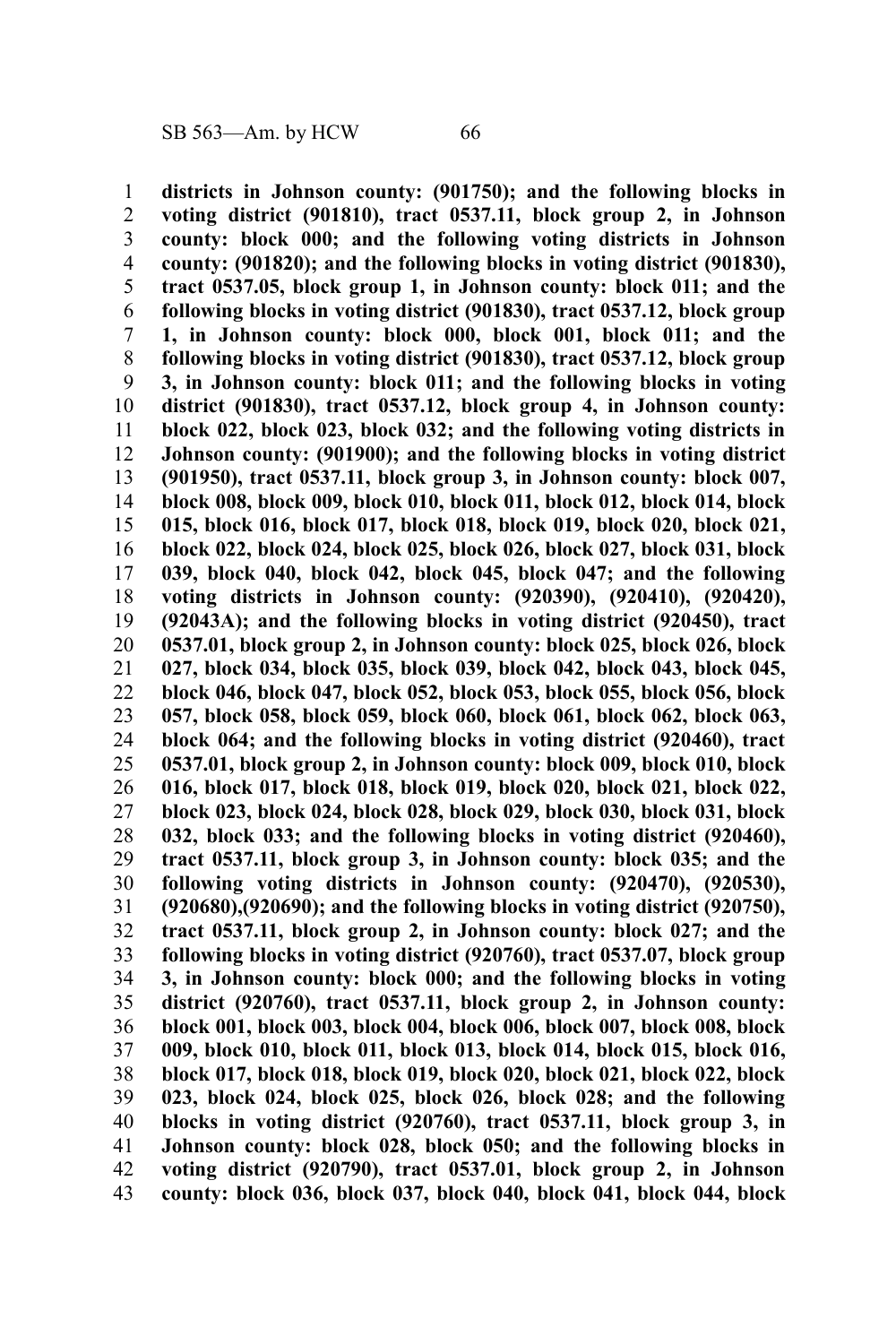**048, block 049, block 050; and the following blocks in voting district (920790), tract 0537.09, block group 1, in Johnson county: block 026; and the following blocks in voting district (920790), tract 0537.09, block group 3, in Johnson county: block 035; and the following blocks in voting district (920790), tract 0537.12, block group 2, in Johnson county: block 002; and the following blocks in voting district (920790), tract 0537.12, block group 3, in Johnson county: block 000, block 001, block 002, block 003, block 004, block 005, block 006, block 008, block 009, block 010, block 012; and the following blocks in voting district (920790), tract 0537.12, block group 4, in Johnson county: block 060; and the following voting districts in Johnson county: (921070).** 1 2 3 4 5 6 7 8 9 10 11

**Sec. 92. Representative district 44 shall consist of the following blocks in voting district (000110), tract 0006.04, block group 3, in Douglas county: block 000, block 001, block 003, block 004, block 005, block 007, block 009, block 011, block 012, block 014, block 020; and the following blocks in voting district (000170), tract 0007.04, block group 2, in Douglas county: block 001, block 002, block 003, block 004, block 005, block 006, block 007, block 008, block 009, block 010, block 011, block 012, block 013, block 014, block 015, block 016, block 017, block 018, block 019, block 020, block 021, block 022, block 023, block 024, block 025, block 026, block 027; and the following voting districts in Douglas county: (000180); and the following blocks in voting district (000200), tract 0008.02, block group 3, in Douglas county: block 000, block 001, block 002; and the following voting districts in Douglas county: (000210), (000220); and the following blocks in voting district (000230), tract 0008.01, block group 1, in Douglas county: block 033; and the following blocks in voting district (000230), tract 0008.02, block group 1, in Douglas county: block 007, block 008, block 011, block 012, block 014, block 015, block 016, block 017, block 018; and the following blocks in voting district (000230), tract 0008.02, block group 3, in Douglas county: block 003, block 004, block 005, block 006, block 007, block 008, block 009,block 010, block 011, block 012, block 013, block 014; and the following voting districts in Douglas county: (000240), (000250), (000280), (000290), (000300), (120270); and the following blocks in voting district (120300), tract 0008.01, block group 1, in Douglas county: block 027, block 028; and the following blocks in voting district (120300), tract 0008.01, block group 2, in Douglas county: block 004, block 005, block 009; and the following blocks in voting district (120300), tract 0008.01, block group 4, in Douglas county: block 000, block 001, block 002, block 003, block 004, block 005, block 006, block 007; and the following blocks in voting district (120420), tract 0008.01, block group 1, in Douglas county: block 029, block 030; and the following blocks in voting** 12 13 14 15 16 17 18 19 20 21 22 23 24 25 26 27 28 29 30 31 32 33 34 35 36 37 38 39 40 41 42 43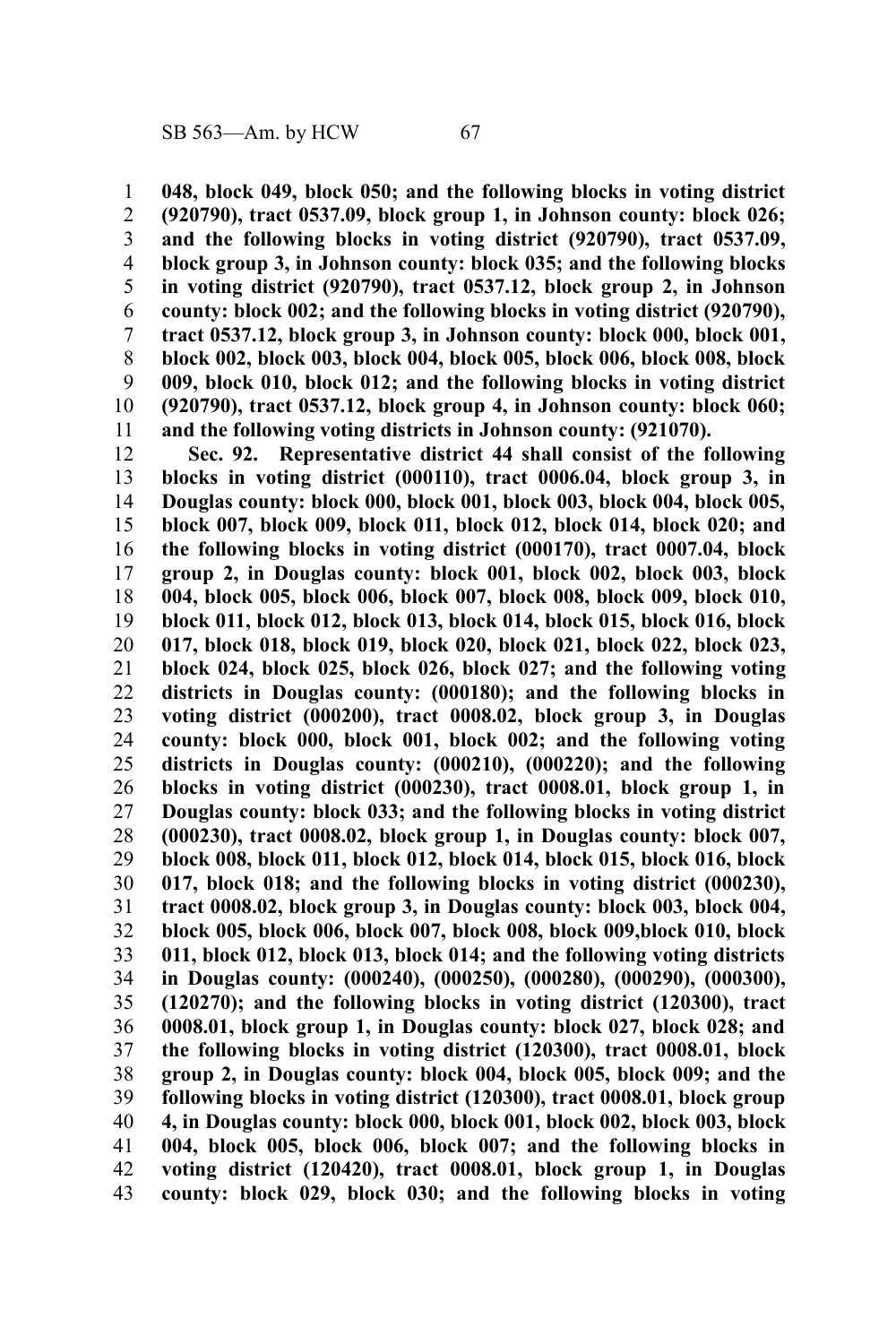**district (120420), tract 0008.01, block group 2, in Douglas county: block 006, block 008; and the following voting districts in Douglas county: (400030), (400040).** 1 2 3

**Sec. 93. Representative district 45 shall consist of the following blocks in voting district (000110), tract 0006.04, block group 3, in Douglas county: block 002, block 006, block 008, block 010, block 013, block 021, block 023, block 027, block 034, block 035, block 042; and the following voting districts in Douglas county: (00012A), (000190), (000260), (00048B), (00048D), (00050A), (00050C), (00052A); and the following blocks in voting district (000560), tract 0006.02, block group 1, in Douglas county: block 000, block 001, block 002, block 003, block 004, block 005, block 006, block 007, block 008, block 014, block 015; and the following blocks in voting district (000560), tract 0006.02, block group 3, in Douglas county: block 011, block 012, block 013, block 014, block 015, block 016; and the following voting districts in Douglas county: (120040); and the following blocks in voting district (120050), tract 0001.00, block group 2, in Douglas county: block 000, block 001, block 002, block 003, block 004, block 006, block 007, block 008, block 009, block 010, block 011, block 020, block 021, block 022, block 023, block 024, block 035, block 036, block 039, block 042, block 043, block 044, block 046, block 047, block 048, block 049, block 050, block 055, block 068; and the following blocks in voting district (120060), tract 0001.00, block group 2, in Douglas county: block 045; and the following blocks in voting district (120070), tract 0006.02, block group 3, in Douglas county: block 018; and the following blocks in voting district (120080), tract 0006.03, block group 3, in Douglas county: block 001, block 002, block 025, block 026, block 027, block 028, block 042, block 051; and the following blocks in voting district (120080), tract 0015.00, block group 1, in Douglas county: block 079; and the following voting districts in Douglas county: (120210), (120230), (120250), (120280); and the following blocks in voting district (120300), tract 0008.01, block group 1, in Douglas county: block 000, block 001, block 002, block 018, block 020, block 021, block 022, block023, block 024, block 025; and the following blocks in voting district (120300), tract 0008.01, block group 2, in Douglas county: block 000, block 001, block 002, block 003; and the following voting districts in Douglas county: (120320), (120350); and the following blocks in voting district (120420), tract 0008.01, block group 1, in Douglas county: block 019, block 031; and the following voting districts in Douglas county: (160780), (18064A), (190050), (190060), (190070), (400080), (900040), (900050), (900060), (900070), (900080), (900090), (900170).** 4 5 6 7 8 9 10 11 12 13 14 15 16 17 18 19 20 21 22 23 24 25 26 27 28 29 30 31 32 33 34 35 36 37 38 39 40 41 42

**Sec. 94. Representative district 46 shall consist of the following** 43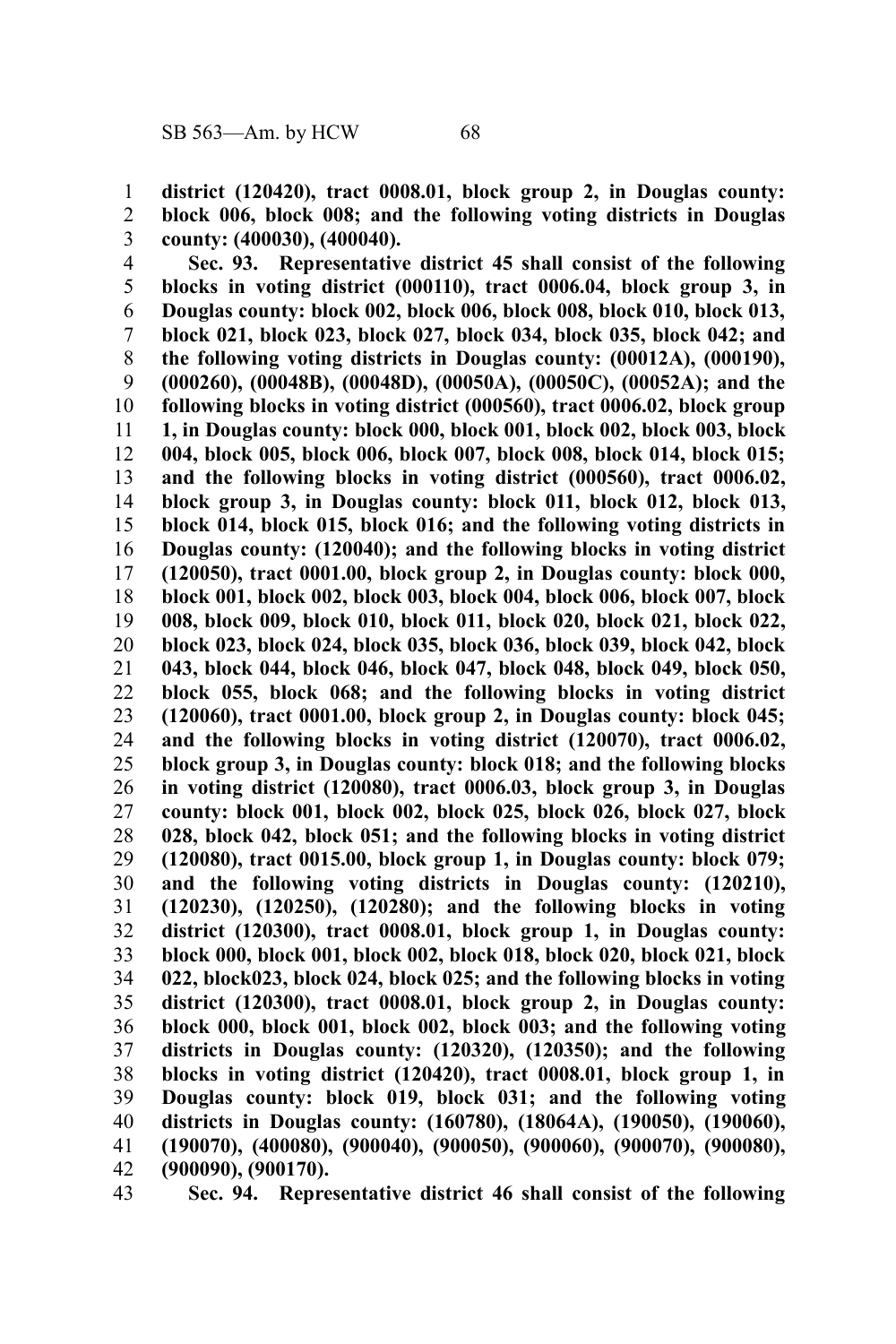**voting districts in Douglas county: (00007A), (000080), (000090), (00010A); and the following blocks in voting district (000110), tract 0005.01, block group 2, in Douglas county: block 028, block 029; and the following voting districts in Douglas county: (000130), (000140), (000150), (000160); and the following blocks in voting district (000170), tract 0007.04, block group 2, in Douglas county: block 000; and the following voting districts in Douglas county: (000270); and the following blocks in voting district (000310), tract 0003.01, block group 3, in Douglas county: block 015, block 016, block 017, block 018, block 019; and the following blocks in voting district (000310), tract 0003.02, block group 3, in Douglas county: block 000, block 001, block 002; and the following blocks in voting district (000310), tract 0004.00, block group 1, in Douglas county: block 003, block 004, block 005, block 006, block 014; and the following blocks in voting district (000320), tract 0003.02, block group 2, in Douglas county: block 001, block 002, block 003, block 004, block 005, block 012, block 013, block 014, block 015, block 016, block 017; and the following blocks in voting district (000320), tract 0004.00, block group 1, in Douglas county: block 009, block 010, block 011; and the following blocks in voting district (000400), tract 0002.02, block group 2, in Douglas county: block 003, block 011, block 012, block 013, block 014, block 015, block 016; and the following voting districts in Douglas county: (000460), (000470); and the following blocks in voting district (120130), tract 0002.01, block group 1, in Douglas county: block 006, block 007, block 008, block 009, block 010, block 011, block 012, block 013, block 014, block 016, block 017, block 019, block 021, block 022, block 023, block 024, block 025, block 026; and the following blocks in voting district (120130), tract 0002.02, block group 2, in Douglas county: block 000, block 002; and the following voting districts in Douglas county: (120220), (120240), (120260), (120360), (900120).** 1 2 3 4 5 6 7 8 9 10 11 12 13 14 15 16 17 18 19 20 21 22 23 24 25 26 27 28 29 30

**Sec. 95. Representative district 47 shall consist of the following voting districts in Douglas county: (000010), (000030), (00003A); and the following blocks in voting district (000560), tract 0006.02, block group 1, in Douglas county: block 011, block 012, block 013; and the following blocks in voting district (000560), tract 0008.01, block group 1, in Douglascounty: block 003, block 006; and the following blocks in voting district (120070), tract 0008.01, block group 1, in Douglas county: block 004, block 005; and the following blocks in voting district (120070), tract 0014.00, block group 2, in Douglas county: block 000, block 001, block 003, block 004, block 017, block 021, block 022, block 024, block 025, block 026, block 027, block 028, block 029, block 031, block 032, block 037, block 038, block 039, block 040, block 041, block 042, block 043, block 044, block 045, block 046, block 047,** 31 32 33 34 35 36 37 38 39 40 41 42 43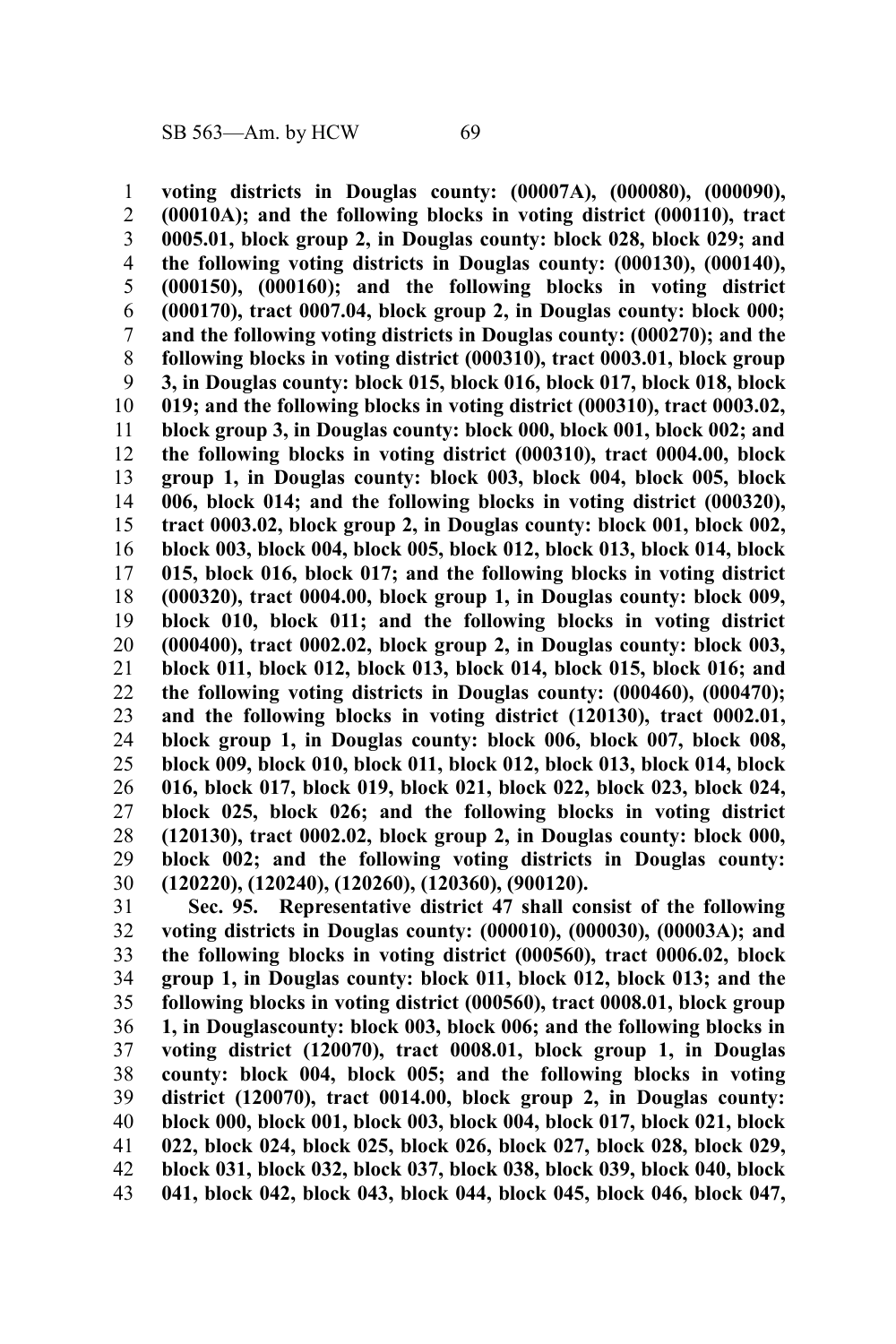**block 048, block 049, block 050, block 051, block 052, block 053, block 054, block 055, block 056, block 057, block 058, block 059, block 060, block 061, block 062, block 063, block 064, block 065, block 066, block 067, block 068, block 069, block 070, block 071, block 072, block 073, block 074, block 075, block 076, block 077, block 078, block 079, block 080, block 081, block 082, block 083, block 084, block 085, block 086, block 087, block 088, block 089, block 090, block 091, block 092, block 093, block 094, block 095, block 096, block 097, block 101, block 102, block 103, block 104, block 105, block 106, block 107, block 108, block 112, block 114, block 115, block 116, block 117, block 120, block 121, block 122, block 123, block 124, block 125, block 126, block 127, block 128, block 129, block 130, block 131, block 132, block 133, block 134, block 149, block 150, block 151, block 154, block 156; and the following blocks in voting district (120070), tract 0014.00, block group 3, in Douglas county: block 002, block 003, block 004; and the following blocks in voting district (120070), tract 0015.00, block group 2, in Douglas county: block 065, block 066; and the following blocks in voting district (120080), tract 0014.00, block group 2, in Douglas county: block 002; and the following blocks in voting district (120080), tract 0015.00, block group 1, in Douglas county: block 075, block 078, block 080; and the following voting districts in Douglas county: (120290), (120310), (120400); and the following blocks in voting district (120410), tract 0012.01, block group 1, in Douglas county: block 059; and the following voting districts in Douglas county: (160750), (18046B), (180560), (190040), (190080), (190090), (190110), (400110), (900010); and the following voting districts in Jackson county: (000030), (000040); and the following voting districts in Jefferson county: (000010), (000020), (000030), (000040), (000050), (000060), (000070), (000080), (000090), (000100); and the following blocks in voting district (000110), tract 0203.00, block group 3, in Jefferson county: block 025, block 026, block 050, block 051, block 052, block 055, block 056, block 057, block 058, block 059, block 060, block 061, block 062, block 063, block 064, block 065, block 066, block 067, block 068, block 069, block 070, block 101, block 102, block 103; and the following blocks in voting district (000120), tract 0203.00, block group 3, in Jefferson county: block 000, block 006, block 007, block 027, block 028; and the following votingdistricts in Jefferson county: (000130).** 1 2 3 4 5 6 7 8 9 10 11 12 13 14 15 16 17 18 19 20 21 22 23 24 25 26 27 28 29 30 31 32 33 34 35 36 37 38

**Sec. 96. Representative district 48 shall consist of the following voting districts in Johnson county: (002160), (002200), (002210), (002240), (00226B), (00244A), (901090), (901100), (901110); and the following blocks in voting district (901140), tract 0534.18, block group 3, in Johnson county: block 000, block 001, block 002, block 003, block** 39 40 41 42 43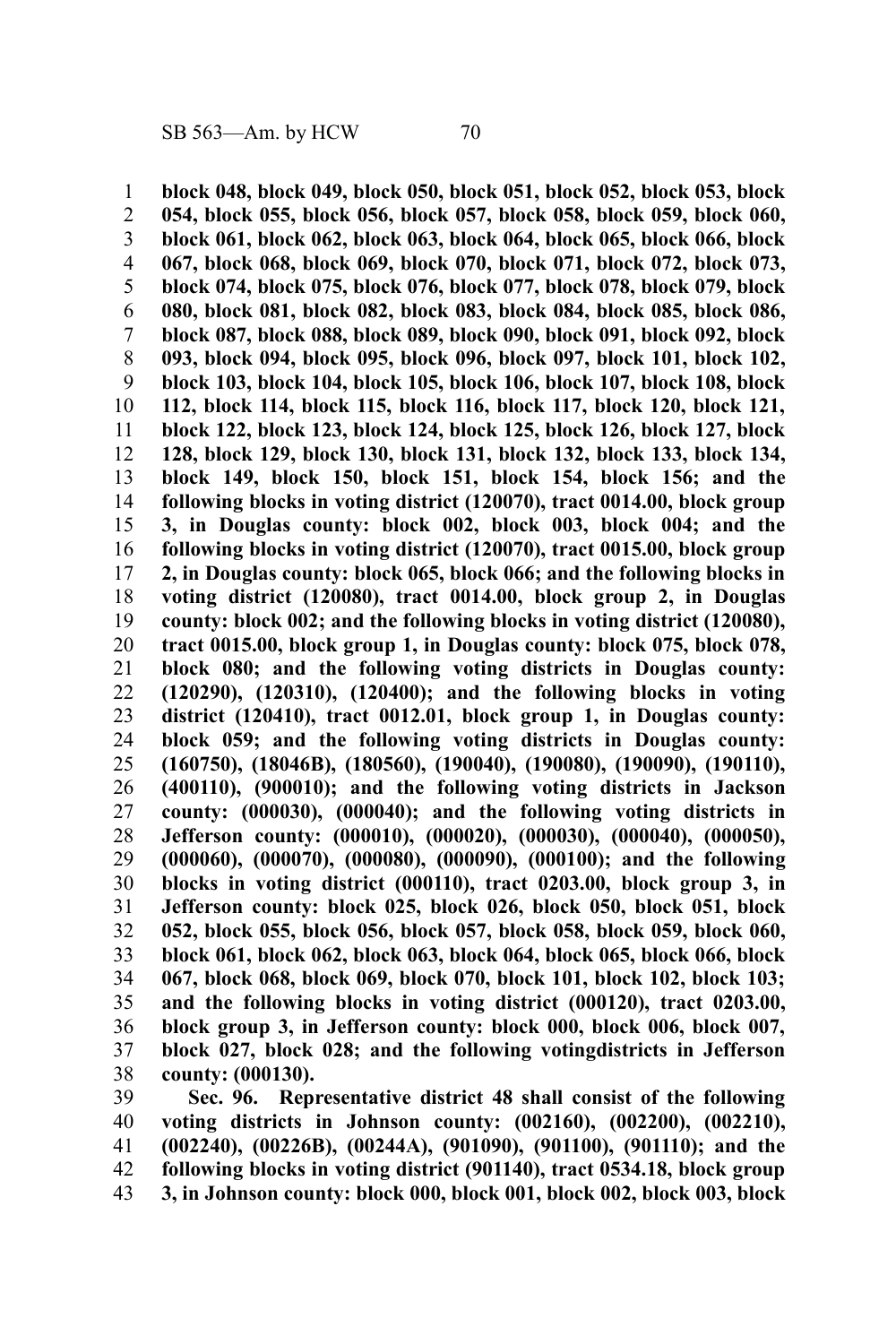**004, block 005, block 006, block 007, block 015, block 016; and the following blocks in voting district (901150), tract 0534.18, block group 1, in Johnson county: block 000, block 001, block 002, block 003, block 004, block 005, block 006, block 007, block 008, block 009, block 010, block 011, block 012, block 013, block 014, block 015, block 016, block 017; and the following voting districts in Johnson county: (920960), (920980).** 1 2 3 4 5 6 7

**Sec. 97. Representative district 49 shall consist of the following blocks in voting district (001310), tract 0535.06, block group 2, in Johnson county: block 000, block 001, block 002, block 003, block 004, block 005, block 006, block 007, block 008, block 009, block 010, block 011, block 013, block 014, block 015; and the following blocks in voting district (001370), tract 0535.06, block group 1, in Johnson county: block 000, block 001, block 002, block 003, block 004, block 005, block 006, block 013, block 018, block 019, block 020; and the following voting districts in Johnson county: (00140B); and the following blocks in voting district (00147A), tract 0529.08, block group 1, in Johnson county: block 000, block 001, block 002, block 003, block 004, block 005, block 006, block 007, block 008, block 009, block 010, block 011, block 012, block 013, block 014, block 015, block 016; and the following voting districts in Johnson county: (00147B); and the following blocks in voting district (001480), tract 0529.08, block group 3, in Johnson county: block 000, block 001, block 002, block 003, block 004, block 007, block 008, block 009, block 010, block 011, block 012; and the following blocks in voting district (001500), tract 0530.11, block group 2, in Johnson county: block 004; and the following blocks in voting district (00222A), tract 0530.10, block group 5, in Johnson county: block 000; and the following voting districts in Johnson county: (900790), (900800), (900840); and the following blocks in voting district (901010), tract 0534.21, block group 1, in Johnson county: block 000, block 001, block 002, block 003, block 004, block 005, block 006, block 007, block 008, block 009, block 010, block 012, block 019; and the following voting districts in Johnson county: (901030), (920240), (920440), (920580), (920840), (920850), (920860).** 8 9 10 11 12 13 14 15 16 17 18 19 20 21 22 23 24 25 26 27 28 29 30 31 32 33 34

**Sec. 98. Representative district 50 shall consist of the following voting districts in Shawnee county: (000090), (000150); and the following blocks in voting district (000260), tract 0008.00, block group 1, in Shawnee county: block 043; and the following voting districts in Shawnee county: (000330), (000350), (001850), (001880), (100050), (120060),(120070), (200010), (200020), (400090), (400100); and the following blocks in voting district (600010), tract 0007.00, block group 1, in Shawnee county: block 000, block 001; and the following blocks in voting district (600010), tract 0007.00, block group 2, in Shawnee** 35 36 37 38 39 40 41 42 43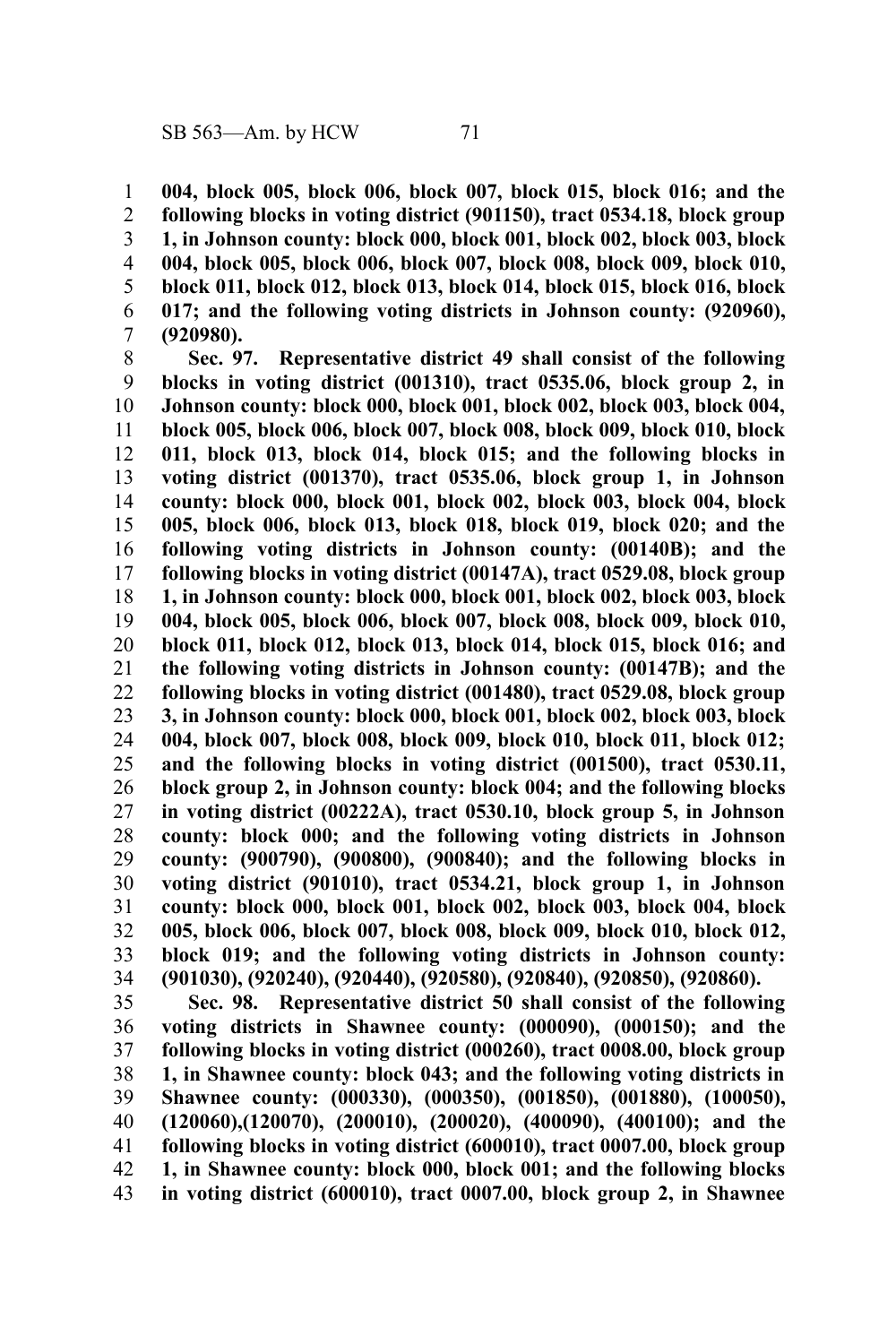**county: block 000, block 029, block 030, block 031; and the following blocks in voting district (600010), tract 0008.00, block group 1, in Shawnee county: block 005, block 006, block 007, block 010, block 011, block 012, block 013, block 014, block 015, block 016, block 018, block 019, block 020, block 021; and the following blocks in voting district (600010), tract 0033.01, block group 1, in Shawnee county: block 003, block 004, block 005, block 006, block 007; and the following blocks in voting district (600010), tract 0033.01, block group 2, in Shawnee county: block 020, block 021, block 022, block 023, block 025; and the following blocks in voting district (600010), tract 0034.01, block group 1, in Shawnee county: block 025, block 026, block 027, block 028, block 041, block 042, block 043, block 044; and the following blocks in voting district (600050), tract 0035.00, block group 1, in Shawnee county: block 058, block 059, block 062, block 064, block 065, block 066, block 067, block 068, block 069, block 070, block 081, block 085, block 086, block 087, block 088, block 089, block 090, block 091, block 092, block 093, block 094, block 095, block 096, block 097, block 098, block 099, block 100, block 101, block 102, block 103, block 104, block 105, block 106, block 107, block 108, block 109, block 110, block 113, block 114, block 115, block 116, block 117, block 118, block 119, block 120, block 121, block 124, block 125, block 126, block 127, block 128, block 131, block 132, block 133, block 134, block 135, block 136, block 137, block 138, block 139, block 142, block 144, block 145, block 152, block 154, block 155, block 156, block 157, block 158, block 161, block 162; and the following voting districts in Shawnee county: (600060), (600150), (600160), (600220), (600230), (600240), (600340), (600350), (600360), (600370), (600390); and the following blocks in voting district (900030), tract 0007.00, block group 2, in Shawnee county: block 007, block 008, block 010, block 011, block 012, block 013, block 020, block 032, block 083; and the following blocks in voting district (900030), tract 0034.01, block group 2, in Shawnee county: block 048; and the following blocks in voting district (900030), tract 0035.00, block group 1, in Shawnee county: block 140, block 141, block 148, block 149; and the following voting districts in Shawnee county: (900040), (900050).** 1 2 3 4 5 6 7 8 9 10 11 12 13 14 15 16 17 18 19 20 21 22 23 24 25 26 27 28 29 30 31 32 33 34 35

**Sec. 99. Representative district 51 shall consist of the following blocks in voting district (000020), tract 0001.02, block group 1, in Pottawatomie county: block 034, block 035, block 041, block 042, block 043, block 044; and the following blocks in voting district (000020), tract 0001.02, block group 2, in Pottawatomie county: block 022, block 023,block 024, block 025, block 026, block 027, block 028, block 043; and the following blocks in voting district (000020), tract 0001.02, block group 3, in Pottawatomie county: block 004, block 005,** 36 37 38 39 40 41 42 43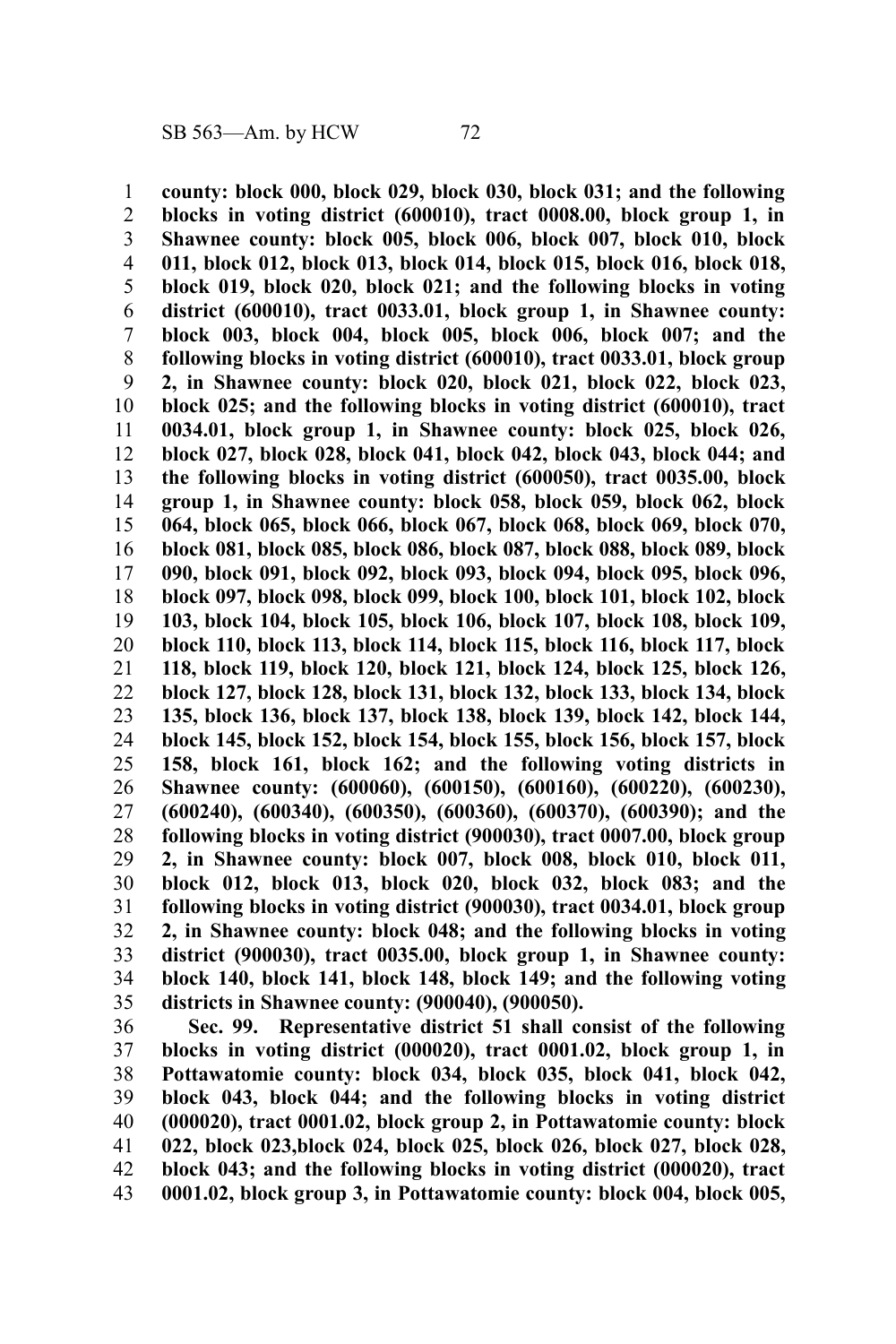**block 006, block 007, block 008, block 009, block 010, block 012, block 013, block 015, block 016, block 017, block 018, block 019, block 020, block 021, block 022, block 023, block 024, block 025, block 026, block 027, block 028, block 031, block 033, block 035, block 036, block 068, block 069, block 070, block 079, block 080, block 081, block 082; and the following blocks in voting district (000020), tract 0001.02, block group 4, in Pottawatomie county: block 000, block 001, block 002, block 003, block 004, block 005, block 006, block 007, block 008, block 009, block 010, block 011, block 012, block 013, block 014, block 015, block 016, block 017, block 018, block 019, block 020, block 021, block 022, block 023, block 024, block 025, block 026, block 027, block 028, block 029, block 030, block 031; and the following voting districts in Pottawatomie county: (000120), (000250), (000270); and the following blocks in voting district (120030), tract 0001.02, block group 1, in Pottawatomie county: block 000, block 001, block 002, block 003, block 004, block 005, block 006, block 007, block 008, block 009, block 010, block 011, block 012, block 013, block 014, block 015, block 016, block 017, block 018, block 019, block 020, block 021, block 022, block 023, block 024, block 025, block 026, block 027, block 028, block 029, block 030, block 031, block 032, block 033, block 036, block 037, block 038, block 039, block 040, block 045, block 046, block 047, block 048, block 049, block 050, block 051, block 052, block 053, block 054, block 055, block 056, block 057, block 058, block 059, block 060; and the following blocks in voting district (120030), tract 0001.02, block group 2, in Pottawatomie county: block 015, block 016, block 017, block 018, block 019, block 020, block 021, block 029, block 030, block 031, block 032, block 035, block 036, block 037, block 038, block 039, block 040, block 041, block 042, block 044; and the following blocks in voting district (120030), tract 0001.02, block group 3, in Pottawatomie county: block 000, block 001, block 002, block 003; and the following blocks in voting district (120030), tract 0002.00, block group 1, in Pottawatomie county: block 045, block 046, block 047, block 051, block 052, block 057, block 058, block 059; and the following blocks in voting district (120030), tract 0002.00, block group 4, in Pottawatomie county: block 046, block 047, block 048, block 054, block 055, block 056, block 057, block 058, block 059, block 060, block 061, block 062, block 063, block 064, block 065, block 066; and the following voting districts in Pottawatomie county: (120070); and the following blocks in voting district (120080), tract 0002.00, block group 1, in Pottawatomie county: block 014, block 019; and the following blocks in voting district (120080), tract 0002.00, block group 3, in Pottawatomie county: block 005, block 010,block 011, block 012, block 013, block 015, block 056, block 057, block 058, block 059, block 060, block 061,** 1 2 3 4 5 6 7 8 9 10 11 12 13 14 15 16 17 18 19 20 21 22 23 24 25 26 27 28 29 30 31 32 33 34 35 36 37 38 39 40 41 42 43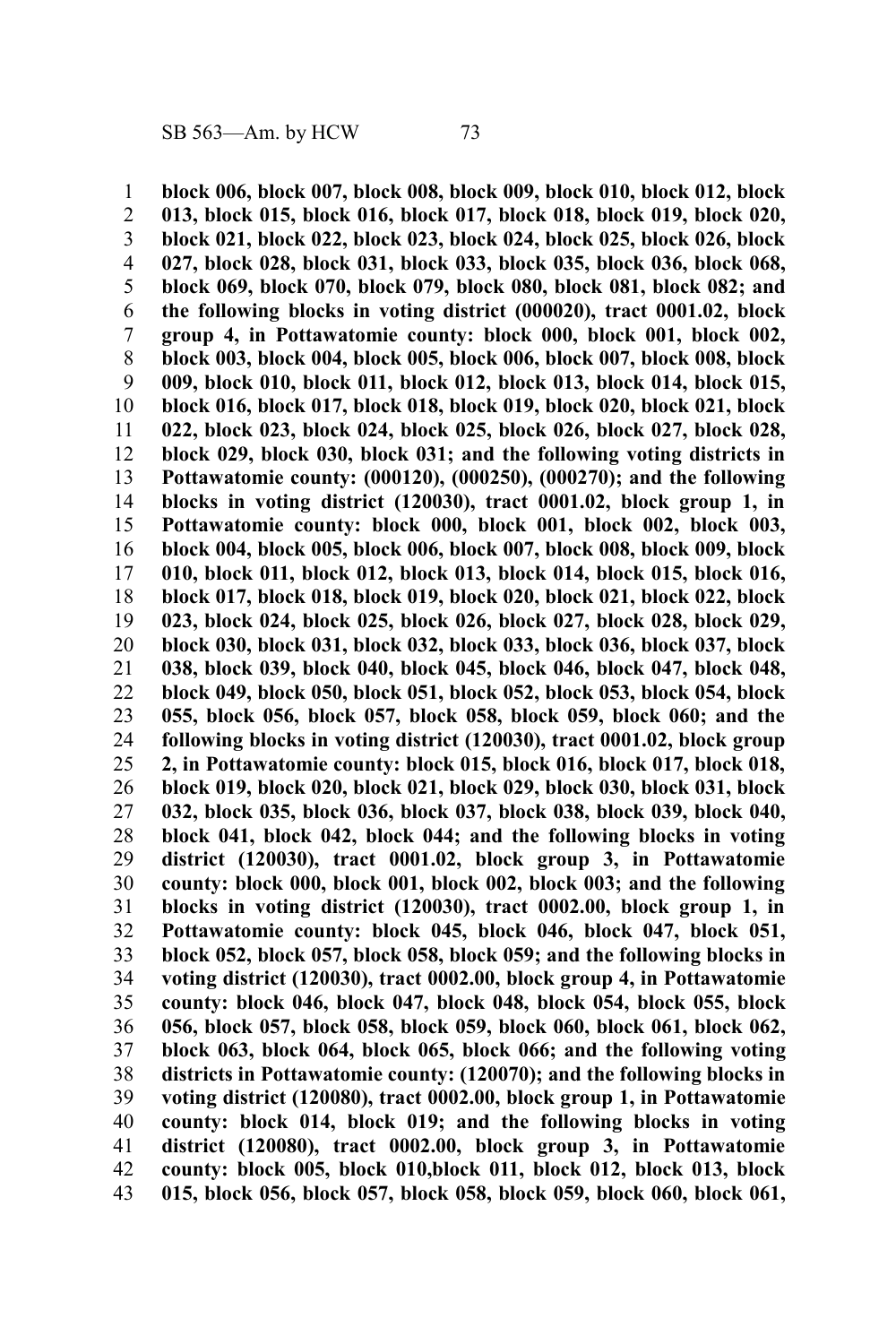**block 062, block 063, block 064, block 065, block 066, block 069, block 071, block 075, block 076, block 080; and the following voting districts in Pottawatomie county: (120100), (120110), (180010), (190010), (190020), (190030), (900010), (900030); and the following voting districts in Riley county: (000400), (000480), (190020); and the following blocks in voting district (400030), tract 0002.02, block group 1, in Riley county: block 000, block 001, block 002, block 025, block 026, block 027, block 028; and the following blocks in voting district (400030), tract 0002.02, block group 2, in Riley county: block 002, block 003, block 004, block 005, block 006, block 007, block 008, block 009, block 010, block 011, block 014, block 015, block 016, block 017, block 019, block 020, block 021, block 027, block 028, block 029, block 030, block 031, block 032, block 033, block 034, block 037, block 038, block 039; and the following voting districts in Riley county: (40003A), (40003B); and all of Wabaunsee county.** 1 2 3 4 5 6 7 8 9 10 11 12 13 14 15

**Sec. 100. Representative district 52 shall consist of the following voting districts in Shawnee county: (000340); and the following blocks in voting district (001560), tract 0026.02, block group 2, in Shawnee county: block 000; and the following voting districts in Shawnee county: (001610), (001620), (001630), (001640), (001670), (001710), (001720), (001780), (100030), (100040); and the following blocks in voting district (120100), tract 0036.07, block group 2, in Shawnee county: block 000, block 001, block 002, block 003, block 004, block 005, block 008, block 009, block 010, block 016, block 017, block 018, block 019, block 020, block 021; and the following voting districts in Shawnee county: (120120), (120190), (160010), (200070), (200080), (200130), (200150), (200160), (300090), (500110), (50011A), (50011B), (50011C), (500140), (600080), (600250), (600270), (600300), (600310), (600330), (600530), (700010), (700020), (800010), (800040), (900060), (900070), (900080), (900090).** 16 17 18 19 20 21 22 23 24 25 26 27 28 29 30

**Sec. 101. Representative district 53 shall consist of the following voting districts in Shawnee county: (000240), (001360); and the following blocks in voting district (001370), tract 0024.01, block group 1, in Shawnee county: block 011, block 012; and the following blocks in voting district (001370), tract 0024.01, block group 3, in Shawnee county: block 002, block 003, block 007, block 013, block 014, block 015, block 016, block 017, block 018, block 019, block 020, block 021, block 022, block 023, block 024; and the following blocks in voting district (001370), tract 0024.02, block group 2, in Shawnee county: block 000, block 001; and the following voting districts in Shawnee county: (001380), (001400), (001410), (001420), (001430), (001440), (001450), (001460), (001470), (001480), (001490), (001500), (001510), (001520), (001530), (001540), (001550); and the following blocks in** 31 32 33 34 35 36 37 38 39 40 41 42 43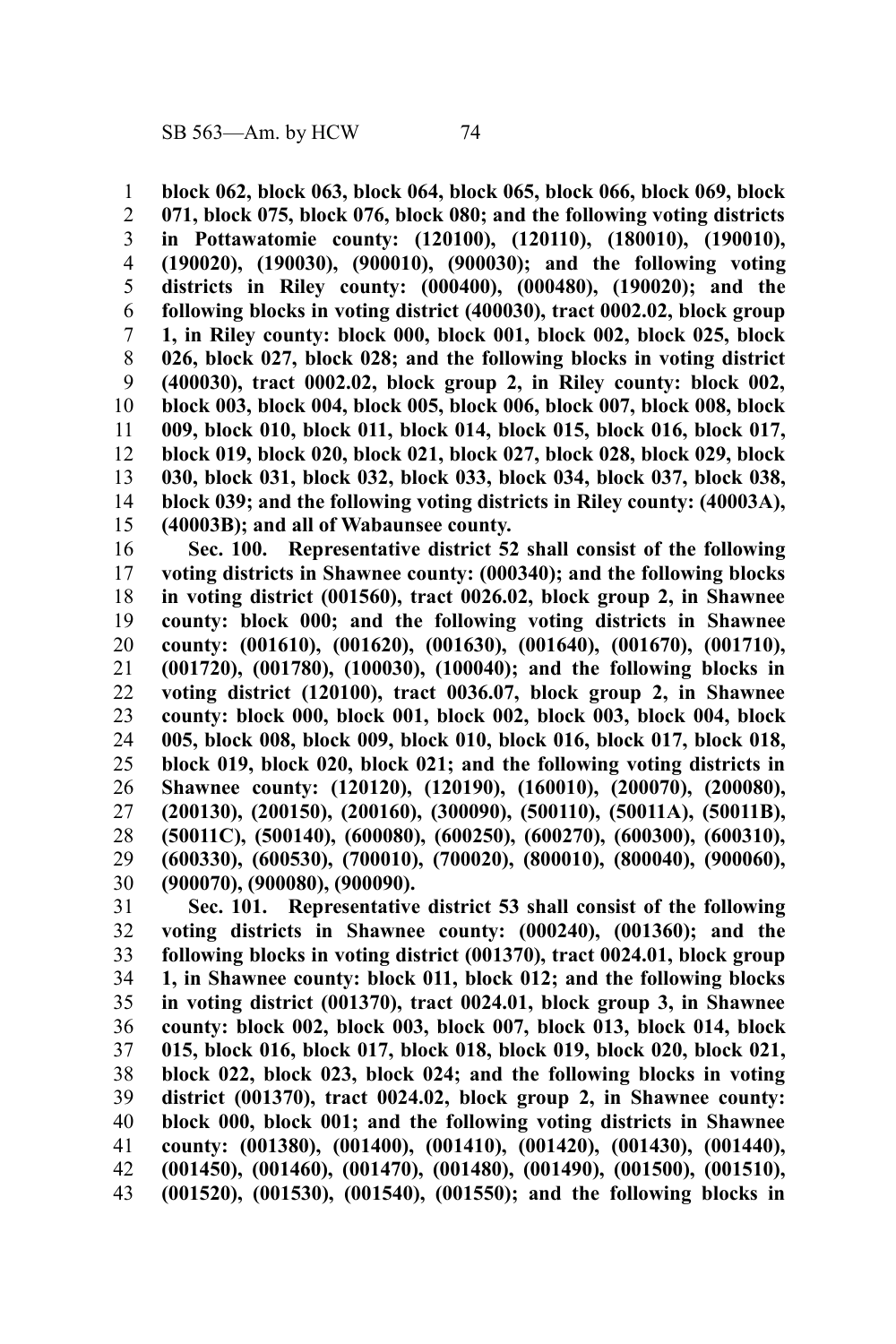**voting district (001560), tract0026.01, block group 3, in Shawnee county: block 026; and the following blocks in voting district (001560), tract 0027.01, block group 4, in Shawnee county: block 011, block 012, block 013, block 014, block 015, block 016, block 017, block 018, block 019, block 023, block 024, block 025; and the following voting districts in Shawnee county: (001570), (001590), (001600), (001760); and the following blocks in voting district (120100), tract 0024.01, block group 3, in Shawnee county: block 008, block 009, block 010, block 011, block 028, block 029; and the following voting districts in Shawnee county: (120130), (12013A), (120180), (120200), (160030), (200140), (400070), (400110), (500010), (600260), (600280), (600290), (600470), (600510), (600570), (600580), (800020).** 1 2 3 4 5 6 7 8 9 10 11 12

**Sec. 102. Representative district 54 shall consist of the following blocks in voting district (000007), tract 0103.00, block group 1, in Osage county: block 038, block 039, block 040, block 041, block 042, block 043, block 044; and the following voting districts in Osage county: (000040), (000050); and the following blocks in voting district (000060), tract 0105.00, block group 1, in Osage county: block 007, block 008, block 009, block 010, block 011, block 012, block 013, block 014, block 015, block 016, block 017, block 018, block 019, block 020, block 021, block 022, block 023, block 024, block 025, block 026, block 027, block 073, block 074, block 075, block 076, block 077, block 078, block 079, block 080, block 081, block 082, block 083, block 084, block 085, block 086, block 087, block 088, block 089, block 090, block 091, block 095, block 096, block 138, block 170, block 171; and the following blocks in voting district (000100), tract 0105.00, block group 1, in Osage county: block 000, block 001, block 002, block 003, block 004, block 005, block 006, block 035, block 061; and the following voting districts in Osage county: (000110), (000120), (000190), (000200), (000210); and the following blocks in voting district (000230), tract 0103.00, block group 1, in Osage county: block 053, block 054, block 068, block 069, block 070, block 071, block 072, block 075, block 078, block 079, block 457, block 460; and the following blocks in voting district (000260), tract 0009.00, block group 2, in Shawnee county: block 000, block 001, block 002, block 003, block 004, block 012, block 013, block 019, block 022, block 023, block 024, block 025, block 026, block 027, block 032, block 033, block 034, block 035, block 036, block 037, block 038, block 039, block 040, block 041, block 042, block 045, block 046, block 047, block 049, block 061; and the following blocks in voting district (000260), tract 0039.01, block group 1, in Shawnee county: block 000, block 001, block 002, block 003, block 004, block 005, block 006, block 011, block 012, block 013, block 014, block 015, block 016, block 017, block 018, block 019, block** 13 14 15 16 17 18 19 20 21 22 23 24 25 26 27 28 29 30 31 32 33 34 35 36 37 38 39 40 41 42 43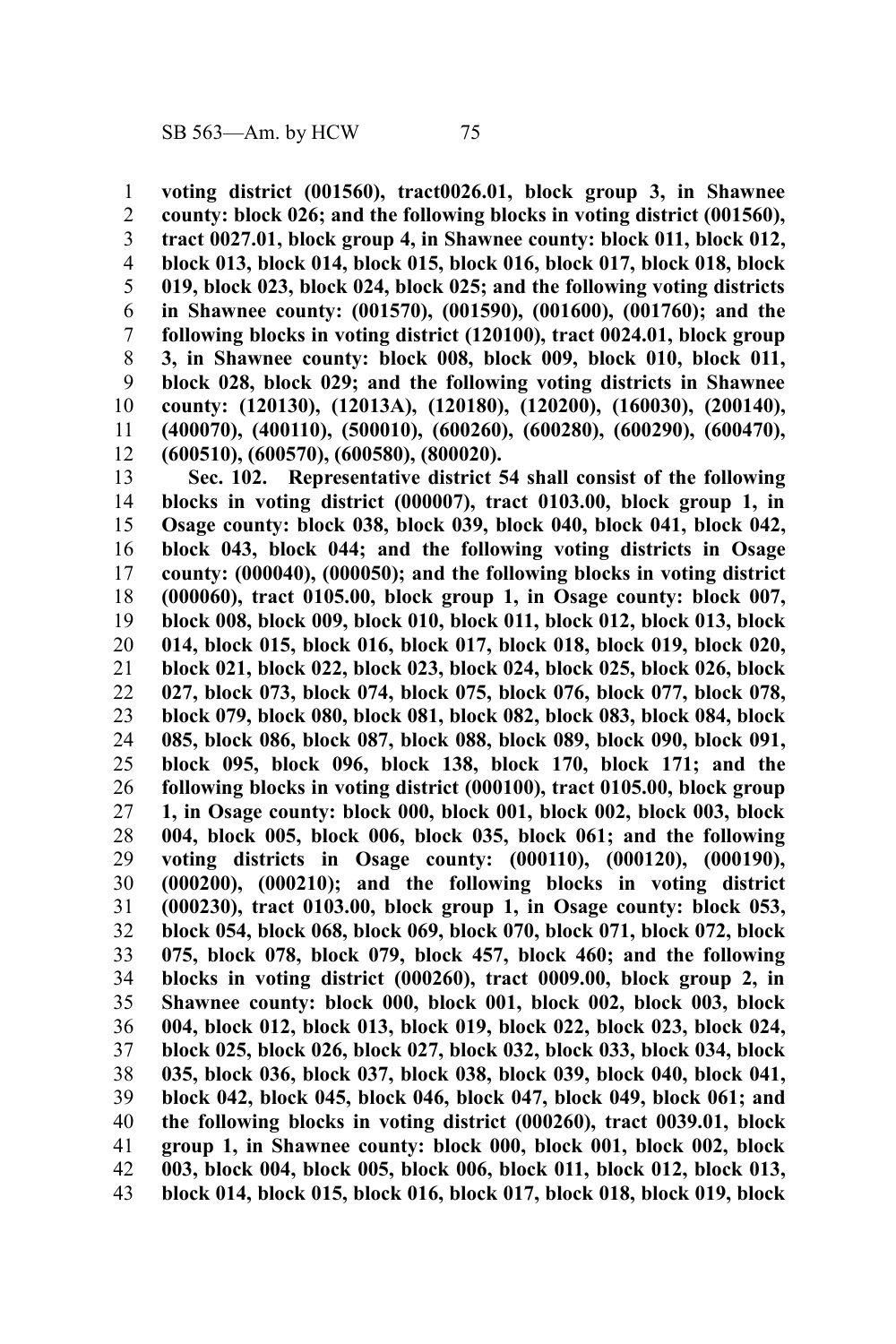**040, block 041; and the following blocks in voting district (000260), tract 0039.01, block group 3, in Shawnee county: block 000, block 001, block 002, block003, block 004, block 005, block 008, block 009, block 010, block 016; and the following voting districts in Shawnee county: (000270); and the following blocks in voting district (000280), tract 0039.02, block group 1, in Shawnee county: block 021, block 033, block 034, block 035, block 036, block 044, block 045, block 053, block 054, block 058, block 059; and the following voting districts in Shawnee county: (000290), (000370), (001030), (001680), (001890), (120020), (120040), (120080), (12008A), (120090), (12010A), (120310), (120320), (170030), (200050), (600170), (600180), (600190), (600490), (600500), (900110), (900120), (900140).** 1 2 3 4 5 6 7 8 9 10 11 12

**Sec. 103. Representative district 55 shall consist of the following voting districts in Shawnee county: (000590), (000600), (000610), (000630), (000640), (000650), (000740), (001040), (001050), (001060), (001070), (001080), (001090), (001100), (001120), (001130), (001140), (001150), (001160), (001170), (001180), (001190), (001200), (001210), (001220), (001230), (001240), (001250), (600020); and the following blocks in voting district (900030), tract 0022.00, block group 1, in Shawnee county: block 000.** 13 14 15 16 17 18 19 20

**Sec. 104. Representative district 56 shall consist of the following blocks in voting district (000280), tract 0039.02, block group 1, in Shawnee county: block 022, block 023, block 024, block 025, block 026, block 027, block 028, block 029, block 046, block 047, block 048, block 055, block 103; and the following voting districts in Shawnee county: (000960), (000970), (000980), (000990), (001000), (001270), (001280), (001290), (001300), (001310), (001320), (001330), (001340), (001350), (001650), (120160), (12016A), (120170), (120250), (120290), (120300), (500160), (600090), (600110), (600200), (600210), (600440), (800060), (800070), (900010).** 21 22 23 24 25 26 27 28 29 30

**Sec. 105. Representative district 57 shall consist of the following voting districts in Shawnee county: (000080), (000250); and the following blocks in voting district (000260), tract 0009.00, block group 2, in Shawnee county: block 005; and the following voting districts in Shawnee county: (000300), (000410), (000420), (000430), (000440), (000480), (000490), (000500), (000510), (000520), (000530), (000540), (000550), (000560), (000570), (000580), (000690), (000700), (000710), (000800); and the following blocks in voting district (001370), tract 0035.00, block group 1, in Shawnee county: block 150, block 151; and the following voting districts in Shawnee county: (001910), (120030), (120050), (120210), (120270), (200170), (200180), (500120); and the following blocks in voting district (600010), tract 0007.00, block group 1, in Shawnee county: block 002, block 003; and the following blocks** 31 32 33 34 35 36 37 38 39 40 41 42 43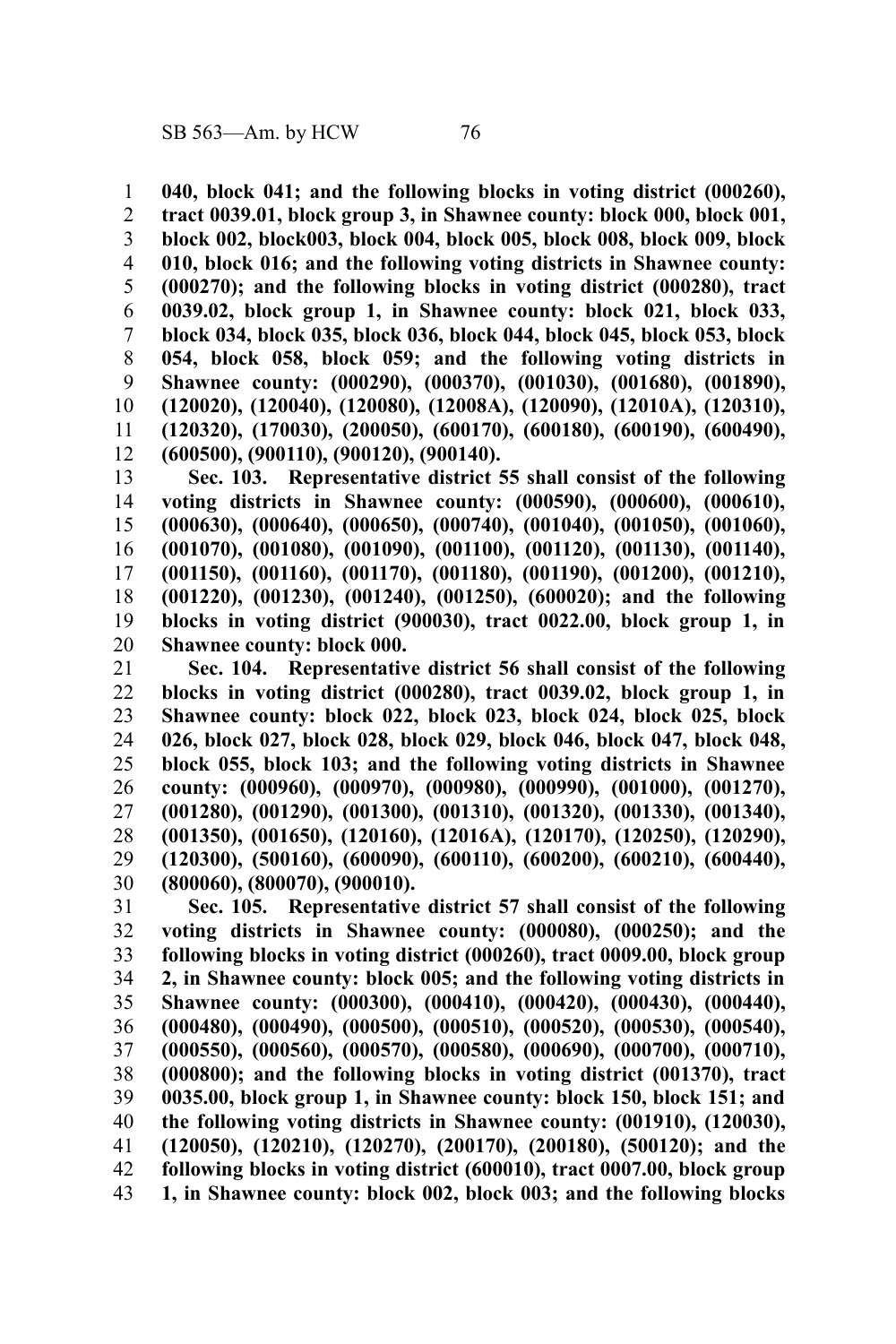**in voting district (600010), tract 0008.00, block group 1, in Shawnee county: block 017; and the following blocks in voting district (600050), tract 0035.00, block group 1, in Shawnee county: block 143, block 147; and thefollowing blocks in voting district (900030), tract 0007.00, block group 1, in Shawnee county: block 016, block 017, block 018; and the following blocks in voting district (900030), tract 0007.00, block group 2, in Shawnee county: block 014, block 021, block 023, block 024, block 025, block 026, block 027, block 028, block 033, block 034, block 035, block 036, block 037, block 038, block 039, block 040, block 041, block 042, block 043, block 044, block 045, block 046, block 047, block 048, block 049, block 050, block 051, block 052, block 053, block 054, block 055, block 056, block 057, block 058, block 062, block 063, block 064, block 065, block 066, block 067, block 068, block 069, block 070, block 071, block 072, block 073, block 074, block 075, block 076, block 077, block 078, block 084, block 085, block 086, block 087, block 088, block 089, block 090, block 096, block 097, block 098, block 099, block 100, block 102, block 109, block 111, block 112; and the following blocks in voting district (900030), tract 0035.00, block group 1, in Shawnee county: block 146.** 1 2 3 4 5 6 7 8 9 10 11 12 13 14 15 16 17 18 19

**Sec. 106. Representative district 58 shall consist of the following voting districts in Shawnee county: (000190), (000310), (000660), (000750), (000760), (000770), (000780), (000820), (000830), (000840), (000850), (000860), (000870), (000880), (000890), (000920), (000930), (000940), (000950), (001010), (100060), (120220), (120230), (120240), (120260), (120280), (500070), (500080), (600140), (600420), (600430).** 20 21 22 23 24 25

**Sec. 107. Representative district 59 shall consist of the following voting districts in Franklin county: (000010), (000020), (000030), (000040), (000060), (000070), (000080), (000090), (000100), (000110), (00012A), (00013A), (00013B), (00013C), (000140), (000150), (000160), (000180), (000190), (00020A), (000210), (000220), (000230), (000240), (000250), (900010).** 26 27 28 29 30 31

**Sec. 108. Representative district 60 shall consist of the following voting districts in Lyon county: (000010), (000020); and the following blocks in voting district (000030), tract 0001.03, block group 1, in Lyon county: block 035, block 036; and the following blocks in voting district (000030), tract 0005.00, block group 1, in Lyon county: block 003, block 004, block 005, block 006, block 008, block 009, block 010, block 011, block 012, block 013, block 014, block 015, block 016, block 017, block 018, block 019, block 020, block 021, block 022, block 023, block 024, block 025, block 026, block 027, block 028, block 030; and the following blocks in voting district (000030), tract 0005.00, block group 2, in Lyon county: block 000, block 001, block 002, block 003, block 004, block 005, block 006, block 007, block 008, block 019, block** 32 33 34 35 36 37 38 39 40 41 42 43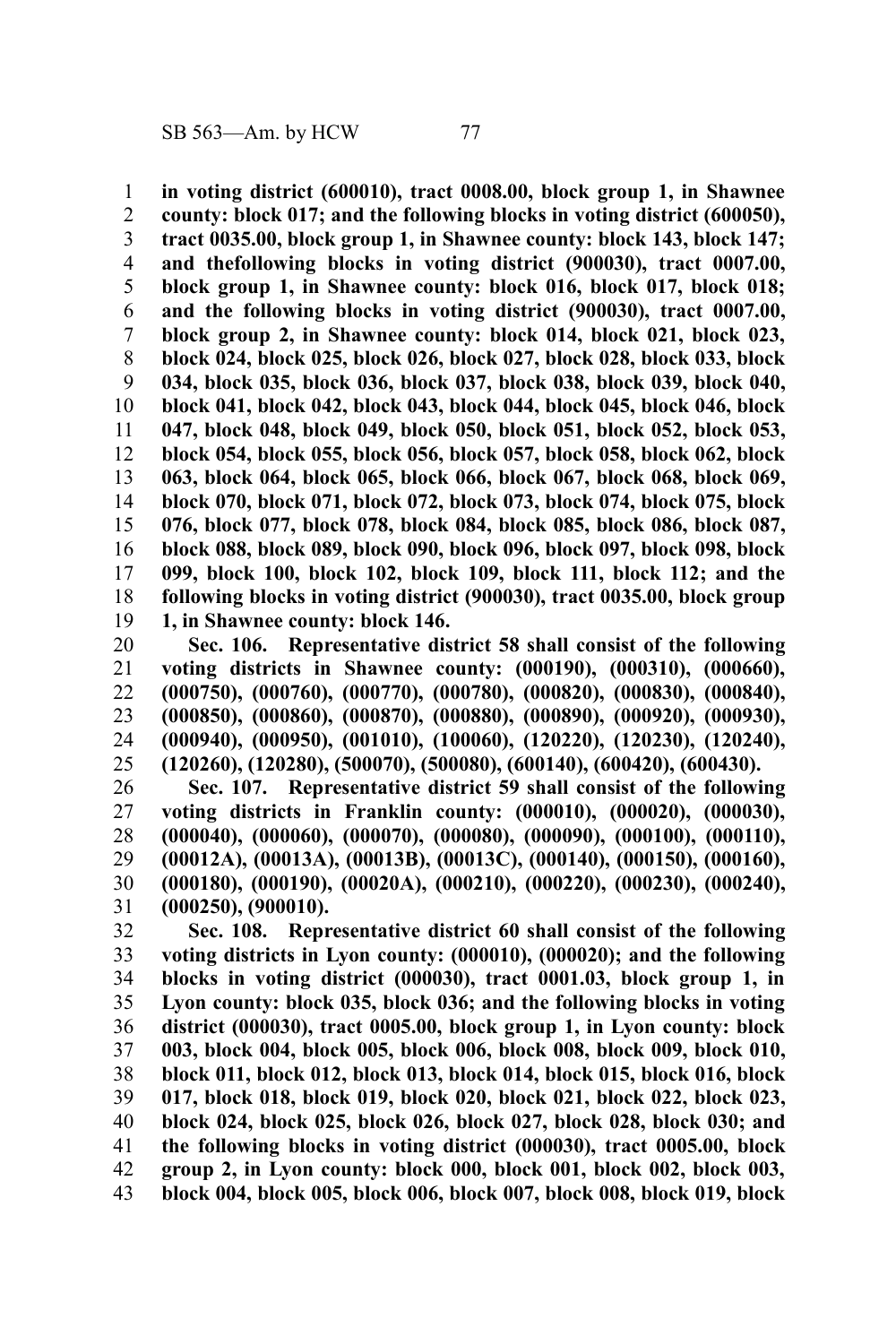**020, block 021, block 022, block 023, block 024, block 025, block 026, block 027, block 028, block 029, block 030, block 031, block 032, block 033, block 034, block 035, block 036, block 046, block 047, block 048, block 049, block 050,block 051; and the following blocks in voting district (000030), tract 0005.00, block group 3, in Lyon county: block 000, block 001, block 002, block 003, block 014, block 015, block 016, block 017; and the following voting districts in Lyon county: (00005A), (00005B), (00005C), (000070), (000080), (000090), (000100), (000110), (000120), (000130), (00013A), (000140), (000150), (000160), (000170), (00017A), (00017C), (000180), (000190), (000200), (000240); and the following blocks in voting district (000270), tract 0003.00, block group 4, in Lyon county: block 016, block 017; and the following blocks in voting district (000270), tract 0007.00, block group 1, in Lyon county: block 199; and the following blocks in voting district (000270), tract 0007.00, block group 2, in Lyon county: block 001, block 002, block 004, block 009, block 010, block 011, block 012, block 013, block 014, block 015, block 016, block 017, block 018, block 019, block 021, block 022, block 023, block 024, block 025, block 026, block 027, block 028, block 029, block 030, block 031, block 032, block 033, block 034, block 035, block 036, block 037, block 038, block 039, block 040, block 041, block 042, block 043, block 044, block 045, block 046, block 047, block 048, block 049, block 050, block 057, block 059, block 060, block 061, block 062, block 063, block 064, block 065, block 075, block 076, block 082, block 089, block 092, block 093, block 202, block 203, block 204; and the following blocks in voting district (00028A), tract 0001.03, block group 1, in Lyon county: block 000, block 001, block 003, block 004, block 005, block 024, block 025, block 029, block 032, block 033, block 037, block 038; and the following blocks in voting district (00028A), tract 0002.01, block group 2, in Lyon county: block 019; and the following blocks in voting district (00028A), tract 0005.00, block group 1, in Lyon county: block 001, block 002; and the following blocks in voting district (00028A), tract 0006.00, block group 2, in Lyon county: block 226, block 227, block 228, block 234, block 235, block 238, block 239, block 241, block 242, block 243, block 244, block 245, block 246, block 248, block 257, block 258, block 259, block 265; and the following voting districts in Lyon county: (00028B), (00028C); and the following blocks in voting district (000290), tract 0002.02, block group 1, in Lyon county: block 000, block 001, block 002, block 004, block 008, block 015; and the following blocks in voting district (000290), tract 0003.00, block group 4, in Lyon county: block 005, block 006, block 007, block 008, block 011; and the following blocks in voting district (000290), tract 0006.00, block group 2, in Lyon county: block 218, block 219, block 220, block 223; and the following blocks in** 1 2 3 4 5 6 7 8 9 10 11 12 13 14 15 16 17 18 19 20 21 22 23 24 25 26 27 28 29 30 31 32 33 34 35 36 37 38 39 40 41 42 43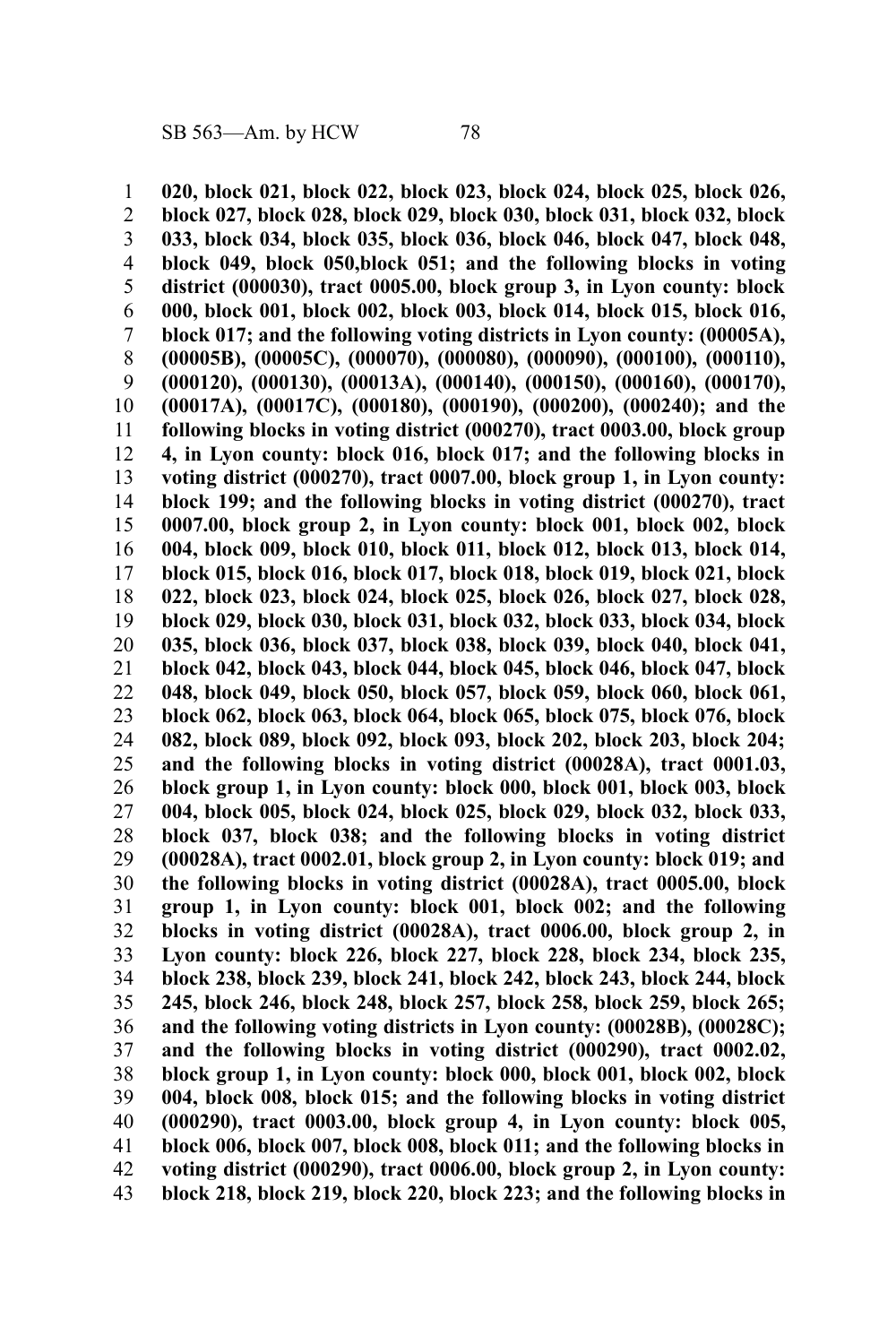**voting district (000290), tract 0007.00, block group 1, in Lyon county: block 187, block 188, block 189, block 190, block 191, block 192, block 193, block 194, block 196, block 197, block 198; and the following blocks in voting district (000290), tract 0007.00, block group 2, in Lyon county: block 000,block 005, block 006, block 007, block 078, block 079, block 080, block 081, block 083, block 084, block 085, block 094; and the following voting districts in Lyon county: (00029A), (300010), (900030), (900040), (900070).** 1 2 3 4 5 6 7 8

**Sec. 109. Representative district 61 shall consist of the following voting districts in Jackson county: (000010), (000020); and the following blocks in voting district (000050), tract 0826.00, block group 5, in Jackson county: block 010, block 011, block 012; and the following blocks in voting district (000050), tract 0827.00, block group 1, in Jackson county: block 009, block 010, block 011, block 023, block 024, block 026, block 073; and the following blocks in voting district (000050), tract 0827.00, block group 2, in Jackson county: block 018, block 019, block 027, block 028, block 029, block 032, block 033, block 034, block 035, block 036, block 037, block 038; and the following blocks in voting district (000050), tract 0828.00, block group 1, in Jackson county: block 178, block 182, block 183, block 184, block 193, block 194, block 195, block 196, block 197, block 198, block 199, block 200, block 207, block 213, block 214, block 215, block 216, block 217, block 218, block 219, block 225, block 226, block 229, block 230, block 231; and the following blocks in voting district (000050), tract 0828.00, block group 2, in Jackson county: block 000, block 001, block 002, block 003, block 004, block 005; and the following voting districts in Jackson county: (000070); and the following blocks in voting district (00008A), tract 0827.00, block group 1, in Jackson county: block 025, block 031, block 032, block 033, block 034, block 035, block 036, block 037, block 038, block 039, block 046, block 047, block 048, block 049, block 050, block 051, block 052, block 053, block 054, block 055, block 056, block 057, block 058, block 059, block 063, block 064, block 066, block 069, block 070, block 071, block 072; and the following blocks in voting district (00008A), tract 0827.00, block group 3, in Jackson county: block 000, block 001, block 002, block 003, block 004, block 005, block 006, block 007, block 008, block 009, block 010, block 011, block 012, block 013, block 014, block 015, block 016; and the following blocks in voting district (00008A), tract 0827.00, block group 4, in Jackson county: block 000, block 001, block 012, block 013, block 014, block 015; and the following voting districts in Jackson county: (000090), (00010A); and the following blocks in voting district (000110), tract 0828.00, block group 1, in Jackson county: block 112, block 171; and the following voting districts in Jackson county:** 9 10 11 12 13 14 15 16 17 18 19 20 21 22 23 24 25 26 27 28 29 30 31 32 33 34 35 36 37 38 39 40 41 42 43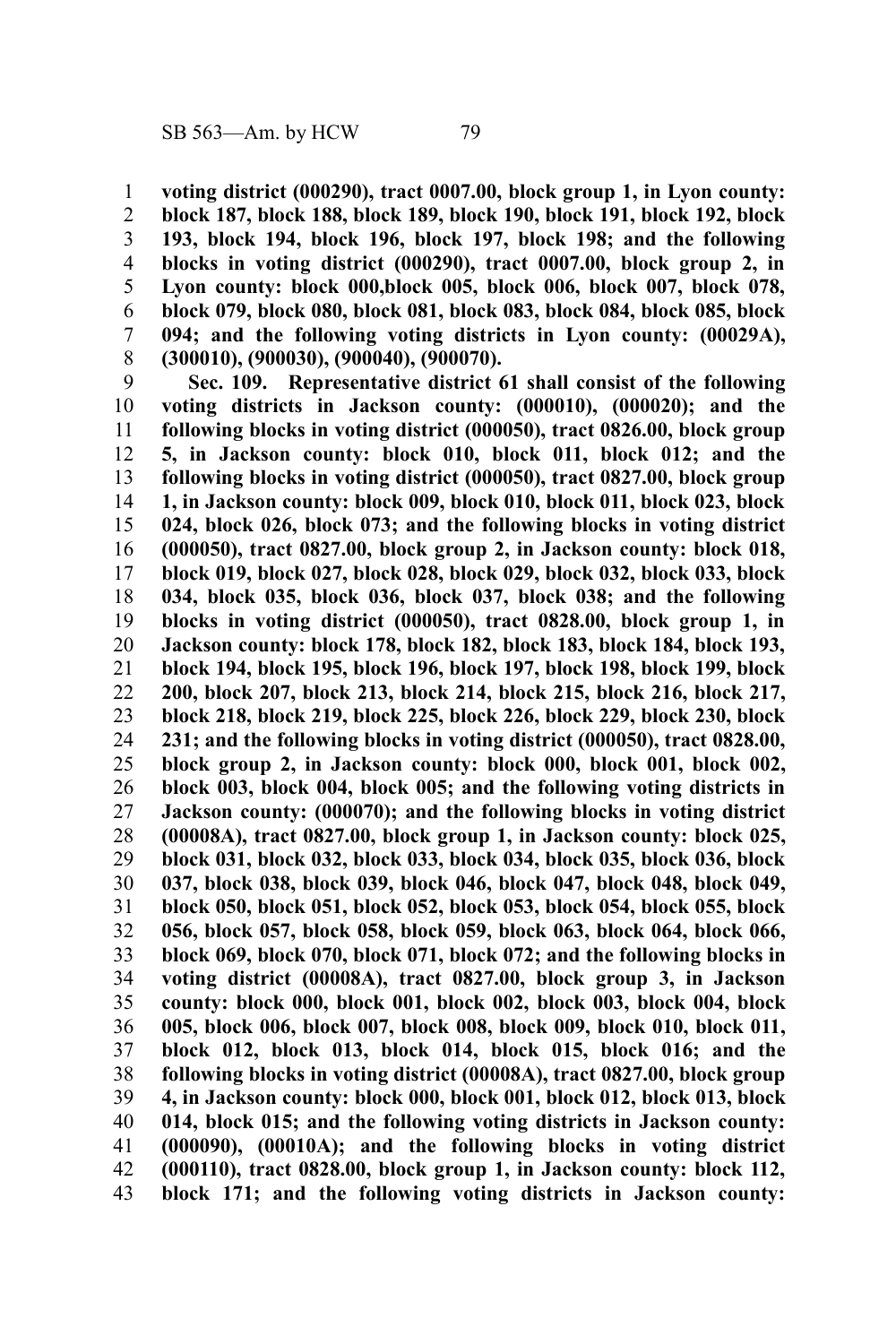**(000130), (000170); and the following voting districts in Pottawatomie county: (000010); and the following blocks in voting district (000020), tract 0001.01, block group 2, in Pottawatomie county: block 010, block 011, block 039, block 040, block 041, block 042, block 043, block 044, block 045, block 046, block 047, block 048, block 049, block 050, block 051, block 052, block 053,block 054, block 055, block 056, block 057, block 058, block 059, block 060, block 061, block 062, block 064, block 065, block 066, block 067, block 068, block 069, block 070, block 071, block 072, block 073, block 074, block 075, block 076, block 077, block 078, block 079, block 080, block 085, block 086, block 087, block 088, block 089; and the following blocks in voting district (000020), tract 0004.00, block group 3, in Pottawatomie county: block 167, block 168, block 169, block 170, block 171, block 172, block 173, block 174, block 175, block 176; and the following voting districts in Pottawatomie county: (000030), (000040), (000050), (000060), (000070), (000080), (000090), (000100), (000110), (000130), (000140), (000150), (000160), (000170), (000180), (000190), (000210), (000220), (000230), (000240), (120020); and the following blocks in voting district (120030), tract 0001.01, block group 1, in Pottawatomie county: block 143, block 144, block 151; and the following blocks in voting district (120030), tract 0001.01, block group 2, in Pottawatomie county: block 031, block 032, block 038, block 063; and the following blocks in voting district (120030), tract 0001.02, block group 2, in Pottawatomie county: block 000, block 001, block 002, block 003, block 004, block 005, block 006, block 007, block 008, block 009, block 010, block 011, block 012, block 013, block 014, block 033, block 034, block 045; and the following blocks in voting district (120030), tract 0002.00, block group 1, in Pottawatomie county: block 005, block 006, block 007; and the following voting districts in Pottawatomie county: (120060); and the following blocks in voting district (120080), tract 0001.01, block group 1, in Pottawatomie county: block 148, block 149; and the following blocks in voting district (120080), tract 0002.00, block group 1, in Pottawatomie county: block 008, block 009, block 011, block 012, block 013; and the following blocks in voting district (120080), tract 0002.00, block group 3, in Pottawatomie county: block 000, block 001, block 002, block 003; and the following blocks in voting district (120080), tract 0003.00, block group 1, in Pottawatomie county: block 189, block 190, block 191, block 192; and the following blocks in voting district (000140), tract 0002.02, block group 3, in Riley county: block 000, block 001, block 005, block 008, block 009, block 011, block 020, block 022; and the following blocks in voting district (000140), tract 0002.02, block group 4, in Riley county: block 017, block 020, block 022, block 023; and the following voting districts in Riley** 1 2 3 4 5 6 7 8 9 10 11 12 13 14 15 16 17 18 19 20 21 22 23 24 25 26 27 28 29 30 31 32 33 34 35 36 37 38 39 40 41 42 43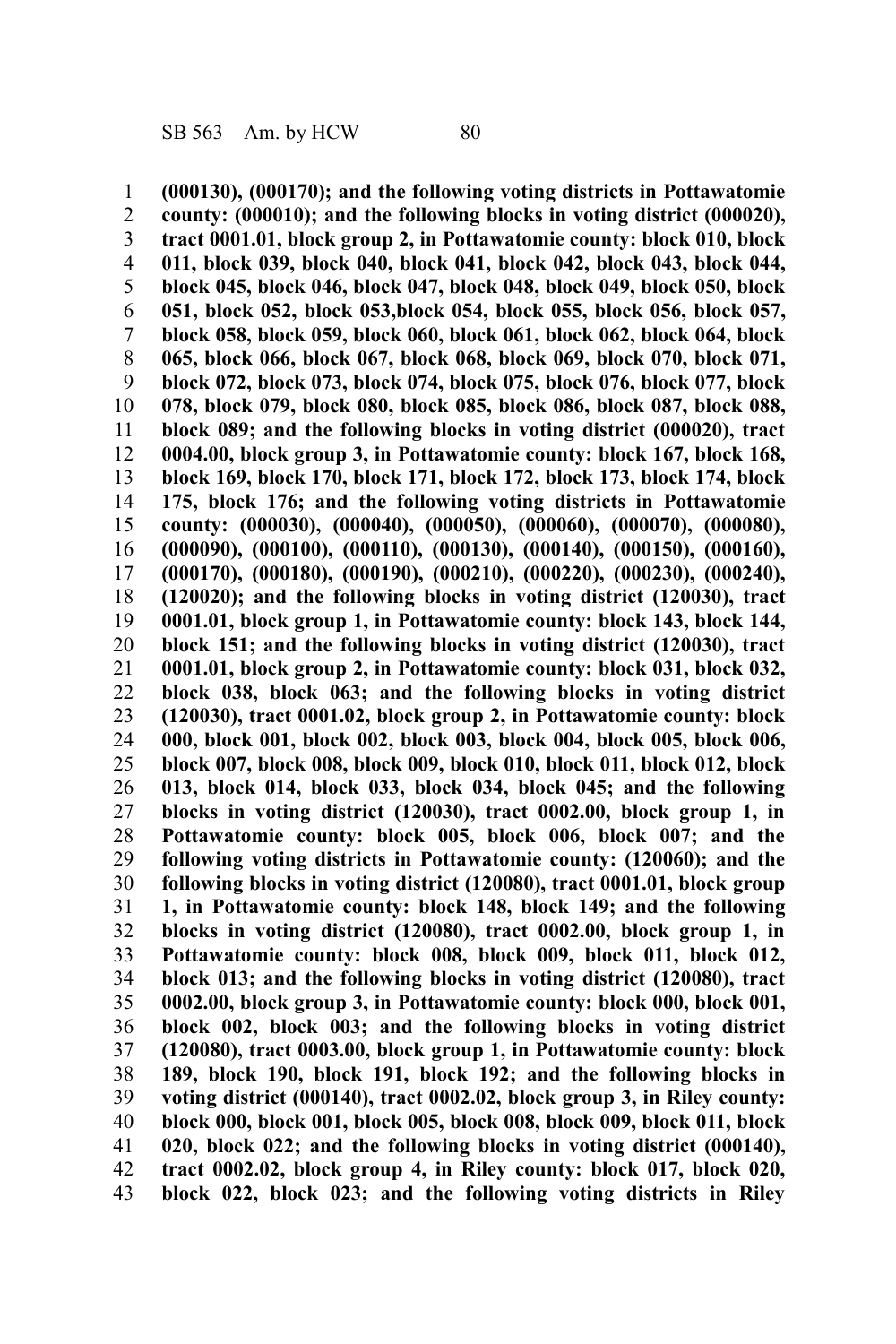**county: (00042B), (00042C); and the following blocks in voting district** 1

**(190010), tract 0002.01, block group 2, in Riley county: block 000, block 001, block 003, block 004, block 005, block 006, block 007, block 008; and the following blocks in voting district (190010), tract 0002.02, block group 2, in Riley county: block 012, block 013; and the following voting districts in Riley county: (300020), (500030).** 2 3 4 5 6

**Sec. 110. Representative district 62 shall consist of all of Brown county; and the following blocks in voting district (000050), tract 0826.00, block group 5, in Jackson county: block 006, block 007, block 008, block 009, block 013, block 014, block 015, block 046, block 047, block 048, block 049, block 050; and the following blocks in voting district (000050), tract 0827.00, block group 1, in Jackson county: block 027, block 028, block 029, block 030, block 065; and the following blocks in voting district (000050), tract 0827.00, block group 2, in Jackson county: block 000, block 001, block 003, block 004, block 005, block 039, block 040, block 041, block 042; and the following blocks in voting district (000050), tract 0827.00, block group 3, in Jackson county: block 023, block 024; and the following voting districts in Jackson county: (000060); and the following blocks in voting district (00008A), tract 0827.00, block group 1, in Jackson county: block 067, block 068; and the following voting districts in Jackson county: (00008B), (00010B); and the following blocks in voting district (000110), tract 0828.00, block group 1, in Jackson county: block 000, block 001, block 002, block 003, block 004, block 005, block 006, block 007, block 051, block 052, block 053, block 057, block 058, block 059, block 060, block 061, block 062, block 063, block 064, block 065, block 066, block 067, block 068, block 069, block 070, block 071, block 072, block 073, block 074, block 075, block 076, block 077, block 078, block 079, block 080, block 081, block 082, block 083, block 084, block 085, block 086, block 087, block 088, block 089, block 090, block 091, block 092, block 093, block 094, block 095, block 096, block 097, block 098, block 099, block 100, block 101, block 102, block 103, block 104, block 105, block 106, block 107, block 108, block 109, block 110, block 111, block 113, block 114, block 115, block 116, block 117, block 118, block 119, block 120, block 122, block 123, block 124, block 125, block 235, block 236, block 237; and the following voting districts in Jackson county: (000120), (000140), (000150), (000160), (000180); and all of Nemaha county.** 7 8 9 10 11 12 13 14 15 16 17 18 19 20 21 22 23 24 25 26 27 28 29 30 31 32 33 34 35 36 37 38

**Sec. 111. Representative district 63 shall consist of all of Atchison county; and all of Doniphan county.** 39 40

**Sec. 112. Representative district 64 shall consist of all of Clay county; and the following voting districts in Cloud county: (000020); and the following blocks in voting district (000040), tract 9771.00,** 41 42 43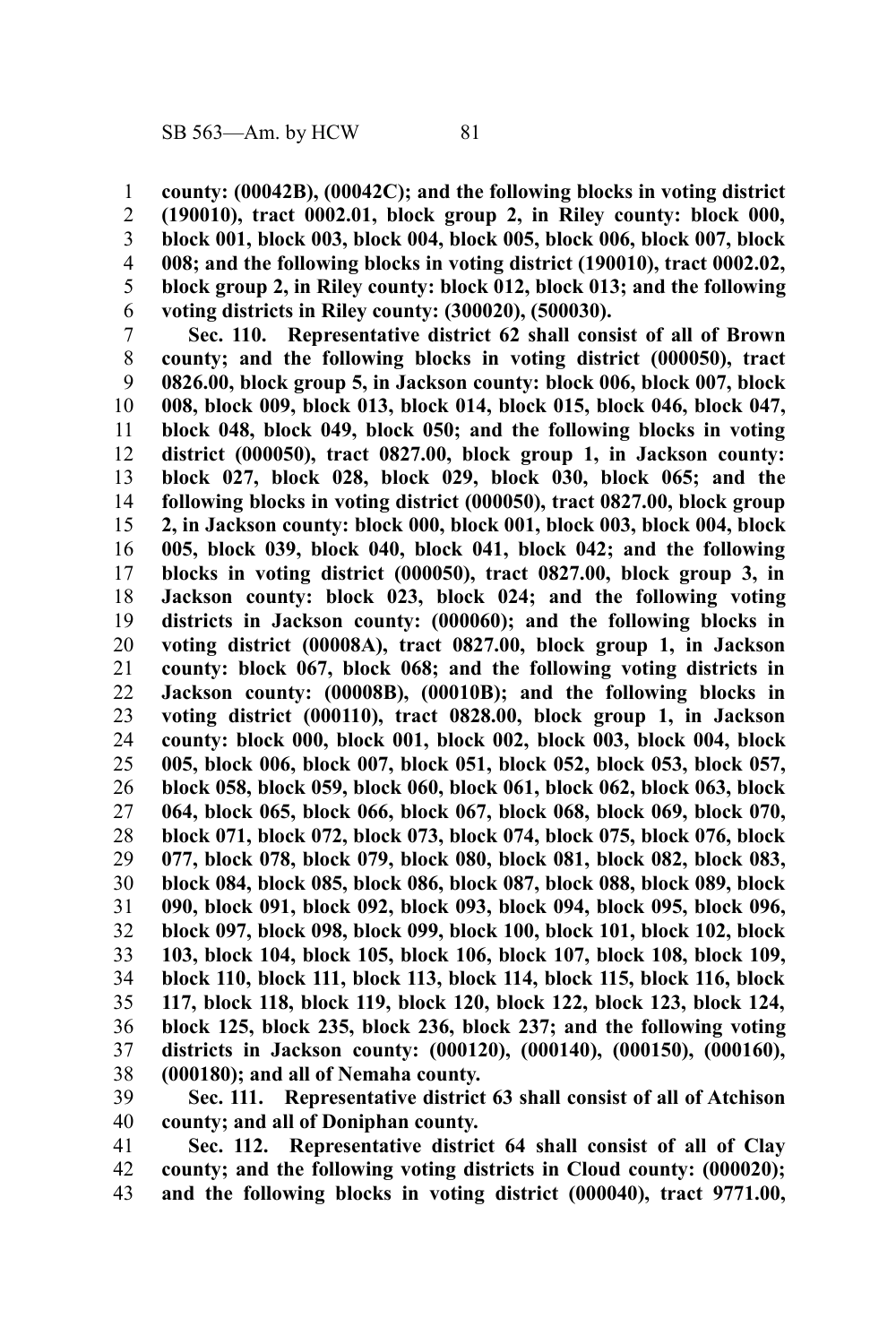**block group 2, in Cloud county: block 192, block 193, block 194, block 195, block 196, block 199, block 200, block 201, block 202, block 302, block 303, block 304, block 305, block 306, block 311, block 312, block 313, block 314, block 315, block 319, block 320, block 321, block 322, block 323, block 324, block 325, block 329, block 330, block 331, block 332, block 341, block 342, block 343, block 344; and the following voting districts in Cloud county: (000050); and the following blocks in voting district(00011A), tract 9771.00, block group 2, in Cloud county: block 151, block 172, block 173, block 540, block 541; and the following blocks in voting district (00011A), tract 9772.00, block group 2, in Cloud county: block 001, block 009, block 010, block 021, block 022, block 050, block 051, block 054, block 055, block 056, block 057; and the following voting districts in Cloud county: (000120), (000130), (000160), (000170), (000180), (000190); and the following blocks in voting district (000200), tract 9771.00, block group 2, in Cloud county: block 023, block 024, block 025, block 026, block 029, block 030, block 041, block 042, block 043, block 044, block 045, block 049, block 050, block 051, block 052, block 053, block 054, block 539, block 542, block 545; and the following blocks in voting district (000200), tract 9772.00, block group 2, in Cloud county: block 011, block 012; and the following voting districts in Cloud county: (000220), (000230); and the following blocks in voting district (000260), tract 9771.00, block group 2, in Cloud county: block 347, block 354, block 357, block 366, block 369, block 370, block 487; and the following voting districts in Cloud county: (000280); and the following blocks in voting district (000070), tract 0841.00, block group 1, in Dickinson county: block 014, block 015, block 016, block 017, block 018, block 019, block 040; and the following voting districts in Dickinson county: (000090), (000100), (000110); and the following blocks in voting district (000140), tract 0841.00, block group 1, in Dickinson county: block 012, block 013; and the following blocks in voting district (000140), tract 0841.00, block group 2, in Dickinson county: block 181, block 182, block 189, block 190, block 191; and the following blocks in voting district (000260), tract 0841.00, block group 2, in Dickinson county: block 175, block 176, block 177, block 178, block 188, block 192; and the following voting districts in Dickinson county: (000290); and the following blocks in voting district (000320), tract 0841.00, block group 1, in Dickinson county: block 020, block 022, block 023, block 024, block 025, block 026, block 027, block 028, block 029, block 035; and the following voting districts in Riley county: (000020), (000030), (000040); and the following blocks in voting district (00005A), tract 0010.02, block group 2, in Riley county: block 000, block 001, block 002, block 003, block 004, block 005, block 006, block 007, block 008,** 1 2 3 4 5 6 7 8 9 10 11 12 13 14 15 16 17 18 19 20 21 22 23 24 25 26 27 28 29 30 31 32 33 34 35 36 37 38 39 40 41 42 43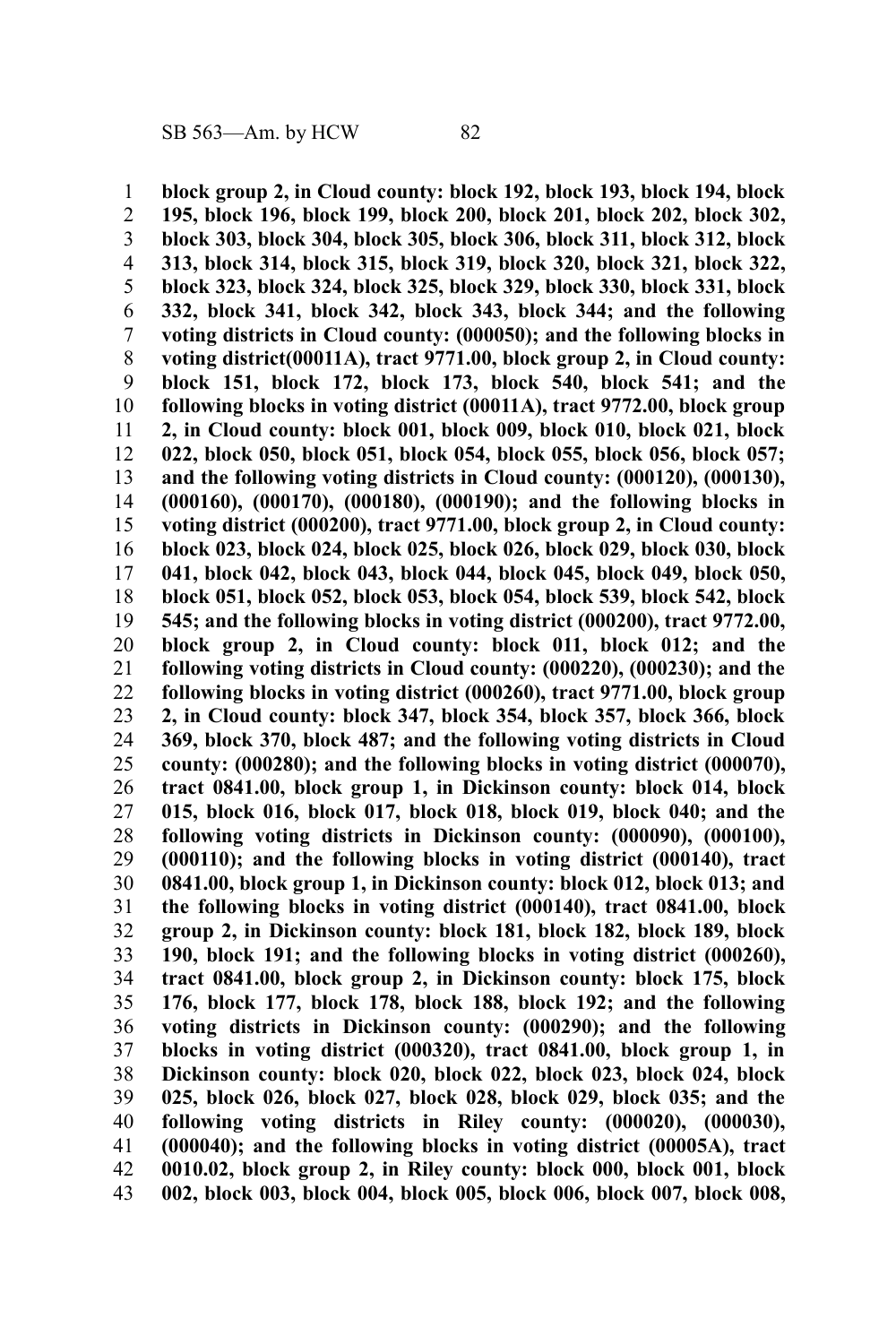**block 009, block 010, block 011, block 012, block 013, block 014, block 015, block 016, block 017, block 019, block 022, block 023, block 024, block 025, block 026, block 027; and the following blocks in voting district (00005A), tract 0010.02, block group 3, in Riley county: block 003, block 004, block 005, block 006, block 101, block 102; and the following blocks in voting district (00005A), tract 0010.02, block group 4, in Riley county: block 001, block 002, block 007; and the following blocks in voting district (00005A), tract 0010.02, block group 5, in Riley county: block 002; and the following blocks in voting district (00005A), tract 0013.02, block group 3, in Riley county: block 027; and the following blocks in voting district (00005A), tract 9800.00, block group 1, in Riley county: block 000, block 001, block 002, block 003, block 004, block 005, block 006, block 007, block 008, block 009, block 010, block 012, block 013, block 014, block 015, block 016, block 017, block 018, block 019, block 020, block 021, block 022, block 023, block 024, block 025, block 026, block 027, block 028, block 029, block 030, block 031, block 032, block 033, block 034, block 035, block 036, block 037, block 038, block 039, block 040, block 041, block 042, block 043, block 044, block 045, block 046, block 047, block 048, block 049, block 050, block 051, block 052, block 053, block 054, block 055, block 056, block 057, block 058, block 059, block 060, block 061, block 062, block 063, block 064, block 065, block 066, block 067, block 068, block 069, block 071, block 072, block 073, block 074, block 075, block 076, block 077, block 078, block 079, block 080, block 081, block 082, block 083, block 084, block 085, block 086, block 087, block 088, block 089, block 090, block 091, block 092, block 093, block 094, block 095, block 098, block 099; and the following blocks in voting district (00005B), tract 0010.02, block group 1, in Riley county: block 005, block 007; and the following blocks in voting district (00005B), tract 0010.02, block group 2, in Riley county: block 028, block 029; and the following blocks in voting district (00005B), tract 0010.02, block group 4, in Riley county: block 000, block 003, block 004, block 005, block 006; and the following blocks in voting district (00005B), tract 0010.02, block group 5, in Riley county: block 000, block 001, block 003; and the following voting districts in Riley county: (000060), (000070), (000080); and the following blocks in voting district (00039A), tract 0002.01, block group 1, in Riley county: block 018, block 020, block 021, block 022, block 024, block 025, block 030, block 036; and the following blocks in voting district (00039A), tract 0011.02, block group 1, in Riley county: block 003; and the following blocks in voting district (00039A), tract 0013.01, block group 2, in Riley county: block 000; and the following blocks in voting district (00039A), tract 0013.01, block group 3, in Riley county: block 000; and the following** 1 2 3 4 5 6 7 8 9 10 11 12 13 14 15 16 17 18 19 20 21 22 23 24 25 26 27 28 29 30 31 32 33 34 35 36 37 38 39 40 41 42 43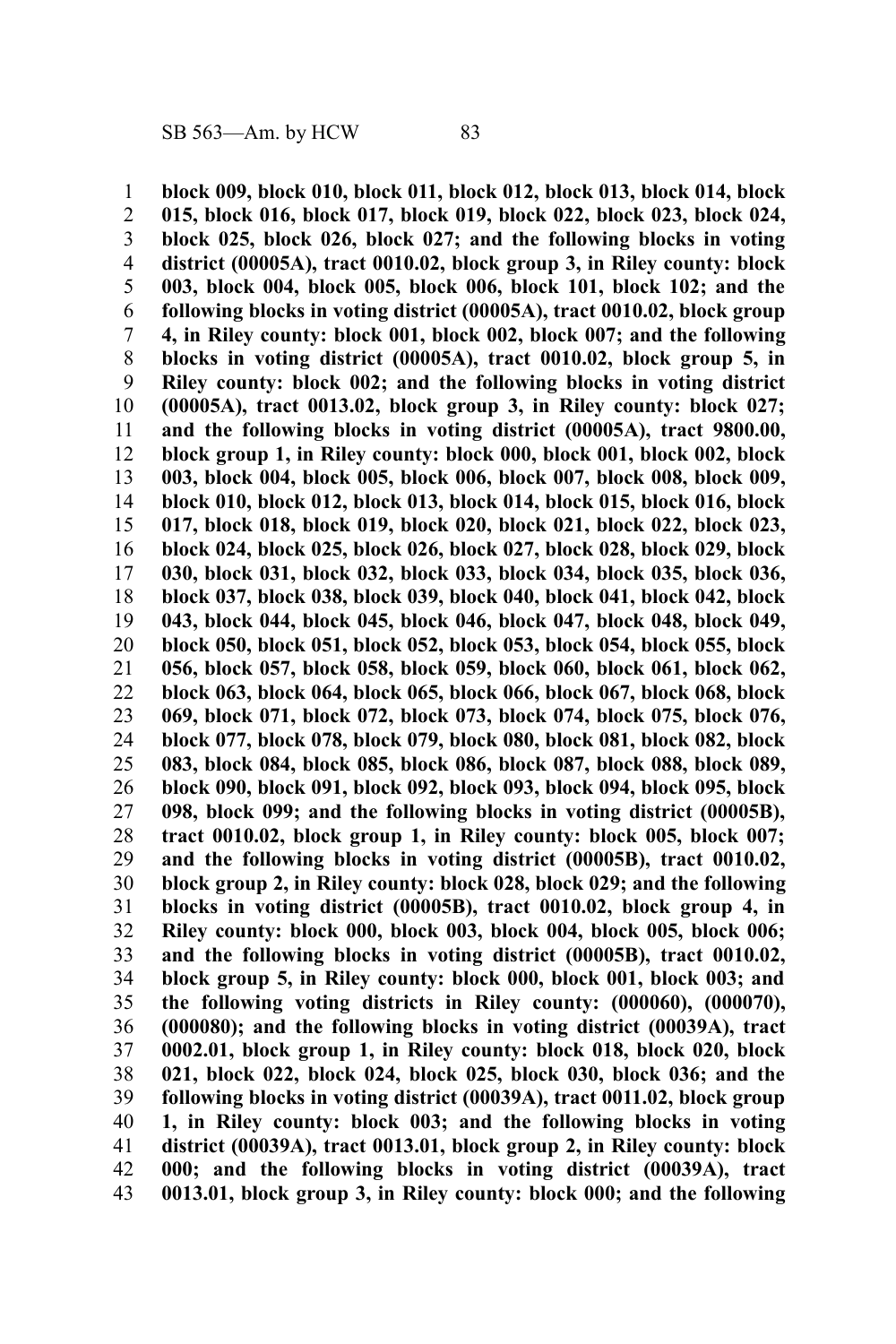**blocks in voting district (00039A), tract 0013.02, block group 1, in Riley county: block 074, block 075, block 076, block 082, block 083, block 084; and the following blocks in voting district (00039A), tract 0013.02, block group 3, in Riley county: block 000, block 001, block 028; and the following voting districts in Riley county: (000430), (000450), (000460); and the following blocks in voting district (00047A), tract 0006.02, block group 1, in Riley county: block 006, block 007, block 008; and the following blocks in voting district (00047A), tract 0013.01, block group 3, in Riley county: block 002, block 004, block 007, block 008, block 009; and the following blocks in voting district (00047A), tract 0013.02, block group 1, in Riley county: block 063, block 064, block 077, block 078, block 079; and the following blocks in voting district (00047A), tract 0013.02, block group 2, in Riley county: block 118, block 120, block 121, block 122, block 123, block 124, block 125, block 126; and the following blocks in voting district (00047A), tract 0013.02, block group 3, in Riley county: block 002, block 003, block 004, block 005, block 007, block 008, block 009, block 010, block 011, block 013, block 014, block 015, block 016, block 017, block 018, block 019, block 020, block 021, block 022, block 023, block 024, block 025, block 026, block 029; and the following blocks in voting district (00047A), tract 9800.00, block group 1, in Riley county: block 070; and the following voting districts in Riley county: (120050); and the following blocks in voting district (190010), tract 0002.01, block group 1, in Riley county: block 000, block 001, block 002, block 003, block 004, block 005, block 006, block 007, block 008, block 009, block 010, block 011, block 012, block 013, block 015, block 016, block 017, block 019, block 029, block 031, block 032, block 033, block 035; and the following voting districts in Riley county: (190030), (300030), (300050).** 1 2 3 4 5 6 7 8 9 10 11 12 13 14 15 16 17 18 19 20 21 22 23 24 25 26 27 28 29

**Sec. 113. Representative district 65 shall consist of the following blocks in voting district (00002A), tract 0003.00, block group 4, in Geary county: block 002; and the following blocks in voting district (00002A), tract 0006.01, block group 2, in Geary county: block 004, block 007, block 008, block 009, block 010, block 011, block 018, block 030; and the following blocks in voting district (00002B), tract 0003.00, block group 4, in Geary county: block 001, block 003; and the following blocks in voting district (00002B), tract 0006.01, block group 2, in Geary county: block 012, block 015, block 016, block 017, block 019, block 020, block 021, block 022, block 023, block 024, block 025, block 026, block 027, block 028, block 029, block 031, block 032, block 033, block 034, block 035, block 036, block 037, block 038, block 039, block 040, block 041, block 042, block 043, block 044; and the following voting districts in Geary county: (00002O), (00002P),** 30 31 32 33 34 35 36 37 38 39 40 41 42 43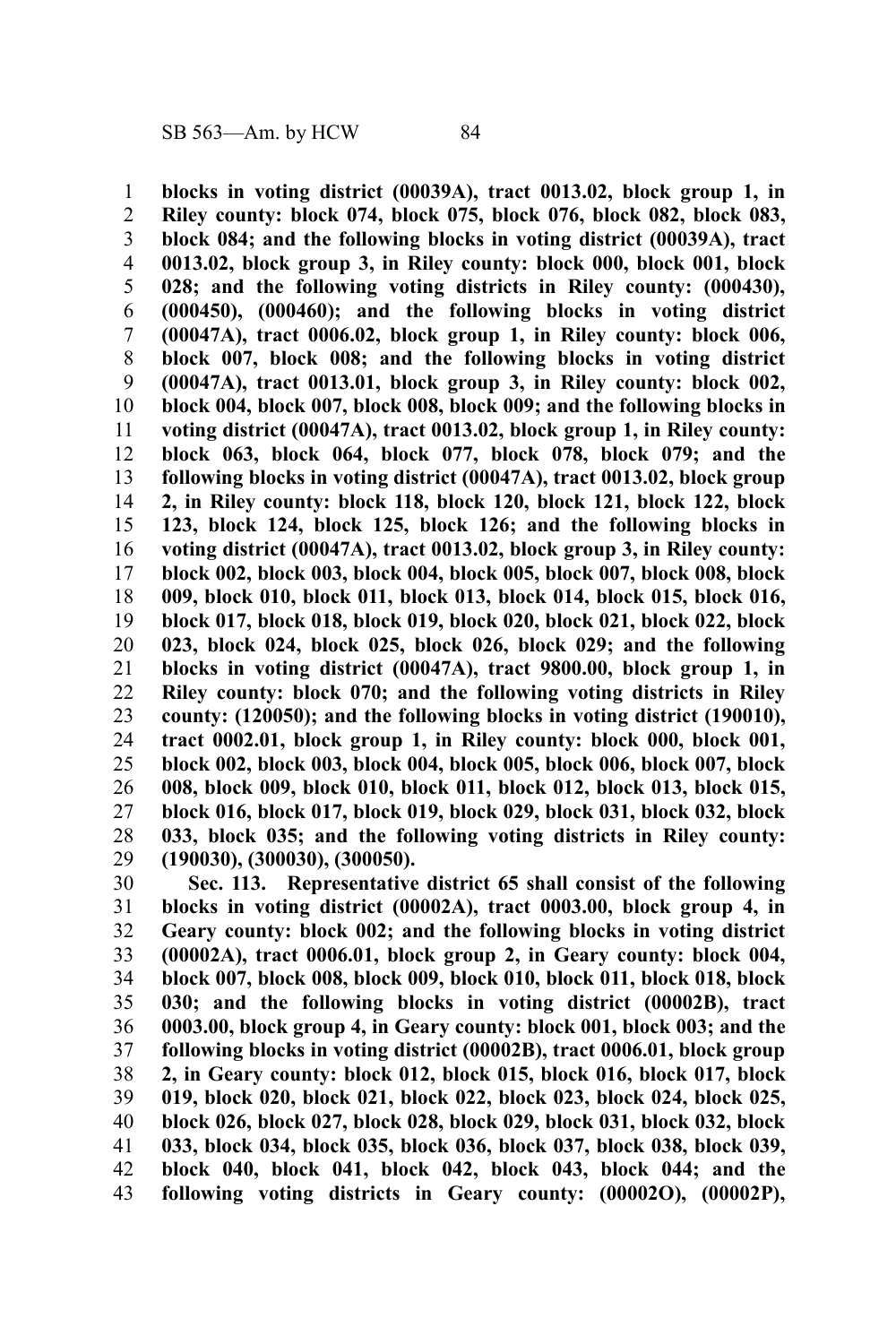**(00002Q), (00002R); and the following blocks in voting district (000080), tract 0005.00, block group 3, in Geary county: block 000, block 001, block 006, block 007, block 008, block 009, block 015, block 016, block 017, block 018, block 019, block 024, block 025, block 026, block 027, block 028, block 033, block 034, block 035, block 036, block 037, block 038, block 043, block 044; and the following blocks in voting district (000080), tract 0005.00, block group 4, in Geary county: block 000, block 001, block 004, block 005; and the following blocks in voting district (000090), tract 0004.02, block group 2, in Geary county: block 000, block 017; and the following blocks in voting district (000090), tract 0005.00, block group 3, in Geary county: block 002, block 003, block 004, block 005, block 010, block 011, block 012, block 013,block 014, block 020, block 021, block 022, block 023, block 029, block 030, block 031, block 032, block 039, block 040, block 041, block 042, block 045; and the following blocks in voting district (000090), tract 0005.00, block group 4, in Geary county: block 002, block 003; and the following voting districts in Geary county: (000100); and the following blocks in voting district (000110), tract 0004.01, block group 1, in Geary county: block 008; and the following blocks in voting district (000110), tract 0004.02, block group 2, in Geary county: block 001, block 002, block 003, block 004, block 005, block 008, block 009, block 010, block 016; and the following blocks in voting district (00013A), tract 0004.01, block group 2, in Geary county: block 007; and the following blocks in voting district (00013A), tract 0004.01, block group 3, in Geary county: block 014; and the following blocks in voting district (00013A), tract 0008.02, block group 2, in Geary county: block 043, block 044, block 048; and the following blocks in voting district (000140), tract 0005.00, block group 1, in Geary county: block 001, block 002, block 009, block 010, block 011, block 015, block 016, block 021, block 022, block 035, block 036, block 039, block 040, block 044, block 045; and the following voting districts in Geary county: (000150), (00016A); and the following blocks in voting district (000180), tract 0002.00, block group 2, in Geary county: block 000, block 001, block 004, block 005, block 008, block 009, block 010, block 011, block 012, block 013, block 014, block 015, block 016, block 017, block 027, block 028, block 029, block 030, block 031, block 032, block 036, block 037, block 038, block 039, block 040; and the following voting districts in Geary county: (000190), (000210), (00022A), (00022B); and the following blocks in voting district (000230), tract 0002.00, block group 3, in Geary county: block 000, block 001, block 002, block 005, block 006, block 007, block 008, block 011, block 012, block 013, block 014, block 018, block 019, block 020, block 021, block 022, block 023, block 024, block 025, block 026, block 027, block 028;** 1 2 3 4 5 6 7 8 9 10 11 12 13 14 15 16 17 18 19 20 21 22 23 24 25 26 27 28 29 30 31 32 33 34 35 36 37 38 39 40 41 42 43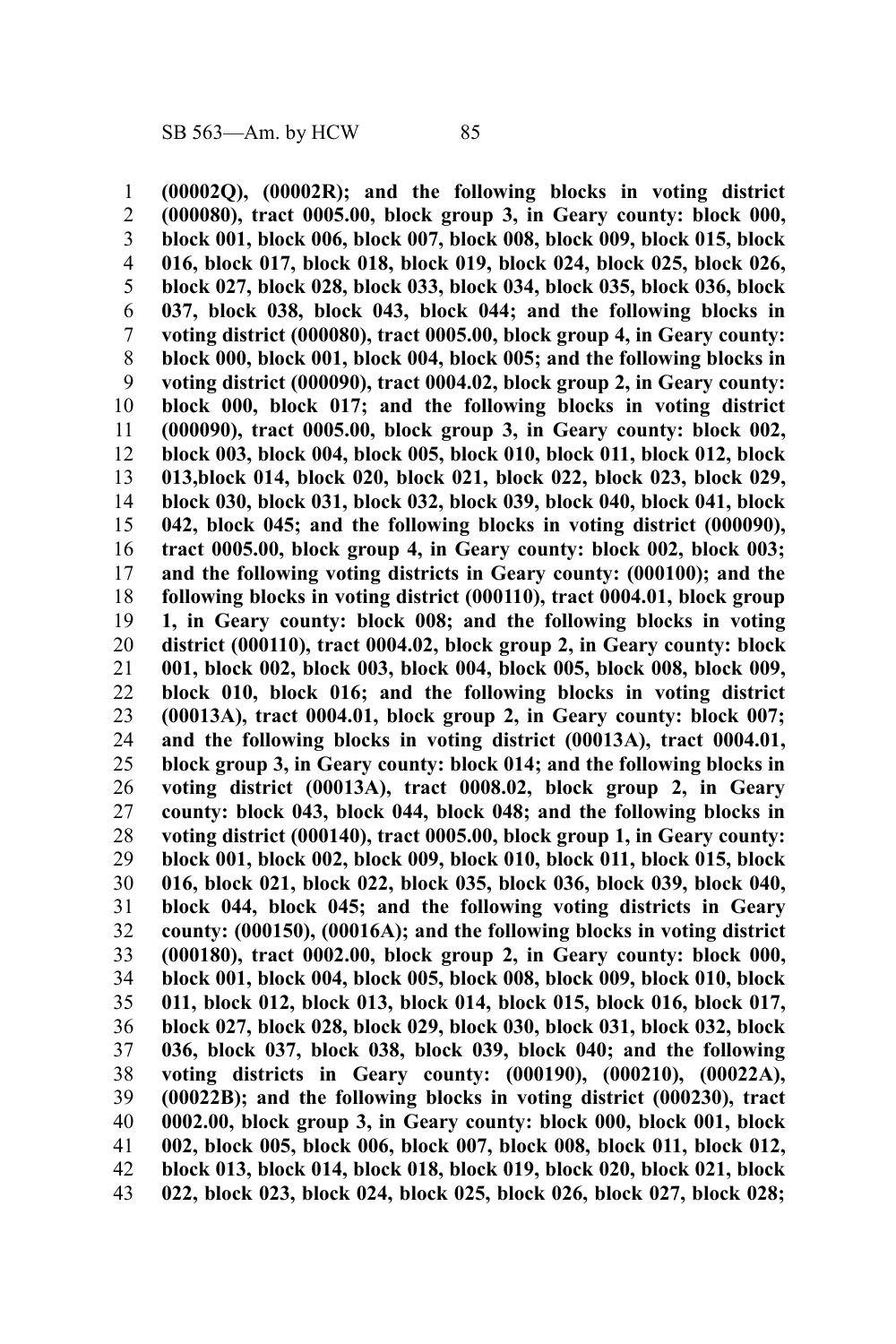**and the following blocks in voting district (000230), tract 0003.00, block group 4, in Geary county: block 019; and the following voting districts in Geary county: (000270), (000271), (000330), (000340), (12015B), (12017A); and the following blocks in voting district (900010), tract 0008.01, block group 1, in Geary county: block 003, block 010, block 011; and the following blocks in voting district (900010), tract 0008.02, block group 2, in Geary county: block 027, block 034, block 050; and the following blocks in voting district (900010), tract 0008.02, block group 3, in Geary county: block 002, block 003, block 011, block 012, block 013, block 014, block 015, block 017, block 018, block 019, block 020, block 021, block 022, block 023, block 024, block 025, block 026, block 027, block 028, block 029, block 030, block 031, block 032, block 033, block 034, block 035, block 036, block 037, block 038, block 039, block 040, block 046; and thefollowing voting districts in Geary county: (900030), (900040), (900060), (900070); and the following blocks in voting district (900130), tract 0004.01, block group 1, in Geary county: block 009, block 021, block 022; and the following blocks in voting district (900130), tract 0004.01, block group 3, in Geary county: block 015; and the following voting districts in Geary county: (900140), (900150), (900180), (900210), (900220), (900230); and the following blocks in voting district (900240), tract 0008.02, block group 2, in Geary county: block 035, block 049; and the following voting districts in Geary county: (900250), (900260), (900270).** 1 2 3 4 5 6 7 8 9 10 11 12 13 14 15 16 17 18 19 20 21 22 23 24

**Sec. 114. Representative district 66 shall consist of the following voting districts in Riley county: (000120); and the following blocks in voting district (000140), tract 0002.02, block group 3, in Riley county: block 004, block 010, block 012, block 013, block 014, block 015, block 016, block 017, block 018, block 019, block 021, block 023, block 024, block 025, block 026, block 027, block 028; and the following blocks in voting district (000140), tract 0002.02, block group 4, in Riley county: block 007, block 010, block 011, block 012, block 013, block 014, block 015, block 016, block 024; and the following blocks in voting district (000140), tract 0005.00, block group 4, in Riley county: block 000; and the following blocks in voting district (000140), tract 0011.01, block group 1, in Riley county: block 005, block 012; and the following voting districts in Riley county: (000170); and the following blocks in voting district (00022A), tract 0007.00, block group 3, in Riley county: block 000, block 001, block 002, block 003, block 011, block 012, block 013, block 014, block 015, block 016; and the following blocks in voting district (00022A), tract 0009.00, block group 5, in Riley county: block 124; and the following blocks in voting district (000230), tract 0007.00, block group 2, in Riley county: block 000, block 002, block** 25 26 27 28 29 30 31 32 33 34 35 36 37 38 39 40 41 42 43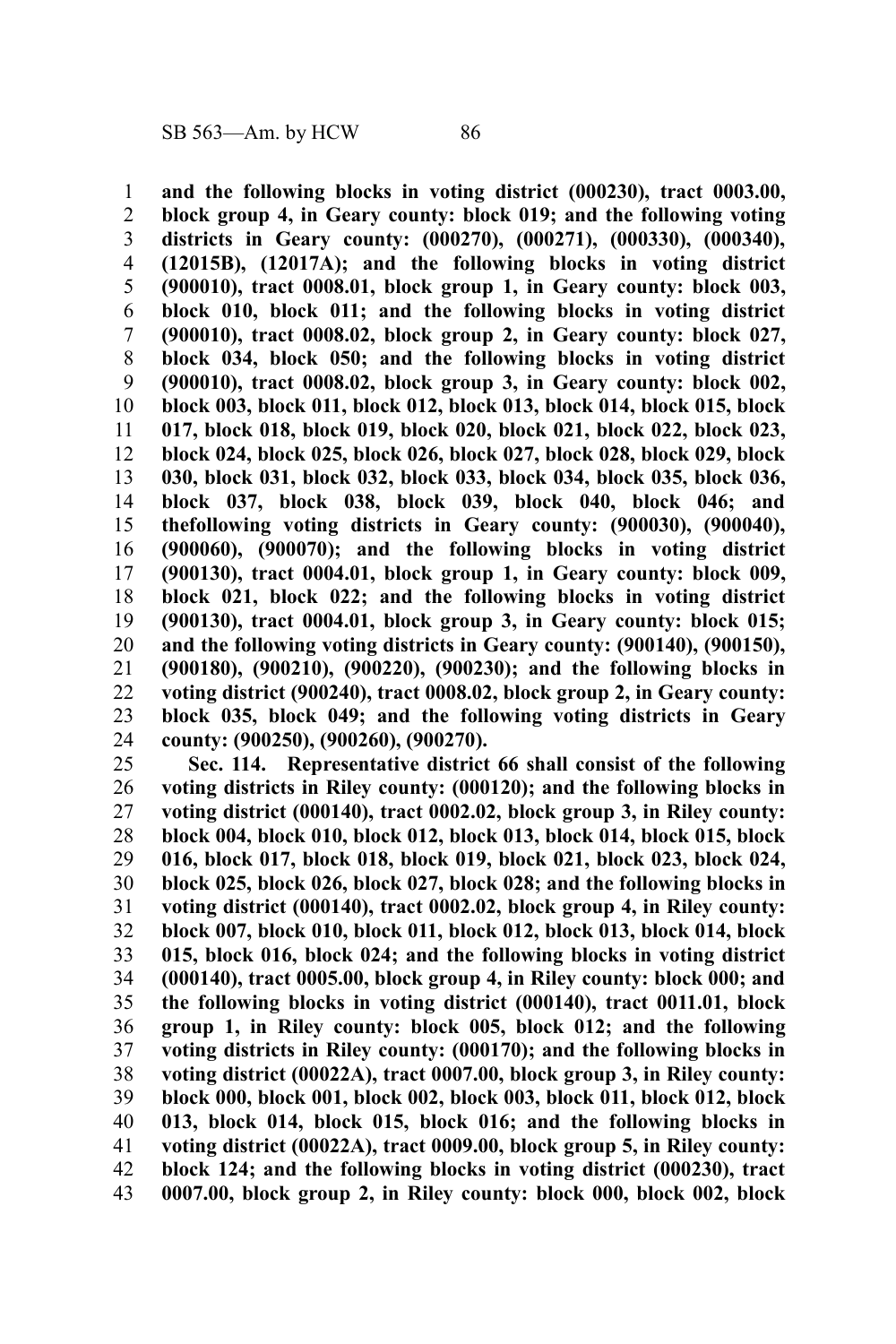**003, block 006, block 008, block 011, block 012; and the following blocks in voting district (000370), tract 0011.02, block group 1, in Riley county: block 007, block 012; and the following blocks in voting district (00039A), tract 0011.02, block group 1, in Riley county: block 000; and the following blocks in voting district (190010), tract 0002.02, block group 4, in Riley county: block 008, block 009; and the following blocks in voting district (190010), tract 0011.01, block group 1, in Riley county: block 000, block 001, block 002, block 006, block 011; and the following voting districts in Riley county: (300040), (400010), (400020); and the following blocks in voting district (400030), tract 0002.02, block group 1, in Riley county: block 003, block 004, block 005, block 006, block 007, block 008, block 009, block 010, block 011, block 012, block 013, block 014, block 015, block 016, block 017, block 018, block 019, block 020, block 021, block 022, block 023, block 024, block 029, block 030, block 031; and the following blocks in voting district (400030), tract 0008.02, block group 2, in Riley county:block 006; and the following voting districts in Riley county: (400040), (400060), (400070).** 1 2 3 4 5 6 7 8 9 10 11 12 13 14 15 16 17 18

**Sec. 115. Representative district 67 shall consist of the following blocks in voting district (00022A), tract 0007.00, block group 1, in Riley county: block 007; and the following blocks in voting district (00022A), tract 0009.00, block group 5, in Riley county: block 026, block 130; and the following voting districts in Riley county: (00022B); and the following blocks in voting district (000230), tract 0007.00, block group 1, in Riley county: block 008; and the following blocks in voting district (000230), tract 0007.00, block group 2, in Riley county: block 001, block 004, block 005, block 007, block 009, block 010; and the following blocks in voting district (000230), tract 0007.00, block group 3, in Riley county: block 004, block 005, block 006, block 007, block 008, block 009, block 010, block 017; and the following voting districts in Riley county: (00025A), (00025B), (000310), (000320), (000330), (000340), (000350), (00036A); and the following blocks in voting district (000370), tract 0011.02, block group 1, in Riley county: block 004, block 005, block 006, block 010, block 011, block 013; and the following blocks in voting district (000370), tract 0011.02, block group 2, in Riley county: block 000, block 001, block 002, block 003, block 004, block 005, block 006, block 007, block 008, block 009, block 010, block 011, block 012; and the following blocks in voting district (000370), tract 0011.02, block group 3, in Riley county: block 000, block 001, block 002, block 003, block 004, block 005; and the following voting districts in Riley county: (00039B), (00039C), (00039E); and the following blocks in voting district (000410), tract 0006.02, block group 1, in Riley county: block 019; and** 19 20 21 22 23 24 25 26 27 28 29 30 31 32 33 34 35 36 37 38 39 40 41 42 43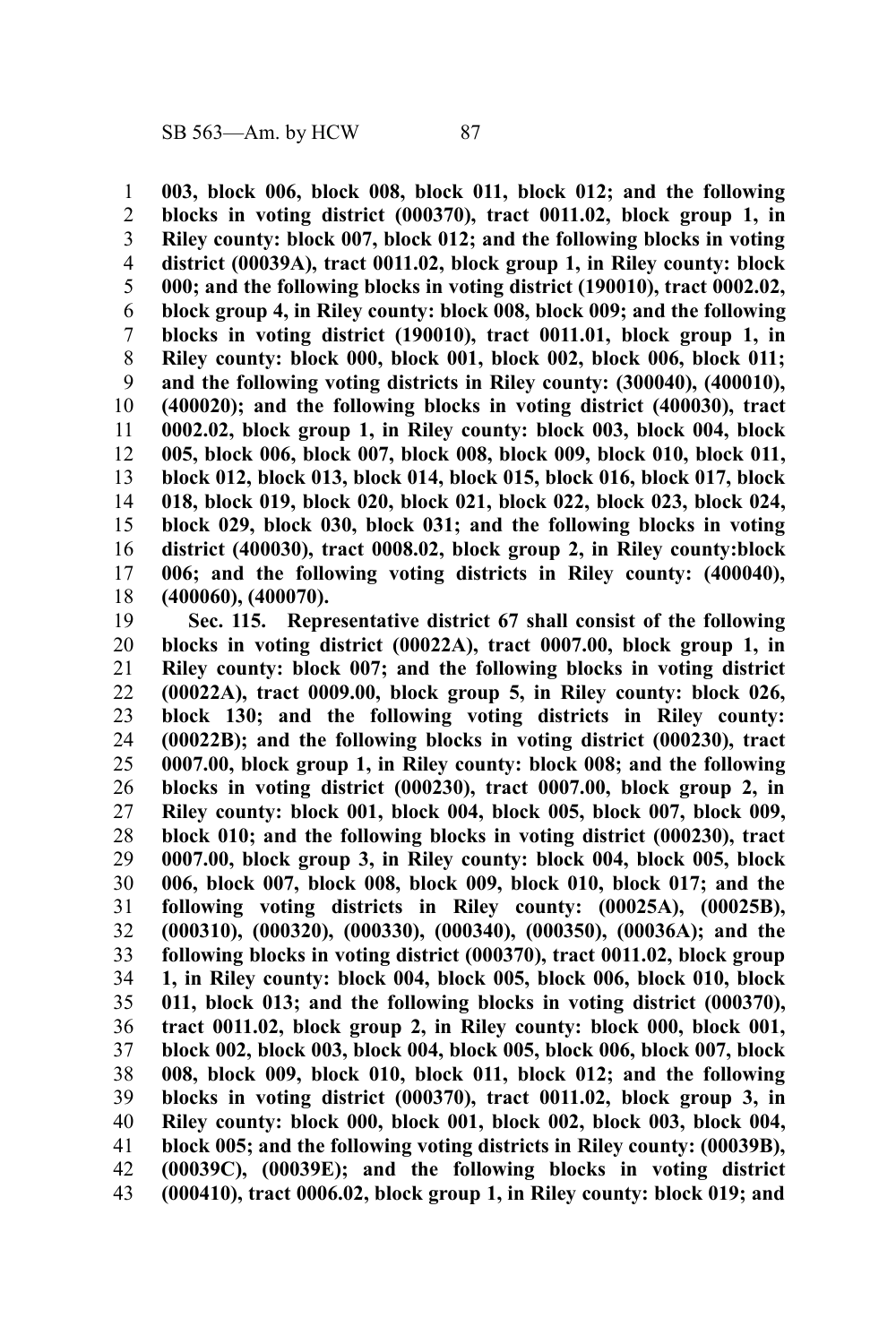**the following blocks in voting district (000410), tract 0006.02, block group 2, in Riley county: block 017, block 020, block 021, block 026, block 027; and the following blocks in voting district (000410), tract 0009.00, block group 2, in Riley county: block 002, block 003, block 017; and the following blocks in voting district (000410), tract 0009.00, block group 3, in Riley county: block 003, block 012, block 020, block 021, block 023, block 024; and the following blocks in voting district (000410), tract 0009.00, block group 5, in Riley county: block 015, block 016, block 017, block 020, block 022, block 024, block 025, block 029, block 048, block 067, block 129, block 131; and the following voting districts in Riley county: (00041A); and the following blocks in voting district (00047A), tract 0006.02, block group 1, in Riley county: block 002, block 003; and the following blocks in voting district (00047A), tract 0013.01, block group 3, in Riley county: block 005, block 013, block 014, block 037; and the following voting districts in Riley county: (00047B), (00047C), (00047D), (00047E), (00047F), (190040), (190050), (400050), (400080), (400090), (500010), (600001), (800001), (900030), (900040), (900060).** 1 2 3 4 5 6 7 8 9 10 11 12 13 14 15 16 17 18

**Sec. 116. Representative district 68 shall consist of the following voting districts in Geary county: (000010); and the following blocks in voting district (00002A), tract 0006.01, block group 1, in Geary county: block 007; and the following blocks in voting district (00002B), tract 0001.00, block group 2, in Geary county: block 000, block 005, block 020; and the following blocks in voting district (00002B), tract 0001.00, block group 3, in Geary county: block 000; and the following blocks in voting district (00002B), tract 0006.01, block group 1, in Geary county: block 000, block 001, block 002, block 003, block 004, block 005, block 006, block 008, block 009, block 010, block 011, block 012, block 013, block 014, block 015, block 016, block 017, block 018, block 019, block 020, block 021, block 022, block 024, block 025, block 026, block 027, block 028, block 029; and the following blocks in voting district (00002B), tract 0006.02, block group 1, in Geary county: block 000, block 001, block 002, block 003, block 004, block 005, block 006, block 007, block 008, block 009, block 010, block 011, block 012, block 013, block 014, block 015, block 016, block 017, block 018, block 019, block 020, block 021, block 022, block 023, block 024, block 025, block 026, block 027, block 028, block 029, block 030, block 031, block 032, block 033, block 034, block 035, block 036, block 037, block 038, block 039, block 040, block 041, block 042, block 043, block 044, block 045, block 046, block 047, block 048, block 049, block 050, block 051, block 052, block 053, block 054; and the following blocks in voting district (00002B), tract 0006.02, block group 2, in Geary county: block 000, block 001, block 002, block 003, block** 19 20 21 22 23 24 25 26 27 28 29 30 31 32 33 34 35 36 37 38 39 40 41 42 43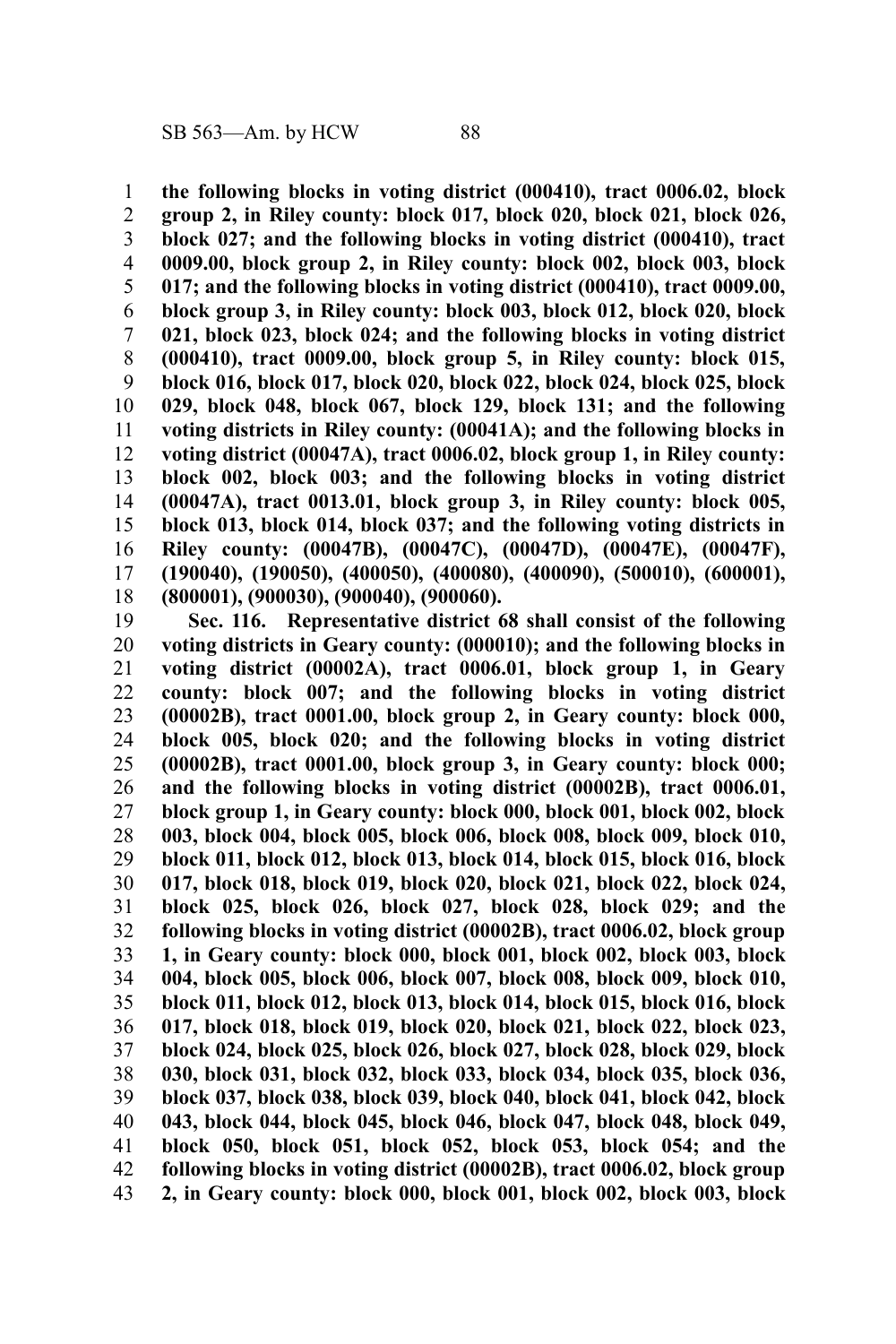**004, block 005, block 006, block 007, block 008, block 009, block 010, block 011, block 012, block 013, block 014, block 015, block 016, block 017, block 018, block 019; and the following voting districts in Geary county: (00002L), (000040), (000050), (000060), (00007A); and the following blocks in voting district (000080), tract 0005.00, block group 4, in Geary county: block 006, block 007, block 010, block 011, block 012, block 013, block 017, block 018; and the following blocks in voting district (000090), tract 0004.01, block group 3, in Geary county: block 000, block 001, block 007, block 008, block 021; and the following blocks in voting district (000090), tract 0004.02, block group 2, in Geary county: block 018, block 019, block 020, block 021, block 022, block 023; and the following blocks in voting district (000090), tract 0005.00, block group 4, in Geary county: block 008, block 009, block 014, block 015, block 016, block 027; and the following blocks in voting district (000110), tract 0004.01, block group 3, in Geary county: block 002, block 006, block 022; and the following blocks in voting district (000110), tract 0004.02, block group 2, in Geary county: block 006, block 007, block 011, block 012, block 013, block 014, block 015; and the following blocks in voting district (00013A), tract 0004.01, block group 2, in Geary county: block000, block 001, block 002, block 003, block 004, block 005, block 006, block 008, block 009, block 010; and the following blocks in voting district (00013A), tract 0004.01, block group 3, in Geary county: block 003, block 004, block 005, block 009, block 010, block 011, block 012, block 013, block 016, block 017, block 018, block 019, block 020, block 023; and the following blocks in voting district (00013A), tract 0007.00, block group 1, in Geary county: block 122, block 123, block 124; and the following blocks in voting district (00013A), tract 0008.02, block group 2, in Geary county: block 054, block 058, block 059, block 060; and the following blocks in voting district (000140), tract 0001.00, block group 1, in Geary county: block 001, block 002, block 003, block 004, block 005, block 006, block 007, block 008, block 009, block 010, block 011, block 057, block 058, block 059, block 060, block 061, block 062, block 063, block 064, block 065, block 066, block 067, block 076, block 078, block 079, block 080, block 081, block 087; and the following blocks in voting district (000140), tract 0005.00, block group 1, in Geary county: block 000, block 012, block 013, block 014; and the following blocks in voting district (000180), tract 0001.00, block group 1, in Geary county: block 012, block 013, block 014, block 015, block 016, block 017, block 018, block 019, block 020, block 021, block 022, block 023, block 024, block 025, block 026, block 027, block 028, block 029, block 030, block 031, block 032, block 033, block 034, block 035, block 036, block 037, block 038, block 039, block 040, block 041, block 042, block 043, block** 1 2 3 4 5 6 7 8 9 10 11 12 13 14 15 16 17 18 19 20 21 22 23 24 25 26 27 28 29 30 31 32 33 34 35 36 37 38 39 40 41 42 43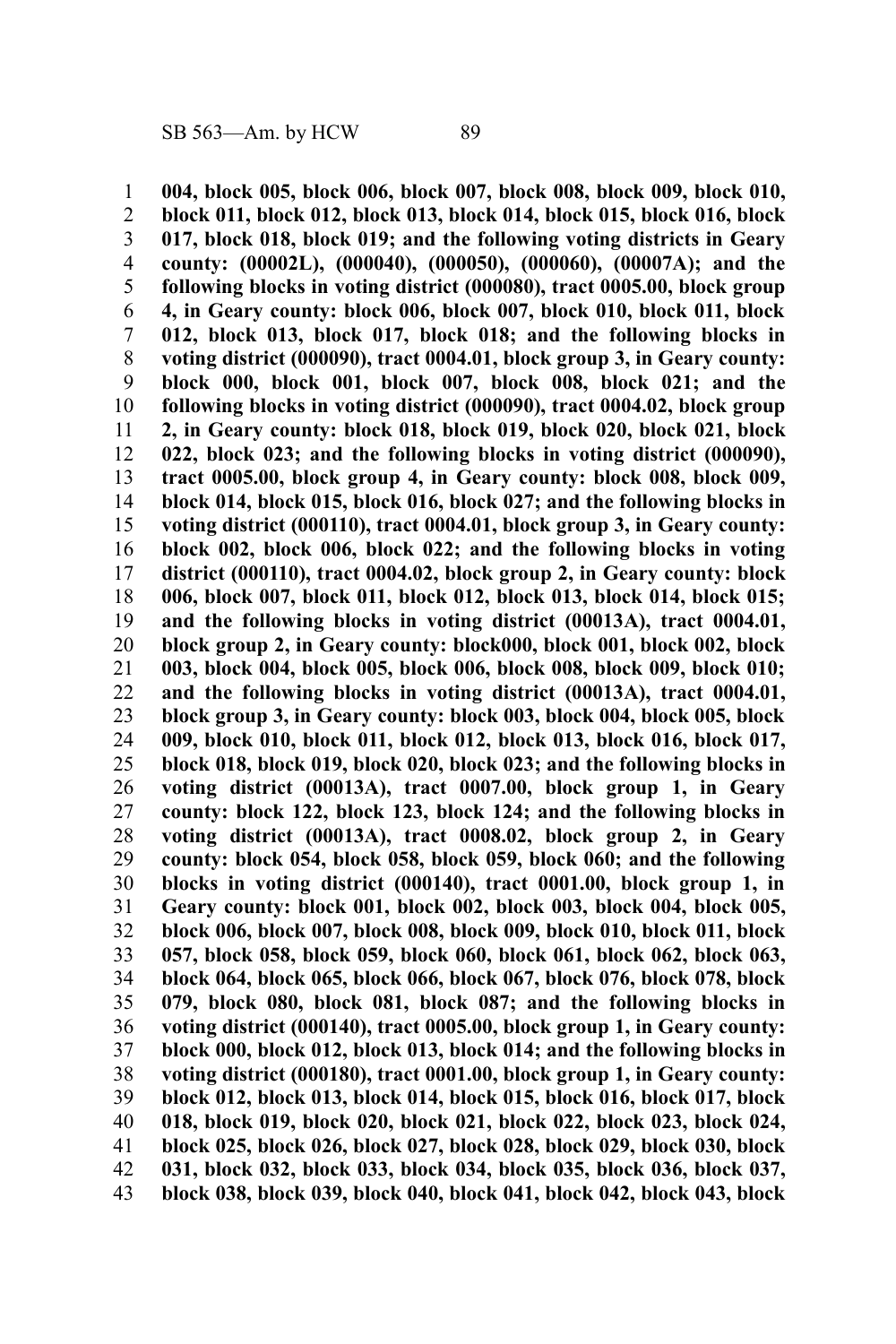**044, block 045, block 046, block 047, block 048, block 049, block 050, block 051, block 052, block 053, block 054, block 055, block 056; and the following blocks in voting district (000230), tract 0001.00, block group 3, in Geary county: block 014, block 015, block 019, block 020, block 021, block 024, block 025, block 030, block 031, block 038; and the following voting districts in Geary county: (000240), (000250); and the following blocks in voting district (900010), tract 0008.02, block group 2, in Geary county: block 051, block 055, block 068, block 069, block 070, block 071, block 074, block 075, block 076, block 077, block 078, block 079, block 113, block 116, block 117, block 118, block 120, block 121; and the following voting districts in Geary county: (900020), (900100); and the following blocks in voting district (900130), tract 0004.01, block group 1, in Geary county: block 010, block 011, block 012, block 013, block 014, block 015, block 016, block 017, block 018, block 019; and the following voting districts in Geary county: (900190), (900200); and the following blocks in voting district (900240), tract 0007.00, block group 1, in Geary county: block 121, block 125, block 126, block 127; and the following blocks in voting district (900240), tract 0008.02, block group 2, in Geary county: block 052, block 053, block 056, block 057, block 061, block 062, block 063, block 064, block 065, block 066, block 067, block 072, block 073, block 114, block 115; and the following voting districts in Geary county: (900280); and all of Morris county; and the following voting districts in Riley county: (000010); and the following blocks in voting district (00005A), tract 0009.00, block group 2, in Riley county: block 026, block 050; and the following blocks in voting district (00005A), tract 0009.00, block group 5, in Riley county: block 118, block 119, block 120, block 126, block 127; and the following blocks in voting district (00005A), tract 0010.02, block group 2, in Riley county: block 018, block 020, block 021, block 031, block 032, block 033, block 034, block 035, block 036; and the following blocks in voting district (00005A), tract 0010.02, block group 3, in Riley county: block 000, block 001, block 002, block 007, block 008, block 009, block 010, block 011, block 012, block 013, block 014, block 015, block 016, block 017, block 018, block 019, block 020, block 021, block 022, block 023, block 024, block 025, block 026, block 027, block 028, block 029, block 030, block 031, block 032, block 033, block 034, block 035, block 036, block 037, block 038, block 039, block 040, block 041, block 042, block 043, block 044, block 045, block 046, block 047, block 048, block 049, block 050, block 051, block 052, block 053, block 054, block 055, block 056, block 057, block 058, block 059, block 060, block 061, block 062, block 063, block 064, block 065, block 066, block 067, block 068, block 069, block 070, block 071, block 072, block 073, block 074, block 075, block 076, block** 1 2 3 4 5 6 7 8 9 10 11 12 13 14 15 16 17 18 19 20 21 22 23 24 25 26 27 28 29 30 31 32 33 34 35 36 37 38 39 40 41 42 43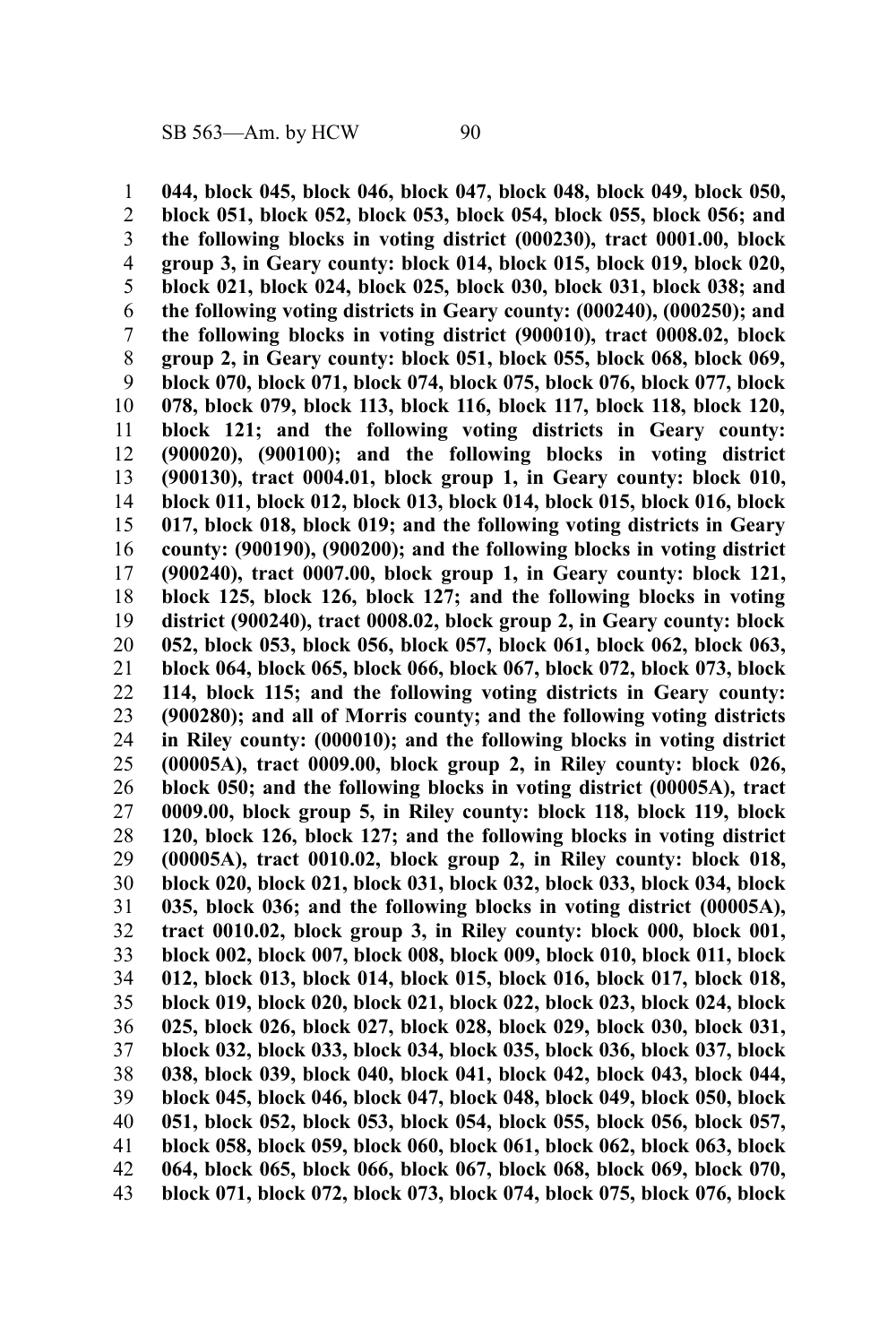**077, block 078, block 079, block 080, block 081, block 082, block 083, block 084, block 085, block 086, block 087, block 088, block 089, block 090, block 091, block 092, block 093, block 094, block 095, block 096, block 097, block 098, block 099, block 100; and the following blocks in voting district (00005A), tract 0010.02, block group 6, in Riley county: block 001, block 002, block 003, block 005, block 006, block 012; and the following blocks in voting district (00005A), tract 0010.02, block group 7, in Riley county: block 000, block 001, block 002, block 004, block 005, block 006, block 007, block 008, block 009, block 010, block 011; and the following blocks in voting district (00005A), tract 9800.00, block group 1, in Riley county: block 096, block 097; and the following blocks in voting district (00005B), tract 0010.02, block group 1, in Riley county: block 000, block 001, block 002, block 003, block 004, block 006, block 008; and the following blocks in voting district (00005B), tract 0010.02, block group 2, in Riley county: block 030, block 037, block 038, block 039, block 040, block 041; and the following blocks in voting district (00005B), tract 0010.02, block group 6, in Riley county: block 000, block 004, block 007, block 008, block 009, block 010, block 011; and the following blocks in voting district (00005B), tract 0010.02, block group 7, in Riley county: block 003; and the following voting districts in Riley county: (000380); and the following blocks in voting district (000410), tract 0009.00, block group 5, in Riley county: block 068; and the following voting districts in Riley county: (00044A), (300010), (300060), (300070), (300090), (300100), (900010), (900020), (90003B).** 1 2 3 4 5 6 7 8 9 10 11 12 13 14 15 16 17 18 19 20 21 22 23 24 25

**Sec. 117. Representative district 69 shall consist of the following blocks in voting district (000040), tract 0012.00, block group 1, in Saline county: block 014, block 015, block 016, block 017, block 018, block 093, block 094, block 095, block 096, block 097, block 099, block 100, block 101, block 102, block 103, block 104, block 105, block 106, block 107, block 108, block 109, block 110, block 111, block 112, block 113, block 114, block 115, block 116, block 117, block 118, block 119, block 120, block 121, block 129, block 130, block 131, block 132, block 133, block 134, block 135, block 136, block 137, block 138, block 152; and the following blocks in voting district (000040), tract 0012.00, block group 2, in Saline county: block 000, block 001, block 002, block 003, block 004, block 005, block 006, block 007, block 008, block 009, block 010, block 011, block 012, block 025, block 026, block 027, block 028, block 029, block 030, block 031, block 032, block 033, block 034, block 035, block 036, block 037, block 038, block 039, block 040, block 041, block 042, block 107, block 108, block 109, block 110, block 111, block 112, block 113, block 114, block 115, block 116, block 117, block 118, block 119, block 120, block 121, block 122; and the following** 26 27 28 29 30 31 32 33 34 35 36 37 38 39 40 41 42 43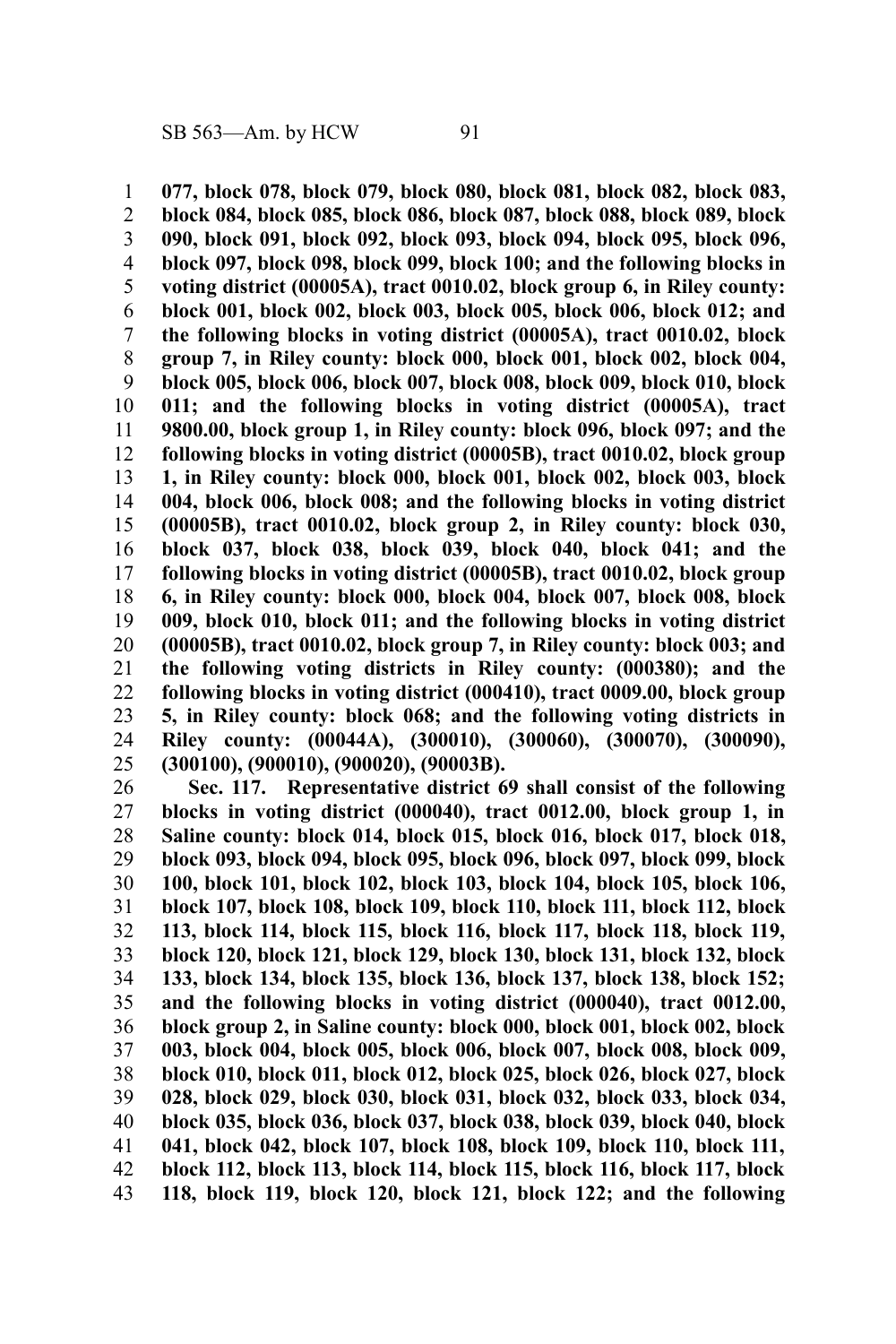**voting districts in Saline county: (000050), (000080), (000090); and the following blocks in voting district (000100), tract 0011.00, block group 4, in Saline county: block 087, block 089, block 096, block 104, block 105, block 106, block 107, block 108, block 109, block 110, block 113, block 114, block 115, block 116, block 117, block 118, block 119, block 120, block 121, block 122, block 127, block 128, block 129, block 133; and the following blocks in voting district (000140), tract 0004.00, block group 2, in Saline county: block 003, block 004, block 005, block 006, block 007, block 008, block 009, block 010; and the following blocks in voting district (000140), tract 0006.00, block group 2, in Saline county: block 002; and the following voting districts in Saline county: (000170); and the following blocks in voting district (000180), tract 0004.00, block group 1, in Saline county: block 000, block 001, block 002, block 003, block 004, block 005, block 006, block 007, block 008; and the following blocks in voting district (000180), tract 0004.00, block group 2, in Saline county: block 000, block 001, block 002, block 014, block 015; and the following blocks in voting district (000190), tract 0009.00, block group 3, in Saline county: block 003, block 004; and the following voting districts in Saline county: (000200); and the following blocks in voting district (000210), tract 0009.00, block group 3, in Saline county: block 005, block 006, block 012, block 013; and the following blocks in voting district (000210), tract 0009.00, block group 4, in Saline county: block 003; and the followingvoting districts in Saline county: (000220), (000230), (000240), (00025A); and the following blocks in voting district (000360), tract 0009.00, block group 4, in Saline county: block 004, block 005, block 006, block 009, block 010, block 011, block 012, block 020, block 021, block 022, block 023, block 026, block 027; and the following voting districts in Saline county: (000380); and the following blocks in voting district (000390), tract 0008.00, block group 1, in Saline county: block 000, block 001, block 009, block 010, block 011, block 012, block 013, block 014; and the following blocks in voting district (000400), tract 0008.00, block group 2, in Saline county: block 007, block 008, block 009, block 010, block 011, block 012, block 013, block 014, block 031, block 032, block 052; and the following voting districts in Saline county: (000410); and the following blocks in voting district (00042A), tract 0007.00, block group 2, in Saline county: block 000, block 007, block 008, block 010, block 011, block 012, block 013, block 014, block 015, block 016, block 017, block 020, block 021, block 022, block 027, block 028, block 036; and the following voting districts in Saline county: (000430), (000440); and the following blocks in voting district (000450), tract 0007.00, block group 1, in Saline county: block 002, block 003, block 005, block 006, block 007, block 008, block 009, block 010, block 057, block 058,** 1 2 3 4 5 6 7 8 9 10 11 12 13 14 15 16 17 18 19 20 21 22 23 24 25 26 27 28 29 30 31 32 33 34 35 36 37 38 39 40 41 42 43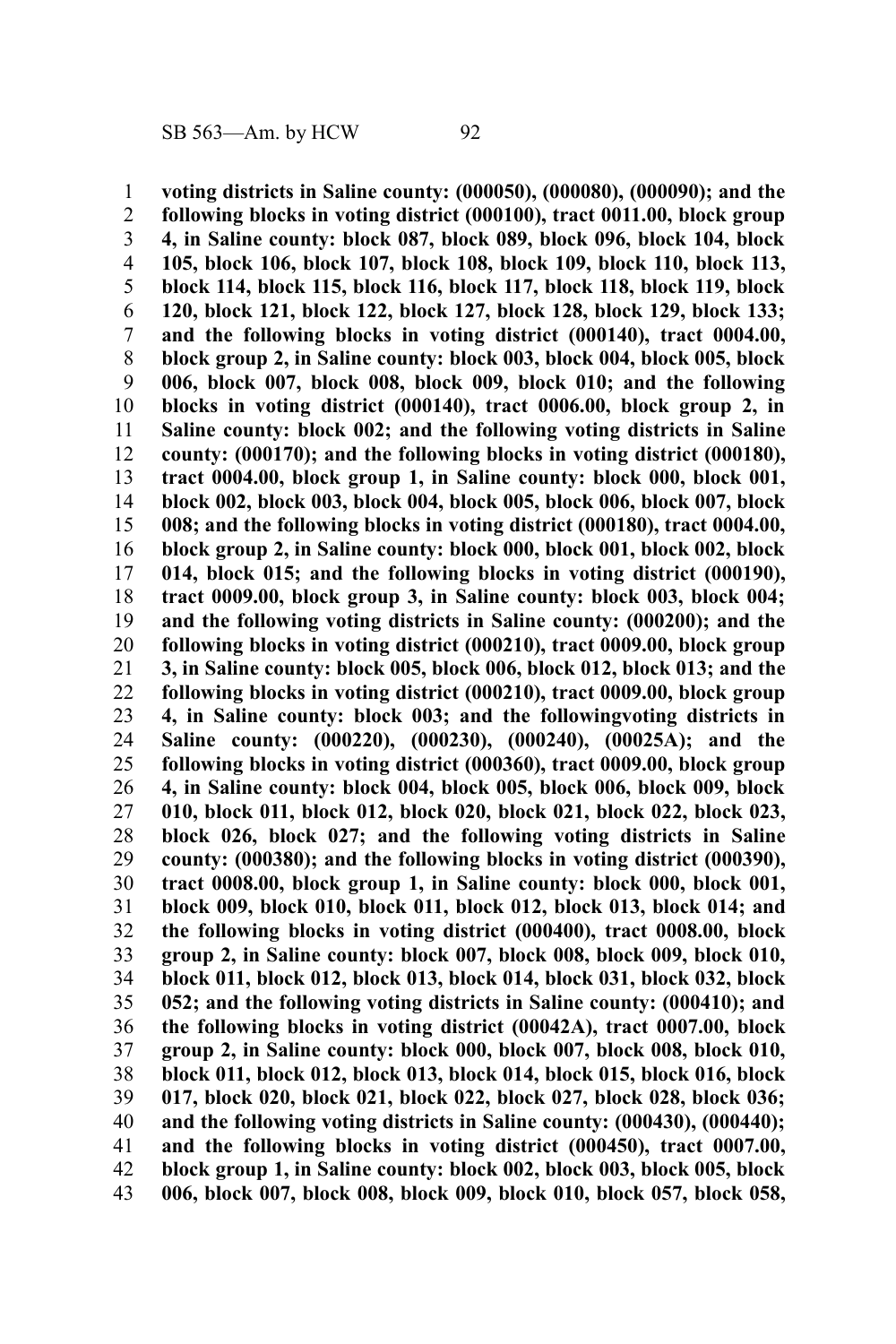**block 059, block 063, block 064, block 065, block 066, block 067; and the following blocks in voting district (000450), tract 0007.00, block group 2, in Saline county: block 023, block 024, block 025, block 026, block 031, block 032, block 033, block 034, block 035; and the following blocks in voting district (000450), tract 0012.00, block group 1, in Saline county: block 030, block 031, block 042, block 044, block 060; and the following voting districts in Saline county: (00046A); and the following blocks in voting district (00047B), tract 0006.00, block group 2, in Saline county: block 001, block 004, block 005, block 006, block 037; and the following blocks in voting district (00047B), tract 0011.00, block group 4, in Saline county: block 090, block 091, block 111, block 112, block 126, block 137; and the following voting districts in Saline county: (000480), (000490); and the following blocks in voting district (000510), tract 0011.00, block group 3, in Saline county: block 117, block 118, block 119, block 120, block 121, block 122, block 123, block 124, block 125, block 126, block 127, block 128, block 129, block 130, block 131, block 134, block 135, block 136, block 137, block 138, block 139, block 140, block 141, block 142, block 143, block 144, block 145, block 146, block 147, block 148, block 149, block 150, block 151, block 152, block 153, block 154, block 155; and the following blocks in voting district (000510), tract 0012.00, block group 4, in Saline county: block 014, block 015, block 016, block 017, block 018, block 019, block 020, block 021, block 022, block 023, block 047, block 048, block 049, block 050, block 051, block 052, block 053, block 054; and the followingvoting districts in Saline county: (000520); and the following blocks in voting district (300010), tract 0011.00, block group 4, in Saline county: block 103, block 123, block 124, block 130, block 131, block 132, block 138, block 139, block 140, block 141, block 142; and the following blocks in voting district (300010), tract 0012.00, block group 4, in Saline county: block 008, block 009, block 010, block 011, block 012, block 013, block 024, block 025, block 026, block 033, block 034, block 035, block 037, block 038, block 039, block 040, block 045, block 046; and the following voting districts in Saline county: (30001A), (900080), (900090), (900110).** 1 2 3 4 5 6 7 8 9 10 11 12 13 14 15 16 17 18 19 20 21 22 23 24 25 26 27 28 29 30 31 32 33 34

**Sec. 118. Representative district 70 shall consist of the following voting districts in Dickinson county: (000010), (00002A), (00002B), (000030), (000040), (000050), (000060); and the following blocks in voting district (000070), tract 0841.00, block group 1, in Dickinson county: block 037, block 038, block 039, block 041, block 042, block 043, block 044, block 047, block 048, block 049, block 050, block 051, block 092, block 093, block 094, block 095, block 096, block 097, block 098, block 099, block 100, block 101, block 102, block 103, block 104, block 111, block 112, block 113, block 114, block 115, block 116, block** 35 36 37 38 39 40 41 42 43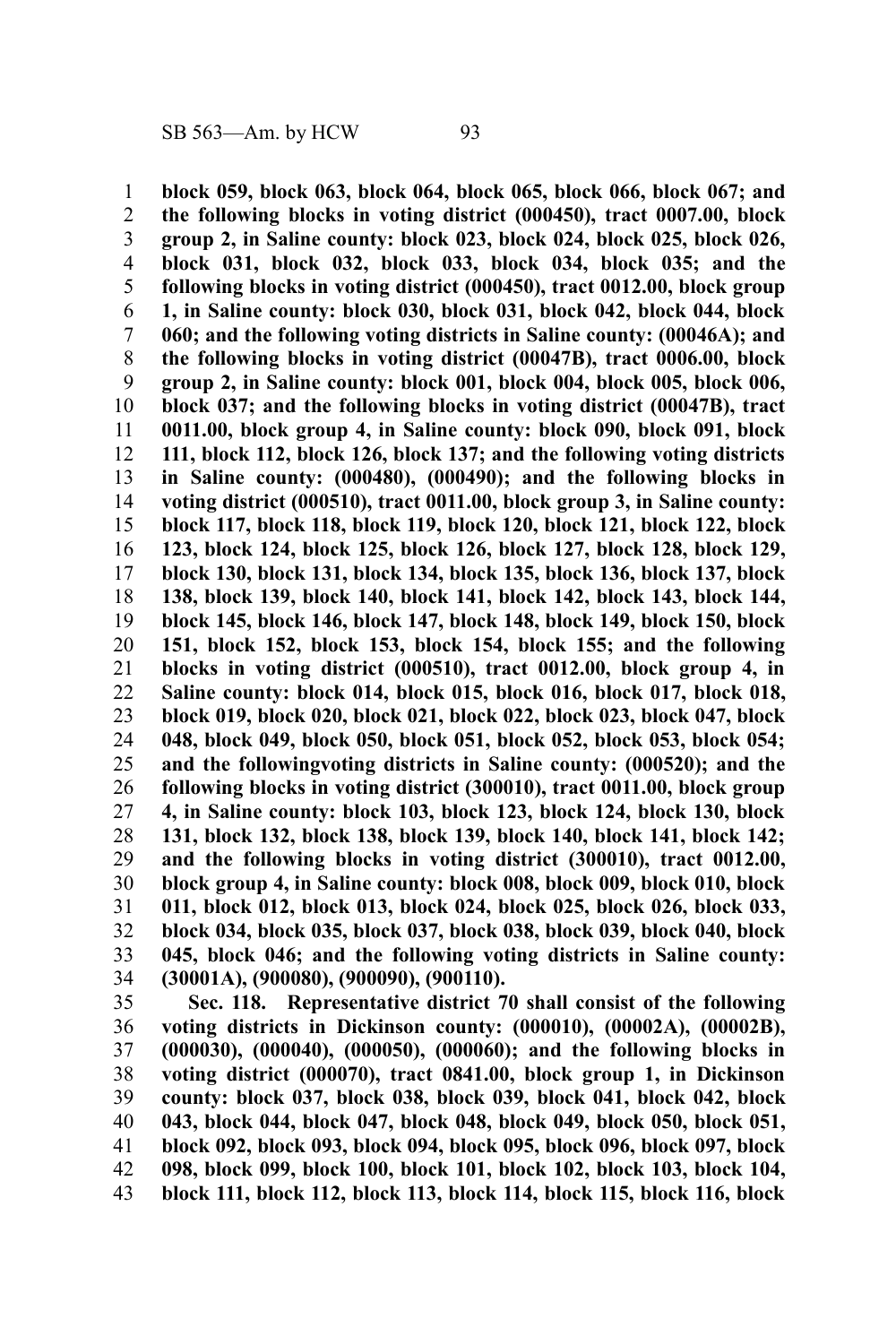**117, block 118, block 119, block 120, block 121, block 122, block 123, block 124, block 125, block 126, block 127, block 128, block 129, block 133, block 146, block 147, block 148, block 149, block 150, block 151, block 152, block 178, block 179, block 180, block 181, block 187, block 196; and the following voting districts in Dickinson county: (000080), (000120), (000130); and the following blocks in voting district (000140), tract 0841.00, block group 1, in Dickinson county: block 006, block 007, block 008, block 009, block 010, block 011, block 045, block 046, block 052, block 053, block 054, block 055, block 056, block 057, block 058, block 059, block 060, block 061, block 062, block 083, block 085, block 086, block 087, block 091; and the following blocks in voting district (000140), tract 0845.00, block group 1, in Dickinson county: block 036, block 037, block 041, block 042, block 043, block 044, block 045, block 046, block 047, block 049; and the following blocks in voting district (000140), tract 0845.00, block group 3, in Dickinson county: block 000, block 001; and the following voting districts in Dickinson county: (000150), (000160), (000170), (000180), (000190), (000200), (000210), (000220), (000230), (000250); and the following blocks in voting district (000260), tract 0841.00, block group 1, in Dickinson county: block 000, block 001, block 002, block 003, block 004, block 005, block 063, block 064, block 065, block 066, block 067, block 068, block 069, block 070, block 071, block 072, block 073, block 074, block 075, block 076, block 077, block 078, block 079, block 080, block 081, block 082, block 084; and the following blocks in voting district (000260), tract 0841.00, block group 3, in Dickinson county: block 000, block 001, block 002, block 003,block 004, block 005, block 006, block 007, block 008, block 009, block 010, block 011, block 012, block 013, block 014, block 015, block 016, block 017, block 018, block 019, block 020, block 021, block 022, block 023, block 024, block 025, block 026, block 027, block 028, block 029, block 030, block 031, block 032, block 033, block 034, block 035, block 036, block 037, block 038, block 039, block 040, block 041, block 042, block 043, block 044, block 045, block 046, block 047, block 048, block 049, block 050, block 051, block 052, block 053, block 054, block 055, block 056, block 057, block 058, block 059, block 060, block 061, block 062, block 063, block 064, block 065, block 066, block 067, block 068, block 069, block 070, block 071, block 072, block 073, block 074, block 075, block 076, block 077, block 078, block 079, block 080, block 081, block 082, block 083, block 084, block 085, block 086, block 087, block 088, block 089, block 090, block 091, block 092, block 093, block 094, block 095, block 096, block 097, block 098, block 099, block 100, block 101, block 102, block 103, block 104, block 105, block 106, block 107, block 108, block 109, block 110, block 111, block 112, block 113, block 114, block 115,** 1 2 3 4 5 6 7 8 9 10 11 12 13 14 15 16 17 18 19 20 21 22 23 24 25 26 27 28 29 30 31 32 33 34 35 36 37 38 39 40 41 42 43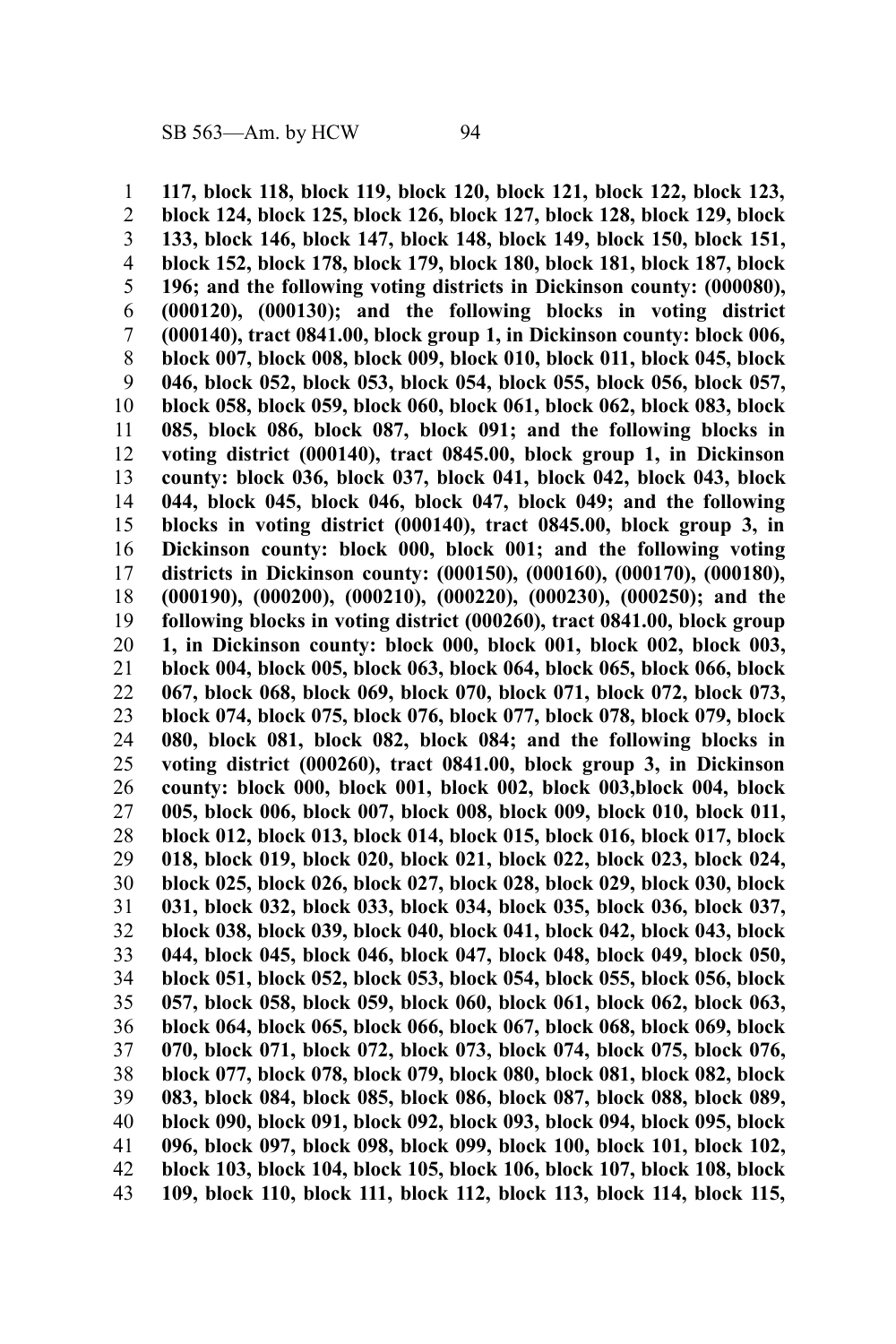**block 116; and the following blocks in voting district (000260), tract 0845.00, block group 1, in Dickinson county: block 000, block 001, block 002, block 003, block 009, block 010, block 011, block 012, block 013, block 028, block 029, block 030, block 031, block 032, block 033, block 034, block 035; and the following voting districts in Dickinson county: (000270), (000280), (000300), (000310); and the following blocks in voting district (000320), tract 0841.00, block group 1, in Dickinson county: block 030, block 031, block 032, block 033, block 034, block 036, block 105, block 106, block 107, block 108, block 109, block 110, block 153, block 154, block 155, block 156, block 157, block 158, block 159, block 160, block 161, block 162, block 163, block 164, block 165, block 166, block 167, block 168, block 169, block 170, block 171, block 172, block 173, block 174, block 175, block 176, block 177, block 184, block 185, block 186; and the following voting districts in Dickinson county: (120020), (12002A), (120030), (900010), (900020), (900030); and the following voting districts in McPherson county: (000010); and the following blocks in voting district (000050), tract 7881.00, block group 1, in McPherson county: block 093; and the following voting districts in McPherson county: (000080); and the following voting districts in Marion county: (000010), (000030), (000040), (000050), (000060), (000070), (000080), (000100), (00011A), (000120), (000130), (000140), (000190), (000200), (000210), (00022A), (00022B), (000240), (000250), (000290).** 1 2 3 4 5 6 7 8 9 10 11 12 13 14 15 16 17 18 19 20 21 22 23

**Sec. 119. Representative district 71 shall consist of the following voting districts in Saline county: (000010), (000020); and the following blocks in voting district (000030), tract 0011.00, block group 2, in Salinecounty: block 006, block 007, block 026, block 027, block 028, block 035, block 043, block 044, block 049, block 050, block 100; and the following blocks in voting district (000040), tract 0012.00, block group 1, in Saline county: block 098; and the following voting districts in Saline county: (000070), (00007A); and the following blocks in voting district (00012A), tract 0002.00, block group 1, in Saline county: block 004, block 005, block 006, block 013, block 014, block 015, block 016, block 017, block 018, block 025, block 026, block 027, block 037; and the following blocks in voting district (00012A), tract 0002.00, block group 2, in Saline county: block 001, block 002, block 003, block 004, block 005, block 006, block 007, block 008, block 009, block 010, block 011, block 012, block 014, block 015, block 016, block 017, block 018, block 019, block 020, block 021, block 022, block 023, block 024, block 025, block 028, block 029, block 030, block 031, block 032, block 033, block 034, block 035, block 036, block 037, block 038, block 039, block 040, block 041, block 042, block 043, block 044, block 048, block 049, block 050, block 051, block 052, block 053, block 054,** 24 25 26 27 28 29 30 31 32 33 34 35 36 37 38 39 40 41 42 43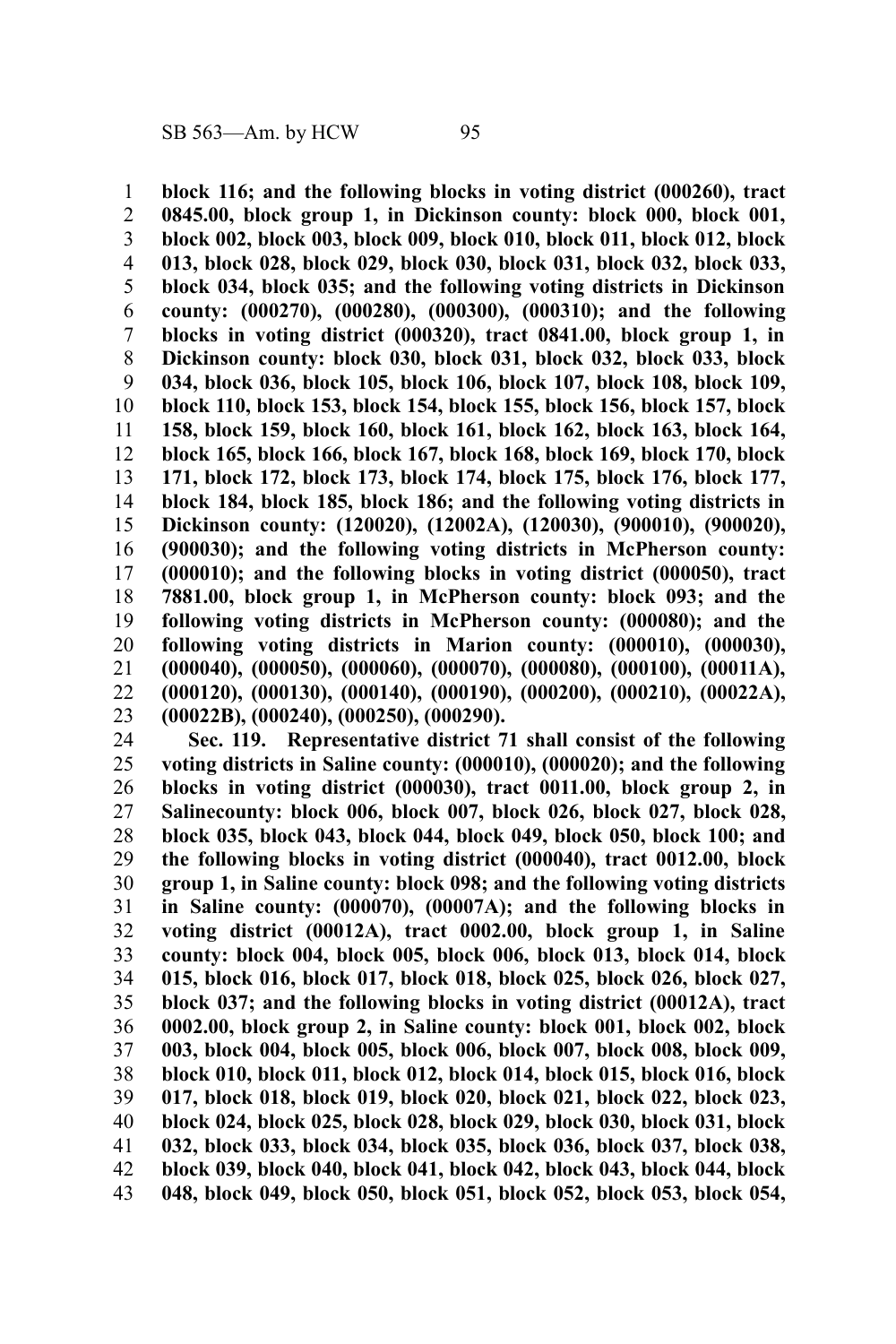**block 055, block 056, block 057, block 058, block 060, block 061, block 062, block 063, block 064, block 065, block 066, block 067, block 068, block 069, block 070, block 071, block 072, block 073, block 074, block 075; and the following blocks in voting district (00012A), tract 0011.00, block group 2, in Saline county: block 046, block 047, block 048, block 051, block 052; and the following blocks in voting district (00013A), tract 0001.02, block group 3, in Saline county: block 002, block 007, block 008, block 017, block 018, block 019, block 020, block 028, block 029, block 030, block 031; and the following blocks in voting district (00013A), tract 0003.00, block group 1, in Saline county: block 000, block 001, block 002, block 003, block 004, block 005, block 006, block 007, block 008, block 009, block 010, block 011, block 012, block 013, block 014, block 015, block 016, block 017, block 018, block 020, block 021, block 022, block 023, block 024, block 025, block 026, block 027, block 028, block 029, block 030, block 031, block 033, block 034; and the following blocks in voting district (00013A), tract 0003.00, block group 3, in Saline county: block 000, block 001, block 002, block 003, block 004; and the following blocks in voting district (000190), tract 0001.01, block group 3, in Saline county: block 005, block 006, block 007, block 008, block 009; and the following blocks in voting district (000190), tract 0009.00, block group 2, in Saline county: block 001, block 002, block 003, block 004; and the following blocks in voting district (000190), tract 0009.00, block group 3, in Saline county: block 000, block 001, block 002; and the following blocks in voting district (000210), tract 0009.00, block group 2, in Saline county: block 005, block 006, block 007, block 008, block 013, block 014, block 015, block 016; and the following blocks in voting district (000210), tract 0009.00, block group 3, in Saline county:block 007, block 008, block 009, block 010, block 011; and the following voting districts in Saline county: (00026A), (000270), (000280), (000290), (000300), (00031A), (00032A), (00033A), (000340), (000350); and the following blocks in voting district (000360), tract 0009.00, block group 4, in Saline county: block 000, block 001, block 002, block 007, block 008, block 013, block 014, block 015, block 016, block 017, block 018, block 019, block 024, block 025, block 028, block 029; and the following voting districts in Saline county: (000370); and the following blocks in voting district (000390), tract 0009.00, block group 5, in Saline county: block 011, block 012, block 013, block 014, block 015, block 016, block 017, block 018, block 019; and the following blocks in voting district (000390), tract 0009.00, block group 6, in Saline county: block 018, block 019, block 020, block 021, block 022; and the following blocks in voting district (000400), tract 0008.00, block group 2, in Saline county: block 001, block 002, block 003, block** 1 2 3 4 5 6 7 8 9 10 11 12 13 14 15 16 17 18 19 20 21 22 23 24 25 26 27 28 29 30 31 32 33 34 35 36 37 38 39 40 41 42 43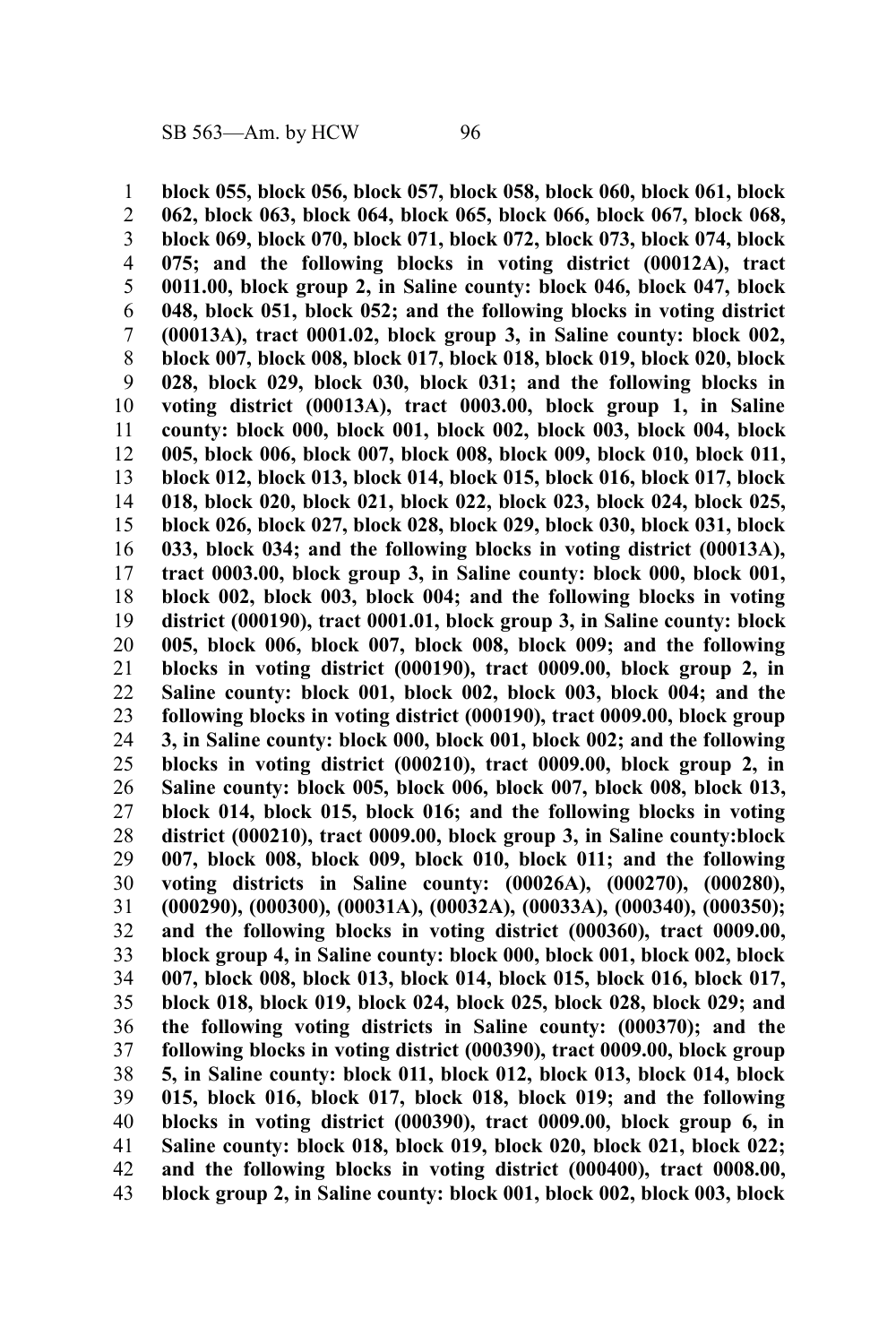**004, block 005, block 006, block 015, block 016, block 017, block 018, block 019, block 020, block 051; and the following blocks in voting district (000400), tract 0009.00, block group 1, in Saline county: block 035; and the following blocks in voting district (00042A), tract 0008.00, block group 2, in Saline county: block 021, block 023, block 024, block 025, block 026, block 027, block 028, block 033, block 034, block 035, block 036, block 037, block 038, block 039, block 040, block 041, block 042, block 043, block 044, block 045, block 046, block 047, block 048, block 049, block 050; and the following blocks in voting district (000450), tract 0007.00, block group 1, in Saline county: block 001, block 068, block 069, block 070, block 071, block 072; and the following blocks in voting district (00047B), tract 0003.00, block group 1, in Saline county: block 019; and the following voting districts in Saline county: (000500), (120030), (170010), (900030), (900040), (900050), (900070), (900100).** 1 2 3 4 5 6 7 8 9 10 11 12 13 14 15

**Sec. 120. Representative district 72 shall consist of the following voting districts in Butler county: (120080); and the following voting districts in Harvey county: (000030), (00003A); and the following blocks in voting district (000140), tract 0302.00, block group 5, in Harvey county: block 006, block 007, block 008, block 009, block 025, block 026, block 028, block 034; and the following blocks in voting district (000140), tract 0303.00, block group 2, in Harvey county: block 040, block 045, block 046, block 047, block 054, block 059, block 060, block 063, block 064, block 065, block 066, block 067, block 068, block 069, block 070, block 071, block 075, block 076, block 077, block 082, block 083, block 090, block 091; and the following blocks in voting district (000140), tract 0306.01, block group 2, in Harvey county: block 024, block 025, block 026, block 027, block 028, block 059, block 060; and the following voting districts in Harvey county: (000150), (000160), (000170), (000180),(00019A), (000200), (000210), (00021A), (00022A), (00022S), (000230); and the following blocks in voting district (000240), tract 0301.00, block group 4, in Harvey county: block 045, block 053, block 054; and the following blocks in voting district (000240), tract 0302.00, block group 1, in Harvey county: block 000, block 001, block 002, block 003, block 004, block 005, block 006, block 007, block 008, block 009, block 010, block 011, block 012, block 013, block 014, block 015, block 016, block 017, block 018, block 019, block 020, block 021, block 022, block 023, block 024, block 025, block 026, block 027, block 034, block 035, block 036, block 037; and the following blocks in voting district (000240), tract 0302.00, block group 3, in Harvey county: block 000, block 002, block 003, block 004, block 005, block 006, block 007, block 008, block 009, block 010, block 011, block 012; and the following voting districts in Harvey** 16 17 18 19 20 21 22 23 24 25 26 27 28 29 30 31 32 33 34 35 36 37 38 39 40 41 42 43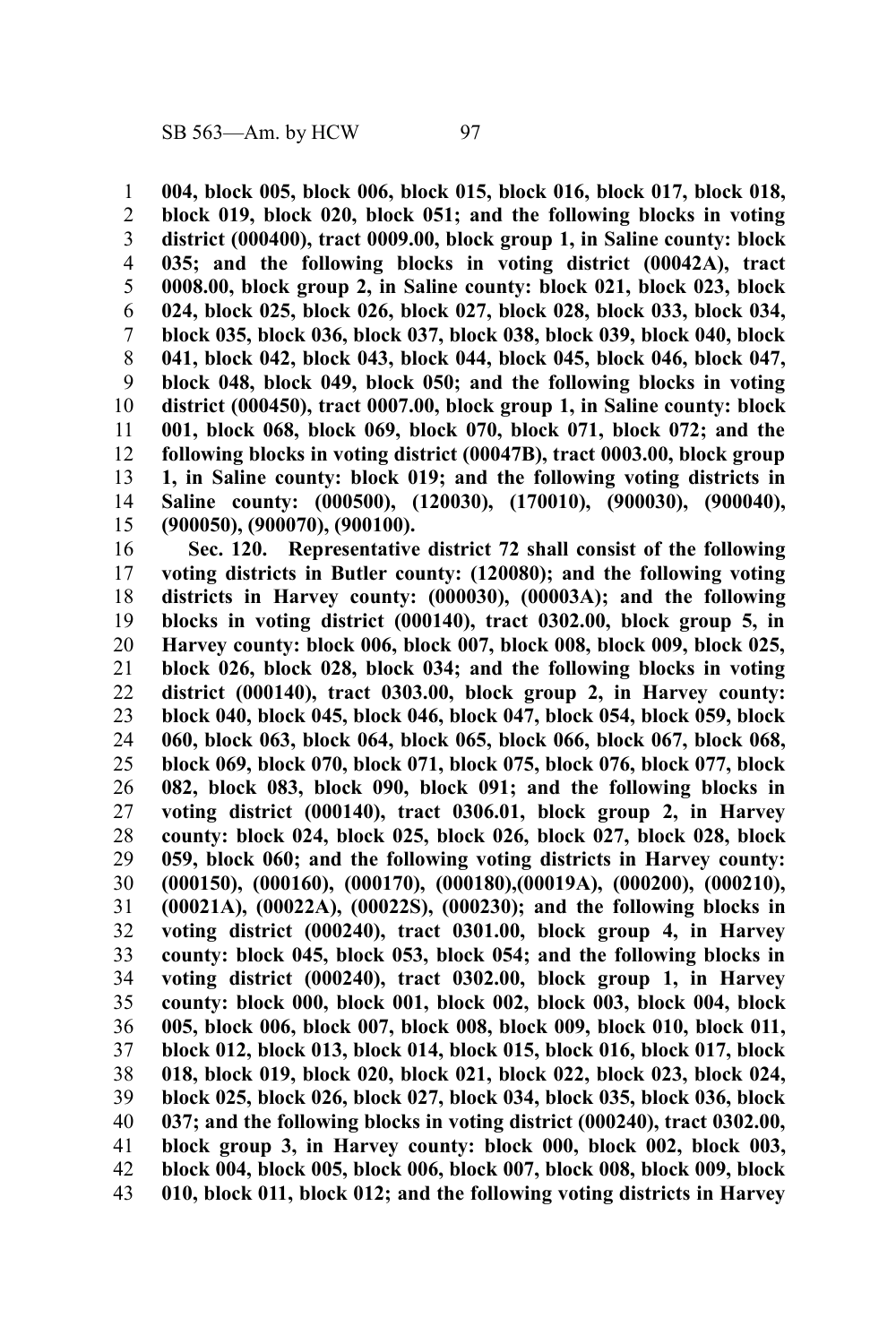**county: (000250), (000260); and the following blocks in voting district (000270), tract 0302.00, block group 3, in Harvey county: block 001; and the following voting districts in Harvey county: (00027A); and the following blocks in voting district (00027B), tract 0301.00, block group 1, in Harvey county: block 000; and the following blocks in voting district (00027B), tract 0301.00, block group 2, in Harvey county: block 000, block 001, block 002, block 006, block 007; and the following blocks in voting district (00027B), tract 0301.00, block group 4, in Harvey county: block 056, block 064, block 065, block 066, block 067, block 068, block 069, block 070, block 071, block 072, block 073, block 074, block 075, block 076; and the following blocks in voting district (00027B), tract 0304.00, block group 5, in Harvey county: block 000, block 014, block 040, block 041, block 047; and the following blocks in voting district (00027B), tract 0305.00, block group 3, in Harvey county: block 156, block 157, block 159, block 160, block 163, block 164, block 172, block 173, block 180; and the following blocks in voting district (00027B), tract 0306.01, block group 2, in Harvey county: block 000, block 001, block 002, block 003, block 004, block 005, block 006, block 007, block 008, block 102, block 103; and the following voting districts in Harvey county: (00027C), (00027D), (00027E), (00027F), (00027G), (000290), (000300); and the following blocks in voting district (000310), tract 0306.01, block group 2, in Harvey county: block 055, block 056, block 057, block 058, block 061, block 067, block 068, block 069, block 070, block 075, block 076, block 077, block 078, block 079, block 127, block 128, block 129, block 130, block 132, block 136, block 137, block 138, block 139, block 140, block 141, block 143; and the following blocks in voting district (000310), tract 0306.01, block group 3, in Harvey county: block 000, block 009; and the following voting districts in Harvey county: (190020), (190030), (900020); and the following voting districts in Sedgwick county: (503010); and the following blocks in voting district (503800),tract 0102.02, block group 1, in Sedgwick county: block 003, block 004, block 005, block 006.** 1 2 3 4 5 6 7 8 9 10 11 12 13 14 15 16 17 18 19 20 21 22 23 24 25 26 27 28 29 30 31 32 33

**Sec. 121. Representative district 73 shall consist of the following voting districts in McPherson county: (000020), (000040); and the following blocks in voting district (000050), tract 7881.00, block group 1, in McPherson county: block 092, block 094, block 096, block 097, block 098, block 112, block 113, block 114, block 126, block 127, block 128, block 129, block 130, block 131, block 132, block 143, block 144, block 145, block 146, block 147, block 148, block 149, block 150, block 151, block 152, block 153, block 154, block 155, block 164, block 165, block 166, block 167; and the following voting districts in McPherson county: (000060), (000070), (000090), (000100), (000110), (000120),** 34 35 36 37 38 39 40 41 42 43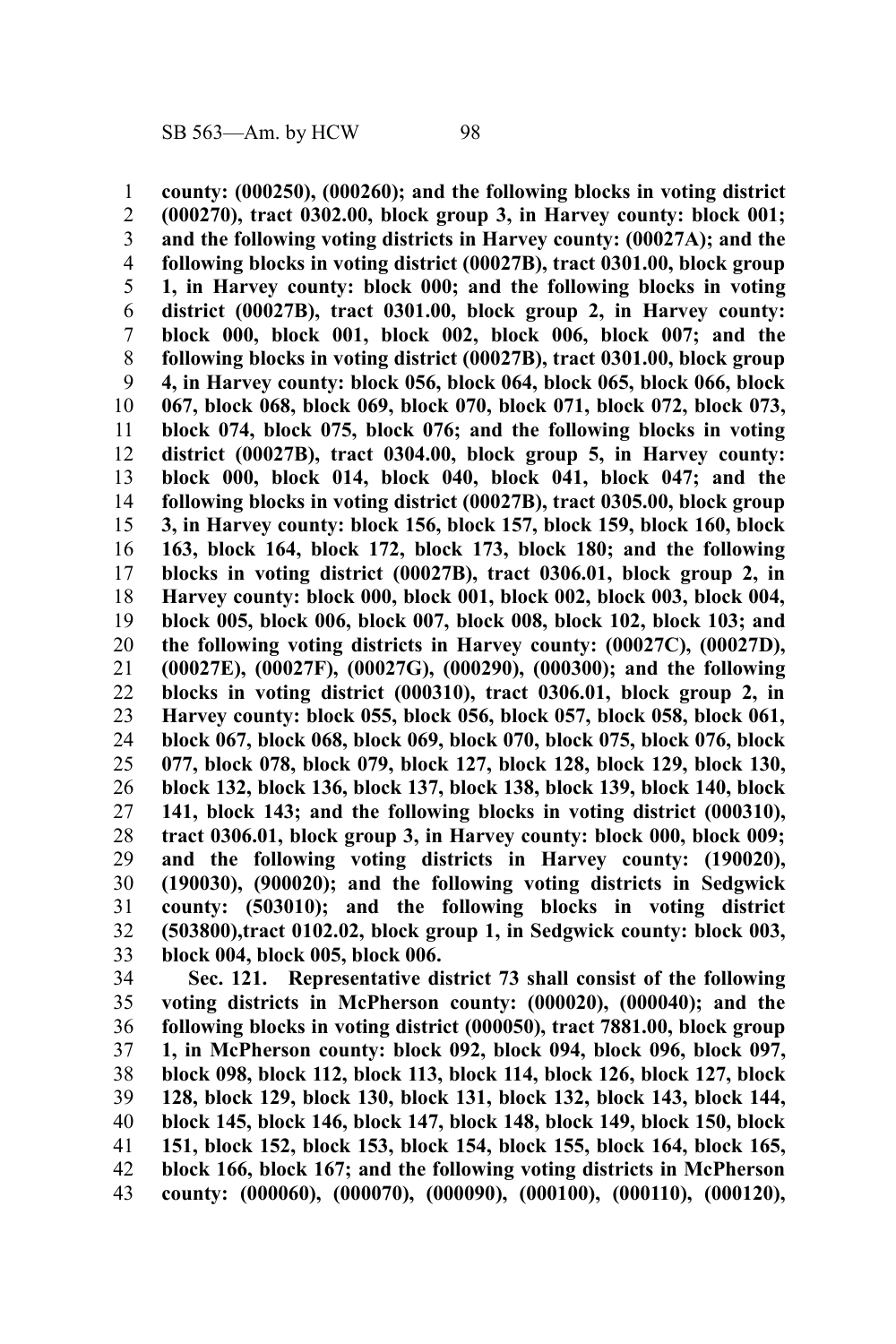**(000130), (000140), (000150), (000160), (000180), (000190), (000200), (000310), (000320), (000330), (000370), (09004A), (190010), (900010),** 1

2

**(900020), (900030), (900040), (90004B), (900050).** 3

**Sec. 122. Representative district 74 shall consist of the following voting districts in Harvey county: (000010), (000020), (000040), (00004A), (00004B), (000050), (000060), (000070), (00007B), (000080), (000090), (00010A), (000110), (000120), (000130); and the following blocks in voting district (000140), tract 0302.00, block group 5, in Harvey county: block 001, block 002, block 003, block 004, block 005, block 022, block 023, block 024, block 027, block 029, block 030, block 039, block 040, block 041; and the following blocks in voting district (000140), tract 0303.00, block group 2, in Harvey county: block 084, block 085, block 086, block 087, block 092, block 093, block 094; and the following blocks in voting district (000140), tract 0305.00, block group 2, in Harvey county: block 159, block 172, block 173, block 174, block 218, block 219, block 220, block 221, block 222, block 223, block 224, block 225, block 226, block 227, block 228, block 229, block 230, block 231, block 233, block 236; and the following blocks in voting district (000140), tract 0306.01, block group 2, in Harvey county: block 029, block 030, block 031, block 032, block 033, block 034, block 035, block 036, block 037, block 038, block 040, block 041, block 042, block 044; and the following voting districts in Harvey county: (00022W); and the following blocks in voting district (000240), tract 0301.00, block group 4, in Harvey county: block 014, block 046, block 047; and the following blocks in voting district (000240), tract 0302.00, block group 5, in Harvey county: block 037, block 038; and the following blocks in voting district (000270), tract 0301.00, block group 4, in Harvey county: block 011, block 012, block 013; and the following blocks in voting district (000270), tract 0302.00, block group 5, in Harvey county: block 000; and the following blocks in voting district (00027B), tract 0301.00, block group 4, in Harvey county: block 000, block 001, block 002, block 003, block 004, block 005, block006, block 007, block 009, block 016, block 017, block 018, block 019; and the following blocks in voting district (00027B), tract 0305.00, block group 3, in Harvey county: block 154, block 155; and the following voting districts in Harvey county: (000280), (00028A); and the following blocks in voting district (000310), tract 0306.01, block group 2, in Harvey county: block 045, block 048, block 049, block 050, block 051, block 052, block 053, block 054, block 071, block 072, block 073, block 074, block 114, block 115, block 116, block 117, block 118, block 119, block 120, block 121, block 122, block 123, block 124, block 125, block 126, block 131, block 133, block 134, block 135, block 144, block 145, block 146, block 147, block 148, block 149, block** 4 5 6 7 8 9 10 11 12 13 14 15 16 17 18 19 20 21 22 23 24 25 26 27 28 29 30 31 32 33 34 35 36 37 38 39 40 41 42 43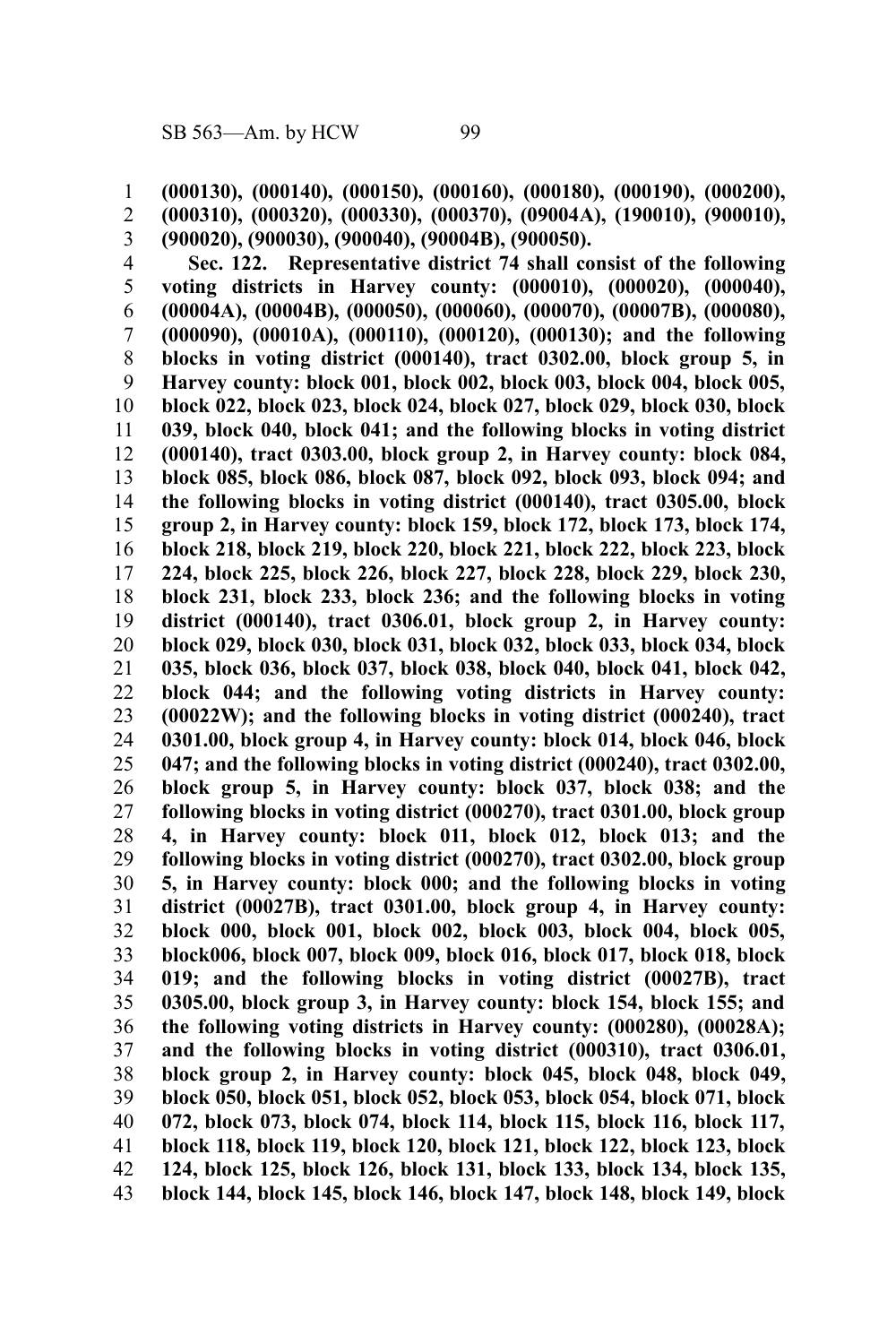**150; and the following blocks in voting district (000310), tract 0306.01, block group 3, in Harvey county: block 001, block 002, block 008, block 016, block 017, block 018, block 019, block 020, block 061; and the following voting districts in Harvey county: (000320), (190010), (900010), (900030); and the following voting districts in McPherson county: (000030), (000290), (000300), (000340), (000360); and the following voting districts in Marion county: (000020), (000090), (000150), (00016C), (000170), (000180), (000230), (000260), (000270), (000280), (000300), (000310), (900010), (900020).** 1 2 3 4 5 6 7 8 9

**Sec. 123. Representative district 75 shall consist of the following blocks in voting district (000070), tract 0206.01, block group 1, in Butler county: block 000, block 001, block 002, block 003, block 004, block 005, block 006, block 007, block 008, block 009, block 010, block 011, block 012, block 013, block 014, block 015, block 016, block 017, block 018, block 019, block 020, block 021, block 022, block 023, block 024, block 025, block 026, block 027, block 028, block 029, block 030, block 031, block 032, block 033, block 034, block 035, block 036, block 037, block 038, block 039, block 042, block 043, block 044, block 045, block 050, block 064, block 065, block 066, block 067, block 069, block 070, block 071, block 072, block 073, block 074, block 076, block 077, block 078, block 080, block 081, block 082; and the following blocks in voting district (000070), tract 0206.01, block group 3, in Butler county: block 051, block 052, block 053, block 055, block 056, block 057, block 058, block 059, block 060, block 061, block 064, block 065, block 066, block 067, block 068, block 076, block 077, block 078, block 080, block 081, block 082, block 083, block 084; and the following blocks in voting district (000070), tract 0206.02, block group 2, in Butler county: block 072, block 073, block 074, block 075, block 076, block 077, block 078, block 079, block 080, block 081, block 082, block 083, block 084, block 085, block 086, block 087, block 088, block 089, block 090, block 091, block 092, block 095; and the following voting districts in Butler county: (000100), (000120), (00014A), (00016A), (00016B), (00016C), (000190), (000220), (000240), (000250), (000280), (000320), (000330), (000350);and the following blocks in voting district (000360), tract 0201.01, block group 2, in Butler county: block 136, block 138, block 139, block 140, block 141, block 154, block 159, block 160, block 162, block 165, block 166, block 167, block 168, block 176, block 177, block 178, block 179, block 180, block 181, block 182, block 183, block 184, block 185, block 186, block 187, block 188, block 189, block 190, block 191, block 192, block 193, block 194, block 195, block 198, block 199, block 200, block 201, block 202, block 203, block 204, block 205, block 207, block 210, block 211, block 212, block 214, block 215, block 218, block 219, block 220, block 221, block 222, block 223, block 224, block** 10 11 12 13 14 15 16 17 18 19 20 21 22 23 24 25 26 27 28 29 30 31 32 33 34 35 36 37 38 39 40 41 42 43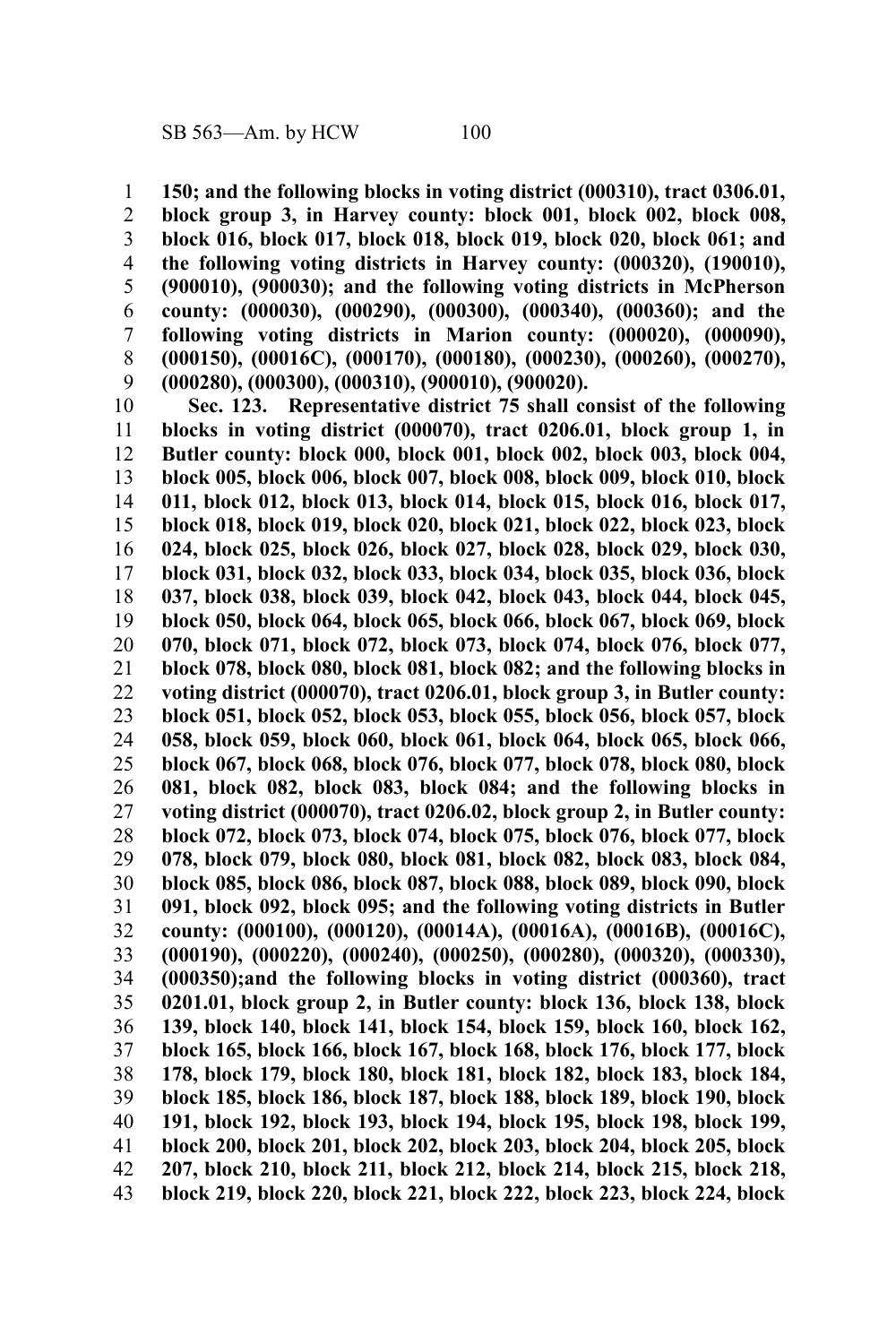**243, block 247, block 249, block 250; and the following blocks in voting district (000360), tract 0201.02, block group 1, in Butler county: block 000; and the following blocks in voting district (000360), tract 0201.02, block group 2, in Butler county: block 001, block 002, block 003, block 004, block 005, block 006, block 007, block 008, block 009, block 010, block 011, block 012, block 013, block 014, block 015, block 016, block 017, block 018, block 019, block 021, block 022, block 023, block 024, block 025, block 026, block 027, block 028, block 029, block 030, block 031, block 032, block 033, block 034, block 035, block 037, block 038, block 039, block 040, block 041, block 042, block 043, block 044, block 045, block 046, block 047, block 051, block 054; and the following blocks in voting district (000360), tract 0202.05, block group 2, in Butler county: block 008, block 009; and the following voting districts in Butler county: (000430), (120090), (140080), (140090), (800050), (80030A).** 1 2 3 4 5 6 7 8 9 10 11 12 13 14 15

**Sec. 124. Representative district 76 shall consist of all of Coffey county; and the following blocks in voting district (000030), tract 0005.00, block group 1, in Lyon county: block 007; and the following voting districts in Lyon county: (000040), (000210), (000220), (000230), (000250), (000260); and the following blocks in voting district (00028A), tract 0001.03, block group 1, in Lyon county: block 039; and the following blocks in voting district (00028A), tract 0003.00, block group 6, in Lyon county: block 018; and the following blocks in voting district (00028A), tract 0005.00, block group 1, in Lyon county: block 000, block 029, block 035, block 037, block 038; and the following blocks in voting district (00028A), tract 0005.00, block group 4, in Lyon county: block 025, block 030, block 033, block 034, block 035, block 036; and the following blocks in voting district (00028A), tract 0008.00, block group 3, in Lyon county: block 029, block 030, block 031, block 032, block 033, block 034, block 035, block 036, block 037, block 038, block 039, block 040, block 041, block 042, block 043, block 044, block 045, block 046, block 047, block 048, block 049, block 050, block 051, block 052, block 053, block 060, block 061, block 062, block 063, block 064, block 065, block 066, block 178, block 179, block 180, block 181, block 182, block 183, block 184,block 185, block 186, block 188, block 189, block 192, block 193, block 194, block 195, block 196, block 197, block 198, block 200, block 203, block 206, block 208, block 226, block 227, block 228, block 229, block 230, block 231, block 232, block 233, block 234, block 235, block 236, block 237, block 238, block 239, block 240, block 241, block 242, block 243, block 244, block 245, block 246, block 247, block 248, block 249, block 250, block 251, block 254, block 255, block 256, block 257, block 258, block 261, block 262, block 267, block 320, block 324, block 325; and the following voting** 16 17 18 19 20 21 22 23 24 25 26 27 28 29 30 31 32 33 34 35 36 37 38 39 40 41 42 43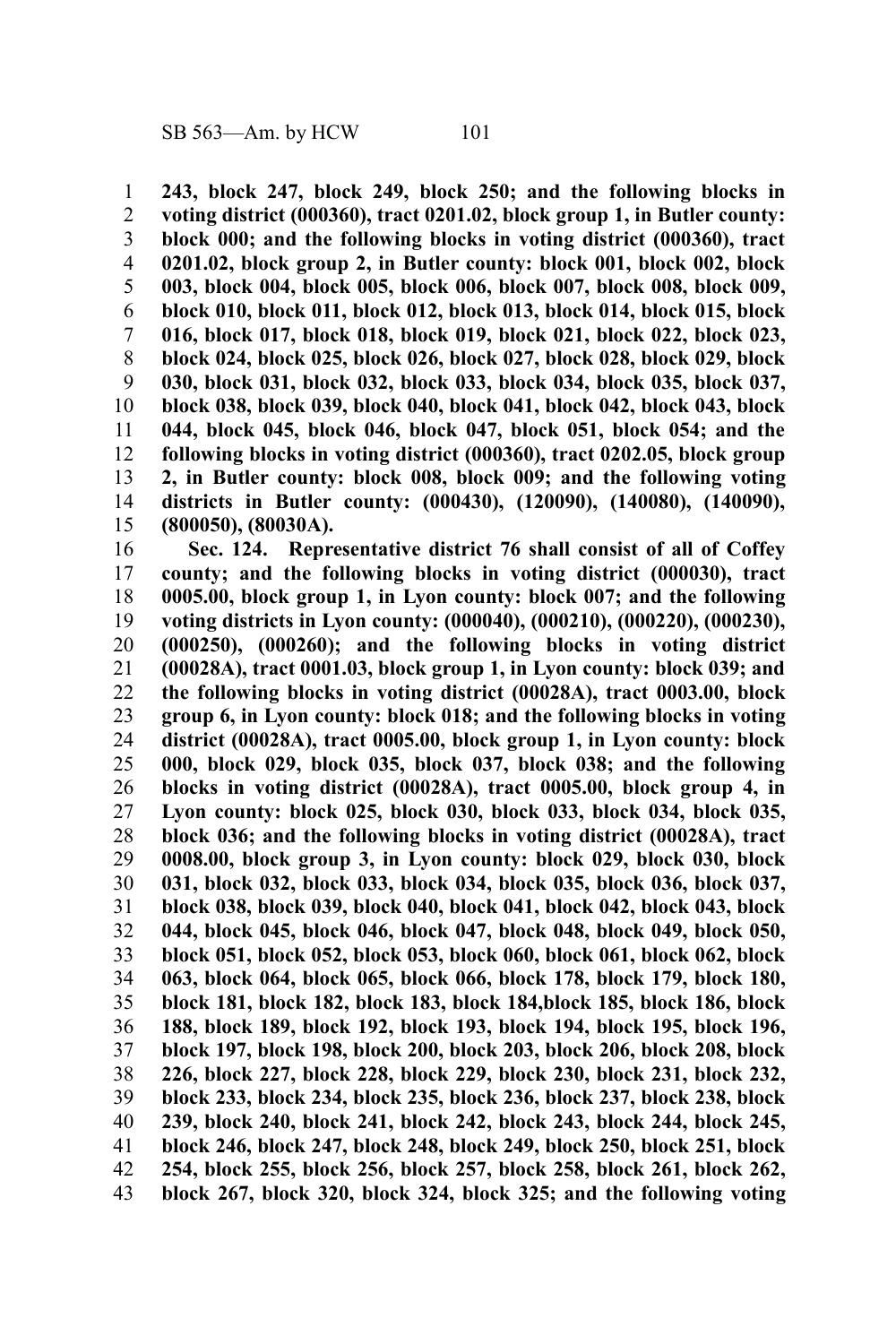**districts in Lyon county: (000300); and the following blocks in voting district (000310), tract 0008.00, block group 1, in Lyon county: block 000, block 001, block 025, block 026, block 027, block 028, block 029, block 032, block 034, block 035, block 116, block 117, block 118, block 119, block 120, block 121, block 122, block 123, block 124, block 125, block 126, block 127, block 128, block 129, block 130, block 131, block 132, block 133, block 134, block 135, block 136, block 138, block 139, block 140, block 141, block 142, block 143, block 144, block 145, block 175, block 176, block 177, block 178, block 185; and the following blocks in voting district (000310), tract 0008.00, block group 2, in Lyon county: block 162, block 177; and the following blocks in voting district (000310), tract 0008.00, block group 3, in Lyon county: block 252, block 253, block 265, block 266; and the following voting districts in Lyon county: (000320), (400010), (400020), (400030), (900010); and the following blocks in voting district (000007), tract 0103.00, block group 1, in Osage county: block 045, block 046, block 047, block 048, block 049, block 050, block 051, block 052, block 083, block 084, block 085, block 086, block 087, block 088, block 089, block 090, block 091, block 092, block 093, block 094, block 095, block 096, block 097, block 098, block 099, block 100, block 101, block 102, block 103, block 104, block 105, block 106, block 173, block 174, block 175, block 449, block 451, block 452, block 455; and the following blocks in voting district (000007), tract 0104.00, block group 2, in Osage county: block 017, block 061, block 062, block 064, block 066, block 067, block 068; and the following voting districts in Osage county: (000010), (000020), (000030); and the following blocks in voting district (000060), tract 0105.00, block group 1, in Osage county: block 028, block 029, block 071, block 072, block 092, block 093, block 094, block 097, block 098, block 099, block 105, block 106; and the following voting districts in Osage county: (000080), (000090); and the following blocks in voting district (000100), tract 0105.00, block group 1, in Osage county: block 030, block 031, block 032, block 033, block 034, block 036, block 037, block 038, block 039, block 040, block 041, block 042, block 043, block 044, block 045, block 046, block 047, block 048, block 049, block 050, block 051, block 052, block 053, block 054, block 055, block 056, block 057, block058, block 059, block 060, block 062, block 139, block 140, block 141, block 144, block 145, block 146, block 147, block 148, block 149, block 150, block 151, block 152, block 156, block 157, block 161, block 162, block 163, block 164; and the following voting districts in Osage county: (000130), (000140), (000150), (000160), (000170), (000180), (000220); and the following blocks in voting district (000230), tract 0103.00, block group 1, in Osage county: block 076, block 077, block 080, block 081, block 082, block 111, block 112, block** 1 2 3 4 5 6 7 8 9 10 11 12 13 14 15 16 17 18 19 20 21 22 23 24 25 26 27 28 29 30 31 32 33 34 35 36 37 38 39 40 41 42 43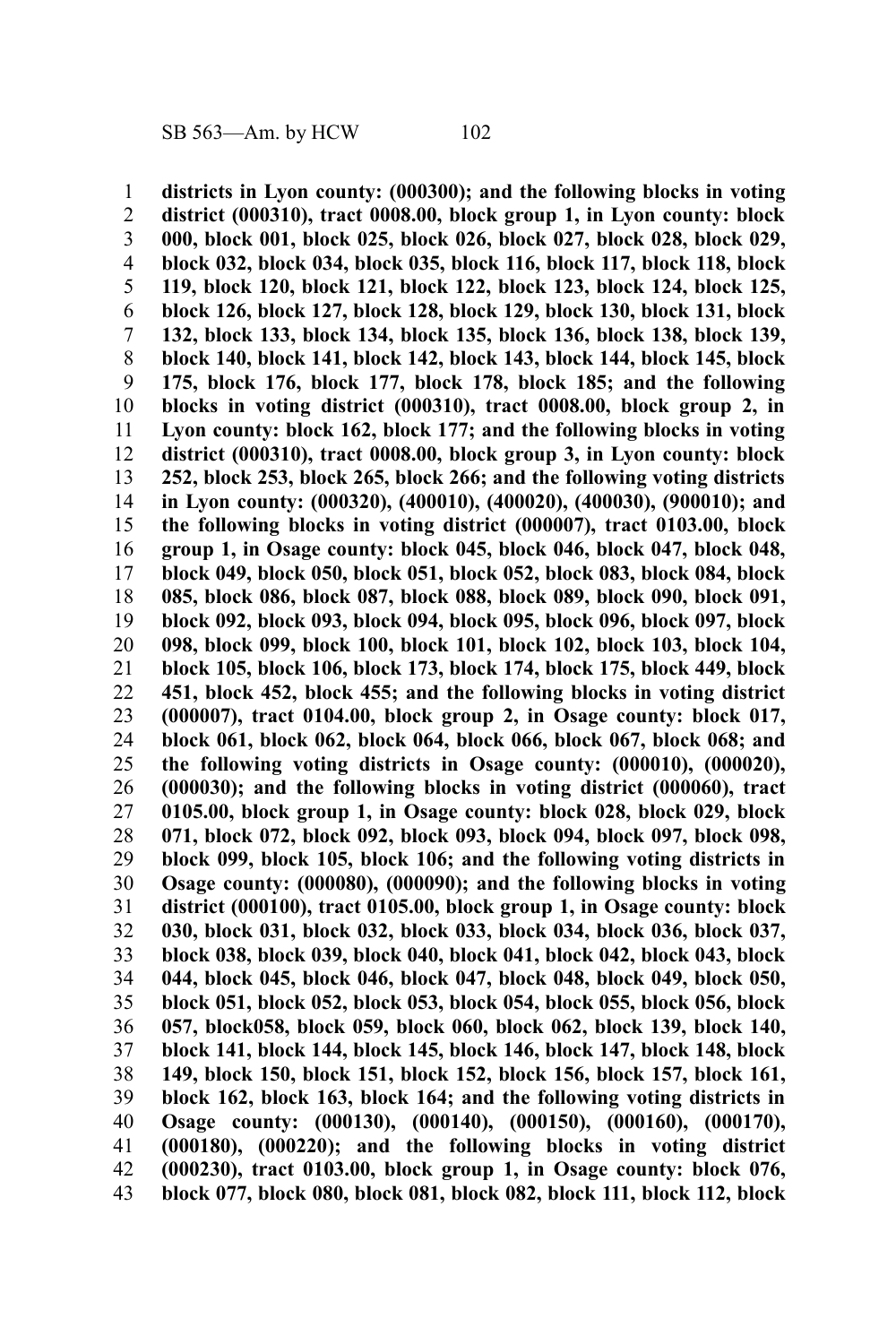**114, block 120, block 121, block 122, block 123, block 124, block 125,** 1

**block 126, block 127, block 128, block 129, block 130, block 131, block 132, block 133, block 134, block 135, block 136, block 137, block 138, block 139, block 140, block 141, block 142, block 143, block 144, block 145, block 146, block 147, block 148, block 149, block 150, block 154, block 446, block 447; and the following blocks in voting district (000230), tract 0104.00, block group 1, in Osage county: block 001, block 002, block 004, block 005, block 008, block 018; and the following blocks in voting district (000230), tract 0104.00, block group 2, in Osage county: block 048, block 049, block 051, block 071, block 073; and the following voting districts in Osage county: (000240), (900010), (900030), (900040).** 2 3 4 5 6 7 8 9 10 11 12

**Sec. 125. Representative district 77 shall consist of the following voting districts in Butler county: (00001N), (00001O), (00002A), (00002B), (00002C), (000030), (00004A), (00004B), (000050); and the following blocks in voting district (000130), tract 0209.01, block group 1, in Butler county: block 099, block 100; and the following blocks in voting district (000130), tract 0209.01, block group 2, in Butler county: block 079, block 080, block 081; and the following blocks in voting district (000130), tract 0209.03, block group 1, in Butler county: block 000, block 024, block 025, block 046, block 047, block 048, block 049, block 050, block 051, block 052, block 067; and the following blocks in voting district (000130), tract 0209.03, block group 2, in Butler county: block 000, block 001, block 002, block 003, block 004, block 005, block 006, block 007, block 008, block 009, block 010, block 011, block 012, block 013, block 014, block 015, block 016, block 017, block 018, block 019, block 020, block 021, block 022, block 023, block 024, block 025, block 026, block 027, block 028, block 029, block 030, block 031, block 032, block 033, block 034, block 035, block 036, block 037, block 038, block 039, block 040, block 041, block 042, block 043, block 044, block 045, block 046, block 047, block 048, block 049, block 050, block 051, block 052, block 053, block 054, block 055, block 056, block 057, block 058, block 059, block 060, block 061, block 062, block 063, block 064, block 065, block 066, block 067, block 068, block 069, block 070, block 071, block 072, block 073, block 074, block 075, block 076, block 077, block 078, block 079, block 080, block 081, block 082, block 083, block 084,block 085, block 086, block 087, block 088, block 089, block 090, block 091, block 092, block 093, block 094, block 095, block 096, block 097, block 098, block 099; and the following blocks in voting district (000130), tract 0209.03, block group 3, in Butler county: block 042, block 043, block 044, block 050, block 051, block 052, block 053, block 054, block 055, block 056, block 111, block 112, block 113, block 114, block 115, block 117, block 118, block 120, block 121, block 124; and** 13 14 15 16 17 18 19 20 21 22 23 24 25 26 27 28 29 30 31 32 33 34 35 36 37 38 39 40 41 42 43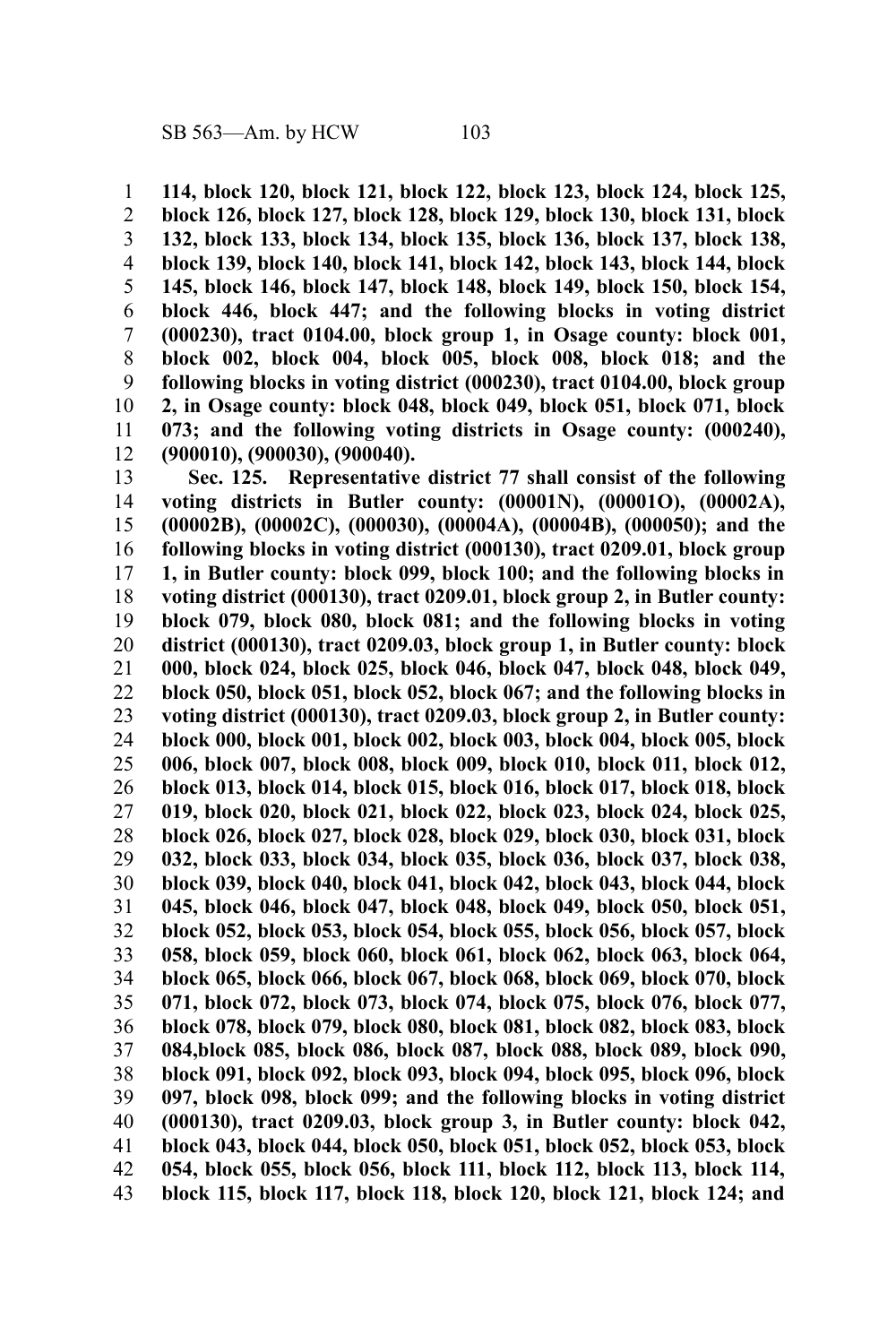**the following blocks in voting district (000340), tract 0209.01, block group 2, in Butler county: block 008, block 009, block 015, block 016, block 017, block 019, block 020, block 021, block 022, block 023, block 024, block 025, block 026, block 027, block 030, block 031, block 032, block 033, block 034, block 035, block 036, block 037, block 038, block 039, block 040, block 041, block 042, block 043, block 044, block 045, block 046, block 047, block 048, block 049, block 054, block 055, block 056, block 057, block 058, block 059, block 060, block 061, block 062, block 063, block 064, block 065, block 066, block 067, block 068, block 069, block 070, block 071, block 072, block 073, block 082; and the following blocks in voting district (000340), tract 0209.01, block group 3, in Butler county: block 014, block 015, block 019, block 020, block 021, block 022, block 023, block 024, block 025, block 026, block 027, block 028, block 029, block 030, block 031, block 037, block 038, block 039, block 040, block 041, block 042, block 043; and the following blocks in voting district (000340), tract 0209.02, block group 2, in Butler county: block 000, block 002; and the following blocks in voting district (000340), tract 0209.02, block group 3, in Butler county: block 000, block 002, block 003, block 007, block 021; and the following blocks in voting district (000450), tract 0209.01, block group 1, in Butler county: block 014, block 015, block 016, block 017, block 018, block 019, block 020, block 021, block 022, block 025, block 026, block 027, block 028, block 093, block 094, block 098; and the following blocks in voting district (000450), tract 0209.01, block group 2, in Butler county: block 000, block 001, block 002, block 003, block 004, block 005, block 006, block 007, block 011, block 012, block 013, block 014, block 028, block 029, block 050, block 051, block 052, block 053, block 074, block 075, block 076, block 077, block 078; and the following blocks in voting district (000450), tract 0209.03, block group 1, in Butler county: block 001, block 002; and the following voting districts in Butler county: (120040), (120050); and the following blocks in voting district (140010), tract 0202.06, block group 3, in Butler county: block 032, block 035; and the following blocks in voting district (140020), tract 0202.10, block group 1, in Butler county: block 005, block 006, block 007, block 008, block 009, block 010, block 011, block 013, block 014, block 015, block 016, block 017, block 018, block 019, block 020, block 021, block 022; and the following blocks in voting district (140020), tract 0202.10,block group 3, in Butler county: block 047; and the following voting districts in Butler county: (140030), (140040); and the following blocks in voting district (140050), tract 0202.06, block group 3, in Butler county: block 031, block 033, block 034, block 036; and the following blocks in voting district (140050), tract 0202.09, block group 2, in Butler county: block** 1 2 3 4 5 6 7 8 9 10 11 12 13 14 15 16 17 18 19 20 21 22 23 24 25 26 27 28 29 30 31 32 33 34 35 36 37 38 39 40 41 42 43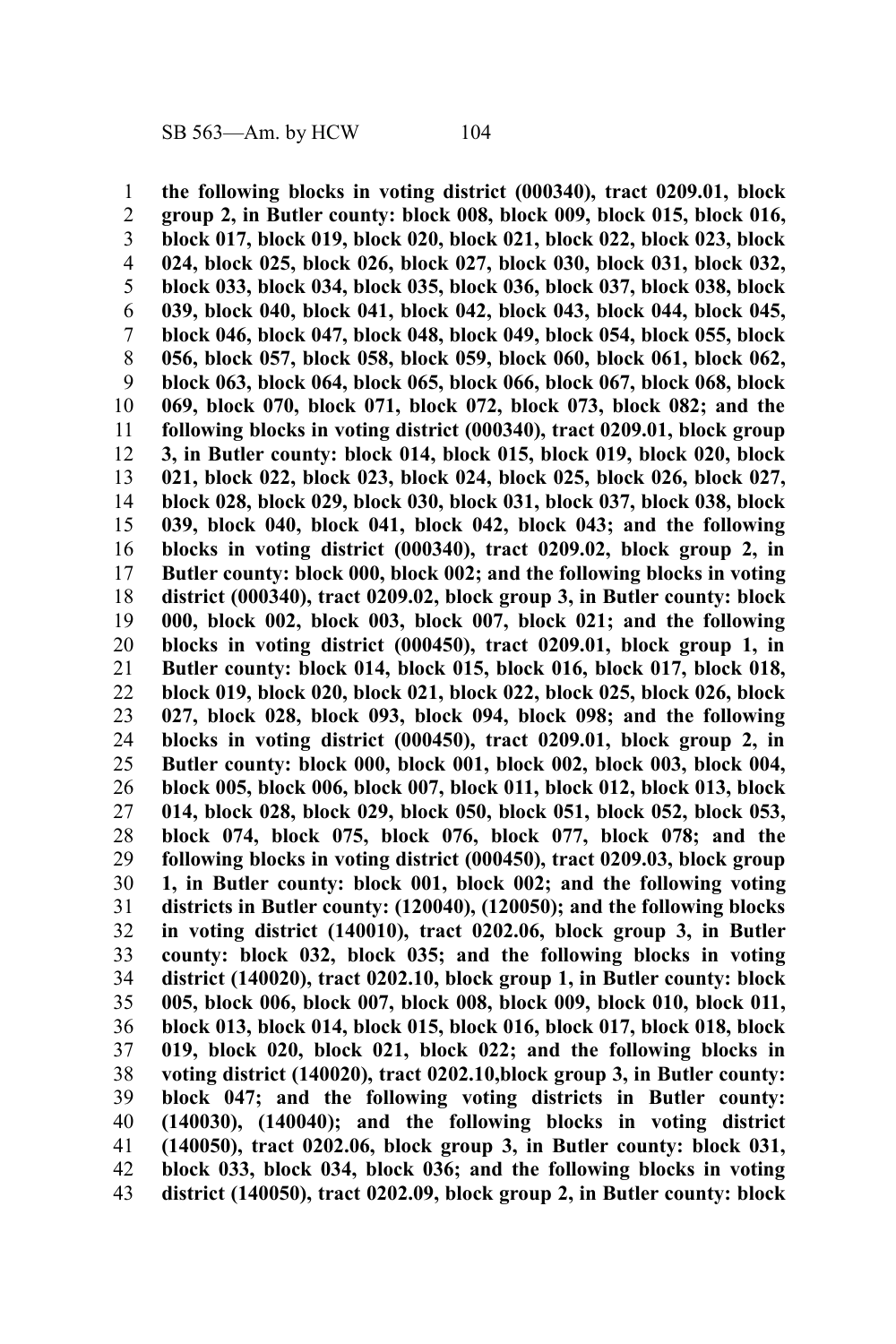**004, block 005, block 006, block 007, block 008; and the following blocks in voting district (140050), tract 0202.10, block group 1, in Butler county: block 004, block 012; and the following blocks in voting district (140050), tract 0202.10, block group 3, in Butler county: block 005, block 006, block 007, block 015, block 016, block 021, block 022, block 023, block 024, block 025, block 027, block 028, block 029, block 030, block 031, block 038, block 039, block 041, block 042, block 043, block 046, block 048, block 049, block 050, block 051, block 055; and the following voting districts in Butler county: (140060), (140070), (200010), (200020), (800060), (80010A), (80010B), (80040B), (80070A), (80070B), (80070C), (80070D), (80070E), (80070F).** 1 2 3 4 5 6 7 8 9 10 11

**Sec. 126. Representative district 78 shall consist of the following voting districts in Johnson county: (001030), (001040), (001050); and the following blocks in voting district (001070), tract 0535.08, block group 1, in Johnson county: block 000, block 001, block 002, block 003, block 004, block 005, block 006, block 007, block 008, block 011, block 012; and the following blocks in voting district (001070), tract 0535.08, block group 3, in Johnson county: block 000, block 001, block 002, block 003, block 004, block 005, block 006; and the following voting districts in Johnson county: (001100), (001320), (001330), (001350), (001380), (001390); and the following blocks in voting district (900600), tract 0535.09, block group 2, in Johnson county: block 017; and the following blocks in voting district (900600), tract 0535.09, block group 4, in Johnson county: block 002, block 004, block 005, block 006, block 010, block 011; and the following voting districts in Johnson county: (900820), (900850); and the following blocks in voting district (900860), tract 0535.59, block group 1, in Johnson county: block 030; and the following blocks in voting district (900860), tract 0535.60, block group 2, in Johnson county: block 008, block 009, block 010, block 012, block 014, block 015, block 016, block 017; and the following blocks in voting district (900860), tract 0535.60, block group 3, in Johnson county: block 013, block 014, block 015, block 017, block 018, block 019, block 020, block 021, block 022, block 023, block 024; and the following voting districts in Johnson county: (900920), (900930), (901680), (920220), (920590), (920820).** 12 13 14 15 16 17 18 19 20 21 22 23 24 25 26 27 28 29 30 31 32 33 34 35

**Sec. 127. Representative district 79 shall consist of the following voting districts in Cowley county: (000170); and the following blocks in voting district (000220), tract 4932.00, block group 1, in Cowley county: block 234, block 235, block 247, block 248, block 249, block 250, block251, block 252, block 253, block 254, block 255, block 256, block 257, block 258, block 259, block 260, block 262, block 263, block 264, block 265, block 266, block 267, block 270, block 271, block 272, block 273, block 274, block 275, block 276, block 277, block 278, block** 36 37 38 39 40 41 42 43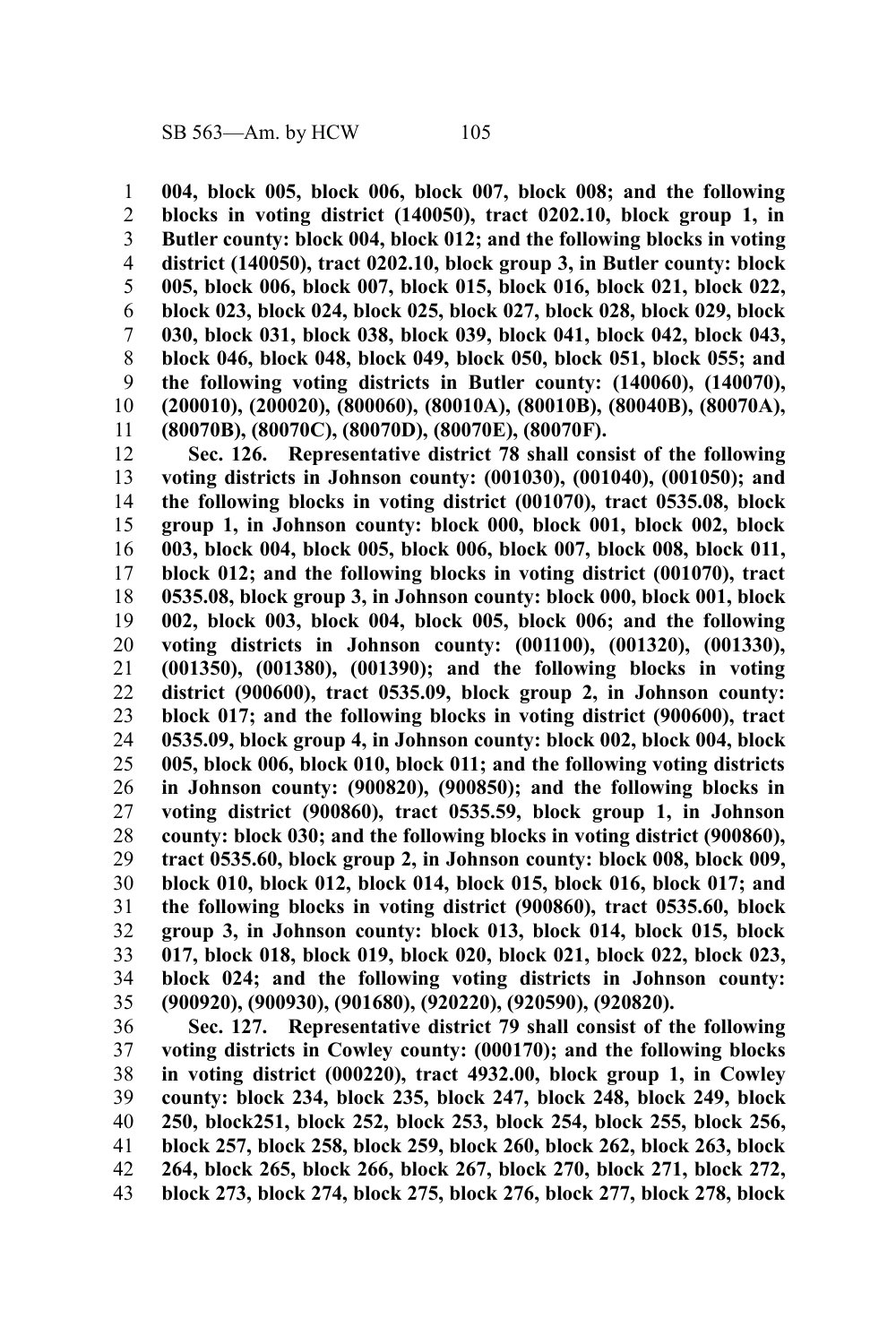**327, block 328, block 329, block 330, block 331, block 332, block 333, block 334, block 335, block 336, block 337, block 338, block 339, block 355, block 356, block 357, block 358, block 359, block 360, block 361, block 362, block 363, block 395, block 396, block 397, block 398, block 433, block 434, block 435, block 436, block 450, block 454, block 455, block 456, block 465; and the following blocks in voting district (000220), tract 4932.00, block group 2, in Cowley county: block 180, block 181, block 201; and the following voting districts in Cowley county: (000260), (000270), (000300), (000320), (000390), (000400), (000440), (000450), (000460), (000470), (000480), (000490), (000500), (00051A), (00051B), (000520), (00053A), (000540), (000550), (00055B), (000560), (000570), (00057A), (900010), (900070); and the following voting districts in Sumner county: (000020), (00002A), (00002B); and the following blocks in voting district (000080), tract 9622.00, block group 2, in Sumner county: block 008, block 009, block 010, block 011, block 012, block 013, block 014, block 027, block 028, block 029, block 030, block 037, block 038, block 047, block 048, block 234; and the following blocks in voting district (000080), tract 9622.00, block group 3, in Sumner county: block 000, block 001, block 002, block 003, block 004, block 005, block 006, block 007, block 011; and the following blocks in voting district (000080), tract 9622.00, block group 4, in Sumner county: block 000, block 001, block 002; and the following blocks in voting district (000080), tract 9622.00, block group 5, in Sumner county: block 000, block 001, block 002, block 003, block 004, block 005, block 006, block 021, block 022, block 023, block 024, block 025, block 026, block 027, block 028, block 029, block 030, block 031, block 032, block 033, block 034, block 035, block 036, block 080, block 081, block 082, block 083, block 084, block 085, block 086, block 087, block 088; and the following blocks in voting district (000110), tract 9623.00, block group 1, in Sumner county: block 027, block 034, block 037, block 039, block 040, block 084, block 085, block 088, block 089, block 090, block 091, block 156, block 157, block 158, block 159, block 160, block 161, block 162, block 163, block 164, block 165, block 166, block 178, block 179, block 180, block 181, block 182, block 391, block 392, block 393, block 394, block 395, block 397, block 401; and the following blocks in voting district (000120), tract 9622.00, block group 5, in Sumner county: block 007, block 008, block 009, block 010, block 011, block 012, block 013, block 014, block 015, block 016, block 017, block 018, block 019, block 020, block 037, block 038, block 039, block 040, block 041, block 042, block 043, block 044,block 045, block 046, block 047, block 048, block 049, block 050, block 051, block 052, block 053, block 054, block 055, block 056, block 057, block 058, block 059, block 060, block 061, block 062, block 063, block 064, block 065, block** 1 2 3 4 5 6 7 8 9 10 11 12 13 14 15 16 17 18 19 20 21 22 23 24 25 26 27 28 29 30 31 32 33 34 35 36 37 38 39 40 41 42 43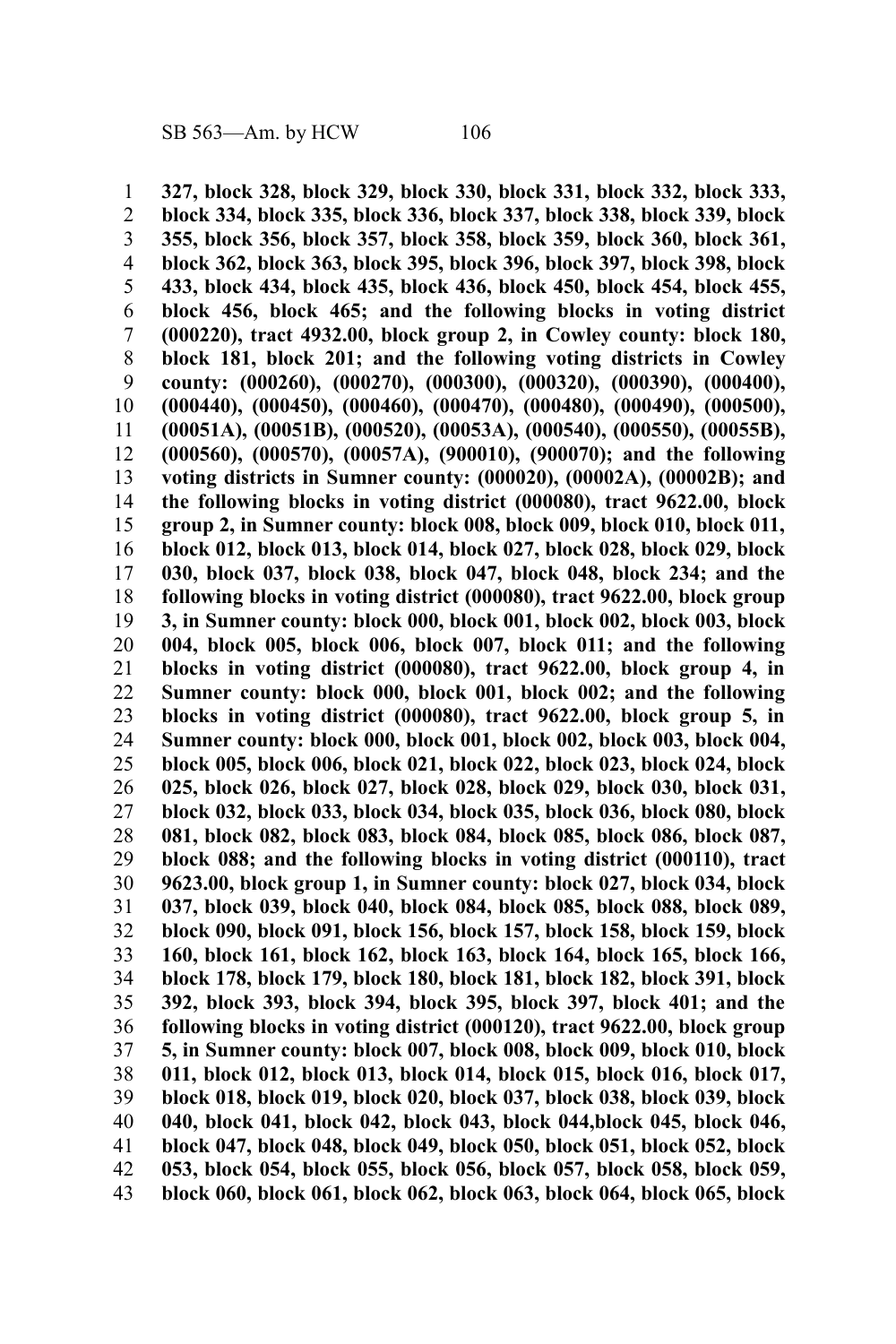**066, block 067, block 068, block 069, block 070, block 071, block 072, block 073, block 074, block 075, block 076, block 077, block 078, block 079, block 089, block 090, block 091, block 235; and the following blocks in voting district (000140), tract 9621.00, block group 5, in Sumner county: block 021, block 022, block 023, block 026, block 027, block 028, block 029, block 035, block 036, block 037, block 038, block 039, block 040, block 041, block 042, block 043, block 044, block 049, block 050, block 051, block 052, block 053, block 059, block 060, block 061, block 062, block 063, block 064, block 065, block 066, block 067, block 068, block 069, block 070, block 071, block 072, block 073, block 074, block 075, block 076, block 077, block 078, block 079, block 080, block 081, block 082, block 083, block 084, block 085, block 086, block 087, block 088, block 089, block 090, block 091, block 092, block 093, block 100, block 101, block 102, block 103, block 104, block 105, block 106, block 107, block 142, block 143, block 144, block 153, block 155, block 156; and the following voting districts in Sumner county: (000170), (000180); and the following blocks in voting district (000190), tract 9623.00, block group 1, in Sumner county: block 025, block 026, block 167, block 168, block 169, block 170; and the following voting districts in Sumner county: (000200), (000230), (000240), (000250), (000270), (000300); and the following blocks in voting district (000310), tract 9626.00, block group 2, in Sumner county: block 336; and the following voting districts in Sumner county: (120070); and the following blocks in voting district (120120), tract 9624.00, block group 2, in Sumner county: block 005, block 018, block 020, block 021, block 022, block 023, block 024, block 025, block 026, block 027, block 028, block 059, block 060, block 061, block 062, block 063, block 064, block 065, block 066, block 073, block 074, block 075, block 079, block 083; and the following blocks in voting district (120120), tract 9624.00, block group 3, in Sumner county: block 010; and the following voting districts in Sumner county: (900020), (900030), (900060).** 1 2 3 4 5 6 7 8 9 10 11 12 13 14 15 16 17 18 19 20 21 22 23 24 25 26 27 28 29 30 31 32

**Sec. 128. Representative district 80 shall consist of the following voting districts in Cowley county: (00001A), (00001B), (00001C), (000020), (000030), (000040), (000050), (00005A), (00006A), (00006B), (000070), (000080), (000090), (000100), (000110), (000120), (00013A), (000140), (000150); and the following blocks in voting district (000200), tract 4941.00, block group 2, in Cowley county: block 030; and the following blocks in voting district (000210), tract 4933.00, block group 1, in Cowley county: block 116, block 122, block 123, block 129, block 130; and the following blocks in voting district (000210), tract 4937.00, blockgroup 1, in Cowley county: block 039, block 049; and the following blocks in voting district (000210), tract** 33 34 35 36 37 38 39 40 41 42 43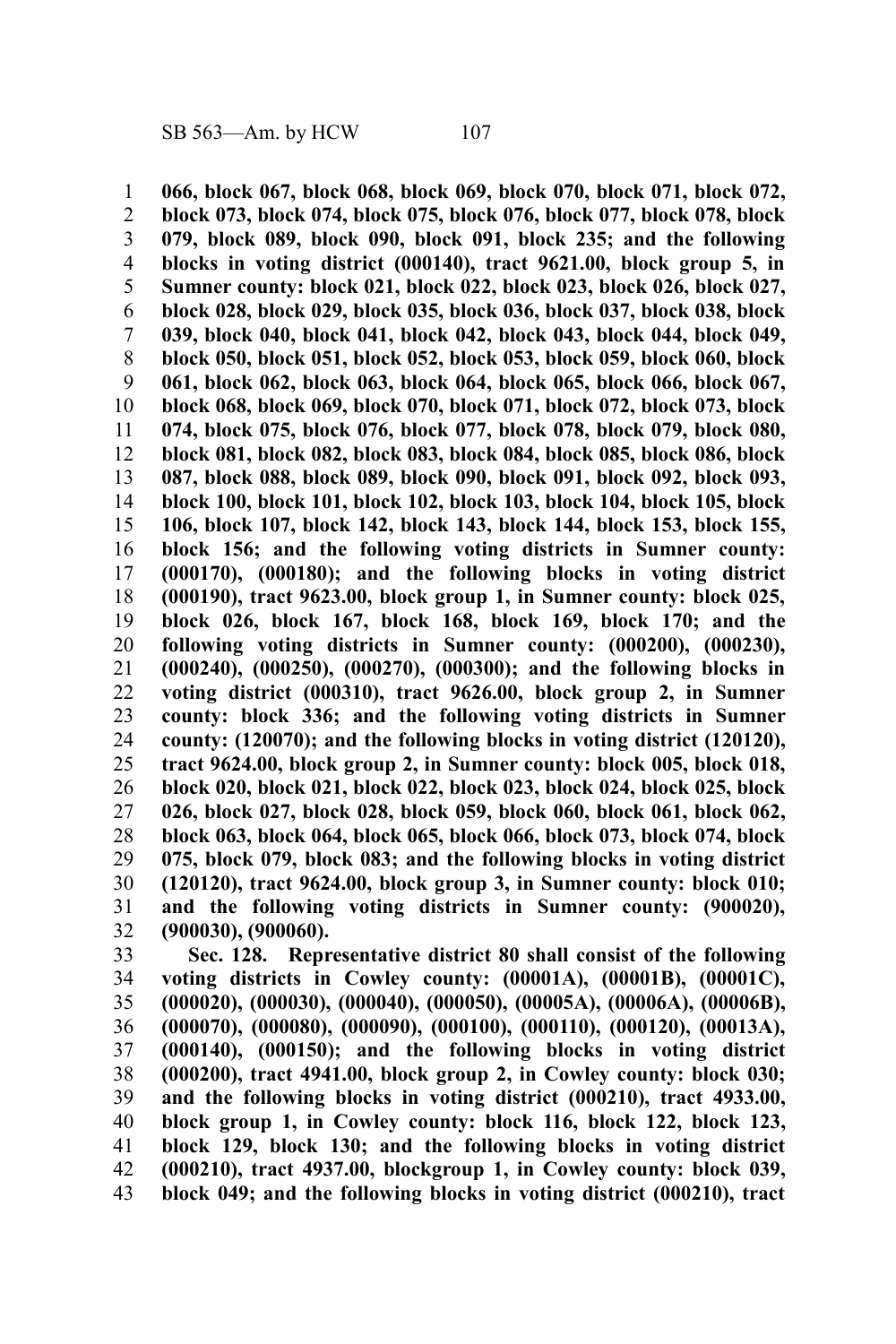**4939.00, block group 1, in Cowley county: block 010, block 015, block 016, block 017, block 022, block 024, block 025, block 026, block 032, block 033, block 036, block 038, block 046, block 047, block 048, block 049, block 051, block 052, block 064, block 066, block 068, block 077, block 078, block 079, block 080, block 081; and the following blocks in voting district (000210), tract 4941.00, block group 1, in Cowley county: block 031, block 033, block 035, block 036; and the following blocks in voting district (000210), tract 4941.00, block group 2, in Cowley county: block 000, block 002, block 028, block 029; and the following voting districts in Cowley county: (00041A), (00041B), (00042A), (900020), (900030), (900040), (900050), (900060); and the following voting districts in Sumner county: (000010); and the following blocks in voting district (000110), tract 9623.00, block group 1, in Sumner county: block 154, block 155, block 176, block 177, block 183, block 184, block 198, block 199, block 200, block 201, block 202, block 203, block 204, block 205, block 206, block 208, block 209, block 210, block 211, block 212, block 213, block 214, block 215, block 231, block 232; and the following voting districts in Sumner county: (000130), (000150), (000160); and the following blocks in voting district (000190), tract 9623.00, block group 1, in Sumner county: block 009, block 010, block 011, block 012, block 017, block 018, block 019, block 020, block 021, block 022, block 023, block 024, block 171, block 172, block 173, block 174, block 175, block 185, block 186, block 187, block 188, block 189, block 190, block 191, block 192, block 193, block 194, block 195, block 196, block 197, block 207, block 241, block 242, block 243, block 244, block 245, block 246, block 253, block 400; and the following voting districts in Sumner county: (000280); and the following blocks in voting district (000310), tract 9626.00, block group 2, in Sumner county: block 108, block 109, block 110, block 114, block 115, block 116, block 117, block 118, block 121, block 122, block 123, block 124, block 147, block 148, block 149, block 150, block 151, block 152, block 153, block 154, block 155, block 156, block 157, block 158, block 159, block 160, block 161, block 162, block 163, block 164, block 165, block 166, block 168, block 169, block 170, block 171, block 172, block 176, block 177, block 178, block 179, block 180, block 201, block 202, block 203, block 204, block 205; and the following voting districts in Sumner county: (000320), (000340), (000350), (000360), (000370), (00037A), (000380), (000390), (000400), (00041A); and the following blocks in voting district (120120), tract 9624.00, block group 2, in Sumner county: block 003, block 004, block 067, block 068, block 069, block 070, block 082; and the following blocks in voting district (120120), tract 9624.00, block group 3, in Sumner county: block 009; and the following voting districts in Sumner county:(120130),** 1 2 3 4 5 6 7 8 9 10 11 12 13 14 15 16 17 18 19 20 21 22 23 24 25 26 27 28 29 30 31 32 33 34 35 36 37 38 39 40 41 42 43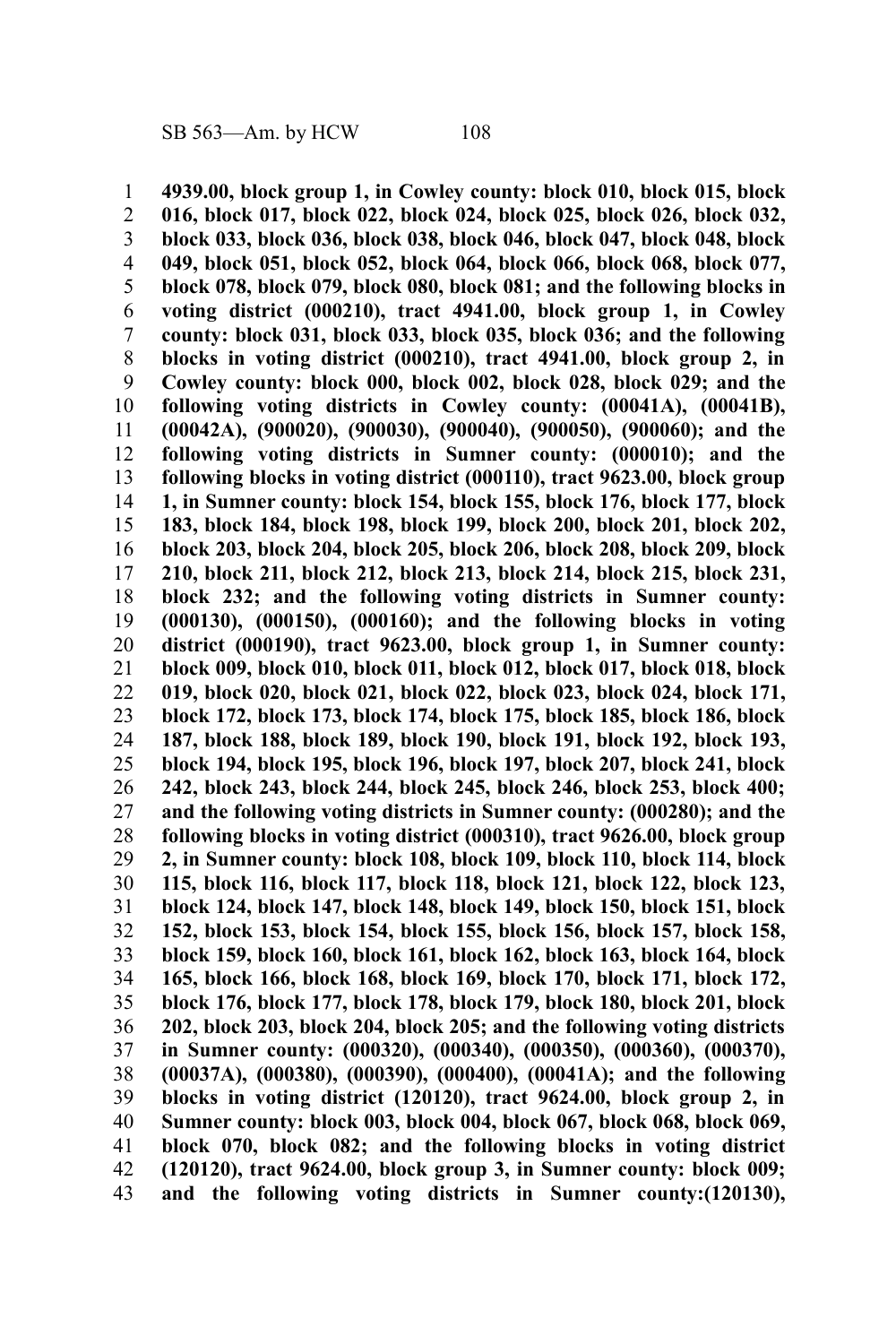**(12013A), (900010).** 1

**Sec. 129. Representative district 81 shall consist of the following blocks in voting district (120190), tract 0098.03, block group 3, in Sedgwick county: block 001, block 002, block 003, block 004, block 006; and the following voting districts in Sedgwick county: (120210), (120220), (120310); and the following blocks in voting district (120510), tract 0100.05, block group 3, in Sedgwick county: block 007, block 008, block 012, block 013; and the following voting districts in Sedgwick county: (130140), (130150), (130620), (130630), (140010), (500830); and the following blocks in voting district (500840), tract 0059.00, block group 1, in Sedgwick county: block 012, block 014, block 015, block 019, block 020; and the following blocks in voting district (500840), tract 0061.00, block group 1, in Sedgwick county: block 007, block 008, block 009, block 012, block 020; and the following blocks in voting district (500840), tract 0061.00, block group 2, in Sedgwick county: block 000, block 001, block 002, block 003, block 004, block 005, block 006, block 007, block 008, block 009, block 010, block 011, block 012, block 013, block 014; and the following blocks in voting district (500840), tract 0061.00, block group 3, in Sedgwick county: block 000, block 001, block 002, block 003, block 004, block 015, block 016, block 017, block 018, block 019, block 020, block 021, block 022; and the following blocks in voting district (500870), tract 0059.00, block group 1, in Sedgwick county: block 011; and the following blocks in voting district (500870), tract 0061.00, block group 3, in Sedgwick county: block 005; and the following voting districts in Sedgwick county: (502260), (502270), (502280), (502290); and the following blocks in voting district (502570), tract 0100.06, block group 1, in Sedgwick county: block 016, block 017, block 018, block 019, block 020, block 022, block 023, block 024, block 025, block 026, block 027, block 028, block 035, block 036, block 037, block 038, block 039, block 040, block 041, block 042, block 043, block 044, block 045, block 046, block 047, block 048, block 049, block 050, block 051, block 052, block 053, block 055, block 057, block 058, block 060, block 061, block 062, block 063, block 064, block 065, block 066, block 067, block 068, block 069, block 070, block 071; and the following blocks in voting district (502570), tract 0100.07, block group 3, in Sedgwick county: block 000, block 001, block 002, block 003, block 004, block 005, block 006, block 007, block 008, block 009, block 010, block 011, block 012, block 013, block 014, block 015, block 016, block 017, block 018, block 019, block 020, block 021, block 022, block 023, block 024, block 025, block 026, block 027, block 028, block 029, block 030, block 031, block 032, block 033, block 039, block 041, block 042, block 049, block 050, block 051, block 052, block 053, block 054,** 2 3 4 5 6 7 8 9 10 11 12 13 14 15 16 17 18 19 20 21 22 23 24 25 26 27 28 29 30 31 32 33 34 35 36 37 38 39 40 41 42 43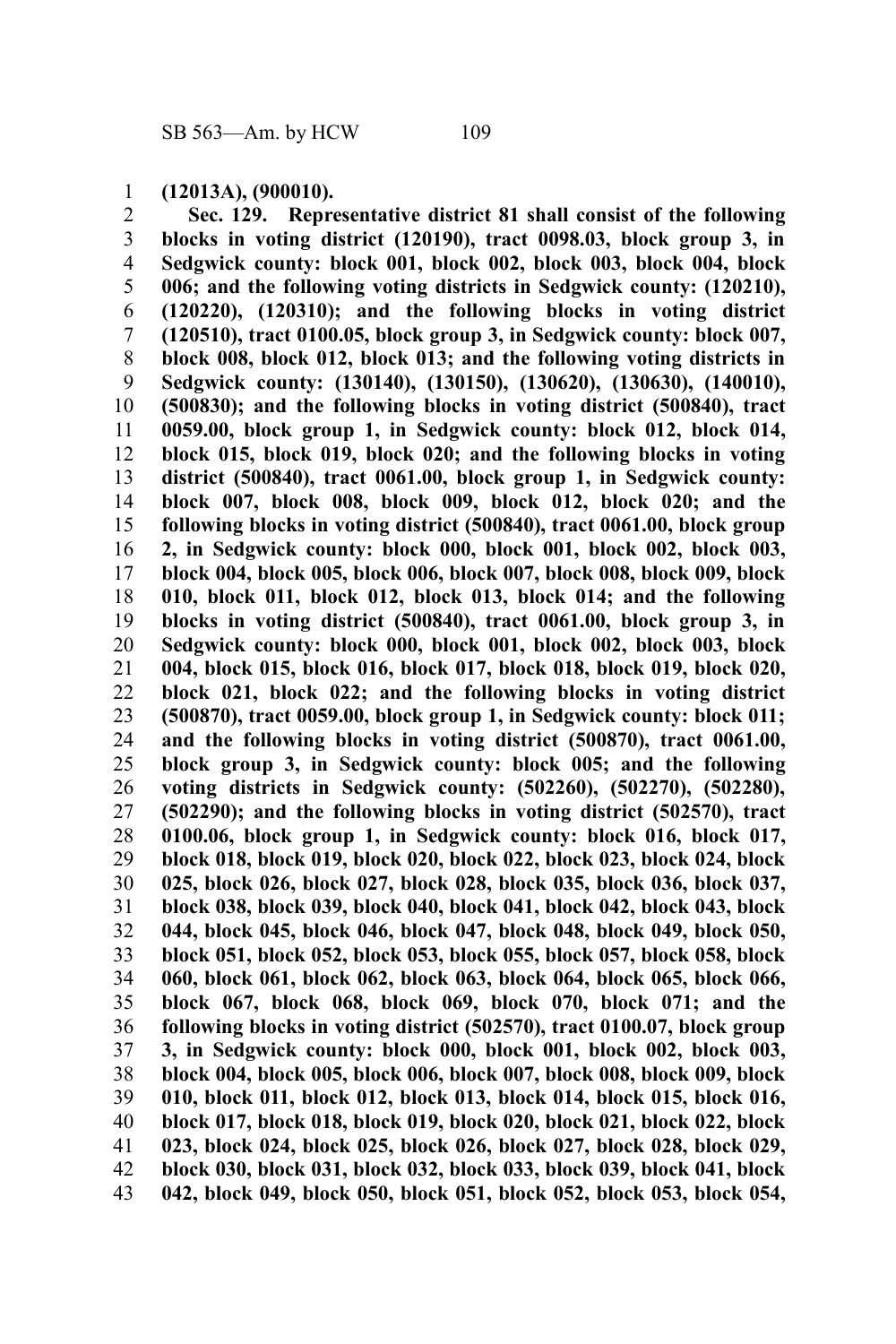**block 055, block 056, block 057, block 058, block 059, block 060, block 061, block 062, block 063, block 064,block 065, block 066, block 067, block 068, block 069, block 070, block 071, block 072, block 073, block 074; and the following blocks in voting district (502580), tract 0066.00, block group 2, in Sedgwick county: block 001, block 002, block 019, block 053, block 054, block 055, block 056, block 057, block 058, block 059, block 060, block 062, block 063, block 064, block 065, block 068; and the following blocks in voting district (502580), tract 0100.03, block group 1, in Sedgwick county: block 026; and the following voting districts in Sedgwick county: (502610); and the following blocks in voting district (503650), tract 0058.00, block group 1, in Sedgwick county: block 000, block 010, block 011; and the following blocks in voting district (503650), tract 0058.00, block group 4, in Sedgwick county: block 000, block 001, block 002, block 005, block 017, block 018, block 019, block 020, block 021, block 022, block 023, block 024; and the following blocks in voting district (503650), tract 0059.00, block group 1, in Sedgwick county: block 022; and the following blocks in voting district (503650), tract 0061.00, block group 1, in Sedgwick county: block 021, block 022; and the following blocks in voting district (503650), tract 0066.00, block group 1, in Sedgwick county: block 002, block 022, block 024, block 025, block 026, block 027, block 028, block 029, block 030, block 031, block 032; and the following blocks in voting district (503650), tract 0066.00, block group 2, in Sedgwick county: block 004, block 005, block 006, block 038, block 039, block 040, block 041, block 043, block 044, block 045, block 048, block 049, block 050, block 051, block 052, block 061, block 069; and the following blocks in voting district (503650), tract 0100.07, block group 1, in Sedgwick county: block 015, block 016.** 1 2 3 4 5 6 7 8 9 10 11 12 13 14 15 16 17 18 19 20 21 22 23 24 25 26 27 28

**Sec. 130. Representative district 82 shall consist of the following blocks in voting district (120190), tract 0098.01, block group 1, in Sedgwick county: block 000, block 001, block 002, block 003, block 004, block 005, block 006, block 007, block 008, block 009, block 010, block 011, block 012, block 013, block 014, block 015, block 016, block 017, block 018, block 019, block 020, block 021, block 022, block 023, block 024, block 025, block 026, block 027; and the following blocks in voting district (120190), tract 0098.01, block group 3, in Sedgwick county: block 000, block 001, block 003, block 004, block 007, block 008, block 009, block 010, block 014, block 016, block 018, block 070; and the following voting districts in Sedgwick county: (120200), (120230), (120240), (120250), (120260), (120270), (120280), (120530), (130640), (130650), (130660), (130670), (131210), (131220), (131230), (131240), (131500), (131510), (131520), (131530), (140060), (502400), (503180), (503190), (503700), (503740), (700590); and the following** 29 30 31 32 33 34 35 36 37 38 39 40 41 42 43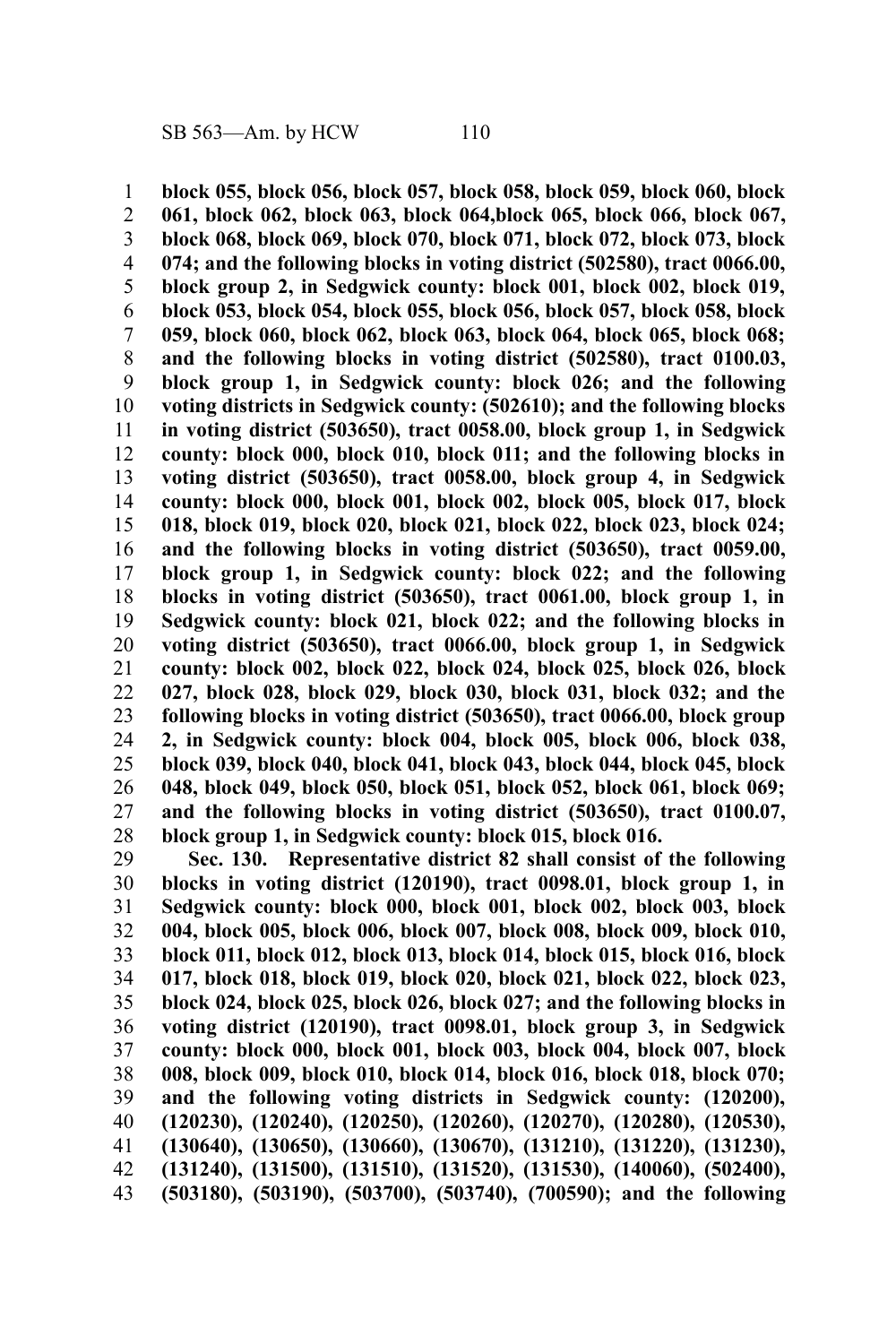**blocks in voting district (000140), tract 9621.00, block group 5, in Sumner county: block 000, block 001, block 002, block 003, block 007, block 016, block 017, block018, block 019, block 020, block 024, block 025, block 030, block 031, block 032, block 033, block 034, block 045, block 046, block 047, block 055; and the following voting districts in Sumner county: (000220), (120030), (12003A), (120050), (900040), (900050).** 1 2 3 4 5 6 7

**Sec. 131. Representative district 83 shall consist of the following voting districts in Sedgwick county: (120040), (120070); and the following blocks in voting district (120440), tract 0067.00, block group 1, in Sedgwick county: block 016; and the following voting districts in Sedgwick county: (130010), (130040); and the following blocks in voting district (500090), tract 0010.00, block group 3, in Sedgwick county: block 000, block 001, block 002, block 003, block 004, block 005, block 006, block 007, block 008, block 009, block 010, block 011, block 012, block 013, block 014, block 015, block 016, block 017, block 018, block 019; and the following blocks in voting district (500090), tract 0010.00, block group 4, in Sedgwick county: block 000, block 001, block 002, block 003, block 004, block 005, block 006, block 007, block 008, block 009, block 010, block 011, block 012, block 013, block 014; and the following blocks in voting district (500090), tract 0075.00, block group 2, in Sedgwick county: block 024, block 025, block 026, block 028, block 029, block 030; and the following blocks in voting district (500090), tract 0076.00, block group 2, in Sedgwick county: block 005, block 006, block 007, block 008, block 013, block 014, block 020, block 021, block 022, block 023, block 024, block 025; and the following voting districts in Sedgwick county: (500110), (500360); and the following blocks in voting district (500380), tract 0070.00, block group 3, in Sedgwick county: block 004, block 005, block 023; and the following blocks in voting district (500790), tract 0035.00, block group 1, in Sedgwick county: block 013, block 014, block 015, block 016, block 017, block 018, block 019, block 020, block 021; and the following blocks in voting district (500790), tract 0036.00, block group 1, in Sedgwick county: block 002, block 003, block 004, block 005, block 006, block 007, block 008, block 009, block 010, block 011, block 012, block 013, block 014, block 015, block 016, block 017; and the following blocks in voting district (500790), tract 0036.00, block group 2, in Sedgwick county: block 000, block 001, block 002, block 003, block 004, block 005, block 006, block 007, block 008, block 009, block 010, block 011; and the following blocks in voting district (500790), tract 0036.00, block group 3, in Sedgwick county: block 004, block 005, block 006, block 007, block 008, block 009, block 010, block 011, block 012, block 013, block 014, block 015, block 016, block 017; and** 8 9 10 11 12 13 14 15 16 17 18 19 20 21 22 23 24 25 26 27 28 29 30 31 32 33 34 35 36 37 38 39 40 41 42 43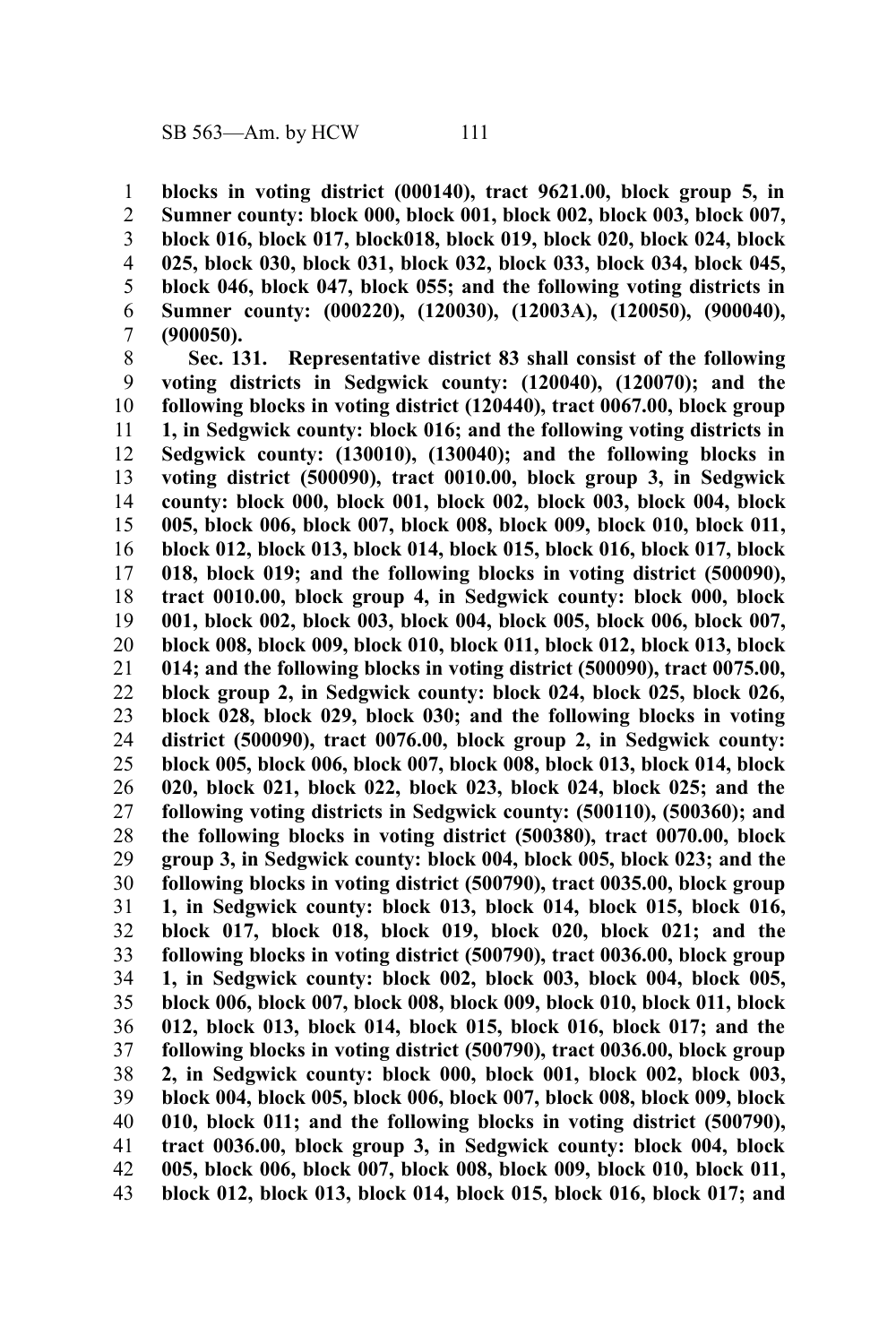**the following blocks in voting district (500790), tract 0036.00, block group 4, in Sedgwick county: block 009, block 010, block 011, block 012, block 013, block 014, block 015, block 016, block 017, block 018, block 019, block 020, block 021, block 022, block 023, block 024, block 025, block 026;and the following blocks in voting district (500790), tract 0063.00, block group 2, in Sedgwick county: block 000, block 001, block 002, block 003, block 004, block 005, block 006, block 007, block 008, block 009, block 010, block 011, block 012, block 013, block 014; and the following voting districts in Sedgwick county: (500800), (500810); and the following blocks in voting district (500820), tract 0067.00, block group 1, in Sedgwick county: block 000, block 001, block 002, block 003, block 014, block 015; and the following blocks in voting district (500820), tract 0068.00, block group 2, in Sedgwick county: block 013, block 014, block 015, block 016, block 021, block 022, block 023, block 024, block 025, block 026, block 027, block 028, block 029; and the following blocks in voting district (500820), tract 0068.00, block group 3, in Sedgwick county: block 000, block 001, block 002, block 003, block 004, block 005, block 006, block 007; and the following voting districts in Sedgwick county: (503030).** 1 2 3 4 5 6 7 8 9 10 11 12 13 14 15 16 17 18 19

**Sec. 132. Representative district 84 shall consist of the following voting districts in Sedgwick county: (130020), (130030), (500060), (500080); and the following blocks in voting district (500090), tract 0010.00, block group 1, in Sedgwick county: block 010; and the following blocks in voting district (500090), tract 0010.00, block group 2, in Sedgwick county: block 000, block 001, block 002, block 005, block 006, block 007, block 008, block 009, block 010, block 013, block 014, block 015, block 016, block 017, block 018, block 020, block 021; and the following voting districts in Sedgwick county: (500130), (500140), (500160); and the following blocks in voting district (500790), tract 0035.00, block group 1, in Sedgwick county: block 000, block 006, block 007, block 008; and the following blocks in voting district (500790), tract 0036.00, block group 3, in Sedgwick county: block 000, block 001, block 002, block 003; and the following blocks in voting district (500790), tract 0036.00, block group 4, in Sedgwick county: block 000, block 003, block 004, block 005, block 006, block 007, block 008; and the following blocks in voting district (501960), tract 0007.00, block group 2, in Sedgwick county: block 004.** 20 21 22 23 24 25 26 27 28 29 30 31 32 33 34 35 36 37

**Sec. 133. Representative district 85 shall consist of the following blocks in voting district (000070), tract 0206.01, block group 1, in Butler county: block 040, block 041, block 046, block 047, block 048, block 049, block 051, block 052, block 053, block 054, block 055, block 056, block 057, block 058, block 059, block 060, block 061, block 062, block 063, block 068, block 075, block 079; and the following voting** 38 39 40 41 42 43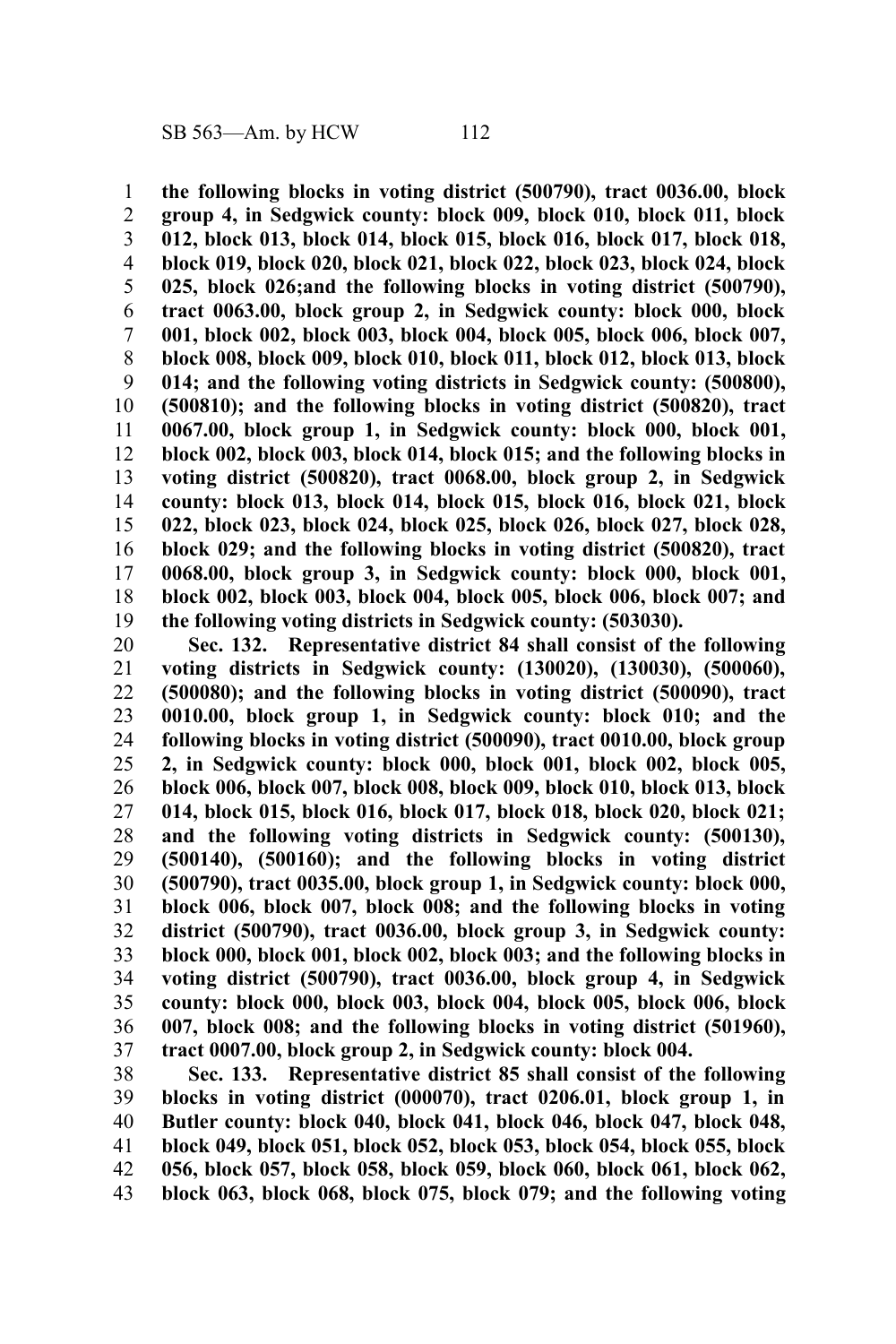**districts in Sedgwick county: (120050), (120390), (120420), (130070), (130080), (130160), (131400), (131410), (131420), (131430), (140070), (190140), (500220), (500470), (500480), (500490), (500500); and the following blocks in voting district (500530), tract 0101.15, block group 1, inSedgwick county: block 032, block 033; and the following blocks in voting district (500530), tract 0101.15, block group 3, in Sedgwick county: block 000, block 001, block 002, block 003, block 004, block 005, block 006, block 007, block 008, block 017, block 018, block 021, block 022; and the following blocks in voting district (500530), tract 0101.16, block group 1, in Sedgwick county: block 040, block 041, block 060, block 061, block 080, block 081, block 082; and the following blocks in voting district (500540), tract 0101.15, block group 1, in Sedgwick county: block 019, block 026, block 027, block 028, block 029, block 030, block 031, block 034, block 035, block 036, block 062, block 063; and the following blocks in voting district (500540), tract 0101.16, block group 1, in Sedgwick county: block 042, block 047, block 048, block 050, block 051, block 052, block 053, block 054, block 055, block 056, block 057, block 058, block 059, block 062, block 063, block 064; and the following voting districts in Sedgwick county: (502240), (503530).** 1 2 3 4 5 6 7 8 9 10 11 12 13 14 15 16 17 18 19 20

**Sec. 134. Representative district 86 shall consist of the following voting districts in Sedgwick county: (120020), (120060), (500010), (500050), (500740), (500750), (500760), (500770), (500780); and the following blocks in voting district (500820), tract 0064.00, block group 1, in Sedgwick county: block 000, block 001, block 002; and the following blocks in voting district (500820), tract 0064.00, block group 2, in Sedgwick county: block 000, block 001, block 002; and the following blocks in voting district (500820), tract 0067.00, block group 1, in Sedgwick county: block 005, block 006, block 007, block 008, block 011; and the following blocks in voting district (500820), tract 0067.00, block group 2, in Sedgwick county: block 000, block 001, block 002, block 003, block 004, block 005, block 006, block 007, block 008, block 009, block 010, block 011, block 012, block 013, block 014, block 015, block 016, block 017.** 21 22 23 24 25 26 27 28 29 30 31 32 33 34

**Sec. 135. Representative district 87 shall consist of the following voting districts in Sedgwick county: (120430); and the following blocks in voting district (130100), tract 0072.01, block group 1, in Sedgwick county: block 000, block 022; and the following blocks in voting district (130100), tract 0072.07, block group 1, in Sedgwick county: block 000; and the following blocks in voting district (130100), tract 0100.02, block group 2, in Sedgwick county: block 048; and the following voting districts in Sedgwick county: (131110), (131120), (131140), (131150), (131190), (170010), (500370), (500420), (500430),** 35 36 37 38 39 40 41 42 43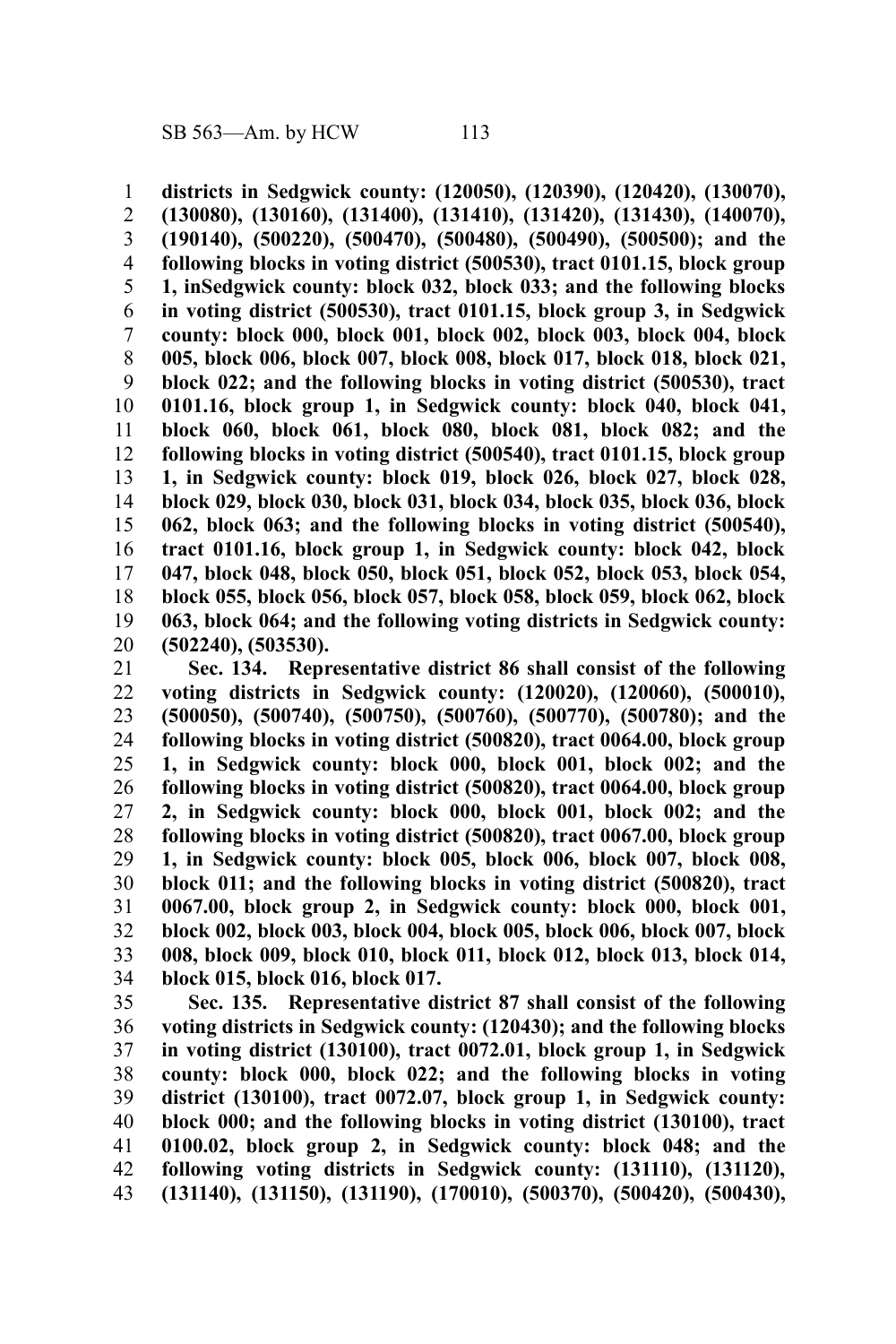**(500440), (500450), (500460); and the following blocks in voting district (500530), tract 0101.15, block group 1, in Sedgwick county: block 047, block 048; and the following blocks in voting district (500530), tract 0101.15, block group 3, in Sedgwick county: block 009; and the following blocks in voting district (500540), tract 0072.01, block group 2, in Sedgwick county: block 007;and the following blocks in voting district (500540), tract 0101.15, block group 1, in Sedgwick county: block 037, block 038, block 039, block 040, block 041, block 042, block 043, block 044, block 046, block 051, block 052, block 054, block 055, block 056, block 057, block 058, block 059, block 060, block 061; and the following blocks in voting district (500540), tract 0101.15, block group 2, in Sedgwick county: block 023, block 024, block 025, block 026, block 027, block 031, block 032, block 033, block 034, block 035, block 037, block 038, block 039, block 040, block 041, block 042, block 043, block 047, block 048, block 049, block 050, block 051; and the following blocks in voting district (500540), tract 0101.15, block group 3, in Sedgwick county: block 010, block 011, block 012, block 013, block 014, block 015, block 016, block 019, block 020; and the following blocks in voting district (500560), tract 0072.01, block group 1, in Sedgwick county: block 003; and the following blocks in voting district (500560), tract 0072.01, block group 2, in Sedgwick county: block 000, block 001, block 002, block 003, block 004, block 005, block 006, block 012, block 013, block 015, block 016, block 017, block 018, block 019, block 020, block 021, block 022, block 023, block 025, block 026, block 027, block 030; and the following blocks in voting district (500560), tract 0072.01, block group 3, in Sedgwick county: block 000, block 009, block 010, block 012, block 016, block 035, block 036, block 037, block 038, block 039, block 040, block 041, block 042, block 043, block 044, block 045, block 046, block 047, block 048, block 049, block 050, block 051, block 052, block 053; and the following voting districts in Sedgwick county: (500570); and the following blocks in voting district (500710), tract 0101.15, block group 1, in Sedgwick county: block 066, block 067, block 068; and the following voting districts in Sedgwick county: (503070), (503120).** 1 2 3 4 5 6 7 8 9 10 11 12 13 14 15 16 17 18 19 20 21 22 23 24 25 26 27 28 29 30 31 32 33 34

**Sec. 136. Representative district 88 shall consist of the following voting districts in Butler county: (00009F), (00009G); and the following blocks in voting district (000340), tract 0209.01, block group 3, in Butler county: block 003, block 004, block 005, block 006, block 007; and the following blocks in voting district (140010), tract 0202.06, block group 1, in Butler county: block 012, block 013, block 017; and the following blocks in voting district (140010), tract 0202.06, block group 2, in Butler county: block 008; and the following blocks in voting district (140020), tract 0202.10, block group 2, in Butler county:** 35 36 37 38 39 40 41 42 43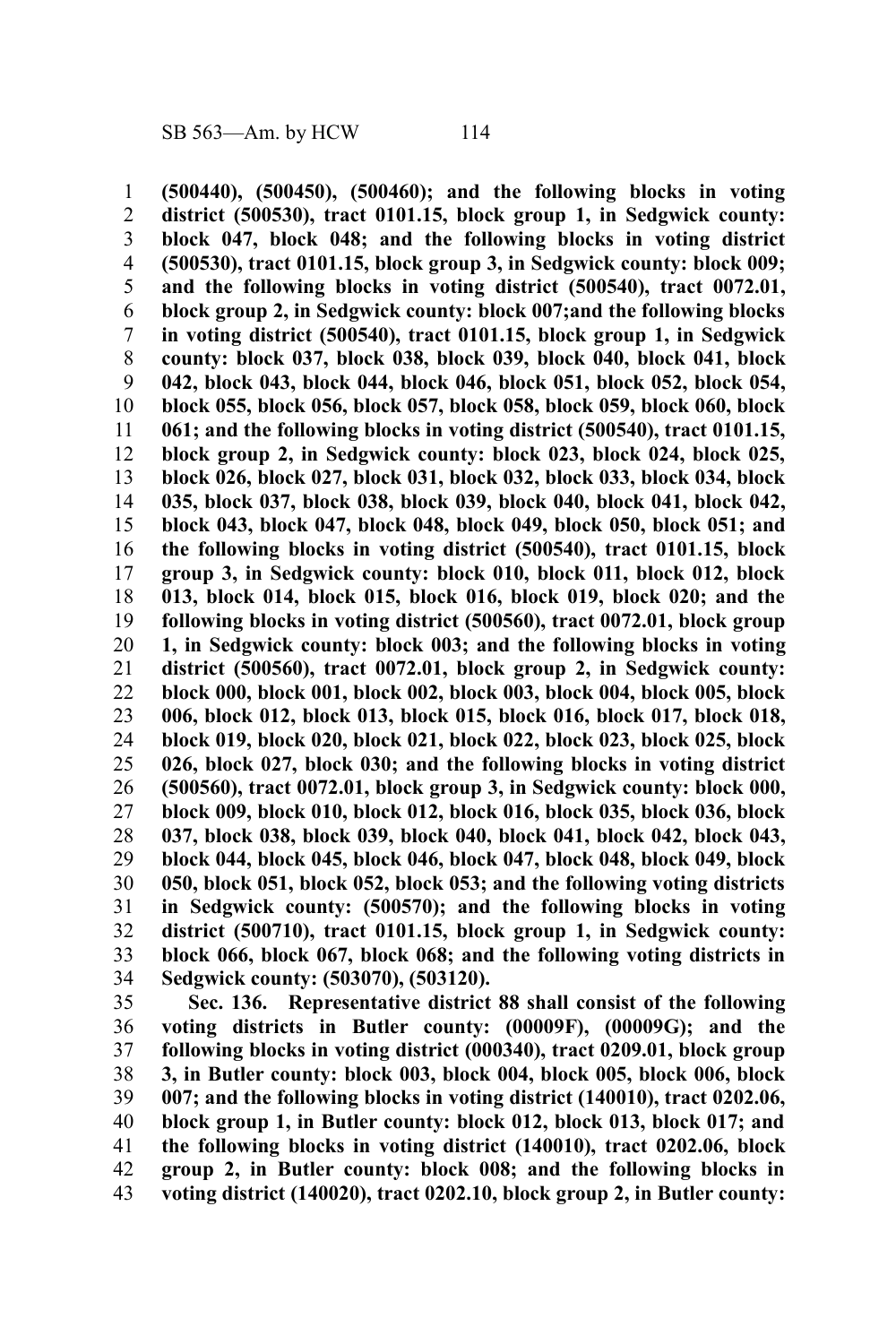**block 000, block 001, block 002, block 003, block 004, block 005, block 006, block 007, block 008, block 009, block 011, block 012, block 016, block 018; and the following blocks in voting district (140050), tract 0202.10, block group 2, in Butler county: block 014, block 015, block 017; and the following voting districts in Sedgwick county: (120030), (120320); and the following blocks in voting district (120380), tract 0100.01, block group 1, in Sedgwick county:block 040, block 041, block 042, block 044, block 045, block 047, block 050, block 051, block 054; and the following blocks in voting district (120380), tract 0100.02, block group 1, in Sedgwick county: block 026, block 027, block 036, block 037; and the following voting districts in Sedgwick county: (120410); and the following blocks in voting district (120440), tract 0066.00, block group 1, in Sedgwick county: block 000, block 001; and the following blocks in voting district (120440), tract 0067.00, block group 1, in Sedgwick county: block 017; and the following blocks in voting district (120440), tract 0070.00, block group 3, in Sedgwick county: block 014, block 015; and the following blocks in voting district (120440), tract 0072.05, block group 1, in Sedgwick county: block 007; and the following voting districts in Sedgwick county: (130090), (130840), (131170), (131180); and the following blocks in voting district (500380), tract 0070.00, block group 3, in Sedgwick county: block 000, block 001, block 002, block 003, block 006, block 007, block 008, block 009, block 010, block 011, block 012, block 013, block 016, block 017; and the following blocks in voting district (500380), tract 0071.02, block group 1, in Sedgwick county: block 004, block 005; and the following blocks in voting district (500380), tract 0072.05, block group 1, in Sedgwick county: block 003, block 004, block 005, block 006, block 008; and the following blocks in voting district (500380), tract 0072.06, block group 1, in Sedgwick county: block 000, block 001, block 002, block 003, block 004, block 005, block 006, block 007, block 008, block 009, block 010, block 011, block 012, block 013, block 014, block 015, block 016, block 017, block 018, block 019, block 020, block 021, block 022, block 023, block 024; and the following blocks in voting district (500380), tract 0072.06, block group 2, in Sedgwick county: block 000, block 001; and the following blocks in voting district (500380), tract 0100.03, block group 1, in Sedgwick county: block 000; and the following voting districts in Sedgwick county: (500390), (500400), (500410), (500580); and the following blocks in voting district (500590), tract 0100.01, block group 1, in Sedgwick county: block 033, block 034, block 035, block 036, block 037, block 046, block 048, block 049, block 052, block 053; and the following blocks in voting district (500590), tract 0100.02, block group 1, in Sedgwick county: block 028, block 031, block 032, block 033,** 1 2 3 4 5 6 7 8 9 10 11 12 13 14 15 16 17 18 19 20 21 22 23 24 25 26 27 28 29 30 31 32 33 34 35 36 37 38 39 40 41 42 43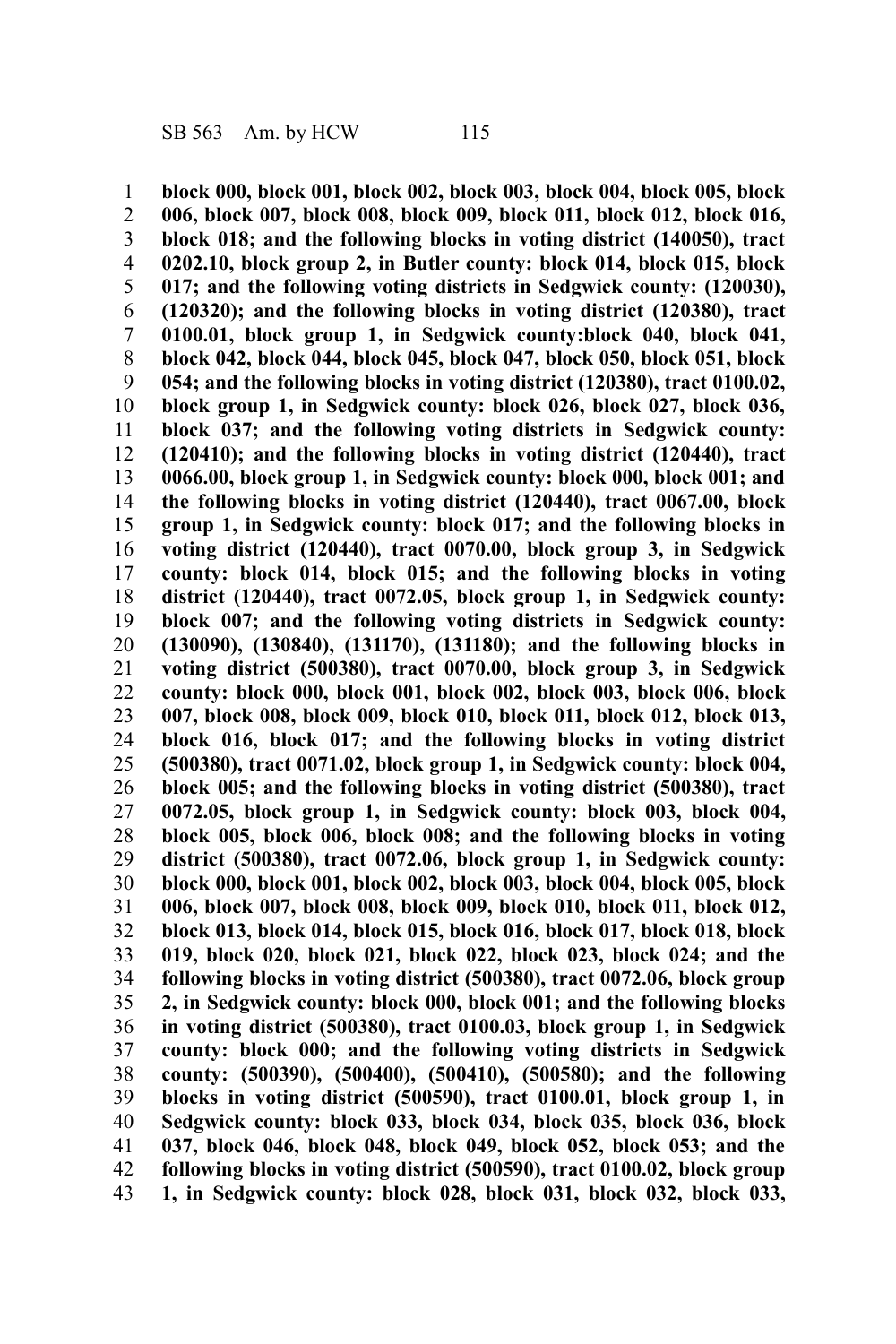**block 034, block 035; and the following blocks in voting district (500820), tract 0066.00, block group 1, in Sedgwick county: block 004; and the following blocks in voting district (500820), tract 0067.00, block group 1, in Sedgwick county: block 004; and the following blocks in voting district (500820), tract 0070.00, block group 3, in Sedgwick county: block 018, block 019, block 020, block 021, block 022; and the following blocks in voting district (502570), tract 0100.06, block group 1, in Sedgwick county: block 000, block 001, block 005, block 006, block 007,block 008, block 012, block 013, block 014, block 015, block 021, block 029, block 033, block 034, block 054, block 072; and the following blocks in voting district (502580), tract 0066.00, block group 2, in Sedgwick county: block 066, block 067; and the following blocks in voting district (502580), tract 0100.03, block group 1, in Sedgwick county: block 025; and the following voting districts in Sedgwick county: (600010).** 1 2 3 4 5 6 7 8 9 10 11 12 13 14 15

**Sec. 137. Representative district 89 shall consist of the following blocks in voting district (120330), tract 0101.13, block group 2, in Sedgwick county: block 001, block 009, block 010, block 029, block 030, block 031, block 034; and the following voting districts in Sedgwick county: (120790), (130050), (130940), (130950), (131080), (131090), (140030), (140050), (190010), (500120), (500170), (500180), (500190), (500200), (500210), (500230), (500240), (500260); and the following blocks in voting district (500280), tract 0101.13, block group 2, in Sedgwick county: block 022, block 025, block 026, block 035, block 041, block 042, block 043, block 051, block 053, block 055, block 056, block 057, block 063, block 065; and the following blocks in voting district (502220), tract 0101.11, block group 2, in Sedgwick county: block 000, block 001, block 002, block 003, block 005, block 006, block 007, block 008, block 009, block 010, block 011, block 012, block 013; and the following blocks in voting district (502220), tract 0101.11, block group 3, in Sedgwick county: block 000, block 001, block 002, block 003, block 004, block 005, block 006, block 019; and the following blocks in voting district (502220), tract 0101.11, block group 4, in Sedgwick county: block 000, block 003, block 004, block 005, block 006, block 007, block 008, block 009, block 010, block 011, block 012, block 013, block 014, block 015, block 016, block 017, block 018, block 019, block 020, block 021, block 022, block 023, block 024; and the following blocks in voting district (502220), tract 0101.13, block group 2, in Sedgwick county: block 000; and the following voting districts in Sedgwick county: (502230), (502830).** 16 17 18 19 20 21 22 23 24 25 26 27 28 29 30 31 32 33 34 35 36 37 38 39 40

**Sec. 138. Representative district 90 shall consist of the following voting districts in Sedgwick county: (120110), (120460), (120470), (120480), (130430), (130700), (130710), (130720), (130730), (130740),** 41 42 43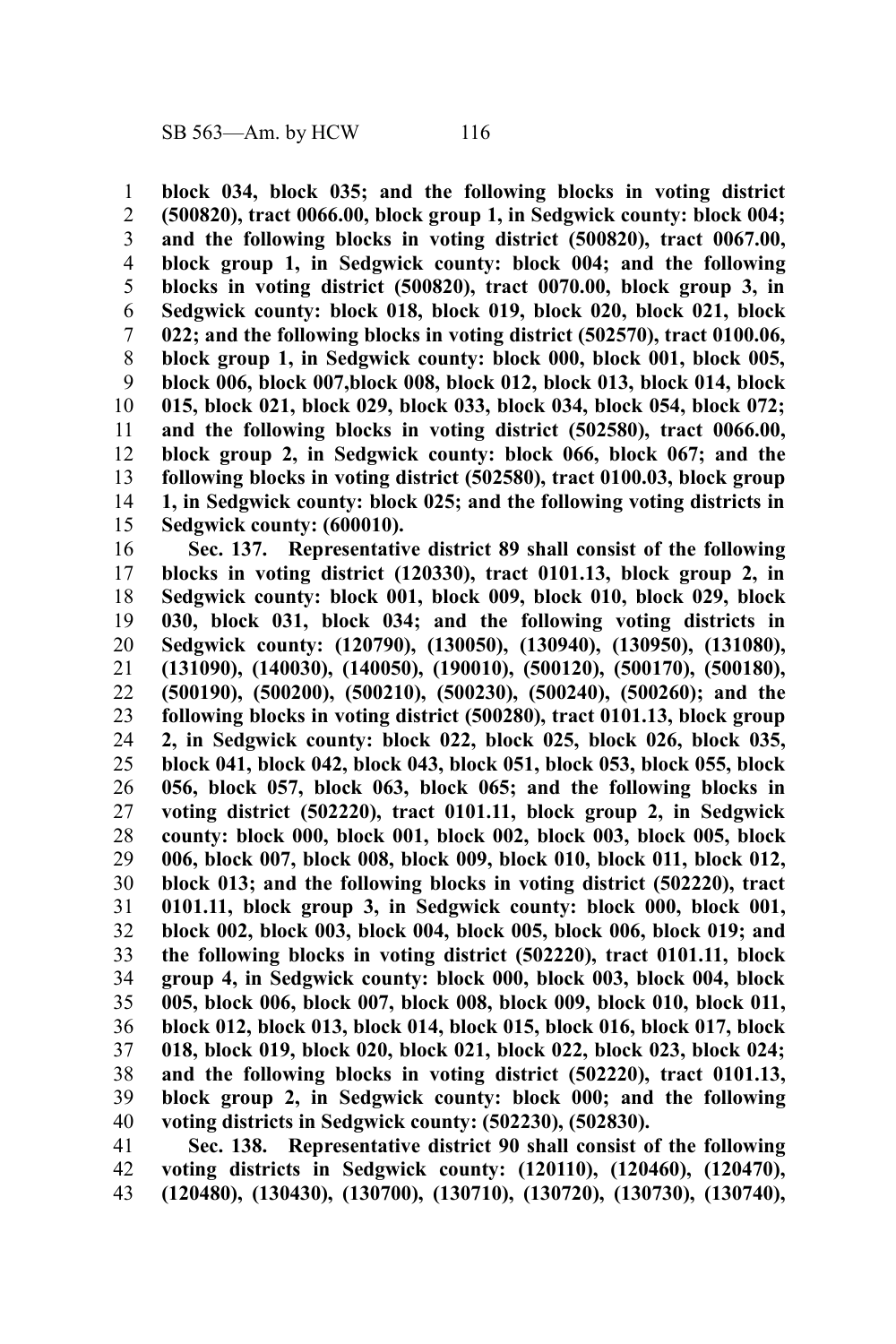**(130750), (130760), (130770), (130780), (130790); and the following blocks in voting district (130800), tract 0102.02, block group 2, in Sedgwick county: block 090, block 101, block 103; and the following voting districts in Sedgwick county: (131370), (131390), (131540), (131550), (131560), (131570), (131580), (180030), (190030); and the following blocks in voting district (501480), tract 0103.01, block group 1, in Sedgwick county: block 003, block 006, block 007; and the following blocks in voting district (501480), tract 0103.01, block group 2, in Sedgwick county: block 002, block 005, block 006, block 007, block 020;and the following blocks in voting district (501500), tract 0103.01, block group 3, in Sedgwick county: block 000, block 009, block 010, block 011, block 012, block 013, block 014, block 015, block 016, block 017, block 019, block 020, block 021, block 022; and the following voting districts in Sedgwick county: (501680), (502480); and the following blocks in voting district (502960), tract 0102.01, block group 1, in Sedgwick county: block 038; and the following blocks in voting district (503290), tract 0103.02, block group 1, in Sedgwick county: block 006, block 009, block 010; and the following blocks in voting district (503290), tract 0103.02, block group 3, in Sedgwick county: block 010, block 011, block 017, block 024, block 025, block 026, block 027, block 060, block 061; and the following blocks in voting district (503400), tract 0102.02, block group 2, in Sedgwick county: block 009, block 010, block 011, block 060, block 061, block 063, block 064, block 065, block 066, block 072, block 073, block 074, block 075, block 076, block 077, block 078, block 082, block 085, block 086, block 089, block 091, block 092, block 093, block 094, block 095; and the following blocks in voting district (503400), tract 0102.02, block group 3, in Sedgwick county: block 048, block 049, block 058, block 059, block 060; and the following blocks in voting district (503800), tract 0102.01, block group 3, in Sedgwick county: block 001, block 002, block 003; and the following blocks in voting district (503800), tract 0102.02, block group 1, in Sedgwick county: block 000, block 001, block 002, block 007, block 008, block 009, block 010, block 011, block 012, block 013, block 014, block 015, block 016, block 017, block 018, block 019, block 020, block 021, block 022, block 023, block 024, block 025, block 026, block 027, block 028, block 029, block 030, block 031, block 032, block 033, block 034, block 035, block 036, block 037, block 038, block 039, block 040, block 041, block 042, block 043, block 044, block 045, block 046, block 047, block 048, block 049, block 050, block 051, block 052, block 053, block 054, block 055, block 056, block 057, block 058, block 059, block 060, block 061, block 062, block 063, block 064, block 065, block 066, block 067, block 068, block 069, block 070, block 071, block 072, block 073, block 074, block 075, block** 1 2 3 4 5 6 7 8 9 10 11 12 13 14 15 16 17 18 19 20 21 22 23 24 25 26 27 28 29 30 31 32 33 34 35 36 37 38 39 40 41 42 43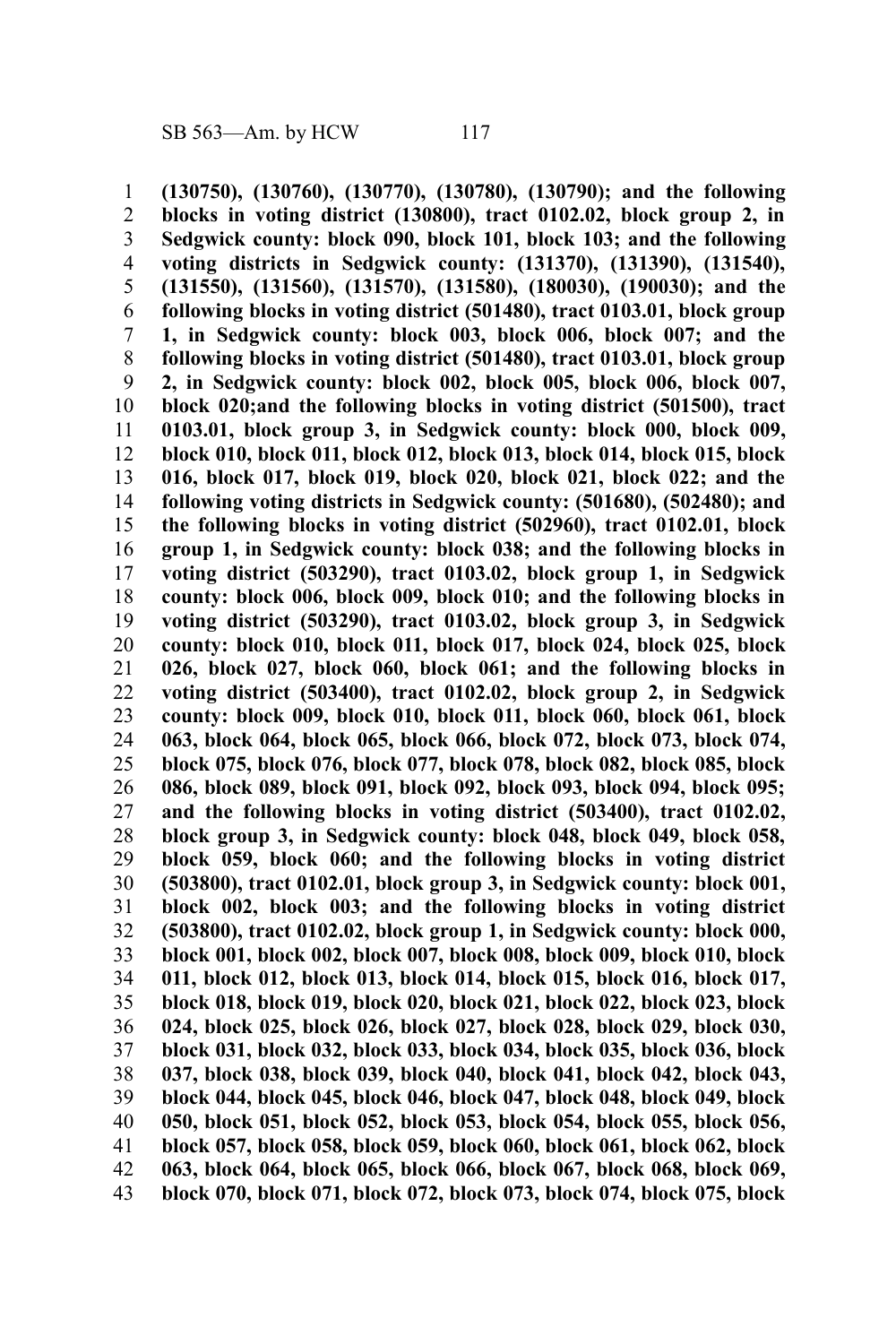**076, block 077, block 078, block 079, block 081, block 083, block 084, block 085, block 093, block 095, block 096, block 097, block 098, block 099, block 100, block 103, block 104; and the following blocks in voting district (503800), tract 0102.02, block group 4, in Sedgwick county: block 000; and the following voting districts in Sedgwick county: (700010); and the following blocks in voting district (700210), tract 0103.01, block group 1, in Sedgwick county: block 004, block 005; and the following blocks in voting district (700210), tract 0103.01, block group 2, in Sedgwick county: block 001, block 008, block 009; and the following blocks in voting district (700210), tract 0103.02, block group 1, in Sedgwick county: block 011, block 012, block 013,block 015, block 030, block 032; and the following blocks in voting district (700210), tract 0103.02, block group 3, in Sedgwick county: block 059, block 062; and the following voting districts in Sedgwick county: (700260), (700290), (700310), (700330), (700350), (700390).** 1 2 3 4 5 6 7 8 9 10 11 12 13 14 15

**Sec. 139. Representative district 91 shall consist of the following voting districts in Sedgwick county: (120150); and the following blocks in voting district (120330), tract 0101.13, block group 1, in Sedgwick county: block 042; and the following blocks in voting district (120340), tract 0081.00, block group 2, in Sedgwick county: block 000, block 001, block 002, block 003, block 004, block 016; and the following voting districts in Sedgwick county: (120350), (120490), (120500), (120540); and the following blocks in voting district (121320), tract 0103.02, block group 4, in Sedgwick county: block 096, block 097; and the following voting districts in Sedgwick county: (130060), (130480), (130490), (130500); and the following blocks in voting district (130800), tract 0102.02, block group 2, in Sedgwick county: block 096; and the following voting districts in Sedgwick county: (130960), (130970), (130980), (130990), (131010), (131020), (131030), (131040), (131050), (131060), (131070), (131310), (131320), (131330), (131340), (131350), (131360), (131380), (131590), (131600), (150040), (170050), (190050); and the following blocks in voting district (500280), tract 0101.13, block group 2, in Sedgwick county: block 027, block 028, block 036, block 037, block 044, block 046, block 047, block 048, block 049; and the following blocks in voting district (501460), tract 0103.01, block group 1, in Sedgwick county: block 023; and the following blocks in voting district (501460), tract 0103.01, block group 3, in Sedgwick county: block 024, block 025; and the following blocks in voting district (501480), tract 0103.01, block group 1, in Sedgwick county: block 000, block 001, block 008, block 009, block 010, block 011, block 012, block 013, block 014, block 016, block 017, block 018, block 019, block 020, block 021, block 022, block 024, block 025; and the following blocks in voting district (501480), tract 0103.01, block** 16 17 18 19 20 21 22 23 24 25 26 27 28 29 30 31 32 33 34 35 36 37 38 39 40 41 42 43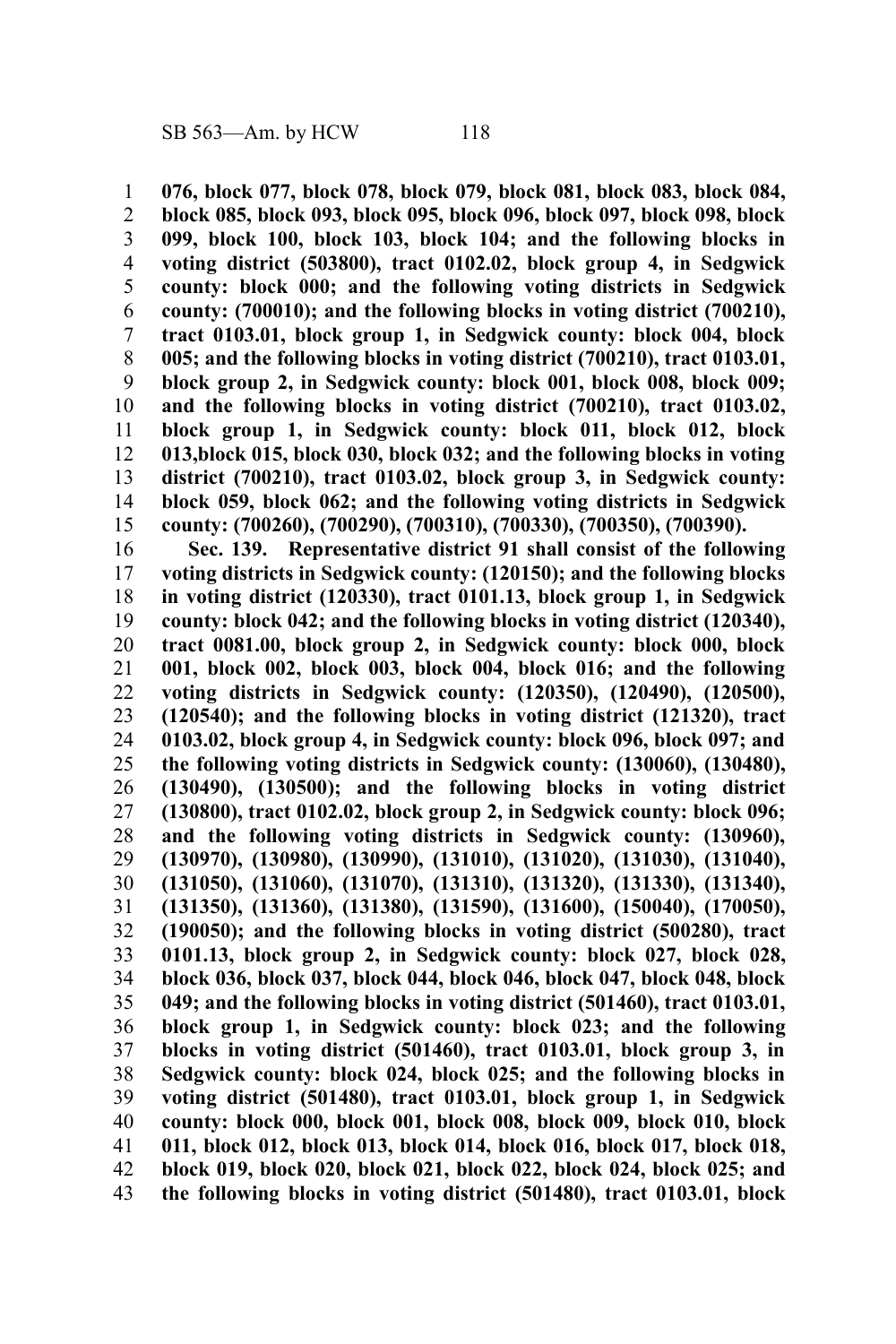**group 2, in Sedgwick county: block 003, block 010, block 011, block 012, block 014, block 016, block 017, block 018, block 021, block 022, block 023, block 024, block 025; and the following blocks in voting district (501480), tract 0103.01, block group 3, in Sedgwick county: block 001, block 002, block 003, block 004, block 005, block 006; and the following blocks in voting district (501480), tract 0103.02, block group 4, in Sedgwick county: block 087; and the following blocks in voting district (501500), tract 0103.01, block group 3, in Sedgwick county: block 007, block 008, block 026; and the following blocks in voting district (502000), tract 0083.00, block group 1, in Sedgwick county: block 000, block 001, block 002, block 003, block 004, block 005, block 006, block 007, block 008, block 009, block 010, block 011, block 012, block 013, block 014,block 015, block 016, block 017, block 018, block 019, block 020, block 021, block 022; and the following blocks in voting district (502000), tract 0083.00, block group 4, in Sedgwick county: block 000, block 001; and the following voting districts in Sedgwick county: (502030), (502040), (502070); and the following blocks in voting district (502220), tract 0101.13, block group 1, in Sedgwick county: block 013, block 014, block 030; and the following voting districts in Sedgwick county: (502850), (502890), (502900), (502930); and the following blocks in voting district (502960), tract 0081.00, block group 5, in Sedgwick county: block 001, block 003, block 004; and the following blocks in voting district (502960), tract 0101.13, block group 4, in Sedgwick county: block 047, block 048, block 050, block 051; and the following blocks in voting district (503290), tract 0103.02, block group 1, in Sedgwick county: block 000, block 001, block 002, block 003, block 004; and the following blocks in voting district (503290), tract 0103.02, block group 3, in Sedgwick county: block 000, block 001; and the following blocks in voting district (503290), tract 0103.02, block group 4, in Sedgwick county: block 001, block 002, block 003, block 004, block 007, block 008, block 014, block 015, block 016, block 024, block 028, block 029, block 030, block 031, block 032, block 033, block 034, block 035, block 036, block 037, block 038, block 039, block 040, block 041, block 042, block 051, block 052, block 053, block 054, block 092, block 094; and the following voting districts in Sedgwick county: (503370); and the following blocks in voting district (503400), tract 0102.02, block group 2, in Sedgwick county: block 084, block 087, block 088; and the following voting districts in Sedgwick county: (503470), (503490), (503500); and the following blocks in voting district (700210), tract 0103.01, block group 2, in Sedgwick county: block 000, block 015, block 019, block 026, block 027; and the following blocks in voting district (700210), tract 0103.02, block group 1, in Sedgwick county:** 1 2 3 4 5 6 7 8 9 10 11 12 13 14 15 16 17 18 19 20 21 22 23 24 25 26 27 28 29 30 31 32 33 34 35 36 37 38 39 40 41 42 43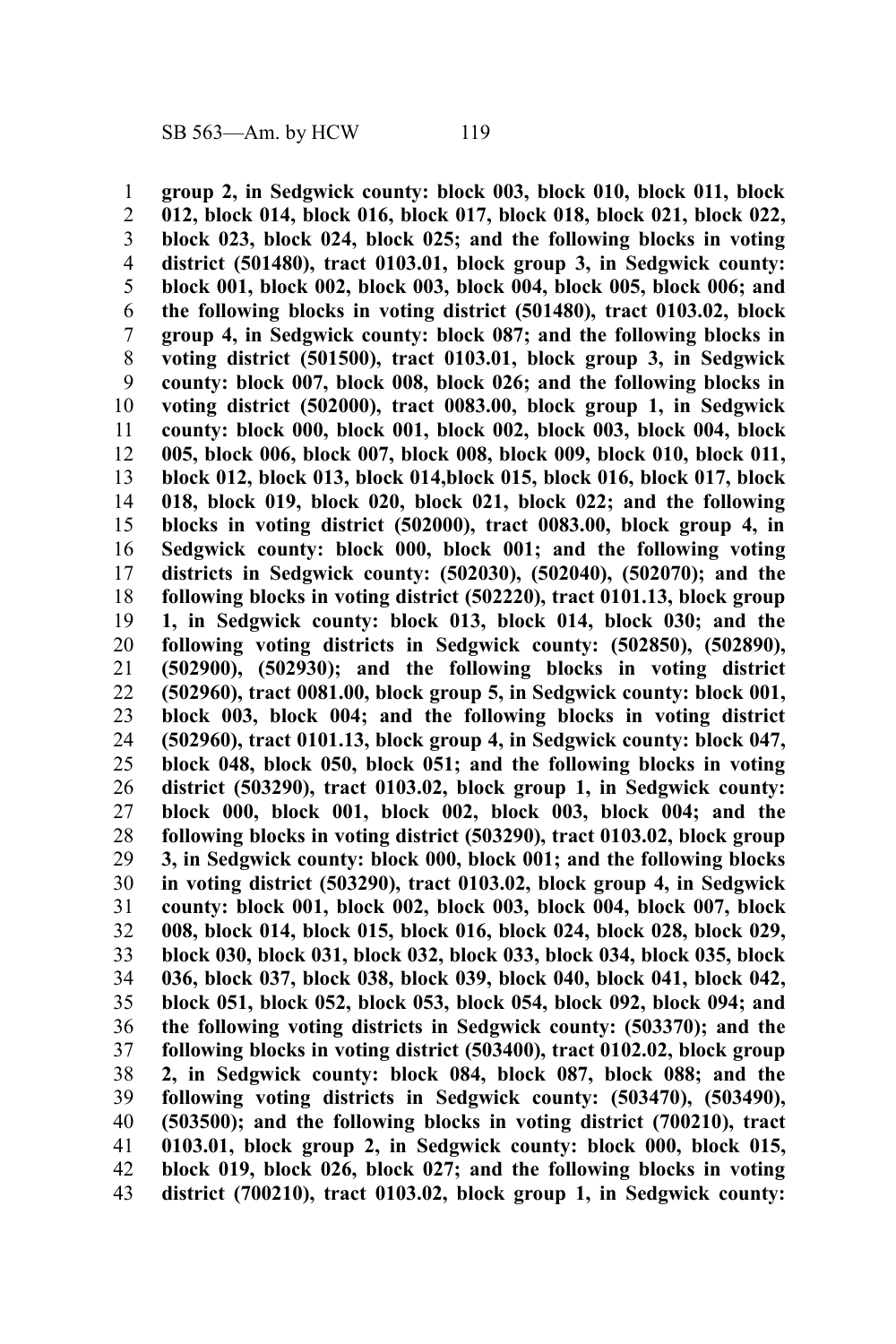**block 005, block 007, block 008, block 016, block 020, block 021, block 023, block 024, block 025, block 026, block 027, block 028, block 029, block 031, block 037; and the following blocks in voting district (700210), tract 0103.02, block group 4, in Sedgwick county: block 067, block 068, block 077, block 081, block 085, block 086, block 093, block 095, block 098, block 099; and the following voting districts in Sedgwick county: (700400).** 1 2 3 4 5 6 7

**Sec. 140. Representative district 92 shall consist of the following voting districts in Sedgwick county: (501860), (501870), (501880), (501890), (501900), (501910), (501920), (501940); and the following blocks in voting district (502000), tract 0083.00, block group 1, in Sedgwick county: block 023, block 024, block 025, block 026; and the following blocks in voting district (502000), tract 0083.00, block group 4, in Sedgwick county: block 002, block 003, block 004, block 005, block 006, block 016, block 017; and the following voting districts in Sedgwick county: (502010).** 8 9 10 11 12 13 14 15 16

**Sec. 141. Representative district 93 shall consist of the following blocks in voting district (120300), tract 0096.05, block group 1, in Sedgwick county: block 011, block 013, block 014, block 015; and the following voting districts in Sedgwick county: (120450); and the following blocks in voting district (130250), tract 0095.10, block group 1, in Sedgwick county: block 014, block 015, block 016, block 017, block 018, block 019, block 020; and the following blocks in voting district (130260), tract 0095.10, block group 1, in Sedgwick county: block 000, block 001, block 002, block 003, block 004, block 005, block 006, block 007, block 008, block 009, block 012, block 013, block 027, block 028; and the following voting districts in Sedgwick county: (130290), (130310), (130580), (130850), (130880), (130890), (130900), (130910), (130920), (130930), (131250), (131260), (131270), (131280), (131290), (131300), (131680), (170030); and the following blocks in voting district (190040), tract 0096.05, block group 2, in Sedgwick county: block 110, block 111; and the following blocks in voting district (501080), tract 0095.10, block group 1, in Sedgwick county: block 038, block 052; and the following blocks in voting district (501090), tract 0095.10, block group 1, in Sedgwick county: block 039, block 040, block 041, block 042, block 044, block 046; and the following blocks in voting district (501090), tract 0096.05, block group 1, in Sedgwick county: block 000, block 001, block 002; and the following voting districts in Sedgwick county: (502120); and the following blocks in voting district (502140), tract 0095.09, block group 2, in Sedgwick county: block 000, block 001, block 002, block 025, block 026, block 027, block 030, block 031, block 032, block 033, block 034; and the following blocks in voting district (502140), tract 0095.10,** 17 18 19 20 21 22 23 24 25 26 27 28 29 30 31 32 33 34 35 36 37 38 39 40 41 42 43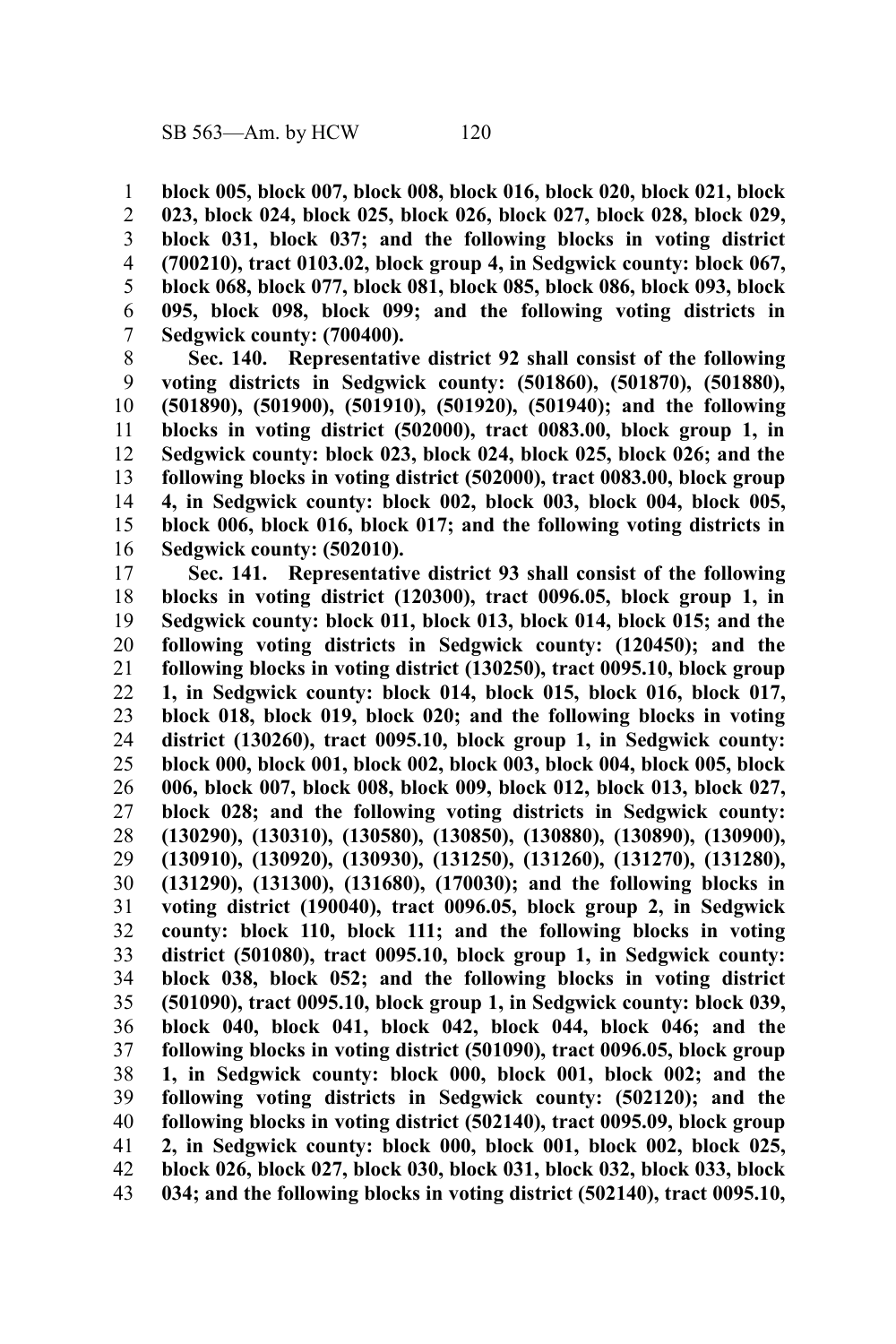**block group 1, in Sedgwick county: block 011, block 021, block 022, block 023, block 024, block 025, block 026, block 029, block 030, block 031, block 032, block 033, block 034, block 035, block 036, block 037, block 045, block 047, block 048, block 050, block 051; and the following voting districts in Sedgwick county: (502490); and the following blocks in voting district (502630), tract 0096.05, block group 2, in Sedgwick county: block 112, block 115, block 116; and the following blocks in voting district (502700), tract 0055.02, block group 2, in Sedgwick county: block 013, block 014, block 015, block 016, block 017, block 018, block 020, block 021, block 022; and the following blocks in voting district (502700), tract 0055.02, block group 3, in Sedgwick county: block 000, block 001, block 002, block 003, block 004, block 005, block 006, block 007, block 008, block 009, block 010, block 011, block 012, block 014; and the following voting districts in Sedgwick county: (502730), (502740), (502810), (503170), (503250), (503260); and the following blocks in voting district(503760), tract 0055.02, block group 1, in Sedgwick county: block 007, block 022, block 023, block 027, block 031; and the following blocks in voting district (503760), tract 0055.02, block group 2, in Sedgwick county: block 019, block 023, block 024, block 025, block 028, block 029; and the following blocks in voting district (503760), tract 0055.02, block group 3, in Sedgwick county: block 013; and the following blocks in voting district (503760), tract 0097.00, block group 1, in Sedgwick county: block 022, block 036, block 045, block 046, block 047; and the following blocks in voting district (503760), tract 0097.00, block group 2, in Sedgwick county: block 000, block 001, block 002, block 003, block 004, block 005, block 006, block 007, block 008, block 009, block 010, block 011, block 012, block 013, block 014, block 015, block 016, block 017, block 018, block 019, block 020, block 021, block 022, block 023, block 024, block 025, block 026, block 027, block 028, block 029, block 030, block 031, block 032, block 033, block 034, block 035, block 036, block 037, block 038, block 039, block 040, block 041, block 042, block 043, block 044, block 045, block 046; and the following blocks in voting district (503760), tract 0097.00, block group 4, in Sedgwick county: block 000, block 001, block 002, block 003, block 004, block 005, block 006, block 007, block 008, block 009, block 010, block 011, block 012, block 013, block 014, block 015, block 016, block 017, block 018, block 019, block 020, block 021, block 022, block 023, block 024, block 025, block 026, block 027, block 028, block 030, block 031, block 032, block 033, block 035, block 036, block 040, block 041, block 044, block 045, block 046, block 047, block 048, block 049, block 050, block 051, block 052, block 053, block 054, block 055, block 056, block 057, block 059, block 060, block 061, block 062; and the following blocks in** 1 2 3 4 5 6 7 8 9 10 11 12 13 14 15 16 17 18 19 20 21 22 23 24 25 26 27 28 29 30 31 32 33 34 35 36 37 38 39 40 41 42 43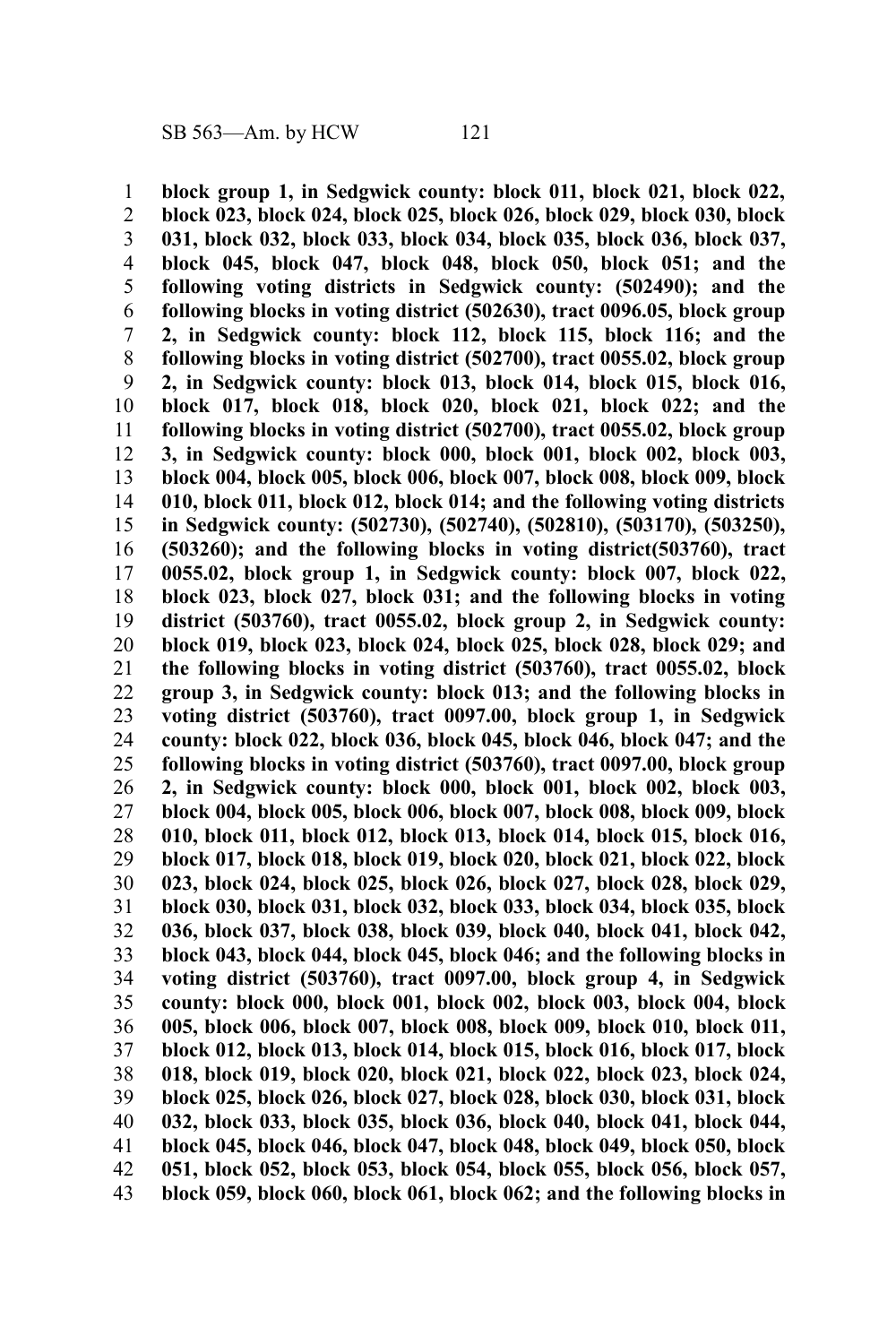**voting district (503770), tract 0097.00, block group 1, in Sedgwick county: block 027, block 028, block 030, block 031, block 032, block 033, block 034, block 035, block 037, block 038, block 039, block 040, block 041, block 048, block 049, block 050, block 051; and the following voting districts in Sedgwick county: (503920), (503930), (600340), (800010).** 1 2 3 4 5 6

**Sec. 142. Representative district 94 shall consist of the following blocks in voting district (130250), tract 0095.11, block group 1, in Sedgwick county: block 000, block 001, block 002, block 003, block 004, block 005, block 006, block 007, block 008, block 009, block 010, block 011, block 012, block 013, block 014, block 016, block 017, block 018, block 020, block 021, block 022, block 023, block 024, block 025, block 026; and the following blocks in voting district (130250), tract 0095.11, block group 2, in Sedgwick county: block 000, block 001; and the following blocks in voting district (130250), tract 0095.11, block group 4, in Sedgwick county: block 001; and the following voting districts in Sedgwick county: (130420), (130610), (130690), (180010), (190020); andthe following blocks in voting district (501060), tract 0095.11, block group 2, in Sedgwick county: block 022; and the following blocks in voting district (501060), tract 0095.11, block group 4, in Sedgwick county: block 000, block 002, block 020, block 021, block 022, block 023, block 024, block 032; and the following blocks in voting district (501080), tract 0095.11, block group 2, in Sedgwick county: block 002, block 003, block 004, block 005, block 006, block 007, block 008, block 010, block 011, block 012, block 013, block 014, block 015, block 016, block 017, block 018, block 019, block 021; and the following blocks in voting district (501080), tract 0095.11, block group 4, in Sedgwick county: block 009, block 010, block 011, block 012, block 013, block 014, block 015, block 016, block 017, block 018, block 019, block 025, block 026, block 027; and the following blocks in voting district (501090), tract 0095.11, block group 2, in Sedgwick county: block 023; and the following voting districts in Sedgwick county: (501620), (501630), (501640), (501650), (501660); and the following blocks in voting district (501670), tract 0095.07, block group 3, in Sedgwick county: block 001, block 007, block 008, block 009; and the following voting districts in Sedgwick county: (501730), (502160), (502180), (502450), (502470).** 7 8 9 10 11 12 13 14 15 16 17 18 19 20 21 22 23 24 25 26 27 28 29 30 31 32 33 34 35 36 37

**Sec. 143. Representative district 95 shall consist of the following voting districts in Sedgwick county: (120130), (130460), (500980), (500990), (501000), (501010), (501020), (501030), (501830).** 38 39 40

**Sec. 144. Representative district 96 shall consist of the following blocks in voting district (130190), tract 0051.00, block group 2, in Sedgwick county: block 003; and the following blocks in voting** 41 42 43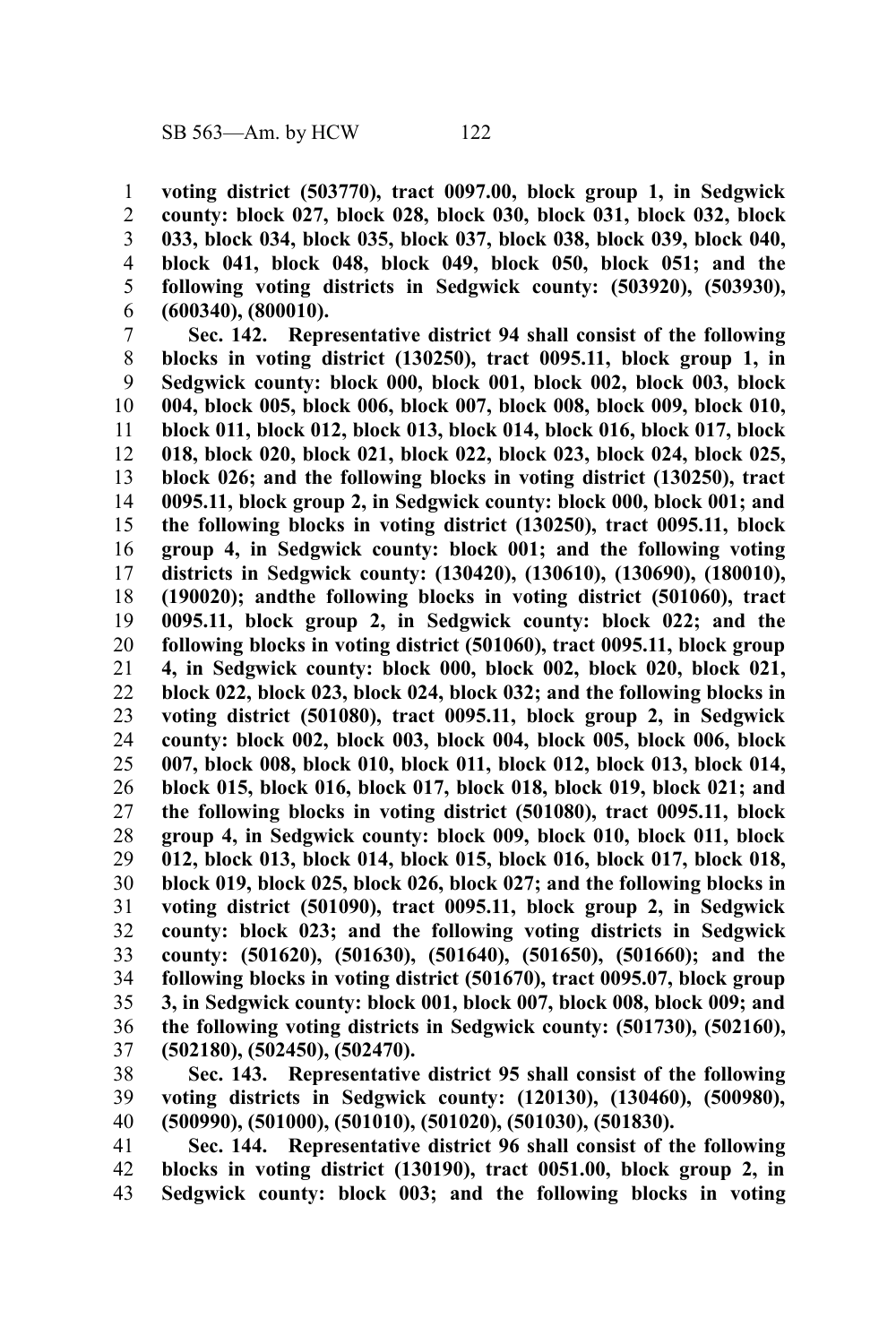**district (130190), tract 0051.00, block group 3, in Sedgwick county: block 011, block 012, block 013, block 014, block 015, block 016, block 017; and the following blocks in voting district (130190), tract 0051.00, block group 4, in Sedgwick county: block 000, block 001, block 002, block 003, block 004, block 005, block 006, block 007, block 008, block 009, block 010, block 011, block 012, block 013, block 029, block 030, block 031, block 032; and the following blocks in voting district (130190), tract 0057.00, block group 5, in Sedgwick county: block 000, block 001, block 002, block 003, block 004, block 005, block 014; and the following voting districts in Sedgwick county: (500880), (500890); and the following blocks in voting district (500910), tract 0057.00, block group 1, in Sedgwick county: block 001, block 002, block 003, block 016; and the following blocks in voting district (500910), tract 0057.00, block group 3, in Sedgwick county: block 000, block 001, block 002, block 003, block 004, block 005, block 015; and the following blocks in voting district (500910), tract 0059.00, block group 3, in Sedgwick county: block 009, block 010, block 011, block 012; and the following blocks in voting district (501170), tract 0053.00, block group 2, in Sedgwick county: block003, block 004, block 005, block 006, block 007, block 008, block 009, block 010, block 011, block 012, block 013, block 014, block 015, block 016, block 017, block 018, block 019, block 020, block 021; and the following blocks in voting district (501170), tract 0053.00, block group 3, in Sedgwick county: block 000, block 001, block 002, block 003; and the following blocks in voting district (501170), tract 0053.00, block group 4, in Sedgwick county: block 000, block 001, block 002; and the following blocks in voting district (501170), tract 0053.00, block group 6, in Sedgwick county: block 000, block 001, block 002, block 003, block 004, block 005; and the following blocks in voting district (501170), tract 0053.00, block group 7, in Sedgwick county: block 000, block 001, block 002, block 003, block 004, block 005, block 010, block 011, block 012, block 013, block 014, block 015; and the following blocks in voting district (501180), tract 0053.00, block group 3, in Sedgwick county: block 004, block 005, block 006, block 007, block 008, block 009, block 010, block 011, block 012, block 013, block 014; and the following blocks in voting district (501180), tract 0053.00, block group 4, in Sedgwick county: block 003, block 004, block 005, block 006, block 007, block 008, block 009, block 010, block 011, block 012, block 013, block 014; and the following blocks in voting district (501180), tract 0053.00, block group 5, in Sedgwick county: block 000, block 001, block 002, block 003, block 004, block 005, block 006, block 007, block 008, block 009, block 010, block 011, block 012, block 013, block 014, block 015, block 016; and the following blocks in voting district (501180), tract** 1 2 3 4 5 6 7 8 9 10 11 12 13 14 15 16 17 18 19 20 21 22 23 24 25 26 27 28 29 30 31 32 33 34 35 36 37 38 39 40 41 42 43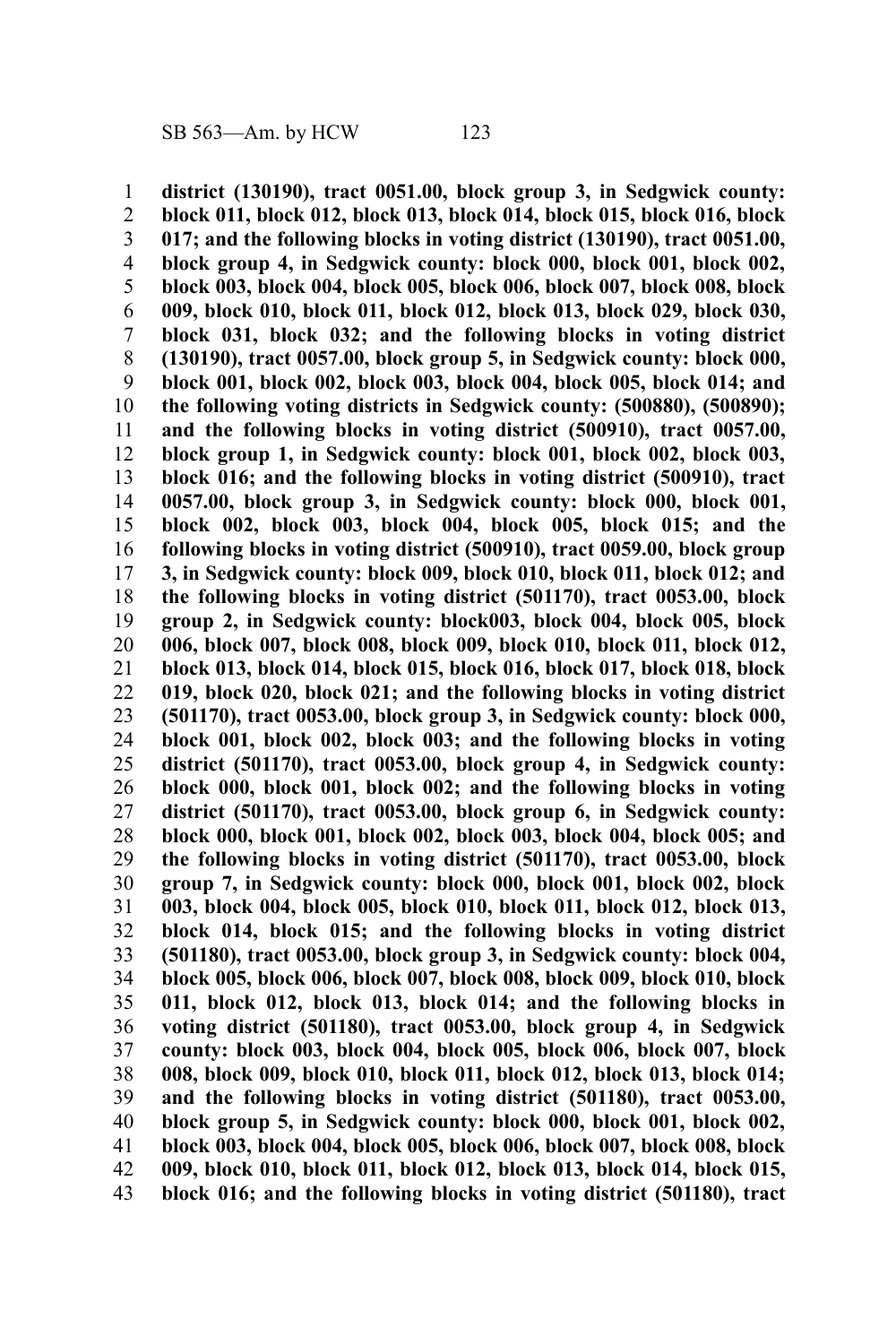**0053.00, block group 6, in Sedgwick county: block 008, block 009, block 010, block 011, block 012, block 013, block 014, block 015, block 016, block 017, block 018, block 019, block 020; and the following blocks in voting district (501180), tract 0054.02, block group 2, in Sedgwick county: block 000, block 001, block 002, block 003, block 004, block 005, block 006, block 007, block 008, block 009; and the following voting districts in Sedgwick county: (501200); and the following blocks in voting district (501210), tract 0054.02, block group 1, in Sedgwick county: block 000, block 001, block 002, block 003, block 004, block 005, block 006, block 007; and the following blocks in voting district (501210), tract 0054.02, block group 3, in Sedgwick county: block 000, block 001, block 002, block 003, block 004, block 005, block 006, block 007, block 008, block 009, block 010, block 011, block 012, block 013, block 014, block 015, block 016, block 017, block 018, block 019, block 020, block 021, block 022, block 023, block 024, block 025, block 026, block 046.** 1 2 3 4 5 6 7 8 9 10 11 12 13 14 15 16

**Sec. 145. Representative district 97 shall consist of the following voting districts in Sedgwick county: (120100); and the following blocks in voting district (130190), tract 0051.00, block group 1, in Sedgwick county: block 010; and the following blocks in voting district (130190), tract0051.00, block group 3, in Sedgwick county: block 000, block 002, block 003, block 004, block 005, block 006, block 007, block 008, block 009; and the following voting districts in Sedgwick county: (130230), (130240), (130300), (130320), (130330), (130340), (130350), (130360), (130370), (130380), (130400), (130410); and the following blocks in voting district (131460), tract 0054.01, block group 2, in Sedgwick county: block 005, block 011, block 024; and the following voting districts in Sedgwick county: (131610), (131620), (131630), (131640), (131650), (131660), (131670), (140080), (170020); and the following blocks in voting district (501060), tract 0092.00, block group 2, in Sedgwick county: block 004, block 010, block 011, block 012, block 013, block 014, block 015, block 016, block 019, block 020, block 021, block 022, block 023, block 024, block 025, block 029, block 030, block 031, block 032, block 034, block 035, block 037, block 038, block 040, block 041, block 042, block 045, block 046, block 047, block 048, block 049, block 059, block 060, block 064, block 065, block 066, block 067, block 070, block 071, block 072; and the following blocks in voting district (501060), tract 0095.11, block group 3, in Sedgwick county: block 000, block 001, block 002, block 003, block 004, block 005, block 006, block 007, block 008, block 009, block 010, block 011, block 012; and the following blocks in voting district (501060), tract 0095.11, block group 4, in Sedgwick county: block 003, block 004, block 005, block 006, block 007, block 008, block 028, block 029, block 030, block** 17 18 19 20 21 22 23 24 25 26 27 28 29 30 31 32 33 34 35 36 37 38 39 40 41 42 43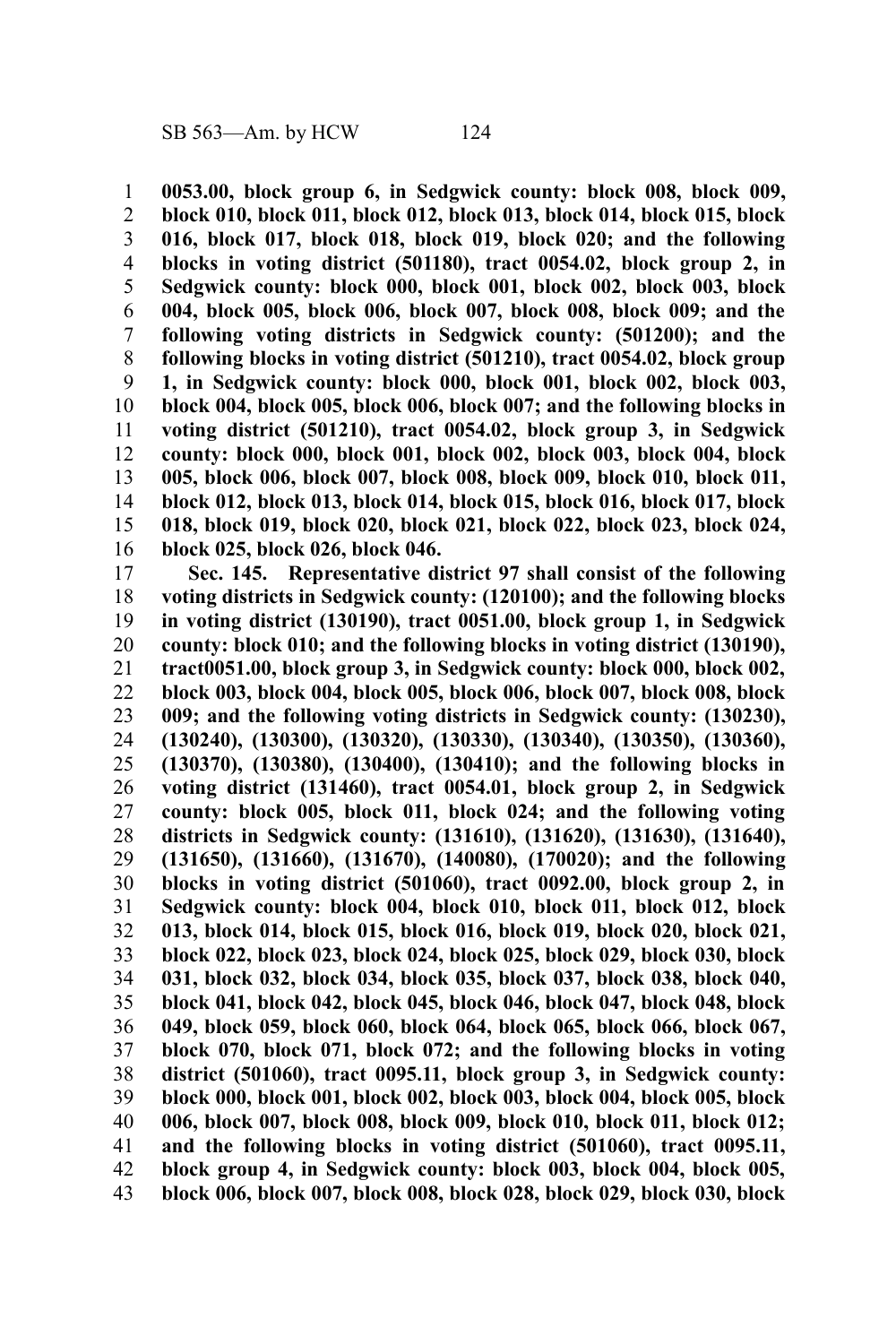**031; and the following blocks in voting district (501060), tract 0096.05,** 1

**block group 2, in Sedgwick county: block 000, block 001, block 002, block 003, block 004, block 005, block 006, block 008, block 009, block 010, block 011, block 012, block 016, block 017, block 018, block 020, block 021, block 022, block 023, block 024, block 025, block 028, block 030, block 032, block 036, block 043, block 044, block 047, block 048, block 056, block 061, block 062, block 065, block 067, block 069, block 072, block 073, block 074; and the following blocks in voting district (501090), tract 0096.05, block group 2, in Sedgwick county: block 015; and the following voting districts in Sedgwick county: (501110), (501150), (501160); and the following blocks in voting district (501170), tract 0053.00, block group 6, in Sedgwick county: block 006, block 007; and the following blocks in voting district (501170), tract 0053.00, block group 7, in Sedgwick county: block 006, block 007, block 008, block 009, block 016, block 017; and the following blocks in voting district (501180), tract 0091.00, block group 4, in Sedgwick county: block 000; and the following blocks in voting district (501210), tract 0054.01, block group 1, in Sedgwick county: block 039, block 040, block 041, block 075; and the following voting districts in Sedgwick county: (501220), (502440), (503940), (503990).** 2 3 4 5 6 7 8 9 10 11 12 13 14 15 16 17 18 19 20

**Sec. 146. Representative district 98 shall consist of the followingvoting districts in Sedgwick county: (120080), (120090), (120180); and the following blocks in voting district (120510), tract 0100.05, block group 3, in Sedgwick county: block 014, block 015, block 016, block 017, block 018, block 019, block 026, block 027, block 028, block 029; and the following voting districts in Sedgwick county: (120520), (130200), (130210), (130220), (130390), (130860), (130870), (131440), (131450); and the following blocks in voting district (131460), tract 0054.02, block group 3, in Sedgwick county: block 039, block 042, block 043; and the following voting districts in Sedgwick county: (131470), (131480), (131490), (170060); and the following blocks in voting district (190040), tract 0055.01, block group 3, in Sedgwick county: block 002, block 009, block 010; and the following blocks in voting district (500840), tract 0059.00, block group 1, in Sedgwick county: block 013, block 016, block 017, block 018, block 025; and the following blocks in voting district (500870), tract 0039.00, block group 2, in Sedgwick county: block 000, block 001, block 013, block 014; and the following blocks in voting district (500870), tract 0059.00, block group 1, in Sedgwick county: block 000, block 001, block 002, block 003, block 004, block 005, block 006, block 007, block 008, block 009, block 010; and the following blocks in voting district (500870), tract 0060.00, block group 1, in Sedgwick county: block 000, block 001, block 002, block 003, block 004, block 005, block 006, block** 21 22 23 24 25 26 27 28 29 30 31 32 33 34 35 36 37 38 39 40 41 42 43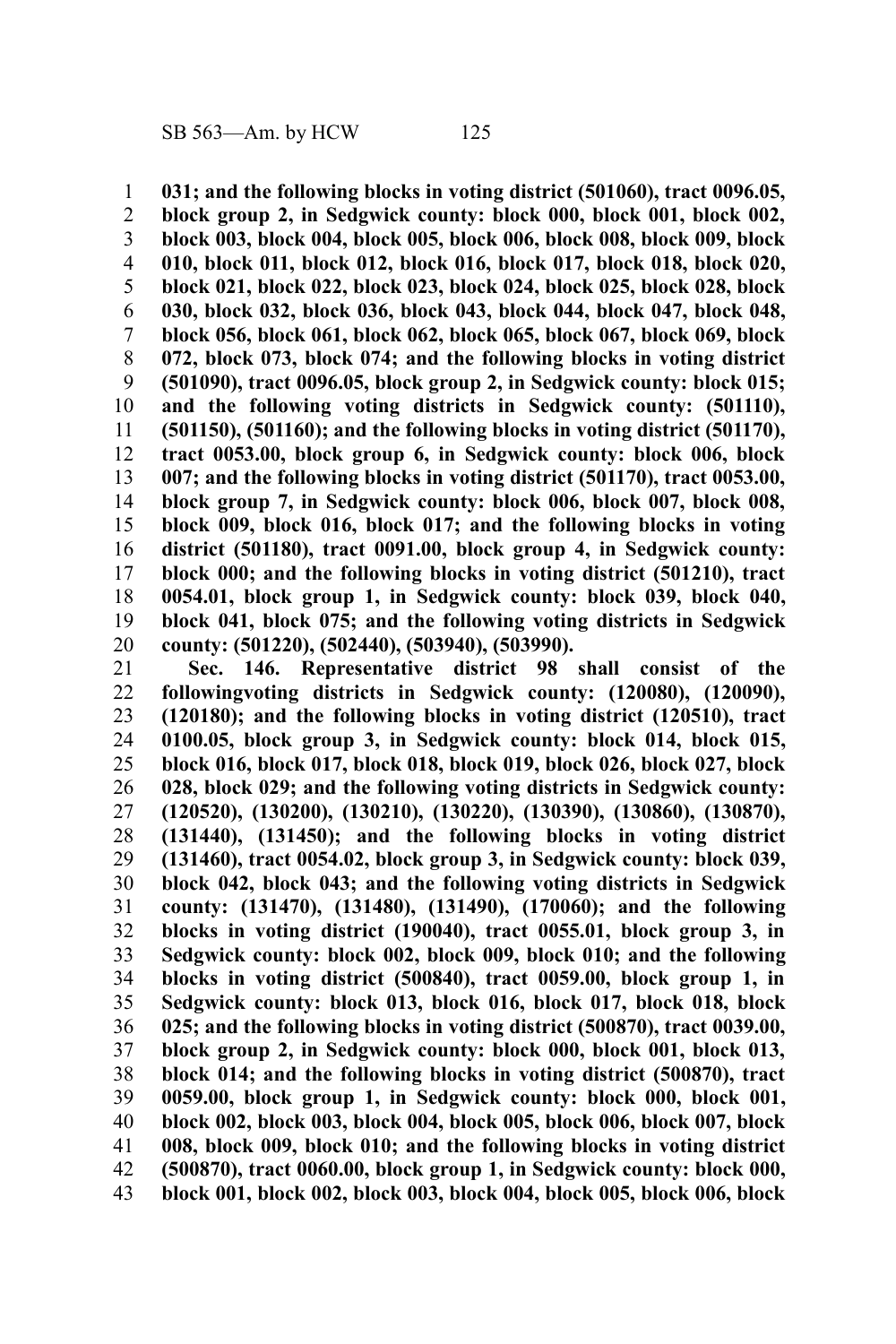**007, block 013, block 014, block 015, block 016, block 017; and the following blocks in voting district (500870), tract 0060.00, block group 3, in Sedgwick county: block 000, block 004, block 005, block 009, block 010, block 013; and the following blocks in voting district (500870), tract 0060.00, block group 5, in Sedgwick county: block 009, block 019, block 020, block 021, block 022; and the following blocks in voting district (500870), tract 0061.00, block group 3, in Sedgwick county: block 006, block 007, block 008, block 009, block 010, block 011, block 012, block 013, block 014; and the following voting districts in Sedgwick county: (500900); and the following blocks in voting district (500910), tract 0056.00, block group 1, in Sedgwick county: block 019, block 020, block 021, block 022, block 023, block 024, block 025, block 026, block 027, block 028, block 032; and the following blocks in voting district (500910), tract 0056.00, block group 2, in Sedgwick county: block 001, block 002, block 007, block 009, block 010, block 011, block 012, block 013, block 014, block 015, block 016, block 017, block 028, block 029, block 030, block 032, block 033, block 037, block 038, block 041, block 044, block 047, block 052; and the following blocks in voting district (500910), tract 0056.00, block group 3, in Sedgwick county: block 000, block 001, block 002, block 003, block 013, block 014, block 015, block 016, block 017, block 018, block 020; and the following voting districts in Sedgwick county: (500940); and the following blocks in voting district(501210), tract 0054.02, block group 3, in Sedgwick county: block 033, block 041; and the following voting districts in Sedgwick county: (501320); and the following blocks in voting district (502630), tract 0054.01, block group 2, in Sedgwick county: block 041; and the following blocks in voting district (502630), tract 0055.01, block group 2, in Sedgwick county: block 001, block 002, block 003, block 004, block 005, block 006, block 007, block 008, block 009, block 010, block 011, block 012, block 013, block 014, block 015; and the following blocks in voting district (502630), tract 0055.01, block group 3, in Sedgwick county: block 003, block 004, block 005, block 006, block 007, block 008, block 011, block 012, block 013, block 014, block 015, block 016, block 017, block 018; and the following voting districts in Sedgwick county: (502650), (502660); and the following blocks in voting district (502700), tract 0055.02, block group 2, in Sedgwick county: block 001, block 002, block 003, block 004, block 005, block 006, block 007, block 008, block 009, block 010, block 011, block 012, block 034, block 035, block 036; and the following voting districts in Sedgwick county: (503590); and the following blocks in voting district (503650), tract 0058.00, block group 1, in Sedgwick county: block 001, block 002, block 004, block 005, block 006, block 007, block 008, block 009, block 012, block 013,** 1 2 3 4 5 6 7 8 9 10 11 12 13 14 15 16 17 18 19 20 21 22 23 24 25 26 27 28 29 30 31 32 33 34 35 36 37 38 39 40 41 42 43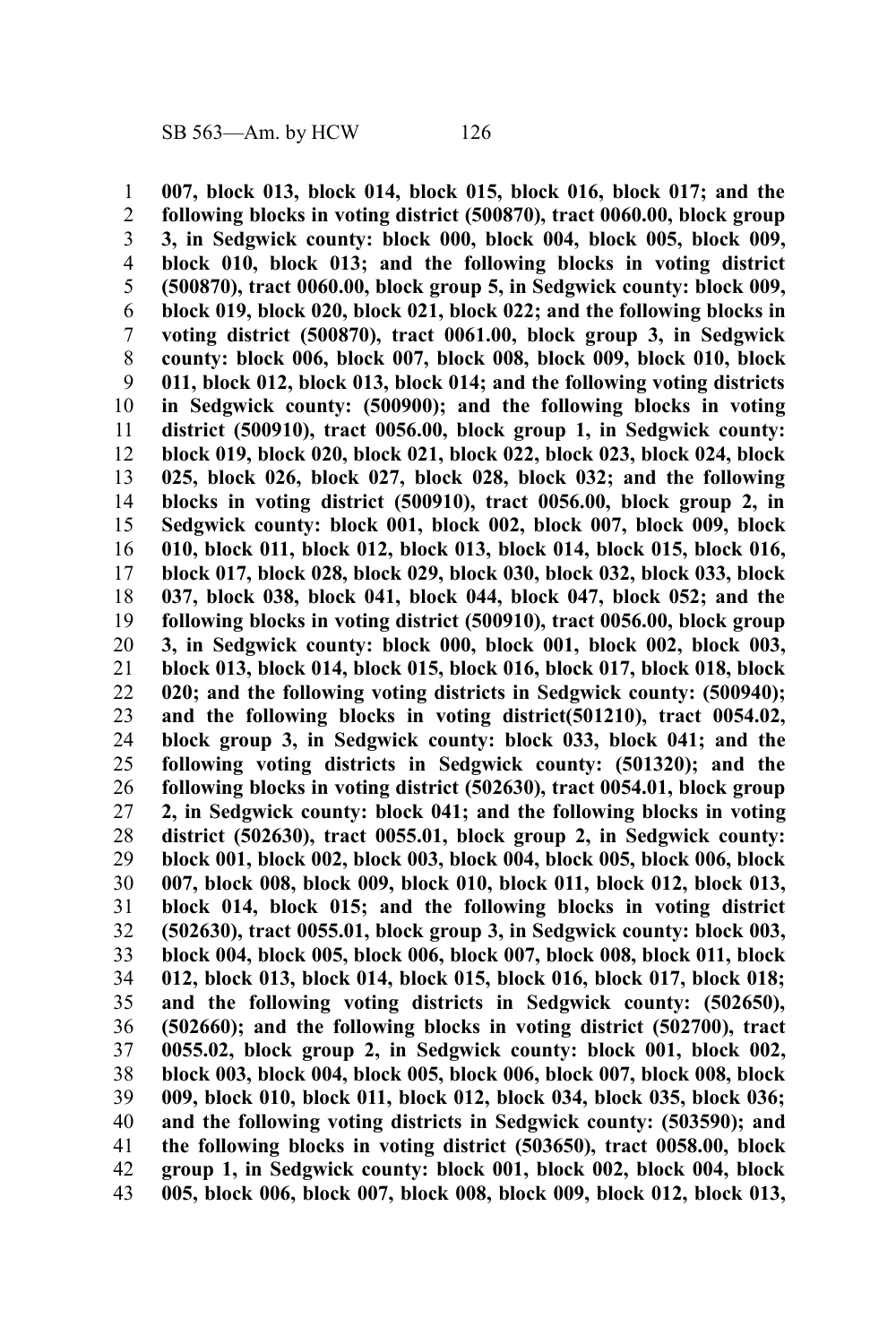**block 014, block 019, block 020, block 025, block 026, block 027; and the following blocks in voting district (503650), tract 0058.00, block group 2, in Sedgwick county: block 000, block 001, block 002, block 003, block 004, block 005, block 006, block 007, block 008; and the following blocks in voting district (503650), tract 0058.00, block group 4, in Sedgwick county: block 003, block 004, block 006, block 007, block 014, block 015, block 016, block 029; and the following blocks in voting district (503650), tract 0059.00, block group 1, in Sedgwick county: block 021, block 023, block 024, block 026, block 039; and the following blocks in voting district (503760), tract 0055.02, block group 2, in Sedgwick county: block 030, block 032, block 037, block 038; and the following blocks in voting district (503760), tract 0097.00, block group 1, in Sedgwick county: block 021; and the following blocks in voting district (503770), tract 0055.02, block group 2, in Sedgwick county: block 000, block 033; and the following blocks in voting district (503770), tract 0097.00, block group 1, in Sedgwick county: block 000, block 001, block 002, block 004, block 005, block 006, block 009, block 010, block 011, block 012, block 013, block 014, block 015, block 016, block 017, block 018, block 019, block 020, block 023, block 024, block 025, block 026, block 029, block 042, block 043, block 044, block 052; and the following voting districts in Sedgwick county: (600020).** 1 2 3 4 5 6 7 8 9 10 11 12 13 14 15 16 17 18 19 20 21 22

**Sec. 147. Representative district 99 shall consist of the following voting districts in Butler county: (00001A), (00001L), (00009C), (00009H); and the following blocks in voting district (140010), tract 0202.06, block group 1, in Butler county: block 000, block 001, block 002, block 003, block 004, block 005, block 006, block 007, block 008, block 009, block 010, block 011, block 014, block 015, block 016; and the following blocks in voting district (140010), tract 0202.06, block group 2, in Butler county: block 000, block 001, block 002, block 003, block 004, block 005, block 006, block 007; and the following blocks in voting district (140010), tract 0202.06, block group 3, in Butler county: block 001, block 003, block 004, block 006, block 007, block 008, block 010, block 011, block 012, block 013, block 014, block 015, block 016, block 017, block 018, block 019, block 020, block 022, block 024, block 026, block 027, block 029, block 030, block 037; and the following blocks in voting district (140050), tract 0202.06, block group 3, in Butler county: block 000, block 002, block 005, block 009, block 021, block 023, block 028; and the following blocks in voting district (140050), tract 0202.08, block group 1, in Butler county: block 004, block 005; and the following blocks in voting district (140050), tract 0202.08, block group 2, in Butler county: block 000, block 001, block 002, block 004, block 005, block 012, block 016, block 017, block 018;** 23 24 25 26 27 28 29 30 31 32 33 34 35 36 37 38 39 40 41 42 43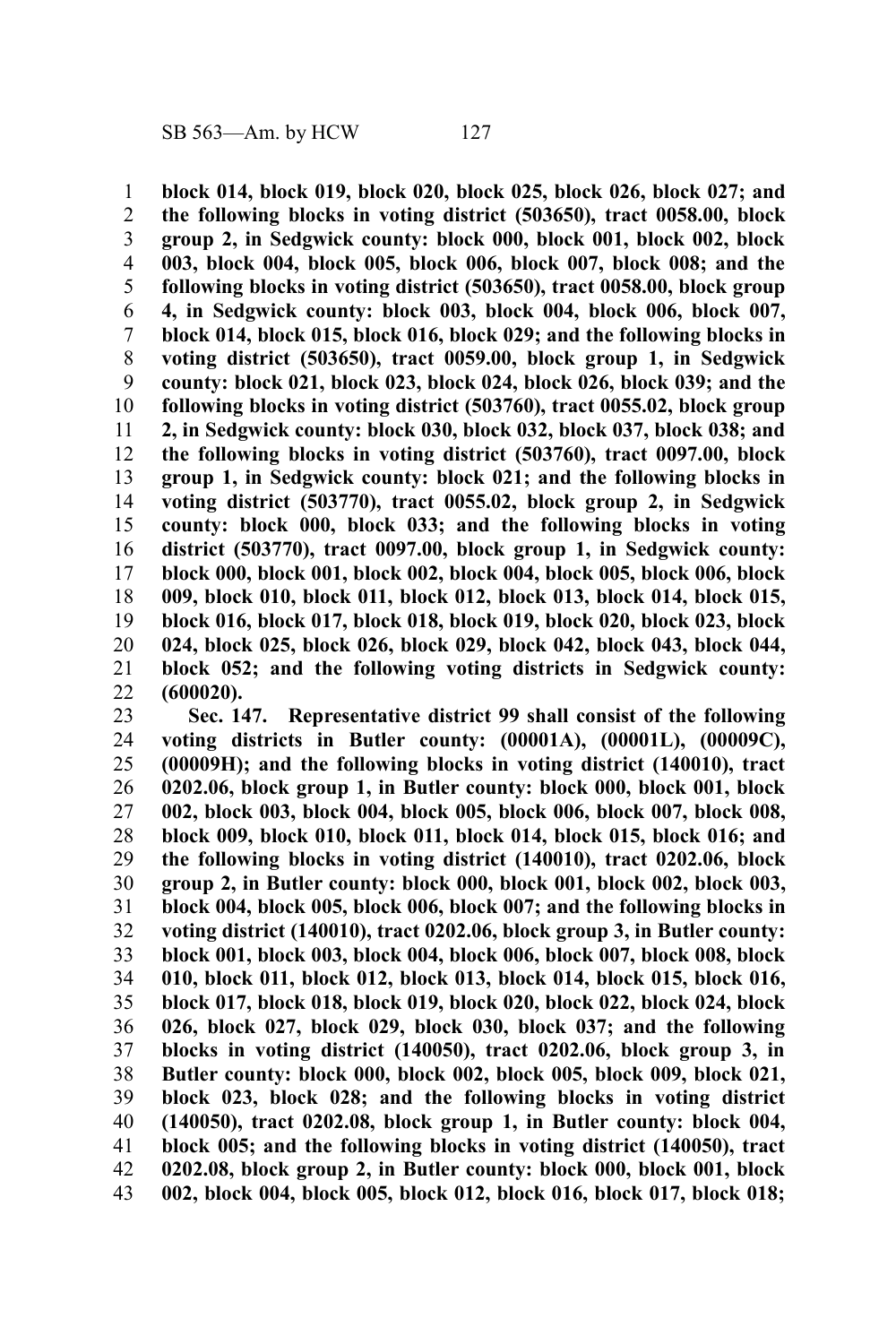**and the following blocks in voting district (140050), tract 0202.09, block group 2, in Butler county: block 009, block 010, block 011, block 012, block 013, block 014, block 015, block 016, block 017, block 018, block 019, block 038, block 039, block 057, block 059, block 060, block 065, block 066, block 067; and the following voting districts in Sedgwick county: (120370); and the following blocks in voting district (120380), tract 0100.02, block group 1, in Sedgwick county: block 025; and the following voting districts in Sedgwick county: (120400), (120900); and the following blocks in voting district (130100), tract 0072.01, block group 1, in Sedgwick county: block 021, block 023; and the following blocks in voting district (130100), tract 0100.02, block group 1, in Sedgwick county: block 003; and the following blocks in voting district (130100), tract 0100.02, block group 2, in Sedgwick county: block 027, block 031, block 033, block 034, block 046; and the following voting districts in Sedgwick county: (130110), (130120), (130130), (131100), (131160); and the following blocks in voting district (500560), tract 0100.02, block group 2, in Sedgwick county: block 014, block 015, block 016, block 017, block 018, block 025, block 026; and the following blocks in voting district (500590), tract 0100.01, block group 1, in Sedgwick county: block 011, block 013, block 014, block 015, block 016, block 017, block 018, block 019, block 020, block 023, block 024, block 025, block 028, block 029, block 030, block 031, block 032, block 038; and the following blocks in voting district (500590), tract 0100.02, block group 1, in Sedgwick county: block 006, block 007, block 008, block 009, block 010, block 011, block 012, block 013, block 014, block015, block 016, block 017, block 018, block 019, block 020, block 021, block 022, block 023, block 024, block 029, block 030, block 038; and the following voting districts in Sedgwick county: (500650); and the following blocks in voting district (500710), tract 0101.15, block group 1, in Sedgwick county: block 004, block 005, block 006, block 007, block 008, block 009, block 020, block 021, block 064, block 065; and the following blocks in voting district (500710), tract 0101.15, block group 2, in Sedgwick county: block 002, block 003, block 004, block 005, block 006, block 007, block 008, block 009, block 013, block 014, block 015, block 016, block 017, block 018, block 019, block 020, block 021, block 044, block 045, block 046, block 052, block 053.** 1 2 3 4 5 6 7 8 9 10 11 12 13 14 15 16 17 18 19 20 21 22 23 24 25 26 27 28 29 30 31 32 33 34 35 36 37

**Sec. 148. Representative district 100 shall consist of the following voting districts in Sedgwick county: (120290), (140020), (501440), (501450); and the following blocks in voting district (501460), tract 0095.14, block group 1, in Sedgwick county: block 000, block 001, block 002, block 003, block 005, block 006, block 009, block 010, block 011, block 012, block 013, block 014, block 015, block 016, block 017,** 38 39 40 41 42 43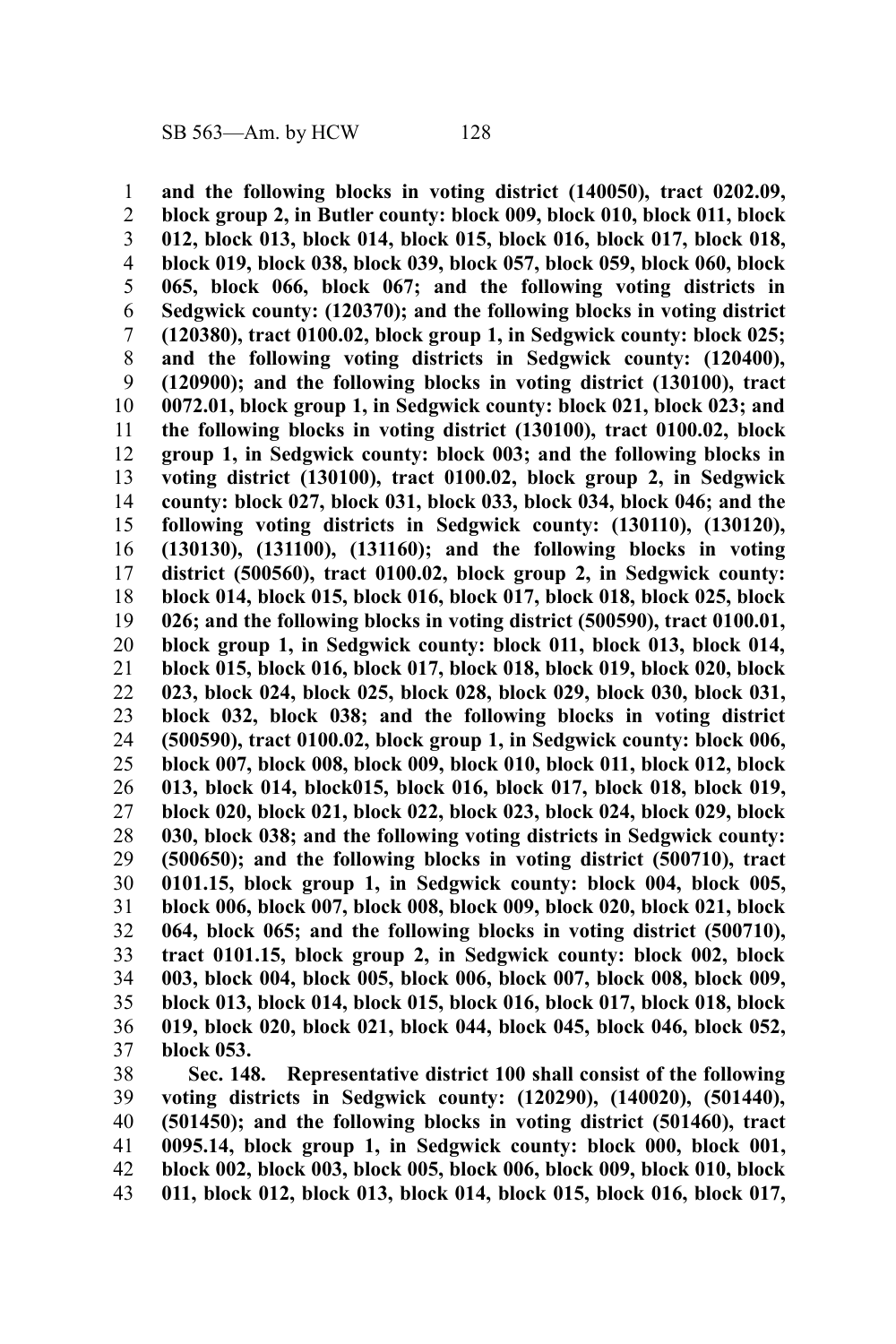**block 018, block 019; and the following blocks in voting district (501500), tract 0095.15, block group 3, in Sedgwick county: block 000; and the following voting districts in Sedgwick county: (501540), (501550), (501560), (501570), (501580), (501590); and the following blocks in voting district (501670), tract 0095.15, block group 1, in Sedgwick county: block 006, block 007, block 011; and the following blocks in voting district (501670), tract 0095.15, block group 3, in Sedgwick county: block 001, block 004, block 005, block 006, block 007, block 008, block 009, block 011, block 012, block 013, block 014, block 015, block 016, block 017, block 018; and the following voting districts in Sedgwick county: (502460).** 1 2 3 4 5 6 7 8 9 10 11

**Sec. 149. Representative district 101 shall consist of the following voting districts in Reno county: (000010), (000040); and the following blocks in voting district (000090), tract 0014.00, block group 1, in Reno county: block 012, block 013, block 014, block 015, block 016, block 018, block 019, block 020, block 021, block 022, block 023, block 024, block 025, block 026, block 027, block 028, block 029, block 030, block 031, block 032, block 033, block 034, block 035, block 036, block 037, block 038, block 040, block 041, block 042, block 043, block 044, block 045, block 046, block 047, block 048, block 049, block 050, block 051, block 052, block 053, block 054, block 055, block 056, block 057, block 058, block 059, block 060, block 061, block 062, block 063, block 064, block 065, block 066, block 067, block 068, block 069, block 070, block 071, block 072, block 073, block 074, block 075, block 078, block 079, block 080, block 081, block 082, block 083, block 084, block 085, block 086, block 088, block 089, block 090, block 091, block 092, block 093, block 094, block 095, block 096, block 097; and the following blocks in votingdistrict (000090), tract 0014.00, block group 3, in Reno county: block 115, block 116, block 117, block 118, block 119, block 120, block 121, block 122, block 123, block 124, block 125, block 126, block 127, block 128, block 129, block 130, block 131, block 132, block 133, block 134, block 135, block 136, block 137, block 138, block 139, block 140, block 141, block 142, block 143, block 144, block 145, block 146, block 147, block 148, block 149, block 150, block 151, block 152, block 158, block 159, block 160, block 161, block 162, block 163, block 164, block 165, block 166, block 167, block 168, block 170, block 171, block 172, block 173, block 174, block 175, block 183, block 184, block 185; and the following voting districts in Reno county: (000540), (000650); and the following blocks in voting district (000680), tract 0014.00, block group 1, in Reno county: block 076, block 087; and the following voting districts in Sedgwick county: (100010), (120120), (120160), (120170); and the following blocks in voting district (120300), tract 0095.08, block group 1, in Sedgwick county: block 035;** 12 13 14 15 16 17 18 19 20 21 22 23 24 25 26 27 28 29 30 31 32 33 34 35 36 37 38 39 40 41 42 43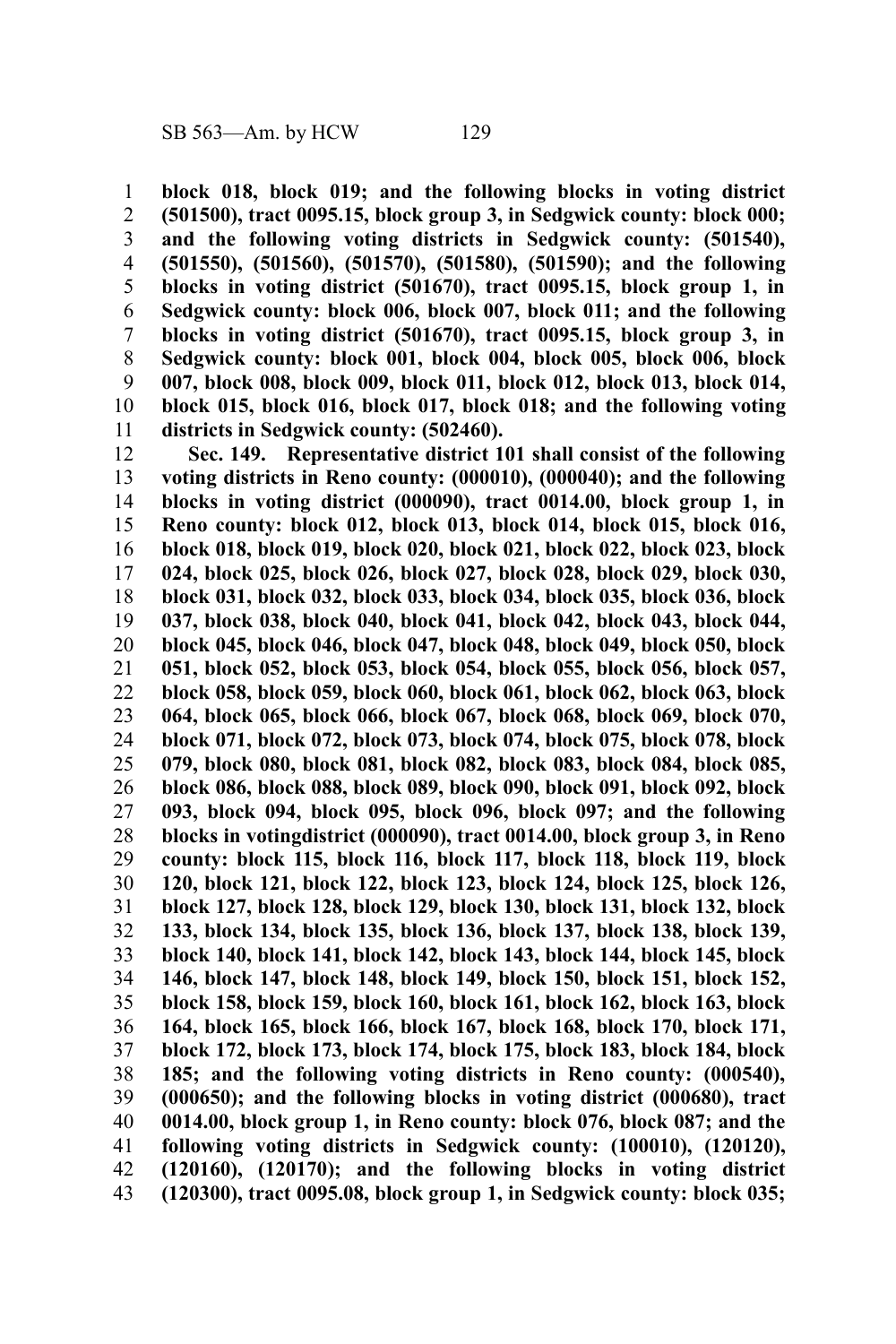**and the following blocks in voting district (130260), tract 0095.09, block group 1, in Sedgwick county: block 013, block 014, block 015, block 016, block 017, block 018, block 019, block 020, block 021, block 022, block 024, block 025, block 026, block 027, block 028; and the following blocks in voting district (130260), tract 0095.09, block group 3, in Sedgwick county: block 004, block 005, block 009, block 014, block 015, block 018, block 019; and the following voting districts in Sedgwick county: (130270), (130280), (130440), (130510), (130520), (130530), (130540), (130550), (130560), (130570), (130810), (130820), (130830), (170040), (180040), (501740), (502130); and the following blocks in voting district (502140), tract 0095.09, block group 1, in Sedgwick county: block 029, block 030, block 031; and the following blocks in voting district (502140), tract 0095.09, block group 2, in Sedgwick county: block 003, block 004, block 005, block 006, block 007, block 008, block 009, block 010, block 011, block 012, block 013, block 014, block 015, block 017, block 018, block 019, block 020, block 021, block 022, block 024; and the following voting districts in Sedgwick county: (502150), (502200), (502500), (502510), (502560), (503780).** 1 2 3 4 5 6 7 8 9 10 11 12 13 14 15 16 17 18 19

**Sec. 150. Representative district 102 shall consist of the following voting districts in Reno county: (000120), (000130), (000140), (000160), (000170), (000180), (000200); and the following blocks in voting district (000240), tract 0005.00, block group 1, in Reno county: block 017, block 019, block 020, block 021, block 023, block 024, block 025, block 026, block 027, block 028, block 029, block 030, block 031, block 032, block 033; and the following voting districts in Reno county: (000250), (000260), (000270), (000290), (000300), (000310), (000320); and the following blocks in voting district (000330), tract 0011.00, block group 3, in Reno county: block 071; and the following voting districts in Renocounty: (000360), (00037A); and the following blocks in voting district (00037B), tract 0008.00, block group 3, in Reno county: block 051, block 052; and the following blocks in voting district (00037B), tract 0014.00, block group 4, in Reno county: block 031, block 032, block 037, block 038, block 039, block 041, block 042, block 043, block 044, block 045, block 047, block 048, block 049; and the following voting districts in Reno county: (000400), (000410); and the following blocks in voting district (00060A), tract 0008.00, block group 3, in Reno county: block 053; and the following blocks in voting district (00060A), tract 0011.00, block group 3, in Reno county: block 072, block 073, block 074, block 075, block 076, block 077; and the following blocks in voting district (00060A), tract 0014.00, block group 4, in Reno county: block 016, block 017, block 020, block 033, block 052, block 053, block 054, block 074; and the following blocks in** 20 21 22 23 24 25 26 27 28 29 30 31 32 33 34 35 36 37 38 39 40 41 42 43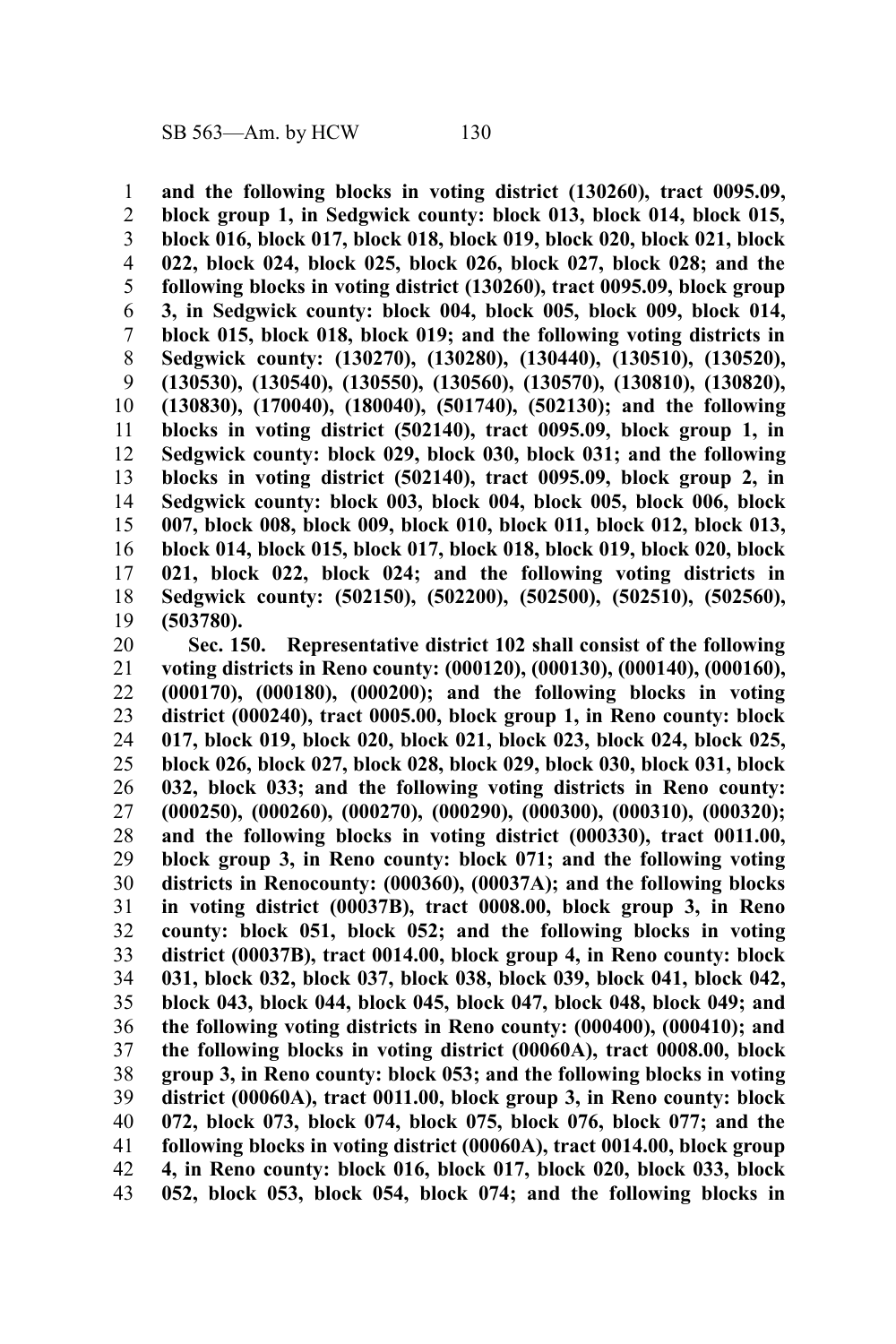**block 054; and the following voting districts in Reno county: (120030),**

- **voting district (000710), tract 0008.00, block group 3, in Reno county:** 1
- 2

**(12005A), (120060), (200010), (200020), (200060).** 3

**Sec. 151. Representative district 103 shall consist of the following voting districts in Sedgwick county: (120010), (120140); and the following blocks in voting district (120340), tract 0081.00, block group 2, in Sedgwick county: block 005, block 006, block 007, block 008, block 009, block 010; and the following voting districts in Sedgwick county: (120360), (130170), (130180), (500030), (500040), (500150), (501820); and the following blocks in voting district (501960), tract 0001.00, block group 2, in Sedgwick county: block 003, block 004, block 005, block 006, block 007, block 008, block 009, block 010, block 011, block 012, block 013, block 014, block 015, block 016, block 017, block 018, block 019, block 020, block 021, block 022, block 023, block 024, block 025; and the following blocks in voting district (501960), tract 0001.00, block group 3, in Sedgwick county: block 000, block 001, block 002, block 003, block 004, block 005, block 006, block 007, block 008, block 009, block 010, block 011, block 012, block 013, block 014, block 015, block 016; and the following blocks in voting district (501960), tract 0001.00, block group 4, in Sedgwick county: block 000, block 001, block 002, block 003, block 004, block 005, block 006, block 007, block 008, block 009, block 010, block 011, block 012, block 013, block 014, block 015, block 016, block 017; and the following blocks in voting district (501960), tract 0002.00, block group 1, in Sedgwick county: block 000; and the following blocks in voting district (501960), tract 0003.00, block group 1, in Sedgwick county: block 000, block 001, block 002, block 003, block 004, block 005, block 006, block 007, block 008, block 009, block 010, block 011, block 012, block 013, block 014, block 015, block 016, block 017, block 018; and the following blocks in voting district (501960), tract 0003.00, block group 2,in Sedgwick county: block 000, block 001, block 002, block 003, block 004, block 005, block 006, block 007; and the following blocks in voting district (501960), tract 0004.00, block group 1, in Sedgwick county: block 000, block 001, block 002, block 003, block 004, block 005; and the following blocks in voting district (501960), tract 0004.00, block group 2, in Sedgwick county: block 000, block 001, block 002, block 003, block 004, block 005, block 006, block 007, block 008, block 009, block 010, block 011, block 012, block 013, block 014, block 015, block 016, block 017, block 018, block 019, block 020, block 026, block 027; and the following blocks in voting district (501960), tract 0004.00, block group 3, in Sedgwick county: block 000, block 001, block 002, block 003, block 004, block 005, block 006, block 007, block 008, block 009, block 010, block 011, block 012, block 013, block 014, block 015,** 4 5 6 7 8 9 10 11 12 13 14 15 16 17 18 19 20 21 22 23 24 25 26 27 28 29 30 31 32 33 34 35 36 37 38 39 40 41 42 43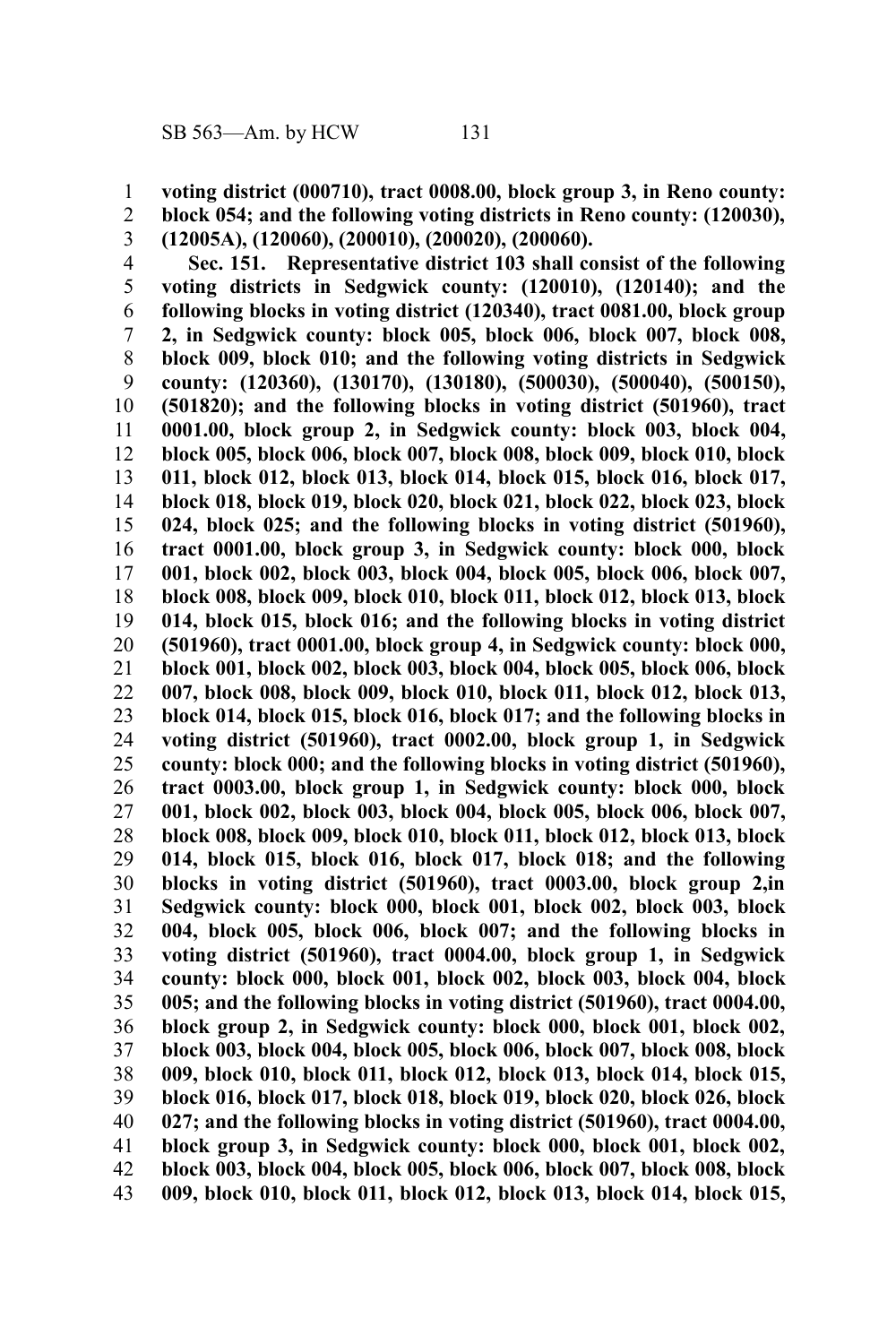**block 016, block 019, block 020, block 021, block 022, block 027, block 043, block 044, block 046; and the following blocks in voting district (501960), tract 0006.00, block group 2, in Sedgwick county: block 000, block 005; and the following blocks in voting district (501960), tract 0007.00, block group 2, in Sedgwick county: block 005; and the following blocks in voting district (501960), tract 0007.00, block group 3, in Sedgwick county: block 013; and the following blocks in voting district (501960), tract 0081.00, block group 2, in Sedgwick county: block 036, block 040, block 041, block 042, block 043, block 052, block 053, block 054, block 055, block 056, block 057, block 058, block 059, block 060, block 061, block 062, block 064, block 065, block 066; and the following blocks in voting district (501960), tract 0082.00, block group 2, in Sedgwick county: block 006, block 007, block 008, block 009, block 010, block 011, block 012, block 013, block 014, block 015, block 016, block 017, block 018, block 019, block 020, block 025, block 026, block 027, block 028, block 029; and the following blocks in voting district (501960), tract 0082.00, block group 4, in Sedgwick county: block 000, block 001, block 002, block 003, block 004, block 005, block 006, block 007, block 008, block 009, block 010, block 011, block 012, block 013, block 014, block 015, block 016, block 017; and the following voting districts in Sedgwick county: (501990); and the following blocks in voting district (502000), tract 0081.00, block group 4, in Sedgwick county: block 039, block 045; and the following blocks in voting district (502000), tract 0082.00, block group 3, in Sedgwick county: block 000, block 001, block 002, block 003, block 004, block 005, block 006, block 007, block 008, block 009, block 010, block 011, block 012, block 013, block 014, block 015, block 016, block 017, block 018, block 019.** 1 2 3 4 5 6 7 8 9 10 11 12 13 14 15 16 17 18 19 20 21 22 23 24 25 26 27 28

**Sec. 152. Representative district 104 shall consist of the following voting districts in McPherson county: (000170), (000350); and the following voting districts in Reno county: (000150), (000210), (000220), (000230); and the following blocks in voting district (000240), tract 0005.00, block group 1, in Reno county: block 000, block 001, block 002, block 003, block 004, block 005, block 006, block 007, block 008, block 009, block 010, block 011, block 012, block 013, block 014, block 015, block 016, block 018, block 022; and the following voting districts in Reno county: (000280); and the following blocks in voting district (000330), tract 0001.00, block group 3, in Reno county: block 021, block 022, block 025, block 026, block 027, block 028, block 029; and the following blocks in voting district (000330), tract 0002.00, block group 2, in Reno county: block 013, block 014, block 015, block 016, block 017, block 018; and the following blocks in voting district (000330), tract 0002.00, block group 3, in Reno county: block 009,** 29 30 31 32 33 34 35 36 37 38 39 40 41 42 43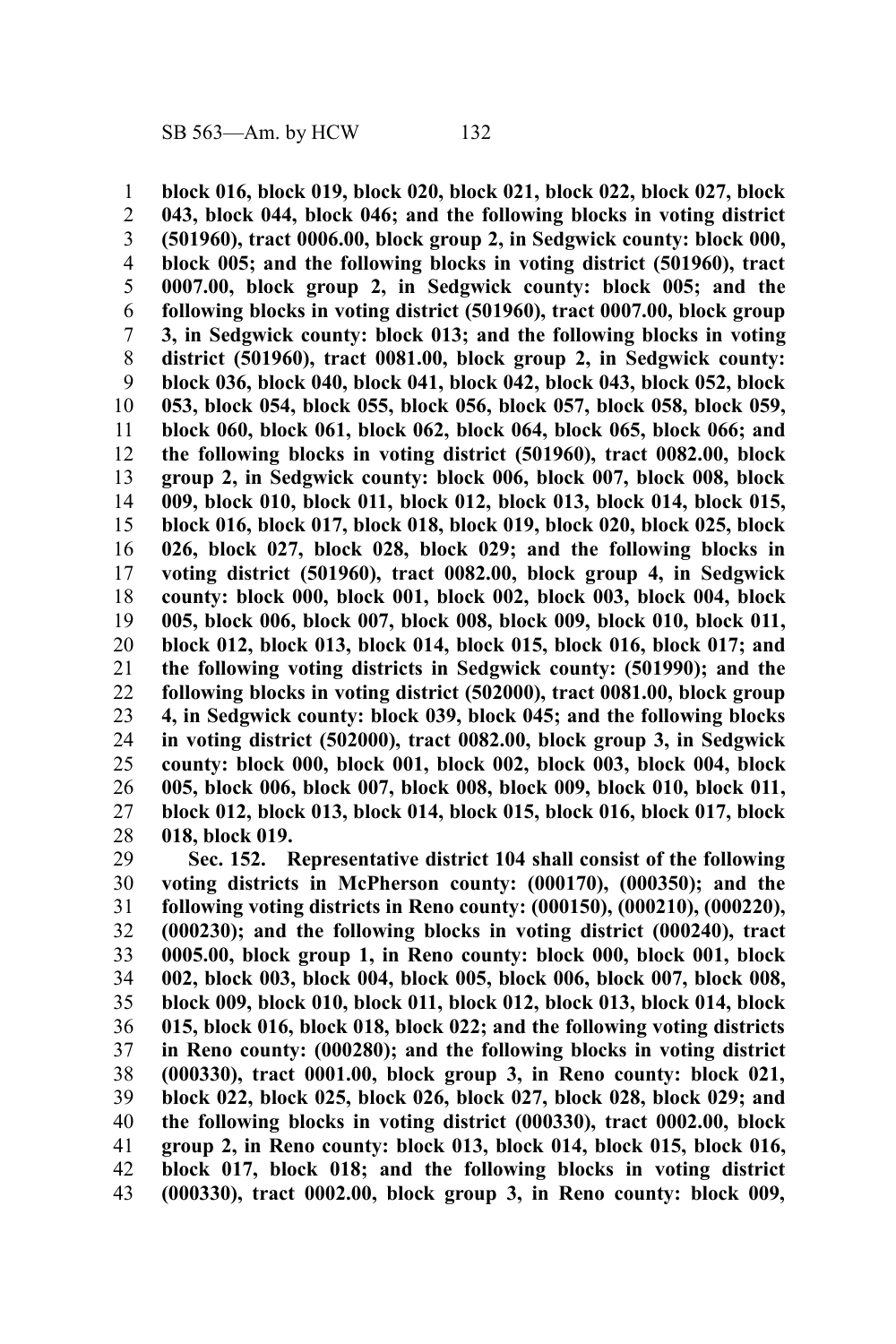**block 010, block 011, block 012, block 013, block 014, block 015, block** 1

**016, block 017, block 018, block 019, block 020, block 021, block 022, block 023, block 024, block 025, block 026, block 027, block 028; and the following blocks in voting district (000330), tract 0011.00, block group 3, in Reno county: block 005, block 006, block 016, block 020, block 021, block 022, block 023, block 026, block 027; and the following voting districts in Reno county: (000350), (000380), (00039A), (00039B), (000420), (000430), (000460), (000490), (00055A); and the following blocks in voting district (00060A), tract 0011.00, block group 2, in Reno county: block 023, block 024, block 025; and the following blocks in voting district (00060A), tract 0011.00, block group 3, in Reno county: block 000, block 001, block 002, block 003, block 004, block 008, block 009, block 069; and the following voting districts in Reno county: (00060B), (200030), (200040), (200050), (900010), (900020).** 2 3 4 5 6 7 8 9 10 11 12 13 14 15

**Sec. 153. Representative district 105 shall consist of the following voting districts in Sedgwick county: (121310); and the following blocks in voting district (121320), tract 0095.14, block group 2, in Sedgwick county: block 000; and the following voting districts in Sedgwick county: (121330), (130450), (130470), (130680), (150010), (150020), (150030), (501390), (501400), (501420), (501430), (501850), (501930), (502410).** 16 17 18 19 20 21 22

**Sec. 154. Representative district 106 shall consist of all of Jewell county; and all of Marshall county; and all of Republic county; and all of Washington county.** 23 24 25

**Sec. 155. Representative district 107 shall consist of the following voting districts in Cloud county: (000010), (000030); and the following blocks in voting district (000040), tract 9771.00, block group 2, in Cloud county: block 197, block 198, block 316, block 317, block 318, block 326, block 327, block 328, block 345; and the following blocks in voting district (000040), tract 9774.00, block group 1, in Cloud county: block 240, block 249, block 250, block 251, block 252, block 262; and the following blocks in voting district (000040), tract 9774.00, block group 2,in Cloud county: block 000, block 001, block 044, block 083, block 084, block 085, block 086, block 087, block 090, block 091; and the following voting districts in Cloud county: (00006A), (00006B), (00006C), (000070), (00008A), (00008B), (000090), (000100); and the following blocks in voting district (00011A), tract 9772.00, block group 2, in Cloud county: block 015, block 017, block 018, block 020, block 042, block 043, block 073, block 079, block 080, block 081; and the following voting districts in Cloud county: (00011B), (000140), (000150); and the following blocks in voting district (000200), tract 9771.00, block group 2, in Cloud county: block 027, block 028, block** 26 27 28 29 30 31 32 33 34 35 36 37 38 39 40 41 42 43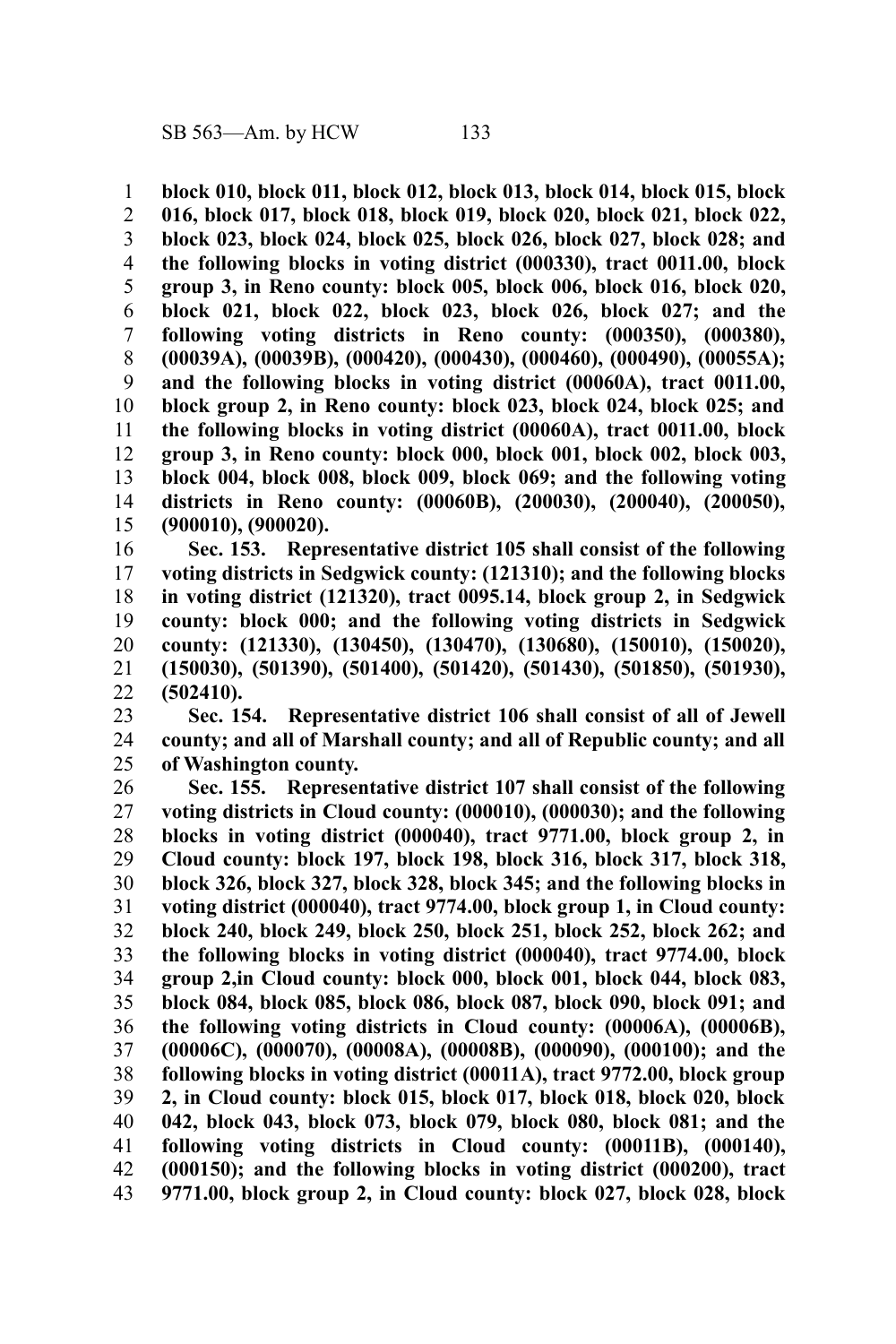**046, block 047, block 543, block 544; and the following blocks in voting district (000200), tract 9772.00, block group 2, in Cloud county: block 013, block 014; and the following blocks in voting district (000200), tract 9773.00, block group 4, in Cloud county: block 000, block 001, block 002; and the following blocks in voting district (000200), tract 9774.00, block group 1, in Cloud county: block 000, block 001, block 002, block 003, block 004, block 005, block 006, block 007, block 008, block 009, block 011, block 013, block 100, block 101, block 102, block 104, block 105, block 106, block 107, block 108, block 109, block 110, block 111, block 113, block 114, block 116, block 258, block 259; and the following voting districts in Cloud county: (000210), (000240), (000250); and the following blocks in voting district (000260), tract 9771.00, block group 2, in Cloud county: block 346, block 355, block 356, block 367, block 368, block 488; and the following blocks in voting district (000260), tract 9774.00, block group 2, in Cloud county: block 088, block 089, block 231, block 238, block 239, block 240, block 268, block 279; and the following voting districts in Cloud county: (000270); and all of Mitchell county; and all of Ottawa county; and the following blocks in voting district (000030), tract 0002.00, block group 1, in Saline county: block 019, block 020, block 021, block 022; and the following blocks in voting district (000030), tract 0011.00, block group 2, in Saline county: block 008, block 009, block 010, block 031, block 036, block 037, block 038, block 039, block 040, block 041, block 054, block 055, block 056, block 057, block 099; and the following blocks in voting district (000030), tract 0011.00, block group 3, in Saline county: block 000, block 001, block 002, block 003, block 021, block 022, block 023, block 024, block 025, block 026, block 027, block 028, block 029, block 030, block 031, block 032, block 033, block 098, block 099, block 101, block 102, block 103, block 104, block 105, block 106; and the following blocks in voting district (000030), tract 0011.00, block group 4, in Saline county: block 000, block 001, block 014, block 015; and the following voting districts in Saline county: (000060); and the following blocks in voting district (000100), tract 0011.00, block group 4, in Saline county: block 019, block 020, block 021, block 022, block 023, block 024, block 025, block 026, block 027, block 028, block 029, block 030, block 031, block 032, block 033, block 034, block 035, block 036, block 037, block 038, block 039, block 040, block 041, block 042, block 043, block 044, block 045, block 046, block 047, block 048, block 049, block 050, block 051, block 052, block 053, block 054, block 055, block 056, block 057, block 058, block 059, block 060, block 065, block 066, block 072, block 073, block 074, block 088, block 097, block 098, block 099, block 100, block 101; and the following voting districts in Saline county: (000110); and the** 1 2 3 4 5 6 7 8 9 10 11 12 13 14 15 16 17 18 19 20 21 22 23 24 25 26 27 28 29 30 31 32 33 34 35 36 37 38 39 40 41 42 43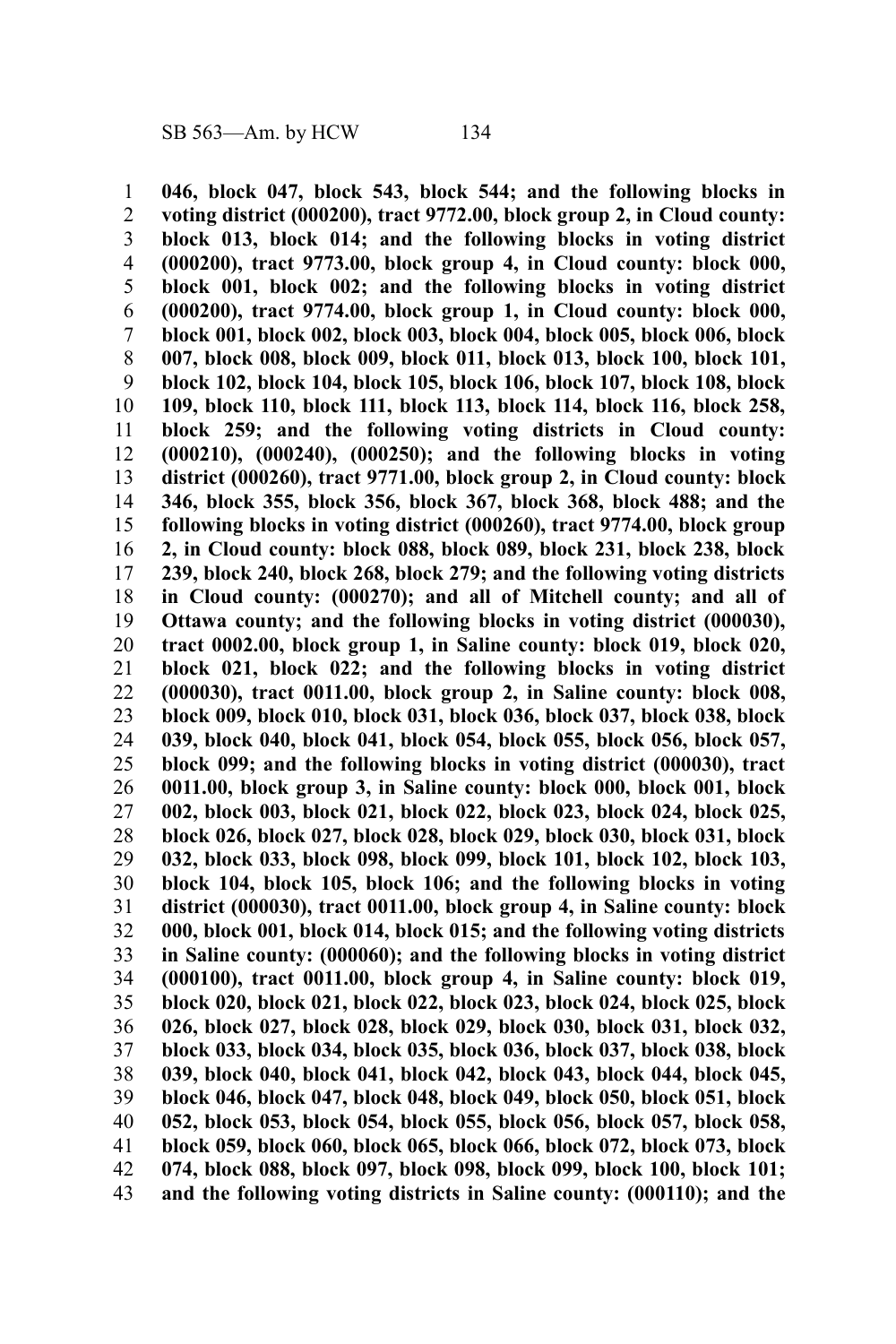**following blocks in voting district (00012A), tract 0002.00, block group 1, in Saline county: block 007; and the following blocks in voting district (00012A), tract 0011.00, block group 2, in Saline county: block 042, block 045, block 053; and the following blocks in voting district (00013A), tract 0003.00, block group 3, in Saline county: block 005, block 006, block 007, block 014; and the following blocks in voting district (000140), tract 0003.00, block group 2, in Saline county: block 001, block 002, block 003, block 004, block 005, block 006, block 007, block 008, block 009, block 010, block 011, block 012, block 013, block 014, block 015, block 018, block 019, block 020, block 021, block 022, block 023, block 024, block 025, block 026, block 027, block 028, block 029, block 030, block 031, block 032, block 033, block 034, block 035, block 036, block 037, block 038; and the following blocks in voting district (000140), tract 0011.00, block group 4, in Saline county: block 095; and the following voting districts in Saline county: (000150), (000160); and the following blocks in voting district (000180), tract 0003.00, block group 4, in Saline county: block 009; and the following blocks in voting district (000180), tract 0003.00, block group 5, in Saline county: block 014, block 015, block 016, block 017; and the following blocks in voting district (000180), tract 0003.00, block group 6, in Saline county: block 002, block 003, block 004, block 005, block 006, block 007, block 008, block 009, block 010, block 011, block 012, block 013, block 014; and the following blocks in voting district (000190), tract 0001.01, block group 3, in Saline county: block 003, block 004; and the following blocks in voting district (00047B), tract 0002.00, block group 1, in Saline county: block 023, block 024, block 028, block 029, block 030, block 032, block 033, block 034, block 038, block 039, block 040, block 065, block 066, block 067; and the following blocks in voting district (00047B), tract 0003.00, block group 1, in Saline county: block 032; and the following blocks in voting district (00047B), tract 0003.00, block group 2, in Saline county: block 016, block 017; and the following blocks in voting district (00047B), tract 0011.00, block group 4, in Saline county: block 016, block 017, block 018, block 061, block 062, block 063, block 064, block 067, block 068, block 069, block 070, block 071, block 075, block 076, block 077, block 078, block 079, block 080, block 081, block 082, block 083, block 084, block 085, block 086, block 092, block 093, block 094, block 134, block 135, block 143; and the following blocks in voting district (000510), tract 0011.00, block group 3, in Saline county: block 081, block 082, block 083, block 110, block 111, block 112, block 113, block 114, block 115, block 116, block 132, block 133; and the following blocks in voting district (300010), tract 0011.00, block group 4, in Saline county: block 102, block 136; and the following voting districts** 1 2 3 4 5 6 7 8 9 10 11 12 13 14 15 16 17 18 19 20 21 22 23 24 25 26 27 28 29 30 31 32 33 34 35 36 37 38 39 40 41 42 43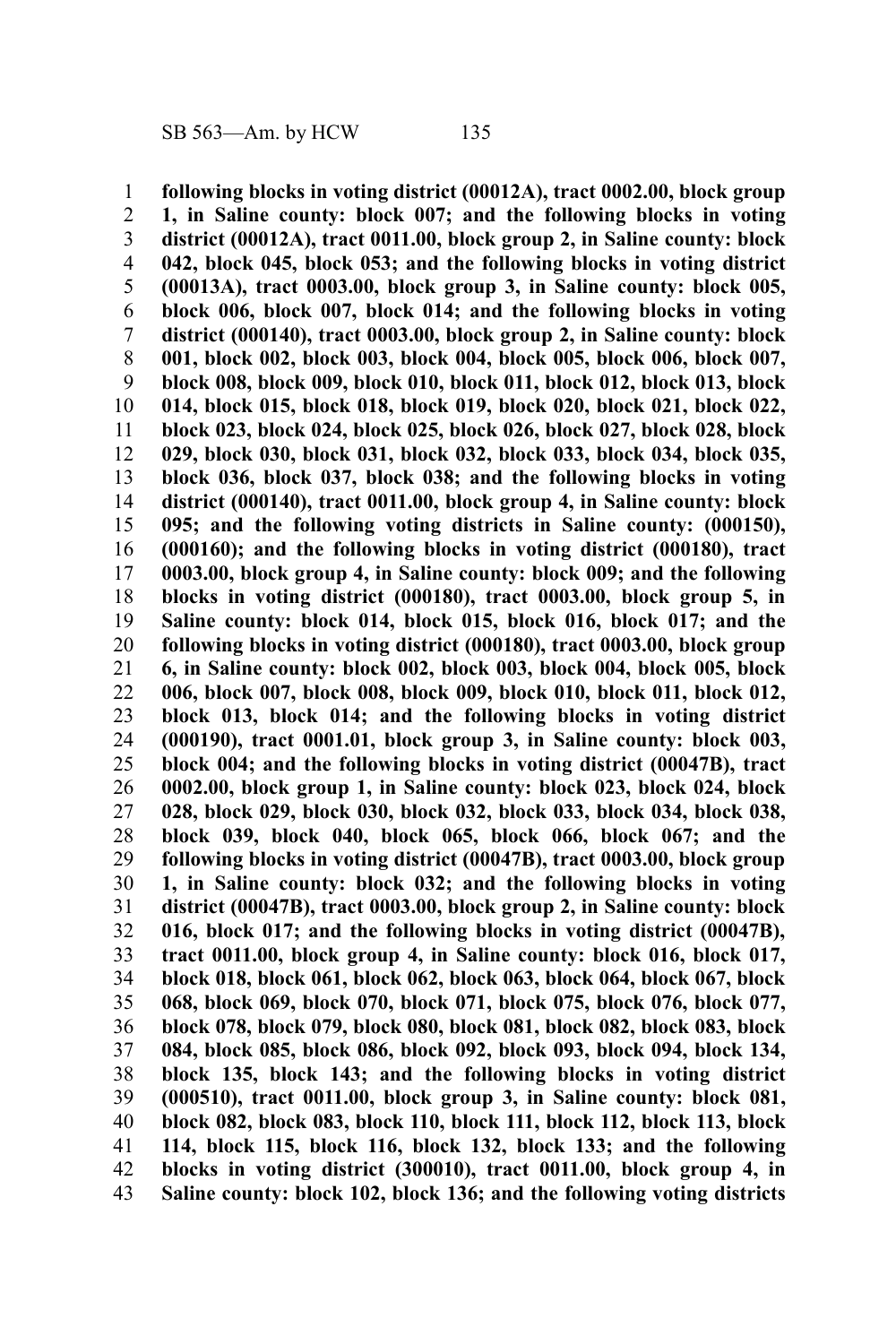**in Saline county: (900010), (90001A), (900020).** 1

**Sec. 156. Representative district 108 shall consist of the following voting districts in Johnson county: (000530), (000620); and the following blocks in voting district (000650), tract 0524.23, block group 3, in Johnson county: block 000; and the following blocks in voting district (000660), tract 0524.17, block group 1, in Johnson county: block 000, block 001, block 002, block 003, block 004, block 005, block 006, block 007, block 008, block 009, block 010, block 011, block 012, block 013, block 014, block 015, block 016, block 017, block 018, block 019, block 020, block 021, block 022, block 023, block 024, block 025, block 026, block 027, block 029, block 030, block 031, block 032, block 033, block 034, block 035, block 036; and the following blocks in voting district (000660), tract 0524.17, block group 2, in Johnson county: block 012, block 013, block 014, block 015, block 016, block 017, block 018, block 019; and the following blocks in voting district (000660), tract 0524.17, block group 3, in Johnson county: block 009; and the following blocks in voting district (000660), tract 9801.00, block group 1, in Johnson county: block 004; and the following blocks in voting district (001420), tract 0529.07, block group 1, in Johnson county: block 001, block 002, block 003, block 004, block 005; and the following blocks in voting district (001450), tract 0529.07, block group 2, in Johnson county: block 006, block 013, block 014; and the following voting districts in Johnson county: (001490); and the following blocks in voting district (001500), tract 0530.07, block group 2, in Johnson county: block 000, block 001, block 002, block 003, block 004, block 005, block 006, block 007, block 008, block 009; and the following blocks in voting district (001500), tract 0530.07, block group 3, in Johnson county: block 000, block 001, block 002, block 003, block 004, block 005; and the following voting districts in Johnson county: (001510), (002040), (900450); and the following blocks in voting district (900460), tract 0524.17, block group 1, in Johnson county: block 028; and the following blocks in voting district (900460), tract 0524.22, block group 1, in Johnson county: block 010; and the following blocks in voting district (900460), tract 0524.23, block group 1, in Johnson county: block 007; and the following blocks in voting district (900460), tract 0530.05, block group 1, in Johnson county: block 001, block 002, block 003, block 004, block 005, block 006, block 007, block 008, block 009, block 010, block 011, block012, block 013, block 014, block 015, block 016, block 017, block 018, block 019, block 020, block 021, block 022, block 023, block 024; and the following blocks in voting district (900460), tract 9800.01, block group 1, in Johnson county: block 000, block 001, block 021, block 022, block 023, block 024, block 025, block 026, block 030, block 031, block 032, block** 2 3 4 5 6 7 8 9 10 11 12 13 14 15 16 17 18 19 20 21 22 23 24 25 26 27 28 29 30 31 32 33 34 35 36 37 38 39 40 41 42 43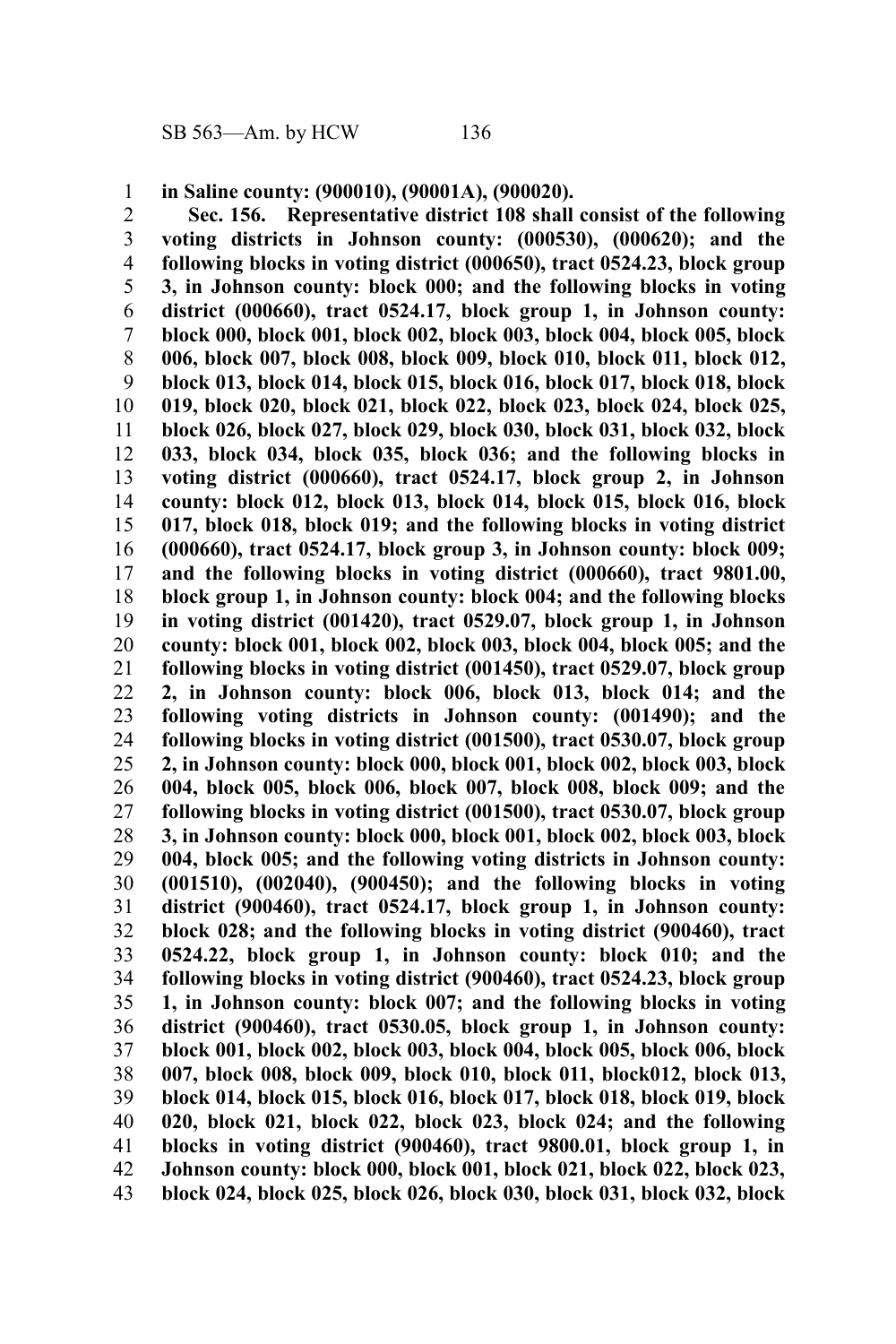**033, block 034, block 043, block 044, block 045, block 046, block 048; and the following voting districts in Johnson county: (900480), (900880), (900890), (920160), (920170), (920180); and the following blocks in voting district (920190), tract 0524.22, block group 3, in Johnson county: block 000, block 001, block 002, block 003, block 004, block 005, block 006, block 007; and the following blocks in voting district (920250), tract 0529.07, block group 2, in Johnson county: block 018, block 019.** 1 2 3 4 5 6 7 8

**Sec. 157. Representative district 109 shall consist of all of Ellsworth county; and all of Lincoln county; and all of Osborne county; and all of Russell county; and all of Smith county.** 9 10 11

**Sec. 158. Representative district 110 shall consist of the following voting districts in Ellis county: (000010), (000020); and the following blocks in voting district (000030), tract 0726.00, block group 2, in Ellis county: block 236, block 237; and the following voting districts in Ellis county: (000040), (000050), (000080); and the following blocks in voting district (000250), tract 0726.00, block group 2, in Ellis county: block 000, block 001, block 002, block 037, block 038, block 039, block 048, block 049, block 050, block 051, block 057, block 059, block 061, block 062, block 063, block 064, block 065, block 066, block 067, block 068, block 069, block 070, block 071, block 072, block 073, block 074, block 075, block 076, block 088, block 136, block 137, block 147, block 148, block 149, block 150, block 151, block 152, block 153, block 154, block 155, block 156, block 157, block 158, block 159, block 160, block 178, block 179, block 180, block 181, block 182, block 183, block 184, block 185, block 186, block 187, block 188, block 189, block 192, block 193, block 194, block 195, block 196, block 197, block 198, block 199, block 200, block 201, block 202, block 203, block 204, block 205, block 206, block 207, block 208, block 209, block 210, block 211, block 213, block 214, block 215, block 216, block 217, block 218, block 219, block 220, block 221, block 222, block 227, block 232, block 238, block 239, block 240, block 241, block 242, block 243, block 244, block 245, block 246, block 250, block 464, block 467, block 468; and the following voting districts in Ellis county: (000280); and the following blocks in voting district (000290), tract 0726.00, block group 2, in Ellis county: block 247, block 248, block 249, block 251, block 252, block 272, block 273, block 274, block 275, block 276, block 277, block 278, block 279, block 280, block 281, block 282, block 283, block 284, block 285, block 286, block 287, block 290, block 291, block 292, block 293, block 294, block 295, block296, block 297, block 298, block 299, block 300, block 301, block 302, block 303, block 304, block 305, block 306, block 307, block 308, block 309, block 310, block 311, block 312, block 355, block 356, block 357, block 358, block 359, block 360, block 361, block 374,** 12 13 14 15 16 17 18 19 20 21 22 23 24 25 26 27 28 29 30 31 32 33 34 35 36 37 38 39 40 41 42 43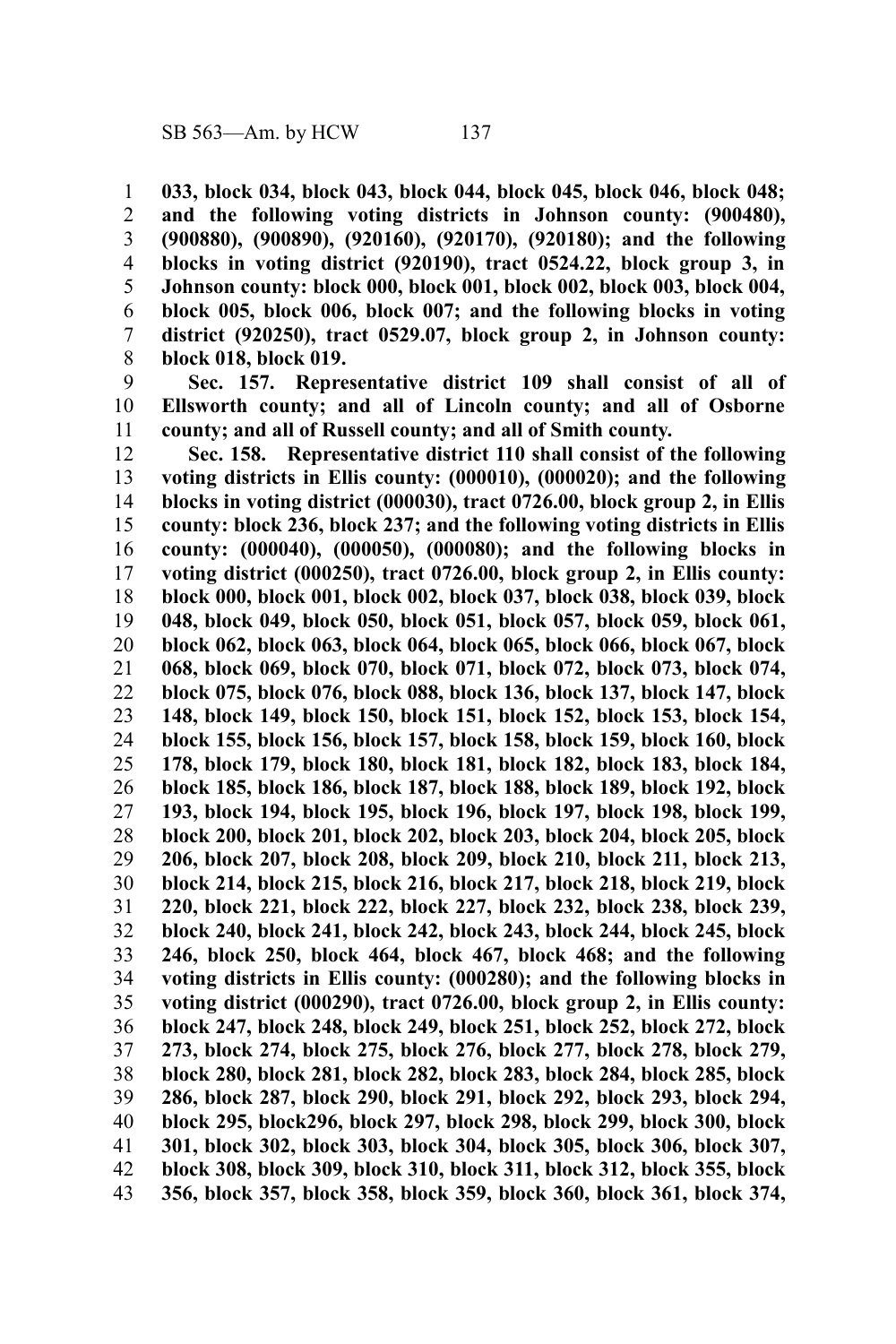**block 459; and the following blocks in voting district (000300), tract 0729.02, block group 1, in Ellis county: block 053, block 054, block 057, block 058, block 059, block 061, block 065, block 067; and the following blocks in voting district (000300), tract 0730.00, block group 1, in Ellis county: block 197, block 199, block 200, block 201, block 202, block 203, block 208, block 222, block 223, block 224, block 238, block 239, block 240, block 241, block 242, block 243, block 244, block 245, block 246, block 247, block 248, block 249, block 250, block 251, block 262, block 375; and the following voting districts in Ellis county: (000310), (120040); and the following blocks in voting district (120050), tract 0726.00, block group 2, in Ellis county: block 190; and the following blocks in voting district (120050), tract 0727.02, block group 3, in Ellis county: block 006, block 007, block 030; and the following blocks in voting district (120050), tract 0728.02, block group 1, in Ellis county: block 012, block 013, block 021, block 041, block 056, block 057, block 060, block 067; and the following voting districts in Ellis county: (120060), (120070); and all of Graham county; and all of Norton county; and all of Phillips county; and all of Rooks county.** 1 2 3 4 5 6 7 8 9 10 11 12 13 14 15 16 17 18

**Sec. 159. Representative district 111 shall consist of the following blocks in voting district (000030), tract 0726.00, block group 2, in Ellis county: block 234, block 235, block 255, block 256, block 257, block 260, block 261, block 262, block 263, block 265, block 289; and the following blocks in voting district (000030), tract 0727.01, block group 1, in Ellis county: block 042; and the following blocks in voting district (000030), tract 0727.02, block group 1, in Ellis county: block 000, block 001, block 003, block 004, block 010, block 011, block 012, block 013, block 014, block 015, block 016, block 018, block 019, block 020, block 021, block 022, block 023, block 024, block 025, block 026, block 027, block 029, block 032, block 033, block 035, block 036, block 037, block 038, block 046, block 047, block 048, block 049, block 050, block 051, block 052, block 053, block 054, block 055, block 056; and the following blocks in voting district (000030), tract 0727.02, block group 2, in Ellis county: block 004, block 033; and the following blocks in voting district (000030), tract 0727.02, block group 3, in Ellis county: block 031, block 032, block 033, block 047, block 050, block 051, block 052, block 055, block 058, block 059, block 060, block 061, block 062; and the following voting districts in Ellis county: (00003A), (000090), (00010A), (000110), (000120), (000130), (000140), (000150), (00016A), (000170), (000180), (00019A), (000200), (00021A), (000220), (000230), (000240); and thefollowing blocks in voting district (000250), tract 0726.00, block group 1, in Ellis county: block 000, block 001, block 078, block 079, block 080; and the following blocks in voting district (000250), tract 0726.00, block group 2, in Ellis county: block 212,** 19 20 21 22 23 24 25 26 27 28 29 30 31 32 33 34 35 36 37 38 39 40 41 42 43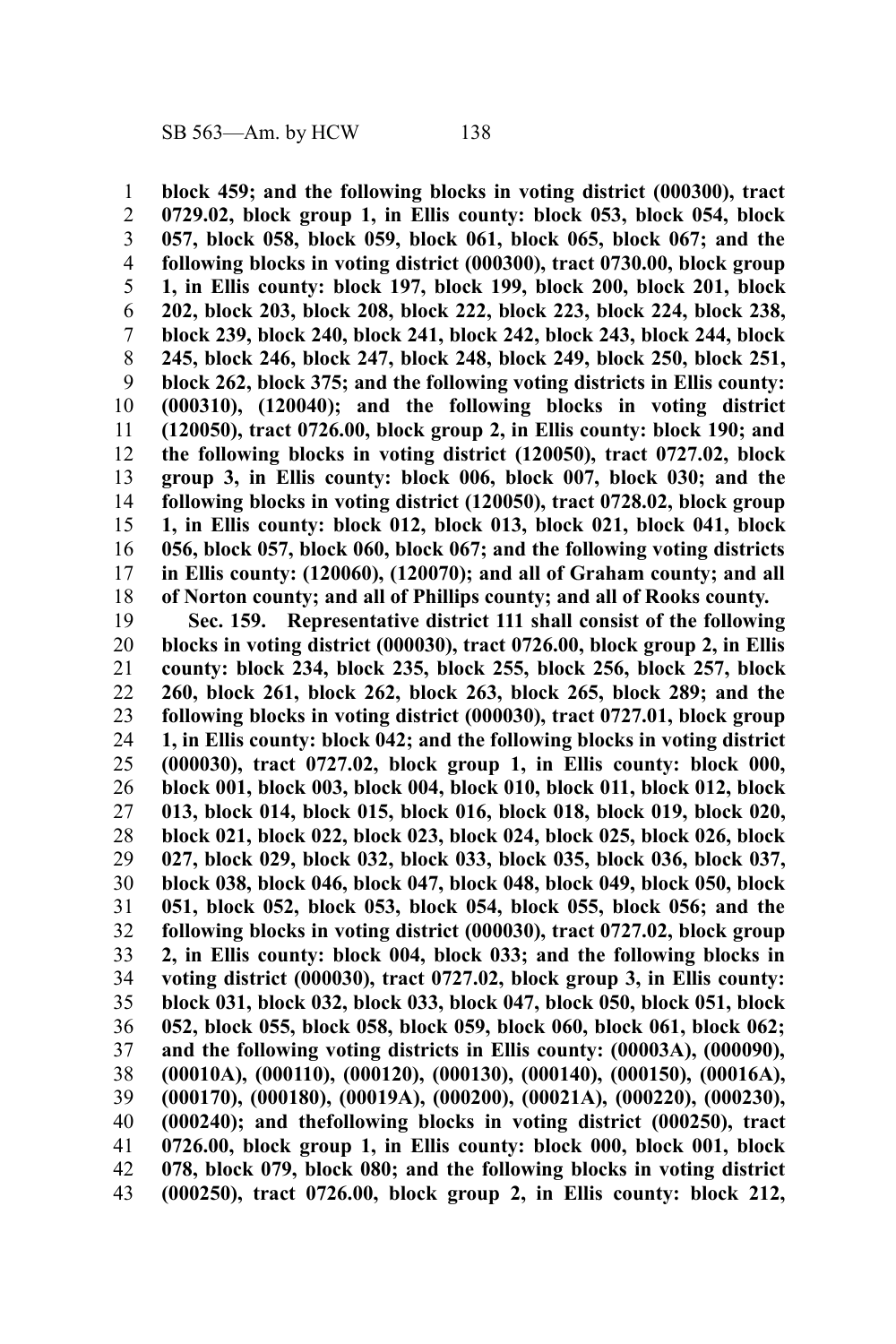**block 223, block 224, block 225, block 226, block 228, block 229, block 230, block 231, block 233, block 253, block 254; and the following voting districts in Ellis county: (00026A); and the following blocks in voting district (000290), tract 0726.00, block group 1, in Ellis county: block 016, block 017, block 018, block 051, block 055, block 056, block 057, block 058, block 059, block 060, block 061, block 062, block 063, block 064, block 065, block 066, block 067, block 068, block 069, block 070, block 071, block 072, block 073, block 074, block 075, block 076, block 077, block 081, block 082, block 083, block 084, block 085, block 086, block 087, block 088, block 089, block 090, block 091, block 092, block 093, block 094, block 095, block 096, block 097, block 098, block 099, block 100, block 101, block 102, block 103, block 104, block 105, block 106, block 107, block 108, block 109, block 110, block 111, block 112; and the following blocks in voting district (000290), tract 0726.00, block group 2, in Ellis county: block 258, block 259, block 264, block 266, block 267, block 268, block 269, block 270, block 271; and the following blocks in voting district (000300), tract 0728.02, block group 1, in Ellis county: block 083; and the following blocks in voting district (000300), tract 0729.02, block group 1, in Ellis county: block 043, block 045, block 046, block 055, block 056; and the following blocks in voting district (000300), tract 0729.02, block group 2, in Ellis county: block 000, block 001, block 002, block 019; and the following voting districts in Ellis county: (120030); and the following blocks in voting district (120050), tract 0727.01, block group 2, in Ellis county: block 001, block 002; and the following blocks in voting district (120050), tract 0727.02, block group 2, in Ellis county: block 000, block 001; and the following blocks in voting district (120050), tract 0727.02, block group 3, in Ellis county: block 005, block 009, block 010, block 011, block 012, block 013, block 023, block 024, block 025, block 026, block 027, block 036; and the following blocks in voting district (120050), tract 0728.01, block group 2, in Ellis county: block 000; and the following blocks in voting district (120050), tract 0728.02, block group 1, in Ellis county: block 004, block 005, block 006, block 008, block 009, block 010, block 011, block 016, block 017, block 022, block 023, block 024, block 025, block 030, block 031, block 032, block 034, block 035, block 036, block 037, block 038, block 039, block 040, block 044, block 045, block 046, block 047, block 048, block 054, block 055, block 061, block 062, block 063, block 064, block 065, block 066, block 068, block 069, block 070, block 071, block 072, block 073, block 074, block 075, block 076, block 077, block 078, block 079, block 080, block 081, block 082, block087, block 088, block 089, block 090; and the following voting districts in Ellis county: (900010), (900030), (900040), (900050), (900060), (900070), (900080), (900090), (900100).** 1 2 3 4 5 6 7 8 9 10 11 12 13 14 15 16 17 18 19 20 21 22 23 24 25 26 27 28 29 30 31 32 33 34 35 36 37 38 39 40 41 42 43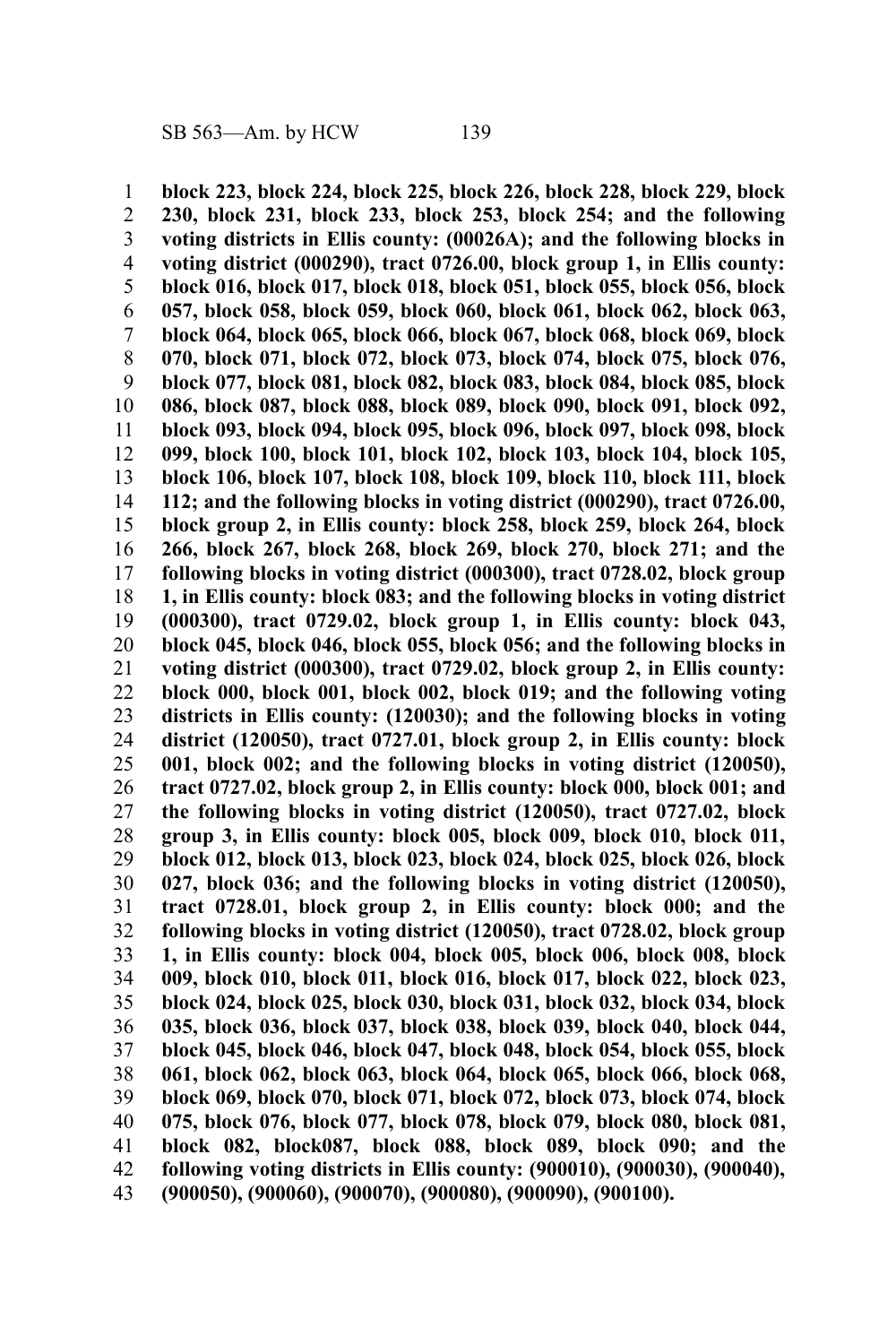**Sec. 160. Representative district 112 shall consist of the following voting districts in Barton county: (000010), (000020), (000030), (000040), (000050), (000060), (000080), (000090), (000100), (00011A), (00011B), (000120), (000130), (000140), (000150), (000160), (000170), (000180), (00019A), (00019B), (000200), (000210), (00022A), (00022B), (00022C), (00022E), (00022F), (00023A), (00023B), (00023C), (000240), (000250), (000260), (00027A), (00027B), (000280); and the following blocks in voting district (000290), tract 9711.00, block group 1, in Barton county: block 293, block 294, block 295, block 296, block 297, block 309, block 317, block 318, block 319, block 320, block 321, block 322, block 326, block 327, block 328, block 329, block 330, block 331, block 332, block 333, block 334, block 335, block 336, block 342, block 343, block 344, block 345, block 346, block 351, block 352, block 353, block 354, block 363, block 364, block 365, block 366; and the following voting districts in Barton county: (000300), (000310), (000320), (000340), (000350), (000360), (000370), (000380), (000390), (900010).** 1 2 3 4 5 6 7 8 9 10 11 12 13 14 15 16 17

**Sec. 161. Representative district 113 shall consist of the following voting districts in Barton county: (000070); and the following blocks in voting district (000290), tract 9711.00, block group 1, in Barton county: block 349, block 350, block 355, block 356, block 357, block 358, block 359, block 360, block 361, block 362, block 367, block 368, block 369, block 370, block 371, block 372, block 373, block 374, block 375, block 376, block 377, block 379, block 382, block 387, block 388, block 389, block 390, block 391, block 392, block 393, block 394, block 395, block 396, block 397, block 398, block 399, block 400, block 401, block 402, block 403, block 405, block 406, block 457; and the following blocks in voting district (000290), tract 9711.00, block group 2, in Barton county: block 000, block 001, block 002, block 003, block 004, block 005, block 006, block 007, block 008, block 009, block 010, block 011, block 012, block 013, block 014, block 015, block 016, block 017, block 018, block 019, block 020, block 021, block 022, block 023, block 024, block 025, block 026, block 027, block 028, block 029, block 030, block 031, block 032, block 033, block 034, block 035, block 036, block 037, block 038, block 039, block 040, block 041, block 042, block 043, block 044, block 045, block 046, block 047, block 048, block 049, block 050, block 051, block 052, block 053, block 054, block 055, block 056, block 057, block 058, block 059, block 060, block 061, block 062, block 063, block 064, block 065, block 066, block 067, block 068, block 069, block 070, block 071, block 072, block 073, block 074, block 075; and the following blocks in voting district (000290), tract 9711.00, block group 3, in Barton county:block 000, block 001, block 002, block 003, block 004, block 005, block 006, block 007, block 008, block 009,** 18 19 20 21 22 23 24 25 26 27 28 29 30 31 32 33 34 35 36 37 38 39 40 41 42 43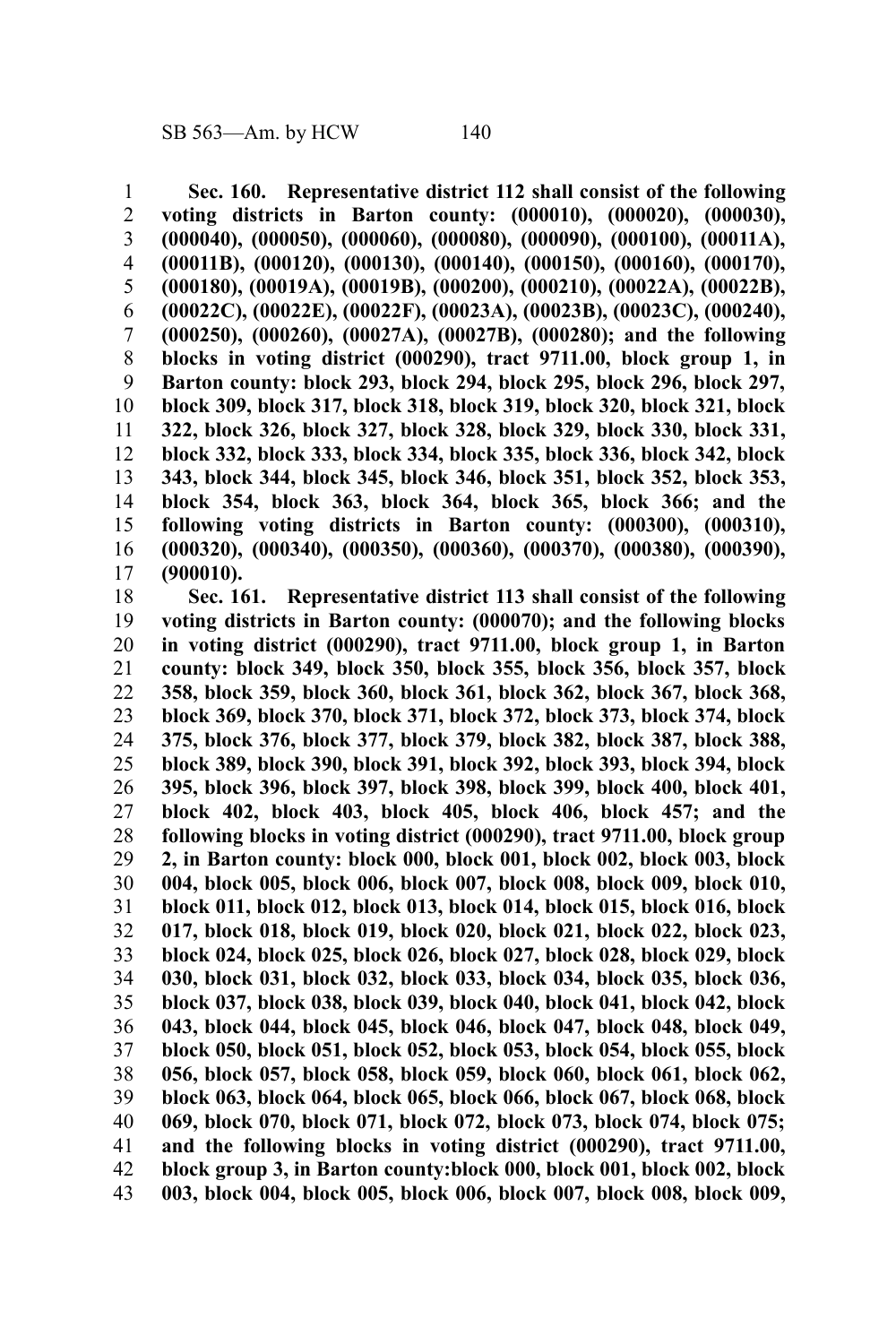**block 010, block 011, block 012, block 013, block 014, block 015, block 016, block 017, block 018, block 019, block 020, block 021, block 022, block 023, block 024, block 025, block 026, block 027, block 028, block 029, block 030, block 031, block 032, block 033, block 034, block 035, block 036, block 037, block 038, block 039, block 040, block 041, block 042, block 043, block 044, block 045, block 046, block 047, block 048, block 049, block 050, block 051, block 052, block 053, block 054, block 055, block 056, block 057, block 058, block 059, block 060, block 061, block 062, block 063, block 064, block 065; and the following voting districts in Barton county: (000330); and the following voting districts in Pawnee county: (000010), (000030), (000070), (000080), (000090), (000100), (000110), (000120), (000130), (00017A), (00017B), (000190), (000200), (000230), (000240), (000250); and all of Rice county; and all of Rush county; and all of Stafford county.** 1 2 3 4 5 6 7 8 9 10 11 12 13 14

**Sec. 162. Representative district 114 shall consist of all of Kingman county; and the following blocks in voting district (00004A), tract 9688.00, block group 1, in Pratt county: block 002, block 003, block 004, block 005, block 006, block 007, block 008, block 009, block 010, block 011, block 012, block 013, block 014, block 015, block 016, block 017, block 018, block 019, block 020, block 021, block 022, block 023, block 024, block 025, block 026, block 027, block 028, block 029, block 030, block 032, block 033, block 034, block 035, block 036, block 037, block 038, block 039, block 040, block 041, block 042, block 043, block 045, block 047, block 048, block 049, block 050, block 051, block 052, block 053, block 057, block 062; and the following blocks in voting district (00004A), tract 9688.00, block group 3, in Pratt county: block 000, block 001, block 002, block 022, block 023, block 024, block 025, block 026, block 027, block 060, block 061, block 062, block 063, block 064, block 065, block 066, block 076, block 077, block 078, block 079, block 080; and the following voting districts in Pratt county: (00004C); and the following blocks in voting district (00005A), tract 9687.00, block group 1, in Pratt county: block 036, block 038, block 039, block 041, block 042; and the following voting districts in Pratt county: (000060); and the following blocks in voting district (000070), tract 9686.00, block group 1, in Pratt county: block 015, block 016, block 017, block 023, block 024, block 025, block 053, block 054, block 055, block 060, block 061, block 062, block 110, block 111, block 112, block 118, block 119, block 120, block 189, block 190, block 191, block 192, block 193, block 194, block 204, block 205, block 206, block 207, block 208, block 209, block 210, block 211, block 212, block 213, block 214, block 215, block 216, block 217, block 218, block 219, block 256, block 450, block 451, block 452; and the following blocks in voting district (000110), tract 9686.00, blockgroup 1, in Pratt county: block** 15 16 17 18 19 20 21 22 23 24 25 26 27 28 29 30 31 32 33 34 35 36 37 38 39 40 41 42 43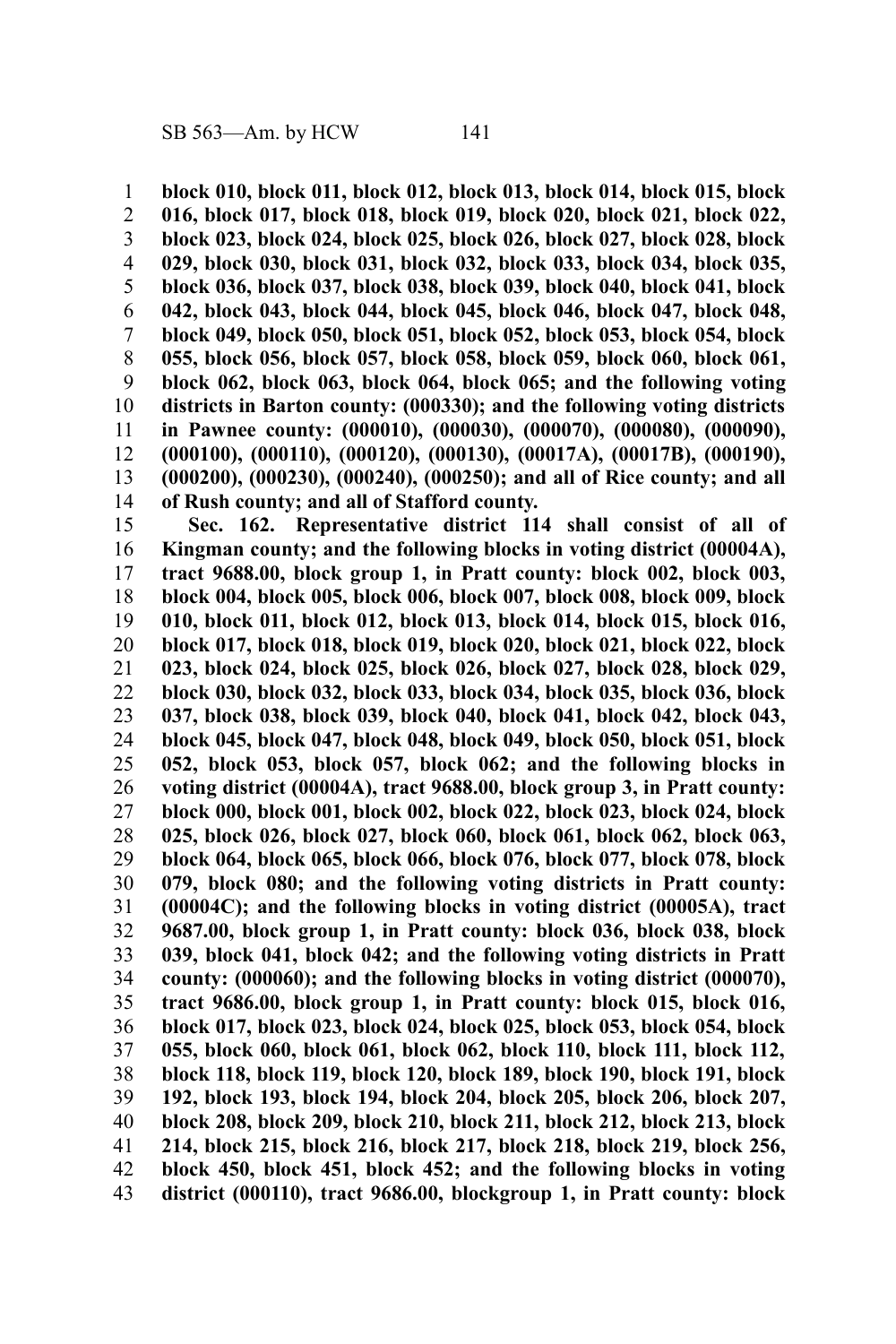**384, block 385, block 386, block 387, block 388, block 394, block 395, block 396, block 398, block 399, block 400, block 401, block 402, block 403, block 404, block 405, block 406, block 407, block 408, block 409, block 410, block 411, block 412, block 413, block 414, block 415, block 416, block 417, block 418, block 419, block 420, block 421, block 422, block 423, block 424, block 425, block 426, block 427, block 428, block 429, block 430, block 431, block 432, block 436, block 437, block 442, block 443; and the following blocks in voting district (000110), tract 9686.00, block group 2, in Pratt county: block 203, block 211, block 212, block 213, block 214, block 218, block 219, block 325, block 326, block 327, block 330, block 331, block 332, block 333, block 334, block 335, block 336, block 337, block 338, block 339, block 349, block 350, block 352, block 353, block 354, block 355, block 356, block 357, block 358, block 453, block 454; and the following blocks in voting district (00012A), tract 9686.00, block group 1, in Pratt county: block 203, block 242, block 243, block 244, block 245, block 246, block 247, block 248, block 262, block 263, block 268, block 269, block 270, block 271, block 272, block 273, block 274, block 336, block 337, block 338, block 339, block 340, block 341, block 342, block 343, block 344, block 345, block 346, block 347, block 348, block 349, block 350, block 351, block 353, block 354, block 355, block 356, block 357, block 358, block 359, block 360, block 361, block 362, block 363, block 364, block 365, block 366, block 367, block 368, block 369, block 370, block 371, block 372, block 373, block 374, block 375, block 376, block 377, block 378, block 379, block 380, block 381, block 382, block 383, block 389, block 390, block 391, block 392, block 393, block 397, block 444, block 445, block 446, block 447; and the following blocks in voting district (00012A), tract 9686.00, block group 2, in Pratt county: block 183, block 184, block 185, block 186, block 187, block 188, block 189, block 190, block 191, block 192, block 200, block 201, block 202, block 204, block 205, block 206, block 207, block 208, block 209, block 210, block 215, block 216, block 217; and the following blocks in voting district (00012A), tract 9687.00, block group 1, in Pratt county: block 000, block 001, block 002, block 003, block 044, block 045; and the following blocks in voting district (00012A), tract 9687.00, block group 2, in Pratt county: block 000, block 001; and the following blocks in voting district (00012A), tract 9688.00, block group 1, in Pratt county: block 000, block 031, block 044, block 046, block 054, block 055, block 056, block 058, block 059, block 060, block 061, block 063; and the following voting districts in Pratt county: (190020), (190030); and the following voting districts in Reno county: (000020), (000030), (000050), (000060), (000070), (000080); and the following blocks in voting district (000090), tract 0014.00, block group 1, in Reno county: block 000,** 1 2 3 4 5 6 7 8 9 10 11 12 13 14 15 16 17 18 19 20 21 22 23 24 25 26 27 28 29 30 31 32 33 34 35 36 37 38 39 40 41 42 43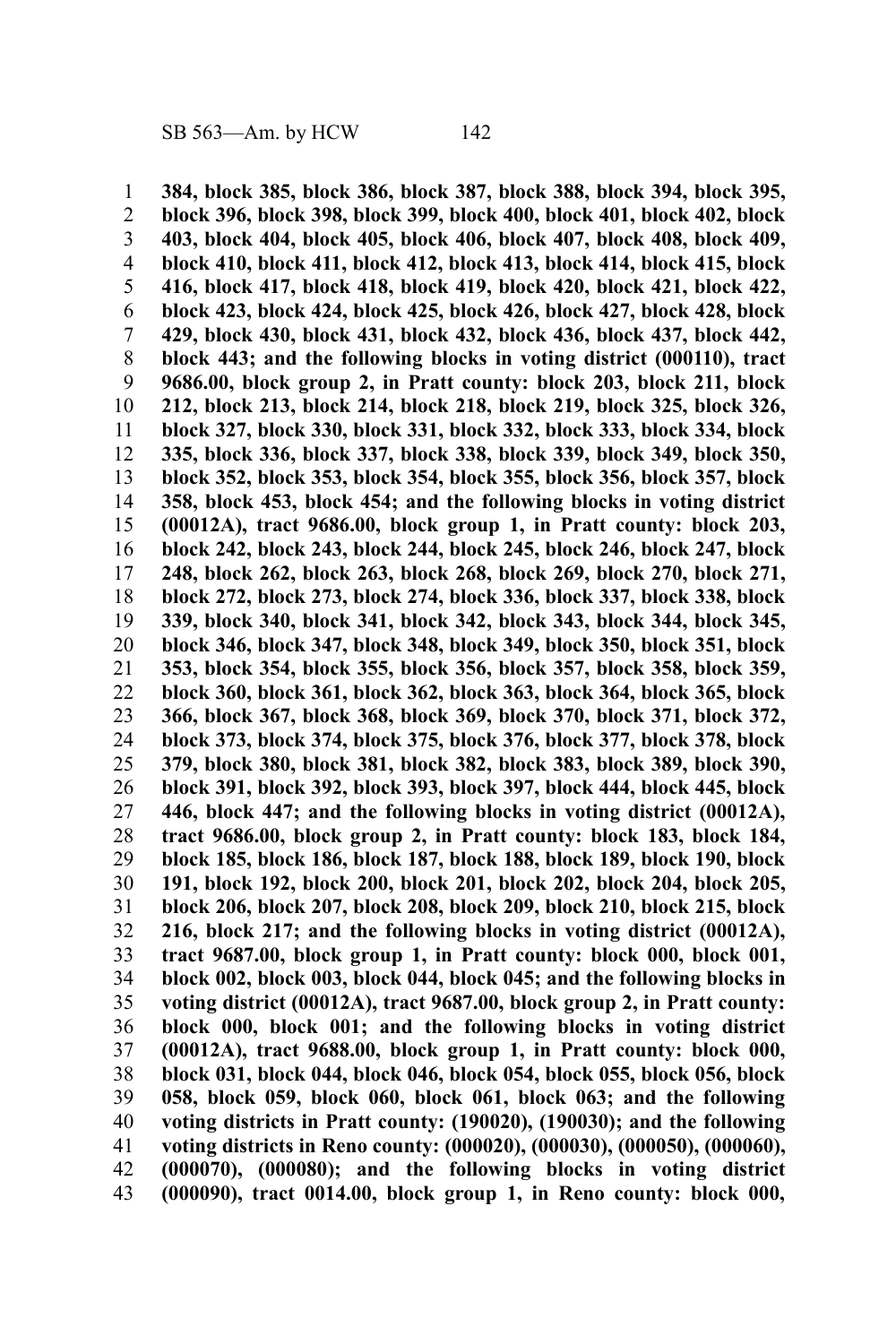**block 001, block002, block 003, block 007, block 008, block 009, block 010, block 011, block 017; and the following blocks in voting district (000090), tract 0014.00, block group 3, in Reno county: block 079, block 080, block 081; and the following voting districts in Reno county: (000100), (000110); and the following blocks in voting district (00037B), tract 0014.00, block group 4, in Reno county: block 073; and the following voting districts in Reno county: (000440), (000450), (000470), (000480), (000500), (000510), (000520), (000530), (000560), (000570), (000580), (000590); and the following blocks in voting district (00060A), tract 0011.00, block group 3, in Reno county: block 070, block 078; and the following blocks in voting district (00060A), tract 0014.00, block group 4, in Reno county: block 007, block 008, block 009, block 013, block 014, block 015, block 040, block 046, block 050, block 051, block 055, block 056, block 057, block 066, block 067, block 068, block 069, block 070, block 071, block 072, block 075, block 076; and the following voting districts in Reno county: (000610), (000620), (000630), (000640), (000660), (000670); and the following blocks in voting district (000680), tract 0014.00, block group 1, in Reno county: block 077; and the following blocks in voting district (000680), tract 0014.00, block group 4, in Reno county: block 000, block 001, block 002, block 003, block 004, block 005, block 006, block 010, block 011, block 012, block 058, block 059, block 060, block 061, block 062, block 063, block 064, block 065, block 078, block 079, block 080, block 081, block 082, block 083, block 084, block 085, block 086, block 087, block 088, block 089, block 090, block 091, block 092, block 101, block 102, block 103, block 104, block 105, block 106, block 107, block 108, block 109, block 110, block 111, block 113, block 114, block 115, block 116, block 117, block 118, block 119, block 120, block 121, block 122, block 123, block 124, block 125, block 126; and the following blocks in voting district (000680), tract 0015.00, block group 3, in Reno county: block 017, block 018, block 019, block 025, block 026, block 037, block 038, block 039, block 040, block 041, block 042, block 043, block 044, block 045, block 046, block 047, block 048, block 049, block 050, block 052, block 053, block 054, block 055, block 056, block 057, block 058, block 059, block 060, block 061, block 062, block 063, block 064, block 065, block 066; and the following voting districts in Reno county: (000690), (000700); and the following blocks in voting district (000710), tract 0008.00, block group 3, in Reno county: block 044; and the following blocks in voting district (000710), tract 0013.00, block group 1, in Reno county: block 027, block 028, block 029, block 093, block 094, block 095, block 096; and the following blocks in voting district (000710), tract 0014.00, block group 1, in Reno county: block 004, block 005, block 006, block 039; and the following blocks in** 1 2 3 4 5 6 7 8 9 10 11 12 13 14 15 16 17 18 19 20 21 22 23 24 25 26 27 28 29 30 31 32 33 34 35 36 37 38 39 40 41 42 43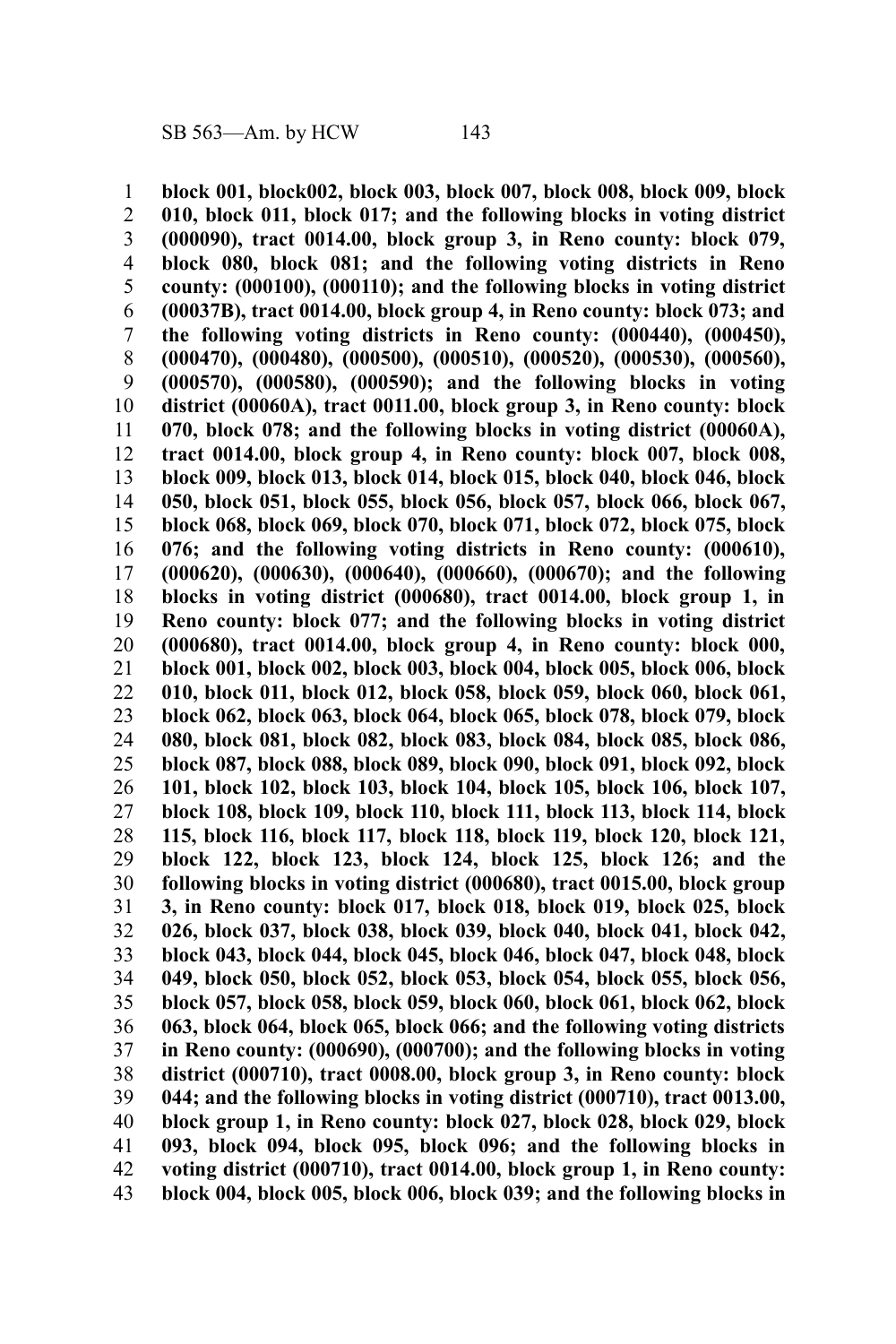**voting district (000710), tract 0014.00, block group 3, in Reno county:** 1

**block 000, block 001, block 002,block 043, block 044, block 045, block 046, block 047, block 048, block 049, block 050, block 054, block 055, block 056, block 057, block 058, block 059, block 060, block 061, block 062, block 063, block 064, block 065, block 066, block 067, block 068, block 069, block 070, block 071, block 072, block 073, block 074, block 075, block 076, block 077, block 078, block 082, block 083, block 084, block 085, block 086, block 087, block 088, block 089, block 090, block 091, block 092, block 093, block 094, block 095, block 096, block 097, block 098, block 099, block 100, block 101, block 102, block 103, block 104, block 105, block 111, block 112, block 113, block 114; and the following blocks in voting district (000710), tract 0014.00, block group 4, in Reno county: block 077, block 093, block 094, block 095, block 096, block 097, block 098, block 099, block 100, block 112.** 2 3 4 5 6 7 8 9 10 11 12 13 14

**Sec. 163. Representative district 115 shall consist of all of Clark county; and the following voting districts in Edwards county: (000010), (000020), (000040), (000050), (00006A), (00006B), (000070), (000090), (000100), (000110), (000120); and the following voting districts in Ford county: (000010), (000020), (000030), (000040); and the following blocks in voting district (00005A), tract 9620.00, block group 3, in Ford county: block 016, block 018, block 019, block 032, block 033; and the following blocks in voting district (00005A), tract 9620.00, block group 4, in Ford county: block 000, block 001, block 002, block 003, block 004, block 005, block 006, block 007, block 010, block 011, block 012, block 013, block 014; and the following blocks in voting district (00005A), tract 9620.00, block group 5, in Ford county: block 000, block 001, block 002, block 003, block 004, block 005, block 006, block 007, block 008, block 009, block 010, block 011, block 012, block 013, block 014, block 015, block 016, block 017, block 018, block 019, block 020, block 021, block 022, block 023, block 024, block 025, block 026, block 027, block 028, block 029, block 030, block 031; and the following blocks in voting district (00005A), tract 9621.02, block group 1, in Ford county: block 029, block 030, block 031, block 032, block 033, block 034, block 035, block 036, block 037, block 038, block 039; and the following voting districts in Ford county: (00005B), (00005C); and the following blocks in voting district (000060), tract 9618.02, block group 3, in Ford county: block 015; and the following blocks in voting district (000070), tract 9618.02, block group 3, in Ford county: block 030; and the following blocks in voting district (00008A), tract 9618.01, block group 3, in Ford county: block 009, block 010, block 011, block 012, block 035, block 036, block 037; and the following blocks in voting district (000100), tract 9618.01, block group 2, in Ford county: block 000, block 001, block 002, block 003,** 15 16 17 18 19 20 21 22 23 24 25 26 27 28 29 30 31 32 33 34 35 36 37 38 39 40 41 42 43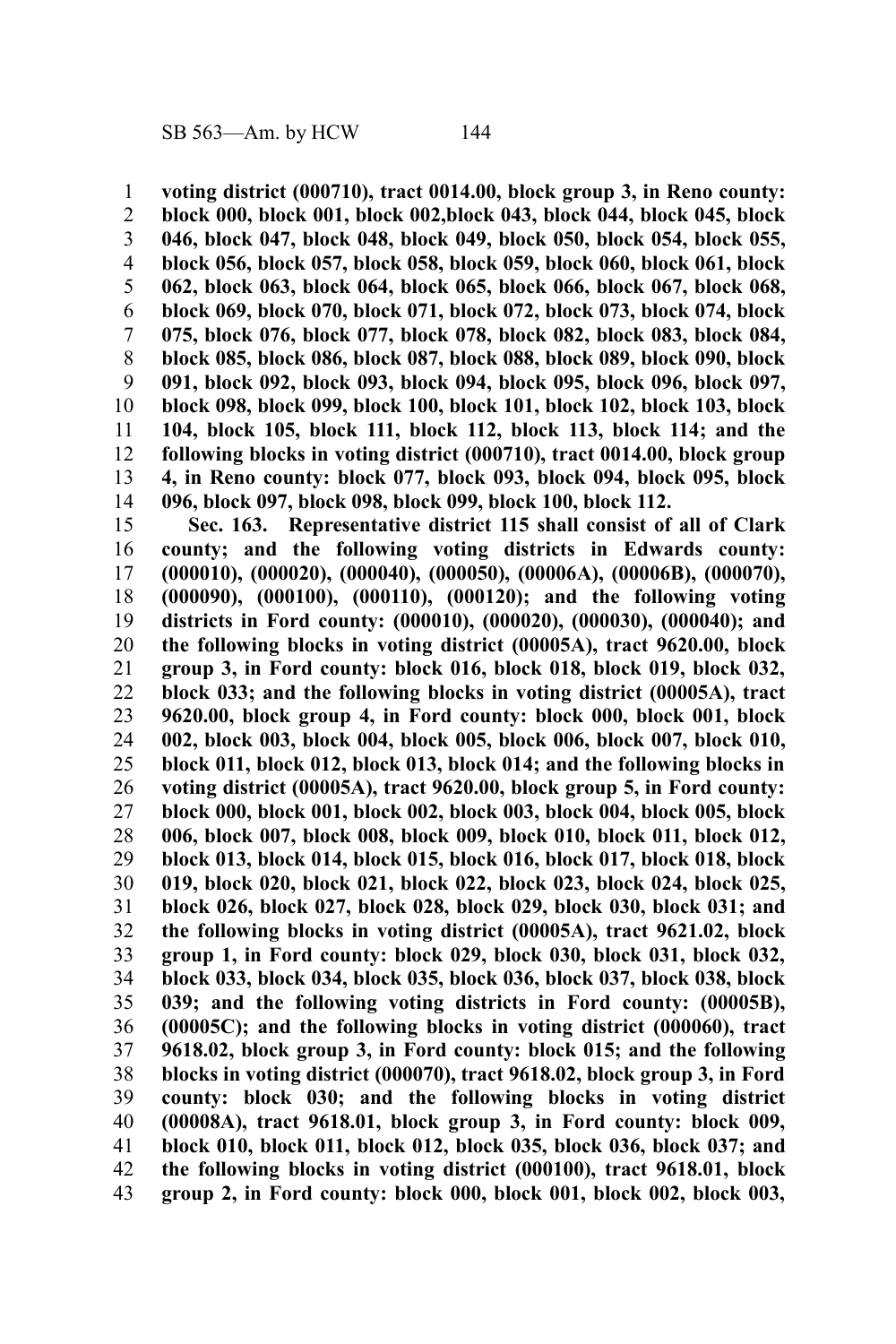**block 004, block 005, block 006, block 007, block 008, block 009, block 010, block 011, block 012, block 013, block 014, block 015, block 016, block 017,block 018, block 019, block 020, block 021, block 022, block 023, block 024, block 025, block 026, block 027, block 028, block 029, block 030, block 031, block 032, block 033, block 034, block 035; and the following blocks in voting district (000100), tract 9618.01, block group 3, in Ford county: block 000, block 001, block 002, block 003, block 004, block 005, block 006, block 007, block 008, block 013, block 014, block 015, block 016, block 017, block 018, block 019, block 020, block 021, block 022, block 023, block 024, block 025, block 026, block 027, block 028, block 029, block 030, block 031, block 032, block 033, block 034; and the following blocks in voting district (000190), tract 9618.02, block group 2, in Ford county: block 006, block 007, block 008, block 009, block 010, block 011, block 021; and the following blocks in voting district (000190), tract 9619.02, block group 1, in Ford county: block 000, block 001, block 002, block 003, block 004, block 005, block 006, block 007, block 008, block 009, block 010, block 013, block 014, block 026, block 027; and the following blocks in voting district (000190), tract 9620.00, block group 3, in Ford county: block 007, block 008, block 009, block 010, block 011, block 013, block 014; and the following blocks in voting district (000200), tract 9618.02, block group 3, in Ford county: block 013, block 014, block 016, block 017, block 018, block 020, block 026, block 027, block 028, block 029; and the following blocks in voting district (000200), tract 9621.01, block group 2, in Ford county: block 000, block 062; and the following voting districts in Ford county: (000210); and the following blocks in voting district (00021A), tract 9621.02, block group 2, in Ford county: block 039, block 042, block 043, block 044; and the following voting districts in Ford county: (000220), (000230), (000240), (000250), (00025A), (00025B), (000260), (000270), (000280); and the following blocks in voting district (000290), tract 9618.02, block group 3, in Ford county: block 006, block 007, block 031, block 032, block 043, block 045, block 049, block 050; and the following blocks in voting district (000290), tract 9621.02, block group 2, in Ford county: block 000; and the following voting districts in Ford county: (000300), (000310), (000320), (000330); and the following blocks in voting district (190010), tract 9618.02, block group 2, in Ford county: block 032; and all of Gray county; and the following voting districts in Meade county: (000020), (000030), (000040), (000050), (000060), (000070), (000080). Sec. 164. Representative district 116 shall consist of all of Barber** 1 2 3 4 5 6 7 8 9 10 11 12 13 14 15 16 17 18 19 20 21 22 23 24 25 26 27 28 29 30 31 32 33 34 35 36 37 38 39 40

**county; and all of Comanche county; and all of Harper county; and all of Kiowa county; and the following voting districts in Pratt county: (00001A), (00002A), (00002B), (000030); and the following blocks in** 41 42 43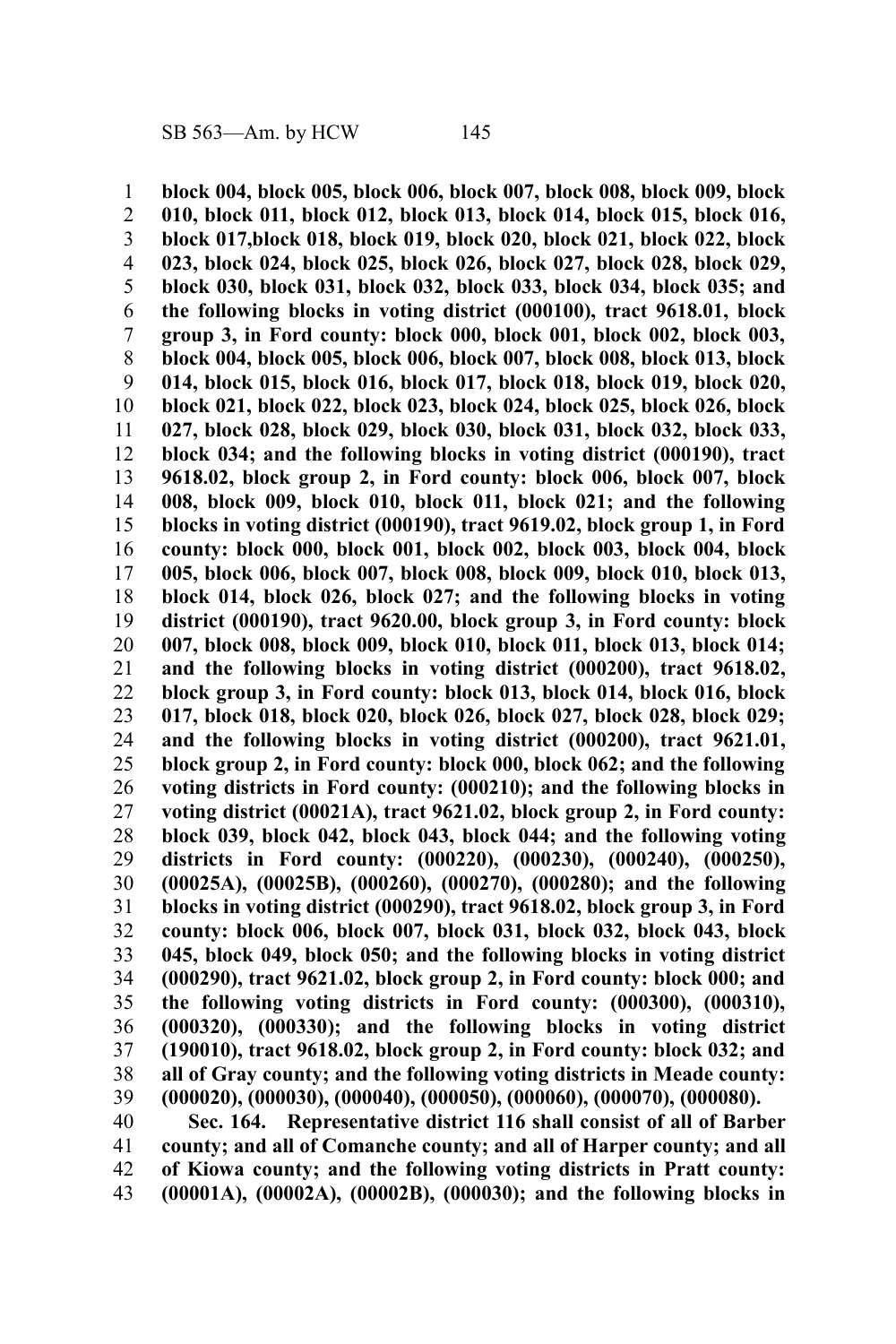**voting district (00004A), tract 9688.00, block group 2, in Pratt county: block 013; and the following blocks in voting district (00005A), tract 9687.00, block group 1, in Pratt county: block 004, block 005, block 006,block 007, block 008, block 009, block 010, block 011, block 012, block 013, block 014, block 015, block 016, block 017, block 018, block 019, block 020, block 021, block 022, block 023, block 024, block 025, block 026, block 027, block 028, block 029, block 030, block 031, block 032, block 034, block 035, block 046, block 047, block 048, block 049, block 050, block 051, block 052, block 053, block 054; and the following blocks in voting district (000070), tract 9686.00, block group 1, in Pratt county: block 018, block 019, block 020, block 021, block 022, block 056, block 057, block 058, block 059, block 113, block 114, block 115, block 116, block 117, block 220, block 221, block 222, block 223, block 224, block 225; and the following blocks in voting district (000070), tract 9686.00, block group 2, in Pratt county: block 000, block 001, block 007, block 008, block 009, block 010, block 053, block 054, block 055, block 056, block 073, block 074, block 075, block 076, block 077, block 078, block 094, block 095, block 096, block 097; and the following voting districts in Pratt county: (000080), (000090), (000100); and the following blocks in voting district (000110), tract 9686.00, block group 1, in Pratt county: block 433, block 434, block 435; and the following blocks in voting district (000110), tract 9686.00, block group 2, in Pratt county: block 220, block 221, block 321, block 322, block 323, block 324, block 328, block 340, block 341, block 342, block 343, block 344, block 345, block 346, block 347, block 348, block 351, block 359, block 360, block 361, block 362, block 363, block 364, block 365, block 366, block 367, block 368, block 369, block 370, block 371, block 372, block 373, block 374, block 375, block 376, block 377, block 378, block 379, block 381, block 422, block 423, block 424, block 425, block 426, block 427, block 428, block 438, block 439, block 440, block 441, block 442, block 443, block 444, block 445, block 446, block 447, block 448, block 449, block 452, block 455; and the following blocks in voting district (00012A), tract 9686.00, block group 1, in Pratt county: block 240, block 241; and the following blocks in voting district (00012A), tract 9686.00, block group 2, in Pratt county: block 112, block 113, block 114, block 115, block 116, block 117, block 125, block 179, block 180, block 181, block 182, block 193, block 194, block 195, block 196, block 199, block 222, block 223, block 461, block 462; and the following blocks in voting district (00012A), tract 9687.00, block group 2, in Pratt county: block 002, block 003, block 011, block 012, block 013, block 014, block 017, block 018, block 019, block 020, block 021, block 022, block 023, block 024, block 059, block 060, block 087; and the following blocks in voting district (00012A), tract** 1 2 3 4 5 6 7 8 9 10 11 12 13 14 15 16 17 18 19 20 21 22 23 24 25 26 27 28 29 30 31 32 33 34 35 36 37 38 39 40 41 42 43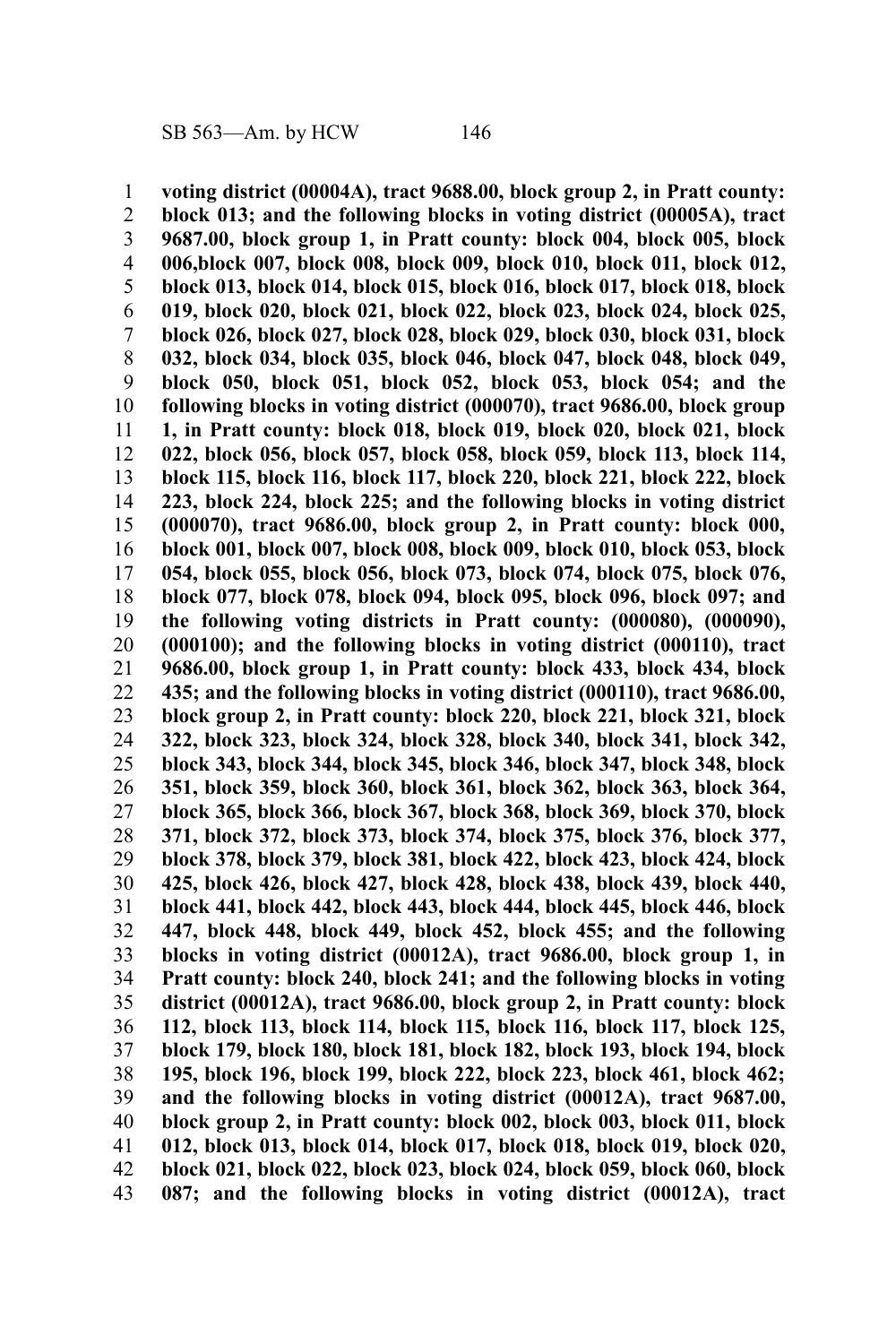**9688.00, block group 2, in Pratt county: block 004, block 005, block 035, block 036, block 037, block 038, block 039, block 040, block 042, block 043, block 044, block 045, block 046, block 047, block 048; and the following voting districts in Pratt county: (190010); and the followingvoting districts in Sumner county: (000030), (000040), (000050), (000060), (000070); and the following blocks in voting district (000080), tract 9622.00, block group 2, in Sumner county: block 141; and the following blocks in voting district (000080), tract 9622.00, block group 3, in Sumner county: block 008, block 009, block 010, block 012, block 013, block 014, block 015, block 016, block 017, block 018, block 019, block 020, block 021, block 022, block 023, block 024, block 025, block 026, block 027, block 028, block 029, block 030, block 031, block 032, block 033, block 034, block 035, block 036, block 037, block 038, block 039, block 040, block 041, block 042, block 043, block 044, block 045, block 046, block 047, block 048, block 049, block 050, block 051, block 052, block 053, block 054, block 055, block 056, block 057, block 058, block 059, block 060, block 064; and the following blocks in voting district (000080), tract 9622.00, block group 4, in Sumner county: block 003, block 004, block 005, block 006, block 007, block 008, block 009, block 010, block 011, block 012, block 013, block 014, block 015, block 016, block 017, block 018, block 019, block 020, block 021, block 022, block 023, block 024, block 025, block 026, block 027, block 028, block 029, block 030, block 031, block 032, block 033, block 034, block 035, block 036, block 037, block 038, block 039, block 055; and the following blocks in voting district (000080), tract 9622.00, block group 5, in Sumner county: block 093, block 094, block 095; and the following voting districts in Sumner county: (000090), (000100); and the following blocks in voting district (000120), tract 9622.00, block group 5, in Sumner county: block 092, block 101, block 102, block 103, block 104, block 105, block 106, block 107, block 108, block 111, block 112, block 113; and the following voting districts in Sumner county: (000210), (000260), (000290).** 1 2 3 4 5 6 7 8 9 10 11 12 13 14 15 16 17 18 19 20 21 22 23 24 25 26 27 28 29 30 31 32

**Sec. 165. Representative district 117 shall consist of the following blocks in voting district (000660), tract 0012.01, block group 1, in Douglas county: block 088, block 089, block 090, block 107, block 108, block 109, block 118, block 119, block 120, block 129, block 130, block 131, block 132, block 134, block 135, block 136, block 137, block 138, block 139, block 140, block 141, block 142, block 143, block 144, block 146, block 148; and the following blocks in voting district (000660), tract 0012.02, block group 1, in Douglas county: block 087, block 094; and the following voting districts in Douglas county: (120370); and the following blocks in voting district (120380), tract 0012.01, block group 1, in Douglas county: block 015, block 016, block 029, block 030, block** 33 34 35 36 37 38 39 40 41 42 43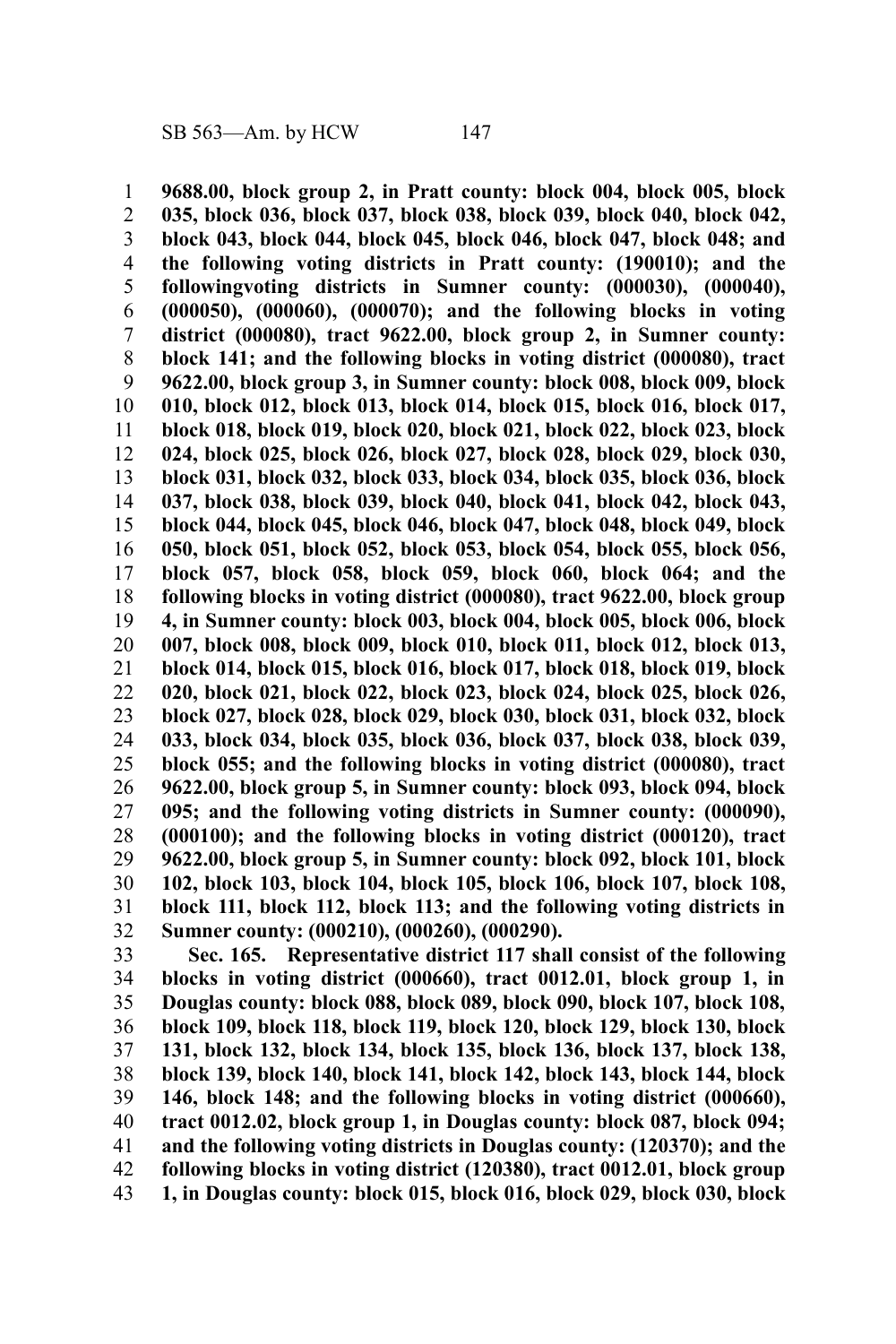**031, block 032, block 036, block 037, block 038, block 039, block 040, block 041, block 042, block 043; and the following blocks in voting district (120380), tract 0012.02, block group 1, in Douglas county: block 033, block 034, block 038, block 039, block 040, block 041, block 044, block 047, block 048, block 049, block 050, block 051, block 053, block 054, block 055, block072, block 073; and the following voting districts in Douglas county: (120390); and the following blocks in voting district (120410), tract 0012.01, block group 1, in Douglas county: block 056, block 057, block 058, block 060, block 061, block 062, block 063, block 101, block 102; and the following blocks in voting district (120450), tract 0012.01, block group 1, in Douglas county: block 115, block 116, block 117, block 121, block 122, block 123, block 127, block 128; and the following blocks in voting district (180530), tract 0012.02, block group 1, in Douglas county: block 036, block 042, block 043, block 052, block 062, block 063, block 064, block 065, block 066, block 067, block 068, block 069, block 070, block 071; and the following blocks in voting district (180530), tract 0012.02, block group 4, in Douglas county: block 058, block 063, block 064, block 069, block 072, block 073, block 074, block 075, block 098; and the following voting districts in Douglas county: (180540); and the following blocks in voting district (200010), tract 0010.01, block group 2, in Douglas county: block 034; and the following blocks in voting district (200010), tract 0010.02, block group 2, in Douglas county: block 018, block 019, block 020, block 021, block 049, block 050, block 051, block 052, block 061, block 062, block 065; and the following blocks in voting district (200010), tract 0012.01, block group 1, in Douglas county: block 025, block 026, block 027, block 033, block 034, block 035, block 045, block 046, block 047, block 050, block 051, block 052, block 053, block 054, block 055, block 064, block 065, block 066, block 067, block 068, block 069, block 070, block 071, block 072, block 081, block 082, block 083, block 084, block 085, block 086, block 087, block 091, block 092, block 093, block 094, block 095, block 096, block 097, block 098, block 099, block 100, block 103, block 104, block 105, block 106, block 110, block 133, block 145; and the following voting districts in Douglas county: (900020); and the following voting districts in Johnson county: (000070); and the following blocks in voting district (000080), tract 0527.01, block group 4, in Johnson county: block 000, block 001, block 002, block 003, block 004, block 005, block 006, block 007, block 008, block 009, block 010, block 011, block 012, block 013, block 014, block 015, block 016; and the following blocks in voting district (000080), tract 0527.02, block group 2, in Johnson county: block 004, block 010, block 026, block 027, block 028, block 029, block 032, block 116, block 117, block 118, block 119,** 1 2 3 4 5 6 7 8 9 10 11 12 13 14 15 16 17 18 19 20 21 22 23 24 25 26 27 28 29 30 31 32 33 34 35 36 37 38 39 40 41 42 43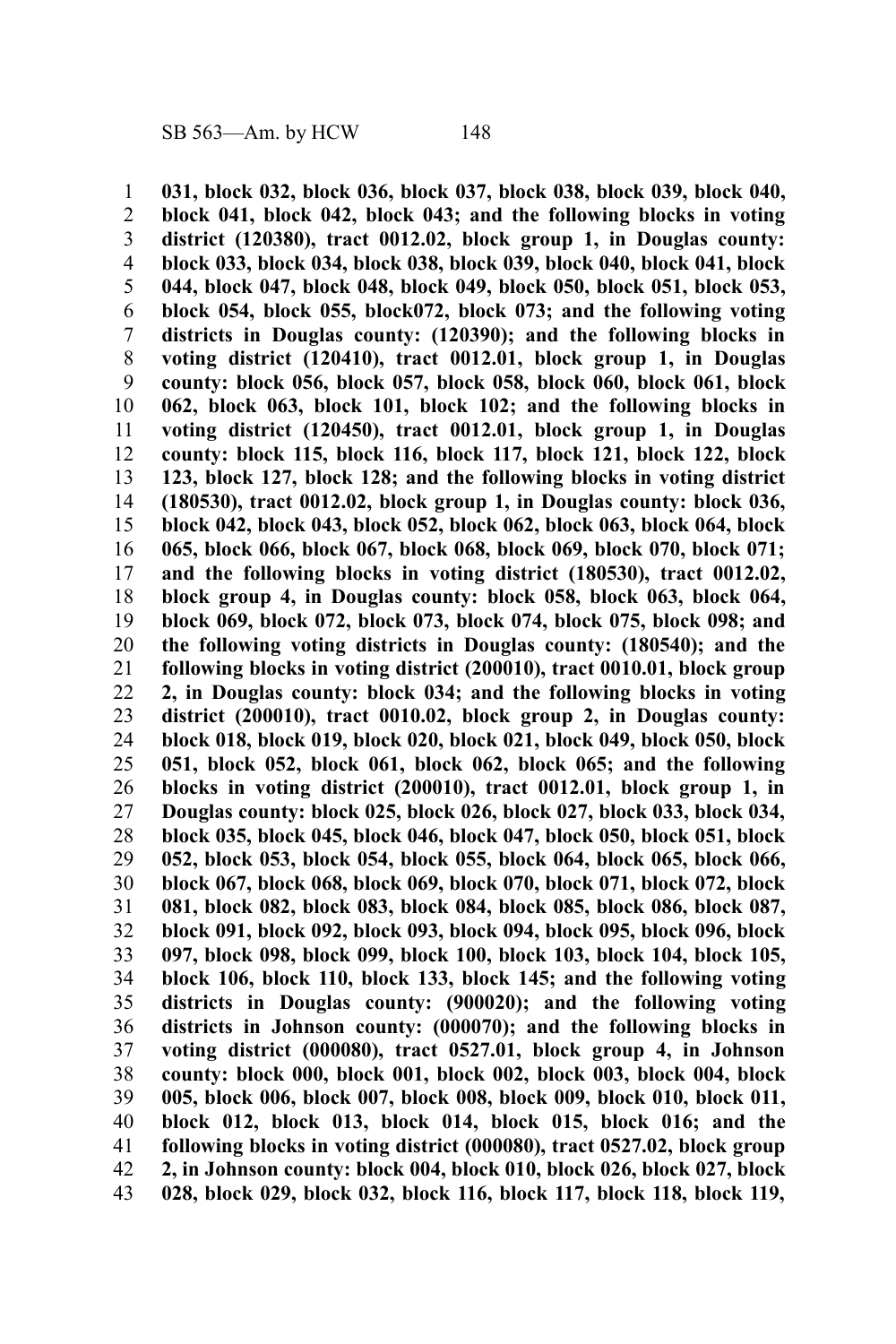**block 120, block 121, block 123; and the following voting districts in Johnson county: (000560), (00117B), (001290); and the following blocks in voting district (003010), tract 0526.13, block group 2, in Johnson county: block 000, block 001, block 002, block 004, block 005, block 006, block 007, block 008, block 009, block 010, block 011, block 012, block 013; and the following blocks in voting district (003010), tract 0526.13, block group 3, in Johnson county: block 003, block 004, block009, block 010; and the following voting districts in Johnson county: (004070), (190010); and the following blocks in voting district (900040), tract 0527.01, block group 1, in Johnson county: block 001, block 003, block 004, block 005, block 007, block 008, block 015, block 016, block 019, block 020; and the following blocks in voting district (900040), tract 0527.01, block group 3, in Johnson county: block 001, block 002, block 003, block 004, block 005, block 006, block 007, block 008, block 009, block 010, block 011, block 012, block 013, block 014, block 015; and the following blocks in voting district (900040), tract 0527.01, block group 5, in Johnson county: block 000, block 002, block 003, block 004, block 005, block 037, block 039, block 040; and the following voting districts in Johnson county: (900060), (900730); and the following blocks in voting district (901370), tract 0526.04, block group 1, in Johnson county: block 002, block 003, block 007, block 008, block 011, block 012, block 013, block 014, block 015, block 016, block 017, block 018, block 019, block 020, block 021, block 022; and the following blocks in voting district (901370), tract 0526.07, block group 2, in Johnson county: block 017, block 018; and the following blocks in voting district (901420), tract 0526.11, block group 2, in Johnson county: block 000, block 001, block 002, block 004, block 007; and the following voting districts in Johnson county: (901910), (901930); and the following blocks in voting district (901940), tract 0527.01, block group 1, in Johnson county: block 000, block 006, block 010, block 011, block 013; and the following blocks in voting district (901940), tract 0527.01, block group 2, in Johnson county: block 000, block 001, block 002, block 006, block 007, block 026, block 027, block 028, block 029, block 030, block 031, block 032, block 033, block 034, block 035, block 036, block 037, block 038, block 039, block 044, block 045; and the following blocks in voting district (901940), tract 0527.02, block group 2, in Johnson county: block 005, block 006, block 007, block 009, block 030, block 031, block 033, block 034, block 035, block 036, block 037, block 038, block 039, block 040, block 041, block 045, block 057, block 058, block 114, block 115; and the following voting districts in Johnson county: (920930), (921020), (921030); and the following blocks in voting district (921040), tract 0526.04, block group 1, in Johnson county: block 004, block 005, block 009, block 010, block** 1 2 3 4 5 6 7 8 9 10 11 12 13 14 15 16 17 18 19 20 21 22 23 24 25 26 27 28 29 30 31 32 33 34 35 36 37 38 39 40 41 42 43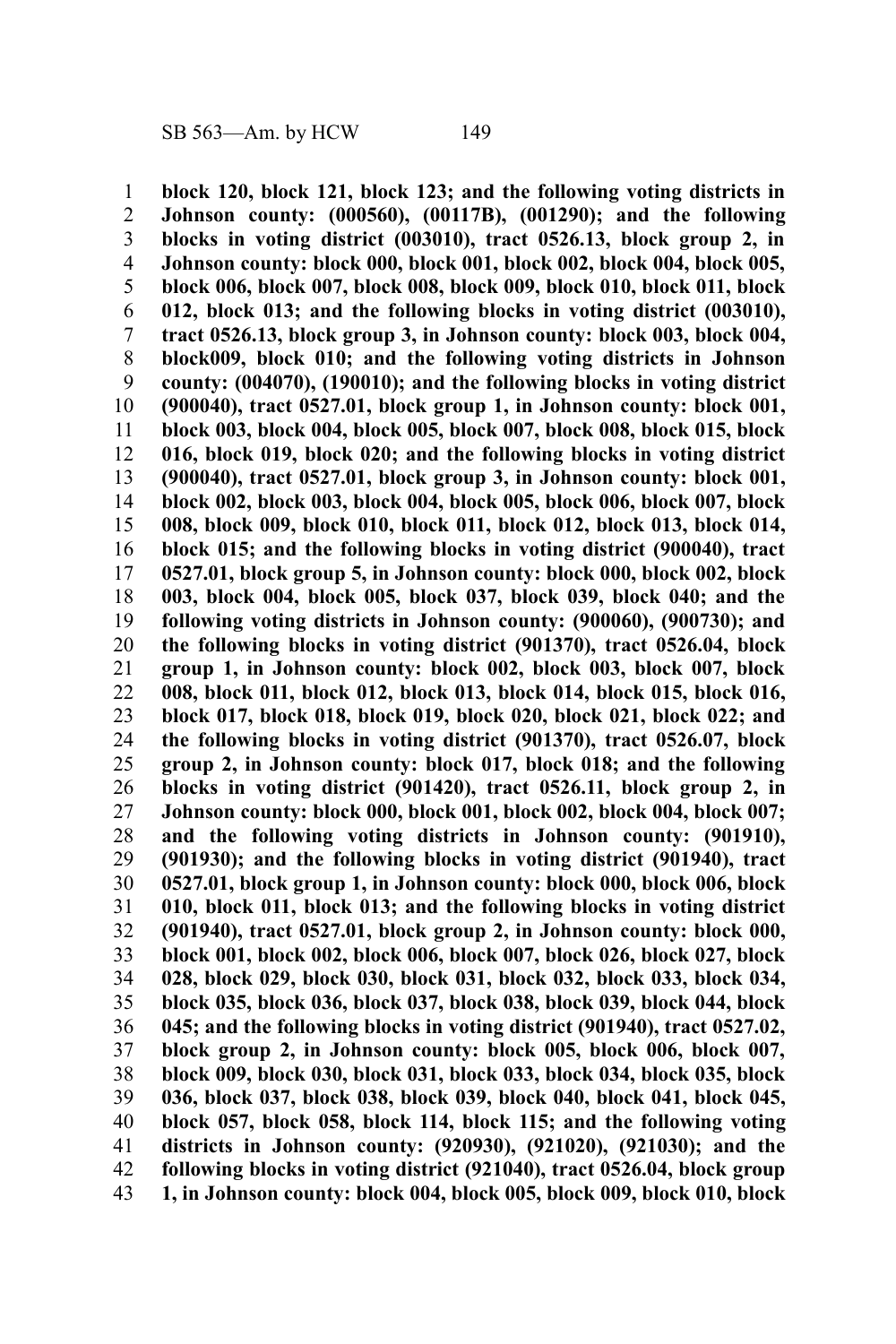**023, block 024, block 025, block 026, block 027; and the following blocks in voting district (921040), tract 0526.11, block group 2, in Johnson county: block 014; and the following blocks in voting district (921050), tract 0526.09, block group 3, in Johnson county: block 020, block 021, block 022, block 023, block 024, block 025, block 026, block 027, block 028, block 032, block 033, block 034.** 1 2 3 4 5 6

**Sec. 166. Representative district 118 shall consist of all of Gove county; and all of Greeley county; and all of Lane county; and all of Logan county; and all of Ness county; and all of Scott county; and all of Sheridan county; and all of Trego county; and all of Wichita county.** 7 8 9 10

**Sec. 167. Representative district 119 shall consist of the following blocks in voting district (00005A), tract 9620.00, block group 3, in Ford county: block 030; and the following blocks in voting district (00005A), tract 9621.01, block group 3, in Ford county: block 021, block 022, block 023, block 024, block 025, block 026, block 027, block 028, block 029, block 030, block 031, block 032, block 033, block 034, block 035, block 036, block 037, block 040, block 041, block 042, block 043, block 044, block 045, block 046, block 047, block 048, block 049, block 050, block 051; and the following blocks in voting district (00005A), tract 9621.02, block group 1, in Ford county: block 001, block 002, block 003, block 004, block 005, block 006, block 007, block 010, block 011, block 012, block 013, block 014, block 015, block 016, block 017, block 018, block 019, block 020, block 021, block 022, block 023, block 024, block 025, block 026, block 027, block 028, block 044; and the following blocks in voting district (00005A), tract 9621.02, block group 2, in Ford county: block 022, block 023, block 024, block 025, block 026, block 027, block 028, block 029, block 030, block 045, block 057, block 058; and the following blocks in voting district (000060), tract 9618.02, block group 3, in Ford county: block 034, block 046; and the following blocks in voting district (000060), tract 9619.01, block group 3, in Ford county: block 045; and the following blocks in voting district (000060), tract 9620.00, block group 1, in Ford county: block 000, block 001, block 002, block 003, block 004, block 005, block 006, block 007, block 008, block 009, block 010, block 011, block 012, block 013, block 014, block 015, block 016, block 017, block 018, block 019, block 020, block 021, block 022, block 023, block 024, block 025, block 026, block 027, block 028, block 029, block 030, block 031, block 032, block 033; and the following blocks in voting district (000060), tract 9620.00, block group 2, in Ford county: block 000, block 001, block 020, block 021, block 022, block 023, block 024, block 025, block 026, block 027, block 028, block 029, block 030, block 031; and the following blocks in voting district (000060), tract 9620.00, block group 3, in Ford county: block 031; and the following blocks in** 11 12 13 14 15 16 17 18 19 20 21 22 23 24 25 26 27 28 29 30 31 32 33 34 35 36 37 38 39 40 41 42 43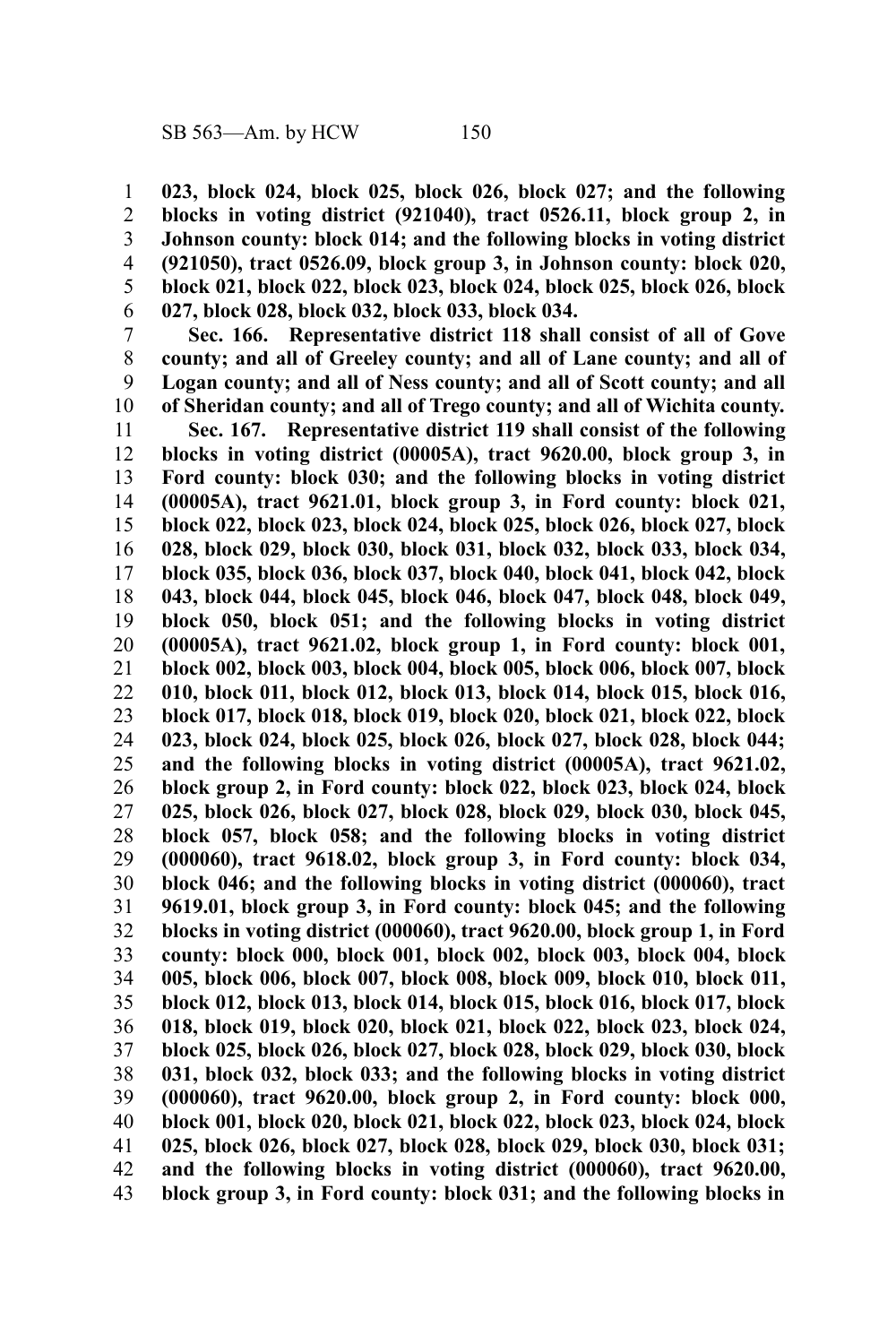**voting district (000060), tract 9621.01, block group 1, in Ford county: block 008, block 009, block 010, block 011, block 012, block 013, block 014, block 015, block 016, block 017, block 018, block 019, block 020, block 021, block 022, block 023, block 024, block 025, block 034, block 035, block 036, block 037, block 038, block 039, block 040, block 041, block 042, block 043, block 044, block 045, block 046, block 047, block 048, block 049, block 050, block 051, block 052, block 053, block 054, block 055, block 056, block 057, block 058, block 059, block 060, block 061, block 062, block 063, block 064, block 065, block 066, block067, block 068, block 069, block 070, block 071, block 072, block 073, block 080, block 081, block 082, block 083, block 084, block 085, block 086, block 087, block 088, block 092, block 093, block 094, block 095, block 096, block 097, block 098, block 099; and the following blocks in voting district (000060), tract 9621.01, block group 2, in Ford county: block 059, block 060, block 061, block 063, block 064, block 065; and the following blocks in voting district (000060), tract 9621.01, block group 3, in Ford county: block 000, block 002, block 003, block 004, block 005, block 006, block 007, block 008, block 009, block 010, block 011, block 012, block 013, block 014, block 015, block 016, block 017, block 018, block 019, block 020; and the following blocks in voting district (000060), tract 9621.02, block group 2, in Ford county: block 016, block 017, block 019; and the following blocks in voting district (000070), tract 9618.01, block group 1, in Ford county: block 000, block 001, block 002, block 003, block 004, block 005, block 006, block 007, block 008, block 009, block 010, block 011, block 012, block 013, block 014, block 015, block 016, block 017, block 018, block 019, block 020, block 021, block 022, block 023, block 024, block 025, block 026, block 027, block 028, block 029, block 030, block 031, block 032, block 033, block 034, block 035, block 036, block 037, block 038, block 039, block 040, block 041, block 042, block 043, block 044, block 045, block 046, block 047, block 048, block 049, block 050, block 051, block 052, block 053, block 054, block 055, block 056, block 057; and the following blocks in voting district (000070), tract 9618.01, block group 4, in Ford county: block 000, block 001, block 006, block 007, block 008, block 009, block 014, block 015, block 016, block 017, block 018, block 019, block 023, block 024, block 025, block 026, block 027, block 028, block 029, block 030; and the following blocks in voting district (000070), tract 9618.02, block group 3, in Ford county: block 035, block 036, block 037, block 038, block 039, block 040, block 041, block 042, block 051, block 052, block 053, block 054, block 055, block 056, block 057, block 058; and the following blocks in voting district (000070), tract 9621.01, block group 1, in Ford county: block 000, block 001, block 002, block 003, block 004, block 005, block 006, block** 1 2 3 4 5 6 7 8 9 10 11 12 13 14 15 16 17 18 19 20 21 22 23 24 25 26 27 28 29 30 31 32 33 34 35 36 37 38 39 40 41 42 43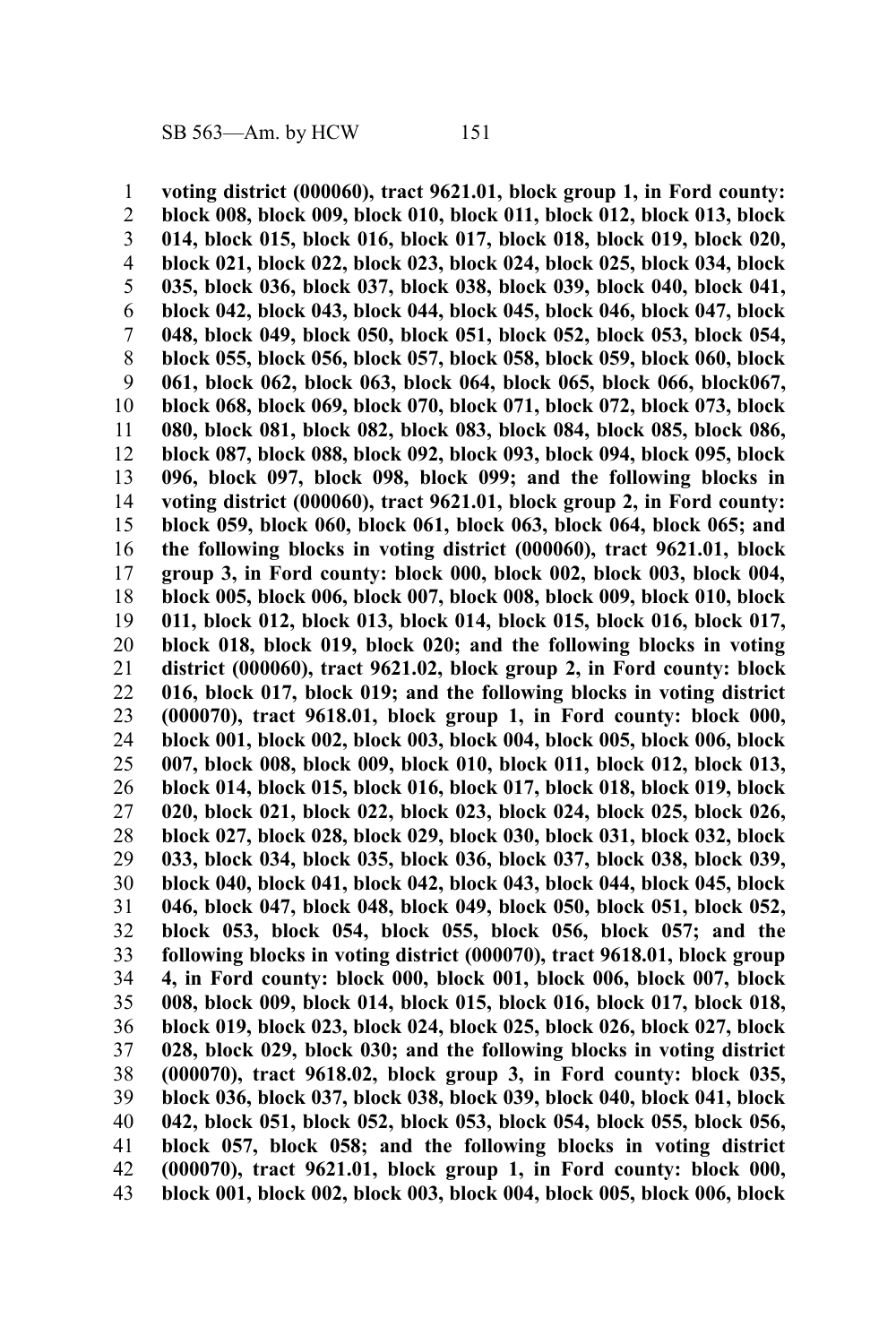**007, block 026, block 027, block 028, block 029, block 030, block 031, block 032, block 033, block 074, block 075, block 076, block 077, block 078, block 079, block 089, block 090, block 091; and the following blocks in voting district (000070), tract 9621.01, block group 2, in Ford county: block 001, block 002, block 003, block 004, block 005, block 006, block 007, block 008, block 009, block 010, block 011, block 012, block 013, block 014, block 015, block 016, block 017, block 018, block 019, block 020, block 021, block 022, block 023, block 024, block 025, block 026, block 027, block 028, block 029, block 030, block 031, block 032, block 033, block 034, block 035, block 036, block 037, block 038, block 039, block 040, block 041, block 042, block 043, block 044, block 045, block 046, block 047, block 048, block 049, block 050, block 051, block 052, block 053, block 054, block 055, block 056, block 057, block 058, block 066, block 067, block 068; and the following blocks in voting district (00008A), tract 9618.01, block group 4, in Ford county: block 002, block 003, block 004, block 005, block 010, block 011, block 012, block 013, block 020, block 021, block 022, block 031; and the following blocks in voting district (00008A), tract 9619.01, block group 1, in Ford county: block 000, block 001, block 002, block 012, block 013, block 014, block 015, block 016, block 023; and the following blocks in voting district (00008A), tract 9619.01, block group 2, in Ford county: block 000, block 001, block 002, block 003, block 004, block 005, block 006, block 007, block 008, block 009, block 010, block 011, block 012, block 013, block 014, block 015, block 016, block 017, block 018, block 019, block 020, block 021, block 022, block 023, block 024, block 025, block 026, block 027, block 028, block 029, block 030, block 031, block 032, block 033, block 034, block 035, block 036, block 037, block 038, block 039, block 040, block 041, block 042, block 043, block 044, block 045, block 046, block 047, block 048, block 049, block 050, block 051, block 052, block 053, block 054, block 055, block 056, block 057, block 058, block 059, block 060, block 061, block 062, block 063, block 064, block 065, block 066, block 067, block 068, block 069, block 070, block 071, block 072, block 073, block 074, block 075, block 076, block 077, block 078; and the following blocks in voting district (00008A), tract 9619.01, block group 3, in Ford county: block 000, block 001, block 002, block 003, block 004, block 005, block 006, block 007, block 008, block 009, block 010, block 011, block 012, block 013, block 014, block 015, block 016, block 017, block 018, block 019, block 020, block 021, block 022, block 023, block 024, block 025, block 026, block 027, block 028, block 029, block 030, block 031, block 032, block 033, block 034, block 035, block 036, block 037, block 038, block 039, block 040, block 041, block 042, block 043, block 044; and the following blocks in voting district (00008A), tract 9619.02, block group** 1 2 3 4 5 6 7 8 9 10 11 12 13 14 15 16 17 18 19 20 21 22 23 24 25 26 27 28 29 30 31 32 33 34 35 36 37 38 39 40 41 42 43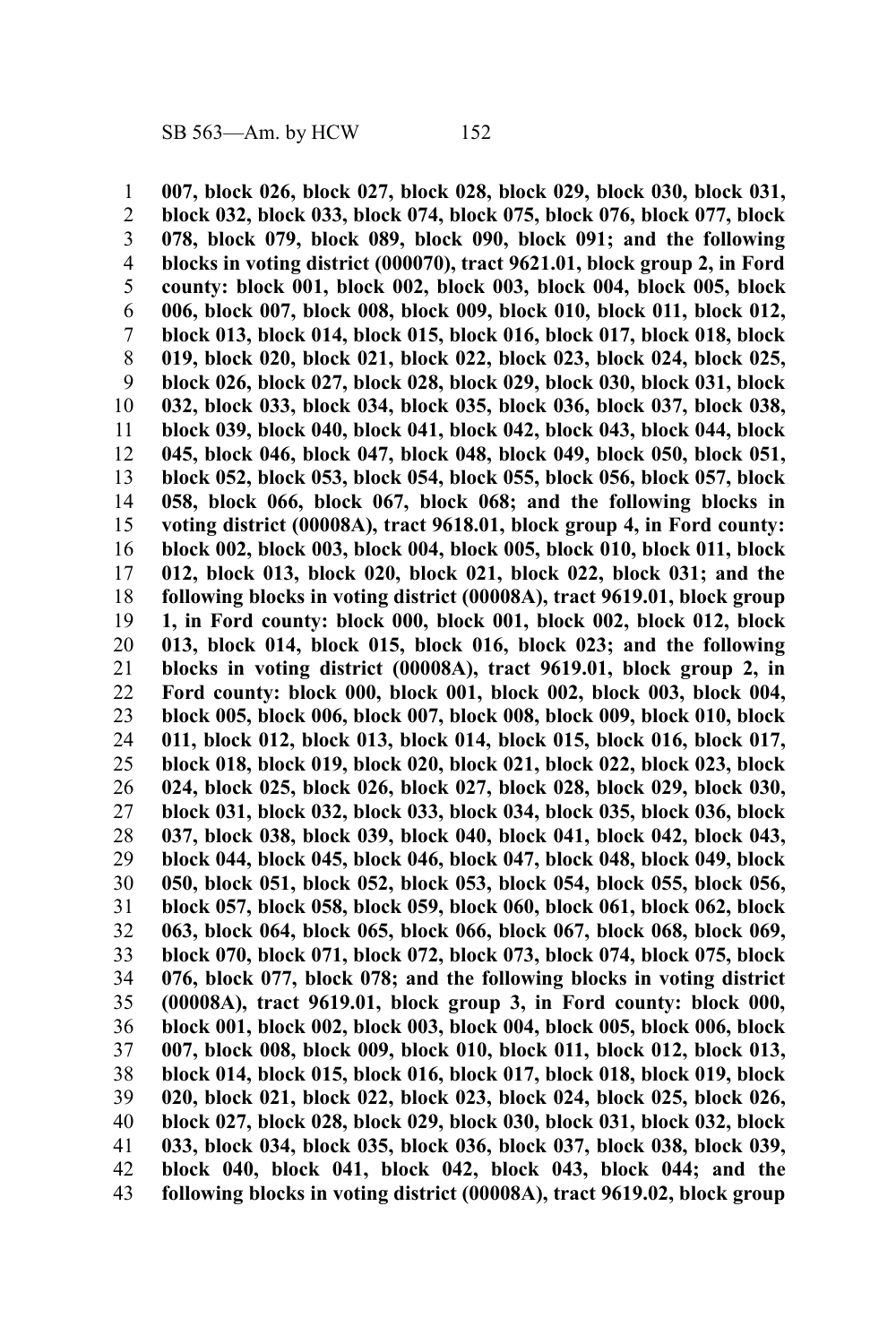**2, in Ford county: block 000, block 001, block 002, block 003, block 004, block 005, block 009, block 010, block 011, block 012, block 013, block 014, block 015, block 016, block 017, block 018, block 019, block 020, block 021, block 022, block 023, block 024, block 025; and the following blocks in voting district (00008A), tract 9619.02, block group 3, in Ford county: block 036, block 037, block 038, block 039, block 040, block 041, block 042, block 043, block 045; and the following voting districts in Ford county: (00008B), (00008C), (00008D), (000090); and the following blocks in voting district (000100), tract 9618.02, block group 1, in Ford county: block 000, block 005, block 011, block 015, block 016, block 017, block 018, block 019, block 020, block 021, block 022, block 023, block 024, block 025, block 026, block 027, block 028, block 029, block 030, block 031, block 032, block 033; and the following blocks in voting district (000100), tract 9618.02, block group 2, in Ford county: block 023, block 025, block 026, block 030, block 031; and the following blocks in voting district (000100), tract 9619.02, block group 3, in Ford county: block 000, block 001, block 002, block 003, block 004, block 005, block 006, block 007, block 008, block 009, block 010, block 011, block 012, block 013, block 014, block 015, block 016, block 017, block 018, block 019, block 020, block 021, block 022, block 023, block 024, block 025, block 026, block 027, block 028, block 029, block 030, block 031, block 032, block 033, block 034, block 035, block 044; and the following blocks in voting district (000190), tract 9618.02, block group 2, in Ford county: block 022, block 024; and the following voting districts in Ford county: (00019A), (00019B); and the following blocks in voting district (000200), tract 9618.02, block group 3, in Ford county: block 047, block 048; and the following blocks in voting district (000200), tract 9621.01, block group 3, in Ford county: block 038, block 039; and the following blocks in voting district (000200), tract 9621.02, block group 2, in Ford county: block 015, block 018, block 020, block 021; and the following blocks in voting district (00021A), tract 9621.02, block group 2, in Ford county: block 047, block 048, block 049, block 050, block 051; and the following blocks in voting district (000290), tract 9618.02, block group 3, in Ford county: block 044, block 059; and the following blocks in voting district (000290), tract 9621.02, block group 2, in Ford county: block 001, block 002, block 003, block 004, block 005, block 006, block 007, block 008; and the following voting districts in Ford county: (00029A); and the following blocks in voting district (190010), tract 9618.02, block group 2, in Ford county: block 027; and the following voting districts in Ford county: (600010), (800010), (800020), (800030), (800040), (800050).** 1 2 3 4 5 6 7 8 9 10 11 12 13 14 15 16 17 18 19 20 21 22 23 24 25 26 27 28 29 30 31 32 33 34 35 36 37 38 39 40 41 42

**Sec. 168. Representative district 120 shall consist of all of** 43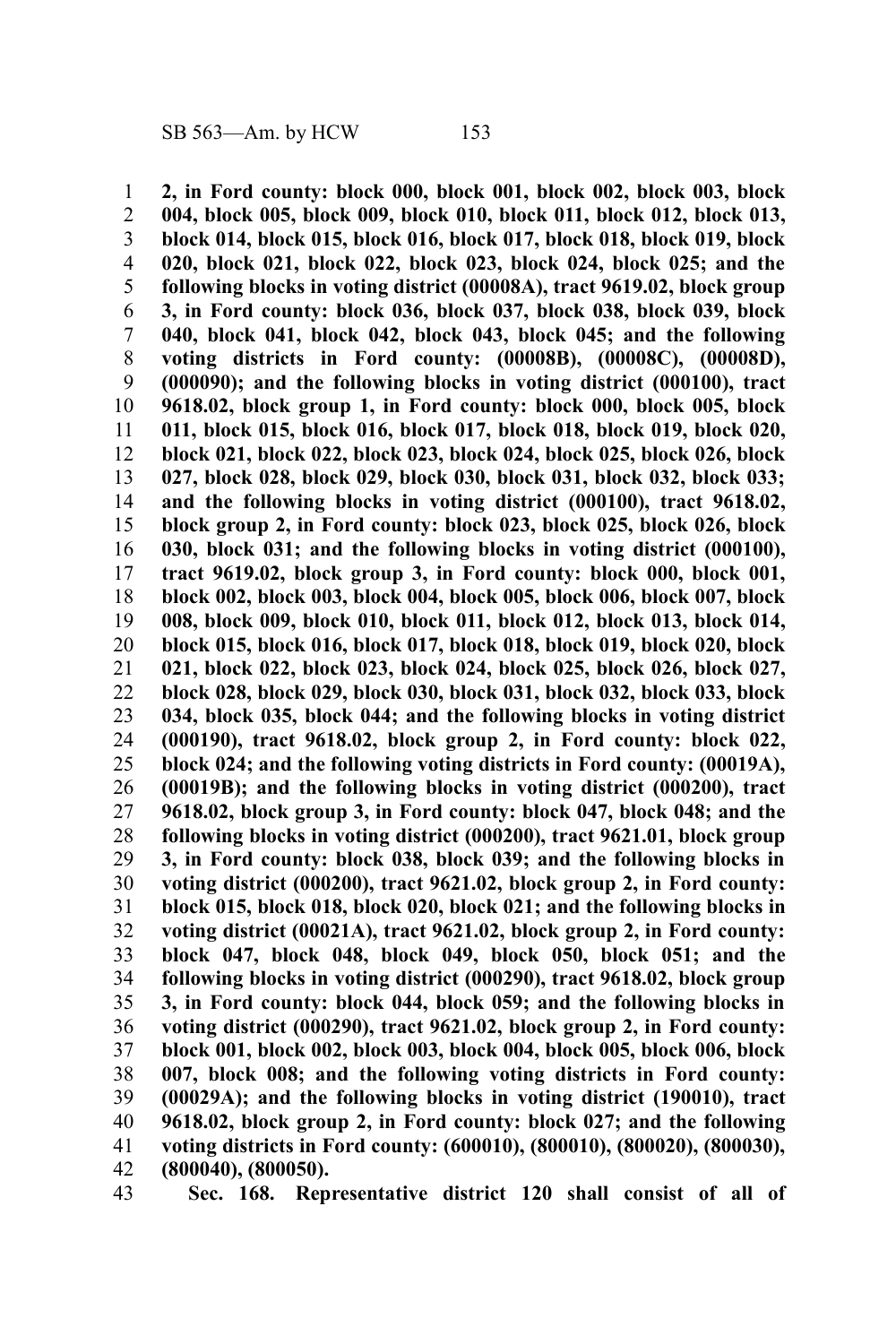**Cheyenne county; and all of Decatur county; and all of Rawlins county; and all of Sherman county; and all of Thomas county; and all of Wallace county.** 1 2 3

**Sec. 169. Representative district 121 shall consist of the following blocks in voting district (000080), tract 0527.02, block group 2, in Johnson county: block 000, block 001, block 002, block 003, block 013; and the following blocks in voting district (001130), tract 0536.04, block group 4, in Johnson county: block 003, block 004, block 005, block 006, block 007, block 013, block 014, block 015; and the following blocks in voting district (001160), tract 0528.03, block group 2, in Johnson county: block 000, block 001, block 002, block 003, block 004, block 005, block 006, block 007, block 008, block 009, block 010, block 011, block 012, block 013, block 014, block 015, block 016; and the following blocks in votingdistrict (001160), tract 0535.55, block group 1, in Johnson county: block 003, block 004, block 005, block 006, block 007, block 008, block 009; and the following blocks in voting district (00117A), tract 0527.02, block group 1, in Johnson county: block 016; and the following blocks in voting district (00117A), tract 0528.04, block group 3, in Johnson county: block 000, block 001, block 002, block 003, block 004, block 005, block 006, block 007, block 008, block 014, block 015; and the following blocks in voting district (00117A), tract 0528.05, block group 2, in Johnson county: block 000; and the following voting districts in Johnson county: (001200), (001210), (001220), (00153J), (00153K), (004080), (004090), (004100); and the following blocks in voting district (004180), tract 0528.05, block group 4, in Johnson county: block 000, block 001; and the following blocks in voting district (900040), tract 0527.02, block group 1, in Johnson county: block 000, block 002, block 003, block 004, block 006, block 007, block 011, block 015, block 030; and the following blocks in voting district (900040), tract 0527.02, block group 2, in Johnson county: block 016, block 018, block 019, block 124; and the following voting districts in Johnson county: (900050); and the following blocks in voting district (900090), tract 0537.11, block group 3, in Johnson county: block 004, block 006; and the following voting districts in Johnson county: (900640), (900680); and the following blocks in voting district (901810), tract 0536.03, block group 3, in Johnson county: block 000, block 001, block 002, block 003, block 004, block 005, block 006, block 007, block 008, block 009, block 011, block 012, block 013, block 014, block 015, block 019, block 020, block 022, block 023, block 024, block 025, block 026, block 027; and the following blocks in voting district (901810), tract 0537.11, block group 1, in Johnson county: block 000, block 001, block 002, block 003, block 004, block 005, block 006, block 007, block 008, block** 4 5 6 7 8 9 10 11 12 13 14 15 16 17 18 19 20 21 22 23 24 25 26 27 28 29 30 31 32 33 34 35 36 37 38 39 40 41 42 43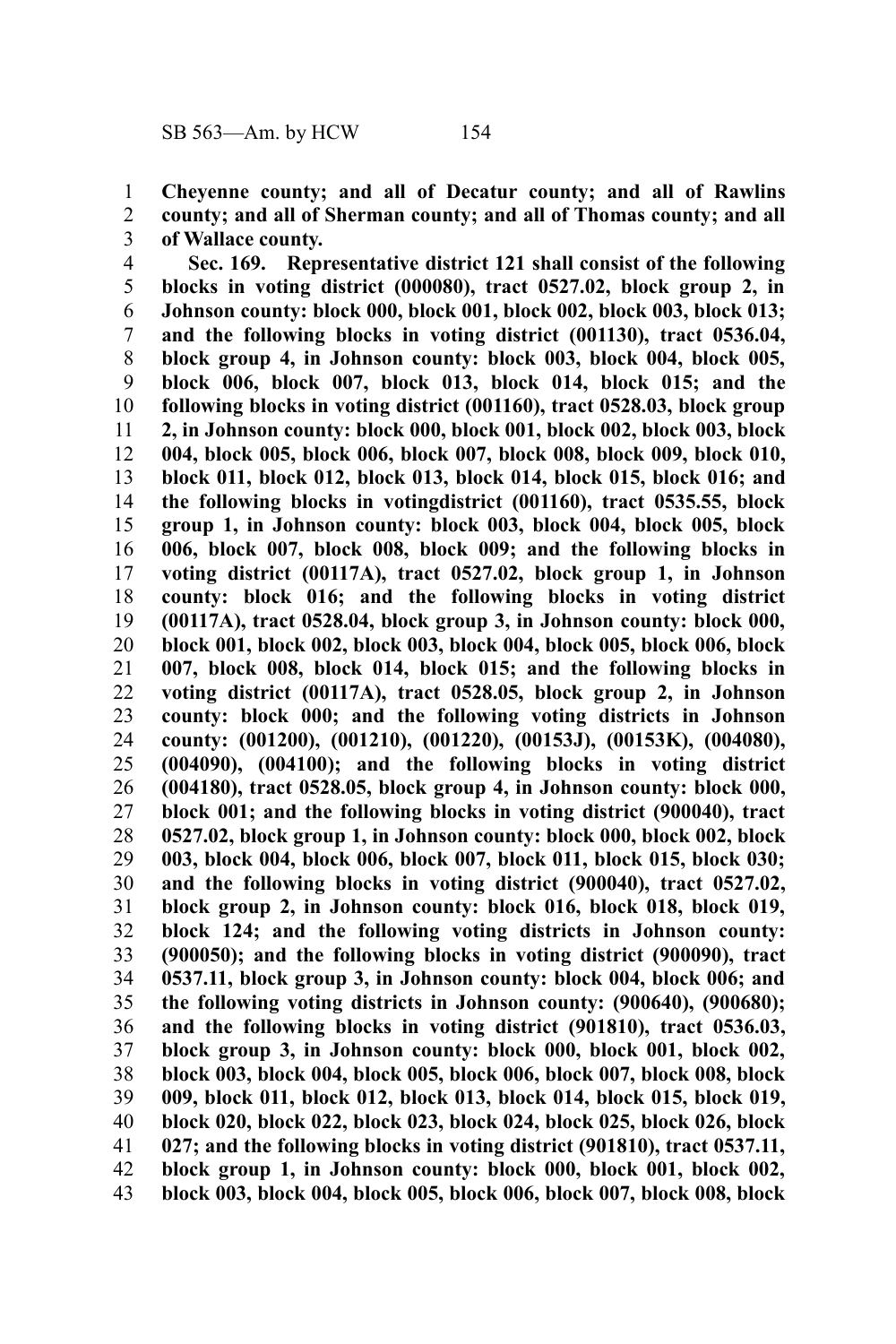**009, block 010, block 011, block 012, block 013, block 014, block 017, block 018, block 019, block 020, block 021; and the following blocks in voting district (901940), tract 0527.02, block group 1, in Johnson county: block 001, block 005, block 014, block 017, block 018, block 019, block 020, block 021, block 022, block 023, block 024, block 025, block 026, block 027, block 028, block 029; and the following blocks in voting district (901940), tract 0527.02, block group 2, in Johnson county: block 011, block 012, block 014, block 015, block 017, block 020, block 021, block 022, block 023, block 024, block 025, block 043, block 044, block 046, block 047, block 048, block 049, block 050, block 051, block 052, block 053, block 054, block 055, block 059, block 060, block 061, block 062, block 063, block 064, block 065, block 066, block 067, block 068, block 069, block 070, block 071, block 072, block 073, block 074, block 075, block 076, block 077, block 078, block 079, block 080, block 081, block 082, block 083, block 084, block 085, block 086, block 087, block122; and the following blocks in voting district (901950), tract 0537.11, block group 3, in Johnson county: block 000, block 001, block 002, block 003, block 005; and the following blocks in voting district (920460), tract 0537.01, block group 2, in Johnson county: block 000, block 001, block 002, block 003, block 004, block 005, block 006, block 007, block 008, block 011, block 012, block 013, block 014, block 015; and the following blocks in voting district (920670), tract 0528.05, block group 2, in Johnson county: block 001, block 006, block 009, block 010, block 011, block 016, block 017, block 018, block 019, block 020; and the following blocks in voting district (920670), tract 0528.05, block group 3, in Johnson county: block 003; and the following blocks in voting district (920670), tract 0528.05, block group 4, in Johnson county: block 012; and the following blocks in voting district (920760), tract 0537.11, block group 1, in Johnson county: block 015, block 016.** 1 2 3 4 5 6 7 8 9 10 11 12 13 14 15 16 17 18 19 20 21 22 23 24 25 26 27 28 29 30

**Sec. 170. Representative district 122 shall consist of the following voting districts in Edwards county: (000030), (000080); and the following voting districts in Finney county: (000010); and the following blocks in voting district (000030), tract 9602.00, block group 5, in Finney county: block 036, block 037, block 038, block 039, block 040, block 041, block 042; and the following blocks in voting district (000030), tract 9603.00, block group 2, in Finney county: block 006, block 007, block 022, block 023, block 024, block 025; and the following blocks in voting district (000030), tract 9606.00, block group 1, in Finney county: block 035, block 036, block 037, block 038, block 039, block 040, block 041, block 042, block 043, block 044, block 045, block 046, block 047, block 048, block 049, block 050, block 051, block 052, block 053; and the following blocks in voting district (000030),** 31 32 33 34 35 36 37 38 39 40 41 42 43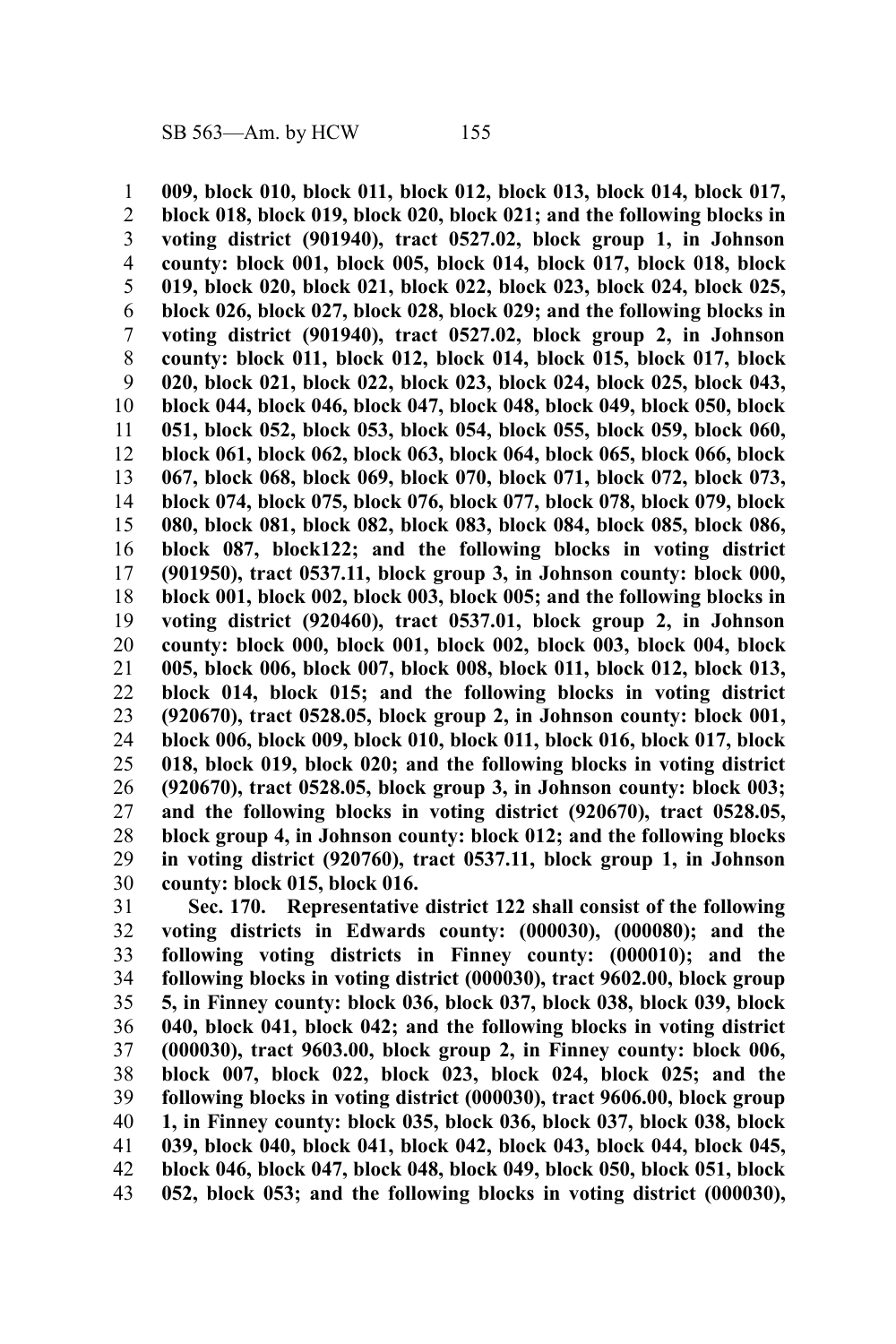**tract 9606.00, block group 2, in Finney county: block 000, block 007, block 008, block 009, block 010, block 011, block 012, block 013, block 014, block 015, block 016, block 017, block 018; and the following blocks in voting district (000030), tract 9606.00, block group 3, in Finney county: block 000, block 001, block 002, block 003, block 004, block 005, block 006, block 007, block 008, block 017, block 018; and the following blocks in voting district (000030), tract 9606.00, block group 4, in Finney county: block 006, block 007, block 008, block 009, block 010, block 052; and the following voting districts in Finney county: (000190), (000200), (000220), (000250), (000260), (000280); and the following blocks in voting district (180050), tract 9605.03, block group 1, in Finney county: block 007; and the following blocks in voting district (180050), tract 9605.05, block group 1, in Finney county: block 054, block 055, block 056, block 057, block 058, block 059, block 060, block 061, block 062, block 063, block 064, block 065, block 066, block 067, block 068, block 069, block 070, block 071, block 072, block 073, block 074, block 075, block 076, block 077; and the following blocks in votingdistrict (180050), tract 9606.00, block group 4, in Finney county: block 016, block 017, block 018, block 019, block 020, block 021, block 022, block 023, block 024, block 025, block 026, block 040, block 041, block 042; and the following voting districts in Finney county: (180060), (180070); and the following blocks in voting district (180080), tract 9605.08, block group 1, in Finney county: block 011, block 012, block 013, block 014, block 016, block 017; and the following blocks in voting district (180080), tract 9605.08, block group 2, in Finney county: block 000, block 001, block 002, block 003, block 004, block 005, block 006, block 007, block 008, block 009, block 010, block 011, block 012, block 013, block 014, block 015, block 016, block 017, block 018, block 019, block 020, block 021, block 022, block 030, block 031, block 032, block 033, block 034, block 035; and the following blocks in voting district (180090), tract 9605.01, block group 1, in Finney county: block 009, block 010, block 011, block 013; and the following voting districts in Finney county: (180130); and the following blocks in voting district (180140), tract 9601.00, block group 1, in Finney county: block 228, block 229, block 312, block 313, block 314, block 414, block 415, block 416, block 421, block 424, block 425, block 426, block 431, block 432; and the following blocks in voting district (180140), tract 9602.00, block group 1, in Finney county: block 000, block 020, block 021, block 022, block 023, block 024, block 025, block 032; and the following blocks in voting district (180140), tract 9604.04, block group 2, in Finney county: block 000, block 001, block 002, block 003, block 004, block 005, block 006, block 007, block 008, block 009, block 010, block 011, block 016; and the following blocks in** 1 2 3 4 5 6 7 8 9 10 11 12 13 14 15 16 17 18 19 20 21 22 23 24 25 26 27 28 29 30 31 32 33 34 35 36 37 38 39 40 41 42 43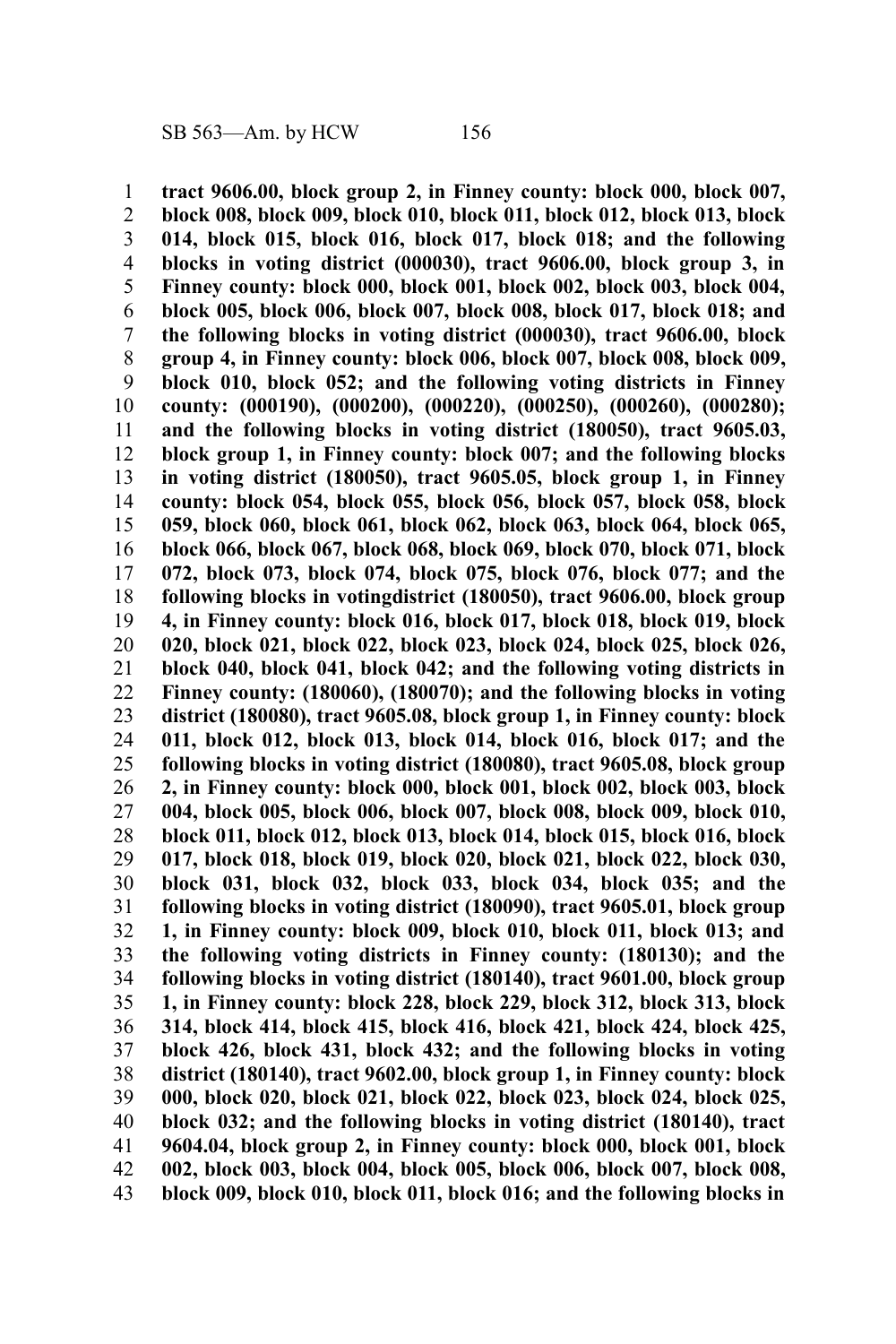**voting district (180140), tract 9605.01, block group 1, in Finney county: block 000, block 001, block 002, block 003, block 004, block 005, block 006, block 007, block 008, block 015, block 016, block 017, block 018, block 019, block 020, block 021, block 027, block 028, block 029, block 030, block 031, block 032, block 033, block 034, block 035, block 036, block 037, block 038, block 039, block 040; and the following voting districts in Finney county: (180170); and the following blocks in voting district (180210), tract 9605.01, block group 2, in Finney county: block 000, block 001, block 002, block 003, block 009, block 010, block 011, block 012, block 013, block 014, block 015, block 016, block 017, block 018, block 019, block 020, block 021, block 023, block 024, block 025, block 026, block 027, block 028, block 029, block 030, block 031, block 032, block 033, block 034, block 035, block 036, block 037; and the following blocks in voting district (180210), tract 9605.03, block group 1, in Finney county: block 000, block 001, block 004, block 006; and the following voting districts in Finney county: (180220), (180230), (180250), (180260), (190110), (190120), (300010), (300020); and all of Hodgeman county; and all of Kearny county; and the following votingdistricts in Pawnee county: (000040), (000060), (000140), (000150), (000160), (000180), (000210), (000220), (120020), (120030), (120040), (120050).** 1 2 3 4 5 6 7 8 9 10 11 12 13 14 15 16 17 18 19 20 21

**Sec. 171. Representative district 123 shall consist of the following blocks in voting district (000030), tract 9603.00, block group 2, in Finney county: block 041, block 042; and the following blocks in voting district (000030), tract 9606.00, block group 3, in Finney county: block 019, block 022, block 023, block 024, block 025; and the following voting districts in Finney county: (000040), (000060), (000080), (000100), (000110), (000120), (000130), (000140), (000170), (180010), (180020), (180030), (180040); and the following blocks in voting district (180050), tract 9605.05, block group 1, in Finney county: block 038, block 039, block 040, block 041, block 042, block 053; and the following blocks in voting district (180050), tract 9605.07, block group 2, in Finney county: block 013, block 014, block 015, block 016, block 017, block 018, block 021; and the following blocks in voting district (180050), tract 9606.00, block group 2, in Finney county: block 019, block 020, block 021, block 022; and the following blocks in voting district (180050), tract 9606.00, block group 3, in Finney county: block 009, block 010, block 011, block 012, block 013, block 014, block 015, block 016, block 020, block 021, block 026, block 027, block 028; and the following blocks in voting district (180050), tract 9606.00, block group 4, in Finney county: block 000, block 001, block 002, block 003, block 004, block 005, block 014, block 015; and the following blocks in voting district (180080), tract 9605.07, block** 22 23 24 25 26 27 28 29 30 31 32 33 34 35 36 37 38 39 40 41 42 43